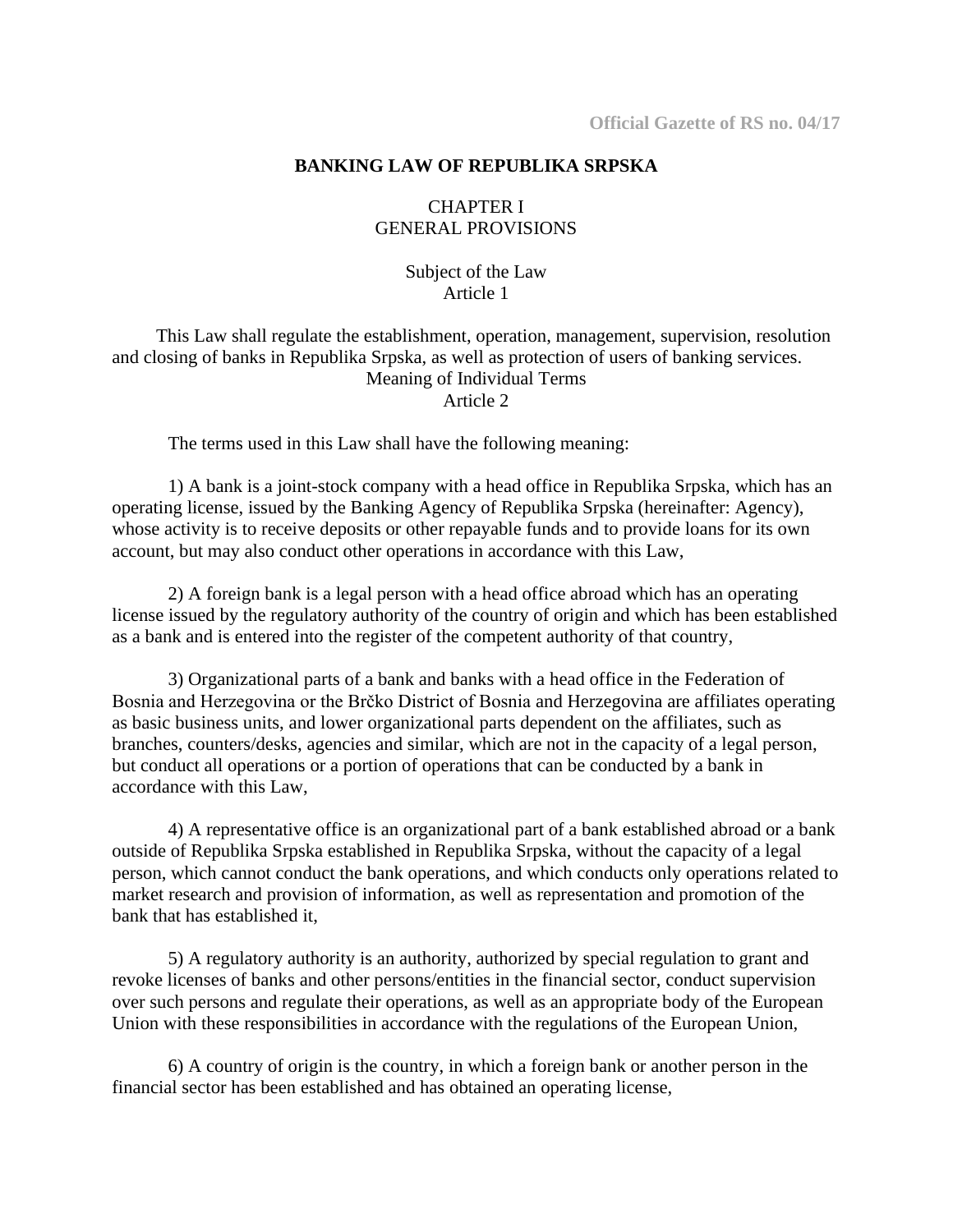7) A person in the financial sector is a bank, microcredit organization, saving-credit organization, leasing provider, insurance company, authorized participants in the securities market, investment and voluntary pension fund management company, as well as another legal person involved primarily in financial activities,

8) Indirect ownership means the ability of a person which does not have direct ownership in a legal person to effectively exercise ownership rights in that person, using the ownership that another person has directly in that legal person,

9) A share/holding is any shareholder stake registered with a competent institution defining a contribution in cash or other assets, which represents a proportional interest in the right to manage a bank,

10) A qualifying holding is when a person has:

1. Alone or with one or more other persons related therewith or acting jointly, directly or indirectly, 10 percent or more of the capital ownership or share in the voting rights of that legal person or

2. The ability to effectively influence the management of a legal person or the business policy of that person,

11) A significant holding is when a person has:

1. Alone or with one or more other persons related therewith or acting jointly, directly or indirectly, 20 percent or more of the capital ownership or share in the voting rights of that legal person or

2. The ability to effectively influence the management of a legal person or the business policy of that person,

12) A controlling holding is when a person has:

1. Alone or with one or more other persons related therewith or acting jointly, directly or indirectly, 50 percent or more of the capital ownership or share in the voting rights of that legal person or

2. The ability to select at least half of the members of the Management Board or another governing and managing body of that legal person or

3. Otherwise exercise a dominant influence over the management of a legal person, based on its capacity as a member or shareholder, or based on a contract concluded in accordance with the law regulating Companies,

13) A parent company of a legal person is the company which has the controlling holding in that person,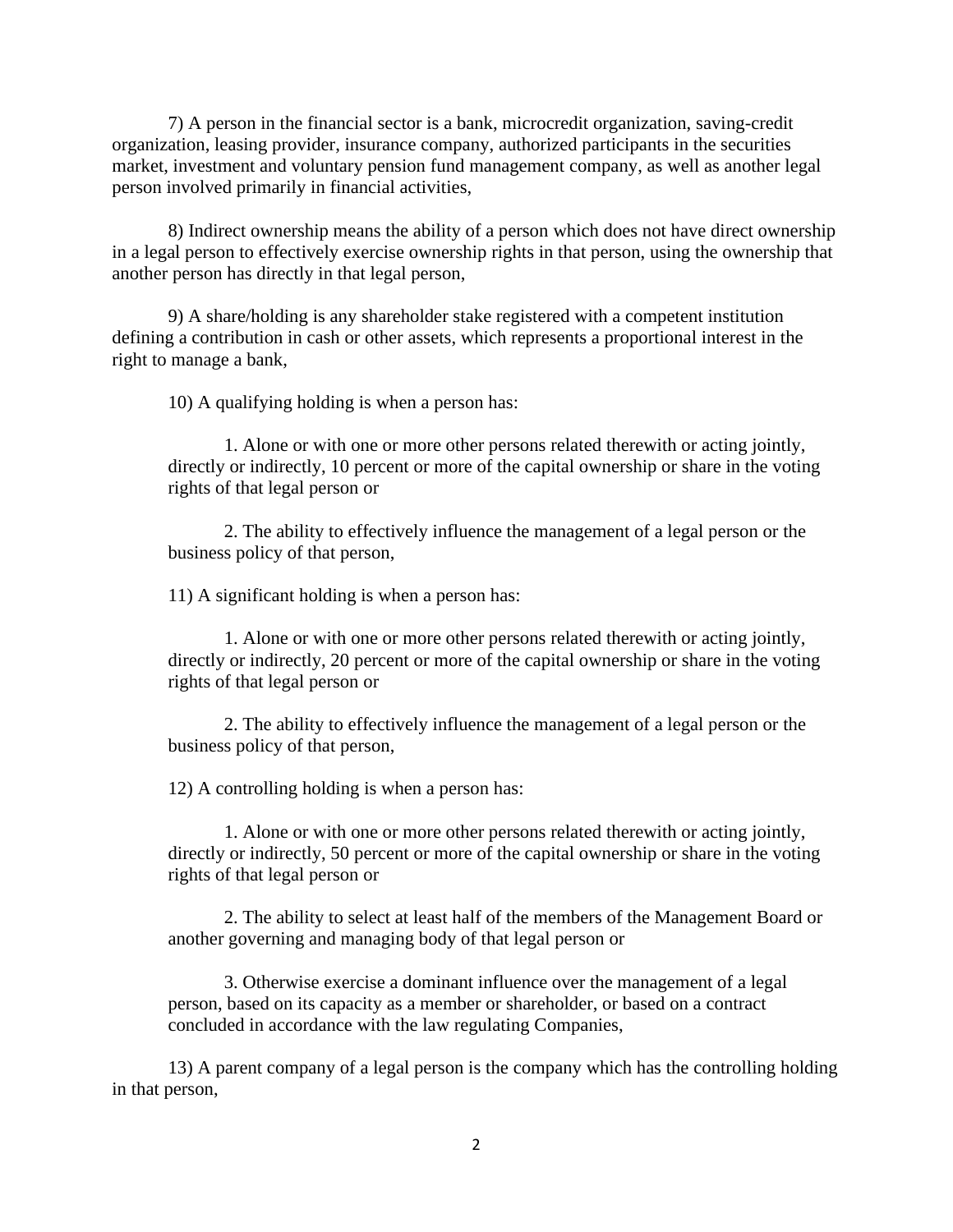14) A subsidiary of a legal person is the company in which that person has the controlling holding,

15) An associate company of a legal person is the company in which that person has a significant holding,

16) A subordinate company of a legal person is a subsidiary or associate company of that person,

17) A group of companies is a group comprising of the ultimate parent company of a legal person, its subordinate and associate companies of associations of legal persons,

18) The ultimate parent company of a group of companies is a legal person in which no other legal person has a controlling holding,

19) A banking group is a group of companies comprising of, exclusively or predominantly, persons in the financial sector and in which at least one bank has the capacity of an ultimate parent company or a subsidiary,

20) A parent bank in a banking group is a bank which:

1. controls other members of the banking group and/or

2. has a share in capital or voting rights of at least 20 percent in each other member the banking group,

21) A holding company is a joint-stock company or a limited liability company which has a share in capital or voting rights in banks or other persons that provide financial services, as long as it controls at least one bank,

22) A parent/controlling holding company in a banking group is a holding company which:

1. controls at least one bank,

2. controls or has a share in capital or voting rights of at least 20 percent in each other member of the banking group,

3. is not simultaneously controlled by a bank or a holding company with a head office in Republika Srpska,

4. is not simultaneously controlled by a bank which has a license to conduct banking operations in another country,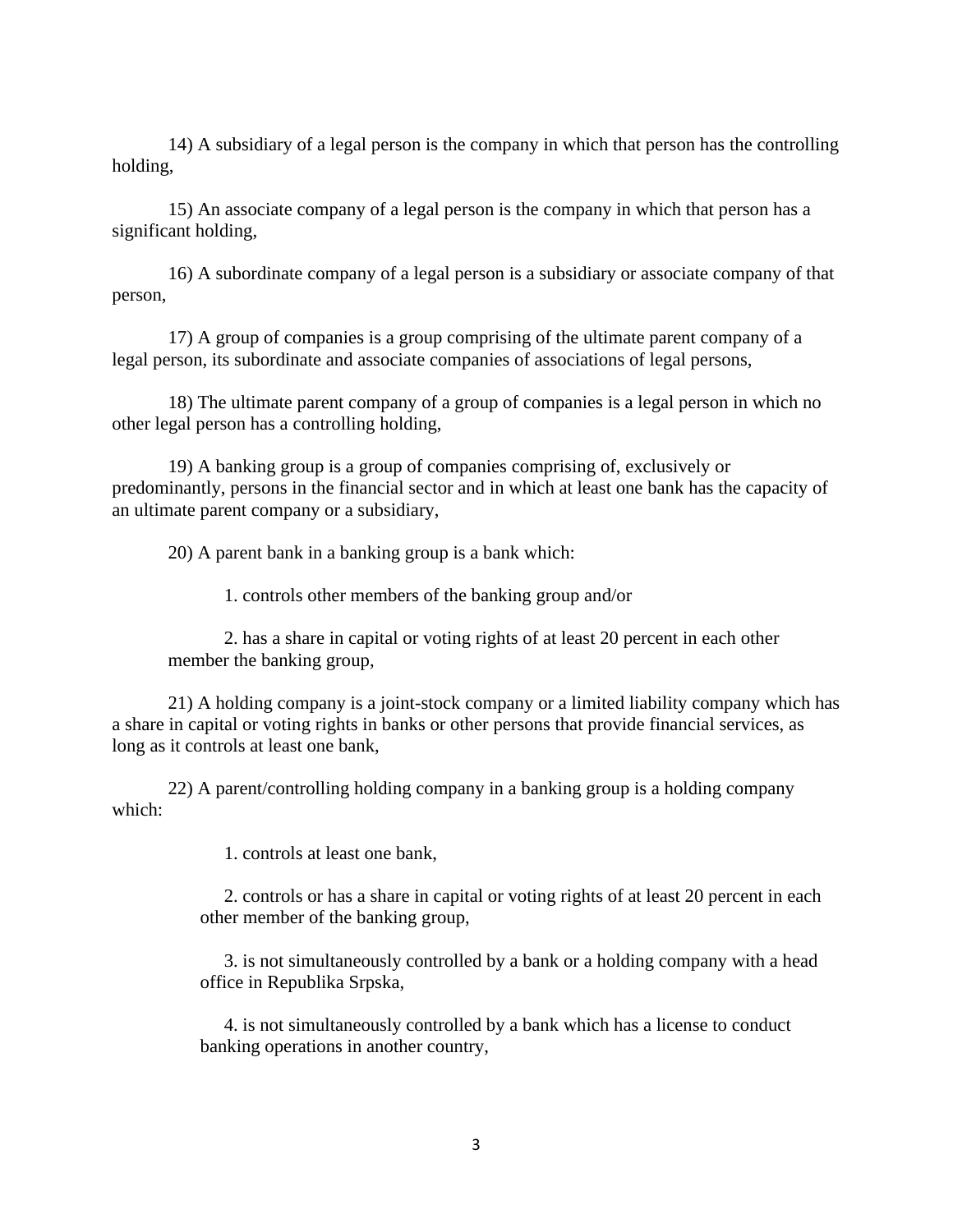23) Related persons are natural and legal persons which are interconnected by capital ownership or capital management with 20 percent or more of the voting rights or capital or are connected in another manner for the purpose of achieving common business objectives, so that the business activities and business results of one person can significantly affect the business activities, that is business results of the other person; the following are also considered related persons:

- 1. persons which are interconnected:
	- so that one person, i.e. persons which are considered related persons in accordance with this item, jointly, directly or indirectly, have an interest in another person,
	- so that the same person, i.e. persons which are considered related persons in accordance with this item, have an interest in two persons,
	- in a manner prescribed by the law governing the company operations,
	- as members of the Management Board, management, supervisory board and other bodies in a legal person in which they perform this function, that is in which they are employed, and the family members of such persons,

2. family members which have the meaning established in the law governing companies,

24) A group of related persons (customers) is:

1. two or more natural or legal persons which, unless proven otherwise, present a single risk for a bank, as one of them directly or indirectly has control over the other person or other persons,

2. two or more natural or legal persons between which there is no control relationship as described in sub-item 1 of this Item, but which are deemed to present a single risk for a bank, because they are interconnected in a way that if one of these persons experiences financial problems, especially difficulties associated with debt financing or payoff, another person or all other persons are also likely to face difficulties associated with debt financing or payoff.

25) A person in a special relationship with the bank is:

1. a member of the banking group to which the bank belongs,

2. a person with at least 5 percent of share in the bank or in persons which are members of the banking group to which the bank belongs and immediate family members of such persons,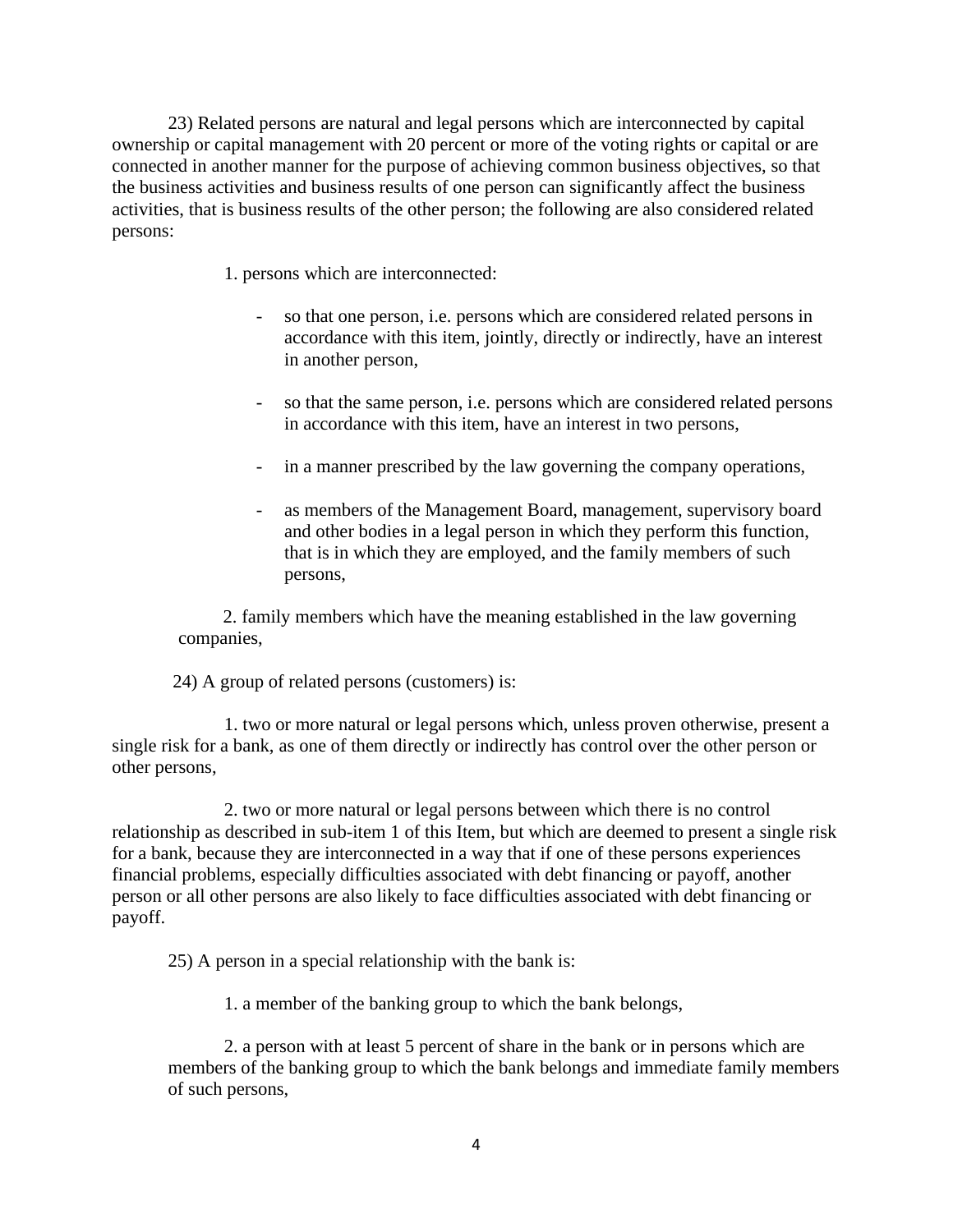3. a legal person in which the bank has a qualified holding,

4. a legal person in which a member of the management board, supervisory board or an authorized signatory of the bank and immediate family members of such persons has/have a qualified holding,

5. a member of the supervisory board, a member of the board of directors of the bank, a holder of key functions of the bank, an authorized signatory of the bank and immediate family members of such persons,

6. a member of the board of directors, a member of the supervisory board, a member of the management board or an authorized signatory of the legal person under sub-item 2 and 4 of this Item,

7. a member of a governing and managing body and an authorized signatory of a member of the banking group to which the bank belongs and immediate family members of such persons,

8. a person which has with the bank a work contract, which allows these persons significant influence on the bank operations, that is the contract which contains provisions which designate a compensation for that person based on special criteria that differ from the criteria under standard work contracts, provided that these are not persons referred to in sub-item 2 and 5 of this Item, or another person which, because of the nature of this person's relationship with the bank, is a person with a conflict of interests with regards to the bank operations, or which exercises significant influence on the bank operations,

9. a legal person whose member of the governing and managing body or an authorized signatory is at the same time a member of the board of directors or the supervisory board or an authorized signatory of the bank,

10. a legal person whose member of the board of directors has 10 percent or more of the bank shares with voting rights,

26) an immediate family member of a person is:

1. a marital or extramarital partner, child or adopted child of that person,

2. a person supported by an individual or his/her marital or extramarital partner,

3. another person who does not have full business capacity and who has been placed under the guardianship of that person.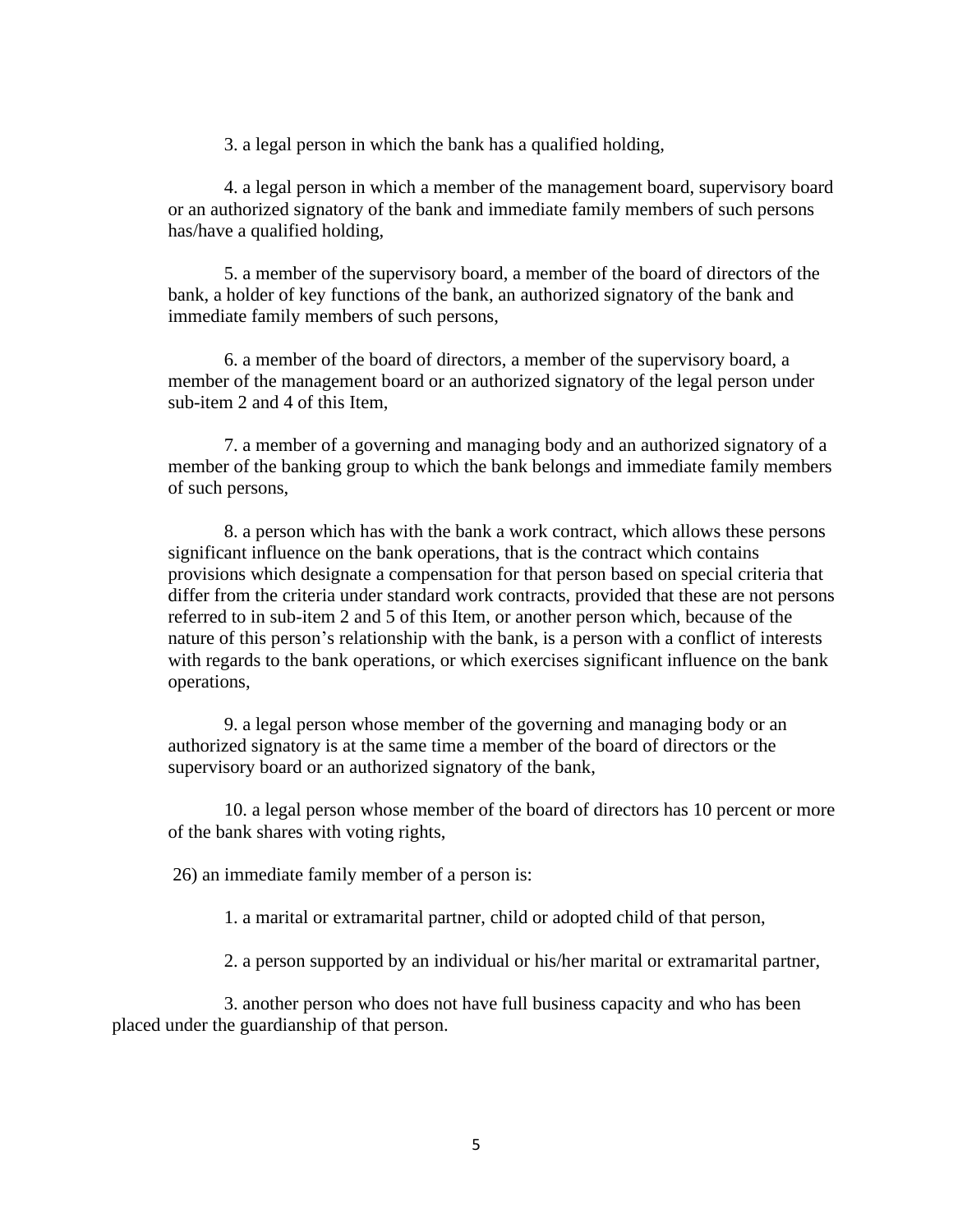27) A customer is any person which uses or has used the bank services or a person which has approached the bank for the purpose of using its services and which the bank has identified as such,

28) a deposit is a cash deposit which has the meaning established by the law governing contractual relations and is subject to the provisions of that law,

29) credit has the meaning established by the law governing contractual relations,

30) senior management are natural persons who perform executive functions in the bank and are responsible for its day-to-day operations and report to the board of directors,

31) systemic risk is a risk of disruption in the financial sector that could have serious negative consequences for the financial sector and the economy as a whole,

32) a systemically important bank is a bank whose worsening financial condition or cessation of operations would have serious negative consequences for the financial sector stability,

33) founding capital is the minimum amount of capital prescribed by this Law that is to be fully paid in, in cash, before the registration of the bank and represents a portion of the core capital in the meaning of the law governing companies,

34) critical functions are activities, services or operations whose interruption in performance would likely lead to jeopardizing the financial sector stability or disruption in the provision of essential services to the real sector as a result of the size and market share of the entity that performs them and its relation to the rest of the participants in the financial sector, especially taking into account the possibility of someone else freely takes over the performance of these activities, services or operations,

35) key business activities are business activities and services related to these activities through the performance of which a significant part of income or profit for the bank or the banking group to which that bank belongs is realized,

36) a resolution body is an authority, authorized by special regulation to resolute persons in the financial sector and take resolution measures, as well as the appropriate body of the European Union with these responsibilities in accordance with the regulations of the European Union,

37) a trading book represents all positions in financial instruments and commodities that the bank has with the intent to trade or in order to protect such positions for the intention of trade,

38) a banking book means all items of the assets and off-balance sheet of the bank that are not identified as positions of the trading book,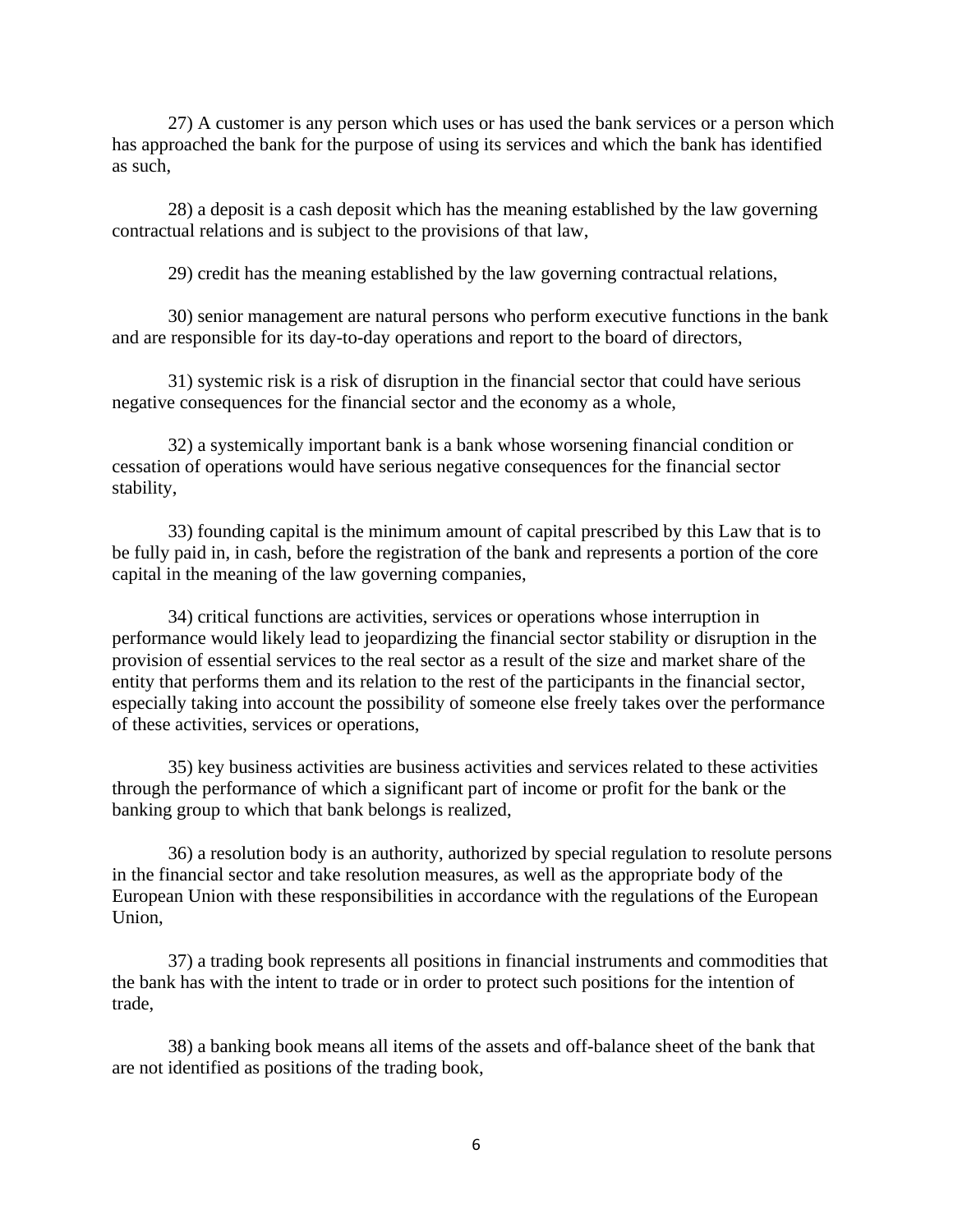39) a conflict of interest is the existence of a personal interest of a person in accordance with the law governing companies,

40) extraordinary public financial support is permitted government assistance in accordance with the law governing the system of government assistance in Bosnia and Herzegovina, which the donor may provide in emergency situations as a support in order to save or resolute business entities in accordance with this law,

41) a secured creditor is every bank creditor which has a pledge on movable or immovable property or rights, registered in the appropriate public registers.

42) Investment Development Bank of Republika Srpska is an entity in the financial sector whose establishment and operations are governed by a special law.

(2) Certain terms used in this Law to indicate male or female gender include both sexes.

### Bank operations Article 3

A bank may conduct the following operations:

1) receiving and placing deposits or other repayable funds,

2) lending,

3) issuance of guarantees and all forms of assurance,

4) services of domestic and international payment transactions and money transfer, in accordance with special regulations,

5) purchase and sale of foreign currency and precious metals,

6) issuance and management of means of payment (including payment cards, travel and bank checks),

7) financial leasing,

8) purchase, sale and collection of receivables (factoring, forfeiting, etc.),

9) purchase and sale of money market instruments for own account or on behalf of others,

10) purchase and sale of securities (broker-dealer operations),

11) management of securities portfolios or other valuables,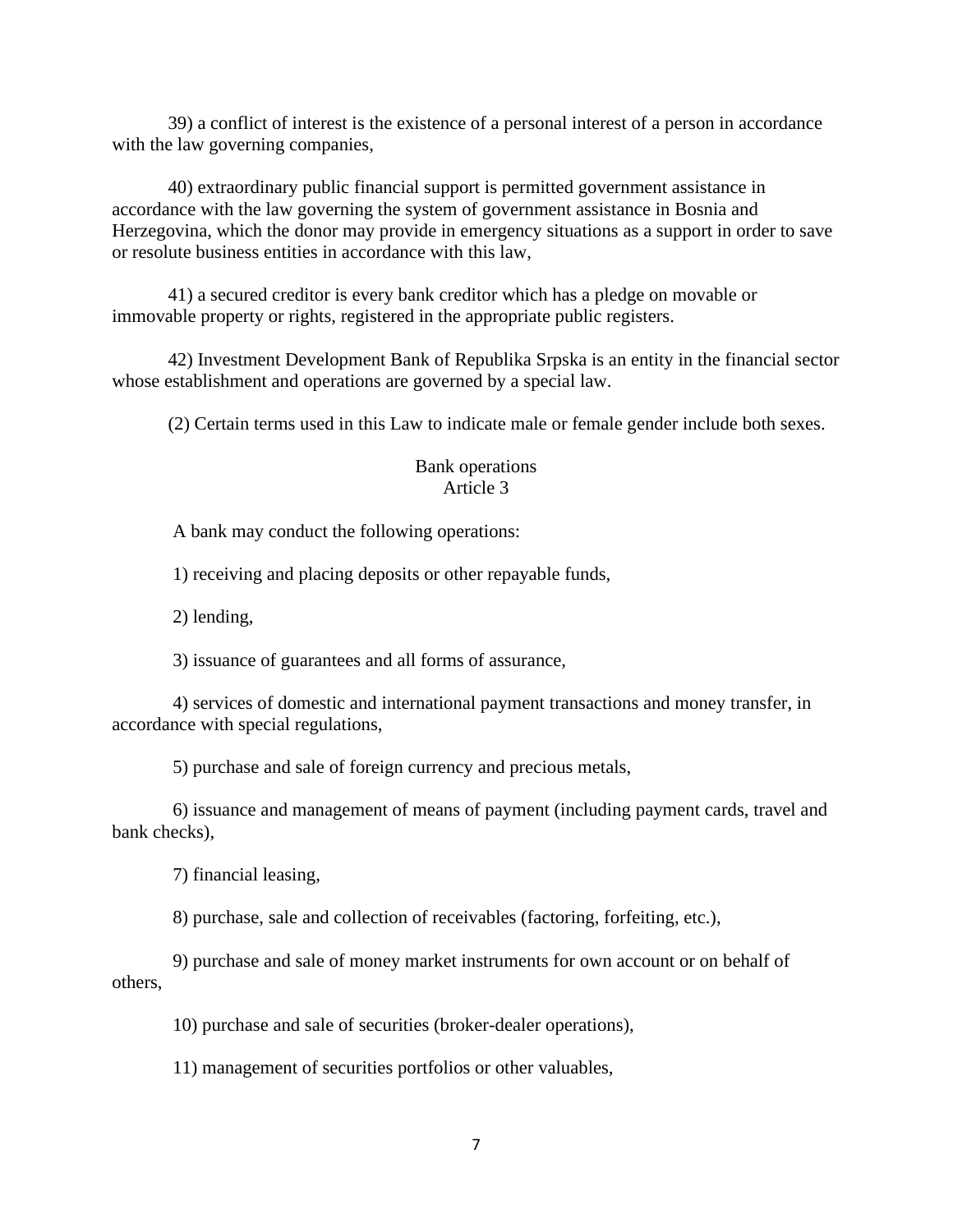12) securities market support operations, agency and underwriting operations, in accordance with the regulations governing the securities market,

13) investment consulting and custody operations,

14) services of data collection, analysis and providing information on the creditworthiness of legal and natural persons performing registered business activity independently,

15) safe deposit box rental services,

16) representation, i.e. mediation in insurance, in accordance with the regulations governing representation and mediation in insurance,

17) other operations for which it has been authorized by law, and

18) ancillary operations related to the aforementioned operations.

### Operations that can be performed only by a bank Article 4

(1) No one other than a bank can be involved in receiving deposits or other repayable funds, granting loans and issuing payment cards on the territory of Republika Srpska, unless they have a license for the above mentioned operations issued by the Agency in accordance with this Law.

(2) When negotiating and approving loans, the provisions of regulations governing contractual relations shall be applied.

# Use of the term "Bank" Article 5

(1) A bank must contain the word "bank" in its business name or an appropriate word which means the "Bank" in a foreign language.

(2) In its business name, a bank may not use words which may lead the bank's customers and other persons to wrong conclusions about the status or the competitive position of that bank or which infringe on the rights of other persons, especially words that can be misleading with regard to the bank operations, the bank's identity, i.e. its founders, the relation of the bank with other legal persons and the competitive advantage of that bank in its relations with customers.

(3) No one may use the word "bank" or derivatives of that word in terms of designating activities, products or services, without the permission or authorization of the Agency in accordance with this Law, unless such usage is established and approved by a special law or international agreement, or if from the context in which the word "bank" is used, it is clear that it does not pertain to banking activities.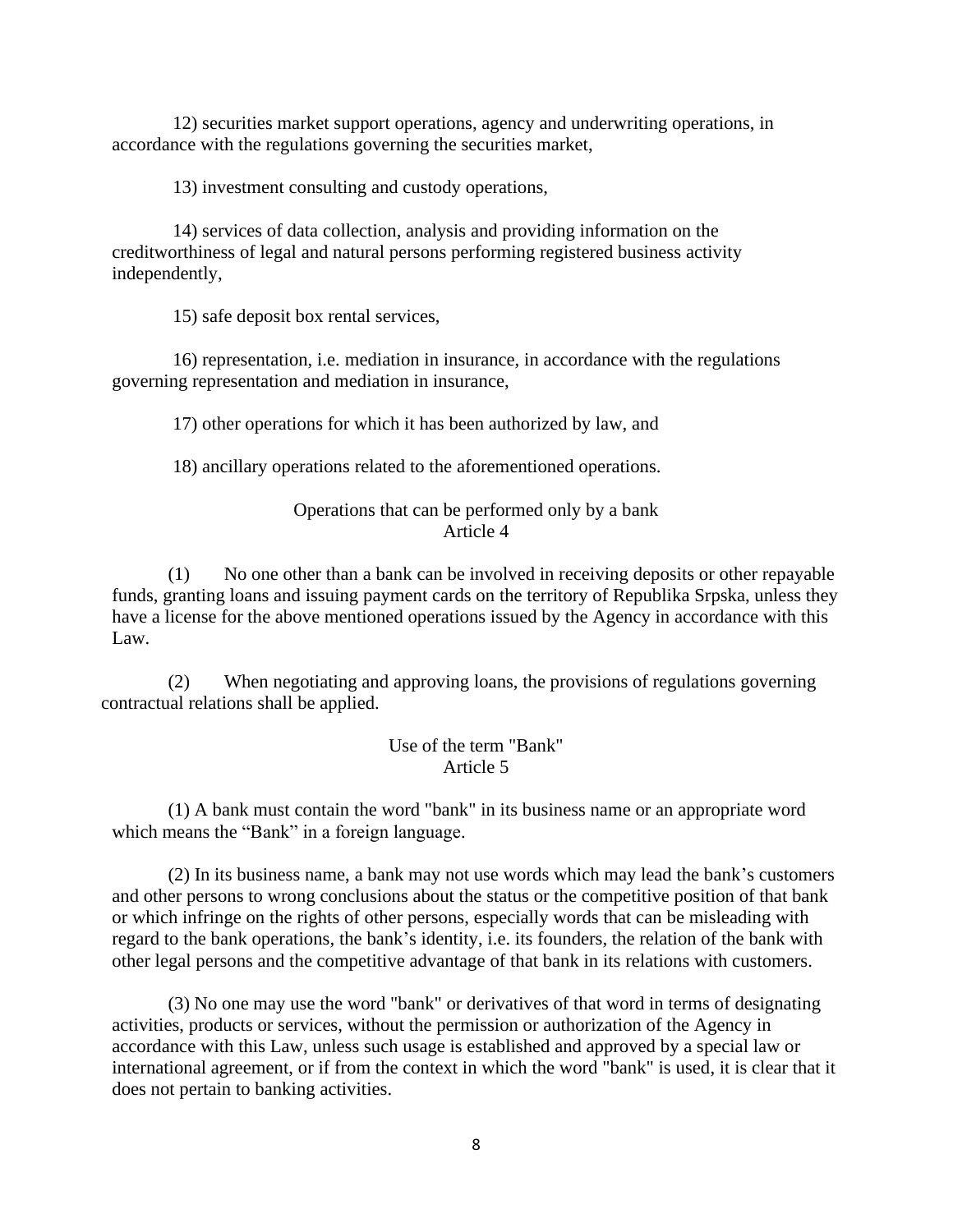# Prohibition of competition infringement Article 6

(1) A bank shall be prohibited to, expressly or tacitly, conclude agreements, adopt decisions and other regulation and enter into transactions aimed at substantial prevention, restriction or distortion of market competition, as well as to abuse a dominant position or carry out concentration which substantially prevents, restricts or distorts competition by establishing or strengthening a dominant position on the financial market.

(2) The provisions of law governing the protection of market competition shall be applied to bank competition.

(3) The Agency has the right to regulate fees that banks charge in case of an agreement between banks on the amount of fees or other unfair business contrary to the Agency's regulation.

# Cooperation on bank supervision and resolution Article 7

(1) The Agency, for the purpose of exercising and improving its supervisory function, as well as performing tasks of bank resolution and other tasks established by this Law, shall cooperate with the Banking Agency of the Federation of Bosnia and Herzegovina, the Central Bank of Bosnia and Herzegovina, the Deposit Insurance Agency of Bosnia and Herzegovina, as well as with other competent regulatory authorities, bodies responsible for the bank resolution, authorities, institutions and bodies.

(2) With the authorities specified in paragraph 1 of this Article, the Agency may conclude agreements on cooperation and exchange of data and information necessary for the performance of supervisory function, bank resolution and preservation of financial stability.

(3) With the authorities specified in paragraph 1 of this Article, the Agency may exchange data and information obtained in the process of bank supervision and resolution tasks, with the obligation to keep the aforementioned as a business secret, in accordance with this Law and the law governing the status, competence and powers of the Agency.

(4) The Agency may exchange data and information, obtained from the authorities specified in paragraph 1 of this Article, with other supervisory authorities, i.e. authorities responsible for resolution, at their request and with a prior consent of the authorities from which it had obtained such data and information, provided that such data and information can be exchanged only for the purposes defined in the said consent.

(5) Through the competent authority responsible for resolution, the Agency may implement measures from the resolution procedure established by this Law, and may also undertake measures for the implementation of a resolution procedure initiated by the competent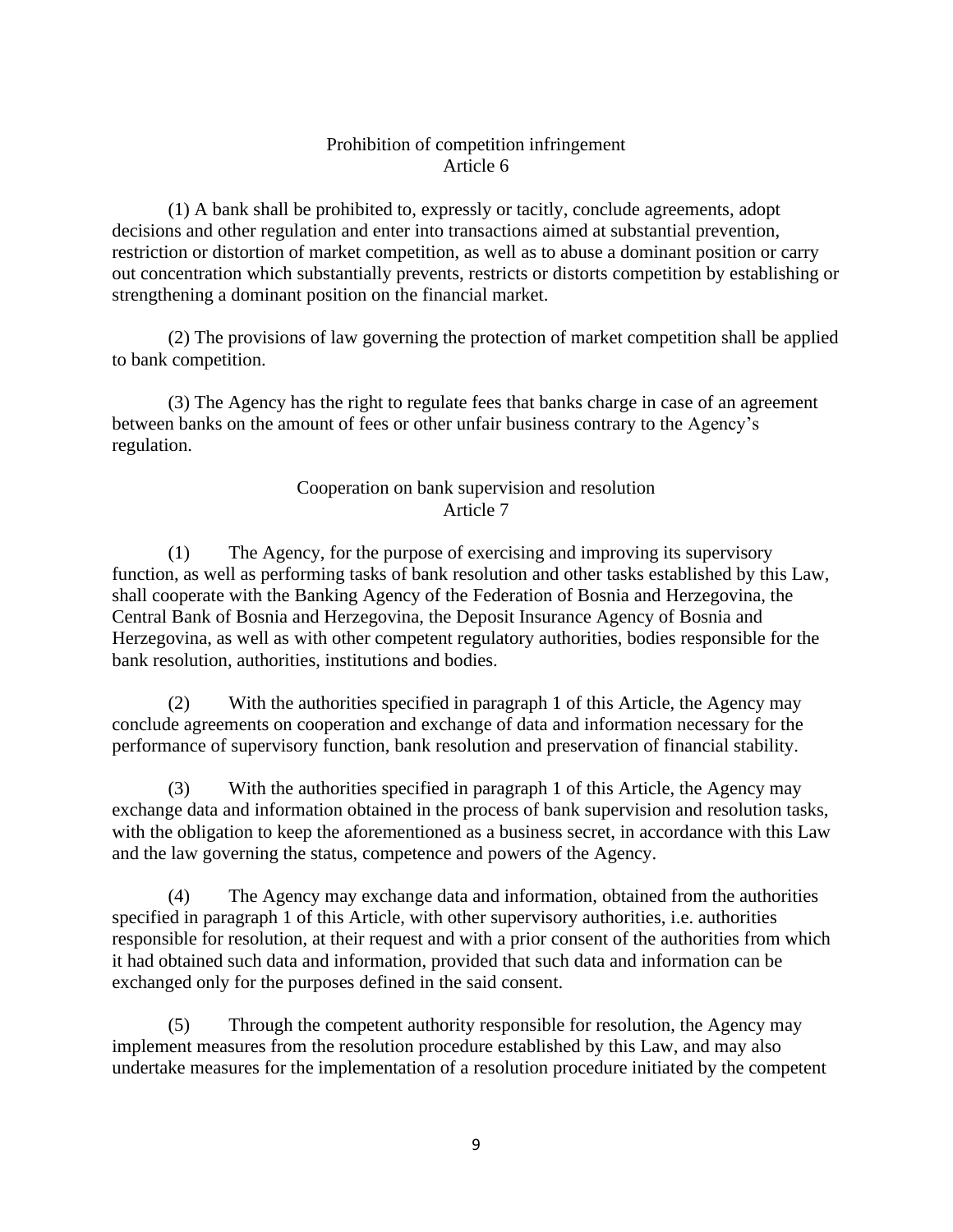resolution authority in accordance with a concluded agreement or international agreement concluded with the country of origin of that authority.

### Administrative procedure Article 8

(1) The Agency, on the basis of competences established by a law, shall decide in administrative matters, by applying the provisions of regulations governing general administrative procedure, the operations of banks and other financial organizations, and the rules of supervision and profession, unless otherwise specified by a law.

(2) In the procedure specified in paragraph 1 of this Article, the Agency shall rule with a final decision.

(3) The decision specified in paragraph 2 of this Article shall be subjected to administrative dispute, but an appeal against this decision shall not prevent nor delay its enforcement, and an unsatisfied party may file a property claim in civil proceedings.

(4) In the administrative dispute against the decision specified in paragraph 2 of this Article, the court may not decide, in full jurisdiction proceedings, on an administrative matter for which the competence of the Agency has been established by this Law.

(5) If the court annuls the Agency's decision, the claimant rights shall be limited to compensation for damages that the claimant has sustained due to the enforcement of the decision.

Liability for damage caused in the performance of duties

#### Article 9

(1) The Agency, the Director, the Deputy Director and authorized persons in the Agency, as well as persons which the Agency appointed as advisors, provisional administrators, special administrators, liquidation administrators, as well as other persons who under the authorization of the Agency or pursuant to this Law perform duties and carry out tasks of bank supervision or resolution, and members of governing bodies and senior management of a bank who have not been discharged from their duties during the bank resolution procedure, shall not be liable for damage incurred during the performance of their duties and tasks while implementing this Law and other regulations governing the competences of the Agency, unless, in appropriate proceedings before a competent authority, it is proven, with a valid decision, that they have performed a specific activity which lead to detrimental consequences or have failed to do so intentionally or by gross negligence.

(2) The persons specified in paragraph 1 of this Article cannot be liable for damage caused in performing their duties and tasks while implementing this Law and other regulations that govern the competences of the Agency, even after the termination of employment in the Agency, i.e. termination of performing duties and tasks.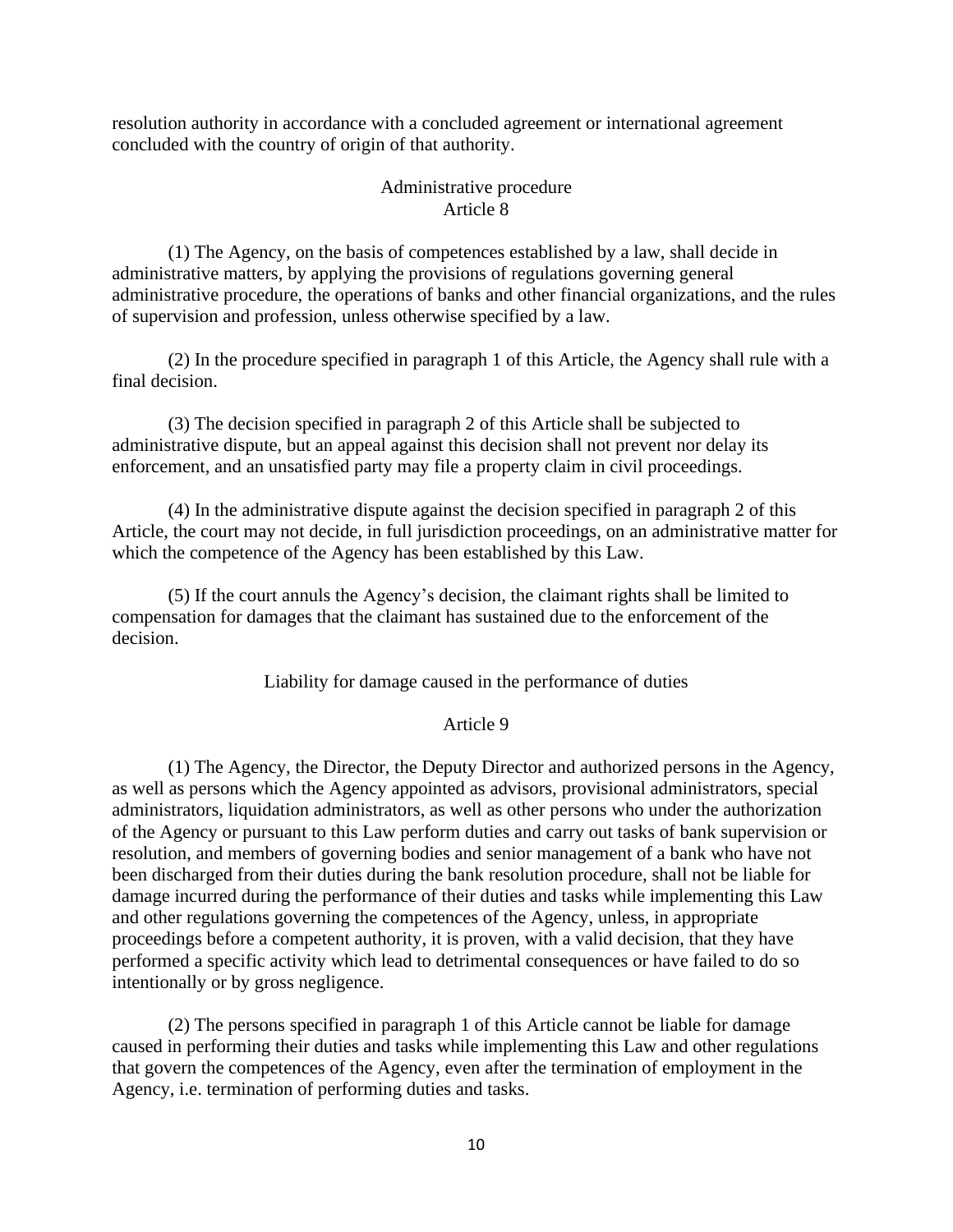# Application of other laws Article 10

Regarding the issues not regulated by this Law, the provisions of Company Law governing joint-stock companies, as well as the laws regulating internal payments, foreign currency operations, anti-money laundering and financing of terrorist activities, the securities market, mediation in insurance, accounting and audit, liquidation proceedings, bankruptcy proceedings and other laws that banks are obliged to implement, shall be applied.

# CHAPTER II ESTABLISHMENT AND CLOSING OF A BANK

# **1. Establishment of a Bank**

# Founders and legal form Article 11

(1) A bank is a company that is established in the legal form of a joint-stock company.

(2) A bank may be established by domestic and/or foreign legal and/or natural persons.

(3) A bank is considered as an open joint-stock company regardless of the number of shareholders.

### Founding Act Article 12

(1) The bank founding act shall contain:

1) Business name and head office of a bank founder which is a legal person, i.e. name, surname and permanent residence of a bank founder who is a natural person,

2) Business name and head office of a bank,

3) Objectives of establishing a bank,

4) Activities, i.e. operations that a bank will perform,

5) Total amount of a founding capital invested by the founders of a bank with a description and assessment of the value of contribution in kind and rights, and terms and conditions and manner of its increase and decrease,

6) Deadline by which the founders of a bank are obliged to pay in the total amount of founding capital, as well as to transfer the contribution in kind,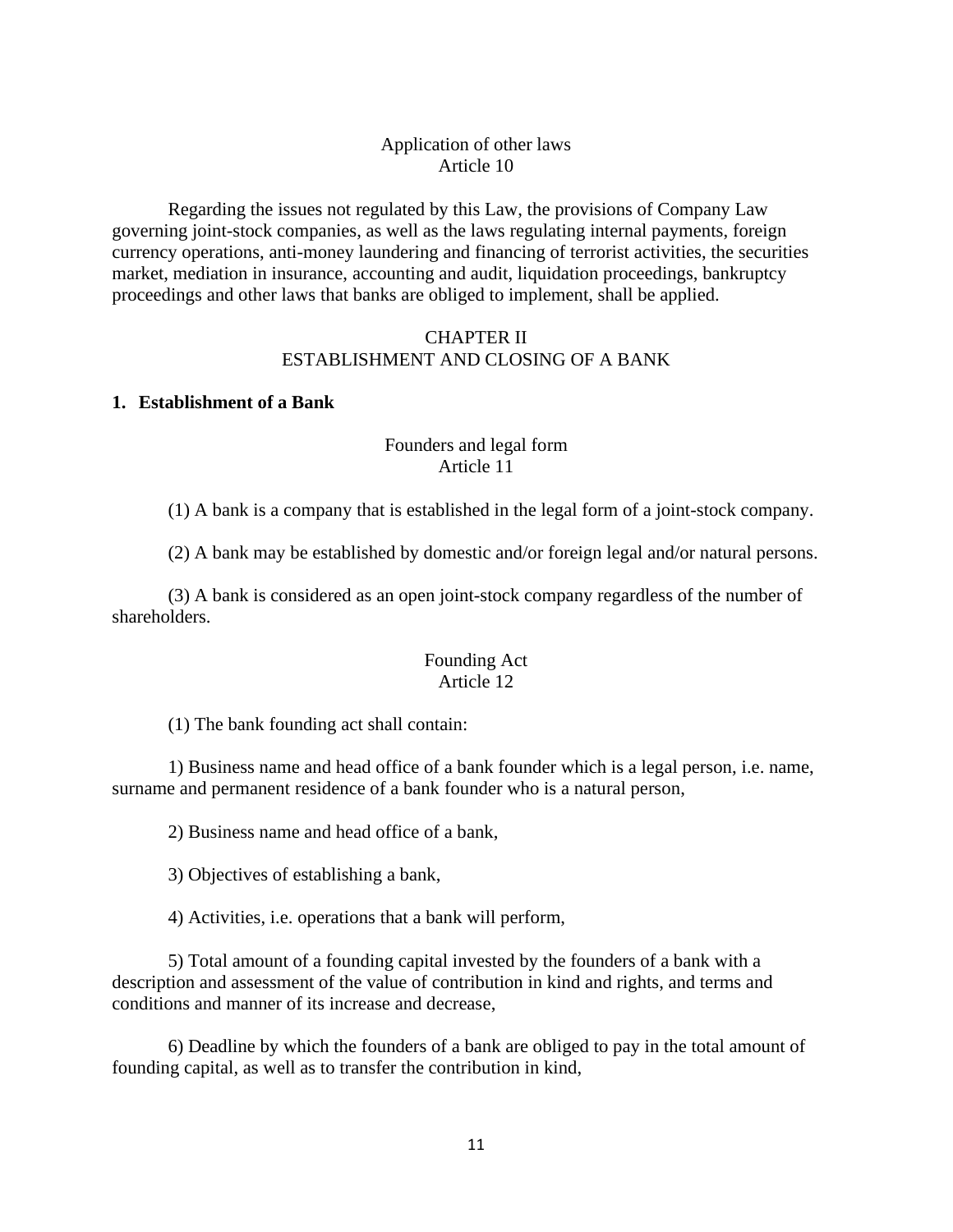7) Rights, obligations and responsibilities of the bank founders,

8) Consequences of the founders' failure to meet their obligations,

9) Number of bank shares and their nominal value, types and classes of shares that the bank is authorized to issue, as well as rights attached to the shares of each class,

10) Bank governance and management, the composition and competences of bank bodies,

11) Method of distribution of the realized profit,

12) Bearing of risks and coverage of possible losses,

13) Means for settling disputes among the bank founders,

14) Rights of the bank founders in case of the bank status change,

15) Amount and method of compensation of the costs related to the bank establishment,

16) Name and surname of the person representing a bank in the establishment process, and

17) Other elements, i.e. data significant for bank operations.

(2) The Agency may adopt an act that prescribes that the bank founding act must also contain other mandatory elements, i.e. data.

### **Statute**

### Article 13

(1) A bank shall have a Statute.

(2) The Statute of a bank shall specify the business and management of a bank and must contain:

1) Business name and head office of a bank,

2) Activities, i.e. operations that a bank will perform,

3) Total amount of a founding capital invested by the bank founders with a description and assessment of the value of contribution in kind and rights, and terms and conditions and manner of its increase and decrease,

4) Number of bank shares and their nominal value, types and classes of shares that a bank is authorized to issue, as well as rights attached to the shares of each class,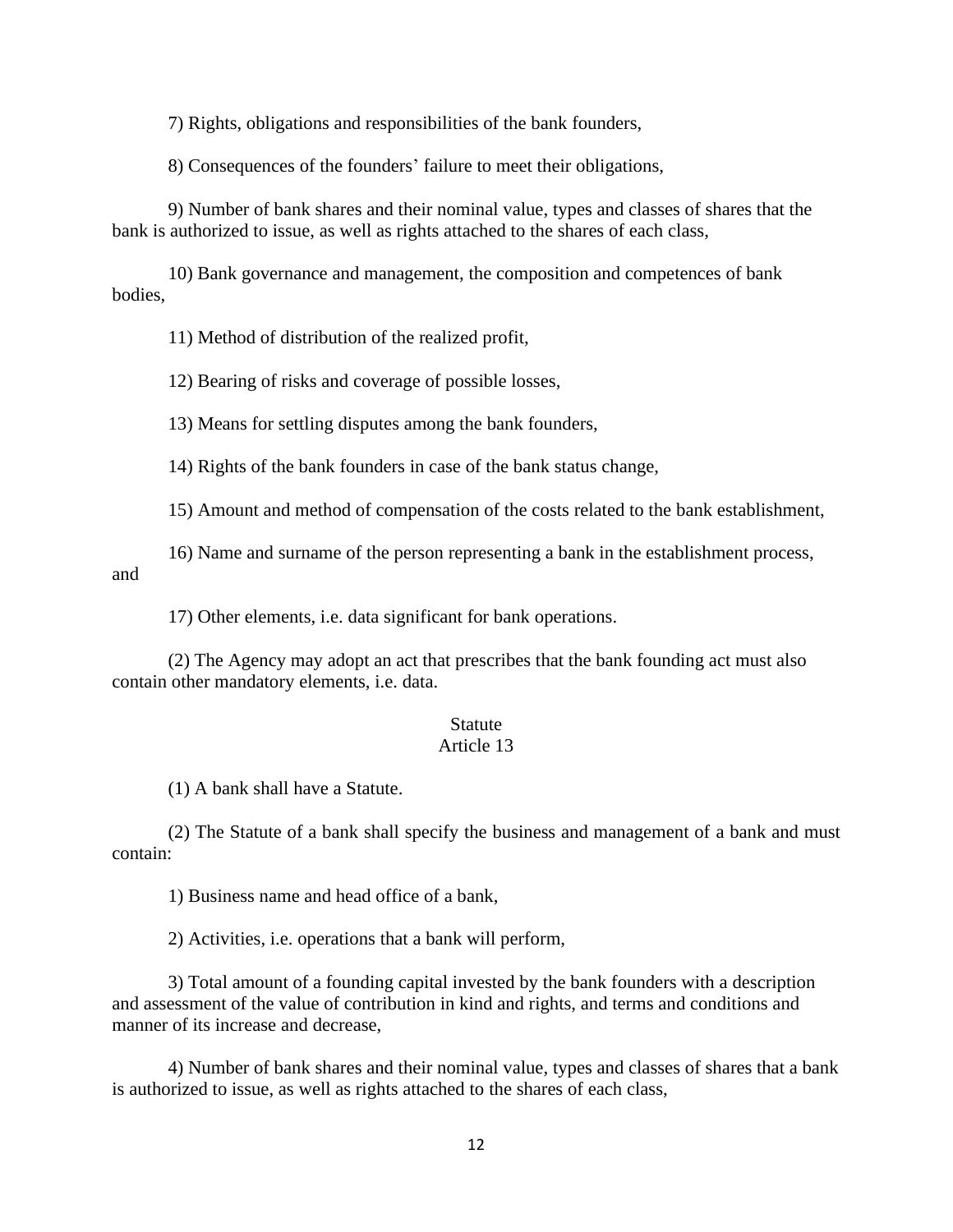5) Manner of convening the Bank Shareholders Meeting and issues on which the Bank Shareholders Meeting shall decide,

6) Composition, manner of appointment and dismissal of the bank supervisory board and bank board of directors,

7) Rights, obligations and responsibilities of the members of the board of directors and supervisory board of a bank and other persons with special powers and responsibilities set forth by the bank Statute,

8) Obligations and rights of employees who perform key functions,

9) Authorization to sign documents on behalf of a bank and to represent a bank,

10) Establishment and implementation of an internal controls system,

11) Performance of the bank external audit,

12) Method of formation and use of reserves,

13) Method of distribution of the realized profit and payout of dividends,

14) Method of coverage of possible losses,

15) Data, facts or knowledge that are considered confidential information, obligation to keep and method of handling confidential information,

16) Implementation of the bank status changes,

17) Closing of a bank,

18) Method of passing and amending general acts, and

19) Other issues related to the bank operations.

(3) The Agency shall give prior approval of the bank Statute, i.e. for the amendments of the bank Statute, which cannot come into force before the Agency's approval is received.

(4) A bank shall submit to the Agency a certified copy of the Statute, internal acts on internal organization and systematization, an excerpt from the court register, a certified list of the signatures of authorized signatories and other documents at the Agency's request.

(5) The Agency may adopt an act prescribing that the bank Statute shall also contain other mandatory elements, i.e. data.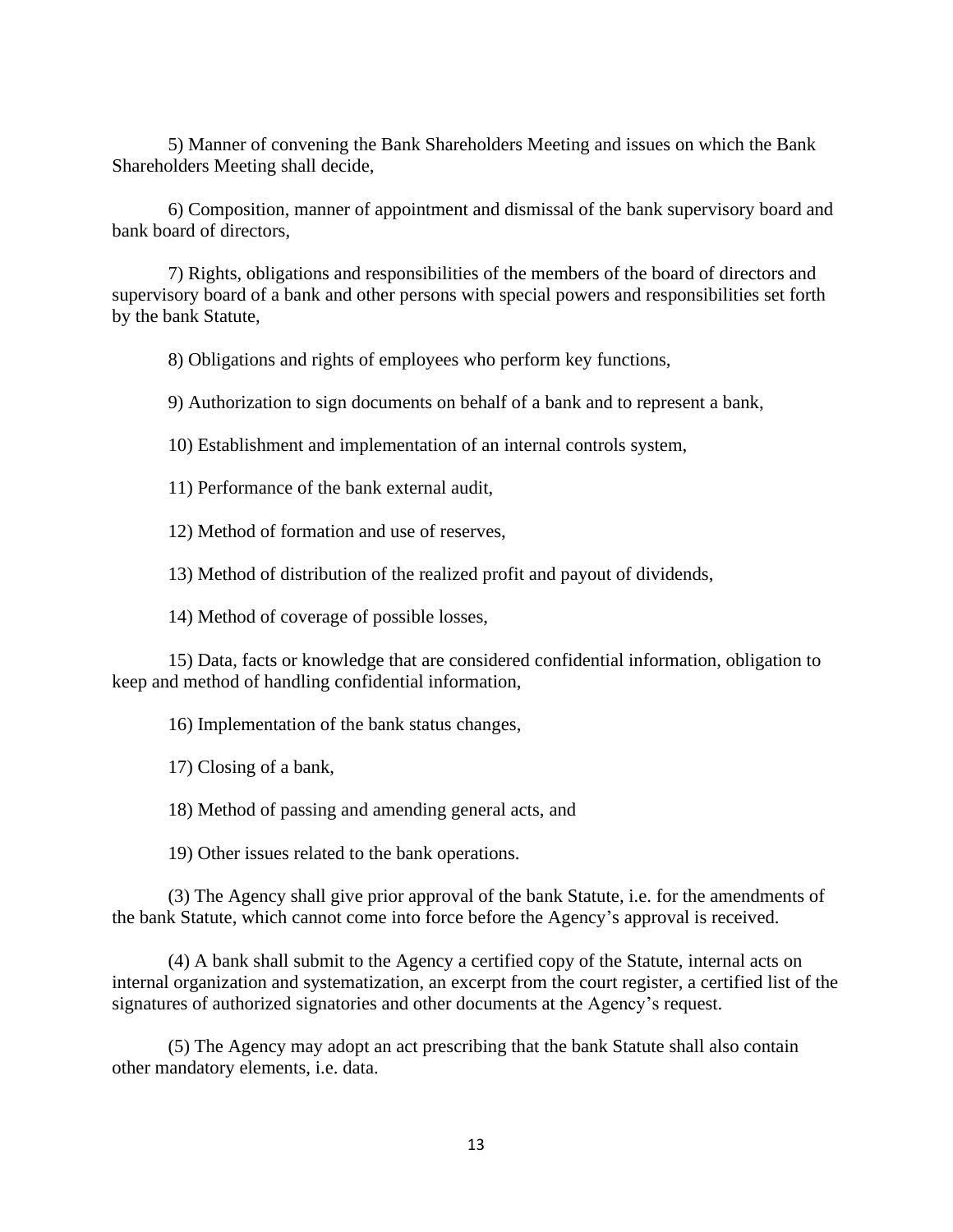# Conditions for issuing an operating license Article 14

The Agency shall issue an operating license for a bank if the following conditions are met:

1) transparent ownership structure of a bank and financial capability of the bank founders which is evidenced by appropriate documentation is ensured,

2) if the bank founders or persons who will have a qualified holding/share in a bank have a good business reputation and prestige, adequate financial, i.e. property status and meet the criteria prescribed by this Law to acquire a qualified holding/share in a bank, if such holding/share exists,

3) the minimum amount of founding capital provided for in this Law is ensured, whose origin is clear and unsuspicious,

4) if persons nominated as members of the supervisory board, board of directors and senior management of a bank have a good business reputation and prestige, appropriate qualifications and meet other conditions provided for in this Law and the Agency's regulations,

5) the proposed ownership and management structure of a bank and the structure of a banking group whose member a bank would become enables effective control of the solvency and legality of the bank operations, and that a banking group has transparent structure that facilitates supervision on a consolidated basis and appropriate external, i.e. internal audit,

6) the proposed business policy and strategy of a bank, the bank business plan for the first four years, and the proposed capital and risk management strategy and policy are based on the provisions of this Law and the Agency's regulations, and prudential assumptions and realistic estimates,

7) there is adequate personnel, organizational and technical capacity of a bank, with clearly defined and coordinated responsibilities in a bank,

8) an adequate system of management of risks to which a bank might be exposed in its operation is envisaged,

9) an adequate system of internal controls, which includes clear administrative and accounting procedures is envisaged,

10) adequate internal and external audit is ensured,

11) an adequate policy on salaries, benefits and other earnings, which should reflect and encourage adequate and effective risk management is ensured,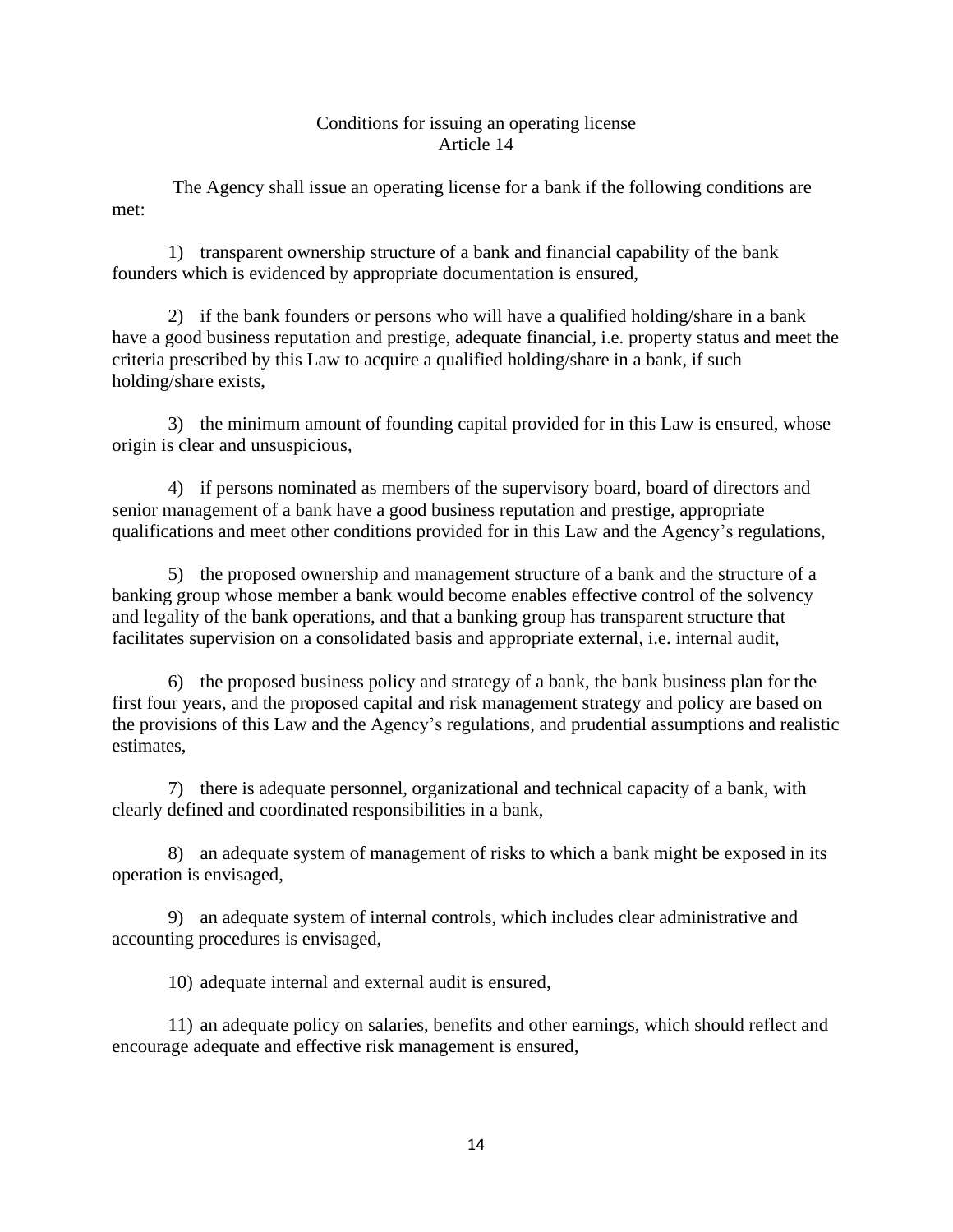12) investment in the bank capital made by the founders is allowed by the regulations of the country of origin of the founders,

13) conditions are provided so that the performance of the supervisory function of the Agency will not be in any way hindered or prevented, and

14) the regulatory authority of the country of origin exercises control, i.e. supervision of that founder on a consolidated basis.

# Operating license application Article 15

(1) The bank founders shall submit to the Agency an application to issue an operating license for a bank.

(2) Along with the application, the bank founders shall also submit:

1) a list of the bank founders, their identification data and information about their business reputation, financial and property status, audited financial reports for the last three years, and the nominal amount and percentage of shares that belong to shareholders,

2) documentation establishing a direct or indirect ownership of natural or legal persons acquirers of a qualified holding/share, including their amounts, and, if there are no acquirers of a qualified holding/share, data about the 20 largest bank shareholders,

3) documentation on compliance with the requirements regarding the eligibility of founders with a qualified holding/share in a bank prescribed by this Law, if such holding/share exists,

4) the bank founding act signed by all founders and the bank Statute, containing the elements prescribed by this Law, in the form of a notarized document,

5) clear and unambiguous proof of the founding capital origin,

6) data and evidence on condition compliance of persons nominated as members of the supervisory board, board of directors and senior management of a bank in accordance with this Law and the Agency's regulations,

7) information on completed initial assessment of persons nominated as members of the supervisory board, board of directors conducted by the founders, with an assessment explanation and results,

8) a bank business plan for the first four years, which must include the planned scope of operations that a bank intends to develop during this period, and the overall bank strategy, expected target market, balance sheet and income statement projections, and cash flow projection,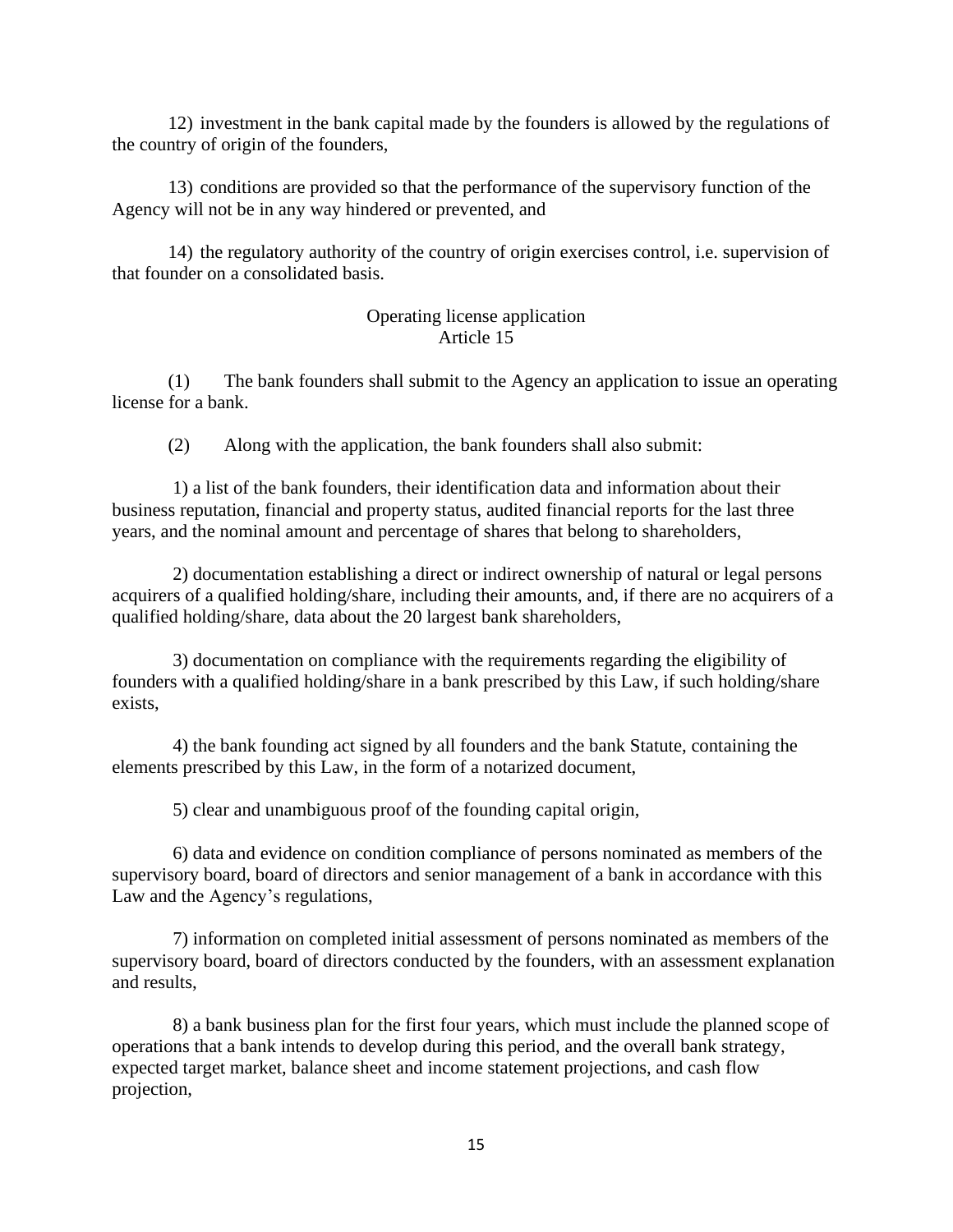9) proposed capital and risk management strategy and policy,

10) proposed organization and systematization act of a bank, along with documentation on technical and personnel capacity,

11) detailed description of the organization of accounting, information system and internal control system in a bank,

12) proposed policy on salaries, benefits and other earnings, which is in accordance with the operations carried out and which guarantees adequate and effective risk management,

13) approval by the competent regulatory authority that a bank or another person in the financial sector outside of the Republika Srpska shall be a bank founder,

14) approval by the competent authority of the country of origin in which the founders have a head office, i.e. permanent residence, granting approval to invest capital into a bank, if such approval is envisaged by the regulations of that country,

15) information about the regulatory authority of the founders, and

16) other documentation prescribed by the Agency.

(3) Before making a decision on the application for an operating license for a bank, the Agency may request any necessary information for the application evaluation.

(4) The Agency shall adopt an act prescribing documentation to be submitted with the application for an operating license for a bank.

### Deciding on the operating license application Article 16

(1) The Agency shall render a decision on the issuance of an operating license for a bank based on the application of the bank founder within 60 days from the date of receipt of a proper application.

(2) If the application contains deficiencies as to form that prevent the proceedings, or if the application is incomprehensible or incomplete, the Agency shall request from the bank founder to rectify such deficiencies no later than six months from the date of application submission.

(3) If the bank founder rectifies such deficiencies within the given deadline, the application shall be deemed to be in order.

(4) If the bank founder fails to rectify such deficiencies within the given deadline, the Agency shall deny the application as not being in order.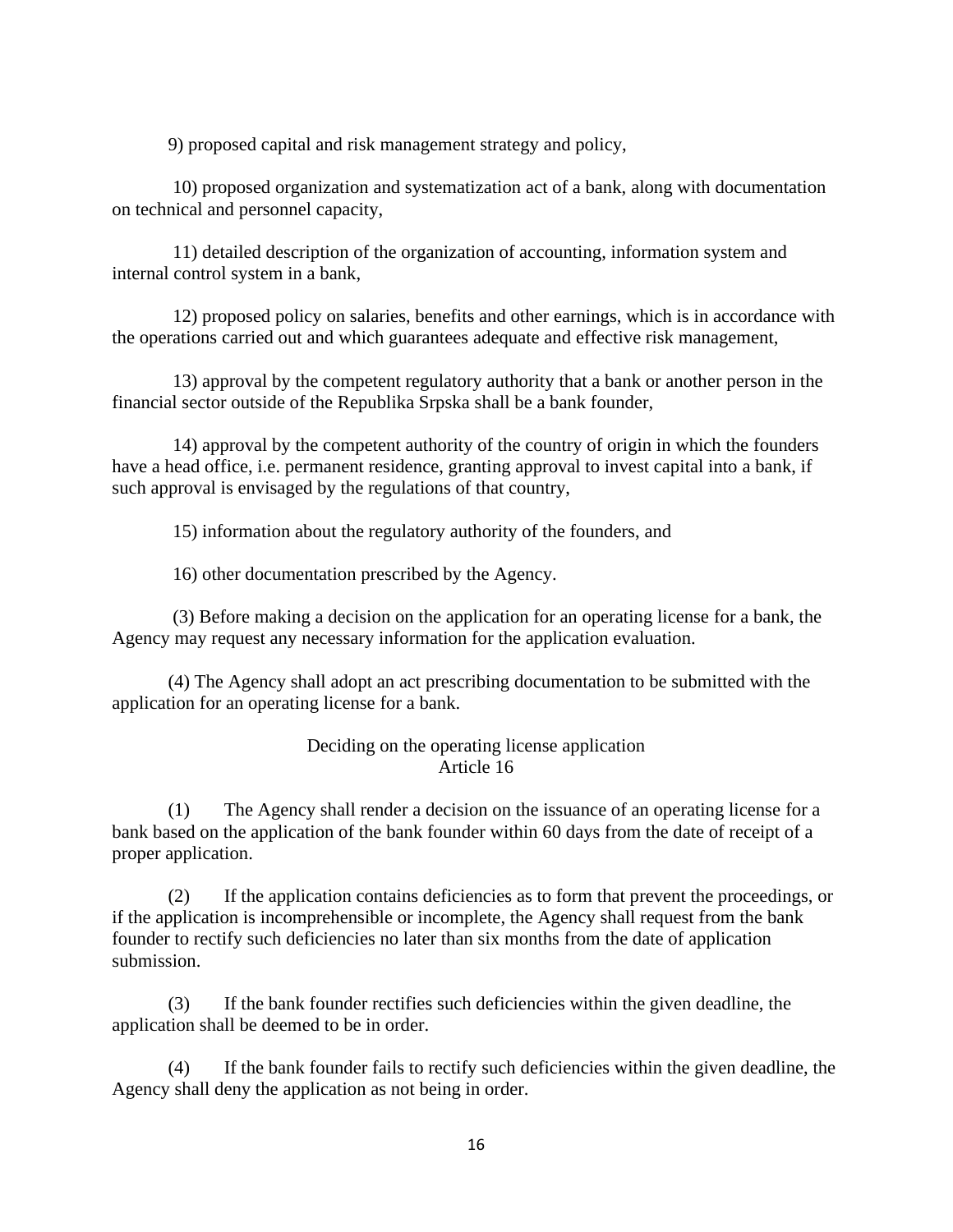(5) The Agency must conclude the decision process on the application for issuing an operating license within one year from the date of application receipt.

### Issuing an operating license Article 17

(1) An operating license is a prerequisite for entering the bank into the Register of Business Entities.

(2) The operating license of the bank shall be issued for an indefinite period of time and shall not be transferrable to other persons.

(3) The operating license of the bank shall define the operations that the bank may carry out.

(4) A bank that has been granted an operating license by the Agency may not receive deposits unless it is a member of the program of deposit insurance in accordance with the law governing the deposit insurance in banks of Bosnia and Herzegovina and the regulations passed pursuant to that law.

(5) During its operation, the bank shall ensure compliance with all conditions under which the operating license was issued.

## Denying an operating license application Article 18

(1) The Agency shall deny the application for an operating license of a bank if:

1) the conditions have not been met and the documentation has not been submitted for issuing an operating license as prescribed by this Law,

2) the founders have submitted incorrect and untrue information or have failed to provide information requested by the Agency during the decision-making process,

3) it is evident from the documentation and other data that the organization of the bank is not provided in accordance with this Law, i.e. that the conditions for the operation of the bank provided for in this Law or the regulations passed pursuant to this Law have not been met,

4) the amount of the paid in founding capital prescribed by this Law has not been previously paid on the account of the Agency with the Central Bank of Bosnia and Herzegovina under the terms and conditions prescribed by the Agency,

5) the performance of supervisory function of the Agency can be hindered or prevented due to the relation of the bank with other legal or natural persons with a head office or a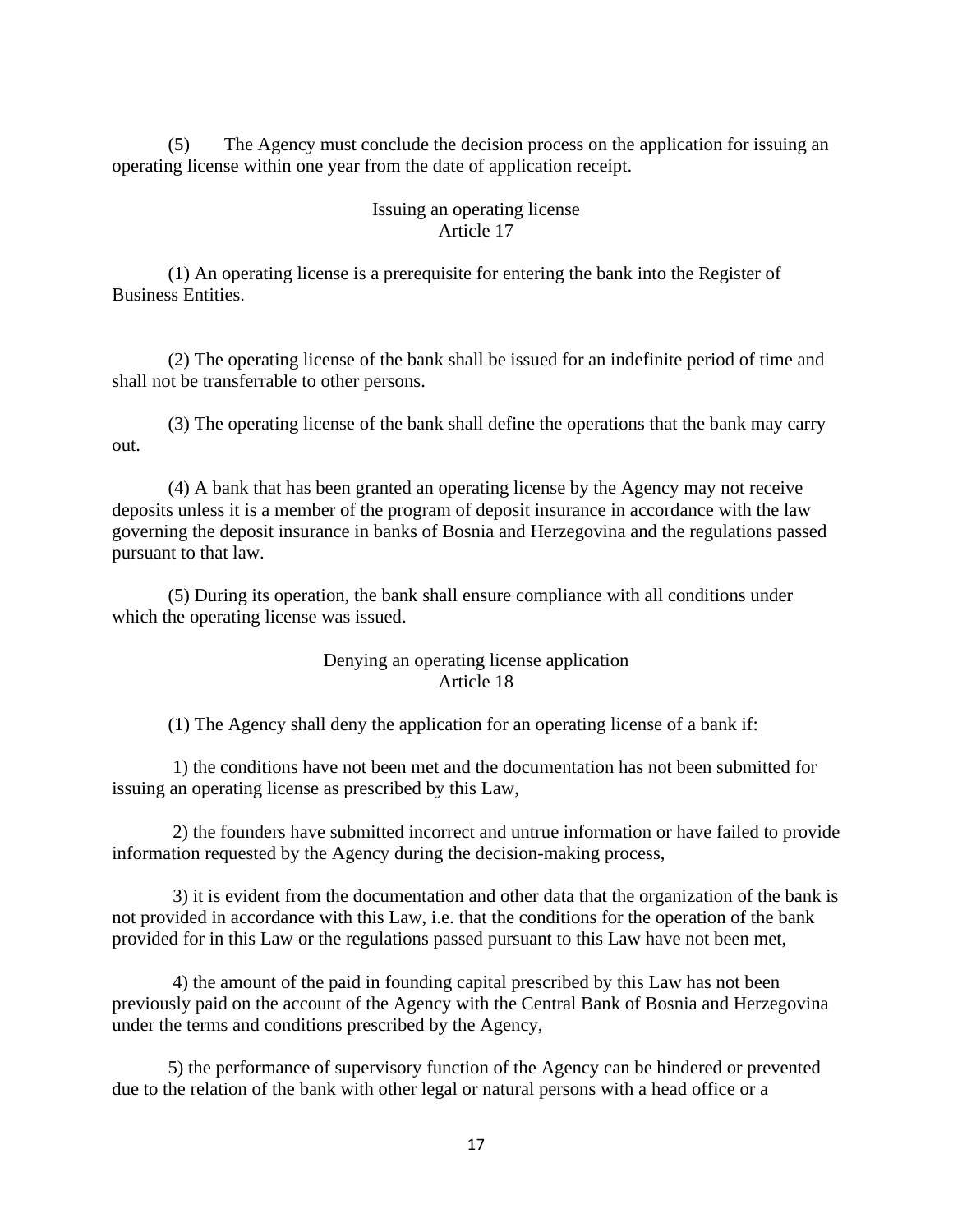permanent or temporary residence in another country or if there are other reasons because of which the supervisory function of the Agency cannot be exercised in accordance with the law,

6) the laws or other regulations of the country of the bank founder hinder or prevent in any way the exercise of the supervisory function of the Agency, and

7) in other cases where, according to the Agency's assessment, the conditions for issuing an operating license of a bank have not been met.

(2) The Agency shall adopt an act to elaborate the conditions for denying the application for issuing an operating license of a bank.

# Bank organizational units Article 19

(1) A bank may establish an organizational unit in Republika Srpska, the Federation of Bosnia and Herzegovina, the Brčko District of Bosnia and Herzegovina or outside of the territory of Bosnia and Herzegovina, with the approval of the Agency.

(2) A bank with a head office in the Federation of Bosnia and Herzegovina or the Brčko District of Bosnia and Herzegovina may establish an organizational unit in Republika Srpska, with the approval of the Agency.

(3) The organizational units specified in paragraph 1 and 2 of this Article may accept cash deposits and extend loans, and perform other banking operations, provided that these operations are covered by the founding act of the organizational unit and the operating license of the bank which is establishing such units.

(4) The organizational units specified in paragraph 1 and 2 of this Article shall not have the capacity of a legal person and the bank which has established such units shall be liable for any obligations that arise through their operations.

# Establishing a bank organizational unit Article 20

(1) Before filing an application to establish an organizational unit on the territory of Republika Srpska, the bank shall submit to the Agency for an opinion a study on the economic viability of organizational unit establishment.

(2) The bank shall submit to the Agency the application to establish an organizational unit specified in paragraph 1 of this Article after obtaining a favorable opinion on the study, along which it shall enclose documentation as prescribed by the Agency.

(3) The bank shall be obligated to submit to the Agency the exact date of commencement of operation of the organizational unit, a certified photocopy of the court registration and the decision of the competent authority on compliance with the technical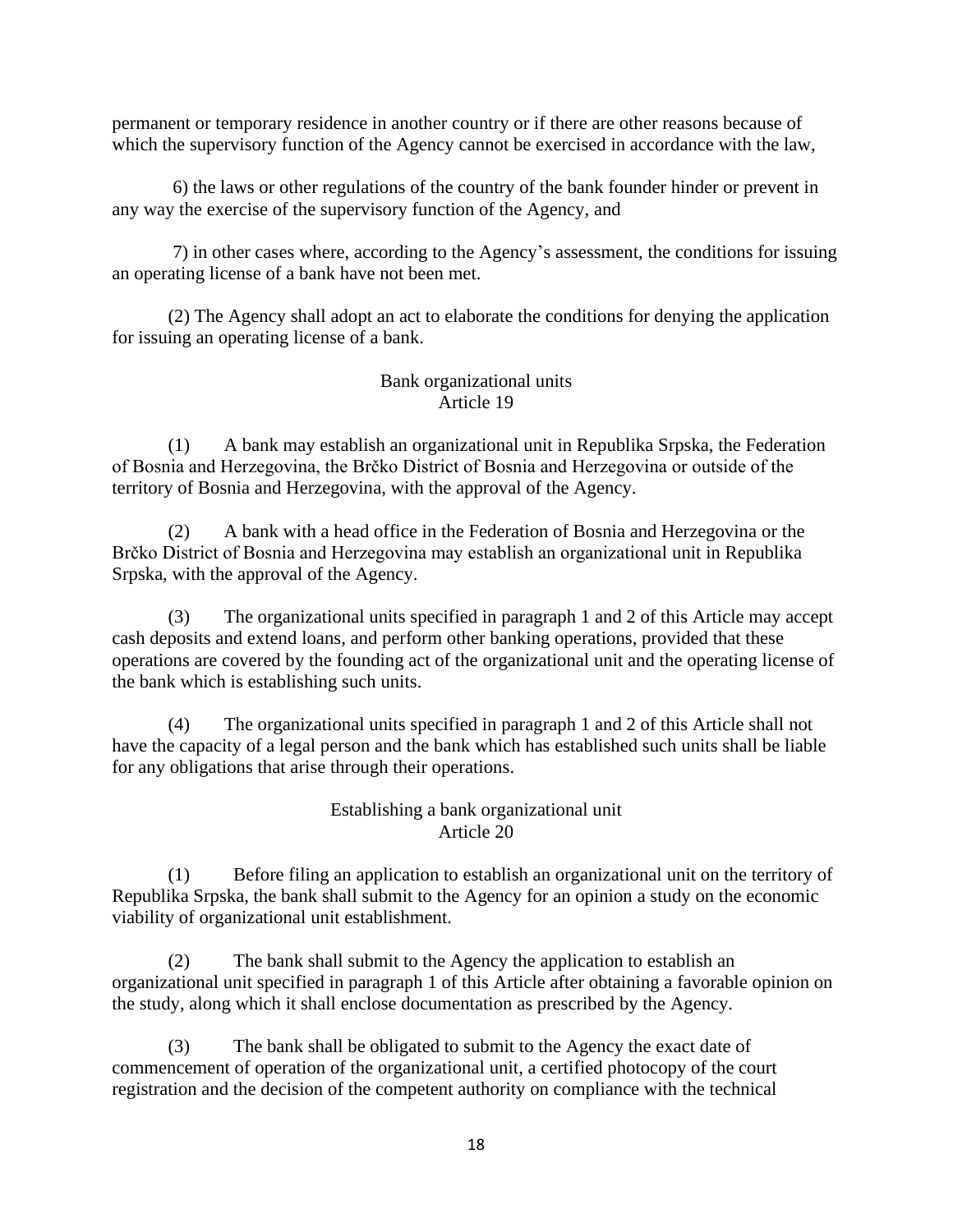requirements and other conditions prescribed for banking operations, within 15 days from the date of receipt of the approval, i.e. registration.

(4) The bank shall be obligated to request a prior approval of the Agency for all changes pertaining to the organizational units specified in paragraph 1 of this Article, along with submission of documentation as prescribed by the Agency, except for documentation that is not being modified and which the Agency already has in possession.

(5) The bank shall submit to the Agency an application to establish an organizational unit in the Federation of Bosnia and Herzegovina or the Brčko District of Bosnia and Herzegovina and shall enclose the documentation prescribed by the Agency.

(6) After obtaining an approval of the Agency, based on the application specified in paragraph 5 of this Article, the bank shall be obligated to approach the regulatory authority of the Federation of Bosnia and Herzegovina or the Brčko District of Bosnia and Herzegovina for the purpose of obtaining the approval of that authority.

(7) The bank shall be obligated to submit to the Agency the approval specified in paragraph 6 of this Article, as well as a certified photocopy of the court registration of the established organizational unit, within 15 days from the date of receipt of the approval, i.e. registration.

(8) Along with the application to establish an organizational unit outside of the territory of Bosnia and Herzegovina, in addition to the documentation prescribed by the Agency, the bank shall also submit a permission issued by the competent authority of Republika Srpska to take out funds abroad, for the purpose of establishing the organizational unit.

(9) The decision on application specified in paragraphs 2, 4, 5, and 8 of this Article shall be issued by the Agency within 30 days from the date of receipt of full and compliant application.

(10) After the issuance of decision specified in paragraph 9 of this Article, the bank shall be obligated to approach the competent institution of the country in which it is establishing an organizational unit.

(11) The bank shall be obligated to submit to the Agency a decision for approval of the establishment of the organizational unit issued by the institution specified in paragraph 10 of this Article and a certified photocopy of the document of the competent institution about the registration of the organizational unit in the country in which the organizational unit is established, within 15 days from the date of registration.

(12) The Agency shall adopt an act to prescribe documentation to be enclosed with the application for approval of the establishment of bank organizational units.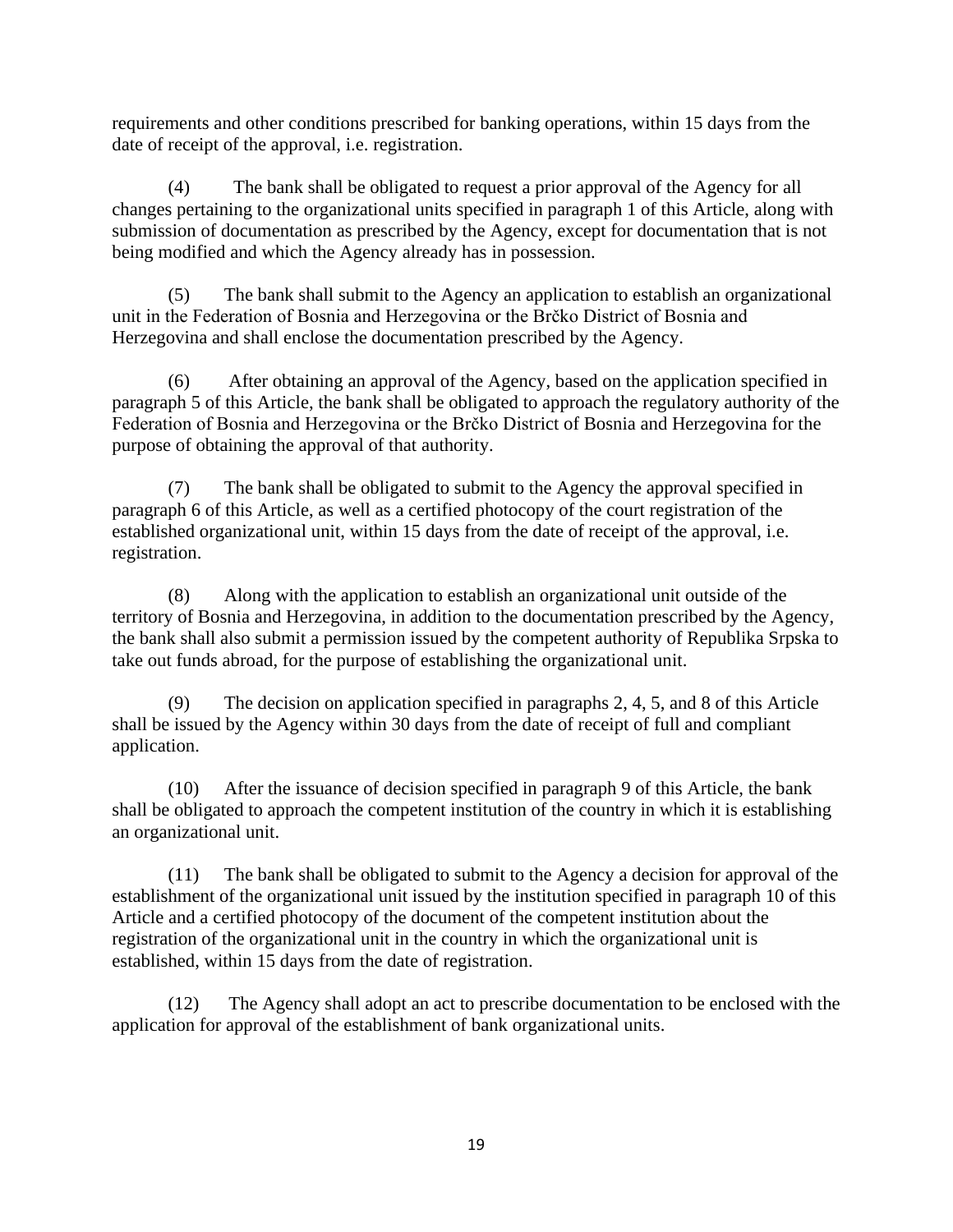### Bank organizational unit with a head office in the Federation of Bosnia and Herzegovina or the Brčko District of Bosnia and Herzegovina Article 21

(1) A bank with a head office in the Federation of Bosnia and Herzegovina or the Brčko District of Bosnia and Herzegovina, for which an operating license has been issued and which is supervised by the competent regulatory authority, may operate in Republika Srpska through an affiliate, with the approval of the Agency, provided that these operations are covered by the operating license of the bank which is establishing it.

(2) The bank specified in paragraph 1 of this Article may establish lower organizational units within the affiliate established in Republika Srpska, with a prior approval of the Agency.

(3) All organizational units specified in paragraph 1 of this Article that the bank established in Republika Srpska shall be considered as a single organizational unit in terms of reporting and monitoring by the Agency and other competent authorities.

Issuing an operating license of the bank organizational unit with a head Office in the Federation of Bosnia and Herzegovina or the Brčko District of Bosnia and Herzegovina Article 22

(1) Along with the application for approval of the operation of an affiliate in Republika Srpska, a bank with a head office in the Federation of Bosnia and Herzegovina or the Brčko District of Bosnia and Herzegovina shall submit to the Agency:

1) the decision of the bank competent authority on the establishment of the affiliate, along with the name, address, and operations to be performed in that affiliate,

2) the operating license of the bank which is establishing the affiliate, issued by the competent regulatory authority,

3) a document of the competent regulatory authority approving the establishment of the affiliate in Republika Srpska,

4) a certified statement of the bank on the assumption of liability for all obligations that arise during the operations of the affiliate,

5) a study on the economic viability of establishing the affiliate,

6) a business plan of the affiliate, along with an indication of the types of operations and organizational structure,

7) a statement that the bank will provide the affiliate with effective asset protection in accordance with the regulations of the Agency,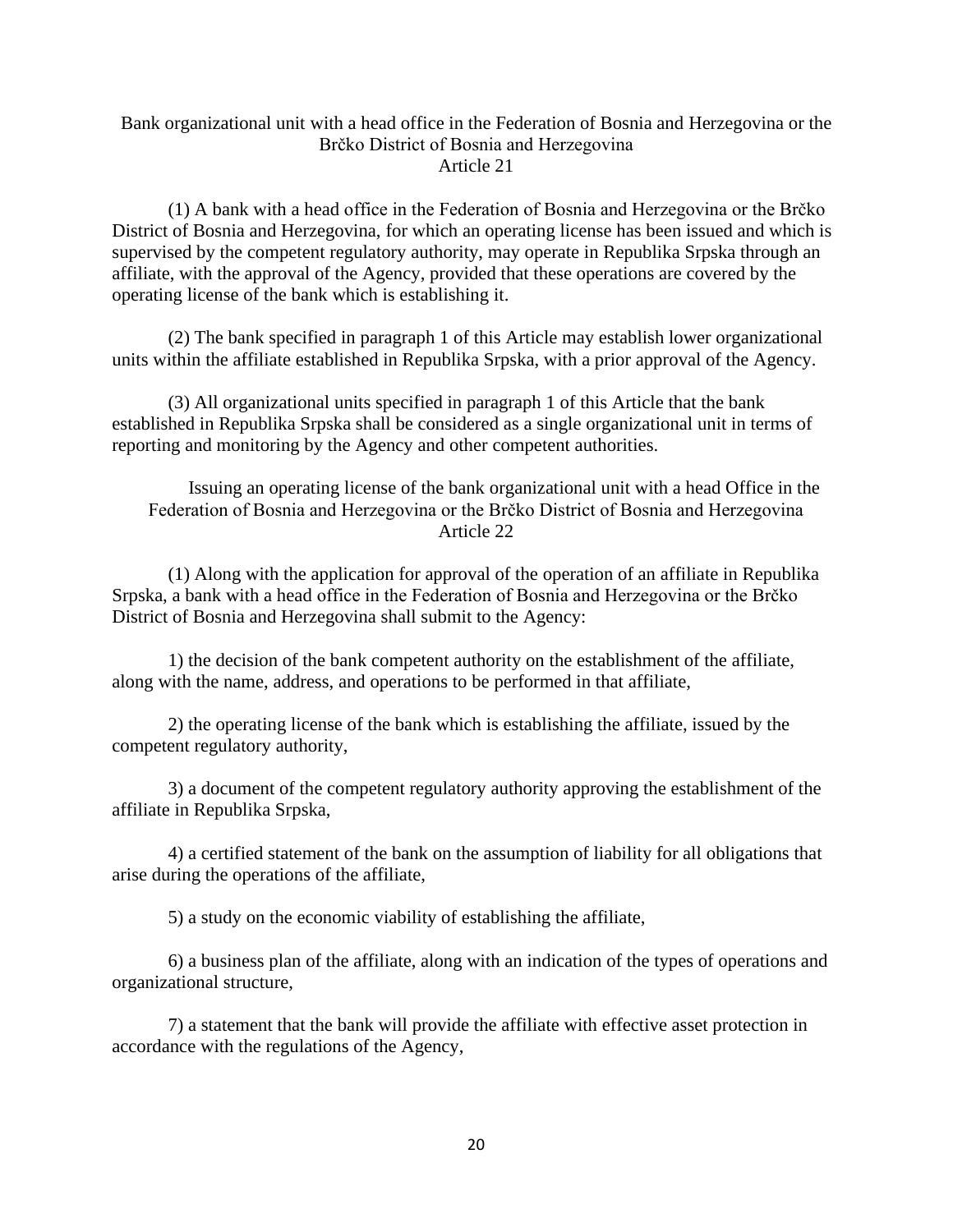8) A decision of the bank competent authority on the appointment of a person in charge of operations and authorized to represent the affiliate, with an indication of his/her powers and evidence of compliance with the prescribed conditions,

9) proof of secured office space, and

10) other documentation as prescribed by the Agency.

(2) A person in charge of operations and authorized to represent the affiliate must have a permanent residence on the territory of Republika Srpska or Bosnia and Herzegovina and permanent employment in accordance with the law governing labor relations in Republika Srpska.

(3) The bank specified in paragraph 1 of this Article shall also be obligated to request a prior approval of the Agency for all changes pertaining to the affiliate and lower organizational units established in Republika Srpska, along with submission of documentation as prescribed by the Agency, except for documentation that is not being modified and which the Agency already has in possession.

(4) The decision on application specified in paragraphs 1 and 3 of this Article shall be issued by the Agency within 30 days from the date of receipt of complete and compliant application.

(5) The Agency shall also adopt an act prescribing documentation to be enclosed with the bank application specified in paragraph 1 of this Article for establishment of an affiliate and lower organizational units in Republika Srpska, as well as the type of data, deadlines, and manner of reporting to the Agency on the operations that they conduct in Republika Srpska.

### Denial of the application to establish an organizational unit Article 23

The Agency shall deny the application for approval of the establishment of an organizational unit of the bank specified in Article 19 of this Law if:

1) the conditions for approval of the establishment of an organizational unit provided for in this Law and the regulations of the Agency have not been met,

2) incorrect and untrue information has been submitted or the information requested by the Agency during the decision-making process has not been provided,

3) the performance of the supervisory function of the Agency in relation to the operations conducted by the organizational unit could be hindered or prevented, and

4) in other cases where, according to the Agency's assessment, the conditions for issuing an approval for the establishment of an organizational unit have not been met.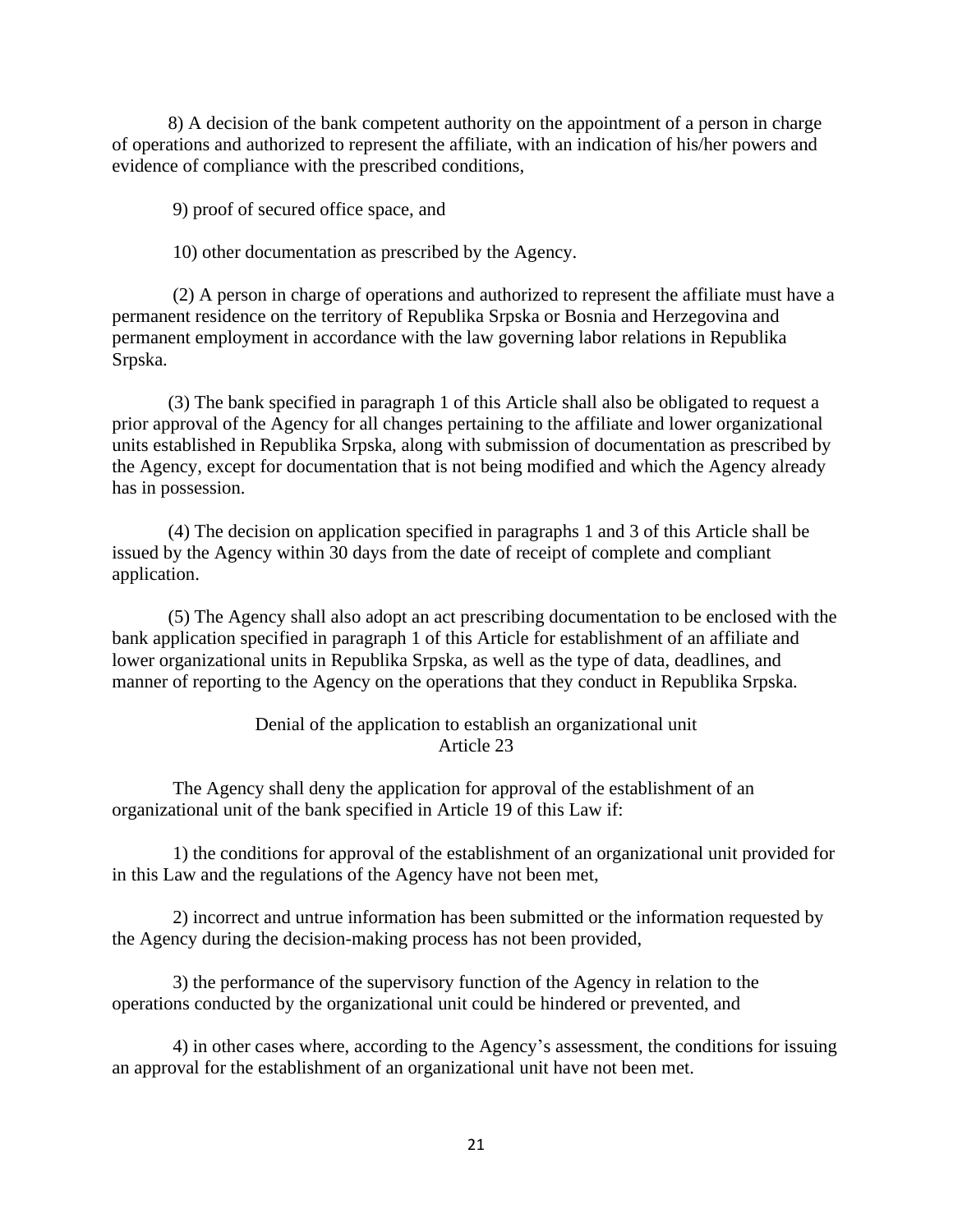### Bank representative office Article 24

(1) A bank and a bank with a head office outside of Republika Srpska may, with the approval of the Agency, open a representative office, as an organizational unit through which information about the operations of that bank is presented, collected and provided.

(2) The representative office shall not have the capacity of a legal person.

(3) The representative office may not perform banking operations.

# Opening of a representative office Article 25

(1) A bank shall submit to the Agency an application for approval of the opening of a representative office outside of Republika Srpska, enclosing the following therewith:

1) a document of the bank competent authority on the establishment of a representative office,

2) name and head office of the representative office,

- 3) a work program of the representative office for at least two years,
- 4) proof of securing office space,
- 5) data about employees,

6) a list of persons responsible for the work and representation of the representative office,

7) powers of the persons responsible for the work and representation of the representative office,

8) a certified statement of assumption of liability for all obligations that arise during the operations of the representative office.

(2) A bank headquartered outside Republika Srpska shall submit to the Agency an application for approval of the opening of a representative office in Republika Srpska, enclosing the following therewith:

1) data about the name, legal status and head office of the bank establishing the representative office,

2) Statute or another appropriate document,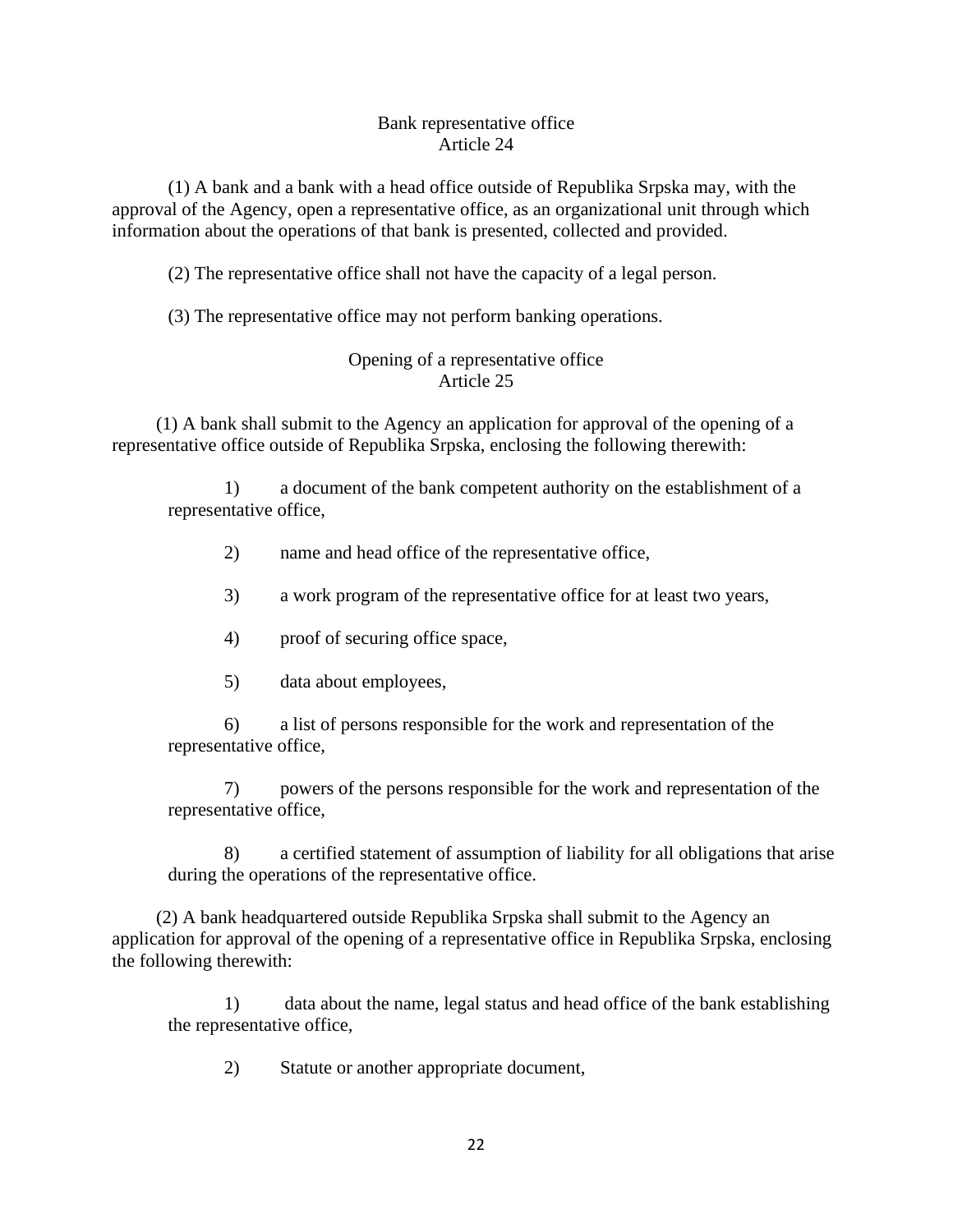3) audited annual financial statements for the last three years,

4) an operating license of the bank which is establishing the representative office, issued by the regulatory authority,

5) an excerpt from a court or other register,

6) a document of the bank competent authority on the approval of the establishment of the representative office, and

7) documentation provided for in paragraph 1 of this Article.

(3) The decision on the application specified in paragraphs 1 and 2 of this Article shall be rendered by the Agency within 30 days from the date of receipt of a proper application.

(4) A bank shall be obligated to submit to the Agency a document about the registration of the representative office with the competent authority if such registration is provided for by the regulations of that country, within 15 days from the date of registration.

(5) The representative office of a bank specified in paragraph 2 of this Article shall be obligated to submit to the Agency a certified photocopy of the document of registration with the competent authority in Republika Srpska, within 15 days from the date of registration.

(6) The Agency shall revoke the representative office's approval if it operates contrary to the provisions of Article 24 of this Law.

# Entry into the register of business entities Article 26

(1) A bank shall acquire the capacity of a legal person by entry into the register of business entities with the competent registration court.

(2) A bank shall submit an application for entry into the register of business entities no later than within 30 days from the date of obtaining an operating license.

(3) All organizational units of a bank shall also be entered into the register of business entities in accordance with the regulations governing the registration of business entities.

# Registry of banks and organizational units Article 27

(1) The Agency shall keep a registry of banks, organizational units of banks with a head office in the Federation of Bosnia and Herzegovina or the Brčko District of Bosnia and Herzegovina, and representative offices opened in Republika Srpska.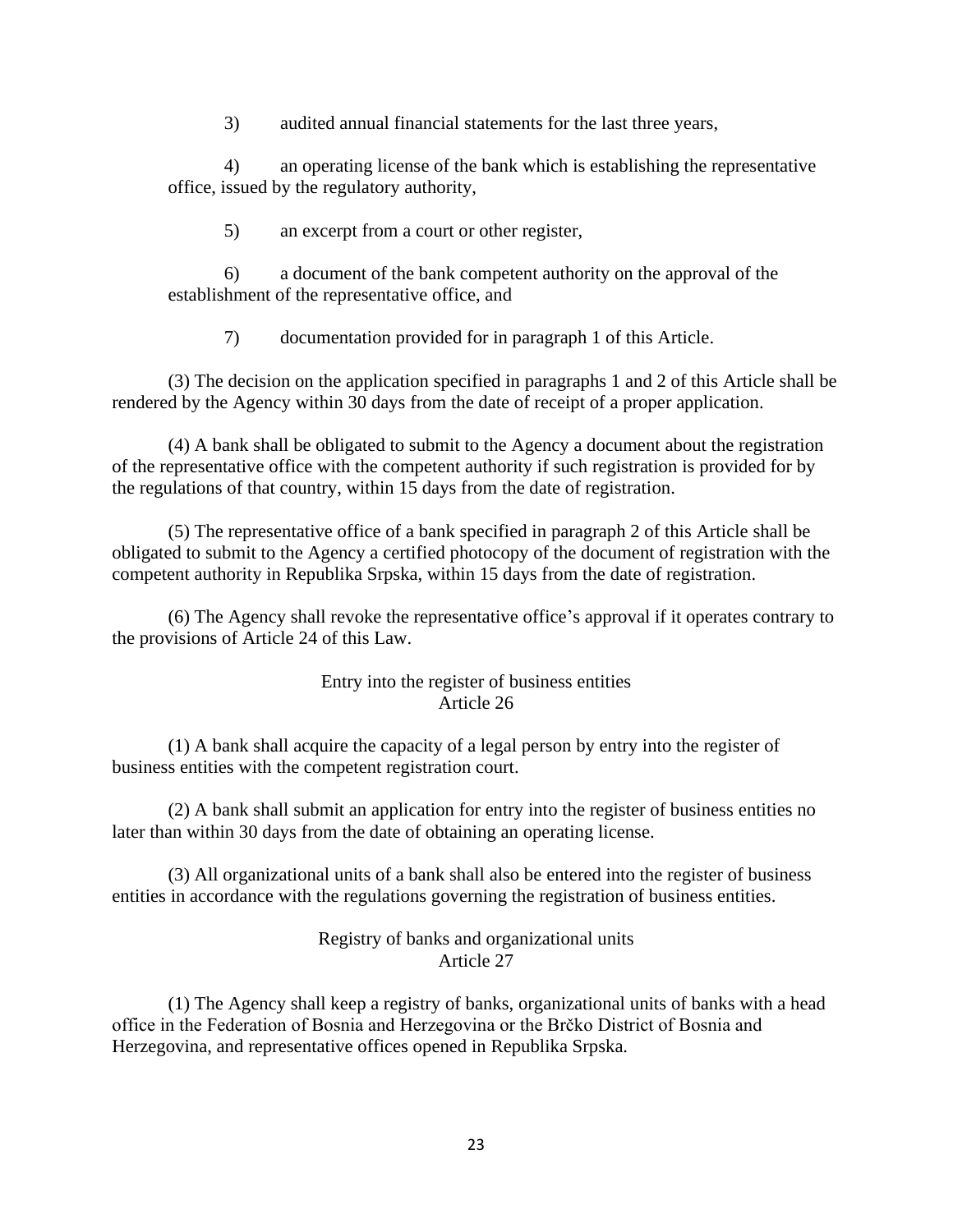(2) The registry shall include at least information about the name, address, and head office of the bank and authorized representative, as well as other information prescribed by the Agency.

(3) The registry of banks with a revoked operating license shall be kept in the registry's archive.

(4) Data from the registry shall be posted on the Agency's web site.

(5) The Agency shall adopt an act prescribing the content of registry, data to be entered into the registry and the manner of keeping and publishing the registry specified in paragraph 1 of this Article.

# Association of Banks Article 28

(1) Banks may establish an independent professional banking association for the purpose of improving their own operation and harmonizing their activity with the market requirements, regulations, rules of the profession and international standards.

(2) The association of banks shall be entered into the register, in accordance with the regulations.

(3) By the Agreement on the establishment of bank association, the name, activity and head office of the association, the representation of the association and the responsibility in legal transactions, the termination of the association and the manner of managing the association, as well as other issues of importance for the establishment of the association of banks shall be set.

(4) The Statute of the association of banks must include provisions that obligate member banks to comply with the principle of free market competition provided for in this law and other laws.

(5) The association of banks shall be obligated, at the request of the Agency, to submit its Statute, as well as all other documents.

#### **2. Closing of a bank**

### Invalidation of an operating license Article 29

(1) The operating license of a bank shall no longer be valid:

1) by revocation of the operating license,

2) by voluntary closing of a bank,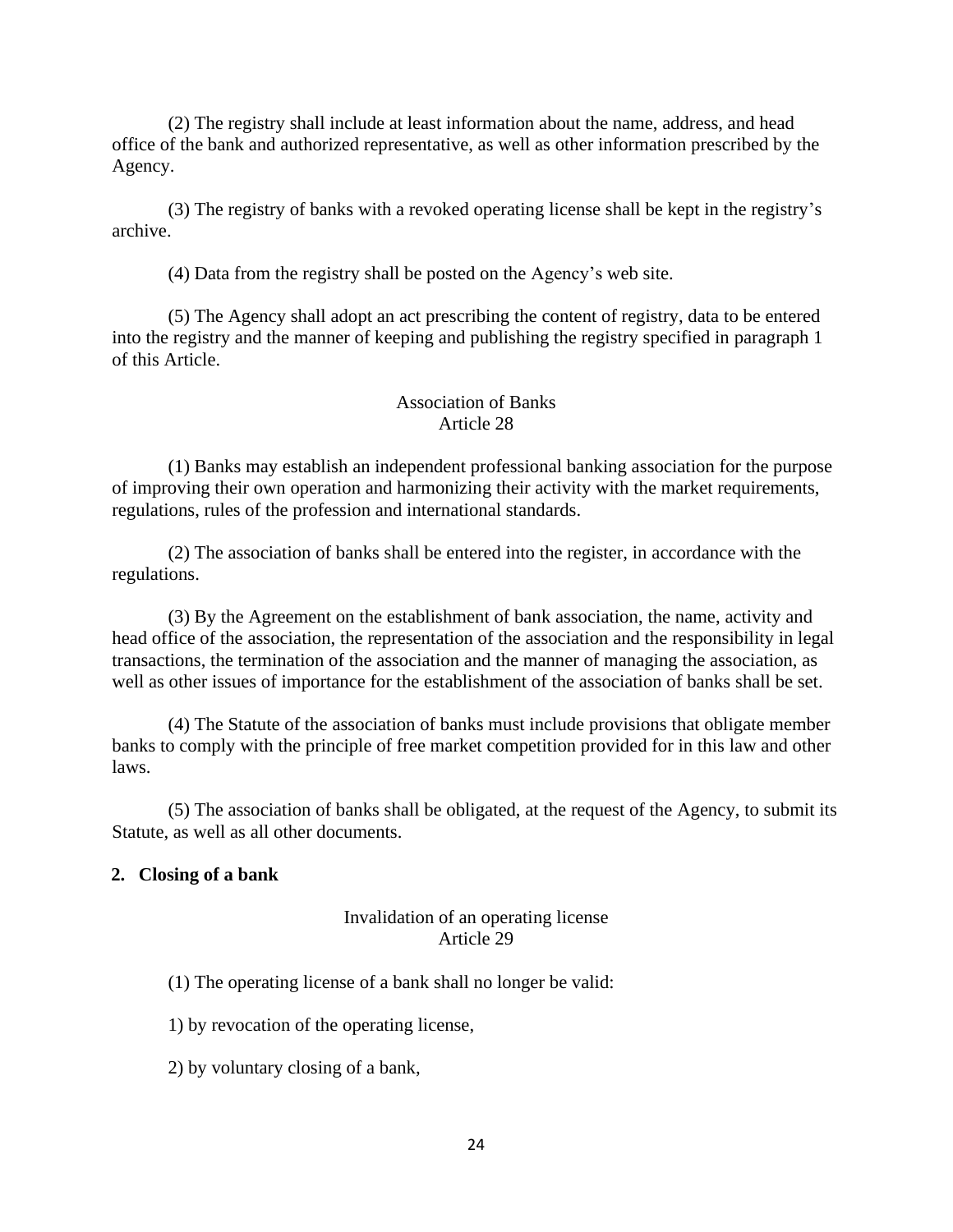3) as of the date of deletion of a bank from the Register of business entities in case of status changes, and

4) if a bank failed to file an application for entry into the Register of business entities within 30 days from the date of obtaining an operating license, or failed to begin operations within one year from the date of entry into the Register of business entities.

(2) All approvals granted to a bank shall become invalid with the invalidation of the operating license of that bank.

### Revocation of an operating license Article 30

(1) The Agency shall revoke the operating license of a bank in the following cases:

1) if the license has been issued based on inaccurate or untrue documentation or data important for bank operations,

2) based on the accepted written report and proposal of a bank provisional administrator,

3) if reasons have arisen for the initiation of liquidation or bankruptcy proceedings against a bank,

4) if the assets and liabilities of a bank in resolution have been transferred by using resolution instruments, and if it has been assessed that the objectives of resolution have been achieved through the transfer,

5) if, after the initiation of resolution proceedings, it is assessed that the objectives of resolution cannot be achieved,

6) if a bank ceases to perform banking operations for more than six months, unless imposed by measures of the Agency, and

7) if a bank is insolvent, except in case of a decision to resolute a bank.

(2) The Agency may revoke the operating license of a bank in cases where:

1) a bank does not implement measures which the Agency has imposed with its decision,

2) the amount of bank capital and reserves becomes lower than the required amount set in accordance with this Law and the regulations of the Agency,

3) the bank fails to pay the Agency the calculated fee,

4) the bank fails to pay the insurance premium and fails to fulfill other financial obligations based on deposit insurance, in accordance with the law governing deposit insurance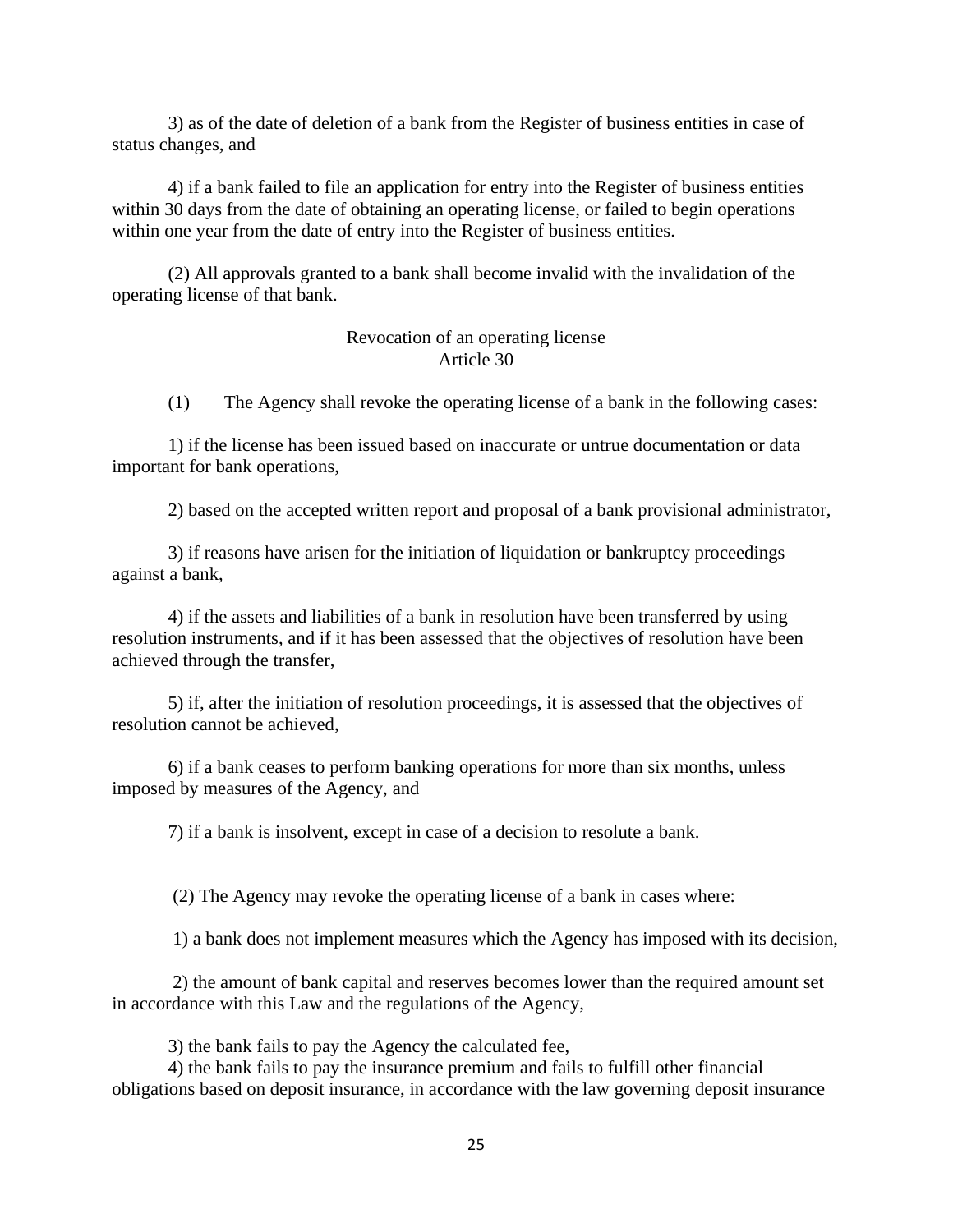in banks of Bosnia and Herzegovina, at the proposal of the Deposit Insurance Agency of Bosnia and Herzegovina

5) the bank has not provided the Agency or another authorized body with an opportunity for supervision, control or audit of the bank,

6) the bank cannot be expected to continue to meet its commitments to creditors, especially if it no longer provides security for the assets entrusted to it, particularly concerning the payout of deposits,

7) the bank does not have an established governance system as provided for in this Law and the regulations of the Agency,

8) the bank does not meet conditions related to the process of internal assessment of capital adequacy and liquidity in accordance with the regulations of the Agency,

9) over a period of three years, the bank repeatedly fails to meet its obligation for timely and accurate reporting to the Agency,

10) the bank does not meet the technical, organizational, personnel and other conditions for conducting banking operations,

11) the bank fails to provide the Agency with data on meeting its commitments pertaining to capital ratios, large exposure, liquidity, financial leverage ratio, or the data provided is incorrect or incomplete,

12) the bank repeatedly or continuously fails to meet the requirements related to liquidity,

13) the bank acts contrary to the provisions of this Law on the limitation of risk exposure of the bank,

14) the bank fails to openly publish information and data on bank operations prescribed by this law or the published information is incorrect or incomplete,

15) the bank has been found guilty of a criminal offence of money laundering and financing terrorist activities or serious violation of the provisions of the anti-money laundering and financing of terrorist activities law, with a legally binding judgment,

16) the bank allows one or more persons who do not meet the pertinent conditions, to be members of the supervisory board or board of directors of the bank, and

17) the bank no longer meets other conditions under which the operating license of the bank was issued.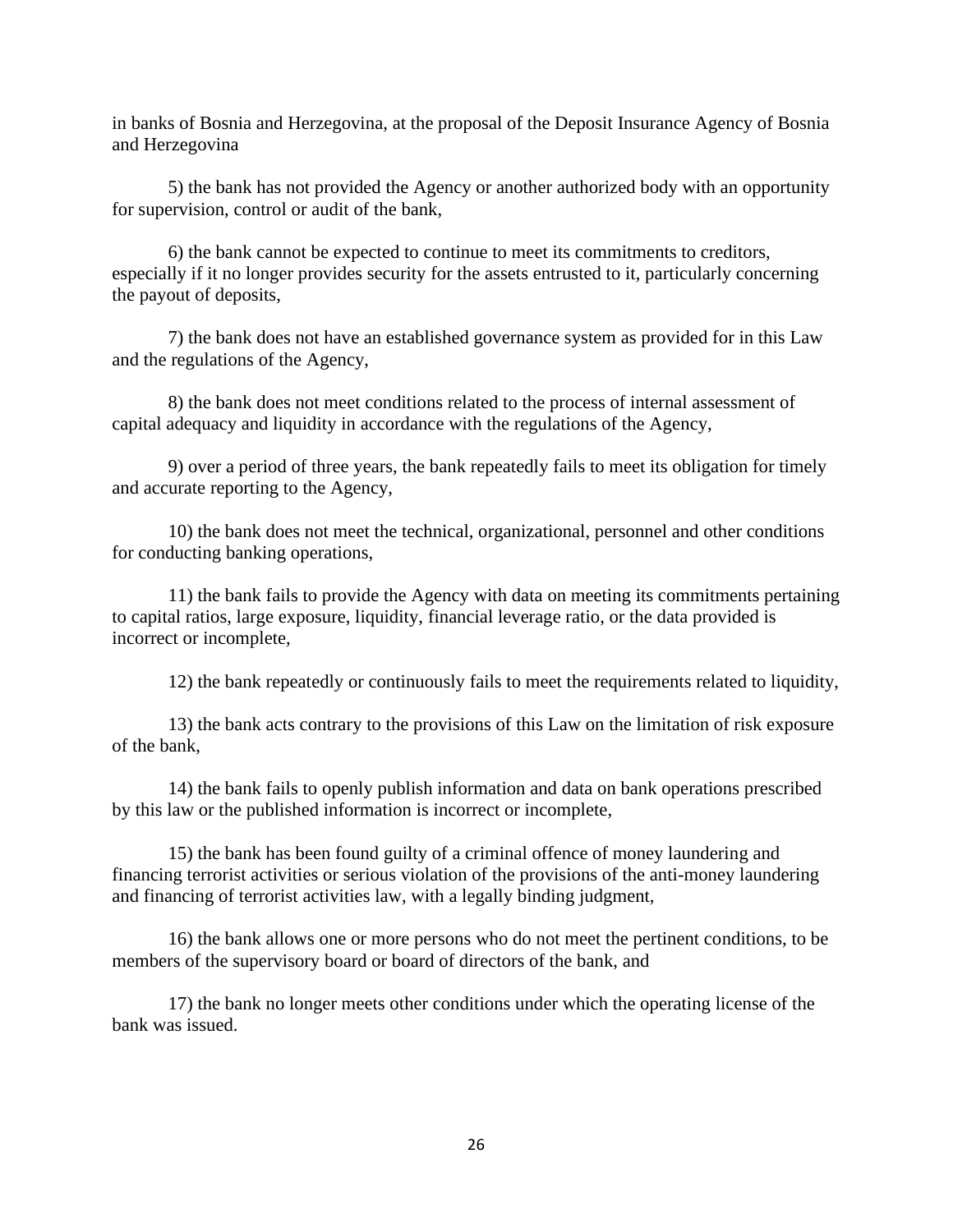### Decision to revoke an operating license Article 31

(1) With the decision to revoke an operating license, the Agency shall set the date of revocation of the operating license of the bank.

(2) The Agency shall publish the decision to revoke the operating license of the bank in the "Official Gazette of Republika Srpska" and in one or more dailies available throughout Bosnia and Herzegovina.

(3) The Agency shall immediately deliver the decision to revoke the operating license to the bank, the competent registration court, the Central Bank of Bosnia and Herzegovina, the Deposit Insurance Agency of Bosnia and Herzegovina, the regulatory authority of the Federation of Bosnia and Herzegovina or the Brčko District of Bosnia and Herzegovina, the regulatory authority for the securities market, to the legal person authorized to perform tasks pertaining to the Unified Securities Registry and to other authorities in accordance with the regulations.

(4) As of the date of revocation of the operating license, the bank shall be prohibited from performing the operations set out in this Law, except for operations performed during the bank's liquidation or bankruptcy proceedings by the liquidation or bankruptcy administrator in accordance with this Law and other laws governing bankruptcy and liquidation proceedings.

## Status changes Article 32

(1) A bank may make the following status changes:

1) merger (merger by acquisition or merger by establishment),

2) division of all assets and liabilities of the bank, and

3) severance of a portion of the assets and associated liabilities of the bank to a person that has a license issued by the Agency in accordance with the law.

(2) A bank which intends to undergo a status change shall be obligated to obtain the Agency's approval for the status change.

(3) Along with the application for approval of a status change, the bank shall submit the following:

1) a draft of the status change agreement,

2) a study on the economic viability of the status change along with decisions of the Shareholder's Meeting to adopt the draft status change agreement,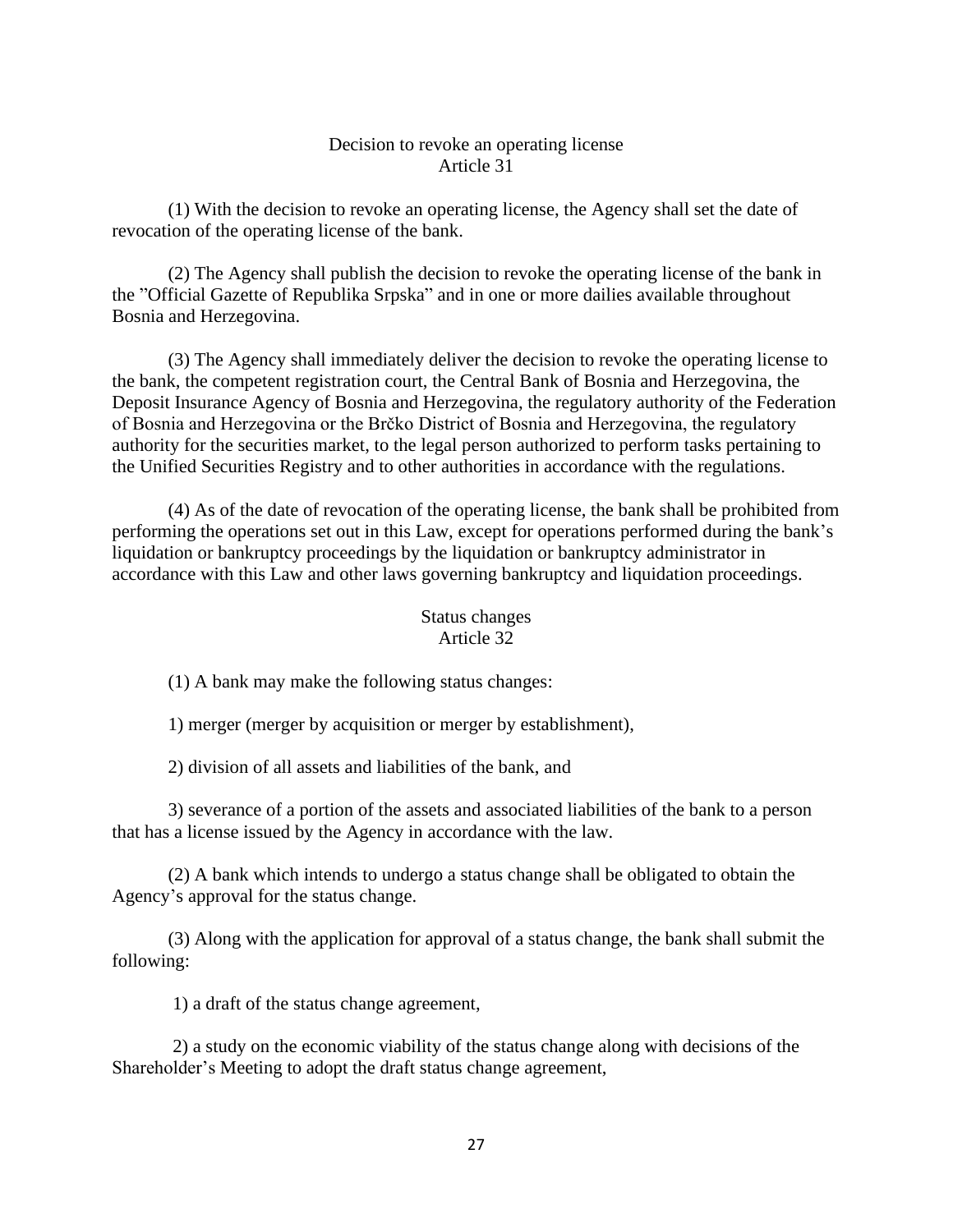3) Written reports of the board of directors and supervisory board of the bank on the status change of the bank and of the competent authorities of all companies involved in the status change,

4) company audit report on the audit of the status change,

5) consolidated balance sheet and income statement of the merging banks, i.e. balance sheet and income statement of the bank severing a portion of its assets and liabilities, according to data from the month preceding the filing of the application,

6) a business plan of the bank or banks resulting from the status change,

7) other required documentation as prescribed by the Agency.

(4) a bank shall be obligated to submit the application and documentation specified in paragraph 3 of this Article to the Agency no later than 60 days prior to scheduling the Shareholder's Meeting of the bank which is to consider them.

(5) a status change of the bank may not be entered into the Register of business entities without the Agency's approval of the status change.

(6) if the status change results in the formation of a new legal person, which intends to conduct banking operations, that person must obtain from the Agency a bank operating license, before the status change can be entered into the Register of business entities.

(7) banks making status changes shall prepare their financial statements and open their business books based on the initial balance which constitutes a ground for the status change to be entered into the Register of business entities, in accordance with the regulations governing accounting and audit.

(8) the provisions of this Law on the issuance of an operating license of a bank shall also apply to the issuance of an operating license to a bank formed as a result of status changes as specified in paragraph 1 of this Article.

(9) the Agency shall adopt an act prescribing the procedure of implementation of the bank status changes, as well as other documentation to be enclosed with the application for approval of the status change.

### Denial of a status change application Article 33

(1) The Agency may deny the application for approval of the status change of the bank if:

1) status changes are not justified and may lead to a breach of security and stability of operations of one of the banks and do not ensure a healthy and safe management of the bank after the status change,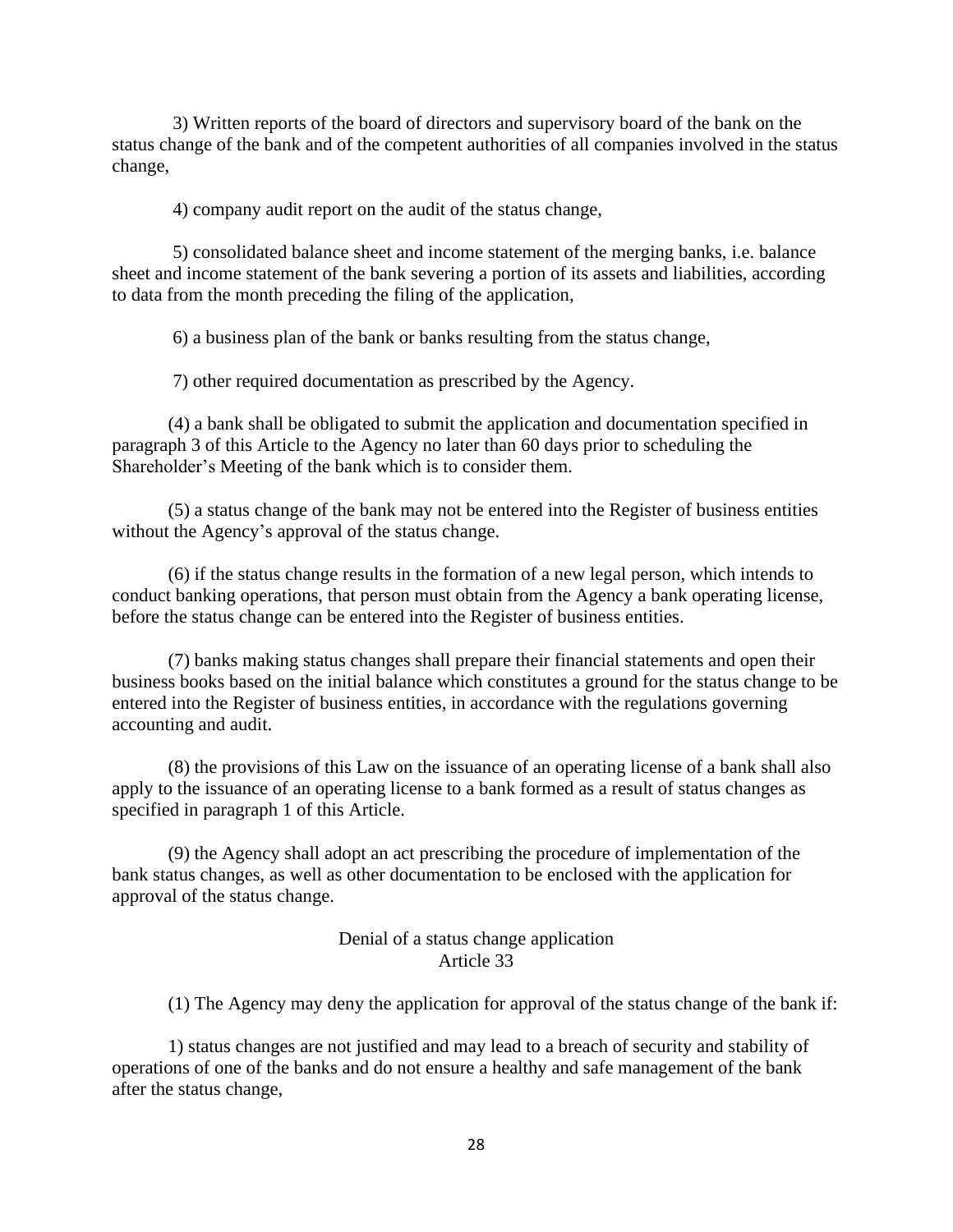2) status changes may have negative consequences for the financial sector as a whole,

3) status changes may lead to a breach of market competition,

4) status changes lead to an increase in qualified holding/share in the bank and bank's share in other legal persons contrary to the provisions of this Law,

5) the applicant submitted information that is incorrect or is inconsistent with the requirements prescribed by the Agency or refused to provide requested information,

6) status changes hinder or prevent in any way the successful exercise of the supervisory function of the Agency, and

7) other conditions in accordance with the regulations of the Agency have not been met.

(2) The Agency shall adopt an act to elaborate the specific reasons for denying the application for approval of the status change.

# CHAPTER III CAPITAL AND ACQUISITION OF OWNERSHIP

### **1. Bank Capital**

### Founding Capital Article 34

(1) The minimum amount of the paid in founding capital shall be at least KM 15,000,000 (fifteen million convertible marks).

(2) The bank shares that comprise the minimum founding capital may be paid in only in cash.

(3) The bank shares must be fully paid in before the registration of the bank or the registration of an increase in the total value of bank shares into the register kept by the competent authority.

(4) The founding capital specified in paragraph 1 of this Article shall be the minimum core capital in accordance with the law governing companies.

### Bank Shares Article 35

(1) The bank shares do not have to be paid in cash if the total value of bank shares increases: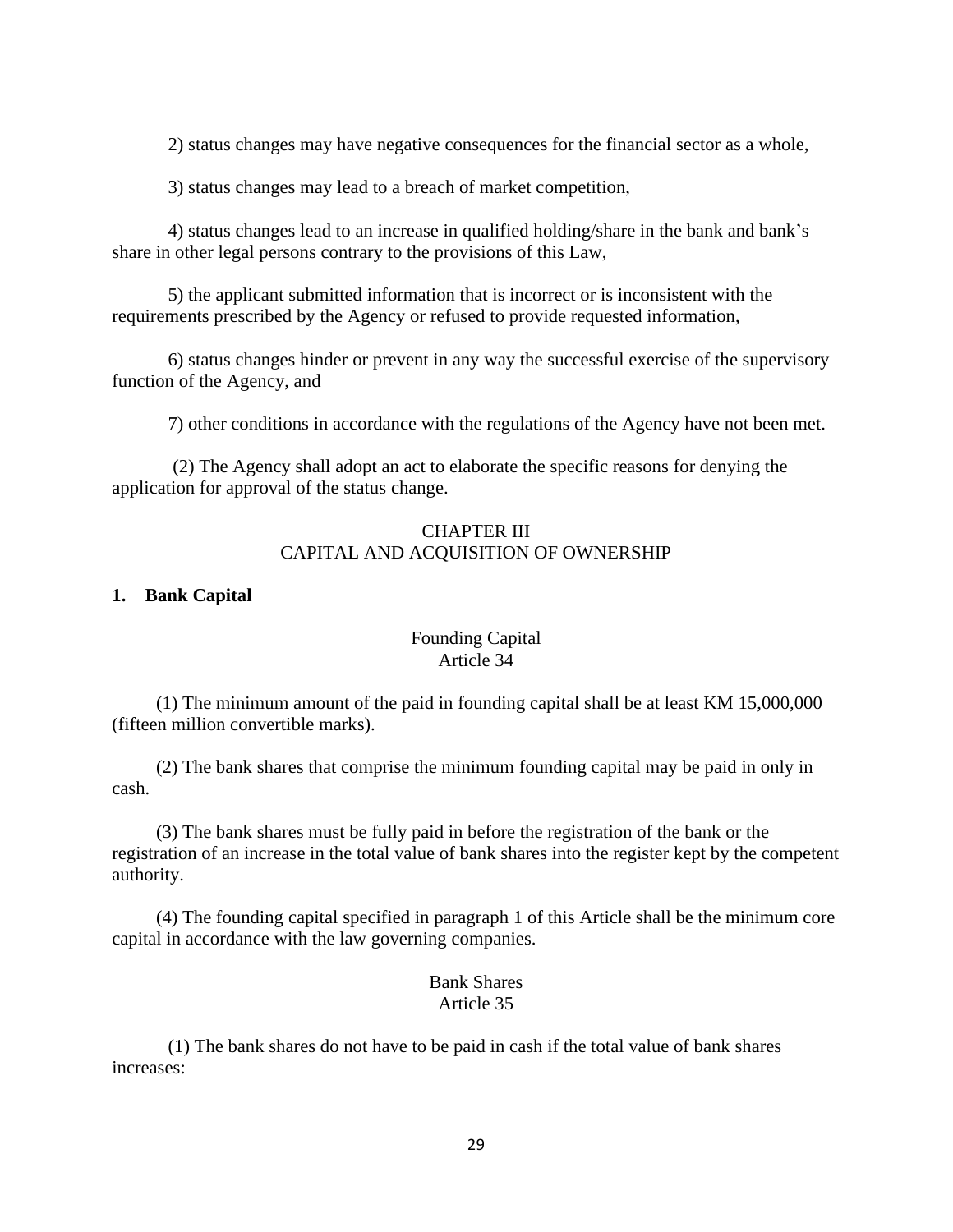1) as a result of the implementation of a bank status change, if the prior approval of the Agency has been obtained,

2) through the conversion of capital instruments, i.e. other bank monetary liabilities into core capital in accordance with this Law,

3) through a contribution in kind for which the prior approval of the Agency has been obtained,

4) through a contribution in kind for the purpose of carrying out an order of the Agency for capital increase, provided that the prior approval of the Agency has been obtained, and

5) through distribution of bank profits or reserves, provided that the prior approval of the Agency has been obtained.

(2) If the bank shares are kept on a custody account, the custodian shall be obligated to report to the Agency the identity of the customers on whose behalf the custodian manages the bank shares.

(3) The bank may convert individual capital items and increase its capital from external sources with the prior approval of the Agency.

# Regulatory capital Article 36

(1) The bank regulatory capital is a sum of core and supplementary capital, after regulatory adjustments.

(2) The bank core capital, in the meaning of this Law, is a sum of the items of regular core capital after regulatory adjustments and the items of additional core capital after regulatory adjustments.

(3) The supplementary capital is a sum of capital instruments, subordinated debt, general reserves for credit losses and other items of supplementary capital after regulatory adjustments, which may not be larger than one third of the core capital.

(4) The bank regulatory capital may not be lower than KM 15,000,000.

### Capital Adequacy Article 37

(1) During its operation, a bank shall be obligated to maintain the prescribed amount and structure of capital which may not be lower than the amount set out in Article 34, paragraph 1 and article 36, paragraph 4 of this Law.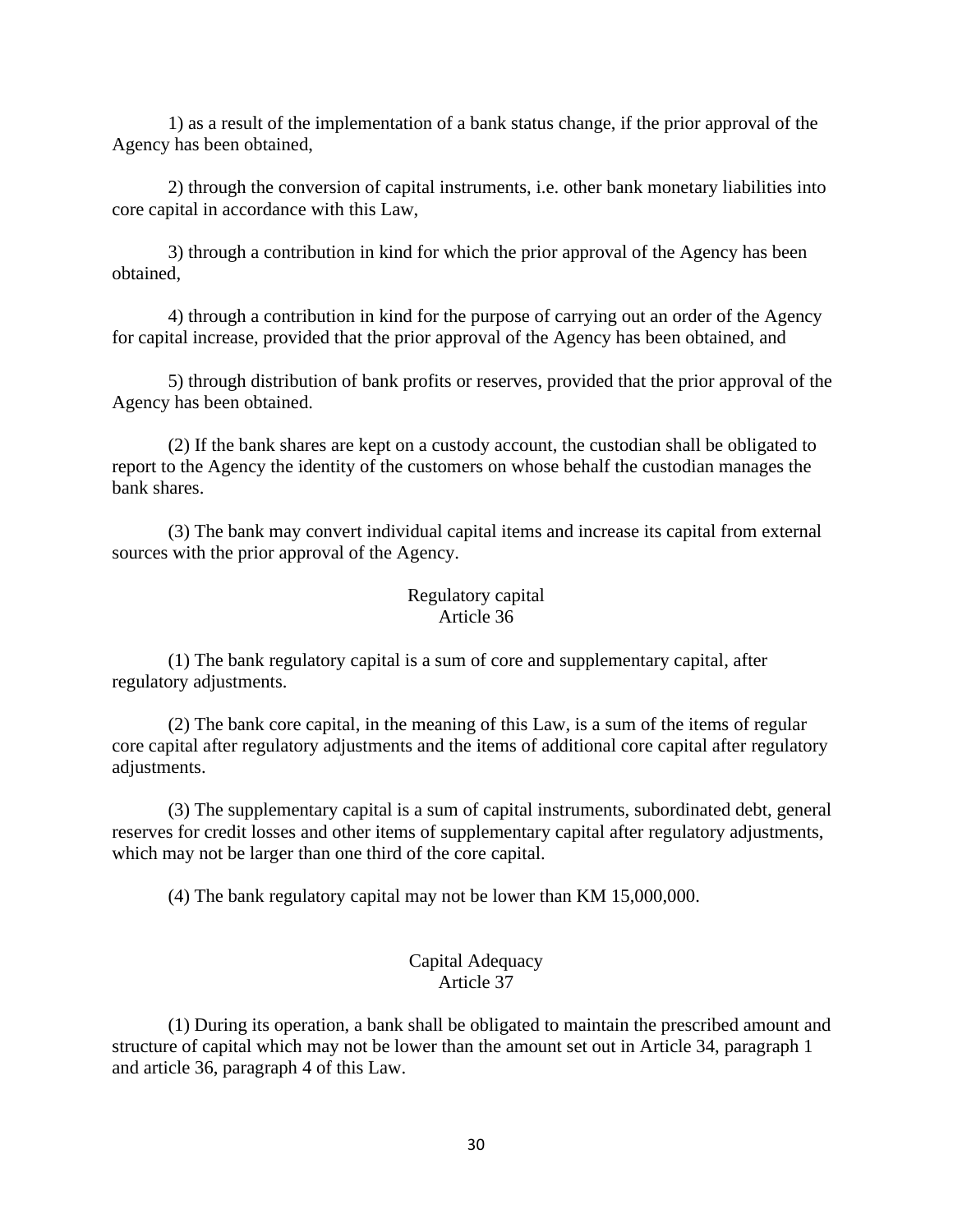(2) Depending on the risk profile and systemic importance of the bank, the bank shall be obligated to ensure at any time the amount of capital adequate for the types, volume, and complexity of the operations that it performs and for the risks to which it is or could be exposed in its operations.

(3) The adequacy ratio of bank regulatory capital equals the ratio between the regulatory capital and the total amount of the bank's risk exposure.

(4) The bank shall be obligated to maintain the adequacy ratio of regulatory capital at a level of at least 12 percent.

(5) Notwithstanding paragraph 4 of this Article, the Agency may set for an individual bank an adequacy ratio of the regulatory capital greater than the one prescribed if, based on the type and degree of risk, systemic importance and business activities of the bank, this is determined as necessary for the purpose of stable and secure operations of the bank or for the purpose of meeting its obligations to creditors.

(6) The bank shall maintain capital buffers in the manner prescribed by the Agency's bylaws.

(7) The financial leverage ratio is calculated by dividing the rate of bank capital by the rate of the bank's total exposure and is expressed as a percentage.

(8) If the bank does not meet the conditions of capital adequacy prescribed in this Article, the Agency shall obligate the bank to undertake measures for the purpose of capital increase or other activities for the purpose of meeting these conditions, within a given deadline, which may not be longer than 60 days.

(9) The Agency shall adopt an act to prescribe:

1) the manner of acquiring bank shares in nonmonetary contributions, the characteristics, types, manner of calculation and amount of individual items which are included in regular core capital, additional core capital, and supplementary capital.

2) the method of calculating regulatory capital adequacy ratio, as well as the method of calculating minimum ratio of regular core capital, core capital, financial leverage ratio, as well as other capital ratios specified in this Article,

3) the requirements and level of rates for maintaining capital buffers,

4) the capital requirements for certain types of risk,

5) the procedures for assessing capital adequacy in the process of internal estimation of capital adequacy, and

6) the manner and timeframes for reporting to the Agency regarding capital adequacy specified in this Article.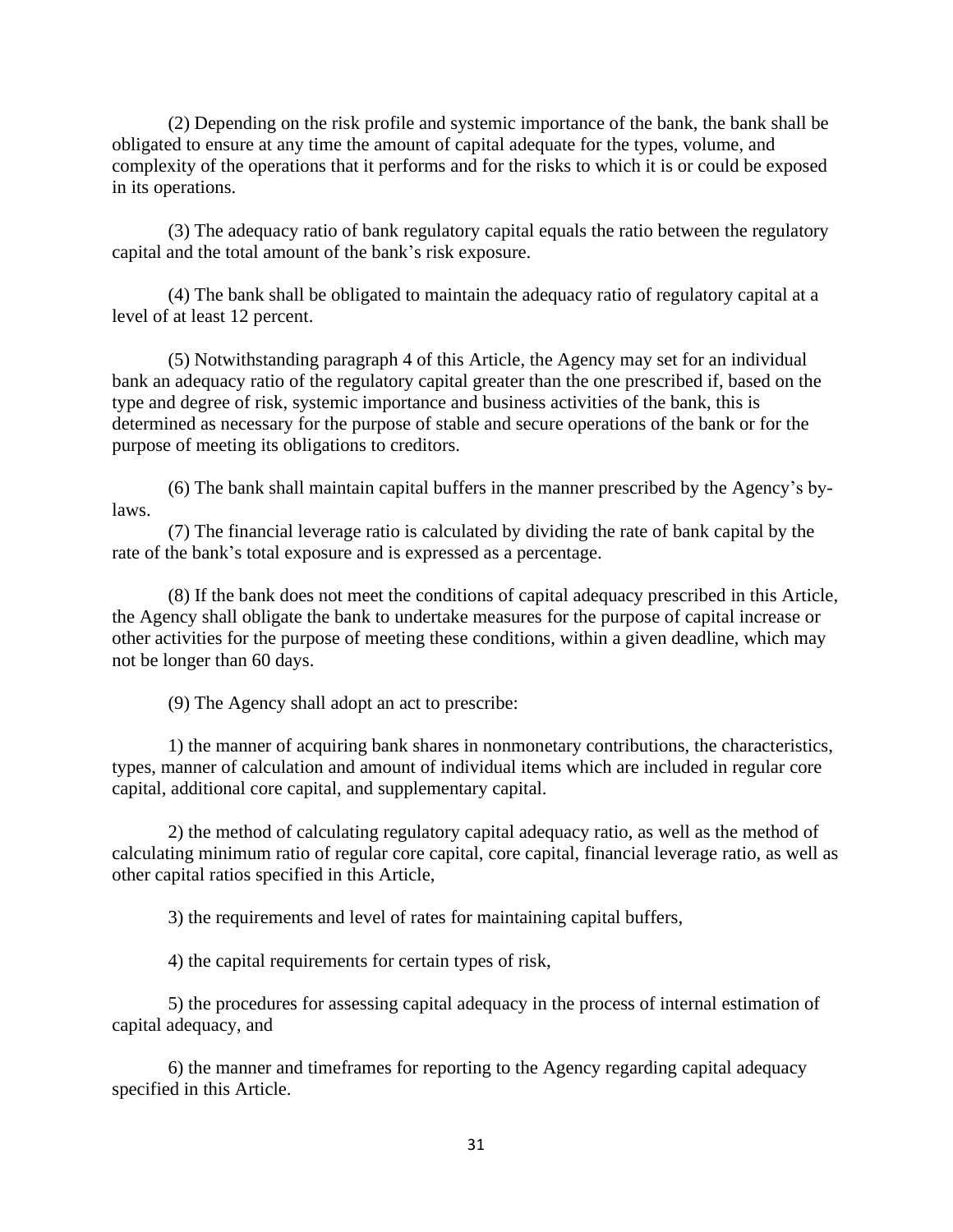# Prohibition of profit distribution Article 38

(1) It is prohibited for the bank to pay out dividends from ordinary shares or to make other payments from bank profit to the members of governing bodies and bank employees if:

1) the bank capital is lower or, because of the profit distribution, would become lower than the prescribed regulatory capital,

2) the bank does not meet prescribed capital adequacy ratio and the conditions for maintaining capital buffers in accordance with the law and the Agency's regulations,

3) the bank has unauthorized credit risk and other risk exposures with respect to eligible capital, as well as other unauthorized exposures in accordance with the Agency's regulations,

4) the bank does not maintain liquidity in accordance with the Agency's regulations or, because of such profit distribution, would not be able to maintain its liquidity in accordance with the Agency's regulations,

5) the bank has not rectified any weaknesses and deficiencies which was ordered by the Agency in relation to incorrect presentation of balance sheet and off-balance sheet positions, affecting the business result in the bank income statement, and

6) the Agency has imposed a prohibition on the payout of dividends and other benefits from profit.

(2) the prohibition specified in paragraph 1 of this Article shall last until the bank eliminates reasons for the prohibition on profit distribution stated in that paragraph.

(3) it is prohibited for the bank to make advance payments to the persons specified in paragraph 1 of this Article that pertain to profit distribution specified in that paragraph.

(4) the bank shall pay out variable employee compensations as prescribed by the Agency's regulations.

(5) The Agency may adopt an act to elaborate additional conditions of the prohibition on bank profit distribution.

# **2. Acquisition of ownership**

# Acquisition of the bank's own shares Article 39

(1) It is prohibited for the bank to acquire its own shares without a prior approval of the Agency.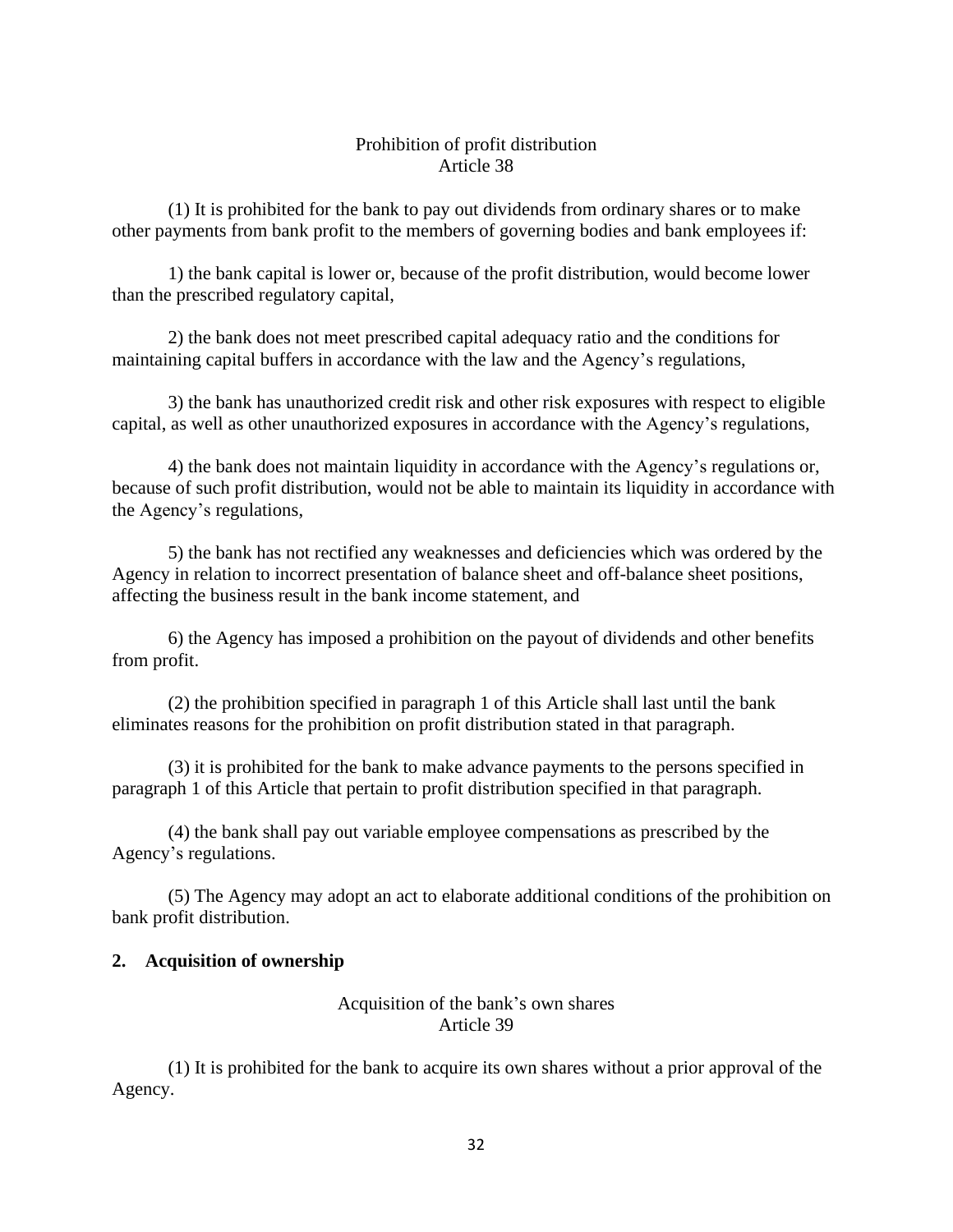(2) The acquisition of own shares without the consent of the Agency shall be a null and void legal transaction.

(3) The acquisition of own shares shall be carried out by the bank with funds originating from the bank profit.

(4) The bank shall be obligated to dispose of its acquired own shares within one year from the date of their acquisition.

(5) If the bank does not dispose of its own shares within one year from the date of their acquisition, the bank shall be obligated to withdraw and cancel these shares against its shareholder's capital.

#### Prohibition on financing the acquisition of shares, i.e. stakes Article 40

(1) It is prohibited for the bank to, directly or indirectly, finance the acquisition of or issue guarantees or other sureties for the acquisition of shares it issues or shares, i.e. stakes in a legal person in whose capital the bank has at least 20 percent of holding, unless, by way of such acquisition of shares, i.e. stakes, any connection of the bank with that company shall cease to exist in terms of capital.

(2) It is prohibited for the bank to, directly or indirectly, finance the acquisition of or issue guarantees or other sureties for the acquisition of other financial instruments, which are issued by the bank itself or by a legal person in whose capital the bank has at least 20 percent of holding, and which given their characteristics are included in the calculation of the regulatory capital of that bank.

(3) The conclusion of any other legal transaction which, by its economic purpose, is equal to a loan shall also be considered as financing as specified in paragraphs 1 and 2 of this Article.

(4) The Agency may conduct an audit of the cash flow of the bank, borrower and its related person and, in case of violation of this Article, shall be obligated to refuse to recognize the so paid in shares and other financial instruments and to exclude them from the calculation of the bank capital.

(5) The acquisition of shares and other financial instruments contrary to paragraph 1 and paragraph 2 of this Article shall be a null and void legal transaction.

### Approval for the acquisition of qualifying holding in a bank Article 41

(1) A legal or natural person or persons acting jointly, which intend to acquire shares, shall be obligated to submit to the Agency a written application for a prior approval of the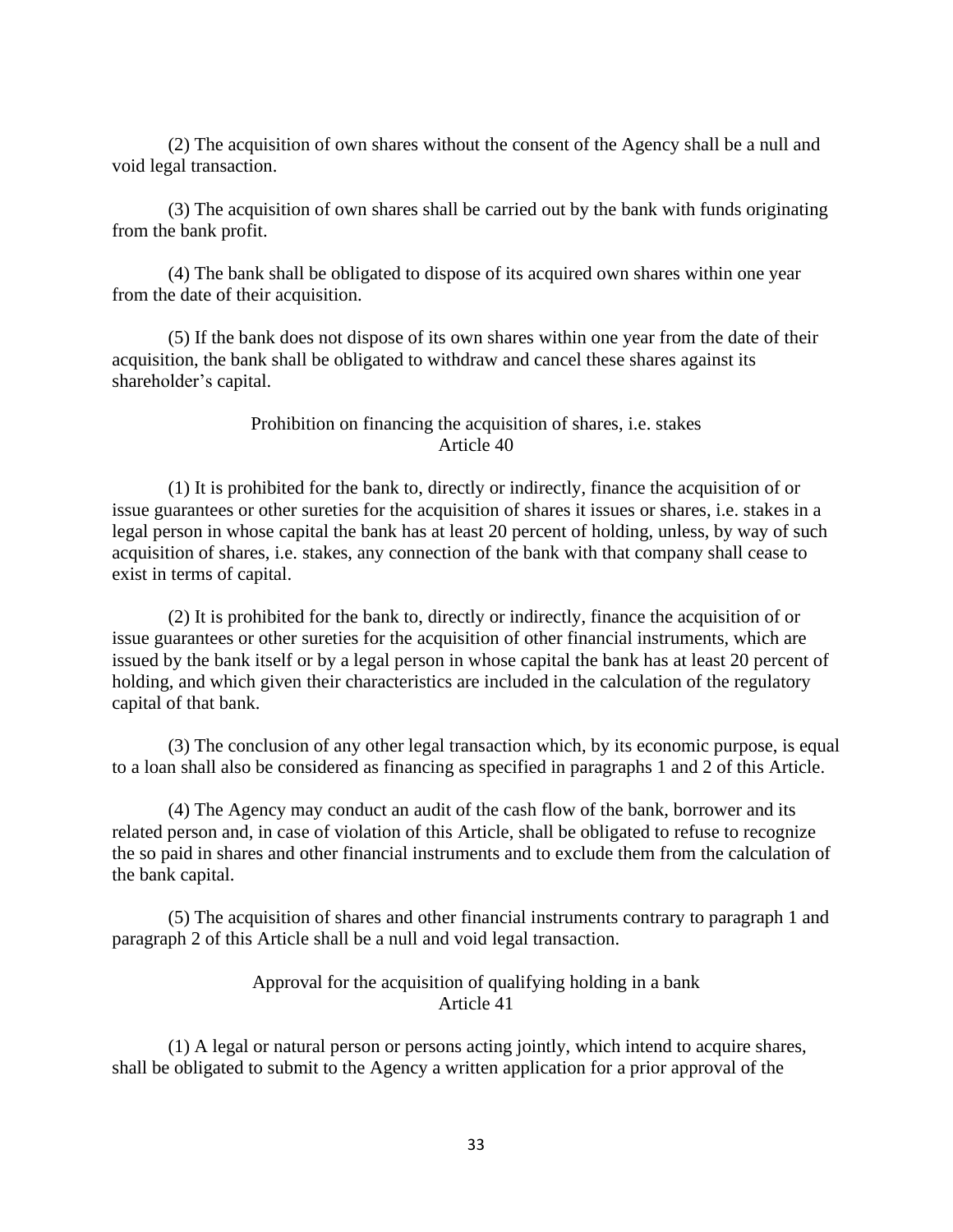acquisition of bank shares, based on which individually or jointly, directly or indirectly, they acquire a qualifying holding in the bank.

(2) A person acquiring a qualifying holding in the bank shall be obligated to obtain a prior approval of the Agency for every subsequent direct or indirect increase in the capital interest or voting rights, resulting in acquiring or exceeding 20 percent, 30 percent and 50 percent of the capital interest or voting rights in the bank.

(3) A person who has obtained a prior approval of the Agency specified in paragraph 1 and 2 of this Article shall be obligated, within one year of the date of the decision to grant prior approval, to acquire a qualifying holding in the bank and notify the Agency about it within 15 days from the date of acquisition.

(4) The approval for acquisition of a qualifying holding shall cease to be valid with the expiration of the deadline for acquisition specified in paragraph 3 of this Article, and the person who has obtained approval, but has not commenced or has not completed the acquisition up to the level of interest for which the approval was granted, shall be obligated to obtained a new approval if intending to continue with the acquisition.

(5) A person with a qualifying holding in the bank which intends, by means of sale or in another manner, to reduce its capital interest or voting rights in the bank, below the level of interest specified in paragraph 1 and 2 of this Article for which the Agency's approval has been granted, shall be obligated to notify the Agency immediately about its intention.

(6) The Agency shall adopt an act to elaborate on the conditions and prescribe documentation and data to be enclosed with the application for a prior approval for the acquisition of a qualifying holding under this Article.

### Acting of several persons as a single acquirer Article 42

(1) For the purpose of acquiring the holding specified in Article 41, paragraph 1 and 2 of this Law, the following persons shall be deemed to appear as a single acquirer:

1) one person controls or has a direct or indirect capital interest or a voting rights in another person of at least 20 percent,

2) two or more persons are controlled by a third person,

3) the majority of members of the management and governing bodies in two or more legal persons are the same persons,

4) two or more persons are family members, and

5) two or more persons, pursuant to a contract, agreement, or informally, jointly perform business activities in substantial volume.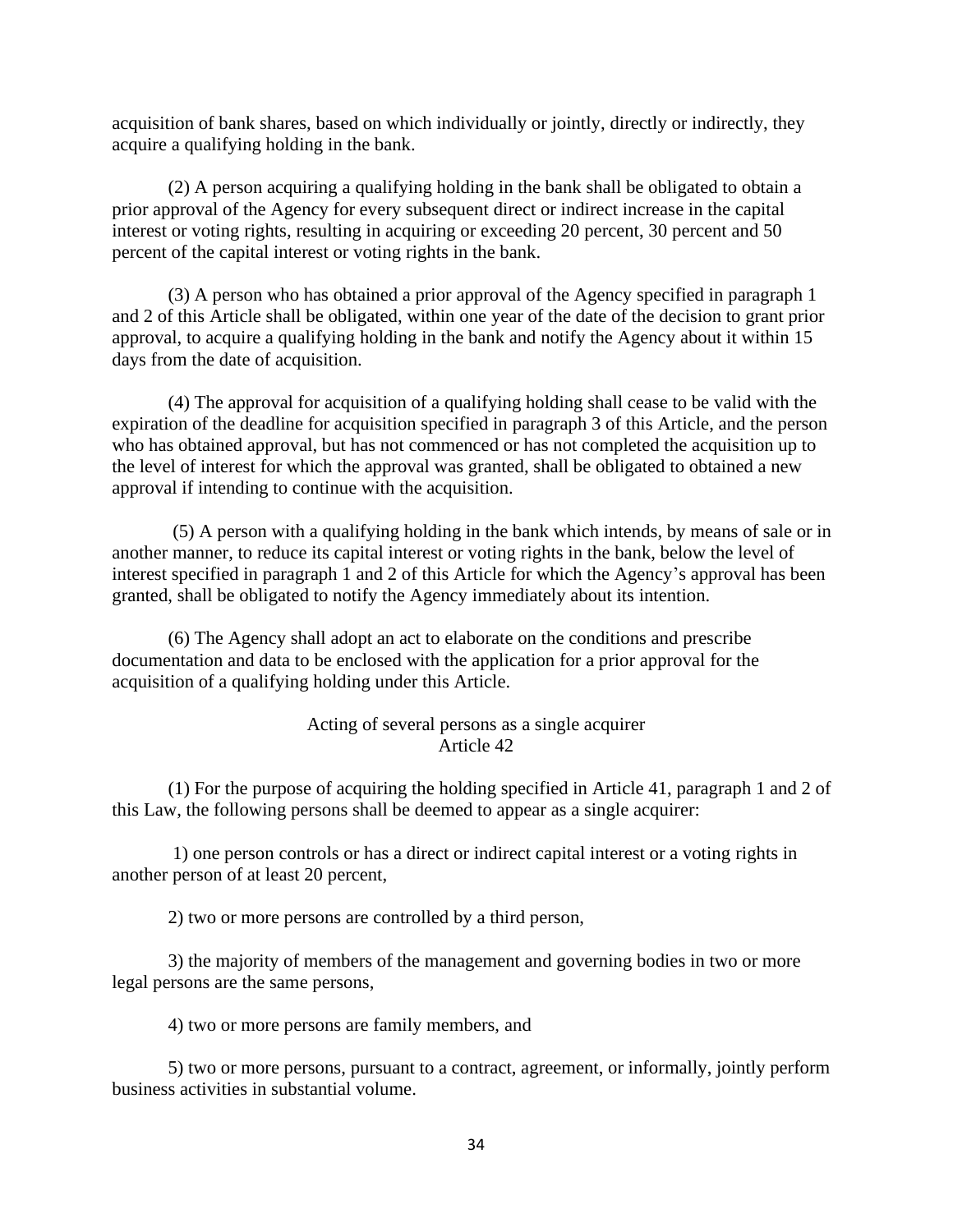(2) For the purpose of acquiring the holding specified in Article 41, paragraph 1 and 2 of this Law, a person acts as a single acquirer with another person also when the relation specified in paragraph 1 of this Article does not exist between them, but each person acts as a single acquirer with the same third person, namely in any of the ways set out in paragraph 1, Item 1 to 5 of this Article.

### Limitations of mutual holding Article 43

(1) If a bank has a qualifying holding in another legal person, that legal person may not acquire a qualifying holding in that bank.

(2) If a legal person has a paragraph in the bank, that the bank may not acquire a qualifying holding in that legal person.

(3) The exceptions to the limitations on total investments of a bank in fixed assets prescribed by this Law shall also be taken into consideration with regard to the limitations specified in paragraph 2 of this Article.

# Criteria for acquisition of a qualifying holding Article 44

(1) In the decision-making process regarding the issuance of a prior approval for the acquisition of a qualifying holding, the Agency shall give particular weight to the eligibility and financial status of the applicant, the latter's management capacity and influence on the bank on the basis of the following criteria:

1) business reputation and prestige which shall be assessed with respect to its financial and business activities, the fact whether the assets of the applicant have been subject to bankruptcy proceedings or an applicant which is a natural person has occupied managerial positions in a bank or another legal person at a time when the latter was subject to bankruptcy proceedings,

2) whether the acquirer has any final convictions for criminal offenses with unconditional prison sentence or any final convictions for criminal offenses and economic crimes in the area of economic and financial crime or is subject to proceedings for such offenses, which renders such person ineligible for the acquisition of a qualifying holding,

3) assessment of managerial skills, knowledge and skills of the acquirer of a qualifying holding, as well as prestige, relevant professional skills and experiences of the persons whom, after acquiring a qualifying holding, the applicant will propose to conduct bank operations,

4) financial status of the applicant and its influence on bank operations in case of the approval issuance,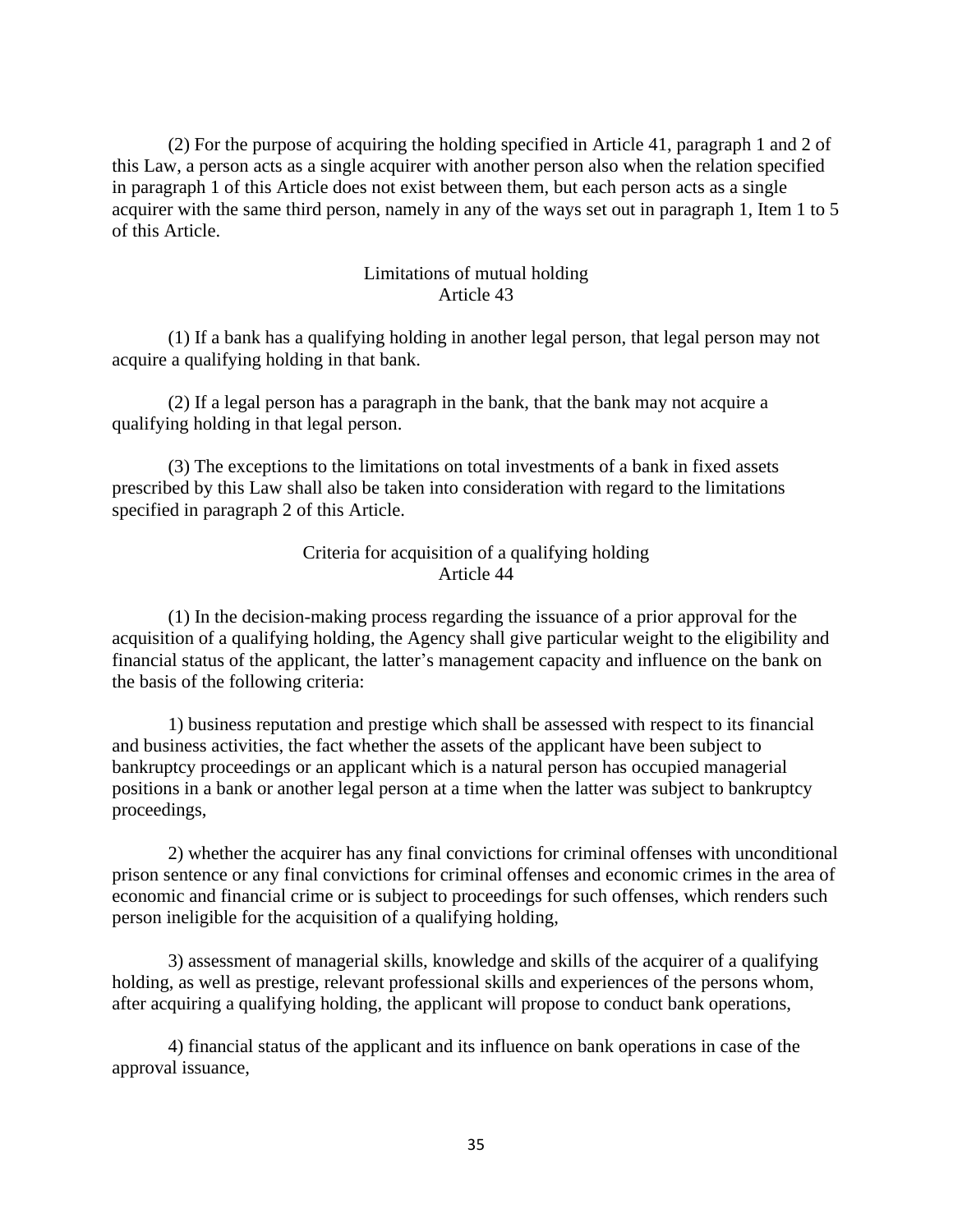5) indicators that may be of importance for the assessment of the influence that the applicant has on risk management in the bank,

6) the existence of legitimate reasons to suspect that, in accordance with the anti-money laundering and financing of terrorist activities regulations, money laundering or financing of terrorist activities is carried out or is intended to be carried out in relation to the acquisition of a qualifying holding or that this acquisition may affect an increase of the risk of money laundering or financing of terrorist activities,

7) the bank ability to meet the conditions set out by this Law and by-laws, and especially whether the group whose member the bank is to become has an ownership structure that facilitates effective supervision and exchange of information between the competent authorities and determination of the division of responsibilities between the competent authorities.

(2) Before making a decision on whether to issue a prior approval for the acquisition of a qualifying holding, the Agency shall consult the competent regulatory and other authorities if the applicant is:

1) a bank or another person in the financial sector, and

2) a person which is a controlling company of that bank or another person in the financial sector.

(3) the Agency shall deny the application for approval of the acquisition of a qualifying holding if:

1) the applicant does not meet the criteria for assessment of legibility and financial status prescribed in paragraph 1 of this Article and the Agency's regulations,

2) the acquisition of a qualifying holding results in exceeding the limitation specified in Article 43 of this Law,

3) it is not possible to determine the origin of funds with which the applicant intends to acquire a qualifying holding, and

4) the acquisition leads to concentration of financial market participants which significantly prevents, limits or violates market competition, primarily by means of establishing or strengthening a dominant position on the financial market.

(4) The Agency shall adopt an act prescribing specific conditions and method of assessment of compliance with the criteria for acquisition of a qualifying holding in the bank.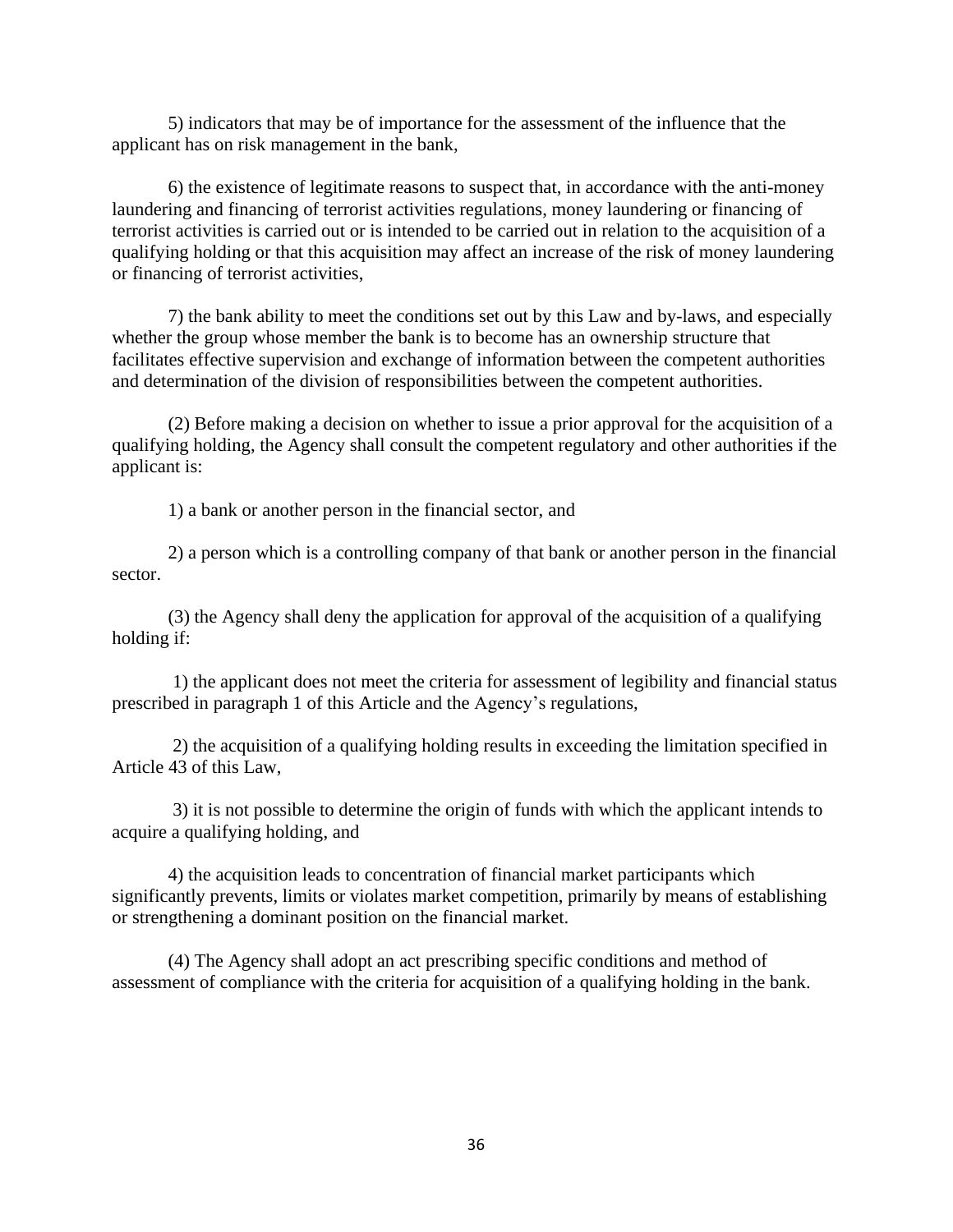### Decision making process on the acquisition of a qualifying holding Article 45

(1) Concerning the application for a prior approval of the acquisition of a qualifying holding, the Agency shall, at latest within two business days from the date of receipt of the application, issue to the applicant a written acknowledgment of receipt of the application.

(2) The Agency shall render a decision on the application specified in paragraph 1 of this Article within 60 days from the date of receipt of a complete and proper application.

(3) If, during the decision-making process, the Agency determines that the application for the acquisition of a qualifying holding is not in order, it shall request from the applicant, in writing, additional documentation necessary in order to make a decision on the application and shall set a deadline for supplementation of the application within up to 20 days from the date of receipt of the Agency's letter.

(4) The Agency may extend the deadline for supplementation of the application specified in paragraph 3 of this Article to 30 days if the applicant has a permanent residence or head office in another country or is not subject to the Agency's supervision.

(5) If the applicant submitting the application for the acquisition of a qualifying holding fails to rectify deficiencies within the time frame set by the Agency, the Agency shall reject such application as not being in order.

(6) If the Agency does not reject the application for the acquisition of a qualifying holding in writing within the time frame defined in paragraph 2 of this Article, the acquisition shall be deemed as approved.

### Acquisition of a qualifying holding without approval Article 46

(1) A person may also acquire a qualifying holding as specified in Article 41, paragraph 1 and 2 of this Law without a prior approval of the Agency, if the bank shares have been acquired by way of inheritance, legal succession or other acquisition independent of the will of the acquirer.

(2) A person which has acquired a qualifying holding in the manner specified in paragraph 1 of this Article may not have any influence on the bank management in which the person has acquired holding or on the business policy of that bank, nor may that person exercise voting rights above the level of voting rights held thereby prior to the acquisition or increase of qualified holding, nor may such person exercise the right to a payout of dividends for shares acquired in this manner until the person obtained additional approval from the Agency for this acquisition.

(3) The person specified in paragraph 1 of this Article shall be obligated to, within 30 days from the date of acquisition of a qualifying holding, submit to the Agency an application to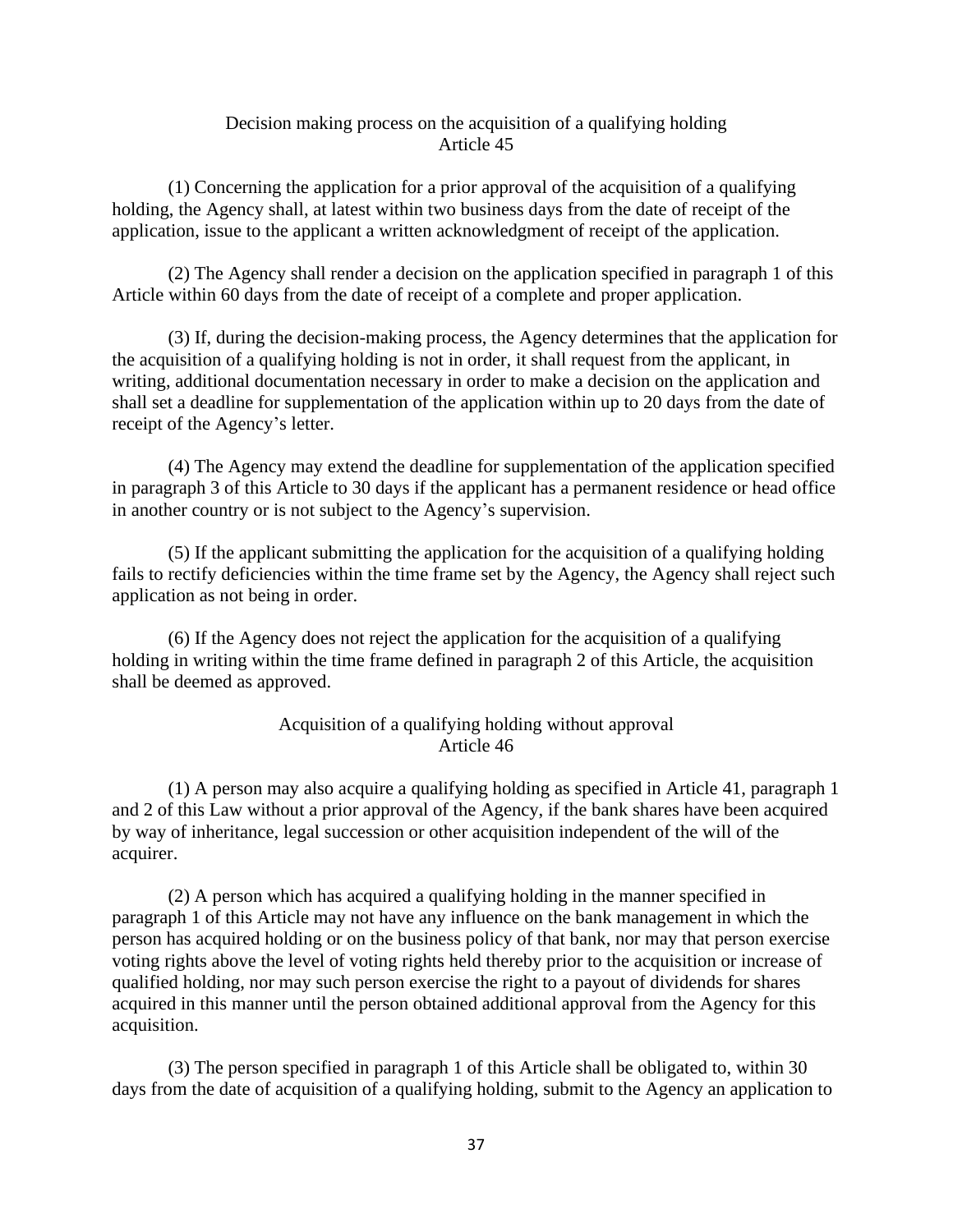issue an approval for the acquisition or to notify the Agency that it has reduced its holding in the bank.

(4) The Agency shall decide on the application specified in paragraph 3 of this Article in the manner and within the time frame set out in Article 44 and 45 of this Law.

## Request to provide information Article 47

(1) If there are grounds for suspicion that a person has acquired a qualifying holding as specified in Article 41, paragraph 1 and 2 of this Law without a prior approval of the Agency, the Agency may request from that person or from the parent company of that person, as well as from the members of the bodies of these persons, to provide information and appropriate documentation pertaining to the compliance with the criteria for issuing an approval.

(2) The Agency may request from persons which have been given approval as specified in Article 41, paragraph 1 and 2 or Article 46, paragraph 2 of this Law to submit the information and documentation specified in paragraph 1 of this Article within the period of validity of that approval, as well as after the acquisition of a qualifying holding, and at least once a year.

(3) The persons specified in paragraph 2 of this Article shall be obligated to submit to the Agency data and information about newly appointed members of the governing bodies, a person which acquires holding in these persons, a new partner (partner company) and a general partner (limited partnership), no later than within 15 days from the date appointment, acquisition of holding, or from the date of that qualification.

## Reporting on a qualifying holding Article 48

(1) The bank shall be obligated to notify the Agency, at least once a year, as well as upon the Agency's request, about the identify of all persons which have a qualifying holding in the bank.

(2) The bank shall be obligated to notify the Agency on:

1) any increase or decrease in a qualifying holding in the bank, within 15 days from the date it becomes aware of the increase or decrease,

2) a change in the status of a person in a special relationship with the bank, within 15 days from the date it becomes aware of the change,

(3) The Agency shall adopt an act to prescribe the procedure and manner or submission of data and information specified in Article 47 of this Law and in this Article.

#### Legal consequences of acquisition without prior approval Article 49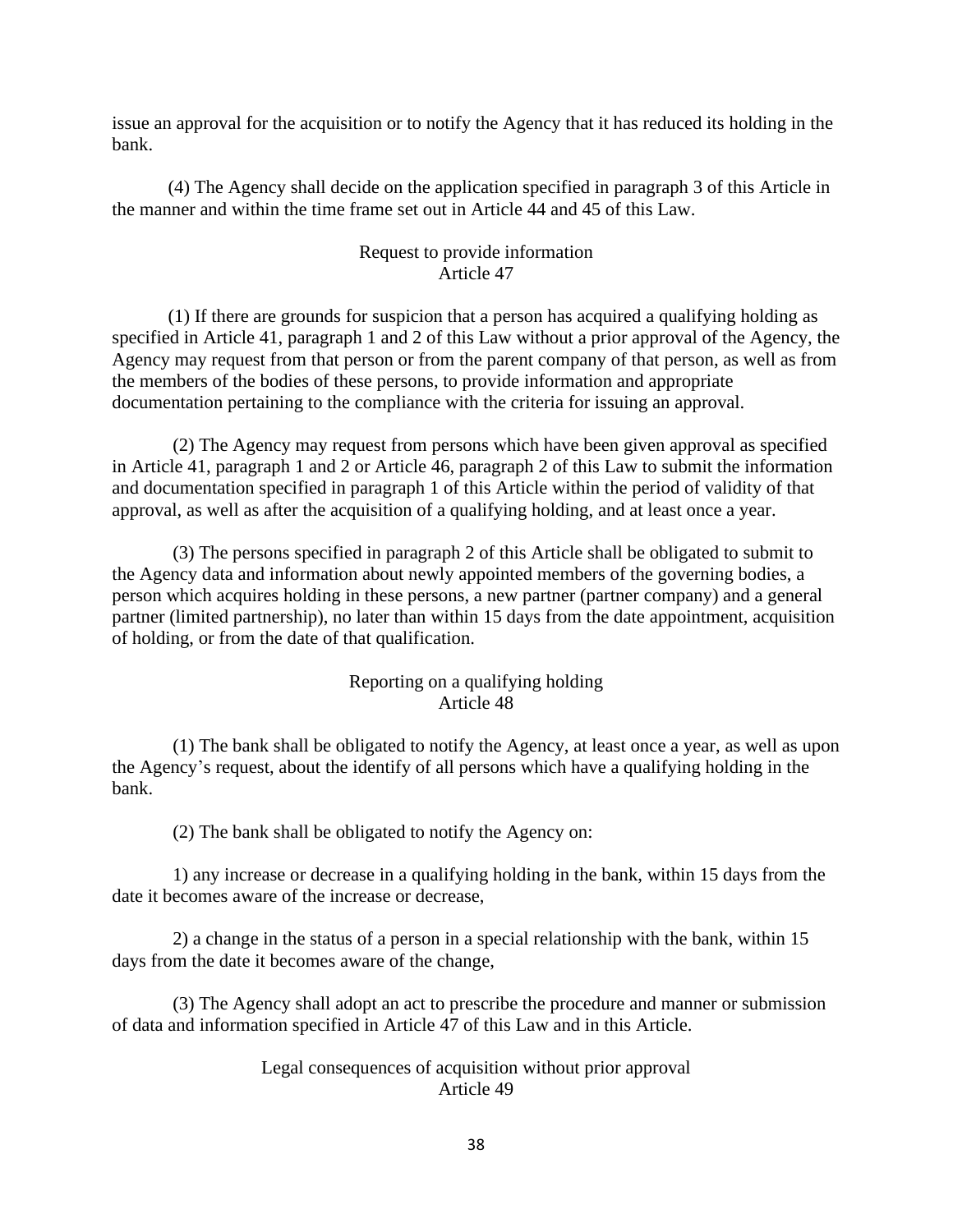(1) If a person acquires a qualifying holding as specified in Article 41, paragraph 1 and 2 of this Law without a prior approval of the Agency, or if such person fails to submit the application to issue an additional approval specified in Article 46, paragraph 2 of this Law or the application to issue an additional approval is rejected, the Agency shall order this person, by a decision, to sell the shares acquired without approval and to provide evidence about the sale and about the buyer, if known.

(2) With the decision specified in paragraph 1 of this Article, the Agency shall determine the time frame for the sale, which may not be shorter than three months, or longer than nine months.

(3) The decision specified in paragraph 1 of this Article shall be provided to the person which is ordered to sell shares, to the bank in which the person has acquired shares, to the regulatory authority for the securities market and to the legal person authorized to perform tasks pertaining to the Unified Securities Registry.

(4) From the time of receipt of the decision specified in paragraph 1 of this Article, the acquirer of a qualifying holding specified in paragraph 1 of this Article may not exercise rights from shares ordered to be sold, and the quorum for voting and the necessary majority for passing decisions of the General Meeting of Shareholders shall be calculated with respect to the total number of voting shares, minus the amount of shares whose voting rights have been withdrawn.

(5) The bank shall be obligated to:

1) ensure that the acquirer specified in paragraph 1 of this Article does not exercise rights from shares for which an order to sell has been given, and

2) report to the Agency on a monthly basis any changes in shareholders during the period from the receipt of the decision specified in paragraph 1 of this Article until the expiration of the set deadline for the sale of shares.

(6) Notwithstanding paragraph 4 of this Article, if, after the reduction of the quorum necessary for the passing of valid decisions, the acquirer which does not have approval has the majority of votes to pass decisions at the General Meeting of Shareholders, the Agency may appoint a voting delegate.

(7) With a decision, the Agency shall appoint a voting delegate, which shall be obligated to vote in accordance with the Agency's orders.

(8) The decision on the nomination of voting delegate must be delivered to a bank.

(9) The voting delegate shall exercise all management rights from the shares for which the Agency has given an order to sell, while the property rights from the shares shall be exercised by a bank.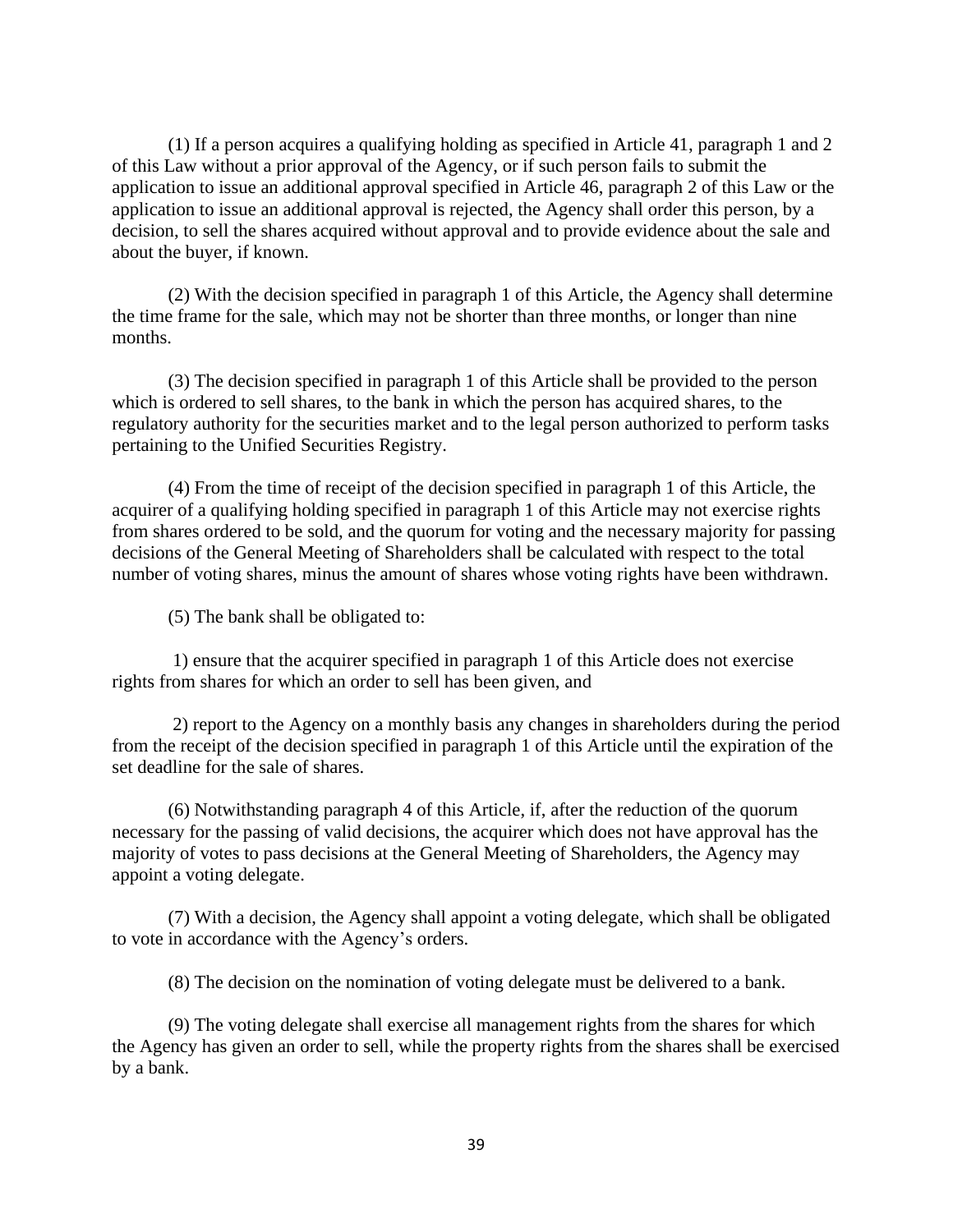(10) The term of the voting delegate shall last until the date of share sales.

Revocation of an approval for the acquisition of a qualifying holding Article 50

(1) The Agency may revoke an approval for the acquisition of a qualifying holding if:

1) the acquirer of a qualifying holding has obtained the approval by providing untrue or incorrect data,

2) the acquirer of a qualifying holding uses its rights in a manner that threatens the stability of bank operations,

3) deems that the acquirer of a qualifying holding no longer meets the criteria prescribed in Article 44 of this Law.

(2) the acquirer of a qualifying holding, whose approval has been revoked in accordance with this Article, shall be subject to the provisions of Article 49 of this Law.

> Invalidation of an approval for the acquisition of a qualifying holding Article 51

(1) If a person who has been granted an approval for the acquisition of a qualifying holding does not acquire holding of at least 10 percent of the capital interest, i.e. voting rights in the bank, within the time frame specified in Article 41, paragraph 3 of this Law, the approval shall be invalidated completely.

(2) If a person who has a qualifying holding of at least 10 percent of the capital interest, i.e. voting rights in the bank, does not acquire completely holding for which the approval was issued, within the time frame specified in Article 41, paragraph 3 of this Law, the approval shall be valid only to the extent realized by the acquirer, and shall no longer be valid for the remainder for which the approval was obtained.

(3) If a person who has a qualifying holding reduces its holding below the level for which a prior approval had been obtained, by way of share sales or in any other manner, and the level of holding is not reduced to below 10 percent, the approval shall remain in force for the portion of the holding that the person holds as of the date of expiration of the deadline for acquisition specified in Article 41, paragraph 3 of this Law.

## CHAPTER IV BANK MANAGEMENT

Bank Bodies Article 52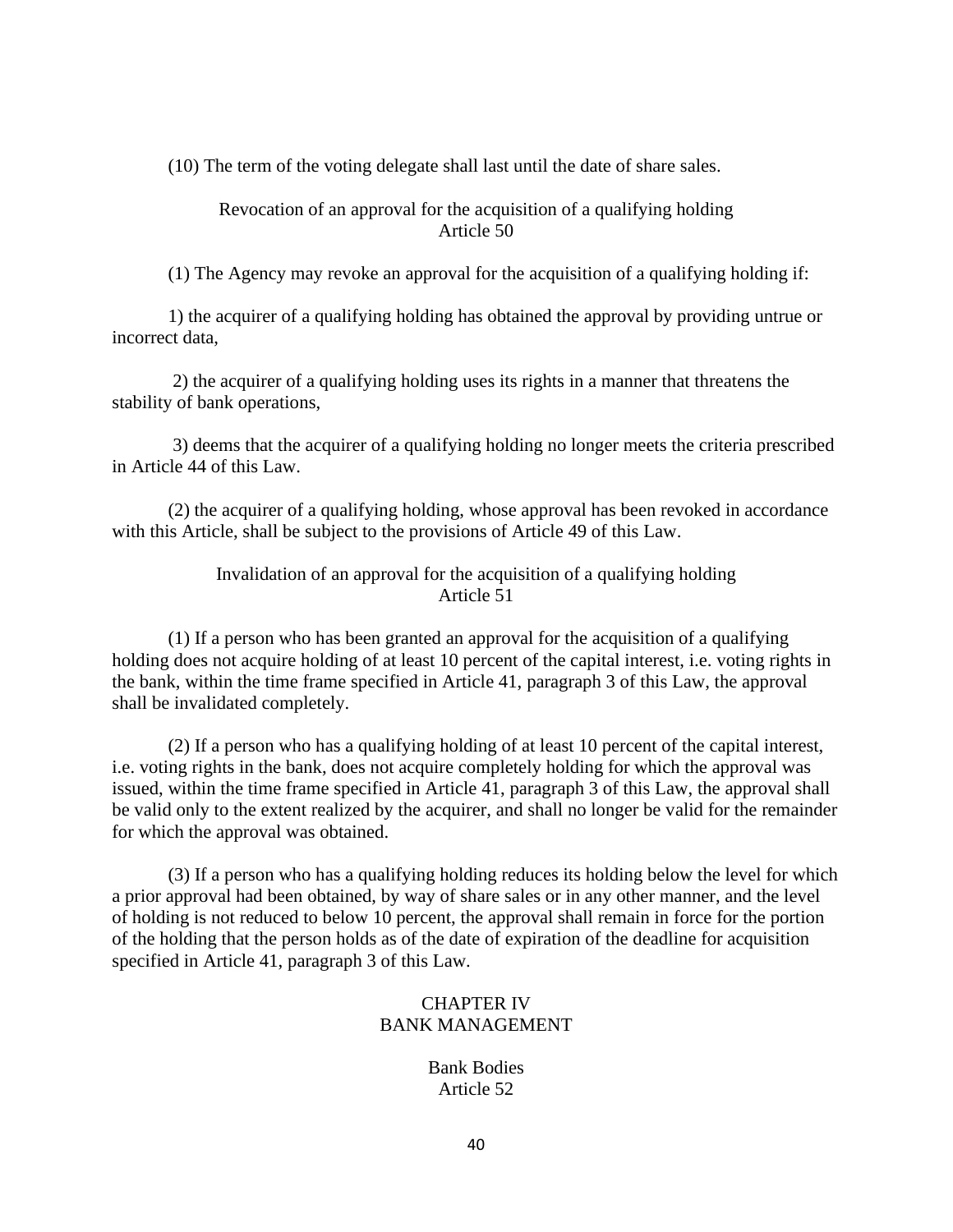(1) The bodies of a bank are:

1) General Meeting,

2) Supervisory Board, and

3) the Board of Directors.

(2) The General Meeting is comprised of the bank shareholders.

(3) The bank management shall be organized in the form of a bicameral system whose governing bodies shall be the supervisory board and the bank board of directors

#### **1. Bank General Meeting**

### Bank General Meeting Sessions Article 53

(1) As a rule, the bank general meeting sessions shall be held at the location of the bank's head office.

(2) The members of the supervisory board and bank board of directors shall be obligated to attend the bank general meeting sessions.

(3) A representative of the Agency may attend the bank general meeting sessions and address the shareholders at that session.

(4) The bank shall notify the Agency of the date of holding and agenda of the bank general meeting sessions within the time frame determined for notifying the members of the bank general meeting.

(5) The bank shall be obligated to keep in perpetuity the minutes of the bank general meeting sessions, the records of shareholder presence and voting, as well as the notices and calls for the convening of the general meeting sessions.

(6) In case of bank liquidation, a liquidation administrator shall be obligated to ensure the retention of the documentation specified in paragraph 5 of this Article for at least ten years after the bank closing.

> Convening of the bank general meeting sessions Article 54

(1) The bank general meeting shall be convened by the supervisory board which shall also approve the proposed agenda, except in the instances otherwise regulated by this Law.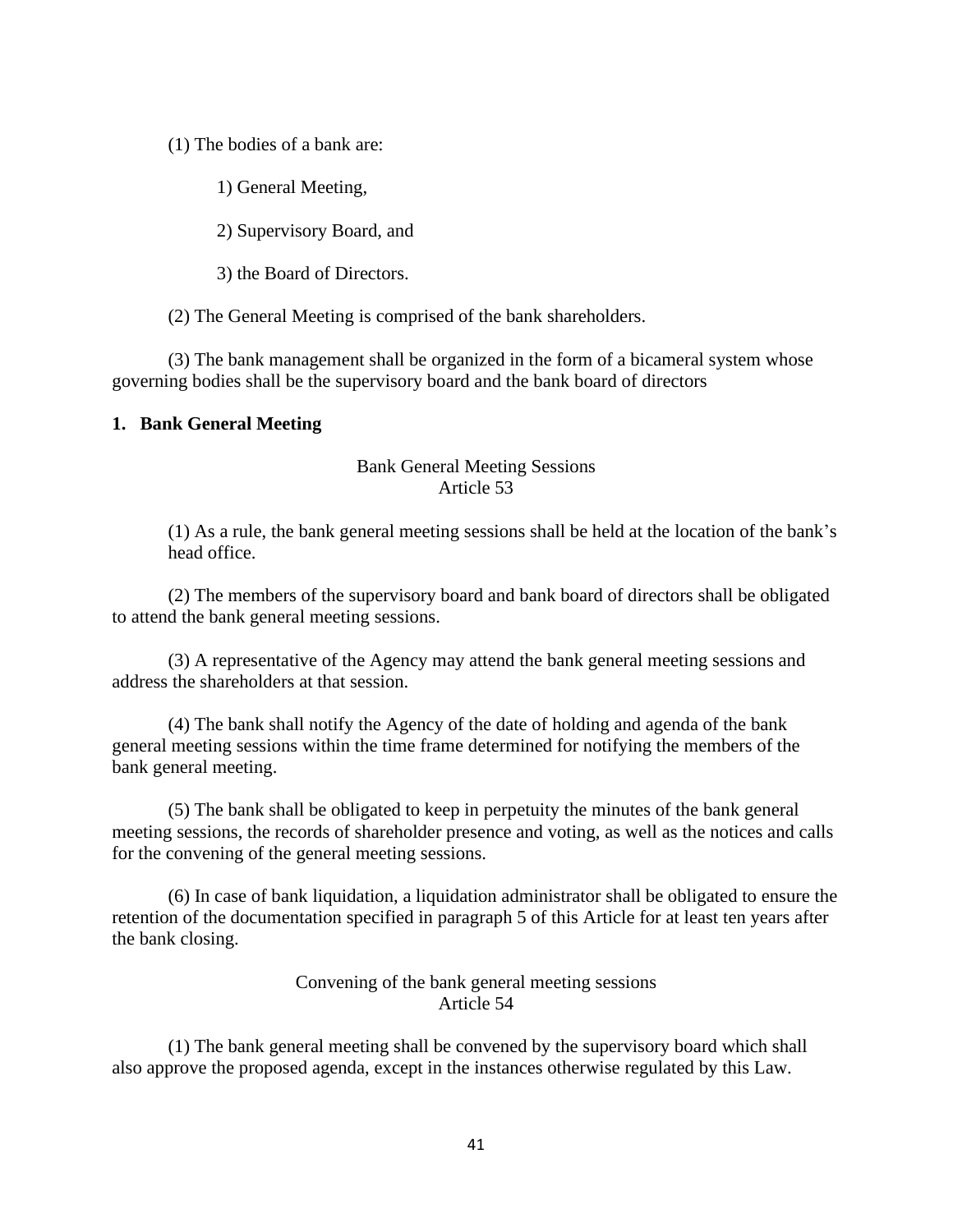(2) An extraordinary bank general meeting may be convened at the request of:

1) the supervisory board or any other authority or body of the bank authorized by the bank Statute to convene an extraordinary general meeting session,

2) bank shareholders with at least 10 percent of the voting shares, on issues proposed for the extraordinary general meeting session,

3) a provisional administrator of the bank,

4) a liquidation administrator if the bank is in voluntary liquidation, and

5) the Agency.

(3) The persons specified in paragraph 2 of this Article shall submit a request to convene an extraordinary general meeting of the bank to the supervisory board in writing, with proposed agenda.

(4) The supervisory board of the bank shall be obligated to convene an extraordinary general meeting of the bank:

1) when the bank capital adequacy indicators are lower than those prescribed, i.e. when the bank capital is lower than that required in accordance with this Law and the Agency's regulations,

2) at the request of the company conducting external audit of the bank or the Audit Committee,

3) at the request of the Agency, and

4) when deems as necessary.

(5) The Agency may request that certain issues of importance for the compliance of bank operations with the regulations and its requirements be put on the agenda of the general meeting of the bank.

(6) The bank shall be obligated to notify the Agency without delay of a shareholder request to convene the general meeting of the bank per court order.

(7) The costs of holding the general meeting shall be borne by the bank.

(8) The exercise of shareholder rights, the procedure for convening, notification and work of the annual and extraordinary general meeting of the bank, as well as the holding of a general meeting under a court order, shall be subject to the provisions of the law governing companies, unless otherwise prescribed in this Law.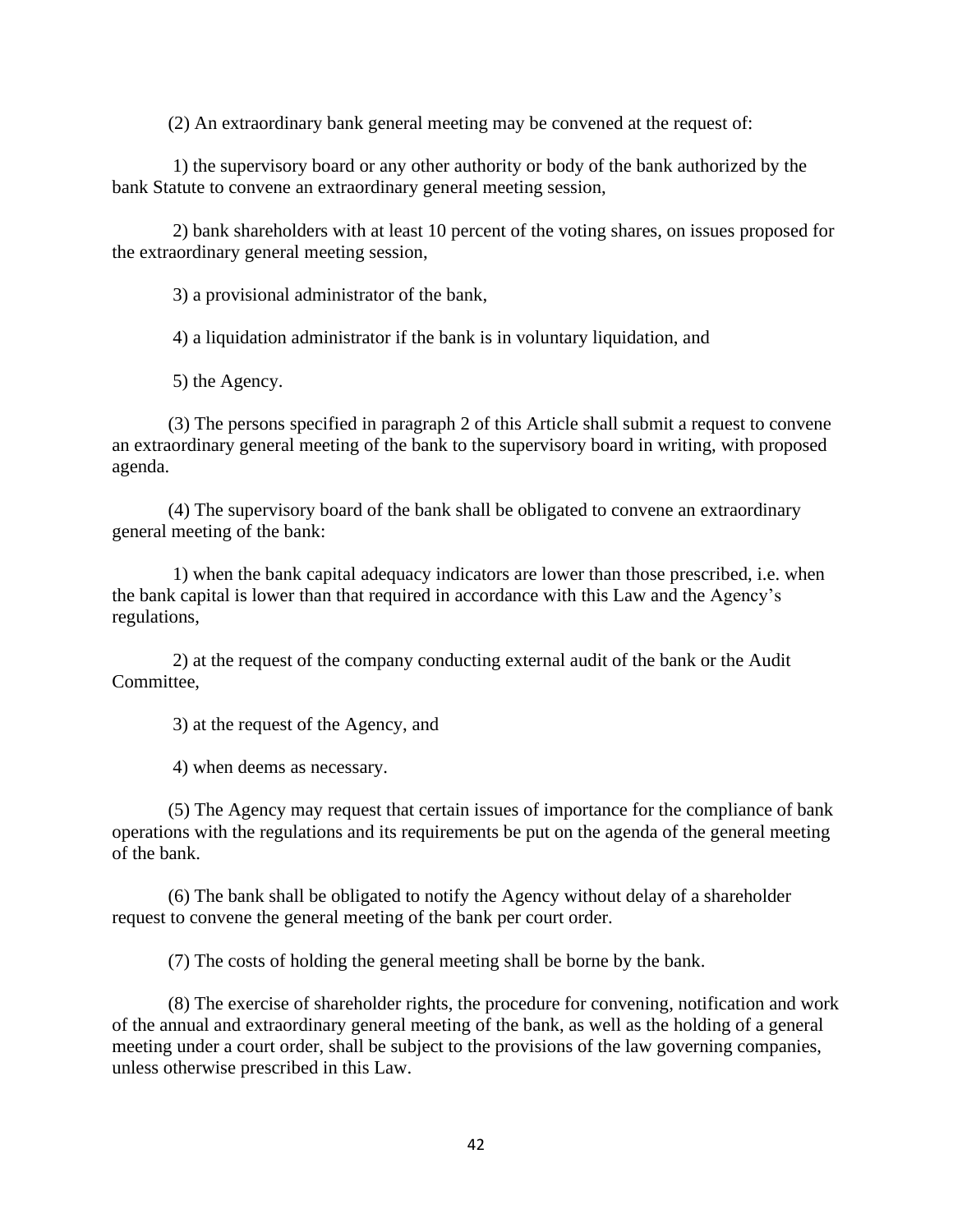#### Competence of the bank general meeting Article 55

(1) The bank general meeting shall:

1) pass the Statute and adopt amendments to the founding act and the bank Statute,

2) adopt business policy and strategy, and the bank business plan,

3) adopt annual report on bank operations and bank financial statements along with the report of audit company, opinion of the supervisory board and the audit committee in relation to financial statements,

4) adopt the report of the supervisory board on the supervision over the bank operations and work of the board of directors,

5) decide on proposal of the supervisory board concerning profit distribution, i.e. loss coverage in accordance with the founding act or Statute,

6) decide on the increase and decrease of bank capital, i.e. capital investments in another bank or other legal persons,

7) decide on the issue, withdrawal and cancellation of shares and other securities operations, in accordance with the law and the bank Statute,

8) adopt a policy for the selection and assessment of the fulfillment of conditions for membership in the bank supervisory board of the bank and the self-assessment of work of the supervisory board,

9) appoint and dismiss members of the supervisory board,

10) decide on the compensation for members of the supervisory board and audit committee,

11) decide on the expenses for the purpose of rewarding members of the board of directors and supervisory board,

12) decide on the purchase, sale, replacement, leasing and other property transactions, directly or via subsidiaries of the bank, in an amount in excess of 33 percent of the book value of bank assets,

13) decide on the sale and purchase of assets whose value is between 15 percent and 33 percent of the book value of bank assets, if such a transaction has not been previously approved by the unanimous decision of the supervisory board,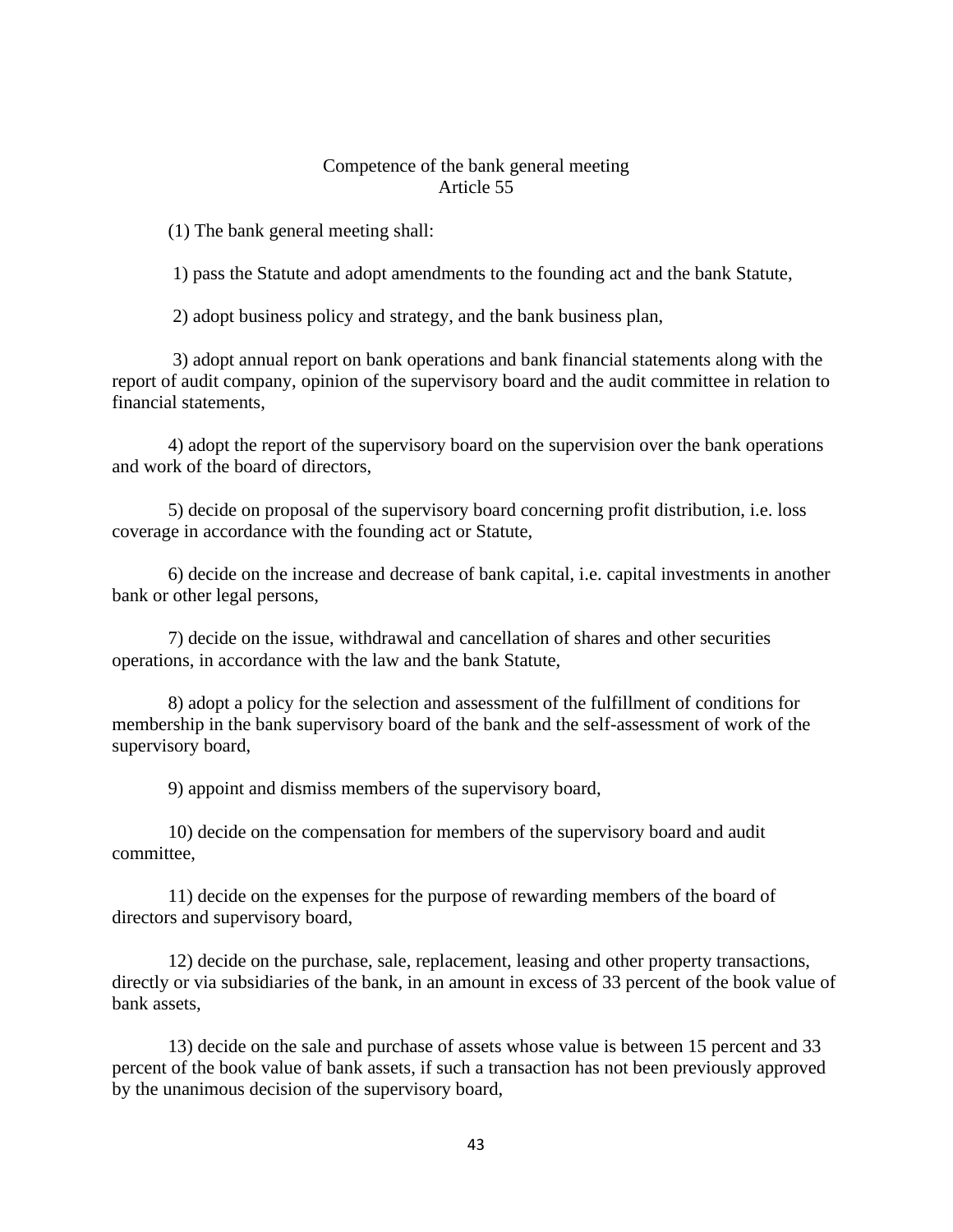14) decide on status changes and bank closing,

15) decide on the selection and dismissal of an audit company,

16) decide on the establishment, reorganization and liquidation of subsidiaries of the bank and the approval of their statutes,

17) adopt rules of procedure, and

18) decide on other issues important for bank operations, in accordance with the law, the Agency's regulations, the bank statute and the rules of procedure of the general meeting of the bank.

(2) The general meeting of the bank may not transfer the competences specified in paragraph 1 of this Article to another bank authority.

### Obligation to inform the bank general meeting about earnings Article 56

At least once a year, the bank general meeting shall consider a written information with data on all salaries, compensations and other earnings of the members of the governing bodies and senior management, as well as on all contracts concluded between the bank and members of the governing bodies and senior management and other persons related to these persons, resulting in material gain for these persons, and the proposal of the supervisory board on salaries, compensations and other material gain of these persons for the following year. The aforementioned data shall be published in aggregate form.

## Shareholders' right to information Article 57

(1) The shareholders shall have the right, as of the date of the notification of convening the annual general meeting session, in bank premises, to examine the list of shareholders, the report on bank operations and bank financial statement, along with the report of the audit company, the opinion of the supervisory board and audit committee in relation to the financial statement, as well as other documents pertaining to the proposed decisions on the agenda of the general meeting.

(2) The shareholders shall be obligated to treat the data specified in paragraph 1 of this Article with due diligence.

(3) The shareholders may request to be provided with a copy of the minutes or an excerpt from the minutes from all held sessions of the bank general meeting.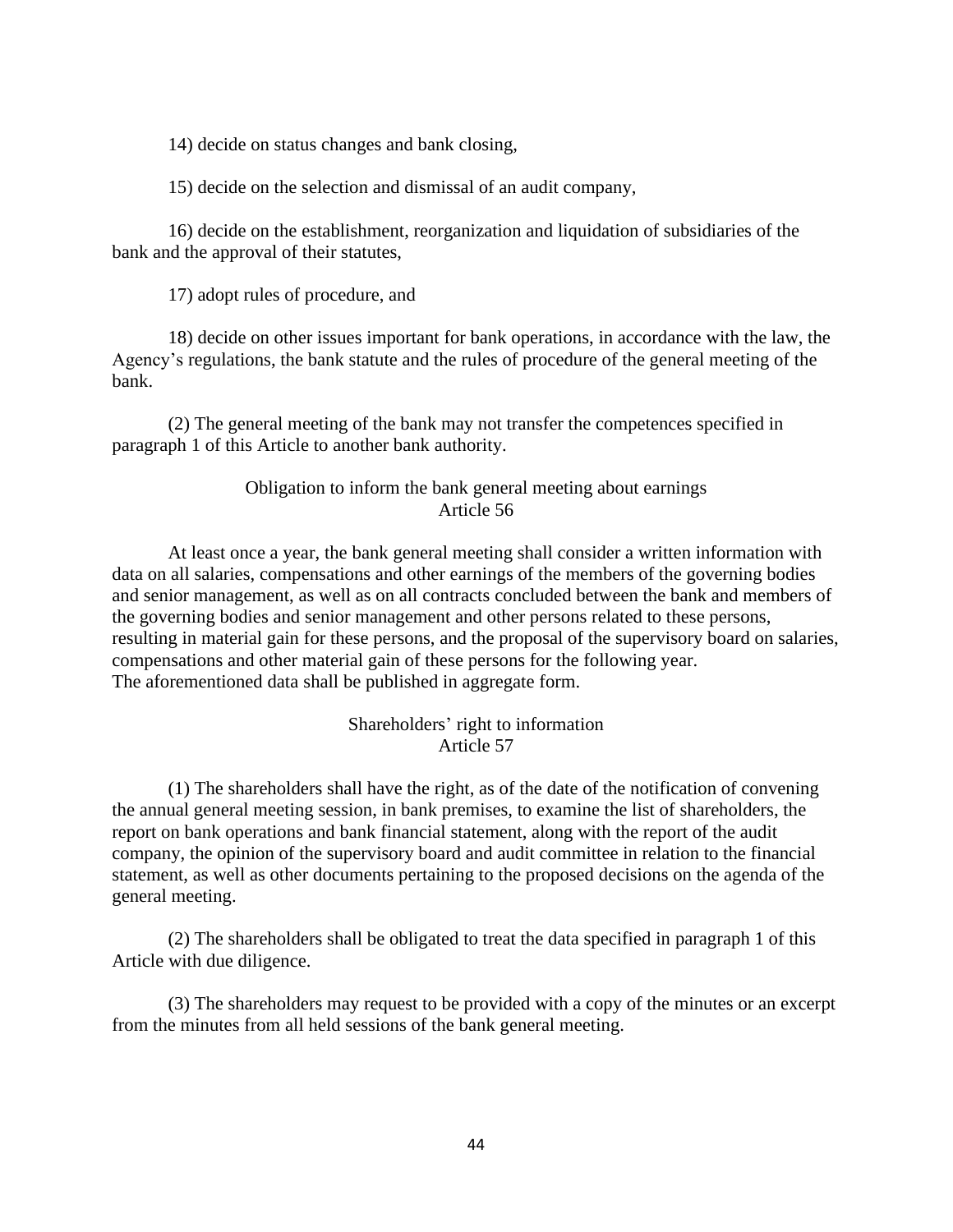### **2. Supervisory Board**

### Supervisory board composition Article 58

(1) The bank supervisory board shall be comprised of at least five members appointed and dismissed by the bank general meeting.

(2) The Chairman of the supervisory board shall be elected by the supervisory board from among its members by majority of the total number of votes.

(3) The founding act and the bank Statute may also set a greater number of members of the supervisory board than the number stated in paragraph 1 of this Article, where the total number of members must be odd.

(4) To the supervisory board may be nominated persons that together have professional knowledge, ability and relevant experience necessary for the supervision of bank operations and the work of board of directors.

(5) At least one member of the supervisory board has active knowledge of one of the languages in official use in Republika Srpska and has a permanent residence on the territory of Republika Srpska or Bosnia and Herzegovina.

(6) At least one third of the members of the bank supervisory board must be persons who are independent of the bank.

(7) The members of the supervisory board shall be appointed at the same time for a term of four years, with the possibility of re-election.

(8) The members of the supervisory board may not have deputies.

(9) The Chairman and members of the supervisory board shall be entered into the registry of banks kept by the Agency, as well as in other registries in accordance with the regulations.

(10) An independent member of the supervisory board shall be subject to the provisions of the law on companies which govern the independence of a management board member.

### Conditions for being a member of the supervisory board Article 59

(1) A person who meets the following conditions may be nominated as a member of the supervisory board:

1) has good business reputation and prestige,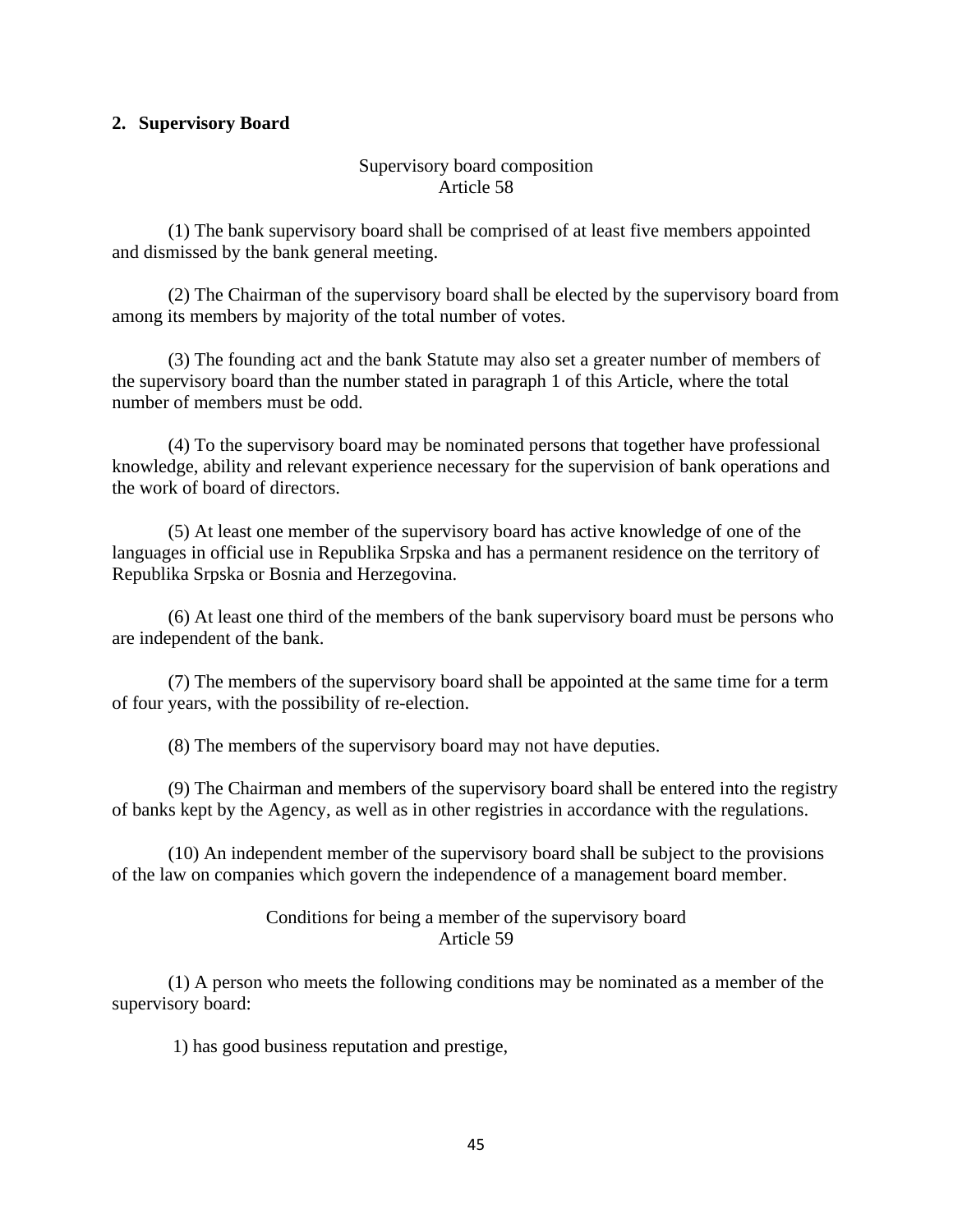2) has the appropriate qualifications, professional knowledge, skills and experience necessary for the performance of his/her duties,

3) has no conflict of interest with respect to the bank, shareholders, members of the supervisory board, board of directors and senior management,

4) can devote sufficient time to the performance of his/her duties,

5) meets the criteria set out by this Law and the agency's regulations.

(2) The following persons may not be members of the bank supervisory board:

1) a person who has any final convictions for criminal offenses with unconditional prison sentence or any final convictions for criminal offenses and economic crimes in the area of economic and financial crime or a person subject to proceedings for such offenses, which renders such person as ineligible to hold that office,

2) a person who has been debarred from carrying out an occupation, activity or position fully or partially covered by banking or another financial activity for the duration of that debarment,

3) a person employed in this or in another bank in BiH, or an authorized signatory of this or another bank in Bosnia and Herzegovina,

4) a person who, as of the date of revocation of the bank's operating license or six months prior to that date or as of the date of introduction of a provisional or special administration in the bank had been authorized to act for and on behalf of the bank or had been a member of a governing body of that bank, unless that person, with his/her official records and actions had not and could not have influenced the fulfillment of the conditions for the revocation of the bank's operating license or the introduction of a provisional or special administration, as deemed by the Agency,

5) a person who is a member of the board of directors or an executive director or a member of the management or supervisory board of a subsidiary,

6) a person who is a member of the board of directors or an executive director of another for-profit company on whose supervisory or management board the member of the board of directors or executive director of the company sits,

7) a person who is a member of the supervisory or management board in more than five for-profit companies or institutions, and

8) a person who under other laws may not be a member of the bank supervisory board.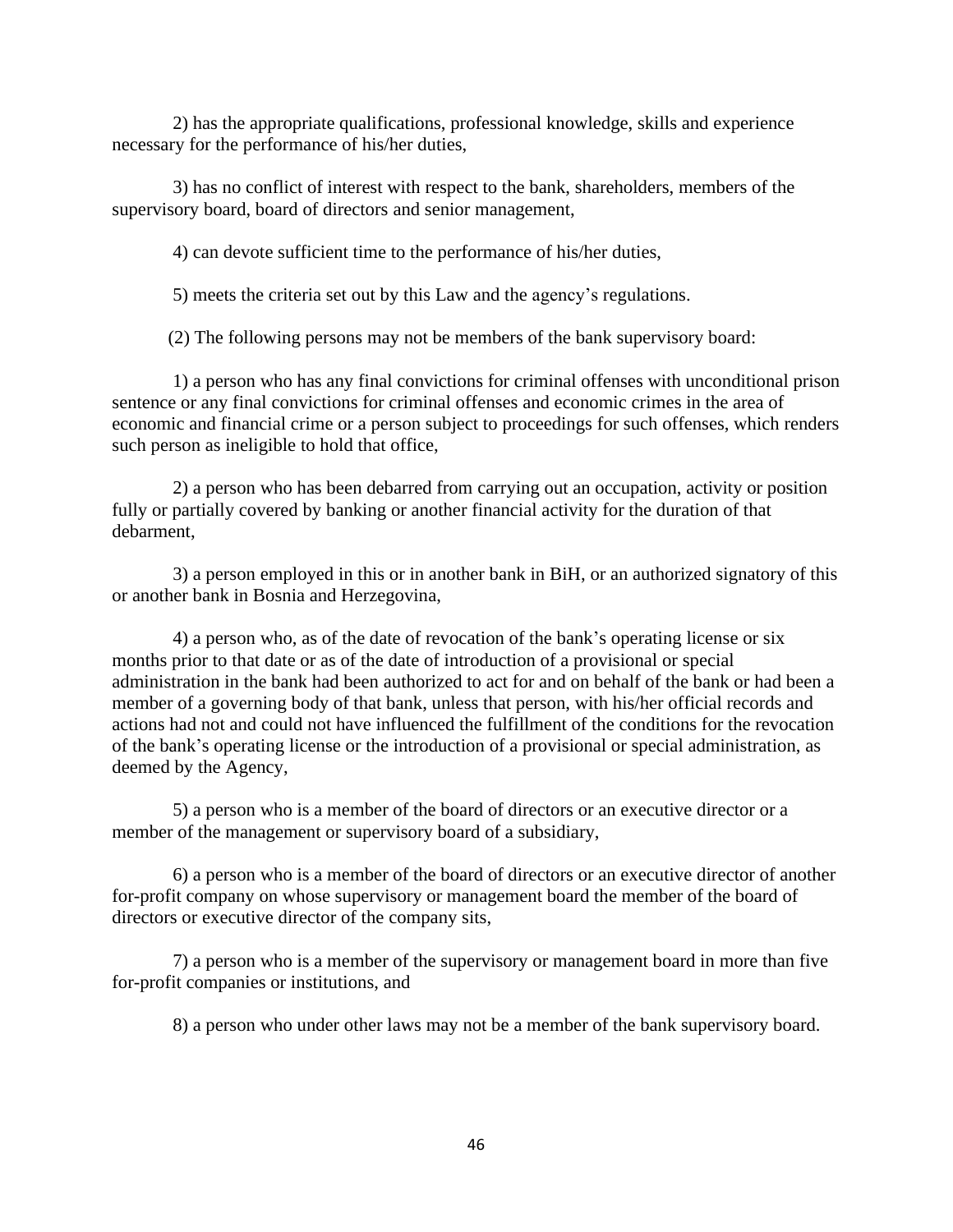(3) A natural person or an authorized representative of the legal person may not be Chairman or member of the supervisory board in one or more banks at the same time, except if that natural or legal person holds more than 50 percent of the shares in each of these banks.

(4) One person may be a member of the supervisory board in no more than two banks in Bosnia and Herzegovina.

(5) A bank must notify the Agency about the termination of office of a member of the supervisory board immediately, but no later than within three days from the date of the termination of office of a member of the supervisory board, and state the reasons for the termination of office.

### Nomination of candidates for members of the supervisory board Article 60

(1) Candidates for members of the supervisory board shall be nominated by shareholders or groups of shareholders with at least 5 percent of the voting rights, the existing supervisory board or the nomination committee if one has been established.

(2) Before the submitting the request for issuing the Agency's approval, the candidates for a Chairman and members of the supervisory board must provide a written statement of accepting their nomination.

(3) The election of the members of the supervisory board shall be subject to the provisions of the law on companies governing the election and cumulative voting when electing members of the management board.

#### Appointment of a member of the supervisory board Article 61

(1) A member of the bank supervisory board may be exclusively a person who has obtained a prior approval of the Agency to hold the office of a member of the supervisory board in that bank.

(2) The application for a prior approval specified in paragraph 1 of this Article shall be submitted to the Agency by the founders or bank, and at latest three months before the end of term of a member of the supervisory board.

(3) The application for a prior approval shall be accompanied by documentation and evidence that the conditions prescribed for members of the supervisory board have been met and a decision of the general meeting on the appointment of the candidate for a member of the supervisory board.

(4) The data specified in paragraph 3 of this Article the Agency may also be obtained from the competent authorities.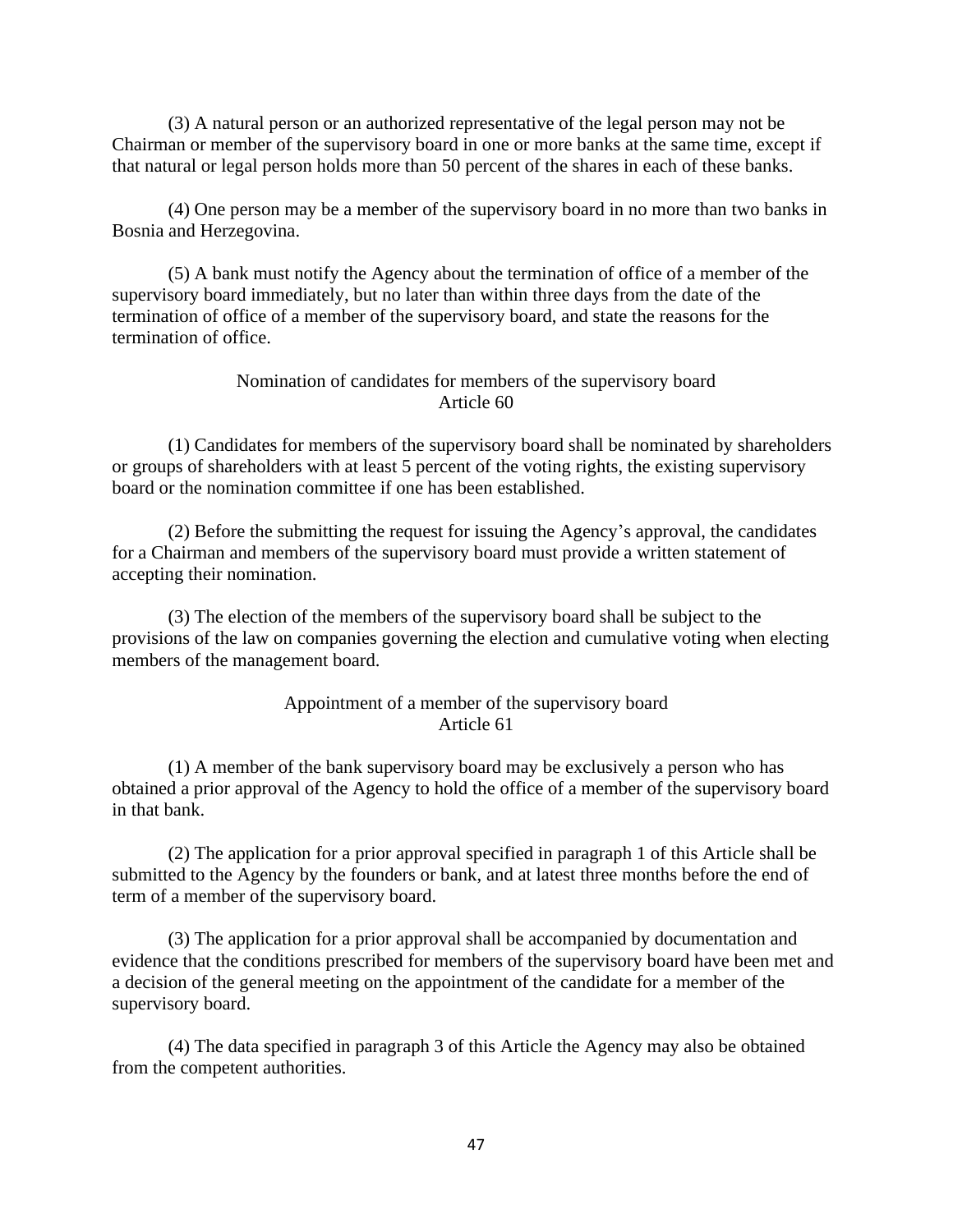(5) The Agency shall deny the application for a prior approval to hold the office of a member of the supervisory board if it deems that:

1) the candidate does not meet the conditions for being a member of the supervisory board, prescribed by this Law and the Agency's regulations, and

2) data and information enclosed with the application or otherwise collected during the decision-making process for a prior approval to hold the office of a member of the supervisory board indicate that the candidate is not acceptable.

(6) If the Agency denies the application for a prior approval to hold the office of a member of the supervisory board, the bank may not resubmit the application for a prior approval for the same person until the reasons stated in the Agency's decision for denial of the application have been remedied.

(7) In case of changes of the members of the supervisory board during their term, the bank shall submit to the Agency the application for a prior approval for the selection of a new candidate for a member of the supervisory board and shall enclose with the same documentation necessary for the issuance of that approval, as well as a decision on the dismissal of the current member of the supervisory board, with a statement of reasons for the dismissal.

(8) The new member of the supervisory board specified in paragraph 7 of this Article shall be elected for a period until the end of term of the member of the supervisory board whose term had ended or who had been dismissed.

(9) When dismissing a member of the supervisory board, the bank shall be obligated, at the same time, but no later than 30 days from the date of dismissal of the member of the supervisory board, to submit to the Agency the application for a prior approval for the new candidate along with complete documentation.

(10) The Agency shall adopt an act to:

1) elaborate the conditions for being a member of the supervisory board specified in Article 58 and 59 of this Law,

2) prescribe the procedure for issuing a prior approval and the documentation to be enclosed with the application for a prior approval to hold the office of a member of the supervisory board,

3) prescribe the content of policy specified in Article 55, paragraph 1, item 8 of this Law and the dynamics of assessment of compliance with the conditions for being a member of the supervisory board.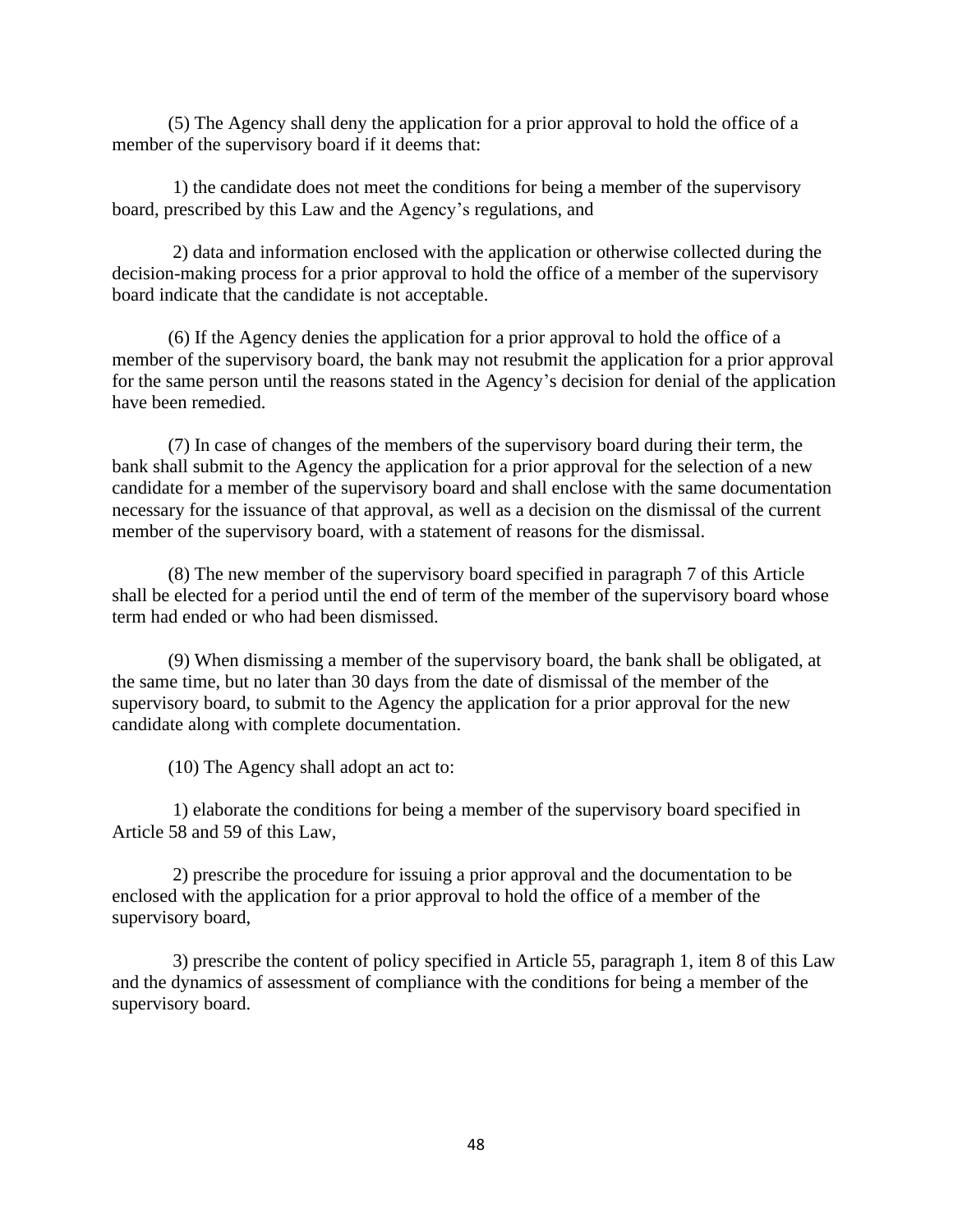#### Revocation of an approval for the member of supervisory board Article 62

(1) The Agency shall revoke the approval to hold the office of a member of the supervisory board if:

1) the member of the supervisory board has obtained the approval on the basis of untrue or incorrect documentation or falsely given data which are relevant for the performance of the function of a member of the supervisory board,

2) the member of the supervisory board no longer meets the conditions for being a member of the bank supervisory board in accordance with Article 58 and 59 of this Law and the Agency's regulations,

3) the member of the supervisory board violates the provisions of this Law that regulate powers and responsibilities, authorities, and duties of the members of the supervisory board,

4) the Agency appoints a provisional or special administrator, and

5) within six months from the date of issuance of the Agency's approval, the person does not take the office of a member of the supervisory board.

(2) For the implementation of the procedure specified in paragraph 1 of this Article, the Agency controls the members of the supervisory board to an extent and in a manner that enables to check for the existence of facts and circumstances specified in paragraph 1 of this Article.

(3) If the Agency revokes the approval to hold the office of a member of the supervisory board, the bank general meeting shall be obligated without delay to pass a decision for dismissal of the member of the supervisory board and to submit the application for a prior approval of a new candidate.

# Compensation of a member of the supervisory board Article 63

(1) A member of the supervisory board may be paid compensation for their work.

(2) The compensation amount must be commensurate to the tasks performed by the member of the supervisory board and bank condition.

(3) The determination of the compensation of a member of the supervisory board shall be subject to the provisions of the law on companies governing earnings of the members of the management board.

(4) The rights and obligations of the Chairman and members of the supervisory board shall be regulated by a contract with the bank to be approved by the bank general meeting in accordance with this Law and other laws and the bank Statute.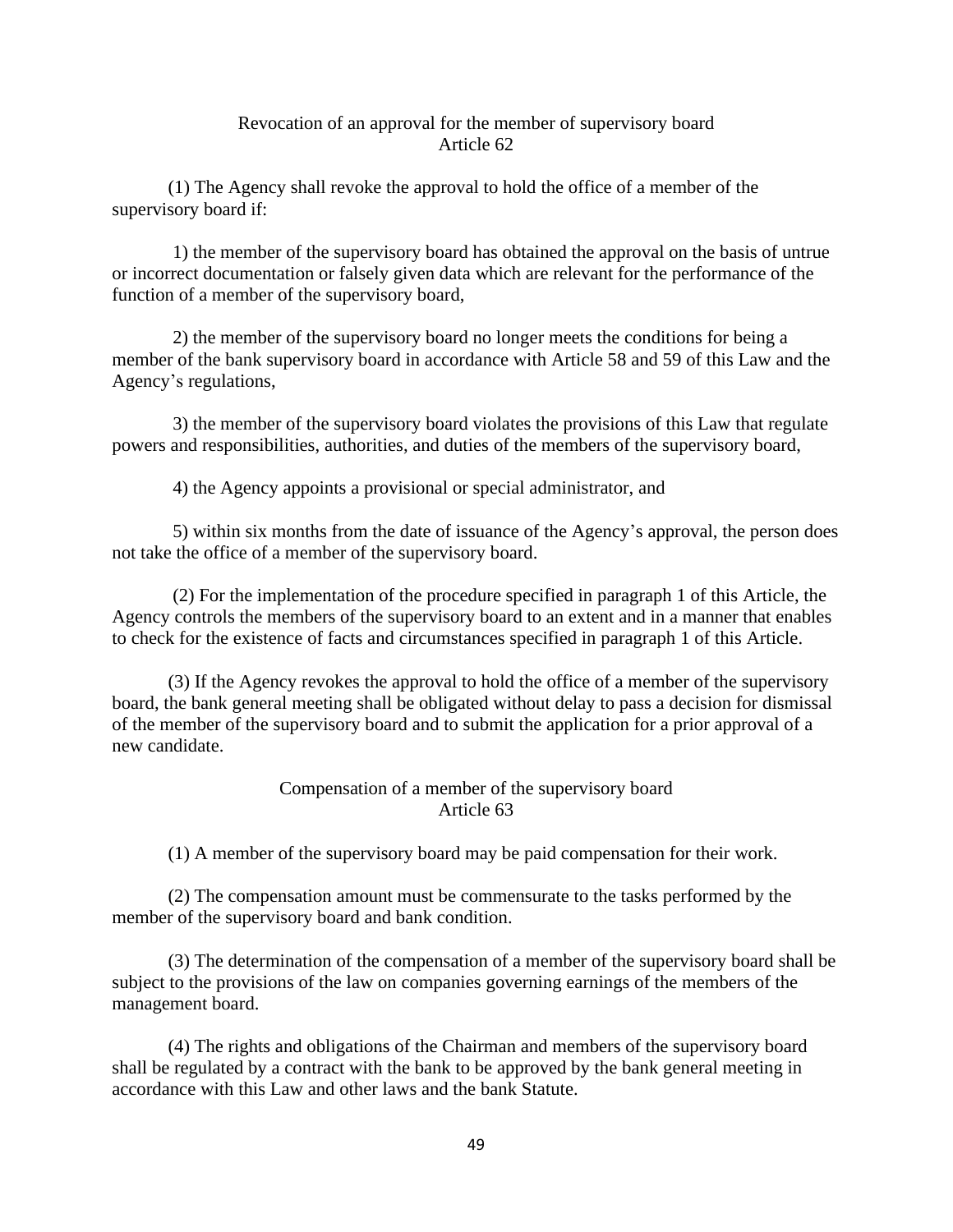(5) The contracts specified in paragraph 4 of this Article shall be signed by the Chairman of the board of directors in accordance with the approval of the general meeting.

### Holding meetings of the supervisory board Article 64

(1) Meetings of the bank supervisory board shall be held at least once every three months, and in the bank head office at least once a year.

(2) The bank supervisory board shall hold an extraordinary meeting if required by the Agency for the purpose of considering specific issues.

(3) If the Agency deems it necessary, representatives of the Agency may be present at the meeting and participate in the work of the supervisory board.

(4) The bank supervisory board shall notify the Agency of the date and agenda of an extraordinary meeting of the bank supervisory board within the time frame provided for notification of the members of the bank supervisory board.

(5) Persons who are not members of the supervisory board may be present at the meeting only based on a written invitation by the Chairman of the supervisory board.

(6) The work and holding of meetings of the bank supervisory board and the exclusion of the right to vote of a member of the supervisory board in the decision-making process of the supervisory board shall be subject to the provisions of the law on companies governing the work and decision-making of the management board and the exclusion of a member of the management board from the decision-making process of the management board.

## Powers and responsibilities of the supervisory board Article 65

(1) The supervisory board shall supervise the bank operations and the work of the board of directors.

(2) The supervisory board may review and examine bank business books and documentation, cash office, securities and other things for the purpose of which it may use its individual members or hire experts or assign an audit company with the task of examining the bank annual financial statements.

(3) Every member of the bank supervisory board shall also have the right to review and examine bank books and documentation specified in paragraph 2 of this Article.

(4) The supervisory board shall submit to the general meeting a written report on the supervision over the bank operations and the work of the board of directors, in which it shall specifically state whether the bank operates in accordance with the law and the internal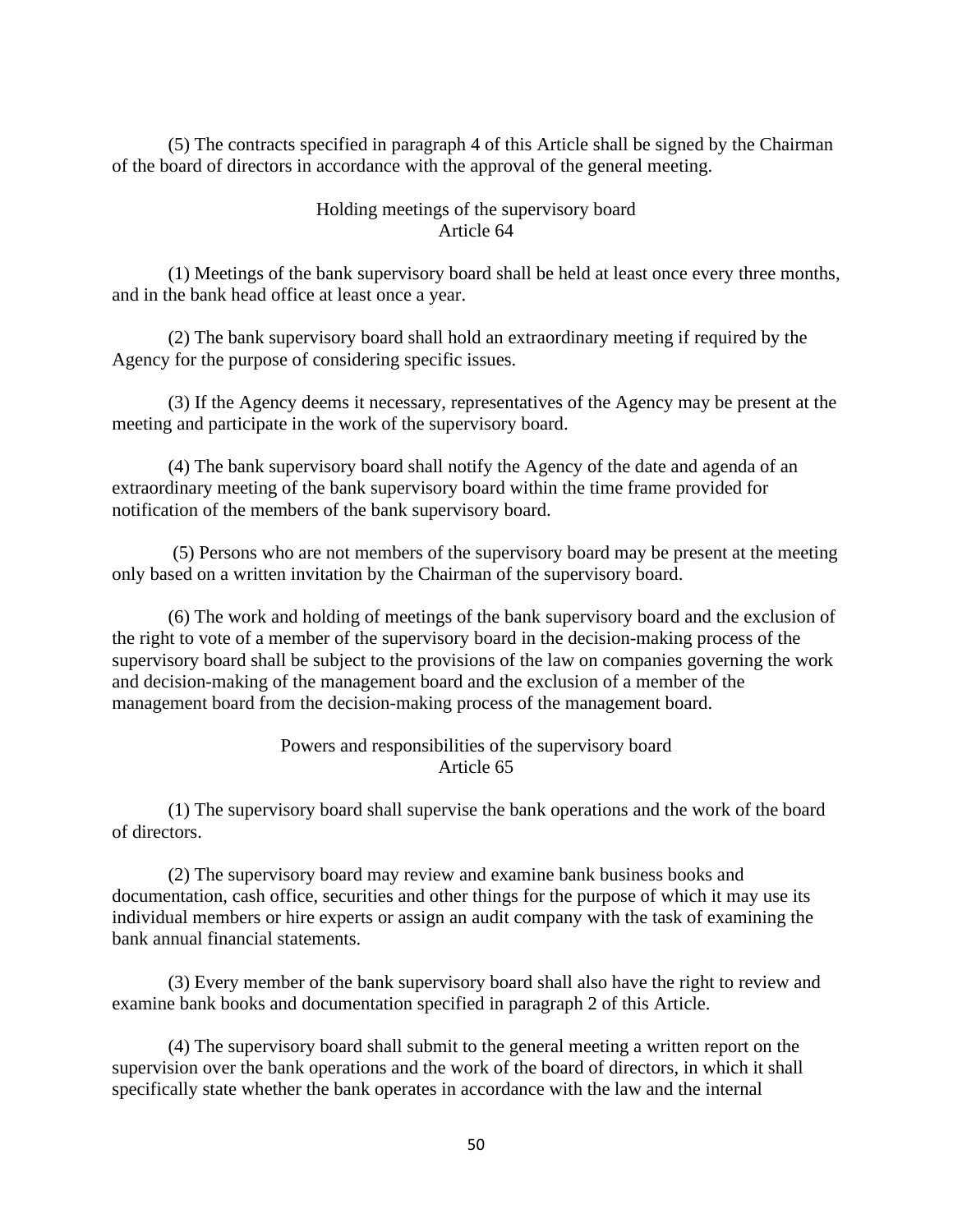documents of the bank, the decisions of the general meeting, as well as whether the annual financial statements have been prepared in accordance with the accounting records and whether they represent correctly the property and business status of the bank, and shall also give an opinion on the annual financial statements and on the proposal of the board of directors concerning profit distribution and loss coverage in the bank.

(5) Along with the annual report which it submits to the Agency in accordance with this Law, the bank shall also be obligated to submit the report of the supervisory board specified in paragraph 4 of this Article on the supervision over the bank operations and the work of the board of directors, including the total number of meetings held and their venues.

(6) The bank shall be obligated to submit to the Agency information on the results of selfassessment of the work of the supervisory board, along with measures for improving the effectiveness of its work, by the end of March of the current year for the previous year.

(7) The supervisory board shall be responsible for the accuracy of all reports on bank operations and financial statements submitted to the bank general meeting, the Agency and the public.

(8) A member of the supervisory board who does not agree with part of the statement or with the entire statement specified in paragraph 4 of this Article shall be obligated to submit his/her objections in writing to the general meeting.

(9) The bank supervisory board shall be responsible for the establishment of an efficient governance system in the bank and for supervising that system, and shall be obligated to ensure that the bank board of directors identifies the risks to which the bank is exposed, as well as to inspect these risks in accordance with the adopted policies and procedures.

(10) The members of the bank supervisory board shall be jointly liable to the bank for damages occurring as a result of their action, inaction or failure to carry out their duties, unless they prove that they have acted with due diligence in the performance of their duties of exercising supervision over the bank governance.

(11) The supervisory board shall act on behalf of the bank towards members of the board of directors.

### Competences of the supervisory board Article 66

The bank supervisory board shall:

1) convene sessions of the bank general meeting and determine the agenda,

2) determine decision proposals for the bank general meeting and control their implementation,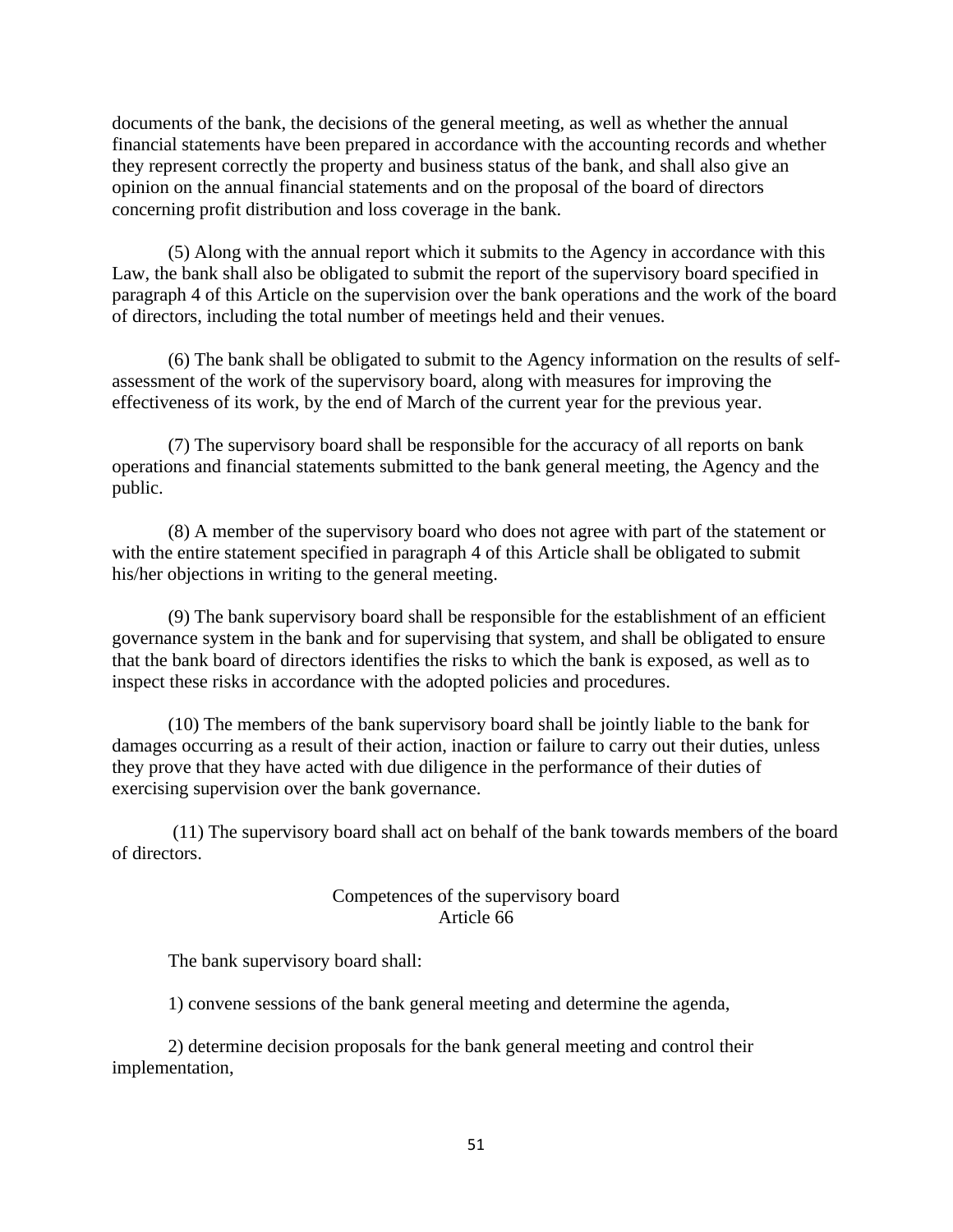3) determine the proposed bank business policy and strategy, business plan and submit them to the bank general meeting for final adoption,

4) adopt risk management strategy and policy, as well as strategy for bank capital management,

5) adopt quarterly, semiannual and annual statements of the bank board of directors on the implementation of business policy, profitability of bank operations, business activities and other issues within its competence and explain its opinion on these reports to the general meeting of shareholders,

6) consider annual statement on operations and financial statements along with the statement of the audit company, give an opinion on these statements in accordance with Article 65, paragraph 4 of this Law and submit them to the bank general meeting for adoption,

7) submit to the bank general meeting a report on the supervision carried out as specified in Article 65 of this Law,

8) pass a decision on the establishment of system of internal controls and supervise that system,

9) adopt quarterly, semiannual and annual reports of the control functions, and give an opinion to the general meeting of shareholders on these reports,

10) adopt reports of the audit committee,

11) adopt a proposal of bank financial plan,

12) adopt a bank recovery plan, as well as any amendments thereto,

13) adopt an internal audit program and plan,

14) adopt general terms and conditions of bank operations, as well as any amendments thereto,

15) decide on bank internal organization, i.e. organizational structure which ensures the distribution of duties, competences and responsibilities of employees in a manner preventing conflicts of interest and ensuring a transparent and documented process of making and implementing decisions,

16) appoint and dismiss the Chairman and members of the bank board of directors, and set the compensations for their work,

17) appoint and dismiss members of the audit committee, risk committee, compensation committee, nomination committee and other committees of the bank supervisory board,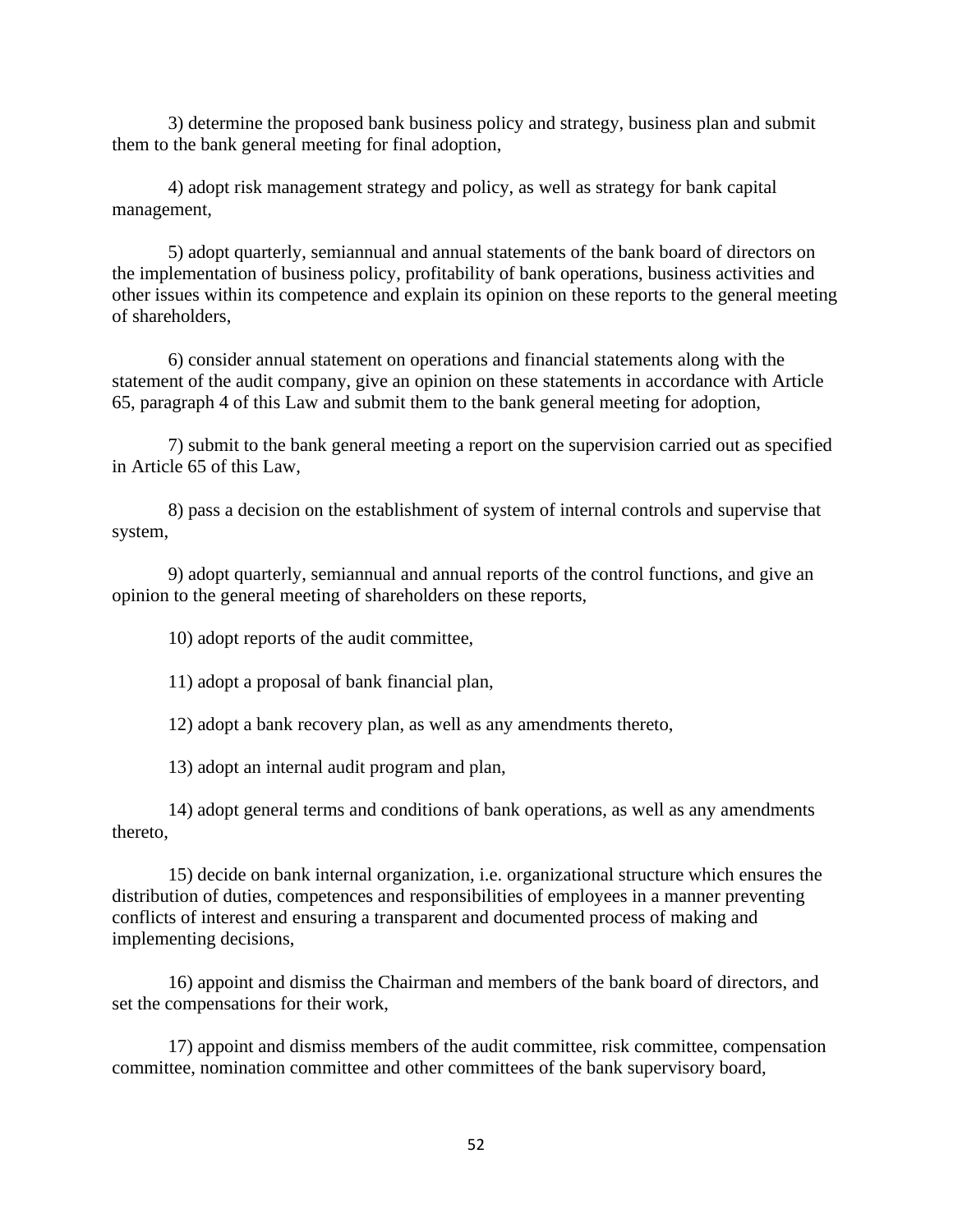18) appoint and dismiss heads of the control functions, and set compensations for their work,

19) as necessary, take a stance and decide on proposals of the audit committee to remedy determined irregularities,

20) adopt policy on salaries, compensations and other earnings of bank employees,

21) adopt policy on the assessment of compliance with the conditions for membership in the bank board of directors, and decide on the amendments thereof,

22) set the amounts up to which the bank board of directors may decide with respect to placements, borrowing and other property transactions of the bank,

23) decide on purchase, sale, replacement and other property transactions, directly or via subsidiaries, whose value is between 15 percent and 33 percent of the book value of bank assets,

24) propose to the general meeting to adopt decisions on purchase and sale, replacement and other property transactions, directly or via subsidiaries, of over 33 percent of the book value of bank assets,

25) give a prior approval for the conclusion of a legal transaction leading to a total exposure of the bank to 10 percent of recognized capital toward a single person or a group of related persons or up to each subsequent increase of this exposure,

26) propose to the general meeting the selection and dismissal of an audit company,

27) adopt the rules of procedure for its own work and its committees,

28) notify the Agency and other competent authorities of illegalities and irregularities identified in bank operations, and

29) perform other tasks in accordance with this Law, the Statute and the decisions of the bank general meeting.

#### Duties of the members of the supervisory board Article 67

(1) In addition to the competences and responsibilities specified in Article 65 and 66 of this Law, the members of the bank supervisory board shall be obligated to:

1) take a stance and undertake activities under the Agency's orders and other competent authorities within 30 days from the date of submission of the Agency's minutes or minutes of other competent authorities on supervision and control carried out,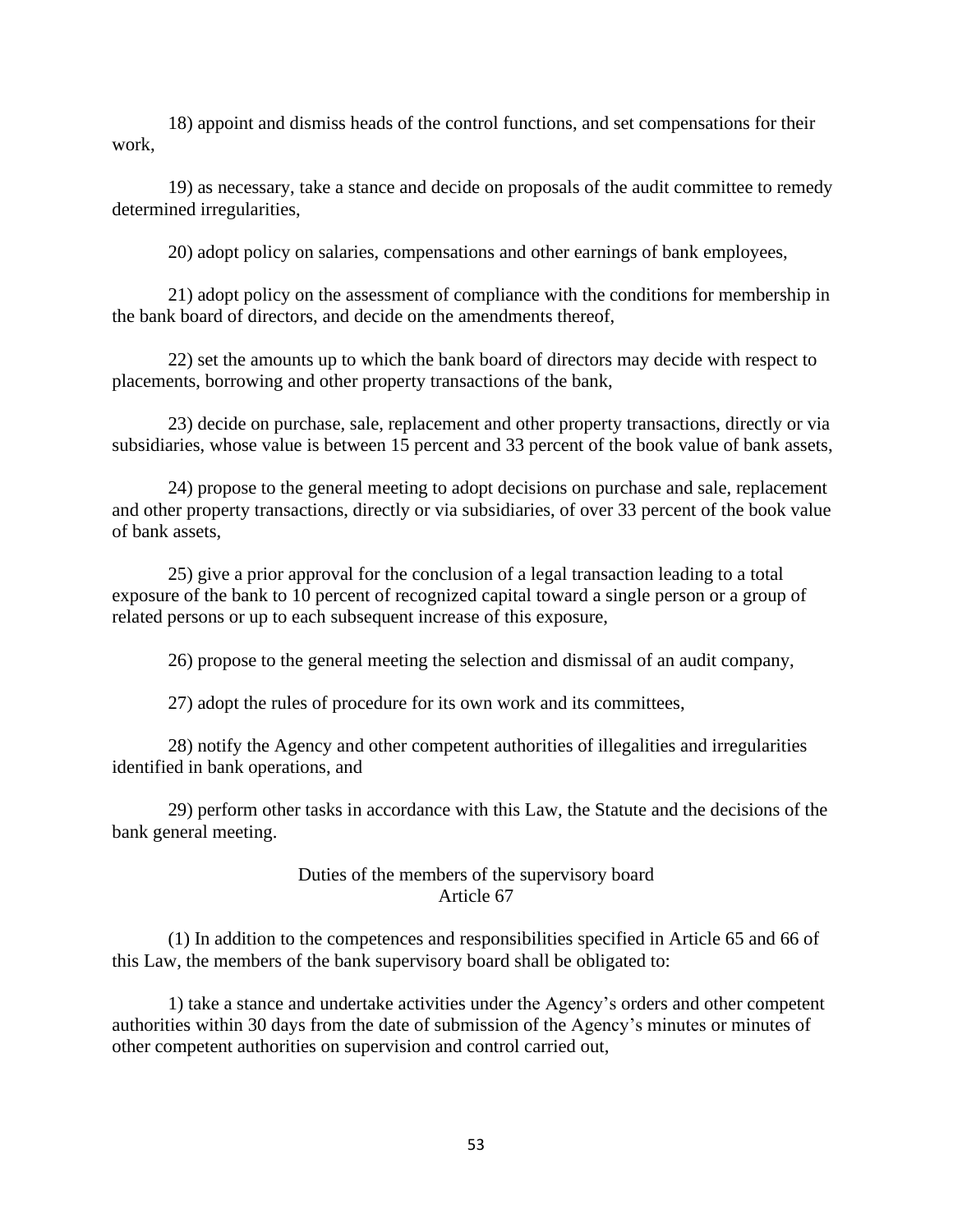2) supervise the implementation of the bank business policy, strategic objectives and the risk taking and risk management strategy and policy,

3) supervise the adequacy of procedures and the effectiveness of internal audit, and take a stance regarding their reports,

4) notify the Agency immediately of:

1. their appointment to office or termination of office in management and supervisory bodies of other legal persons,

2. legal transactions based on which a member of the supervisory board personally or any of his/her family members, directly or indirectly, has acquired shares or stakes in a legal person based on which that member of the supervisory board together with his/her family members has acquired a qualifying holding in that legal person or based on which their holding has dropped below the qualifying holding limit, and

3. all material information which may negatively affect the suitability of the persons who have qualifying, significant or controlling holding in the bank or the suitability of the members of the supervisory board or the board of directors,

4. all significant changes in the activities, organization and overall condition of the bank or of any material deterioration after their findings, including violations in terms of regulations, as well as the Agency's acts and

5) supervise the procedure for publishing and reporting information on the bank financial condition and operations.

(2) the members of the supervisory board shall be obligated to discharge their obligations and responsibilities provided for in this Law in accordance with the bank interests, standards of corporate governance and prescribed requirements regarding the prevention of conflict of interest.

(3) the members of the supervisory board shall be subject to the provisions of the law on companies regulating persons who have a duty toward a company, the rules of conflict of interest and prohibition of competition, and duties of these persons toward the company.

### **3. Bank board of directors**

# Composition of the bank board of directors Article 68

(1) The bank board of directors shall organize the work, conduct operations and represent the bank.

(2) The bank board of directors shall have at least three members, of which one shall be appointed as the Chairman of the board of directors.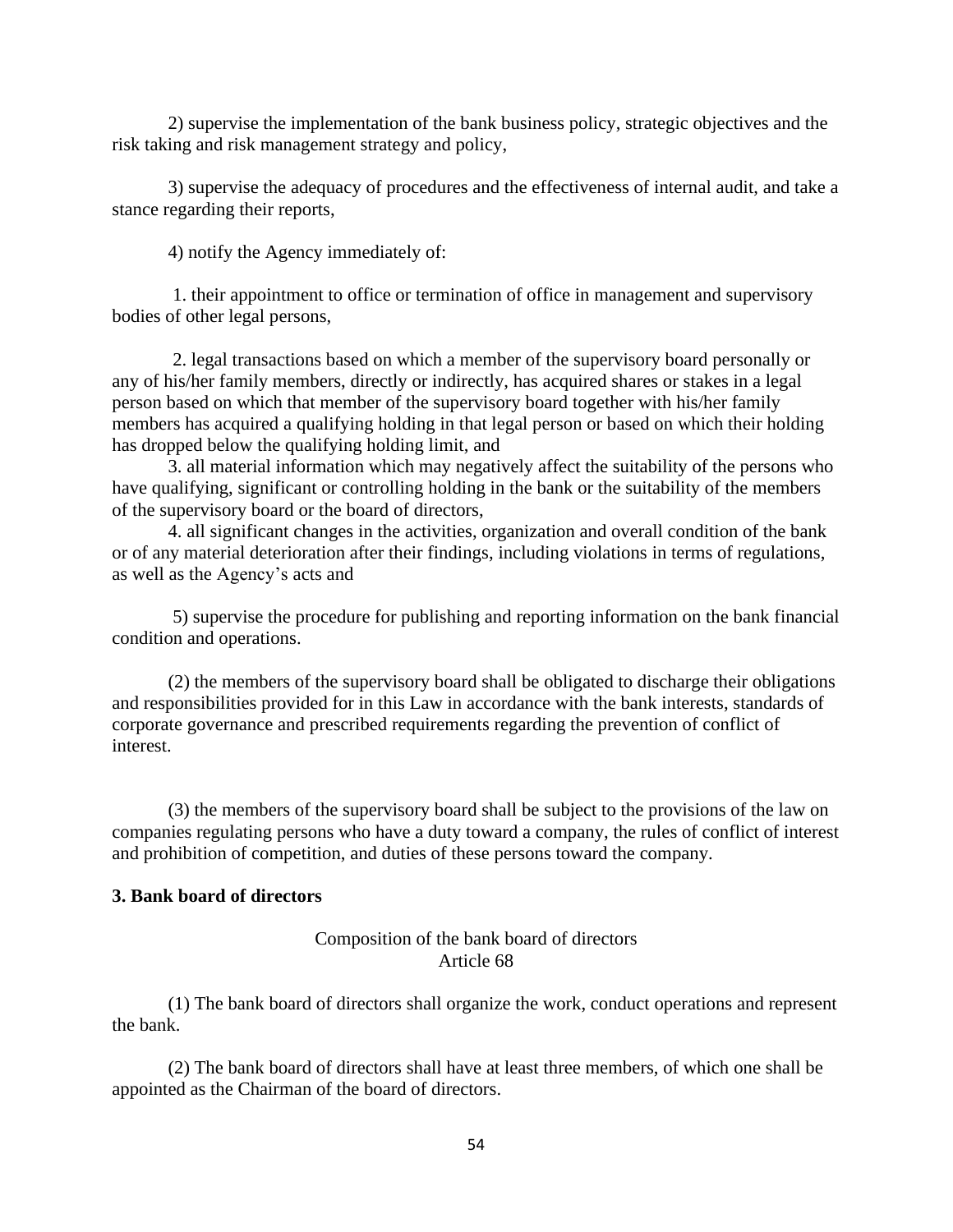(3) Unless the Statute regulates this differently, the members of the board of directors shall jointly act for and on behalf of the bank in legal transactions in the manner determined by the bank Statute, so that no member of the board of directors, nor an authorized signatory, may be authorized to represent the bank individually in the entire scope of its activities.

(4) The bank board of directors shall be obligated to organize work and conduct operations in the bank head office.

(5) The members of the bank board of directors shall be employed in the bank full time.

(6) At least one member of the board of directors must have an active knowledge of one of the languages in official use in Republika Srpska and have a permanent residence on the territory of Republika Srpska or of Bosnia and Herzegovina.

(7) The bank must notify the Agency about it immediately, but no later than within three days from the date of the termination of office, dismissal, or resignation of a member of the board of directors, and state the reasons for the termination of office.

(8) The board of directors may not transfer conduct of bank operations to the supervisory board except in case the Statute or a decision of the supervisory board envisages that certain types of tasks may be performed, only with the prior consent of the supervisory board.

(9) If the supervisory board refuses to give consent, the board of directors may request from the general meeting to give necessary consents, in which case the general meeting shall pass a decision with at least two thirds of the votes of shareholders with voting rights.

(10) By the bank Statute it cannot be determined that a greater majority is necessary for the decision-making specified in paragraph 9 of this Article, nor may it require the fulfillment of additional prerequisites.

# Conditions for being a member of the bank board of directors Article 69

(1) A person who meets the following conditions may be a member of the board of directors:

1) has good business reputation and prestige,

2) has the appropriate qualifications, professional knowledge, skills and experience in the area of finance necessary for the conduct of the bank operations,

3) has no conflict of interest with respect to the bank, shareholders, members of the supervisory board, and senior management of the bank, and

4) meets the conditions set out by this Law and the Agency's regulations.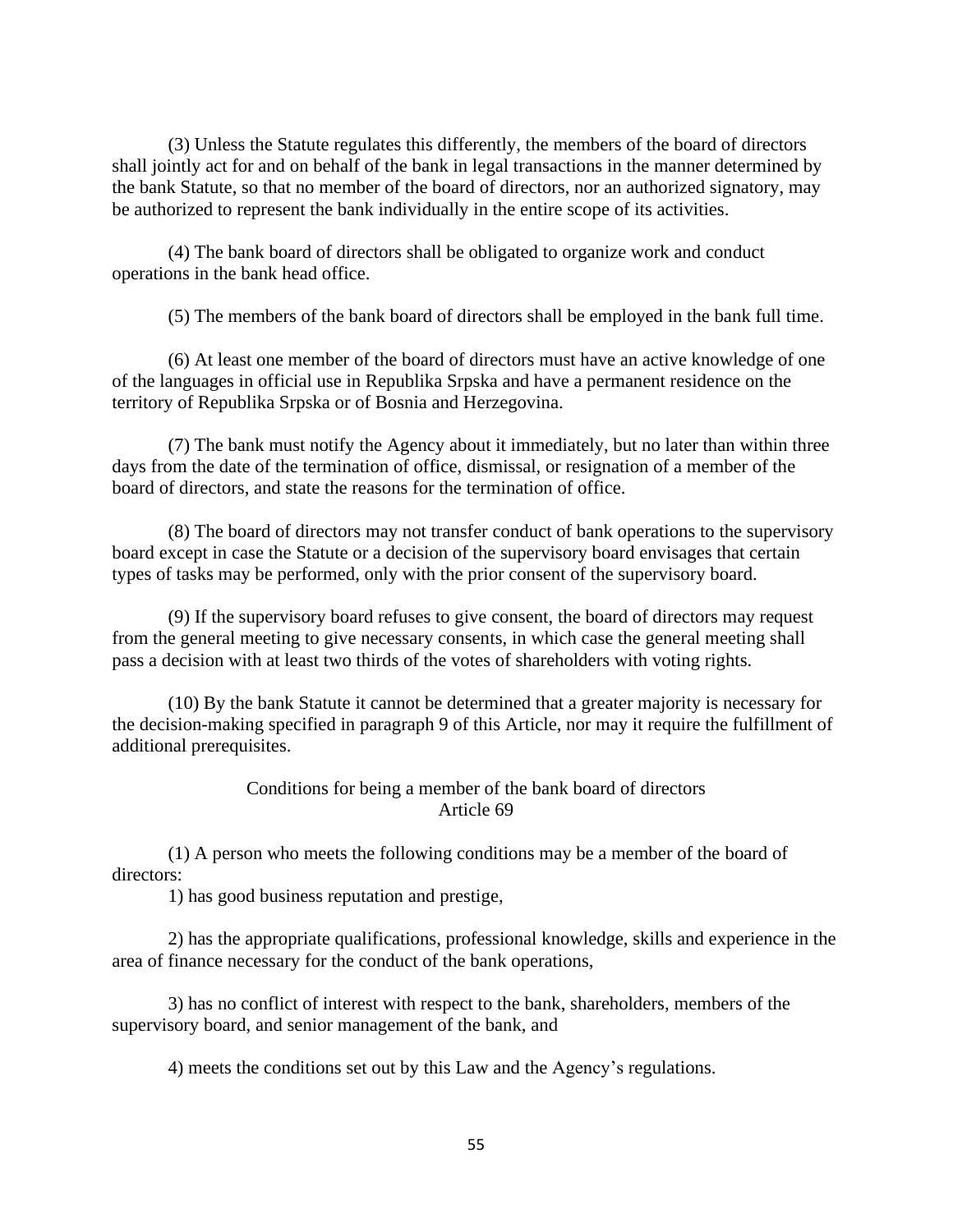(2) The following persons may not be members of the bank board of directors:

1) a person who, as of the date of revocation of the bank operating license or six months prior to that date or as of the date of introduction of a provisional administration in the bank had been authorized to act for and on behalf of the bank or had been a member of a governing body of that bank or an internal auditor, unless that person, with his/her official records and actions had not and could not have influenced the fulfillment of the conditions for the revocation of the bank operating license or the introduction of a provisional or special administration, as deemed by the Agency,

2) a person who is a member of the supervisory board of another bank in Bosnia and Herzegovina, unless that bank is a related person with the bank in which he/she is member of the board of directors,

3) a person who has any final convictions for criminal offenses with unconditional prison sentence or any final convictions for criminal offenses in the area of economic and financial crime or a person subject to proceedings for such offenses or to whom a measure has been imposed four or more times in the last four years for the same offense stipulated in this law, which renders such person as ineligible to hold that office,

4) a person who holds or within the last two years has held the office of director or deputy director of the Agency, unless he/she has obtained a prior consent of the Agency management board,

5) a person who has been debarred from carrying out an occupation, activities or position fully or partially covered by a banking or another financial activity for the duration of that debarment, and to whom as a member of the bank board of directors a written warning has been issued three times in the past four years and

6) a person who under the provisions of another law may not be a member of the board of directors.

### Appointment of members of the board of directors Article 70

(1) The Chairman and members of the board of directors shall be appointed by the bank supervisory board.

(2) The Chairman and members of the board of directors shall be appointed for a term of four years, with the possibility of re-election.

(3) Only a person who has obtained a prior approval of the Agency to hold the office of a member of the board of directors in that bank may be appointed as a member of the bank board of directors.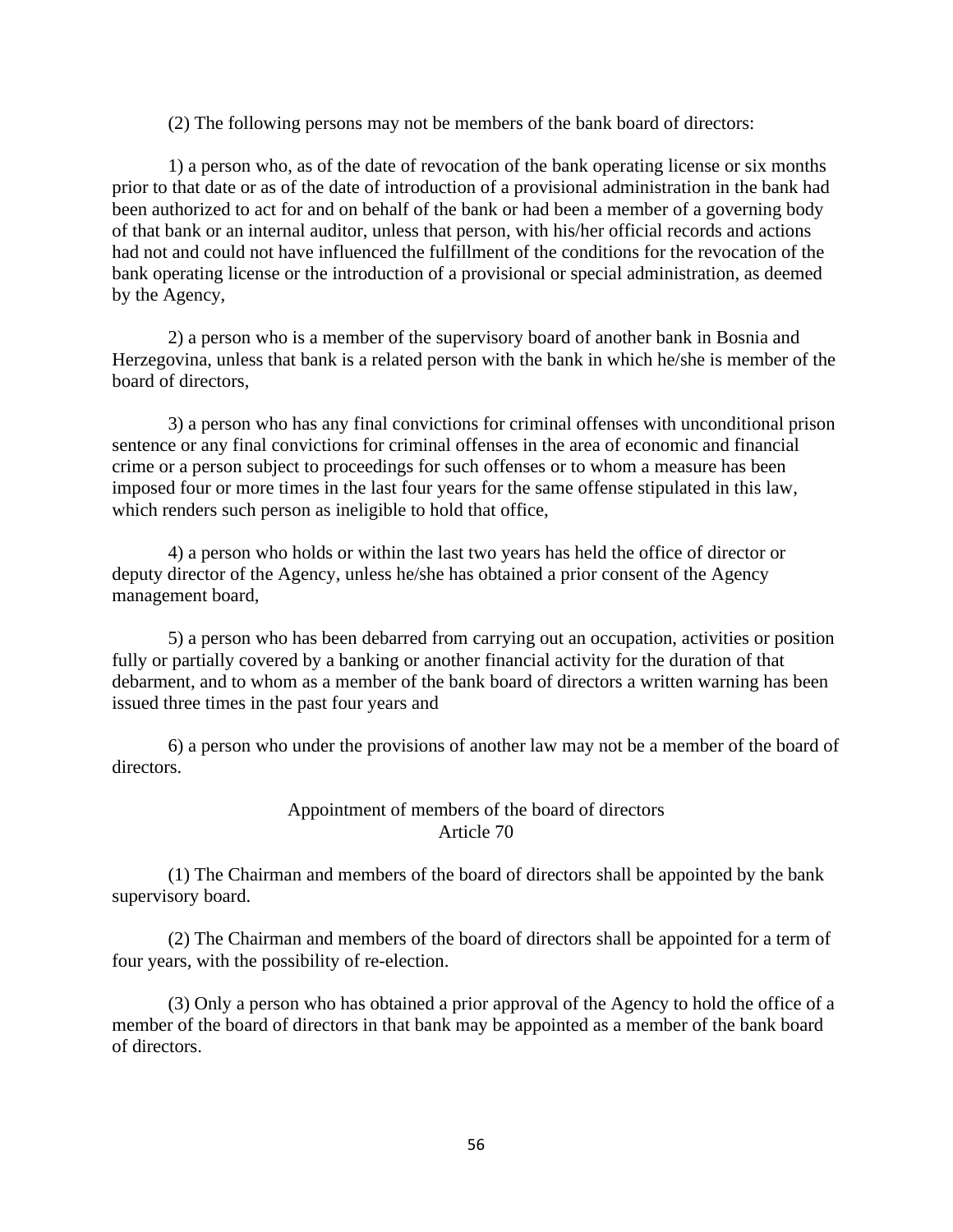(4) the bank shall submit the application for approval specified in paragraph 3 of this Article at least three months before the end of term of a member of the board of directors.

(5) The application for a prior approval to hold the office of a member of the board of directors shall be accompanied by documentation and evidence that the conditions prescribed for members of the board of directors have been met, as well as by a work program of the board of directors including a projection of financial statements for the term for which the board of directors is being appointed.

(6) During the decision-making process for a prior approval, the Agency may request from the candidate for a member of the board of directors a presentation on conducting bank operations, pertaining to operations within his/her competence.

(7) The data specified in paragraph 5 of this Article the Agency may also obtain from other competent authorities.

(8) If a member of the board of directors is dismissed or for any other reason is unable to perform the functions of a member of the board of directors for more than one month, the bank supervisory board may, without a prior approval of the Agency, appoint a new member of the board of directors as an acting member until the appointment of a new member of the board of directors in accordance with this Law, for no longer than a period of three months from the date of the appointment, where the conditions for appointment of a member of the board of directors prescribed in this Law must be met.

(9) The new member of the board of directors shall be elected for a period until the end of term of the member of the board of directors whose term has ended in accordance with paragraph 8 of this Article.

(10) The Agency shall deny the application for a prior approval to hold the office of a member of the board of directors if it deems that:

1) the candidate does not meet the conditions for being a member of the board of directors, prescribed by this Law and the Agency's regulations,

2) data and information enclosed with the application and otherwise collected during the decision-making process indicate that the candidate is not suitable.

(11) In the event that the Agency denies the application for a prior approval to hold the office of a member of the board of directors, the bank may not resubmit the application for a prior approval for the appointment of the same person to the same office until the reasons stated in the Agency's decision for denial of the application have been remedied.

(12) Powers, responsibilities and rights of the Chairman and members of the board of directors shall be governed by a contract, which shall be signed by the Chairman of the supervisory board, and which has been previously approved by the bank supervisory board.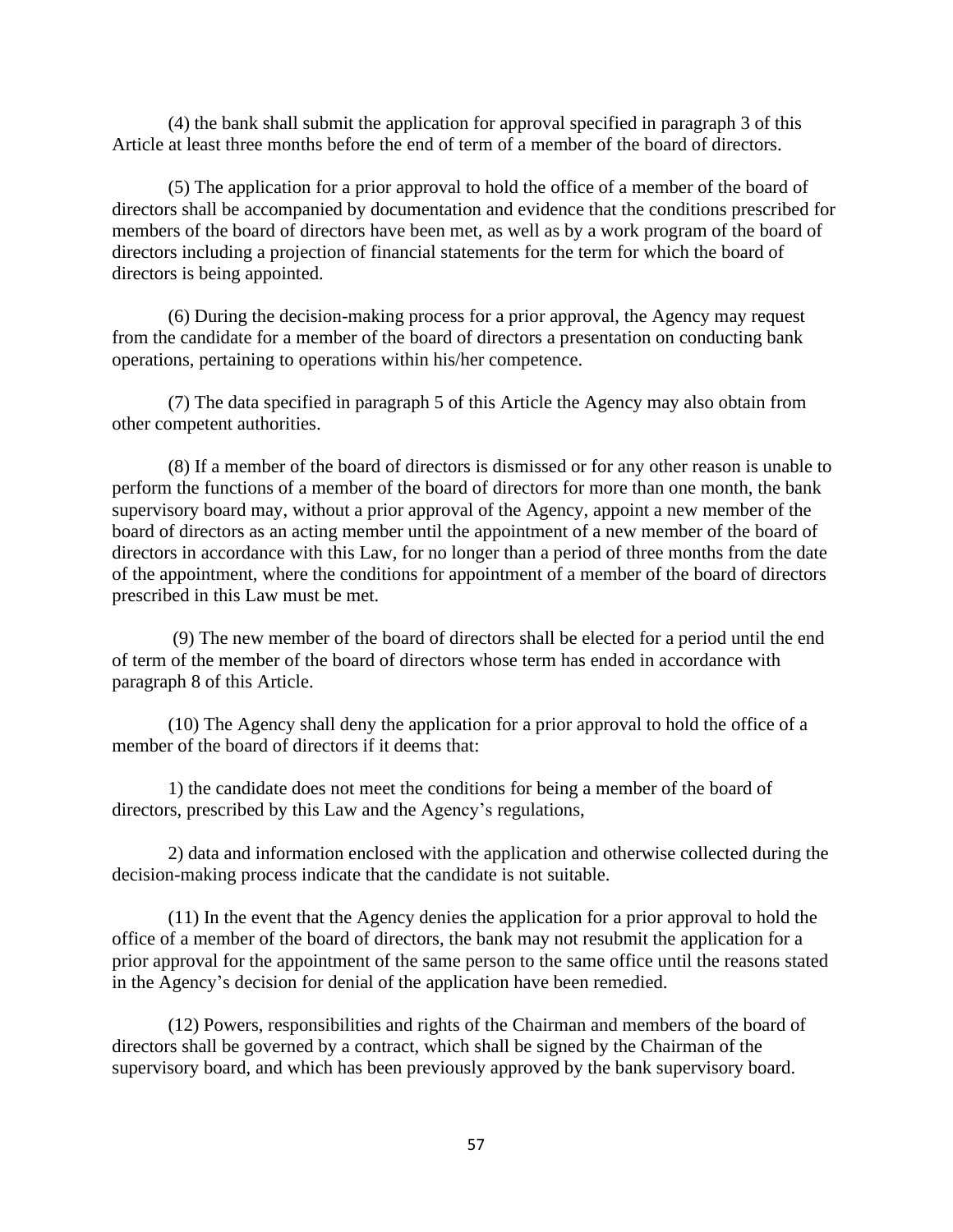(13) The Agency shall adopt an act to:

1) elaborate the conditions for being a member of the bank board of directors specified in Article 68 and 69 of this Law,

2) prescribe the procedure for issuing a prior approval and documentation to be enclosed with the application for a prior approval to hold the office of a member of the bank board of directors, and

3) prescribe the content of the policy specified in Article 66, paragraph 1 item 21 of this Law and the dynamics of the assessment of compliance with the conditions for being a member of the bank board of directors.

## Competences of the bank board of directors Article 71

(1) The bank board of directors shall:

1) ensure the legality of bank operations and compliance with this Law and other laws, regulations passed on the basis of laws, standards the rules of the banking profession, and the highest ethical standards of governance,

2) ensure the implementation of adopted strategies and policies and the implementation of measures imposed by the Agency,

3) propose to the supervisory board business policy, strategy and financial plan of the bank, including a risk management strategy and policy and a capital management strategy,

4) propose to the supervisory board bank recovery plan, as well as any amendments thereto,

5) prepare and submit, via the supervisory board, to the general meeting of shareholders, the annual financial statements and statements on bank operations, along with the report of the audit company and the opinion of the audit committee, where the content of the statement on bank operations shall be subject to the provisions of the laws governing companies and accounting and audit,

6) submit to the bank supervisory board the report on:

1. the implementation of business policy and any deviations from earlier predictions while providing the reasons for the deviations, as well as other issues concerning bank future operations, at least once every three months,

2. the profitability of bank operations, including the profitability of the use of bank capital, when the annual financial statements are considered by the supervisory board,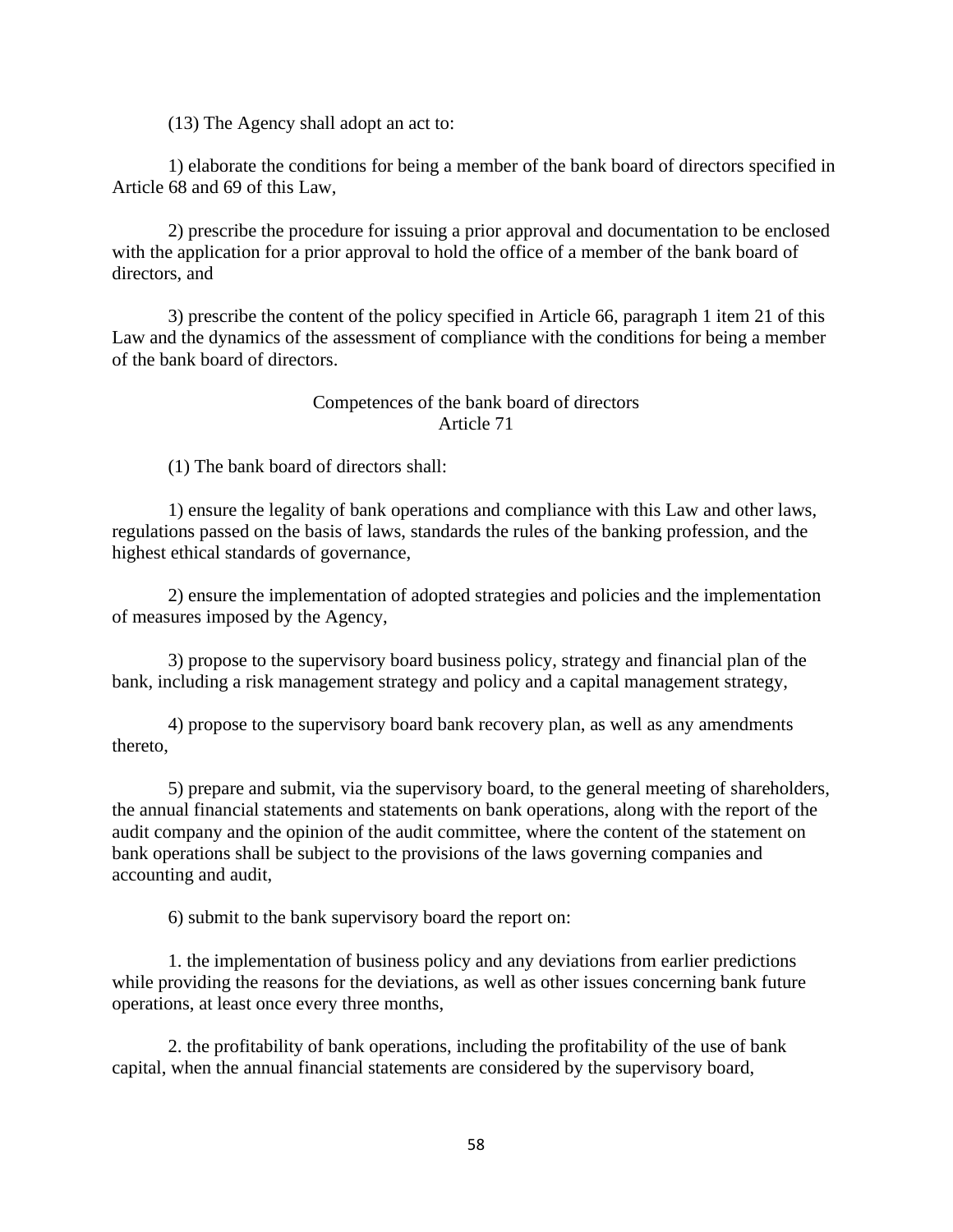3. business activities, revenues and expenditures of the bank, at least once in three months,

4. other issues, at the request of the Supervisory Board, and that are of importance for the bank operations and condition or can reasonably be expected to have an influence on bank position,

7) execute decisions and implement documents of the general meeting and supervisory board of the bank,

8) ensure that the bank operates in accordance with the risk management rules, especially that it:

1. implements and regularly reexamines the risk management strategy and policies, adopts procedures for risk identification, measurement and assessment, as well as risk management, including risks arising from the macroeconomic environment in which the bank operates,

2. applies procedures for control and supervision over the bank activities, including efficiency of control functions, regularly, but no less than once a year, assesses their quality and, if necessary, improves them, in accordance with bank business policy and informs the supervisory board thereof,

3. sets precise, clear and consistent internal relations regarding responsibility, which provide a clear distinction between powers and responsibilities and prevent the occurrence of conflict of interest,

9) decides on placements and borrowing of the bank up to a level set by the bank supervisory board,

10) concludes, with the prior consent of the supervisory board, a legal transaction leading to total exposure of the bank toward a single person or a group of related persons up to 10 percent of recognized capital or up to each subsequent increase of that exposure, and informs the bank supervisory board thereof,

11) concludes, with the prior consent of the supervisory board, a legal transaction with a person in a special relationship with the bank and informs the bank supervisory board thereof,

12) appoints and dismisses the senior management and sets the compensation for their work,

13) regularly reexamines the adequacy and manner of publication and reporting of information on the bank financial condition and operations,

14) decides on the rights and obligations of employees, and ensures that all employees are familiar with the regulations and other bank internal documents governing labor relations,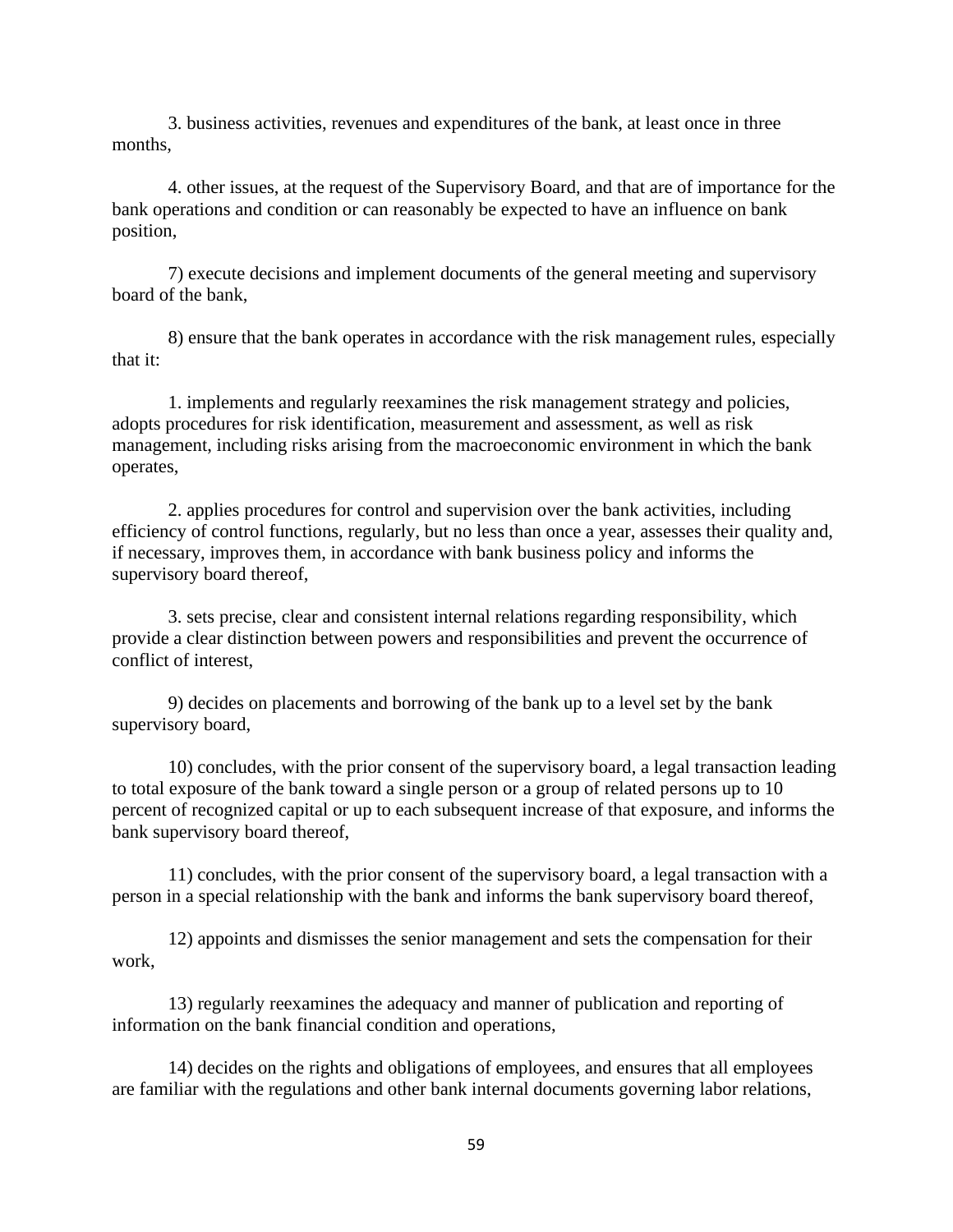15) ensures safe, quality and effective functioning and regular monitoring of bank information system and treasury operation system,

16) without delay informs the Agency on any significant deterioration of bank financial condition or the possibility of such deterioration, as well as on other factors that may significantly affect bank financial condition,

17) adopts its rules of procedure, and

18) decides on other issues related to the organization of work and bank operations, that are not in the purview of the general meeting or supervisory board of the bank.

(2) members of the supervisory board may attend meetings of the board of directors of the bank.

### Responsibilities of the members of bank board of directors Article 72

(1) The members of bank board of directors shall be jointly liable to the bank for damages occurring as a result of their actions, inaction or failure to carry out their duties, unless they prove that they have acted with due diligence in the performance of their duties.

(2) The members of bank board of directors shall be subject to the provisions of the law on companies regulating persons who have a duty toward a company, the rules of conflict of interest and prohibition of competition, and duties of these persons toward the company.

### Reporting to the supervisory board Article 73

(1) Bank board of directors shall be obligated to notify the bank supervisory board, without delay, in writing, on the following:

1) any deterioration of the bank financial condition or an existing danger of such deterioration as well as on other facts that may significantly affect the bank financial condition, especially if the bank capital falls below the amount set out in Article 37, paragraph 1 and 2 of this Law or the adequacy ratio of regulatory capital falls below the ratio set out by this Law or a greater decrease in the capital adequacy ratio,

2) a threat to the bank liquidity or solvency,

3) exceeding permissible exposure toward a single person or a group of related persons,

4) the occurrence of reasons and circumstances for invalidation of the operating license or reasons for revocation of the license to perform certain banking operations,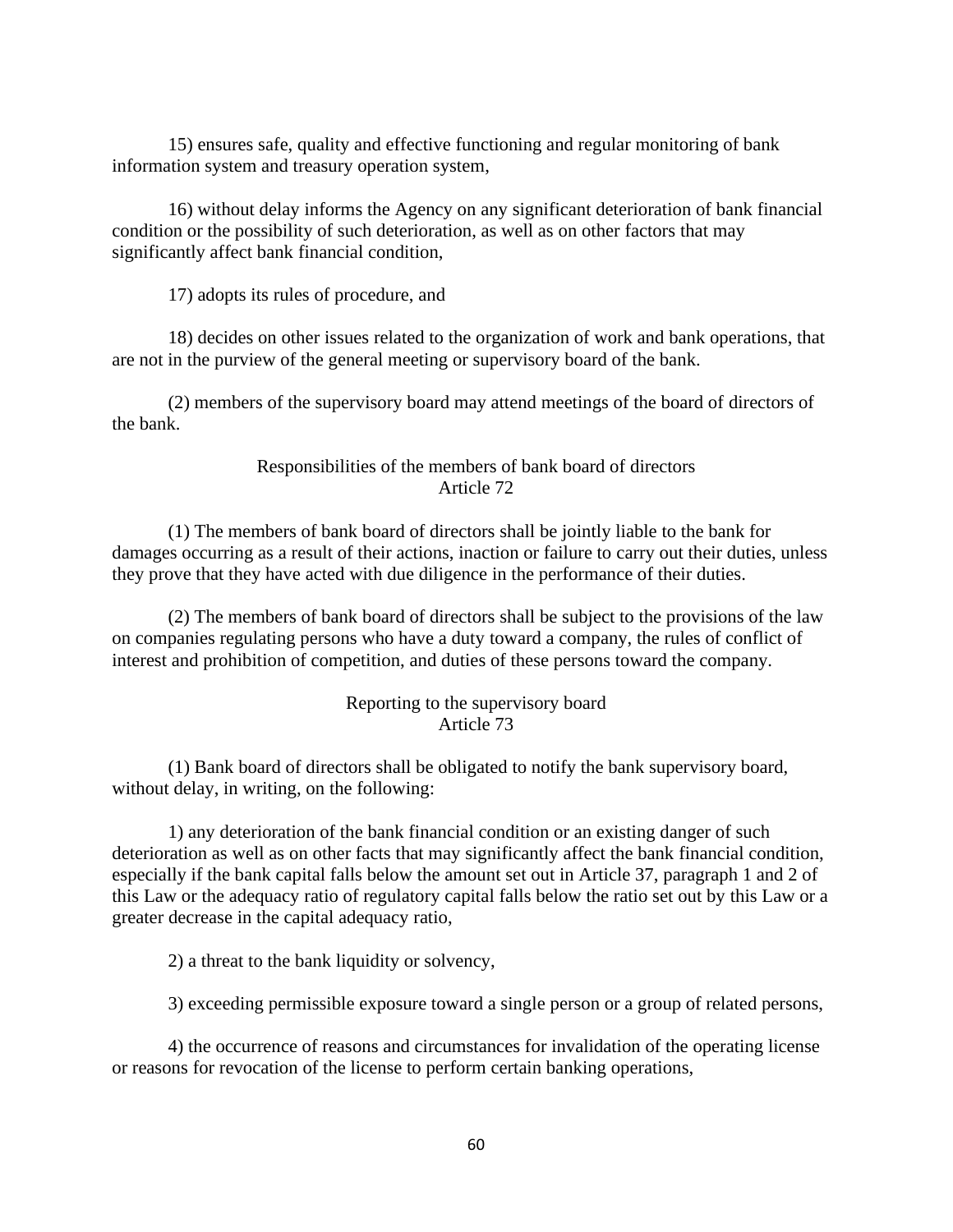5) operations that could be of importance for the bank profitability and liquidity,

6) any actions that are inconsistent with the regulations and other internal documents of the bank, and

7) measures of the Agency, tax and other competent authorities pertaining to the bank supervision and control.

(2) A member of the bank board of directors shall be obligated to notify the bank supervisory board, without delay, in writing, on the following:

1) a legal person in which he/she or members of his/her family have been appointed or dismissed as members of the board of directors or executive board or management or supervisory board, and

2) legal transactions based on which a member of the board of directors or any of his/her family members, directly or indirectly, has acquired shares or stakes in a legal person based on which that member of the board of directors together with his/her family members has acquired a qualifying holding in that legal person or based on which their holding has dropped below the qualified holding limit.

Revocation and invalidation of the approval of a member of the board of directors Article 74

(1) The Agency shall revoke the approval to hold the office of a member of the board of directors if:

1) the approval has been obtained on the basis of inaccurate or untrue documentation or falsely given data important for holding the office of a member of the board of directors,

2) the member of the board of directors no longer meets the conditions for being a member of the board of directors prescribed by this Law and the Agency's regulations,

3) the Agency has issued to the member of the board of directors a third written warning in the last four years, and

4) the Agency appoints a provisional or special administrator, or initiates liquidation proceedings against the bank.

(2) The Agency may revoke the approval to hold the office of a member of the board of directors if:

1) the member of the board of directors has violated severely duties specified in Article 71 of this Law thereby threatening the bank liquidity or solvency,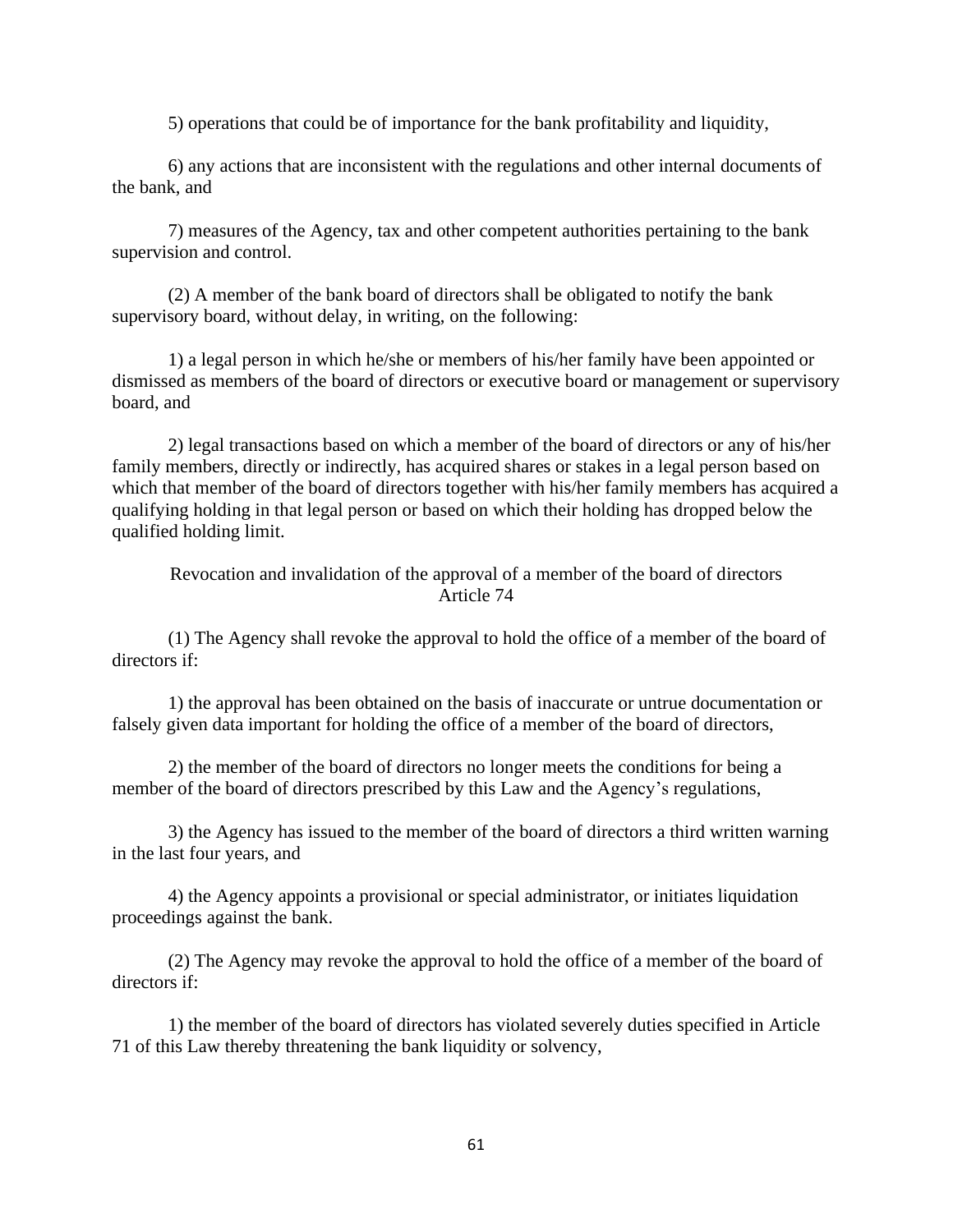2) he/she has failed to ensure the implementation or has failed to implement supervisory measures imposed by the Agency,

3) he/she has violated the duties of a member of the board of directors in relation to notifying the supervisory board provided for in Article 73 of this Law, and

4) a bank does not comply with the Agency's regulations pertaining to the internal assessment of capital adequacy.

(3) If the Agency revokes the approval to hold the office of a member of the board of directors, the supervisory board shall be obligated immediately, and within at least five days from the day of revocation of approval, to pass a decision for dismissal of the member of the board of directors and shall appoint a new member of the board of directors as an acting member in accordance with Article 70, paragraph 8 of this Law.

(4) The approval to hold the office of a member of the board of directors shall be invalidated if:

1) a person is not appointed or does not take the office of a member of the board of directors within six months from the date of approval issuance, and

2) person's work contract with the bank expires, i.e., on the day of contract expiration.

(5) To implement procedures specified in this Article, the Agency shall control the work of the members of the board of directors to an extent and in a manner enabling the verification of facts and circumstances specified in paragraph 1 and 2 of this Article.

> Data on the property status of the governing body members Article 75

(1) Members of the board of directors and supervisory board of a bank shall be obligated, within one month from the date of taking office, to submit to the bank supervisory board and the Agency written statement containing information about:

1) their overall property status and the property status of their immediate family members with data on each individual type of property right with a market value in excess of KM 20,000 and

2) a legal person in which they or their family members participate in governing or managing bodies or have a qualifying holding in that legal person.

(2) If data in the property status statement change, persons who have given the statement shall be obligated to notify the supervisory board and the Agency of that change, within one month from the date of becoming aware of the change.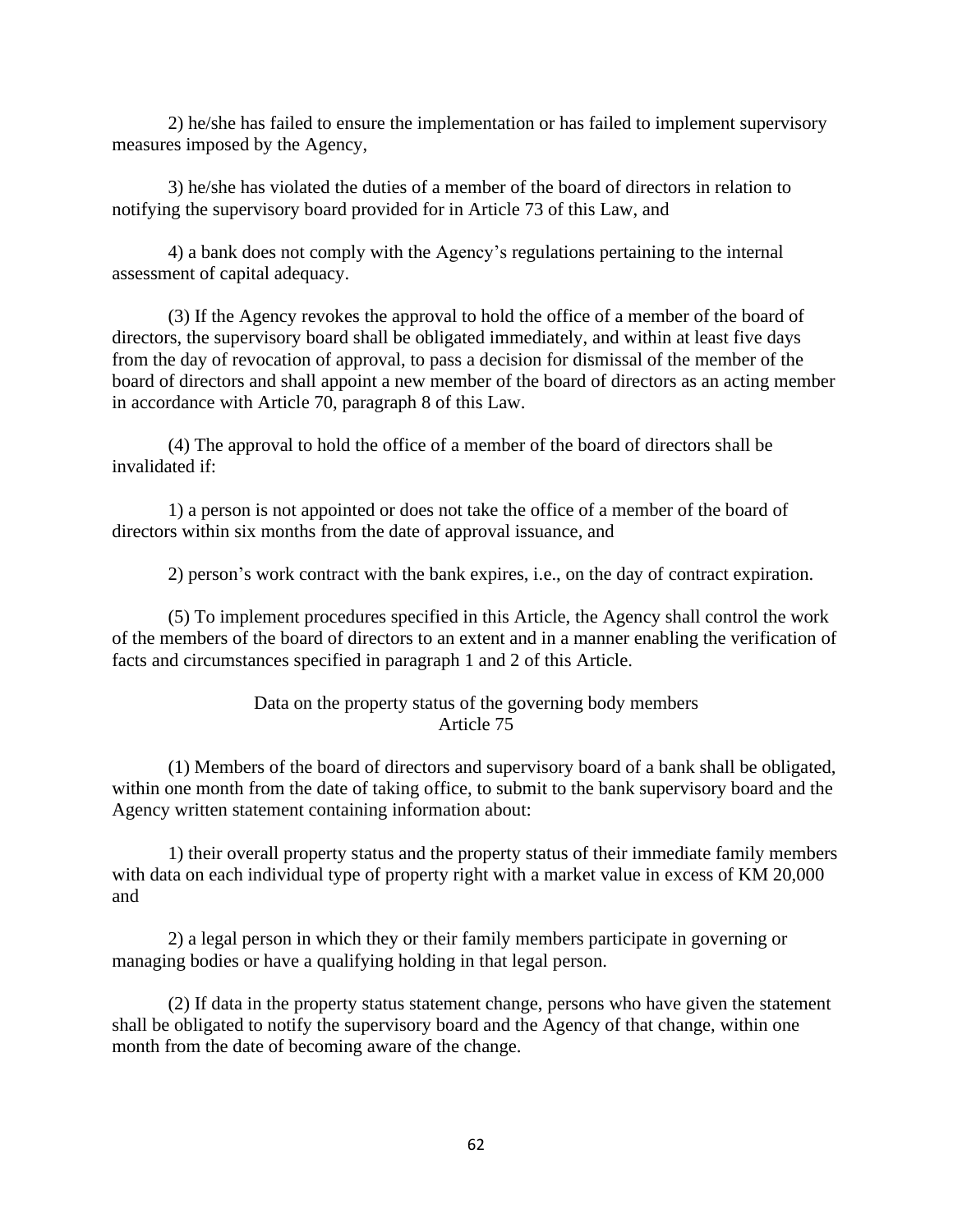(3) The supervisory board shall submit the data specified in paragraph 1 of this Article to the bank general meeting at least once a year.

(4) In addition to data specified in paragraph 1 of this Article, the members of the board of directors and supervisory board shall also be obligated to disclose to the bank any other direct or indirect interest in a legal person with which the bank has established or intends to establish a business relationship.

(5) The Agency may adopt an act to prescribe that the statement specified in paragraph 1 of this Article includes other data as well.

### Key functions in a bank Article 76

(1) Key functions are control functions and other functions in a bank that have a significant influence on the bank governance and operations.

(2) With its internal documents, the bank shall be obligated to set the key functions in the bank.

(3) The bank shall be obligated to organize the performance of key functions in the bank head office and in other organizational units in proportion to its size, internal organization, type, volume and complexity of operations carried out by the specific key function.

(4) The bank shall be obligated to pass and implement appropriate policies for selection and assessment of the suitability of members of governing bodies and senior management.

(5) If the bank deems that a member of governing body and senior management is not suitable, it shall be obligated to take appropriate measures to ensure that these functions are performed by a suitable person.

(6) The Agency may adopt an act to prescribe key functions that have a significant influence on bank governance and operations and elaborate conditions for selection and assessment of the suitability of members of governing bodies and senior management in the bank.

#### **4. Other bank board/committee**

## Committee formation Article 77

(1) The supervisory board shall be obligated to form an audit committee.

(2) The supervisory board of a bank which is considered important given its size, internal organization and type, volume and complexity of operations it carries out shall be obligated to establish a risk committee, nomination committee and compensation committee.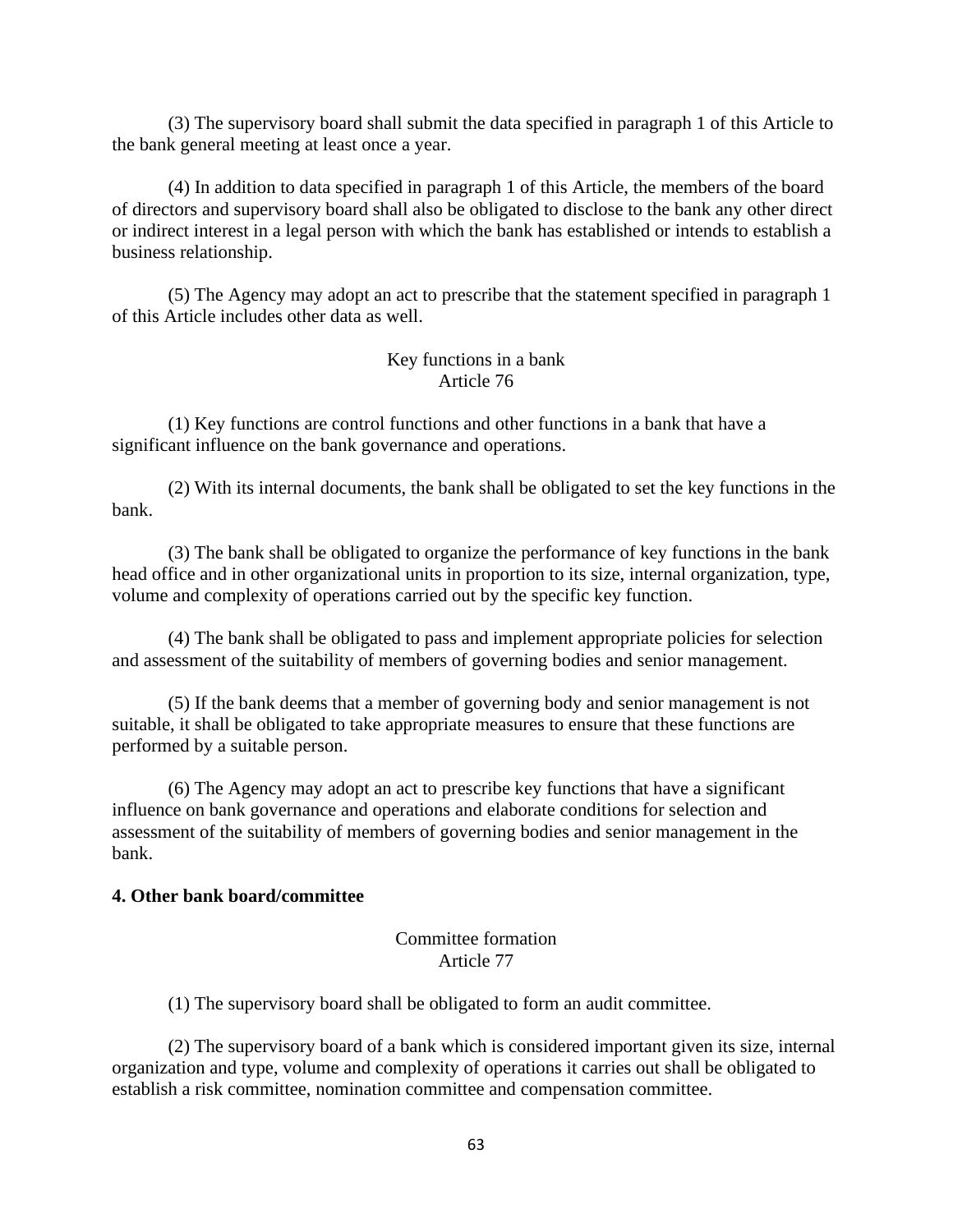(3) If it is not an important bank in question and if the committees specified in paragraph 2 of this Article have not been appointed, the supervisory board shall be obligated to perform tasks of these committees.

(4) The supervisory board shall form a risk committee, nomination committee and compensation committee, which shall have at least three members out of which one shall be a Chairman, and shall be appointed from among the members of the supervisory board, or members of the supervisory board and up to one person employed in the bank.

(5) The supervisory board may also form other committees.

(6) The Agency shall adopt an act to prescribe the criteria for identification of an important bank, tasks and method of organization and work of the committees specified in this Article, and method and extent of application of the requirements for the formation of committees.

#### Audit committee Article 78

(1) The audit committee shall have at least three members, where the total number of members is an odd number, and shall be appointed by the supervisory board for a term of four years from among independent persons who are not persons related to the bank in the meaning of this Law.

(2) At least one member of the audit committee has active knowledge of one of the languages in official use in Republika Srpska.

(3) A member of the audit committee may not be a member of the supervisory board, the board of directors of the bank or a person employed in the bank, nor may he/she have a direct or indirect financial interest in the bank, except for the compensation for performing that function.

(4) Members of the audit committee must have adequate knowledge and work experience in the area of finance, audit and accounting, out f which at least one person must have the professional title of a certified auditor in accordance with the law governing accounting and audit.

(5) Members of the audit committee may be persons who are members of governing bodies within a banking group to which the bank belongs, if they meet the conditions specified in this Article.

> Audit committee competences Article 79

(1) The audit committee shall: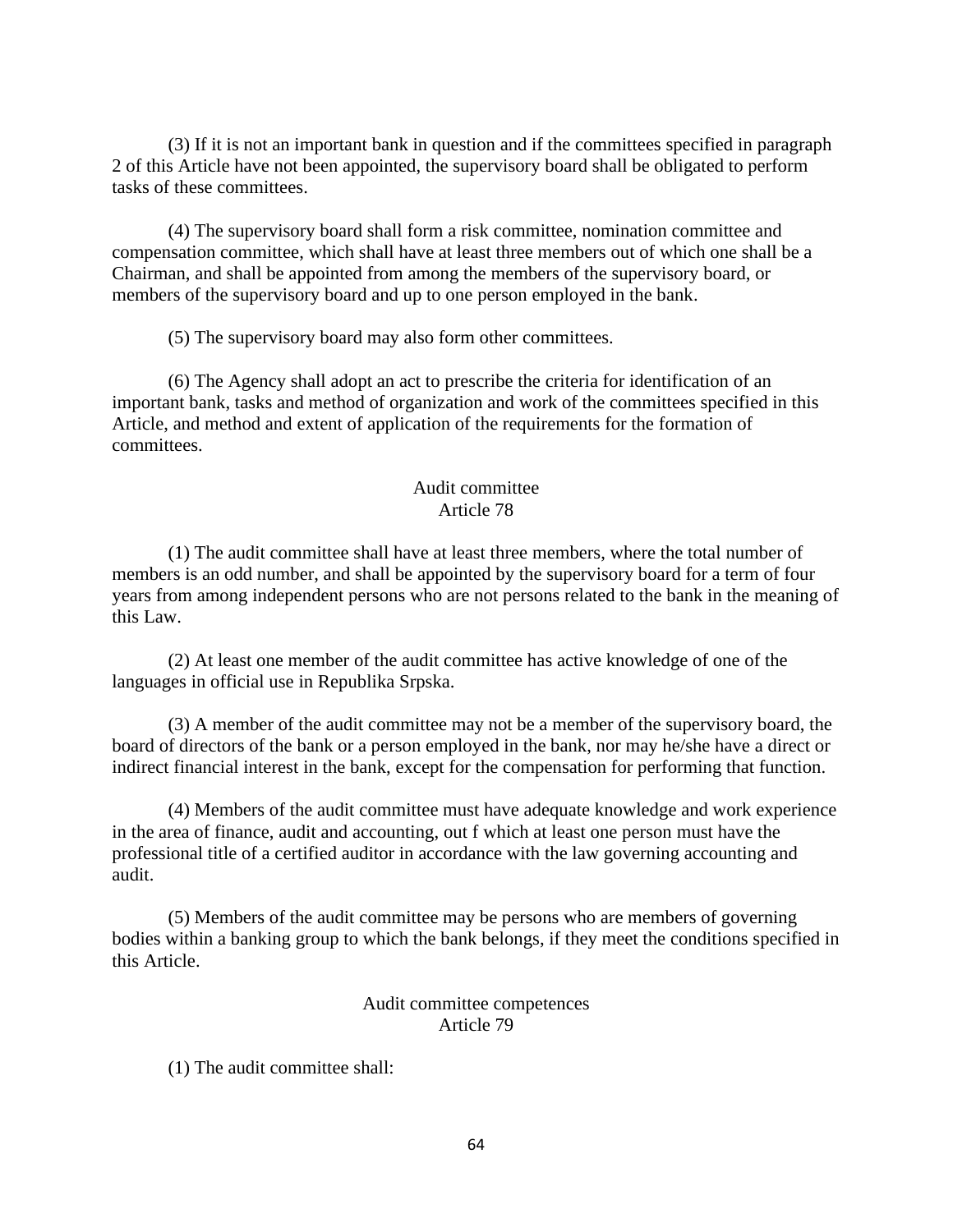1) propose to the supervisory board an internal audit plan,

2) review the reports of internal audit and other control functions, and give an opinion on these reports,

3) review the annual financial statement and reports on bank operations, along with the report of the audit company, submitted to the supervisory board and bank general meeting and other financial reports, and give an opinion on these reports,

4) examine the application of accounting standards in the preparation of financial statements,

5) analyze and supervise the application and adequate implementation of the adopted risk management strategies and policies and the implementation of the system of internal controls,

6) report to the supervisory board on undertaken activities, as well as on identified irregularities immediately after becoming aware of them, and propose the manner of their rectification,

7) report to the supervisory board on the implementation of recommendations based on internal and external audit reports,

8) submit to the supervisory board and general meeting a special report on contracts concluded between the bank and persons in a special relationship with the bank,

9) report to the supervisory board on the compliance of bank operations with the law, other regulations and business standards,

10) conduct the proceedings and propose to the supervisory board an audit company of the bank, and, if necessary, gives a reasoned proposal for dismissal of the audit company,

11) monitor and review, with the bank audit company, the annual audit of bank financial statements,

12) propose to the bank supervisory board that certain issues pertaining to internal and external audit be put on the agenda of the bank general meeting,

13) submit to the supervisory board quarterly, semiannual and annual report on its work, and

14) convene a meeting of the supervisory board if it deems that the interests of shareholders have been threatened or identifies illegalities and irregularities of the governing bodies.

(2) The audit committee shall be obligated, when it deems that the bank operates contrary to the law and any other regulation, statute or another bank internal document, to give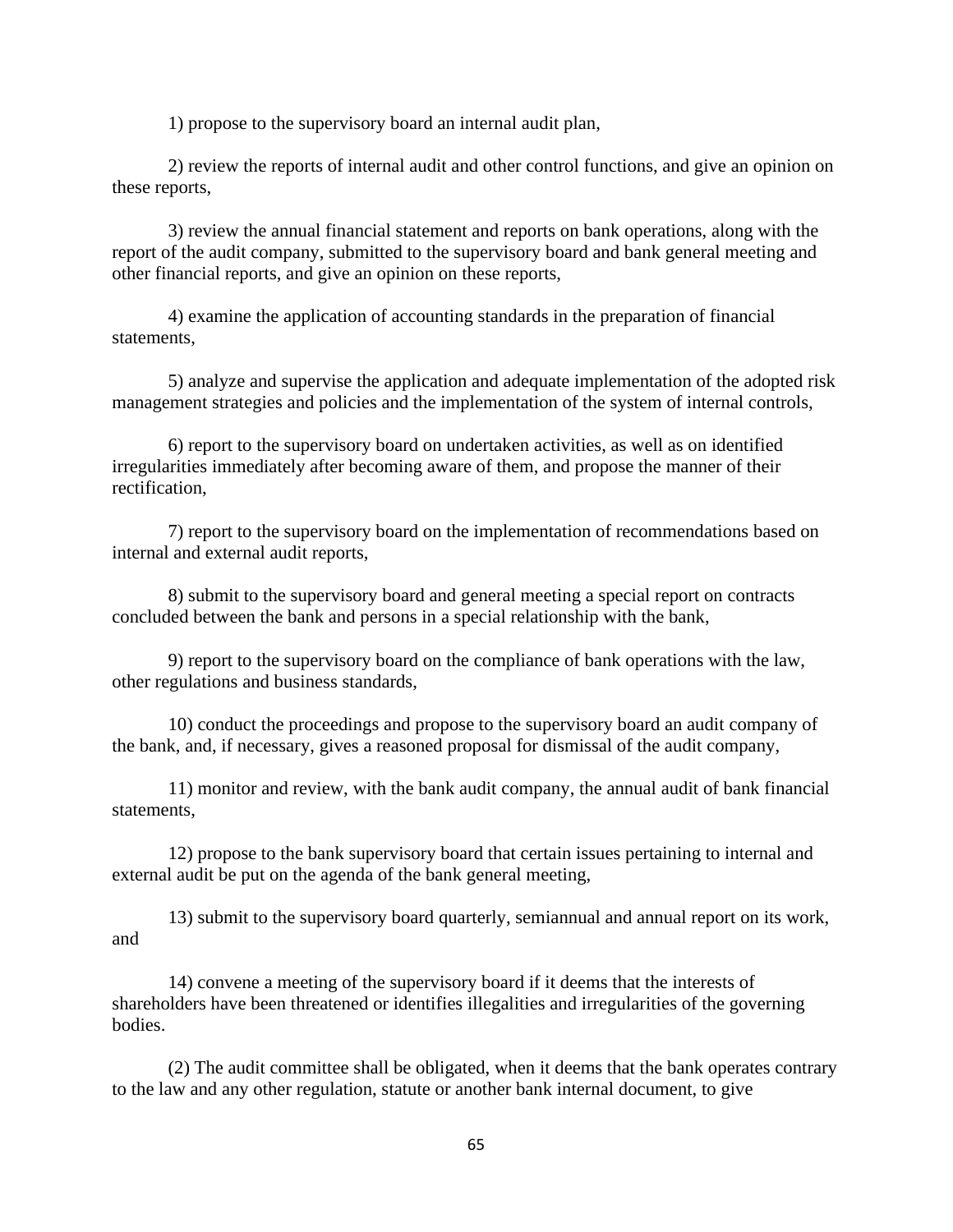recommendations to the bank supervisory board for rectification of identified illegalities and irregularities, and to demand the convening of an extraordinary session of the bank general meeting in case that identified illegalities and irregularities may have serious consequences for bank operations.

(3) Members of the audit committee shall hold meetings in the bank head office at least once every three months, and more often if necessary.

### Risk committee Article 80

(1) Persons that jointly have appropriate knowledge, skills and professionalism in order to fully understand and monitor the implementation of risk management strategy and policies, as well as the bank risk appetite may be appointed to the risk committee.

(2) The risk committee shall be obligated to report to the supervisory board on the implementation of the risk taking and risk management strategy, adequacy and method of implementation of the adopted risk management policies and procedures, as well as on the adequacy and reliability of the overall risk management system, assist in and supervise the implementation of the adopted strategies, and advise the supervisory board on the overall current and future risk propensity without prejudice to the responsibility of governing bodies in the overall risk management and supervision of the bank.

## Nomination committee Article 81

The Nomination committee shall:

1) propose members of the supervisory board and board of directors,

2) regularly, but no less than once a year, assess the structure, size, composition and operations of the supervisory board and board of directors and propose changes as necessary,

3) regularly, but no less than once a year, assess knowledge, skills and experience of the individual members of the supervisory board and board of directors, and those of the supervisory board and board of directors as a whole and shall notify these authorities of the assessment,

4) regularly reexamine policies for selecting members of the supervisory board and board of directors and for appointing senior management, give recommendations to the supervisory board and board of directors and propose amendments thereto if necessary, taking into consideration gender representation,

5) continuously, to the extent possible, ensure the absence of dominant influence of individuals or a small group of individuals in the decision-making process of the supervisory board and board of directors for the purpose of protecting bank interests as a whole, and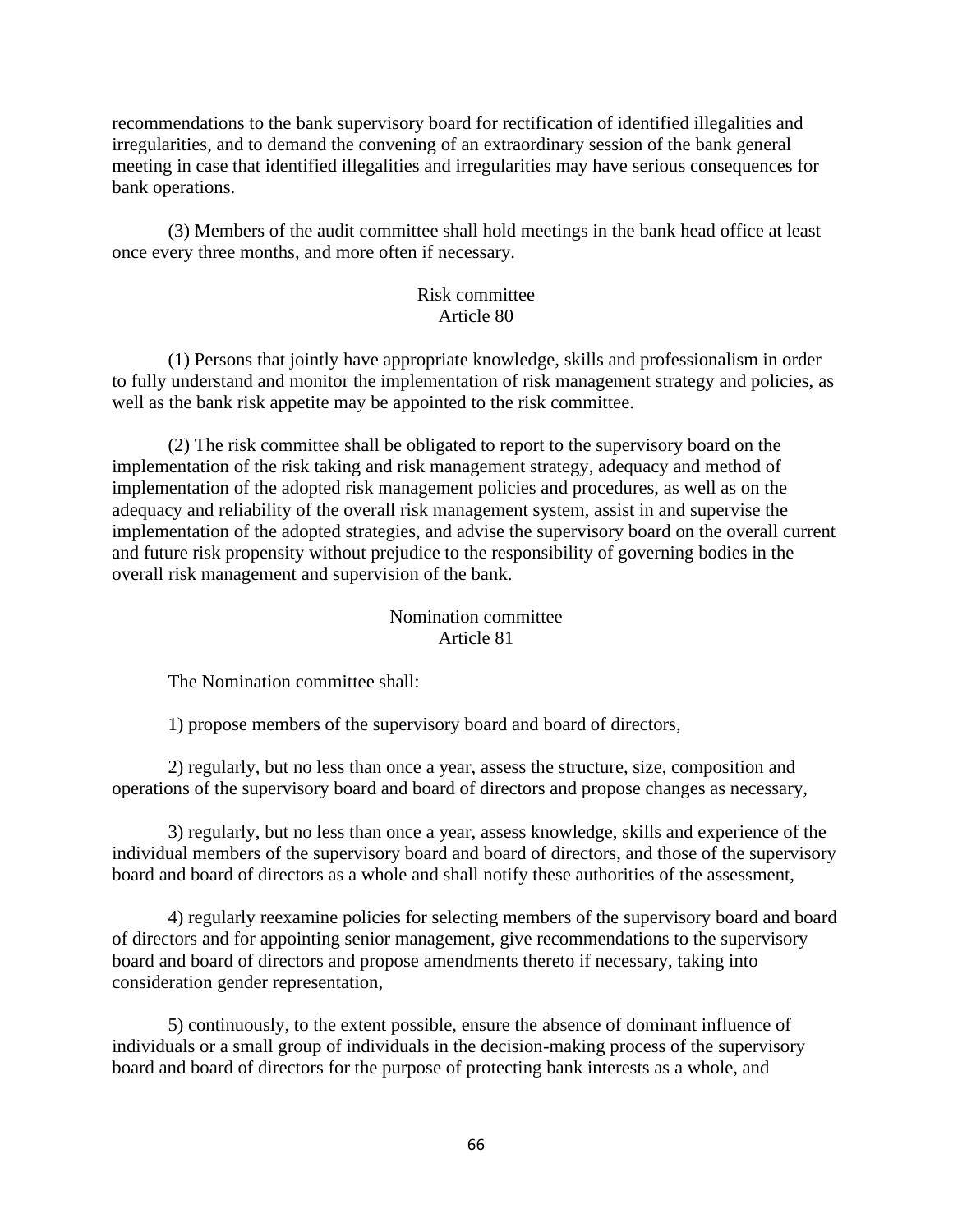6) perform other tasks in accordance with the Agency's regulations.

# Compensation Committee Article 82

(1) The compensation committee shall be formed in a manner facilitating the passing of expert and independent decisions on compensation policies and practices, as well as on the influence of compensations on risk, capital and liquidity management of the bank.

(2) The compensation committee shall prepare a proposal of policies and decisions in relation to salaries, benefits , bonuses and other earnings of employees, members of the supervisory board and other boards/committees, while taking into account all prescribed requirements in terms of respect for the long-term interests of shareholders, investors and other interested parties of the bank, as well as the public interest, and making sure that the compensations are commensurate with the tasks performed, bank financial condition and operating results.

(3) The Agency shall adopt an act to prescribe rules and criteria in relation to the compensation policy of the bank.

# Bank credit committee Article 83

(1) The bank board of directors shall appoint one or more credit committees.

(2) The bank credit committee shall decide on credit applications and perform other tasks in accordance with bank internal documents.

### **5. Bank secretary**

#### Secretary Article 84

(1) The bank shall have a secretary.

(2) Responsibility, qualifications, procedure, and competences for appointment and dismissal of the secretary are determined in the bank Statute.

(3) The rights and obligations of the secretary, the amount of compensation, as well as other matters shall be regulated by a contract concluded between the secretary and the bank.

### Power of attorney Article 85

A bank may grant a power of attorney and other authorizations in accordance with a special document of the Agency.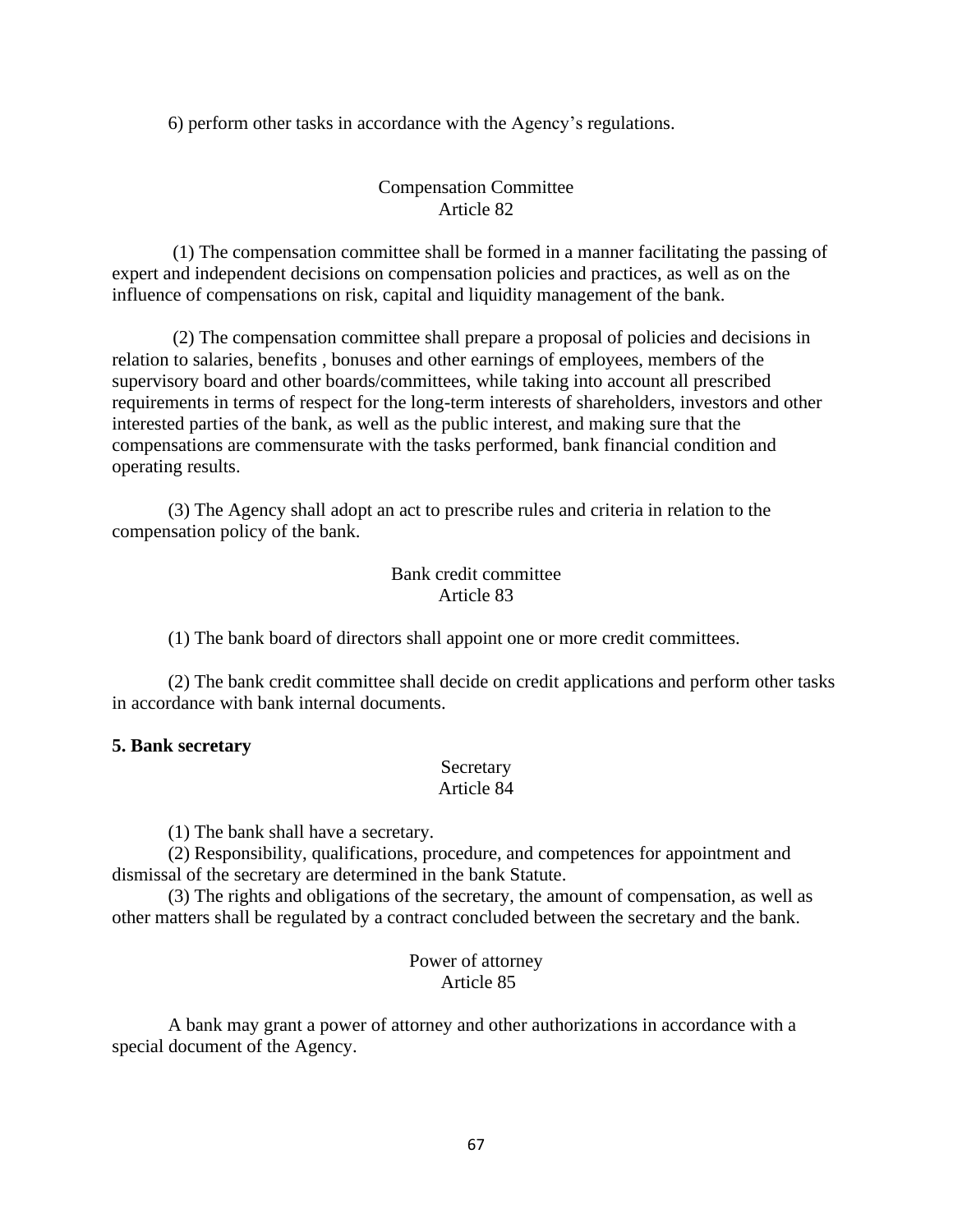## CHAPTER V BANK OPERATIONS

# Application of regulations Article 86

(1) A bank and an organizational unit of a bank with a registered office in the Federation of Bosnia and Herzegovina and the Brčko District of Bosnia and Herzegovina which operates in Republika Srpska shall be obligated to conduct its operation in accordance with the law, the Agency's regulations, terms and conditions and restrictions set out by the operating license, i.e. the establishment approval, and standards and rules of the profession.

(2) During its operation, the bank shall be obligated to continuously maintain capital adequacy, solvency, the required level of liquid assets, i.e. payment capacity and creditworthiness, and to ensure the diversification of its assets and liabilities.

(3) Diversification, in the meaning of this Law, shall constitute the investment of funds in a number of different legal and natural persons or collecting and borrowing funds from a number of different legal and natural persons.

## **1. Governing System**

## Scope of the governing system Article 87

(1) A bank shall be obligated to establish and implement a comprehensive, reliable and effective governance system, which is proportionate to the bank size, type and complexity of bank operations, i.e. the bank risk profile.

(2) The governing system shall include:

1) a transparent organizational structure with clearly defined and consistent levels of responsibilities,

2) an effective and reliable system of risk management, which includes effective and reliable processes for identifying, managing, monitoring, mitigating and reporting of risk exposures,

3) an adequate system of internal controls, which includes clear administrative and accounting procedures,

4) compensation policies and practices, consistent with the scope of assumed risk and effective and reliable risk management,

5) adequate procedures for internal assessment of bank capital adequacy and liquidity, and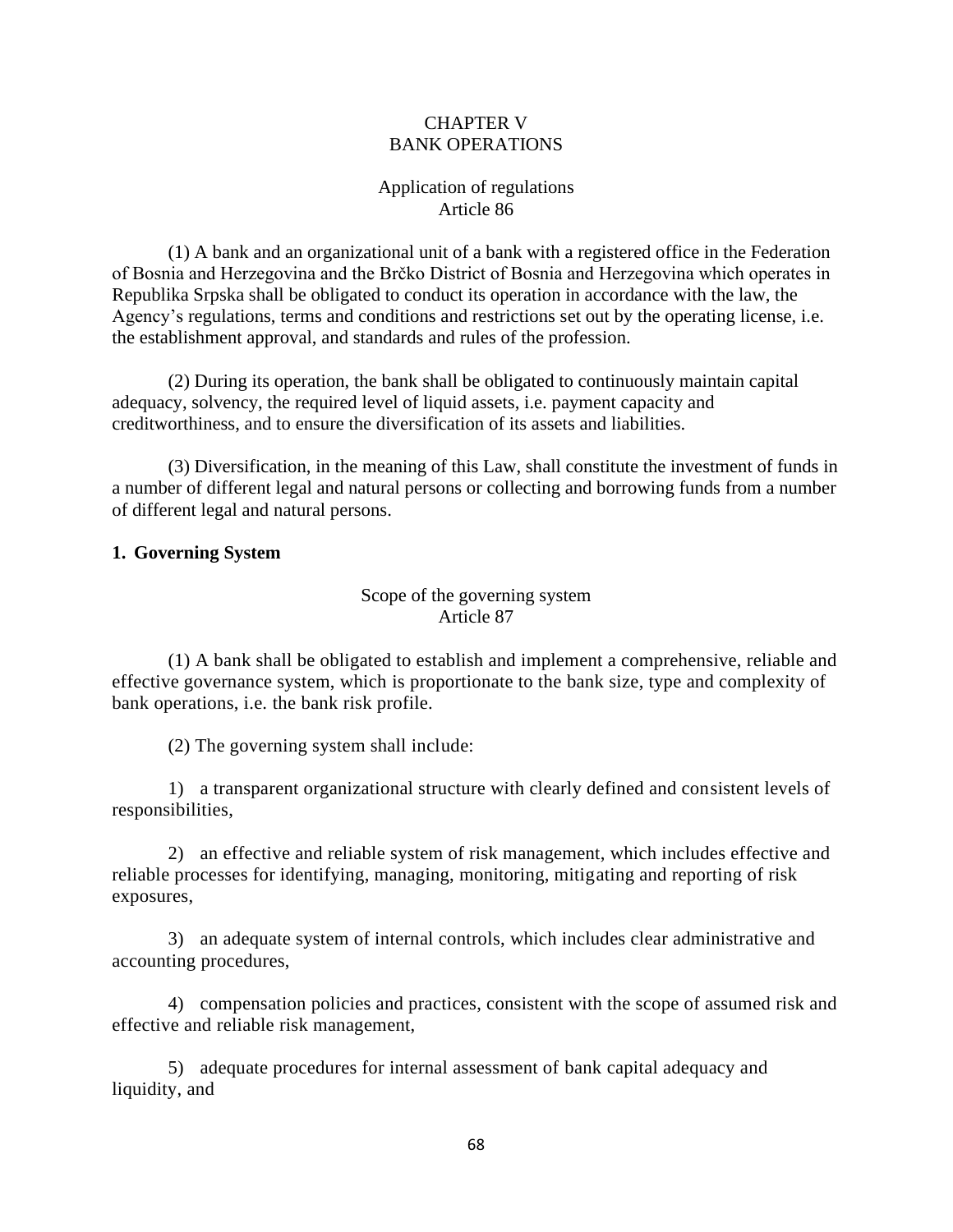6) adequate recovery plans.

# Organizational structure Article 88

(1) A bank shall be obligated to establish a clear and transparent organizational structure with well defined and consistent lines of powers and responsibilities in a manner which:

1) facilitates effective communication and cooperation of all organizational levels, including an adequate flow of information in the bank,

2) limits and prevents conflict of interest, and

3) sets clear and documented decision-making process.

(2) The bank shall be obligated to timely identify business areas with a potential conflict of interest, and ensure that a conflict of interest in any form is prevented accordingly.

## Risk management Article 89

(1) A bank shall be obligated to set up a comprehensive and effective system of risk management in such manner that:

1) pass the appropriate risk management strategies, policies and procedures,

2) set out risk management processes and procedures based on the documents specified in Item 1 of this Paragraph, which shall cover the following:

1. identification and assessment of major risks to which the bank is or could be exposed in its operations,

2. risk measurement through established processes and procedures for accurate and timely risk measurement or assessment,

3. measures to limit and mitigate risks in a manner which shall reduce such risks to a minimum negative effects on bank operations and solvency,

4. risk monitoring, analysis and control,

5. appropriate lines for timely and ongoing reporting to governing bodies on risks.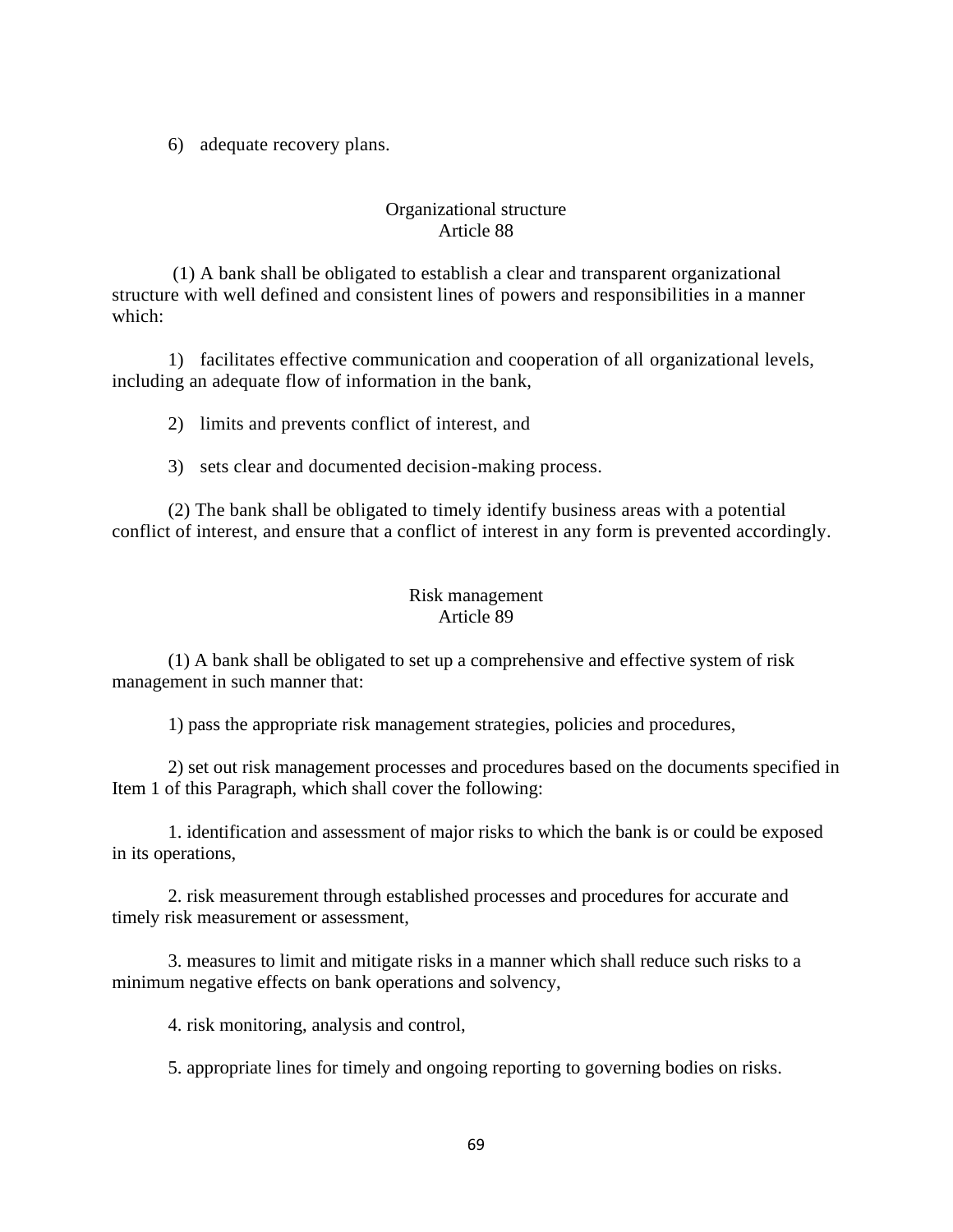3) set out a proper organization of tasks for effective implementation of risk management processes and procedures, with clearly defined, transparent and consistent powers and responsibilities within the bank, for the purpose of unambiguous distinction of risk management tasks from risk exposure tasks and for prevention of conflict of interest,

4) provide an information system that ensures comprehensive and reliable collection of data necessary for monitoring and analysis of all risks to which the bank is exposed,

5) conduct testing of bank's resilience to stress by using multiple scenarios, taking into account the assumptions about changes of external and internal factors which can have a significant influence on risks in bank operations, and

6) prepare action plans for unforeseeable or emergency situations during bank operations.

(2) The bank shall be obligated to ensure independent assessment of the functioning of established system of risk management which shall be assessed by the audit committee and audit company.

(3) The Agency shall adopt an act to prescribe the specific manner for establishing and implementing a risk management system which covers all risks to which the bank is or could be exposed in its operations.

> Types of risks in bank operations Article 90

(1) Risk management must be established in such ways as to cover all risks to which the bank is or could be exposed in its operations, but in particular with regard to the following risks:

#### 1) Credit risk,

- 2) Market risk,
- 3) Operational risk,
- 4) Liquidity risk,
- 5) Concentration risk,
- 6) Interest rate risk in the banking book,
- 7) Country risk,
- 8) Compliance risk,
- 9) Strategic risk,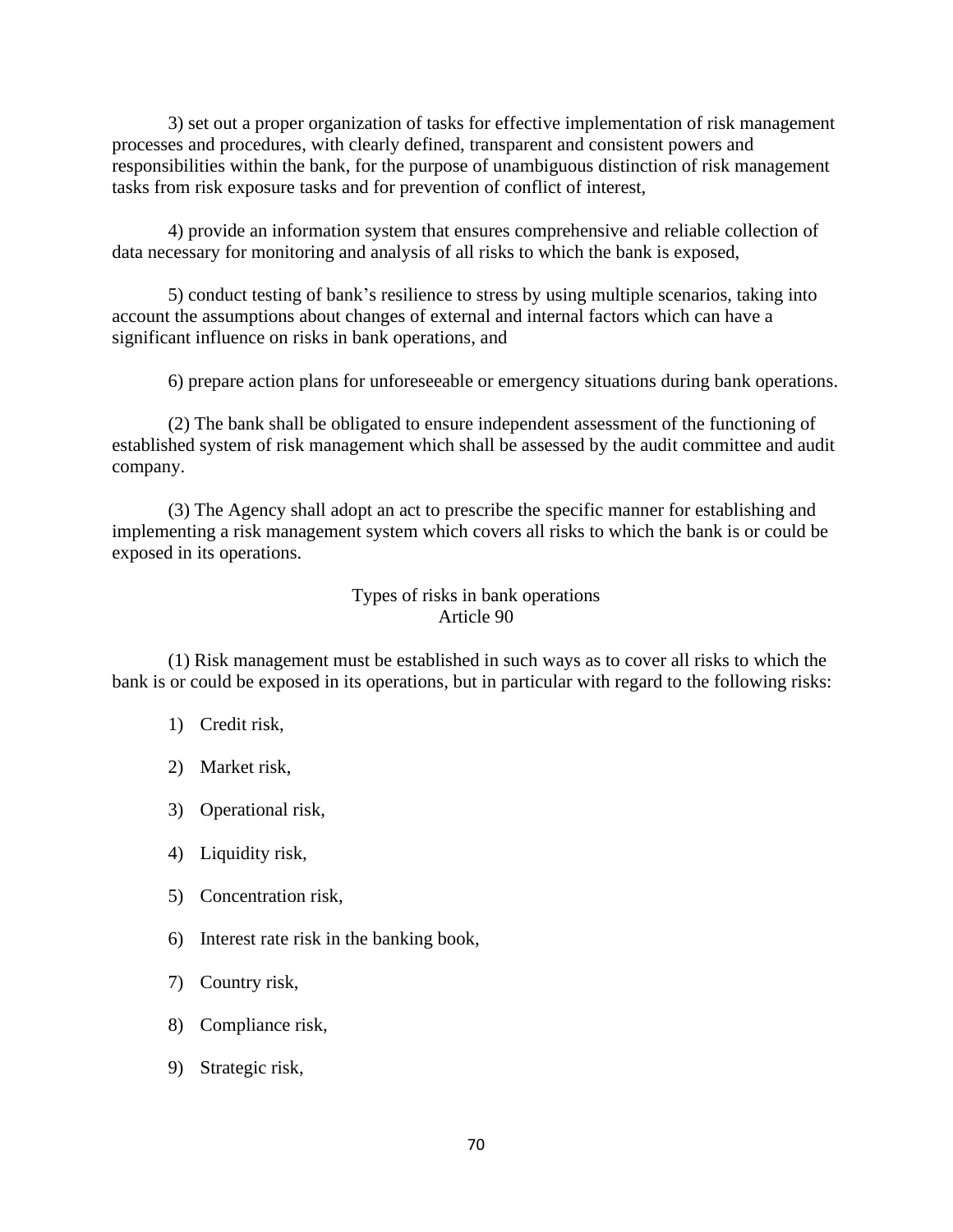10) Reputational risk,

11) Settlement risk, and

12) Other risks to which the bank is exposed.

(2) Credit risk is the risk of potential occurrence of negative effects on the bank financial result and capital as a result of non-fulfillment of obligations of a debtor towards the bank.

(3) Market risk is the risk of potential occurrence of negative effects on the bank financial result and capital due to changes in market prices, and it includes:

1) foreign exchange risk, which is a risk of changes in the exchange rates and changes in the price of gold,

2) position risk, which is a risk of changes in securities prices or, in case of derivative financial instrument, of changes in the price of the underlying (primary) instrument, and

3) commodity risk, which is a risk of changes in commodity prices.

(4) Operational risk is the risk of potential occurrence of negative effects on the bank financial result and capital as a result of employee omissions, inadequate internal procedures and processes, inadequate management of information and other systems in the bank, as well as resulting from the occurrence of unforeseen external events, including legal risk.

(5) Liquidity risk is the risk of potential occurrence of negative effects on the bank financial result and capital as a result of bank's inability to meet its outstanding liabilities, due to:

1) withdrawal of existing sources of funding or inability to obtain new sources of funding, or

2) difficulties in converting assets into liquid funds due to market disturbances.

(6) Concentration risk is the risk originating directly or indirectly from bank's exposure toward the same or similar source of risk or the same or similar type of risk, and pertains to exposure toward a single person or a group of related persons, a group of exposures with the same or similar risk factors, such as economic sectors, geographical areas, product types and credit protection instruments, including indirect exposure toward the provider of credit protection.

(7) Interest rate risk in the banking book is the risk of potential occurrence of negative effects on the bank financial result and capital based on positions in the banking book as a result of changes in interest rates.

(8) Country risk the risk pertaining to the country of origin of a person toward which the bank is exposed and represents potential occurrence of negative effects on the bank financial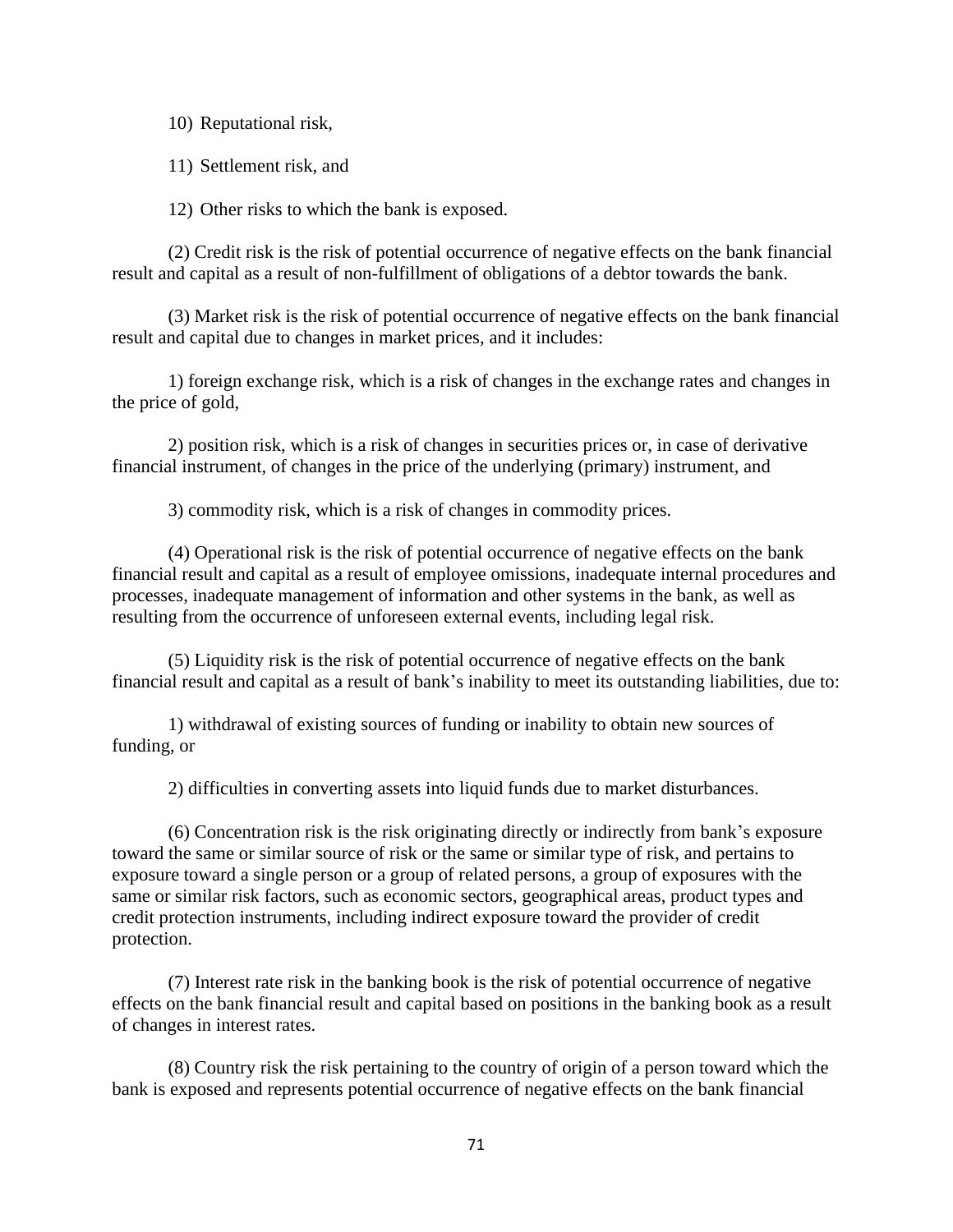result and capital due to bank's inability to collect receivables from debtors for reasons resulting from political, economic or social conditions in the country of origin of the debtor, and which includes political and economic risk and transfer risk.

(9) Compliance risk is the risk of potential occurrence of negative effects on the bank financial result and capital as a result of failures of compliance with the law and other regulations governing the bank operations, and the bank internal documents, and includes particularly the risk of sanctions imposed by the Agency.

(10) Strategic risk is the risk of potential occurrence of negative effects on the bank financial result and capital as a result of the lack of appropriate policies and strategies, and their inadequate implementation, as well as resulting from changes in the environment in which the bank operates or the absence of an appropriate response to these changes on the part of the bank.

(11) Reputational risk is the risk of potential occurrence of negative effects on the bank financial result and capital as a result of a loss of confidence in the integrity of the bank occurring due to unfavorable public opinion of bank business practices or activities of the members of bank bodies, regardless whether or not there is a basis for such public opinion.

(12) Settlement risk is the risk of potential occurrence of negative effects on the bank financial result and capital due to difference in agreed settlement price for a certain debt, equity, foreign exchange or commodity instrument and its current market value.

# Scope of the system of internal controls Article 91

(1) A bank shall be obligated, for the purpose of ensuring lawful, safe and stable operation of the bank, to establish an effective system of internal controls to monitor risks, efficiency and effectiveness of bank operations, reliability of its financial statements and other information, and compliance of bank operations with the regulations, internal documents, principles and standards of profession,.

(2) The bank shall be obligated to establish and implement an effective system of internal controls in all business areas, which shall include at least the following:

1) establishment and maintenance of an adequate organizational structure,

2) establishment of bank control functions,

3) adequate control activities and division of duties,

4) appropriate internal controls integrated into bank business processes and activities, and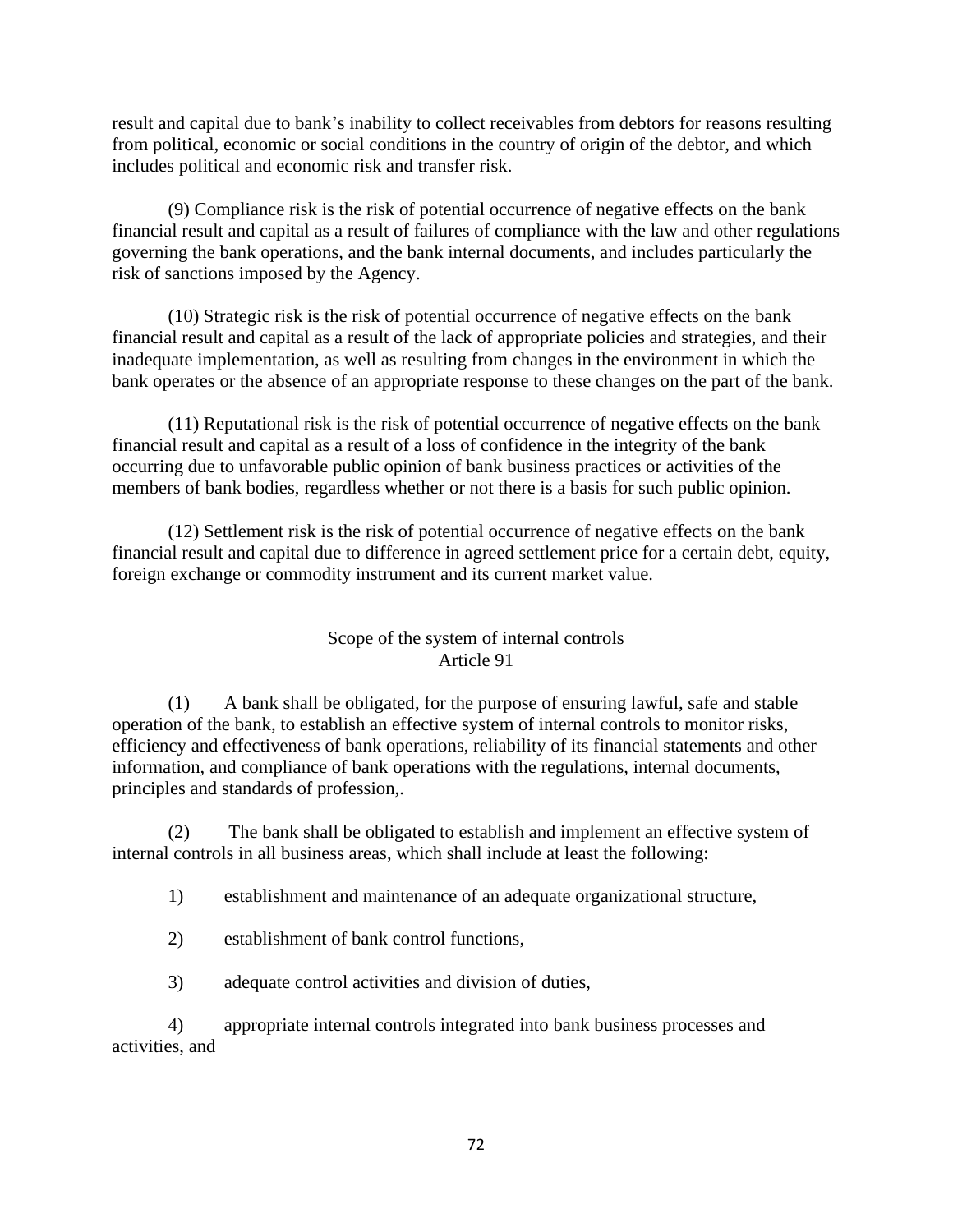5) establishment and maintenance of appropriate administrative and accounting procedures.

# Bank control functions Article 92

(1) A bank shall be obligated to establish the following control functions:

1) Risk management function,

2) Compliance monitoring function, and

3) Internal audit function.

(2) At the proposal of the board of directors, the supervisory board adopts a decision on the establishment of each of the control functions specified in paragraph 1 of this Article and shall be obligated to establish them as organizational units, regardless of the business processes and activities in which the risk occurs or which these functions monitor, control and evaluate.

(3) A specific control function may not be organized within another bank control function.

(4) Notwithstanding paragraph 3 of this Article, the bank may organize the compliance monitoring function within the risk management function or another function if it is appropriate given the bank size, and types, volume and complexity of its operations, provided that the tasks of this function may not be organized within the internal audit function.

(5) When establishing control functions, the bank shall be obligated to:

1) apply the principle of proportionality to the size, type and complexity of the bank operations and the bank risk profile,

2) cover all major risks to which it is or could be exposed in its operations,

3) prevent any conflict of interest,

4) establish direct reporting to the bank supervisory board,

5) provide a sufficient number of employees with appropriate professional knowledge and experience, as well as adequate information and technical support, and

6) appoint persons responsible for the work of the control functions and notify the Agency of their appointment.

(6) The Agency shall adopt an act to prescribe the scope and method of performing the bank control functions, conditions that must be met by persons performing control function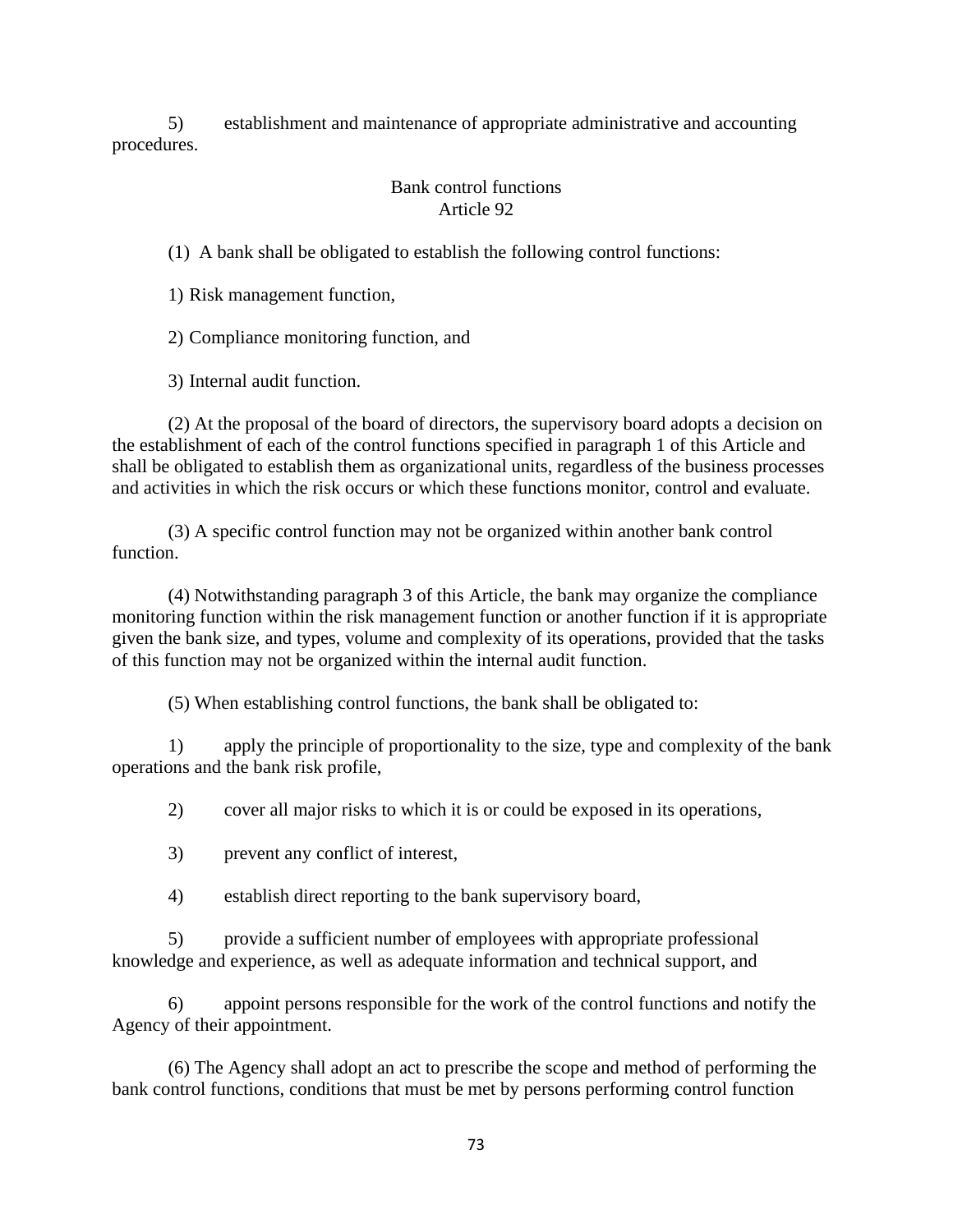tasks, as well as the manner in which the bank management examines the efficiency of bank control functions in accordance with Article 71 paragraph 8, item 2 of this law.

### Persons performing control function tasks Article 93

(1) In proportion to its size, internal organization, type, volume and complexity of the operations carried out, the bank shall be obligated to ensure for each control function a sufficient number of persons who must have appropriate professional knowledge and experience.

(2) Persons who perform control function tasks may not be persons related to the bank, nor may they be persons having a conflict of interest, in order to ensure independence and objectivity in the performance of their tasks.

(3) If the performance of the tasks of a specific control function is entrusted to a larger number of persons, the bank must have heads of organizational units of the control functions, to be appointed and dismissed by the bank supervisory board, which shall also set the compensation for their work.

(4) The heads of organizational units of the control functions and employees in these units shall be independent in their work and shall perform exclusively the tasks for which they are responsible.

(5) The bank employees shall be obligated to provide persons performing control function tasks access to all documentation in their possession and all necessary information.

(6) The bank shall be obligated, without delay, but no later than within three business days from the appointment of a head of each control function, to notify the Agency of the appointment, as well as of the reasons for the replacement of these persons.

(7) The bank shall be obligated to ensure regular professional education and training of persons performing control function tasks.

## Risk management function Article 94

Within the risk management function, a bank shall be obligated to ensure the performance of the following tasks as a minimum:

1) risk analysis, which includes identification, measurement or assessment of risks to which the bank is or could be exposed in its operations,

2) continuous monitoring of all major risks to which the bank is or could be exposed in its operations, including risks from the macroeconomic environment,

3) implementation of stress testing,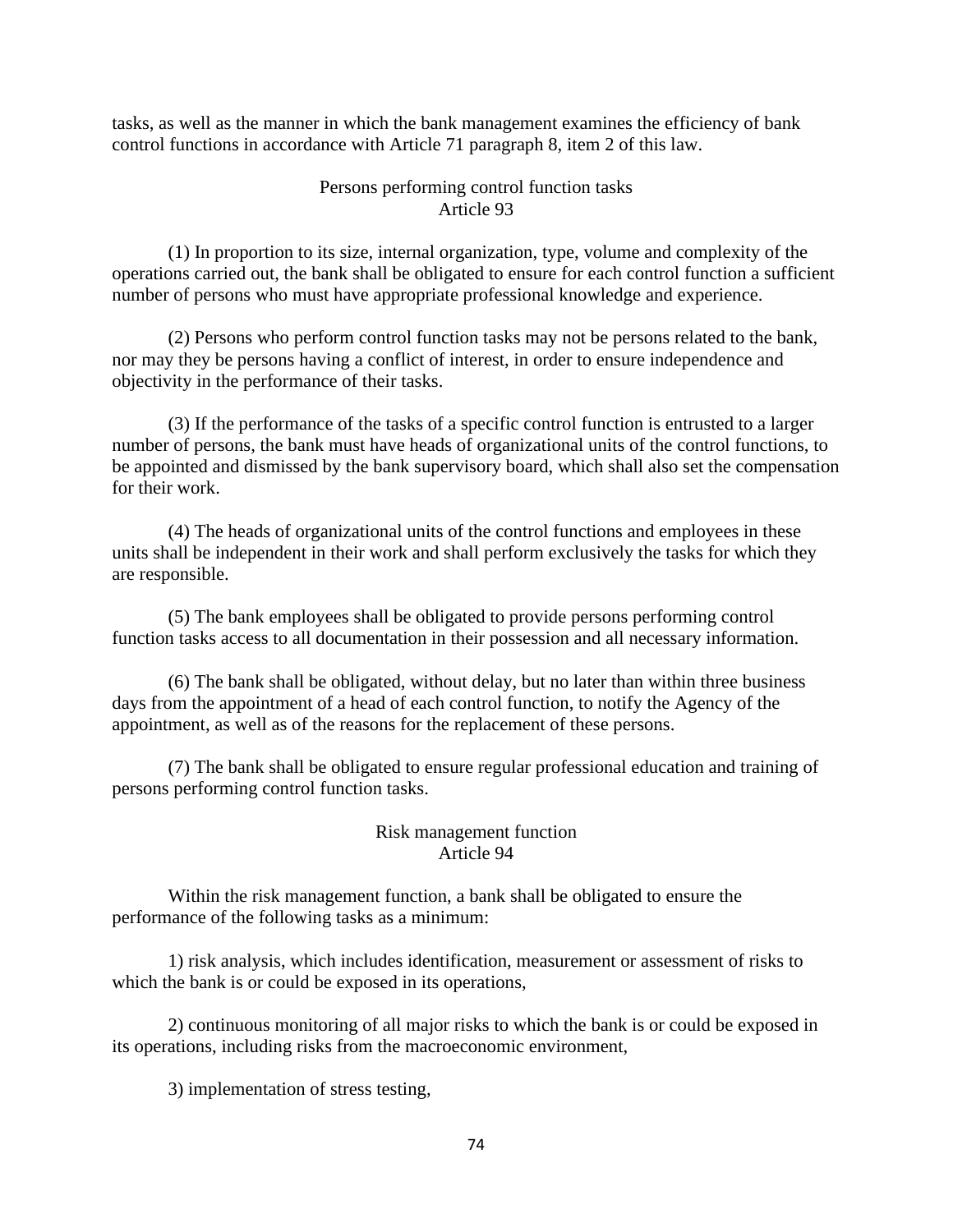4) risk control in a manner so that the negative effects on the bank operations and solvency are reduced to a minimum,

5) review of the implementation and effectiveness of methods and procedures for management of risks to which the bank is or could be exposed in its operations, including risks from the macroeconomic environment,

6) testing and evaluation of the adequacy and efficacy of internal controls in the process of risk management, and evaluation of the adequacy of risk management methodology,

7) participation in the development and review of risk management strategies and policies, risk management methods and procedures, and shall give proposals and recommendations for effective risk management,

8) analysis, monitoring, and reporting on the bank capital adequacy, and verification of strategies and procedures for internal assessment of capital adequacy,

9) analysis, monitoring, and reporting on the adequacy of bank liquidity, and verification of strategies and procedures for internal assessment of bank liquidity,

10) analysis of risks inherent to new products or new markets, and

11) implementation of other verifications necessary for adequate risk control.

### Compliance monitoring function Article 95

(1) A bank shall be obligated to establish and develop a compliance monitoring function in a manner that ensures:

1) monitoring of compliance of bank operations with this Law, the Agency' regulations and other regulations and prudential banking standards, anti-money laundering and financing of terrorist activities procedures, as well as other documents governing the bank operations,

2) identification of omissions and assessment of risks as consequences of noncompliance of bank operations with the law and other regulations, in particular the risk of implementation of supervisory measures and sanctions imposed by the Agency and other competent authorities, financial losses, as well as reputational risk,

3) consulting the board of directors and other responsible persons on the manner of application of relevant laws, standards and rules, including information on current developments in these areas, and

4) assessment of the effects that the amendment of relevant regulations will have on bank operations.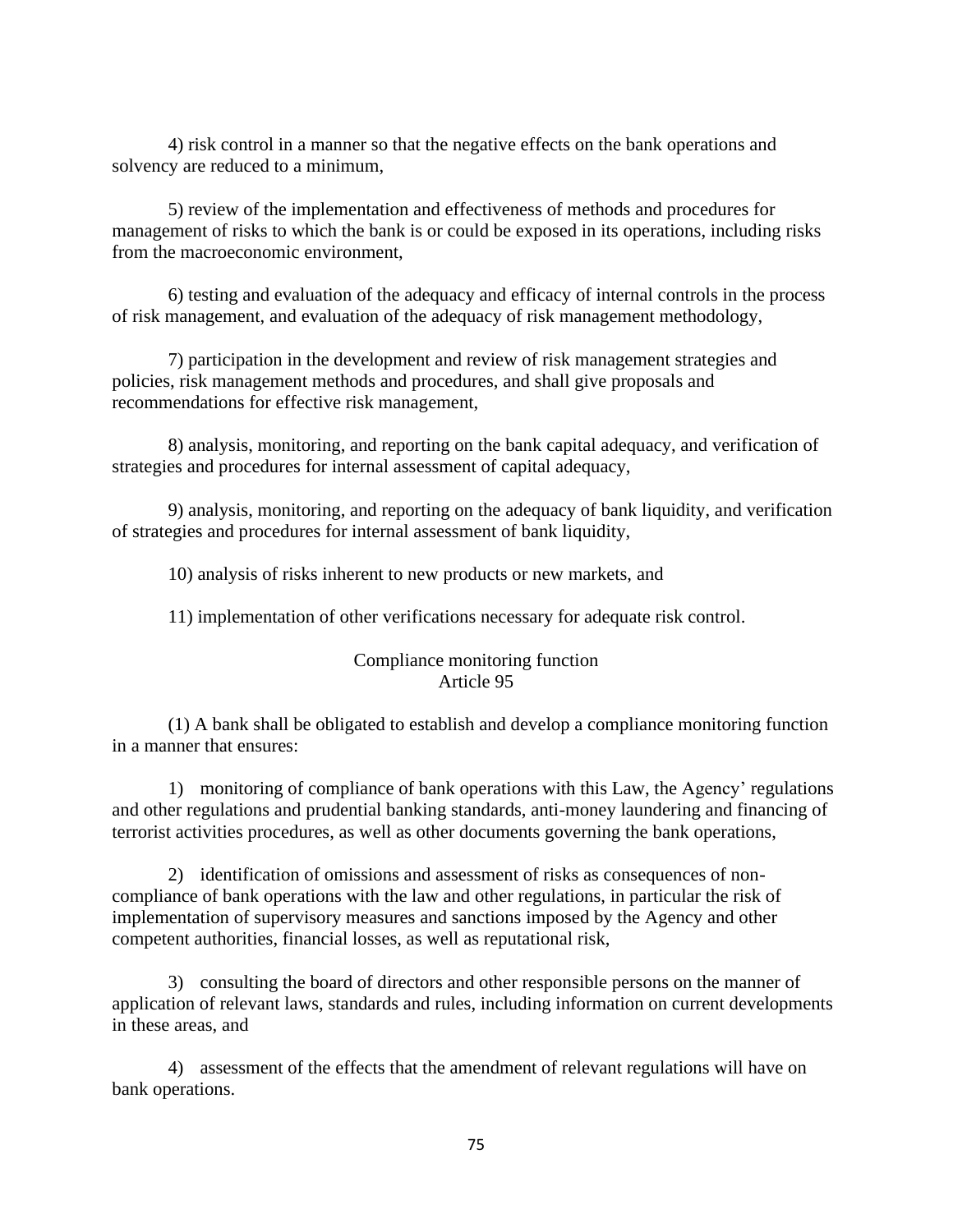(2) The organizational unit in charge of compliance monitoring of bank operations shall be obligated to draw up a program of compliance monitoring of bank operations, including in particular the work methodology of that organizational unit, planned activities, method and deadlines for preparing reports, method for checking the compliance, as well as the employee training plan.

### Internal audit function Article 96

(1) A bank shall be obligated to organize an internal audit function as a separate organizational unit, functionally and organizationally independent of the activities that it audits and from other bank organizational units.

(2) The bank shall be obligated to carry out the internal audit function in accordance with regulations, standards of professional practice of internal auditing and basic principles of organization and work of the internal audit.

(3) The internal audit organizational unit shall evaluate:

1) the adequacy of risk management function and compliance monitoring function, for the purpose of identifying, monitoring and control of key risks, and undertaking appropriate measures for their limitation and mitigation,

2) the accuracy, correctness and reliability of the system of accounting records and financial statements of the bank,

3) the adequacy of the information system in the bank,

4) strategies and procedures for internal assessment of capital adequacy and internal assessment of liquidity adequacy,

5) the reliability of the reporting system, as well as timeliness and accuracy of the reports prescribed with this Law and other laws, as well as regulations passed on the basis of these laws,

6) the system of collection and correctness of information which are made public in accordance with this Law,

7) management and protection of bank assets,

8) the implementation of the policy on salaries, benefits and other earnings in the bank,

9) any weaknesses in bank operations and its employees, as well as cases of a failure to meet one's obligations and overstepping one's authority,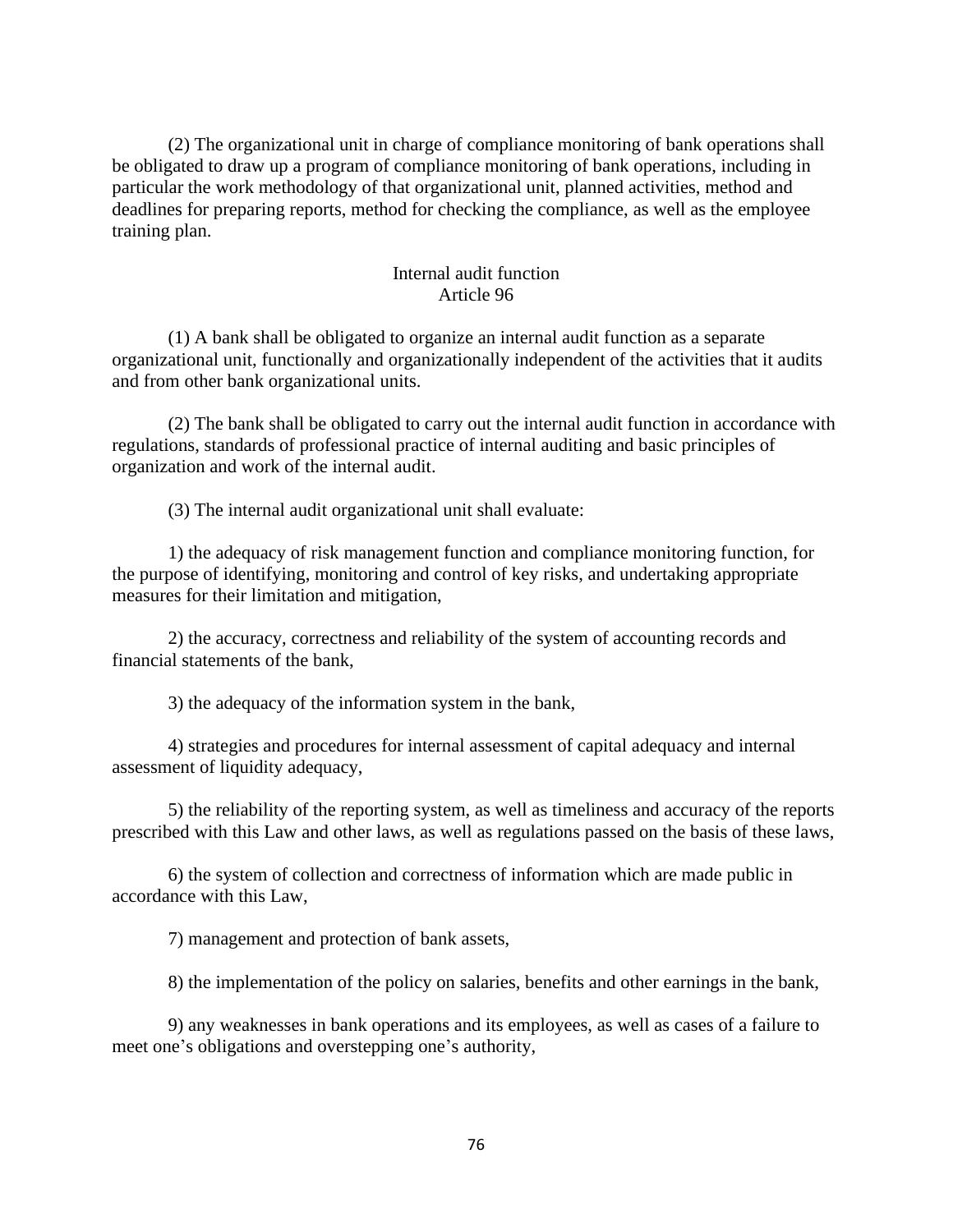10) bank actions under the orders and recommendations of the Agency and audit company,

11) other bank operations prescribed by this Law and other regulations, and

12) shall perform other tasks necessary for the achievement of the objectives of internal audit.

(4) The internal audit organizational unit shall be obligated to give to the bank supervisory board and audit committee an independent and objective opinion on the issues subject to the audit, provide advice and recommendations for improvement of the existing system of internal controls and bank operations, as well as to provide assistance to the supervisory board and audit committee in the achievement of their objectives, while applying a systematic, disciplined and documented approach to the evaluation and improvement of the existing method of control, risk management and process management.

(5) The bank must have at least one employee in the internal audit organizational unit who has the title of certified and internal auditor in accordance with the regulations governing the area of accounting and auditing.

(6) Employees of the internal audit organizational unit may not perform management tasks or other tasks within the scope of bank activities, except for tasks pertaining to the performance of internal audit, nor may they participate in the preparation and development of internal documents and other documentation that may be subject to internal audit.

# Internal audit powers Article 97

(1) Employees of the internal audit organizational unit shall have the right to access business books, financial statements and entire documentation of the bank and its subordinate companies, as well as of the members of the same banking group, and to supervise, without limitation, the bank operations and attend meetings of the supervisory board and its committees.

(2) The board of directors, supervisory board and audit committee of the bank shall be obligated to ensure timely and effective undertaking of measures based on recommendations of the internal audit, for the purpose of rectifying any observed irregularities and weaknesses identified in the internal audit reports.

# Reporting on the implementation of control functions Article 98

(1) The head of specific organizational unit of a control function shall report directly to the supervisory board, and shall inform the board of directors, audit committee and other appropriate committee of the bank and shall attend the meetings of these authorities at least once a year.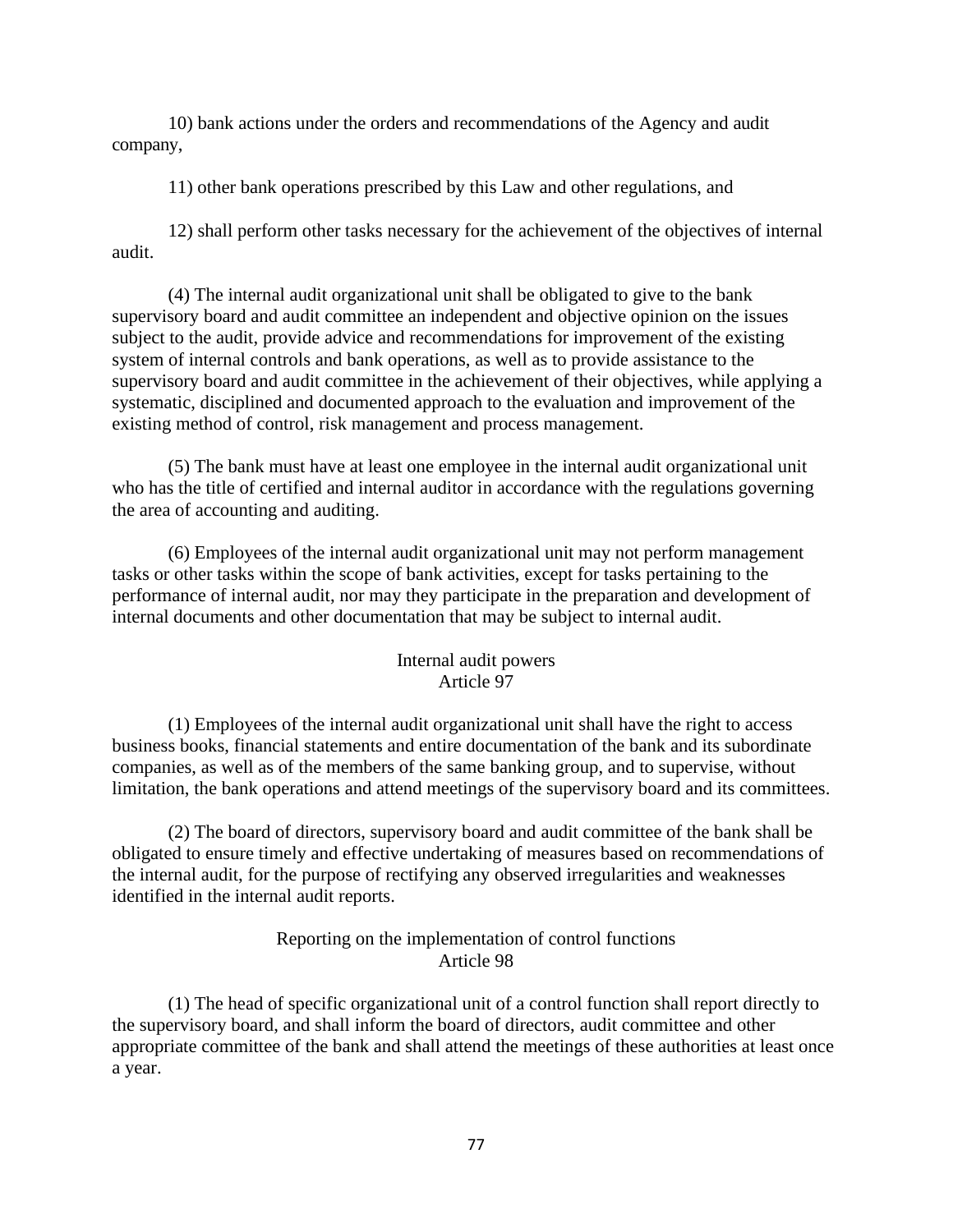(2) The heads of organizational units of the control functions shall prepare quarterly, semiannual and annual reports on risk management, compliance monitoring and internal audit, and submit them to the board of directors, supervisory board and audit committee.

(3) The reports specified in paragraph 2 of this Article, along with a statement of the board of directors and audit committee, shall be adopted by the bank supervisory board.

(4) If, in the course of performing his/her duties, the head of a specific control function determines business illegality or violation of risk management rules and procedures that jeopardize the liquidity, solvency or security of bank operations, he/she shall be obligated to notify immediately the board of directors, supervisory board, audit committee and the Agency about it.

(5) The heads of organizational units of the control functions shall submit annual reports on their work to the bank supervisory board and audit committee.

(6) The bank shall be obligated to submit to the Agency the reports of the control functions specified in paragraph 2 of this Article, which have been adopted by the bank supervisory board.

(7) The Agency shall adopt an act to prescribe the content and time frame for submission of the reports specified in paragraph 6 of this Article.

### Compensations in a bank Article 99

(1) A bank shall be obligated to establish and implement adequate policies and practices regarding compensations and other earnings of bank employees, aligned with bank business strategy, bank objectives and long-term interests, and the risk-taking strategy in a manner that does not encourage risk taking above the acceptable level of risk for the bank.

(2) The Agency shall adopt an act to prescribe the minimum requirements for the establishment and implementation of compensation policies and practices in the bank.

# Procedure of internal assessment of the bank capital adequacy and liquidity Article 100

(1) A bank shall be obligated to set up an adequate, effective and comprehensive strategy of capital planning and procedures for ongoing assessment of the level and structure of capital required for coverage of all risks to which the bank is or could be exposed in its operations.

(2) The bank shall be obligated to set up adequate, effective and comprehensive strategies, policies, processes and systems for identification, measurement and monitoring of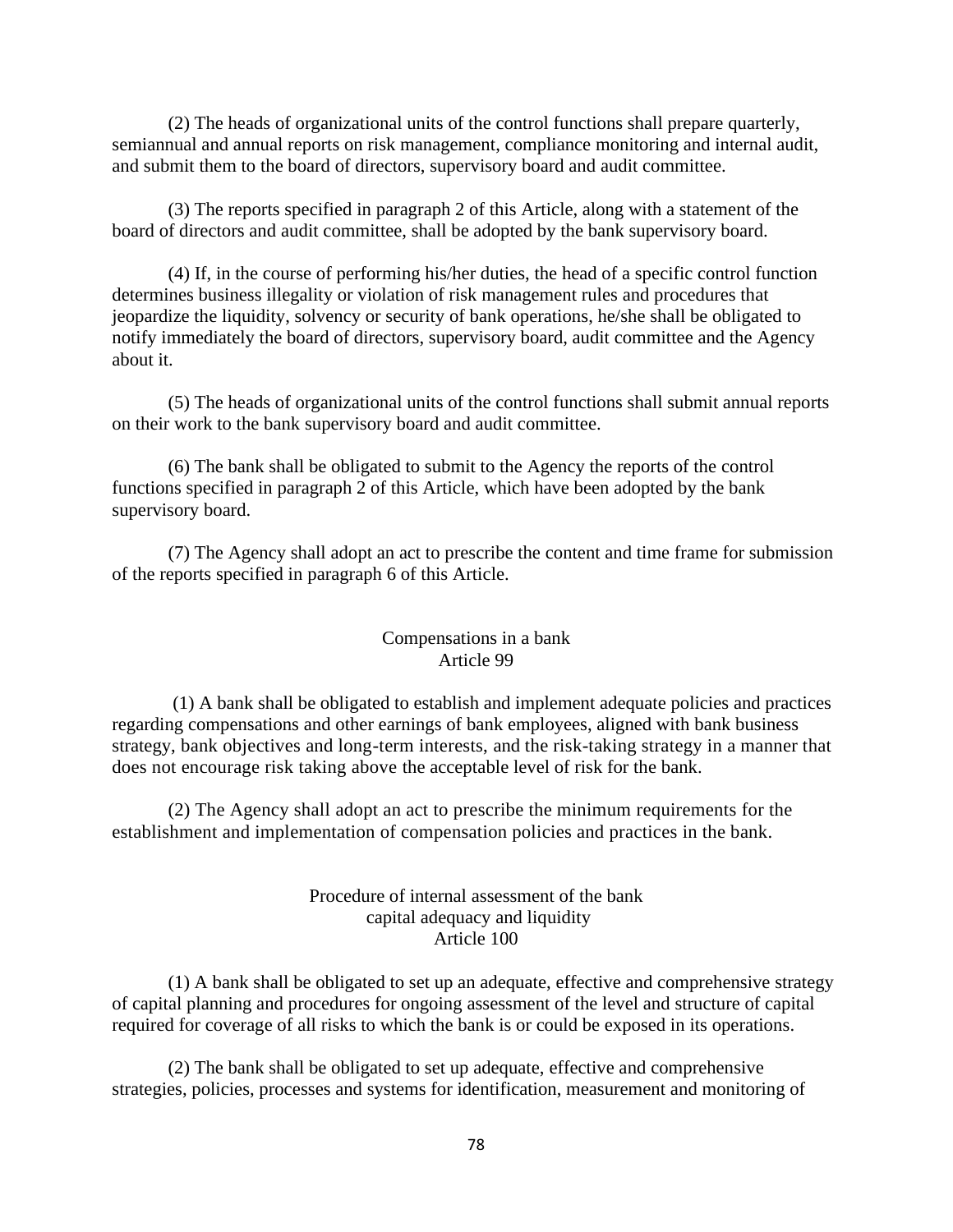liquidity risks and procedures for ongoing assessment of the level and structure of liquid funds and sources of funding necessary for bank operations.

(3) The Agency shall adopt an act to prescribe the minimum requirements for implementation of the procedure of internal assessment of capital adequacy and liquidity in the bank, as well as the manner and timelines for reporting to the Agency.

# Development of a recovery plan Article 101

(1) A bank shall be obligated to develop a recovery plan containing measures and strategies to be undertaken by the bank in case of significant deterioration of its financial condition, for the purpose of reestablishing sustainable operation and an adequate financial position.

(2) The Agency may prescribe a lower scope of the recovery plan and a lower frequency of its updates for banks whose size, business model and relation to other institutions or the financial sector as a whole ensures that their failure will not have a negative impact on the financial markets, other institutions or financing conditions.

(3) The recovery plan and any amendments to the plan adopted by the bank supervisory board shall be submitted to the Agency for assessment, and their content shall be considered as a business secret.

(4) The bank shall be obligated to audit the recovery plan:

1) at least once a year or

2) after changes in legal or organizational structure of the bank, its business model or financial condition, which could significantly affect the implementation of the recovery plan or require its amendment, or

3) in case of changes in the assumptions used during the development of the recovery plan which may have a significant impact on its implementation, or

4) when requested by the Agency pursuant to item 2 and 3 of this paragraph.

(5) The recovery plan shall not bind the Agency and shall not give the right or bind the bank and third parties to implement measures and strategies contained in the plan, if it is not deemed as necessary due to altered circumstances.

(6) Regardless of paragraph 5 of this Article, the Agency shall have the power, within its supervisory function, to impose on the bank one or more measures of early intervention pertaining to the implementation of recovery plan.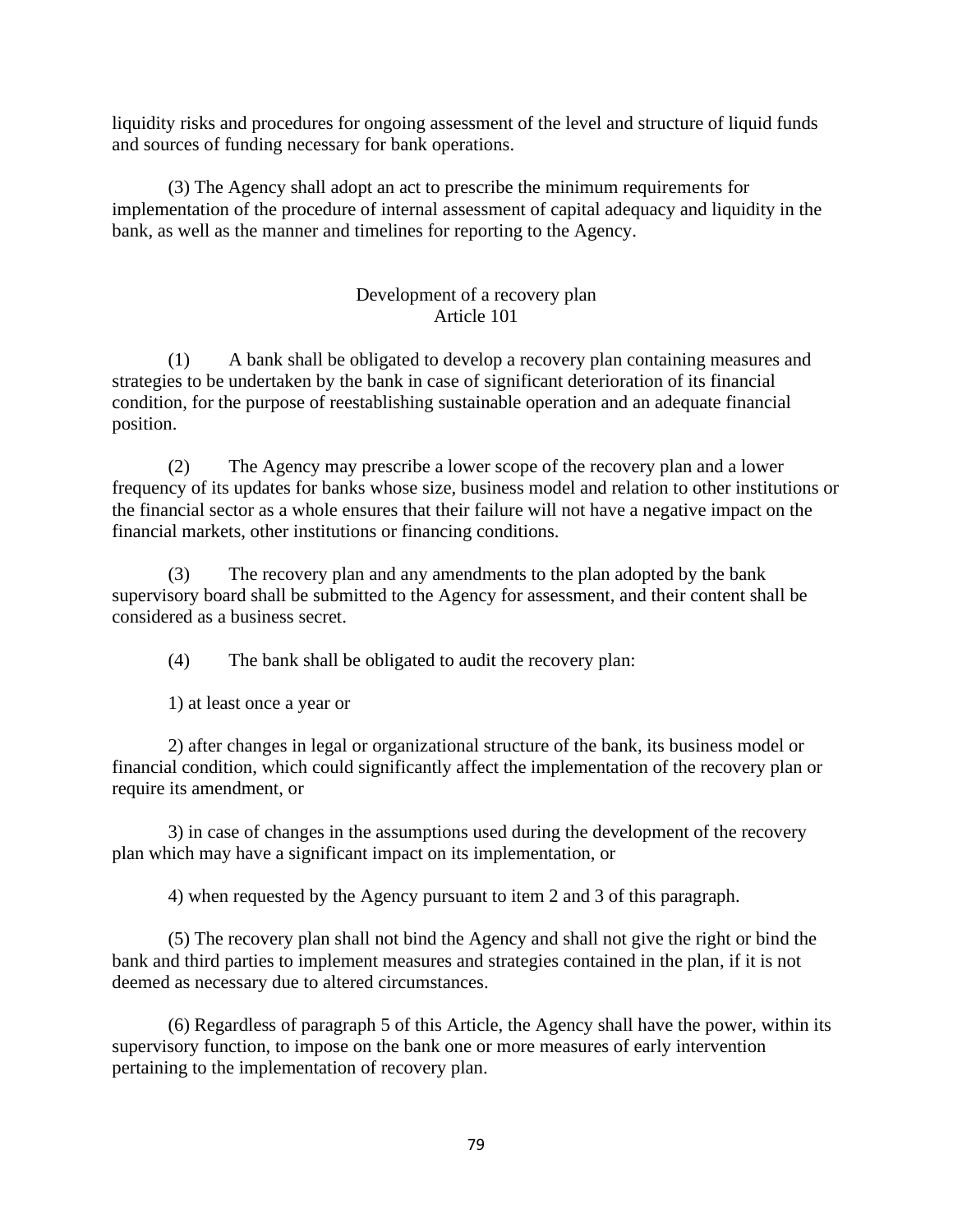(7) The submission of recovery plan shall not prevent the Agency from undertaking measures against that bank in accordance with its statutory powers.

# Content of the recovery plan Article 102

(1) With the recovery plan, a bank shall be obligated to set out different recovery options and measures that would be applied within each of these options, as well as to ensure appropriate conditions and procedures for taking timely action for its recovery.

(2) The bank shall be obligated to set out recovery activities and measures also based on the forecasts of different situations in which serious macroeconomic and financial distress relevant for the operation of that bank could occur, including systemically important events and disturbances pertaining to the operation of specific persons or a group of companies.

(3) The recovery plan shall contain a description of the various recovery activities and measures to be undertaken by the bank in relation to capital and liquidity, deadlines for the implementation of specific elements of the plan and identification of critical functions, as well as other elements and data prescribed by the Agency.

(4) The recovery plan shall also include measures to be undertaken by the bank when the conditions for early intervention have been met and may not assume the use of emergency public financial support from budgetary and other public funds.

(5) The measures set out with the recovery plan shall include in particular changes of members of the governing bodies and other persons in executive positions in the bank, changes in the division of duties and responsibilities of employees, closing of one or more organizational units, modification of the bank business activities, ensuring additional capital, conversion of appropriate capital elements into shares or other equity instruments, etc.

(6) The Agency shall adopt an act to prescribe the specific content of the recovery plan, as well as method and deadline for its submission.

# Assessment of the recovery plan Article 103

(1) The bank shall be obligated to submit the recovery plan to the Agency for assessment of adequacy and feasibility of proposed measures to maintain or resume regular operation and financial position of the bank, and evaluation of possibilities for rapid and effective implementation of measures in situations of financial distress.

(2) During the assessment of adequacy of the recovery plan, the Agency shall take into account the adequacy of capital structure and bank funding depending on the complexity of the bank organizational structure and risk profile.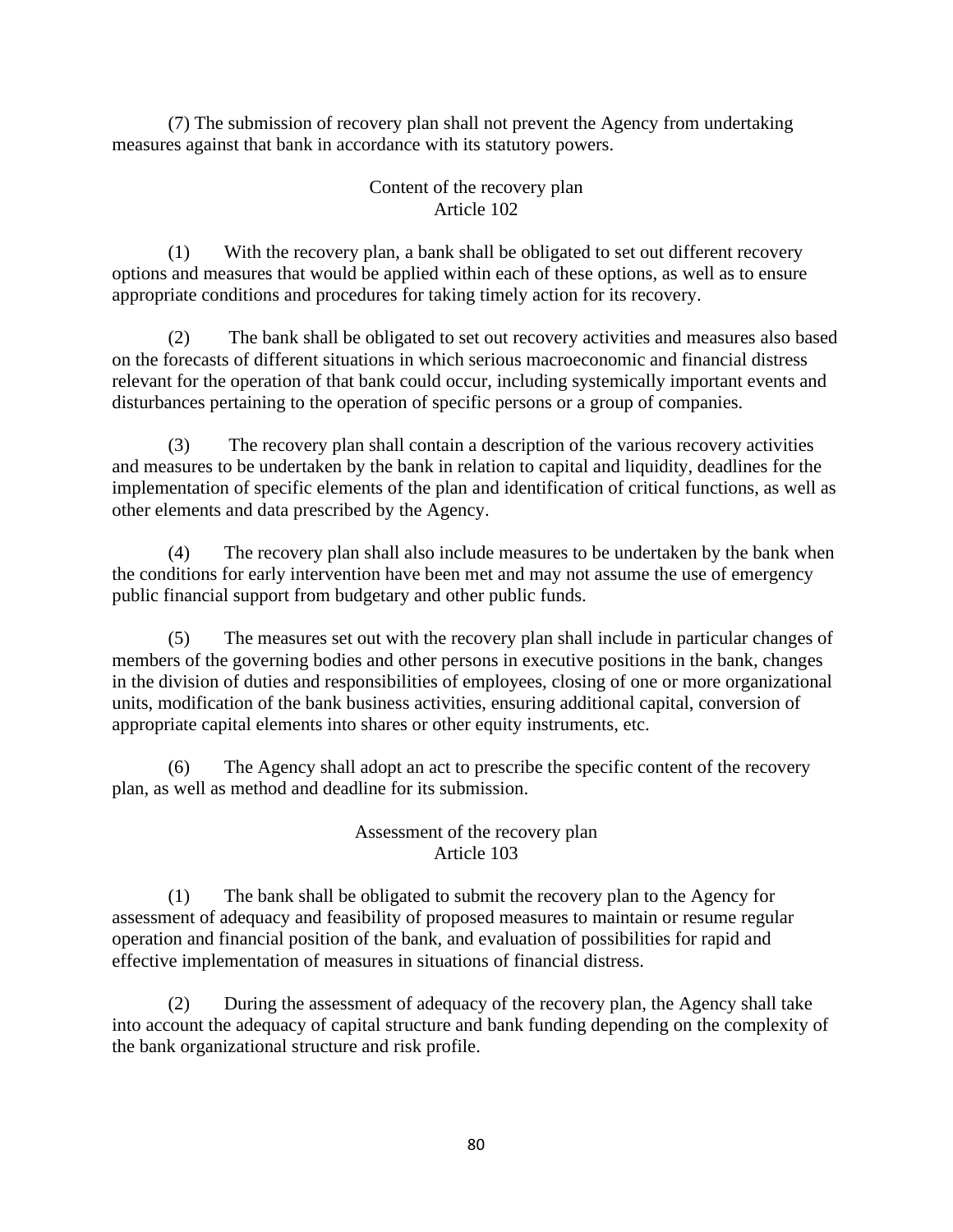(3) The Agency shall be obligated, within six months from the date of submission of the recovery plan, to carry out its review and assess the extent to which the plan meets the requirements in terms of content as specified in Article 102 of this Law.

(4) If the provided recovery plan contains major deficiencies or impediments for the implementation of the plan, the Agency may order the bank to:

1) submit additional information for the assessment of the recovery plan,

2) amend the recovery plan within a given deadline, for the purpose of addressing any deficiencies or resolving any impediments, and

3) update the recovery plan with a plan for renegotiation of some or all of the bank debts.

(5) If the bank does not submit the plan or does not act, within the given deadline, in accordance with the Agency's order specified in paragraph 4 of this Article, the Agency may undertake appropriate supervisory measures against the bank and, if necessary, require from the bank to:

1) reduce the risk profile, including liquidity risk,

2) ensure timely capital increase,

3) review business policy and strategy,

4) make changes in parts of business policy and strategy pertaining to financing, in order to provide additional protection for key business activities and critical functions,

5) make changes in governance, and

6) review the organizational structure.

(6) In determining the measures specified in paragraph 5 of this Article, the Agency shall assess severity of identified deficiencies of the recovery plan, as well as limitations and consequences of the implementation of measures and plan for recovery of bank operations.

(7) In addition to the obligation of drawing up and submitting the bank recovery plan, the Agency may order another company, i.e. financial organization of the banking system, given its importance in the domestic banking or financial system, to submit the recovery plan, which shall be subject to the provisions of this Law on the development, content, assessment and implementation of the bank recovery plan.

(8) If the bank, which is required to submit the recovery plan, is engaged in financial intermediation in accordance with this Law, the Agency shall notify the competent regulatory authority of the recovery plan.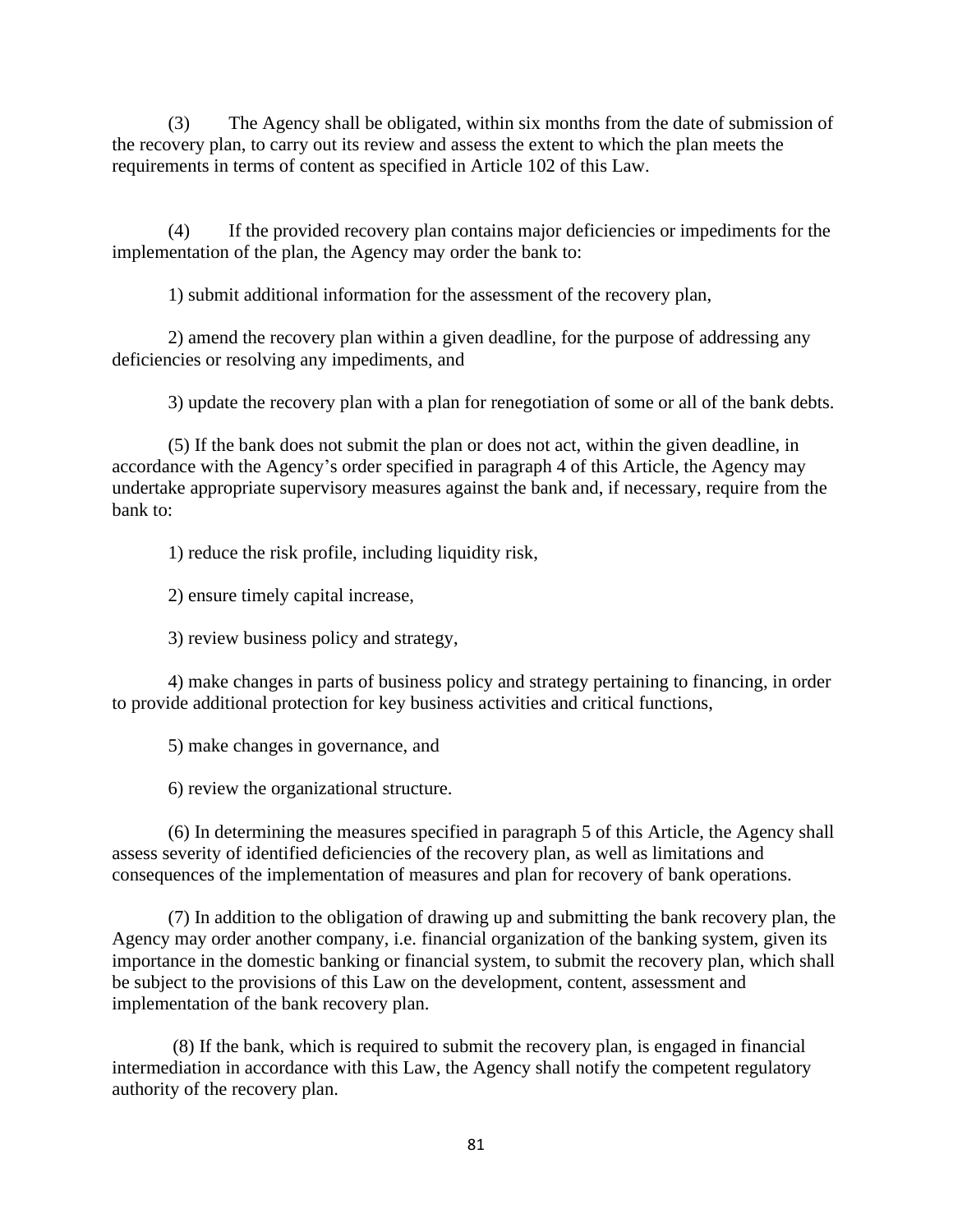# Implementation of the recovery plan Article 104

(1) The recovery plan shall contain quantitative and qualitative indicators of the bank financial condition, based on which it is determined when a certain measure from the plan may be undertaken, while the bank still may, if this is justified by the circumstances of a particular situation and pursuant to a decision of the bank supervisory board, undertake recovery measures even when not indicated by specific indicators of this plan, or may not apply the measures even if so indicated by these indicators.

(2) The bank shall be obligated to ensure in the appropriate manner regular monitoring of the indicators specified in paragraph 1 of this Article.

(3) The bank shall be obligated to notify the Agency in writing, without delay, on passed decision to undertake measures from the recovery plan or passed decision not to undertake measures from the recovery plan even if the conditions for its undertaking have been met, and to provide the appropriate reasons along with the notification.

(4) The Agency shall adopt an act to prescribe the minimum quantitative and qualitative indicators specified in paragraph 1 of this Article.

# Recovery plan of a banking group Article 105

(1) The recovery plan of a banking group shall contain measures and activities whose implementation is required at the level of the banking group as a whole, especially the parent company and each individual subsidiary, as well as the manner in which the coordination and consistency of implementation of these measures and activities is to be ensured.

(2) The controlling bank of a banking group, which is subject to control by the Agency on a consolidated basis, shall be obligated to draw up and submit to the Agency for approval a recovery plan of the banking group, which sets out measures to achieve stability and reestablish an appropriate financial condition at the level of the banking group as a whole and each individual member of that group.

(3) The recovery plan of a banking group with a controlling holding company, i.e. a controlling parent company shall be submitted to the Agency by the bank which is under the control of that holding company or parent company and which has a head office in Republika Srpska.

(4) The provisions on development and content, assessment and implementation of the recovery plan specified in this Law shall also apply to the recovery plan of a banking group.

(5) The Agency shall adopt an act to prescribe the content, manner and timeframe for delivery of the recovery plan of a banking group.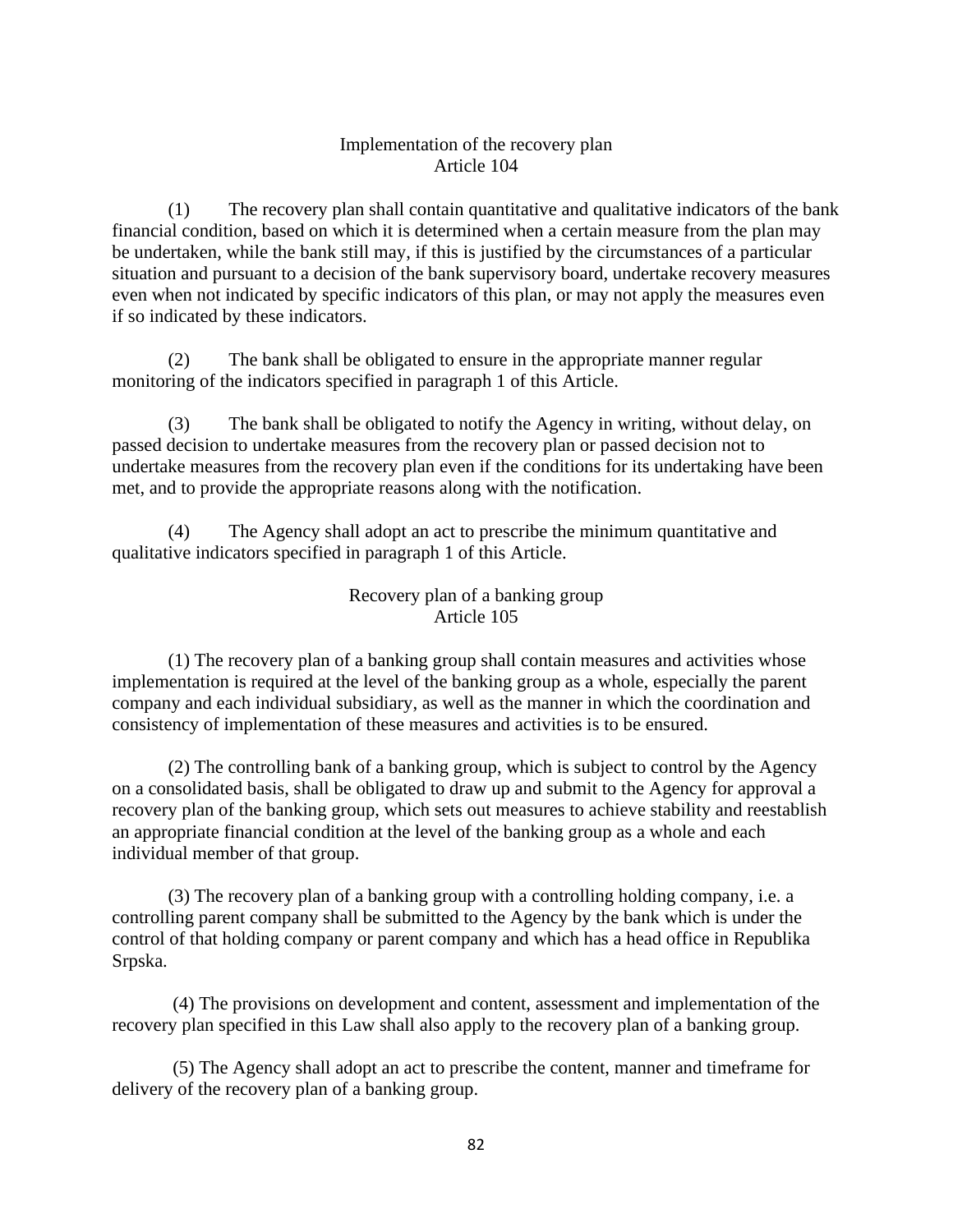### **2. Limitations in bank operations**

# Large Exposure Article 106

(1) The bank exposure toward a single person is the total amount of balance sheet and off-balance sheet items which represent receivables from a single person or a group of related persons, after the appropriate reductions of these items, in accordance with the Agency's regulations.

(2) Large exposure of a bank is the exposure of the bank toward a single person or a group of related persons totaling or exceeding 10 percent of the bank eligible capital.

(3) The bank shall be obligated to adopt policies and procedures for identification and monitoring of individual and total exposure, keep records, monitor and report on exposure, in accordance with the Agency's regulations.

#### Maximum permissible exposure Article 107

(1) It is forbidden for a bank exposure toward a single person or group of related persons after applying the credit risk reduction technique to exceed 25 percent of its eligible capital.

(2) The maximum permissible amount of credit receivables that is not secured by collateral in accordance with the Agency's regulations toward a single person or group of related persons may be up to 5 percent of the bank eligible capital.

(3) The total exposure of the bank toward its controlling and subordinate company and persons related thereto shall be subject to the limitations prescribed in this Article.

## Prior approval for exposure by the supervisory board Article 108

The conclusion of an individual legal transaction based on which the total exposure of the bank would lead to a large exposure of the bank toward a single person or group of related persons and to each subsequent increase of that exposure, shall require the prior approval of the bank supervisory board.

#### Exceeding the maximum permissible exposure Article 109

(1) In the trading book, the bank may, as an exception, exceed the exposure specified in Article 107 of this Law if the following conditions have been met: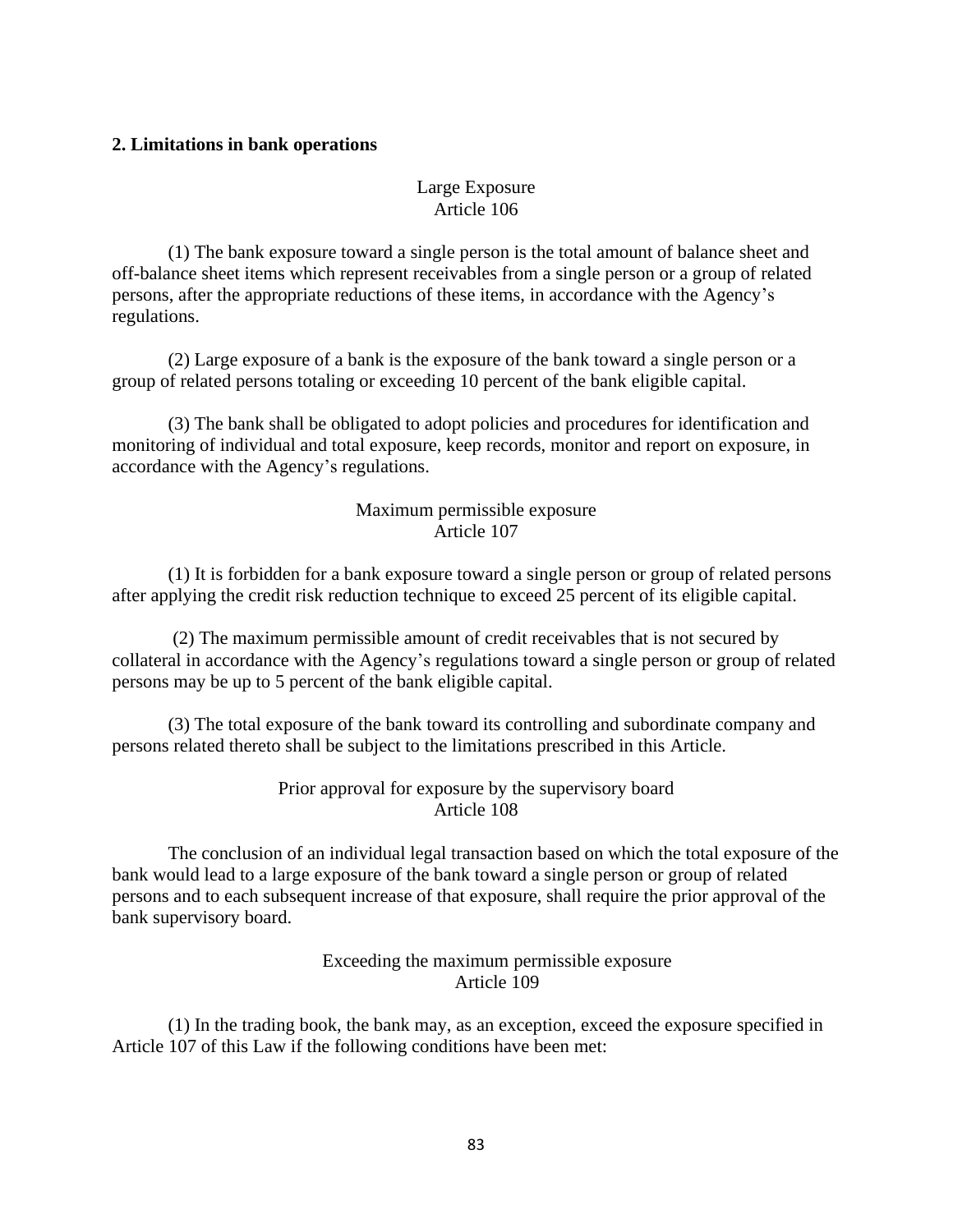1) the exceeding of the exposure specified in Article 107, paragraph 1 of this Article originates entirely from the trading book,

2) the bank is obligated to meet the additional capital requirement in relation to the exceeding of exposure specified in Article 107, paragraph 1 of this Article,

3) if up to 10 days have passed since the exceeding in the trading book, it is forbidden for the exposure in the trading book toward that person or that group of related persons to exceed 500 percent of the bank eligible capital, and

4) if all instances of exceeding the limit of 25 percent of eligible capital from the trading book last longer than ten days, it is forbidden for the exposure to exceed 600 percent of the bank eligible capital all together.

- (2) In every instance of exceeding the limitation, the bank shall notify the Agency without delay, of the amount by which exposure has been exceeded and the name of the person or group of related persons to which the exceeding of limitation pertains.
- (3) The bank shall attach to the notification a description of measures that it will be undertaken for the purpose of harmonizing with the requirements of this Article and provide a deadline for the implementation of these measures.
- (4) The eligible capital, in the meaning of this Law, shall be equal to the bank regulatory capital.

(5) The Agency shall adopt an act to prescribe the procedure and method of calculation of large exposures, and the maximum allowable sum of all large exposures.

> Business operations with a person in a special relationship with the bank Article 110

(1) Legal transactions of the bank with a person in a special relationship with the bank shall include operations that the bank performs with this person and with a person related to the person in a special relationship with that bank.

(2) During its operation, the bank may not approve conditions to a person from paragraph 1 of this article that are more favorable than the conditions approved to other persons which are not in a special relationship with that bank.

(3) The Agency shall prescribe the amount above which it is necessary to obtain a prior approval of the bank supervisory board to conclude a legal transaction between the bank and a person from paragraph 1 of this article.

(4) The bank may conclude a legal transaction and take steps pertaining to the legal transaction specified in paragraph 3 of this Article after obtaining the written approval of the bank supervisory board.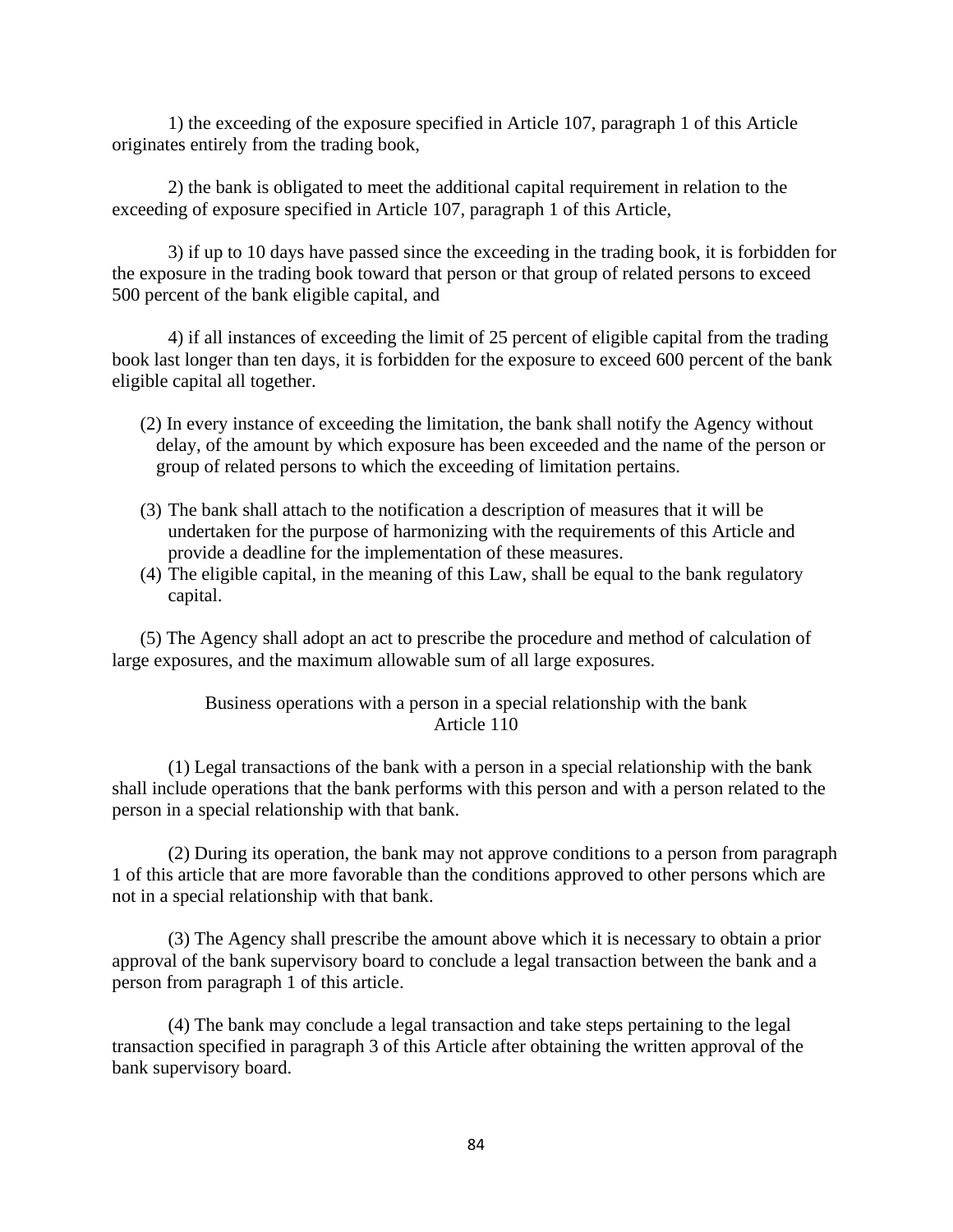(5) It is not allowed for a member of the supervisory board and board of directors of the bank to participate in the consideration or approval of any legal transaction between him/herself and the bank, between the bank and any member of his/her family, and between the bank and a legal person in which he/she or any member of his/her family takes part in governance or management, or in which they have a significant or controlling interest.

(6) A legal person that the bank concludes contrary to the conditions prescribed in paragraph 2, 3, 4, and 5 of this Article shall be a null and void legal transaction.

(7) The approval specified in paragraph 3 of this Article shall not be mandatory in case of:

1) making deposits of persons in a special relationship with the bank,

2) granting a loan secured by a linked deposit of a person in a special relationship with the bank,

3) granting a loan secured by debt securities of Republika Srpska or debt securities of persons whose rating, according to the assessment of recognized international rating agencies, is not below A.

(8) It is forbidden for the bank to approve loans to shareholders before the expiration of one year from the date when the bank started operating.

(9) The Agency shall adopt an act to prescribe the manner of performing bank operations with persons from paragraph 1 of this article.

#### Interest of a bank in other legal persons Article 111

(1) It is forbidden for a bank, directly or indirectly, without the prior approval of the Agency, to have:

1) an interest in a legal person or in a subsidiary of that legal person which exceeds 5 percent of the bank eligible capital, or

2) a total net value of all bank interest in other legal persons and subsidiaries of these legal persons over 20 percent of the bank eligible capital.

(2) The bank interest in a single legal person from the financial sector, directly or indirectly, may be up to 15 percent of its eligible capital.

(3) The bank interest in a person which is not a person in the financial sector may not exceed 10 percent of its eligible capital, or 49 percent of the capital of that person.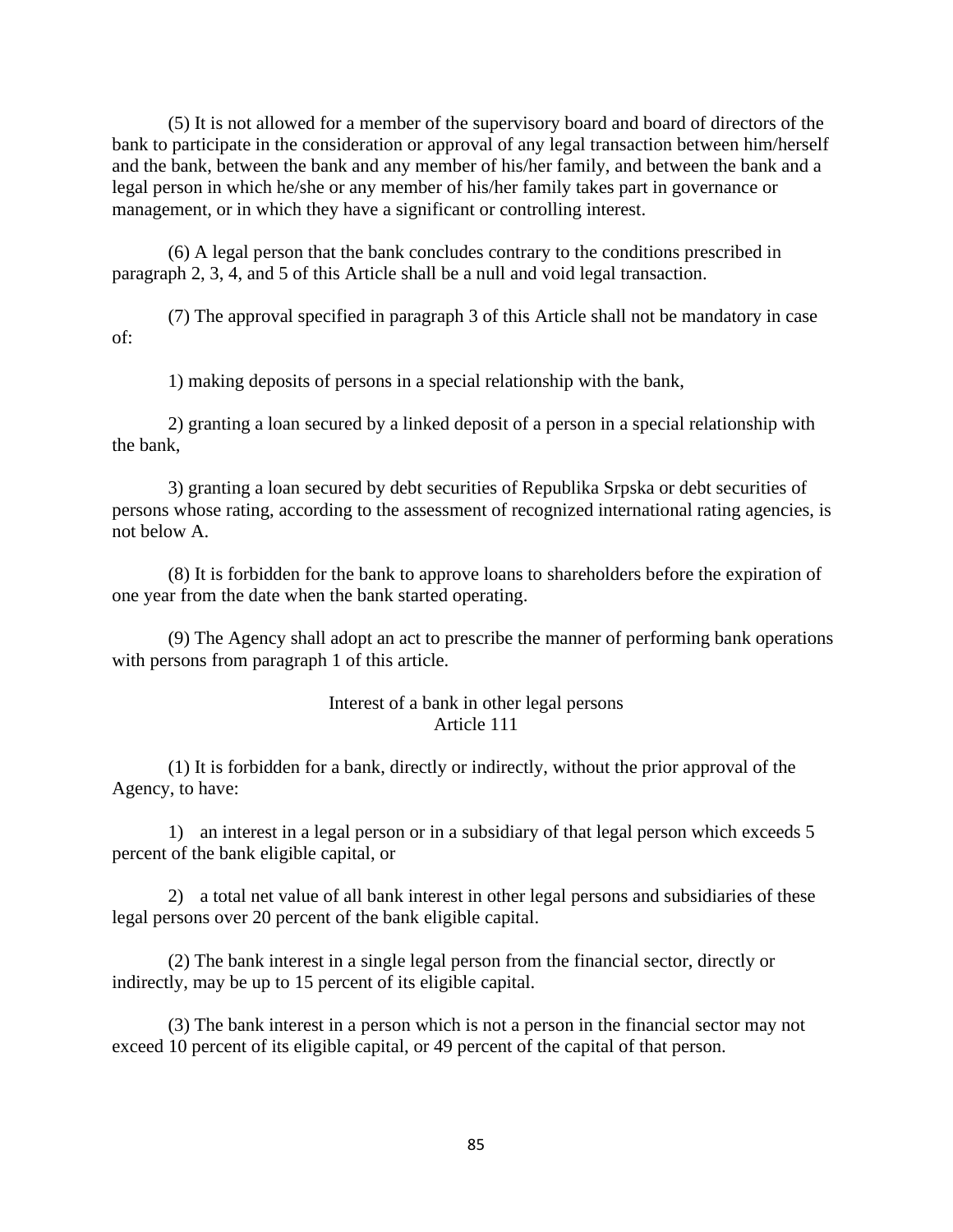(4) The total interest of the bank in persons which are not persons in the financial sector may be up to 25 percent of the bank eligible capital, and the total interest of the bank in persons in the financial sector may be up to 50 percent of its eligible capital.

(5) Bank loans extended to legal entities in which the bank has investments shall be deemed as an interest subject to the limitations specified in this Article.

(6) The Agency shall issue the approval specified in paragraph 1 of this Article if the following criteria have been met:

1) the acquisition of interest does not lead to arbitrary risk exposure,

2) the acquisition of interest does not prevent the effective supervision conducted by the Agency, implementation of supervisory measures or unimpeded bank resolution,

3) the bank has adequate funding, and management and organizational capacities for such transaction, and

4) the bank has the ability to manage risks arising from non-banking operations.

(7) The Agency shall issue the approval specified in paragraph 1 of this Article for the bank investment abroad if, in addition to the criteria specified in paragraph 6 of this Article, the following conditions have also been met:

1) a provided adequate flow of information necessary for consolidated supervision,

2) existence of an effective supervision in the host country, and

3) ability to exercise supervision on a consolidated basis.

(8) The exceptions to the limitations on total investments of the bank in fixed assets shall also be taken into consideration with regard to the limitations specified in this Article.

# Investment in fixed assets Article 112

(1) The total investment of a bank in its fixed assets may not be greater than 40 percent of the amount of bank eligible capital.

(2) The investments specified in paragraph 1 of this Article shall not be deemed investments acquired by the bank within a period of three years after acquisition in exchange for its receivables in financial resolution proceedings, in bankruptcy and enforcement proceedings, and through the use of collateral instruments, in accordance with the law governing enforcement proceedings.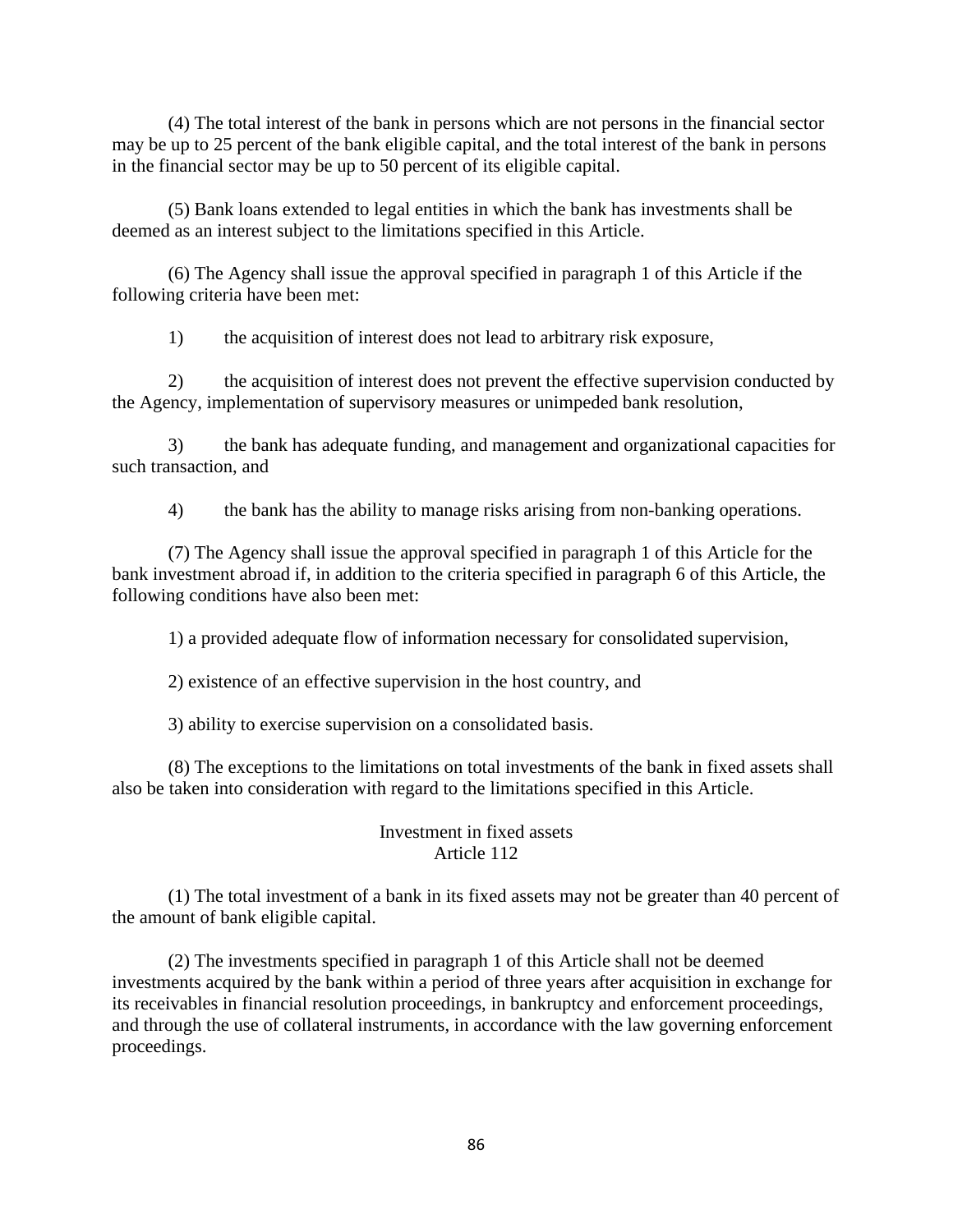#### **3. Outsourcing**

#### Outsourcing of bank business activities Article 113

(1) Outsourcing is contractual entrusting of the performance of bank activities to authorized service providers, which the bank would otherwise perform itself.

(2) In the meaning of paragraph 1 of this Article, the following shall not be deemed to be outsourcing:

1) procurement of goods and services,

2) rental or lease,

3) utilities, and

4) other standardized services prescribed by the Agency.

### Conditions for outsourcing Article 114

(1) A bank shall be obligated to set up an adequate system for managing risks related to outsourcing.

(2) The bank may outsource activities that facilitate the performance of bank operations, including activities that support the performance of these activities, if the outsourcing does not interfere with:

1) the performance of regular bank operations,

2) the effective risk management of the bank,

3) the system of internal controls of the bank, and

4) the Agency's ability to exercise supervision of outsourced materially significant activities.

(3) If the bank intends to outsource materially significant activities, it shall be obligated to notify the Agency about it and submit the prescribed documentation.

(4) Within 90 days from the date of receipt of notification and prescribed documentation, the Agency shall determine whether the conditions for outsourcing in accordance with the law and by-laws have been met and shall notify the bank of the assessment results.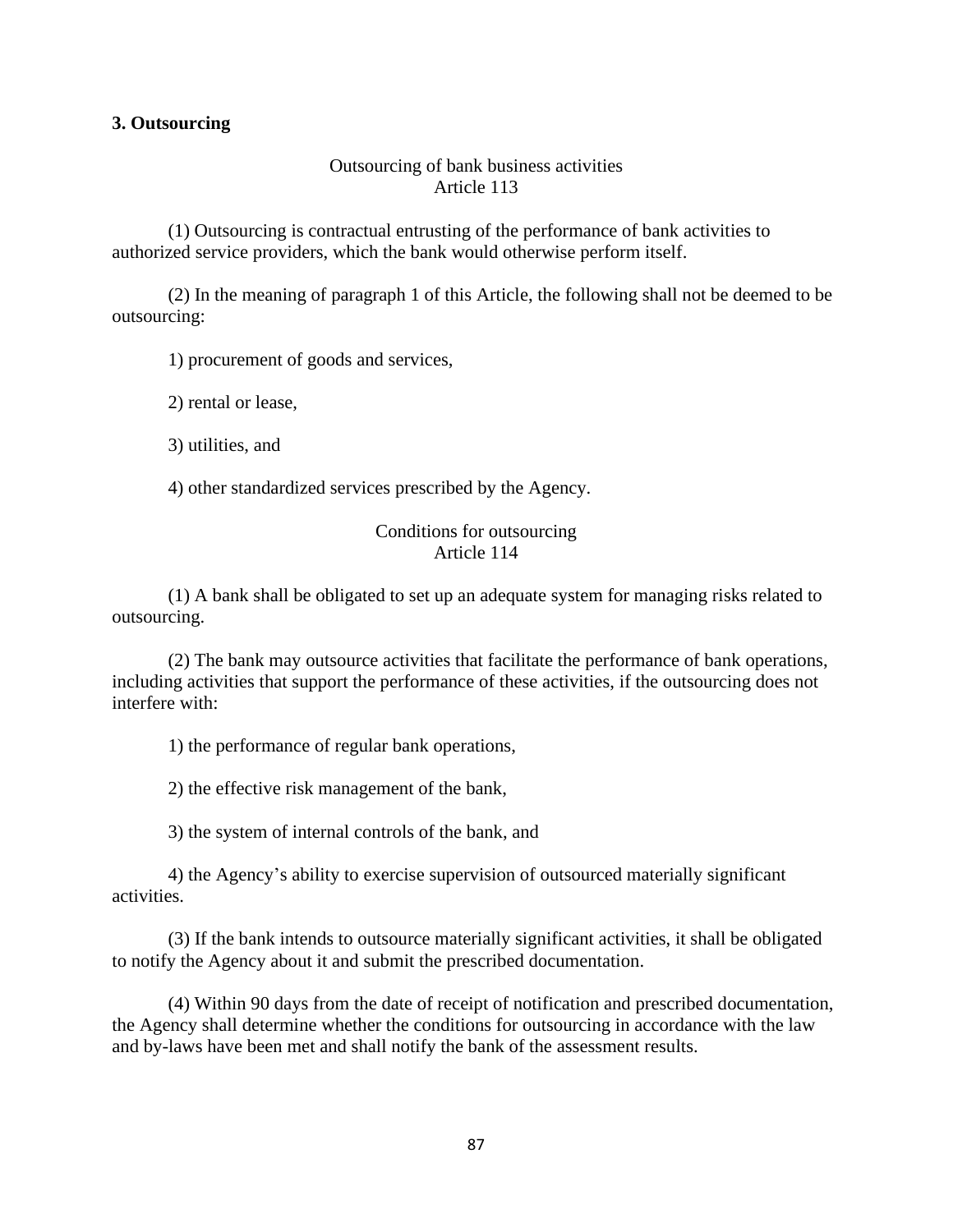(5) If the Agency assesses that, in intended or existing outsourcing, the bank cannot adequately manage the risks related to the outsourcing, it may require the fulfillment of additional conditions or prohibit the outsourcing.

(6) The Agency shall adopt an act to prescribe the concept of materially significant activities, elaborate the conditions for the outsourcing, and prescribe the content of documentation and deadline for submission of the notification and documentation specified in paragraph 3 of this Article.

# Prohibition of outsourcing Article 115

(1) It is forbidden for a bank to outsource the performance of operations for which it has obtained an operating license from the Agency in accordance with this Law.

(2) The bank responsibility to third parties may in no event be transferred to service providers.

(3) It is forbidden for the bank to outsource the rights and obligations of the governing bodies, as well as the performance of bank control functions as defined by this Law.

(4) Notwithstanding the paragraph 3 of this Article, the bank may outsource certain segments of the internal audit function on conditions and in a manner prescribed by the Agency.

# **4. Purchase and sale of bank placements**

# Contract on the purchase and sale of bank placements Article 116

(1) A bank may conclude a contract on the purchase and sale of placements.

(2) By means of the contract on the purchase and sale of placements, the selling bank shall transfer to the placement buyer, which is authorized by law, a placement (receivables from credits, interest, loans, held-to-maturity investments, except for investments in debt securities and similar) or risks and benefits from placements, resulting in the de-recognition of the placements from the bank balance sheet in accordance with the International Financial Reporting Standards.

(3) The bank may conclude a contract on the purchase and sale of placements after obtaining the consent of the Agency that the general terms for the purchase and sale of placements, as well as special conditions for purchase and sale of a materially significant amount of placements, prescribed by this Law and Agency's regulations, have been met.

(4) The bank may assign placements from credits and other services granted to a user of banking services only to other banks or financial organizations licensed by the Agency.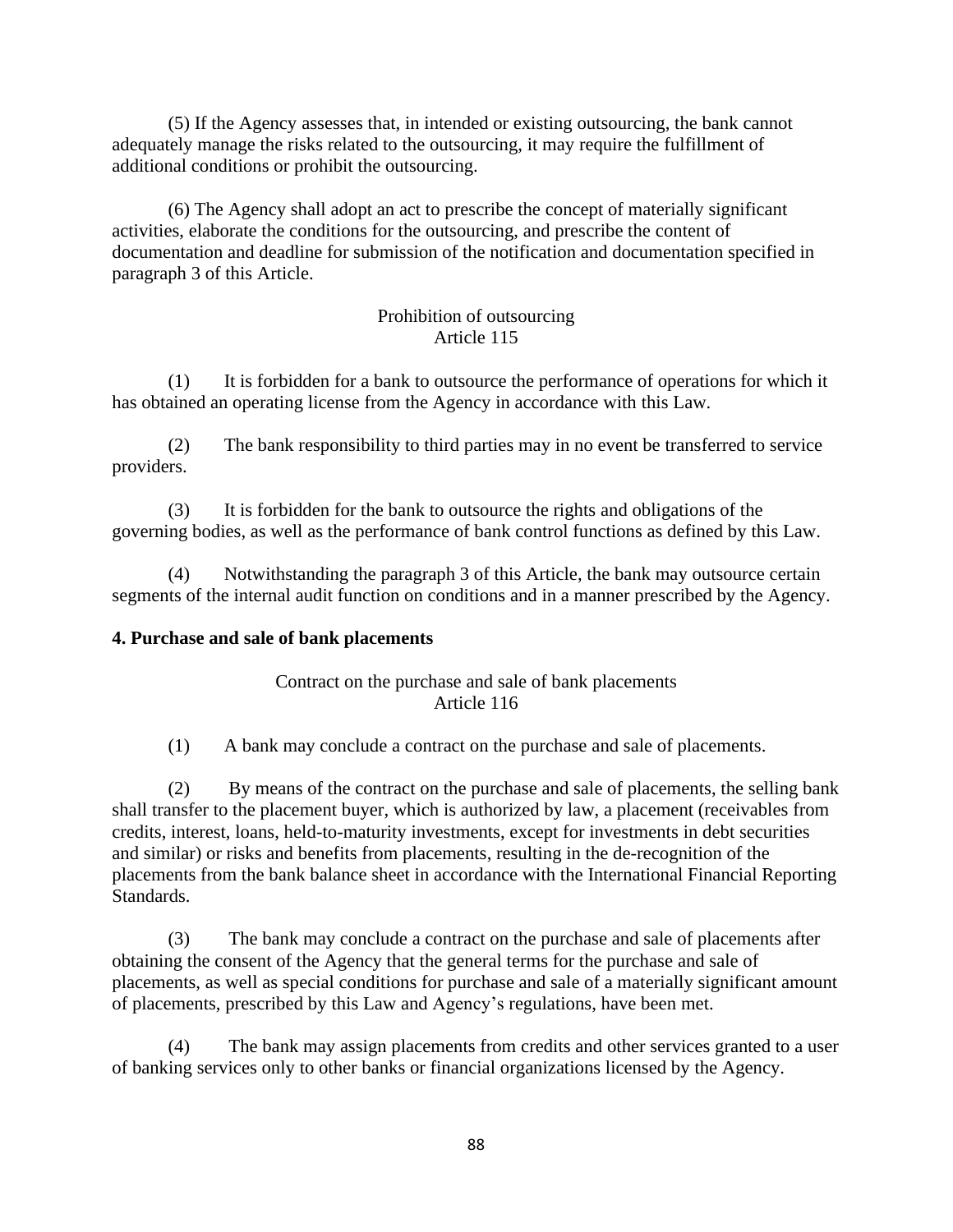(5) The Agency shall adopt an act to prescribe:

1) the scope of placements for purchase and sale,

2) the funding of the purchase and sale of placements,

3) the general and special conditions for purchase and sale of placements,

4) materially significant amount of placements,

5) documentation to be submitted by the bank to the Agency for the purposes of meeting prescribed conditions, and

6) other issues in relation to the purchase and sale of placements.

### General conditions for the purchase and sale of placements Article 117

(1) The selling bank may carry out purchase and sale of placements if the following conditions have been met:

1) the contract for the purchase and sale of placements is economically justified,

2) the selling bank has prepared an assessment of the effects of placements sale,

3) the financing of sale, management and collection of placements is conducted in accordance with the provisions of this Law and the Agency's regulations,

4) the purpose of sale is not to generate income that would otherwise not be possible for the selling bank, and

5) requests, in writing, the consent of the Agency no later than within 30 days before concluding a contract for the purchase and sale of placements.

(2) When the selling bank concludes the contract for the purchase and sale of placements with a buyer from a banking group, the following conditions must also be met in addition to the conditions specified in paragraph 1 of this Article:

1) the purpose of sale of placements is not to avoid fulfillment of the capital requirements, other credit-rating, as well as other requirements prescribed by this Law and the Agency's regulations,

2) the purpose of sale is not to generate income that would otherwise not be possible for the selling bank individually or on a consolidated basis for the banking group.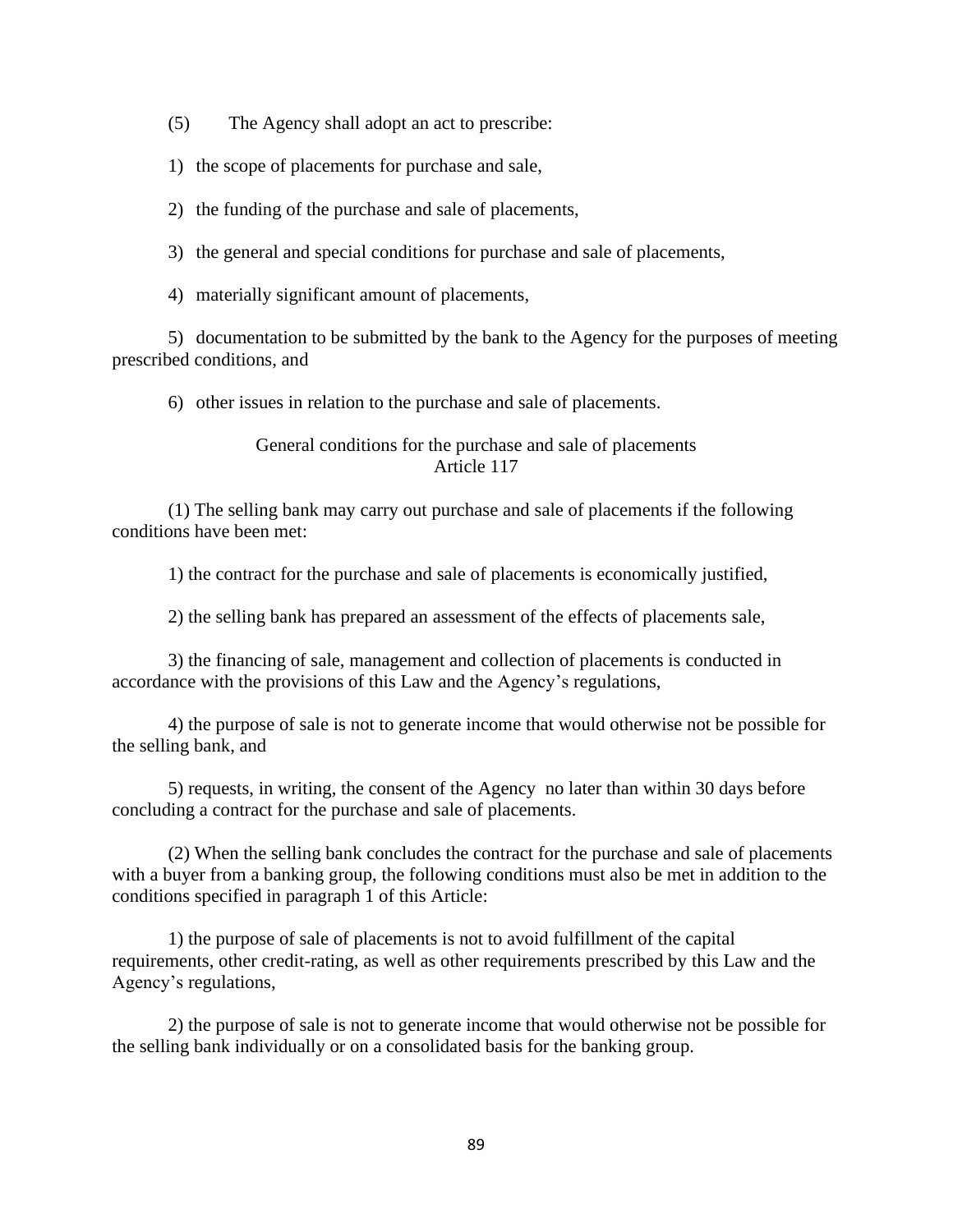(3) The selling bank does not assume, directly or indirectly, responsibility for the quality of sold placements, including their collectability and credit rating of a debtor, on the basis of which the agreed sale price was determined.

#### Obligation of the selling bank Article 118

(1) The selling bank, before passing a decision on the conclusion of a contract for the purchase and sale of placements, shall be obligated to ensure that an independent appraiser assesses the value of receivables, as well as assesses the value of the effects of sale of placements on the bank financial result, business continuity, reputation, risk exposure, solvency, liquidity, and on the protection of users of banking services, if subject to the sale are placements approved to users of banking services.

(2) If the selling bank assumes the responsibilities for management and collection of sold placements, it shall be obligated to negotiate a fee for the performance of these tasks at least in the amount of actual costs and, in the collection of sold placements, apply the same business policies and procedures that it applies in the collection of its own placements.

(3) Before passing a decision on the conclusion of a contract for the purchase and sale of placements, the selling bank shall be obligated to assess the buyer with respect to its financial, personnel and technical capacity for taking over the subject of purchase and sale.

(4) The Agency shall adopt an act to prescribe the criteria for assessment of the buyer as specified in paragraph 3 of this Article.

#### Debtor protection in purchase and sale of placements Article 119

(1) When concluding a contract for the purchase and sale of placements, the selling bank and the placement buyer which manages and collects the purchased placements shall be obligated to make sure that the debtor is not placed into a less favorable position than the position that the debtor would have had if the placement had not been transferred, and the debtor may not be subjected to additional costs as a result of the aforementioned.

(2) The selling bank and the buyer of placements based on loans approved to a user of banking services shall be obligated to apply the provisions of this Law governing the protection of rights and interests of users of banking services and other regulations governing consumer protection.

Special conditions for purchase and sale of materially significant amount of placements Article 120

(1) The selling bank may conclude a contract for the purchase and sale of materially significant amount of placements if, in addition to the general conditions for the purchase and sale of placements, the following special conditions have also been met: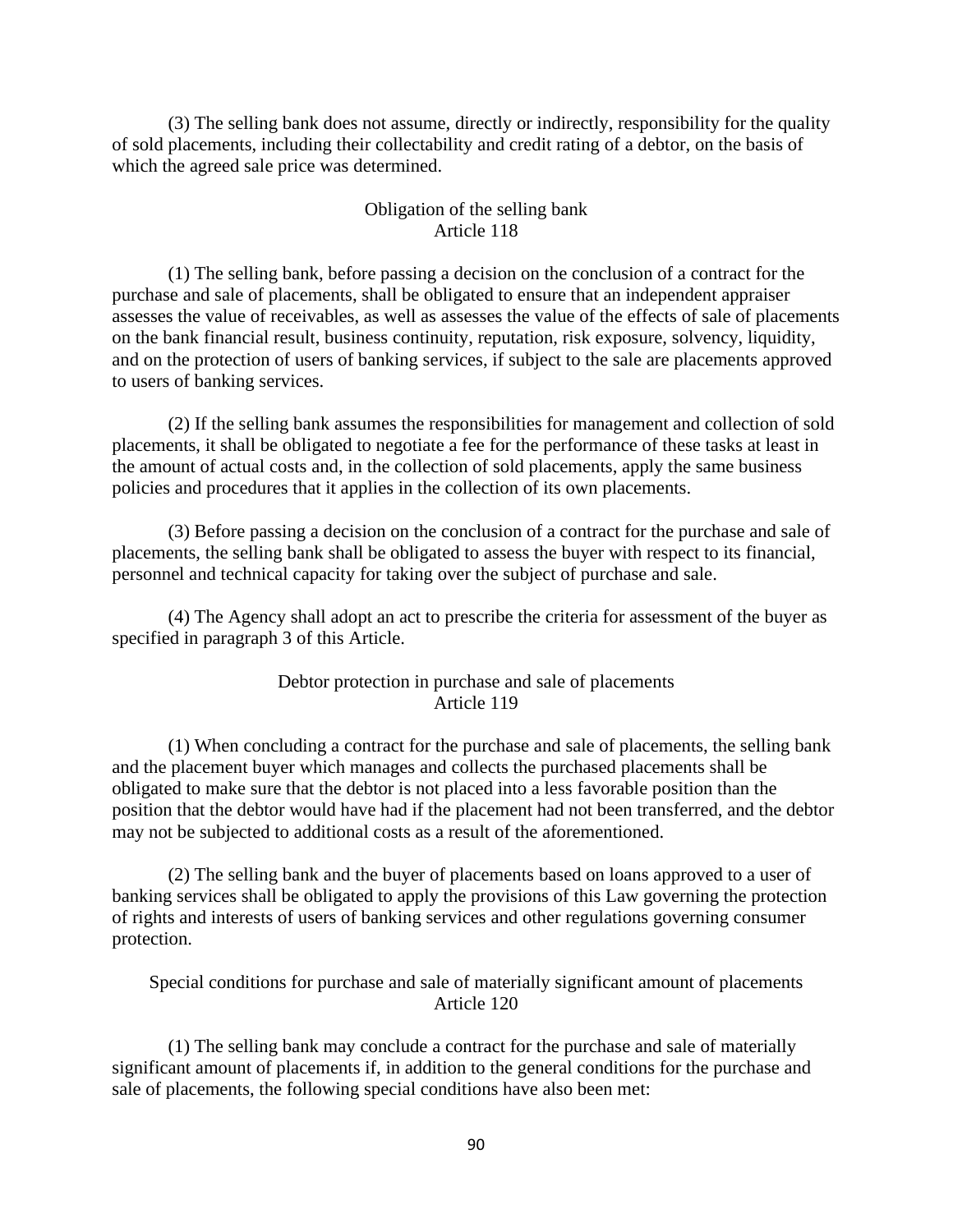1) ensured permanent transfer of placements or risks and benefits from the placements,

2) the selling bank does not assume, directly or indirectly, responsibility for the quality of sold placements, including their collectability and credit rating of a debtor, on the basis of which the agreed sale price was determined, and

3) the management and collection of sold placements is carried out in accordance with the Agency's regulations.

(2) No later than within 60 days before concluding a contract for the purchase and sale of materially significant amount of placements, the selling bank shall be obligated to request in writing the Agency's consent regarding the fulfillment of general and special conditions for purchase and sale and submit prescribed documentation.

### Funding of the purchase and sale of placements Article 121

(1) The selling bank shall be obligated to arrange that the buyer discharges its obligation to pay the agreed price onto the seller's account immediately, but no later than within 60 days from the date of conclusion of the contract for the purchase and sale of placements.

(2) Notwithstanding the paragraph 1 of this Article, in special cases, at the request of the selling bank, the Agency may also allow other methods and time frames for settlement of the agreed price.

(3) The selling bank may not, directly or indirectly, finance the sale of its placements or risks and benefits from the sale of placements.

### Permanency of transfers under the purchase and sale of placements Article 122

(1) The selling bank must ensure that the placements or risks and benefits from of the sale of placements are permanently transferred to the buyer.

(2) Should reasons occur for the termination of the contract for the purchase and sale of placements, the selling bank and the placement buyer may not agree upon a return of the placements, but shall have the right to a compensation for damages due to the termination of the contract.

### **5. Bank relations with clients**

#### Publication of general terms and conditions of operations Article 123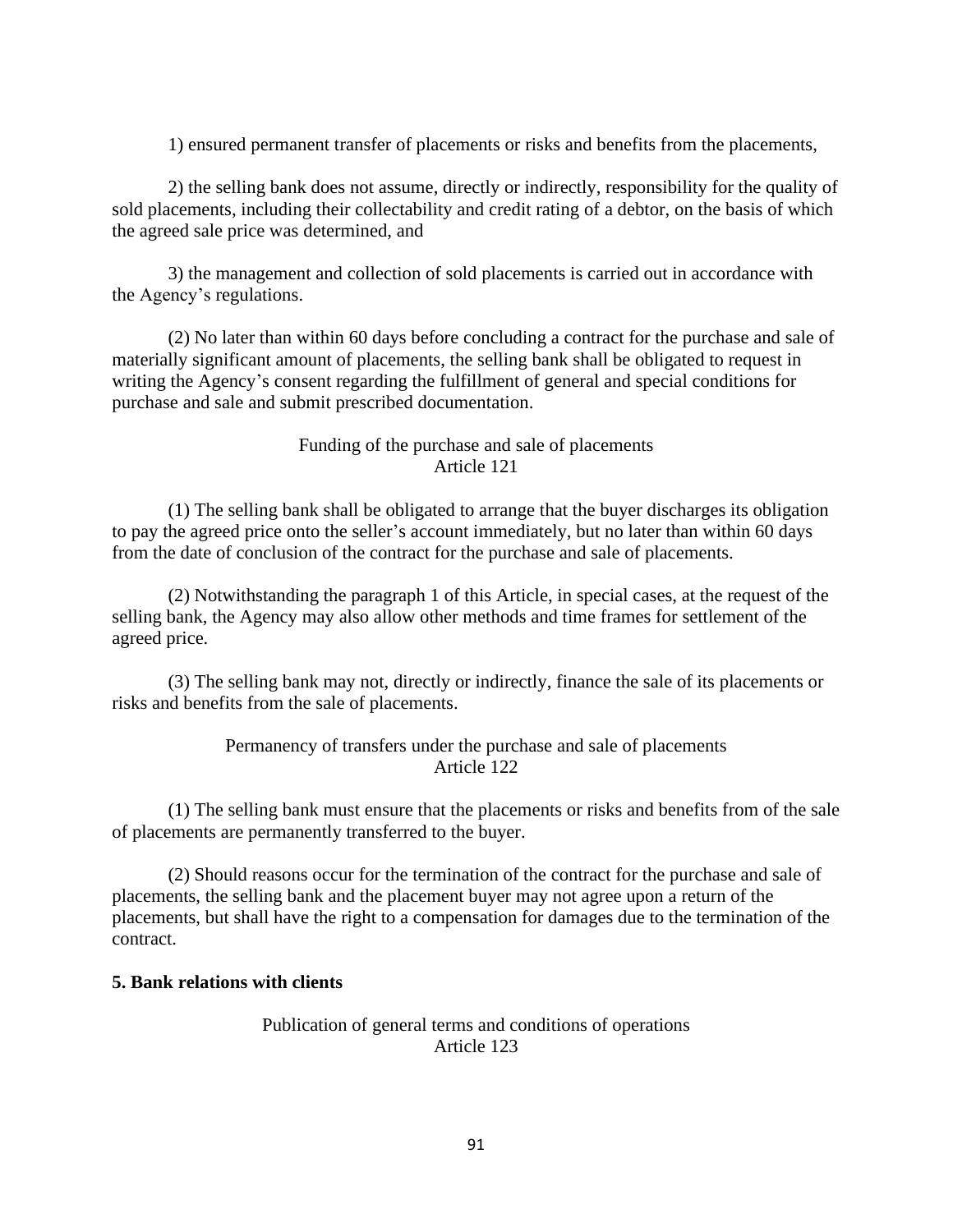(1) In the meaning of this Law, general terms and conditions of operations mean every document which contains the standard terms and conditions of operations applicable to all bank clients, the general terms and conditions for setting out the relations between clients and bank, the communication procedure between clients and bank and the general terms and conditions for performing transactions between clients and bank.

(2) The general terms and conditions of operations shall also include documents which set fees and other charges which the bank charges to clients.

(3) The bank shall be obligated to publish and make the general terms and conditions of operations, as well as any amendments thereto, available to clients in one of the languages in official use in Republika Srpska, no later than 15 days before they become applicable.

(4) The publications of the general terms and conditions of operations shall be done by way of posting on the bank web site or in a convenient location in the bank business premises where services are provided to the client (brochures, fliers, bulletin boards with exchange rate lists, etc.), and may also be done through the public media.

(5) The general terms and conditions of operations shall constitute an integral part of the contract concluded between the bank and client and must be permanently available to the clients for the duration of their validity.

(6) The client may seek from the bank appropriate clarifications and instructions pertaining to the application of the general terms and conditions of operations.

(7) The obligation to publish the general terms and conditions of operations specified in this Article shall also apply to the bank affiliates with a head office in the Federation of Bosnia and Herzegovina or the Brčko District of Bosnia and Herzegovina established in Republika Srpska.

(8) The Agency may adopt an act to prescribe the content of the general terms and conditions of operations, and method of their publication and application.

# Client notification Article 124

(1) The bank shall be obligated to provide the client, at the latter's request, with information about the client's credit balance or deposit account balance, as well as other information within the business relation between the client and bank.

(2) The Agency may adopt an act to prescribe a uniform method of calculation and publication of charges, interest and banking service fees, especially for deposit, credit, and payment transactions, as well as the method for notification of bank clients.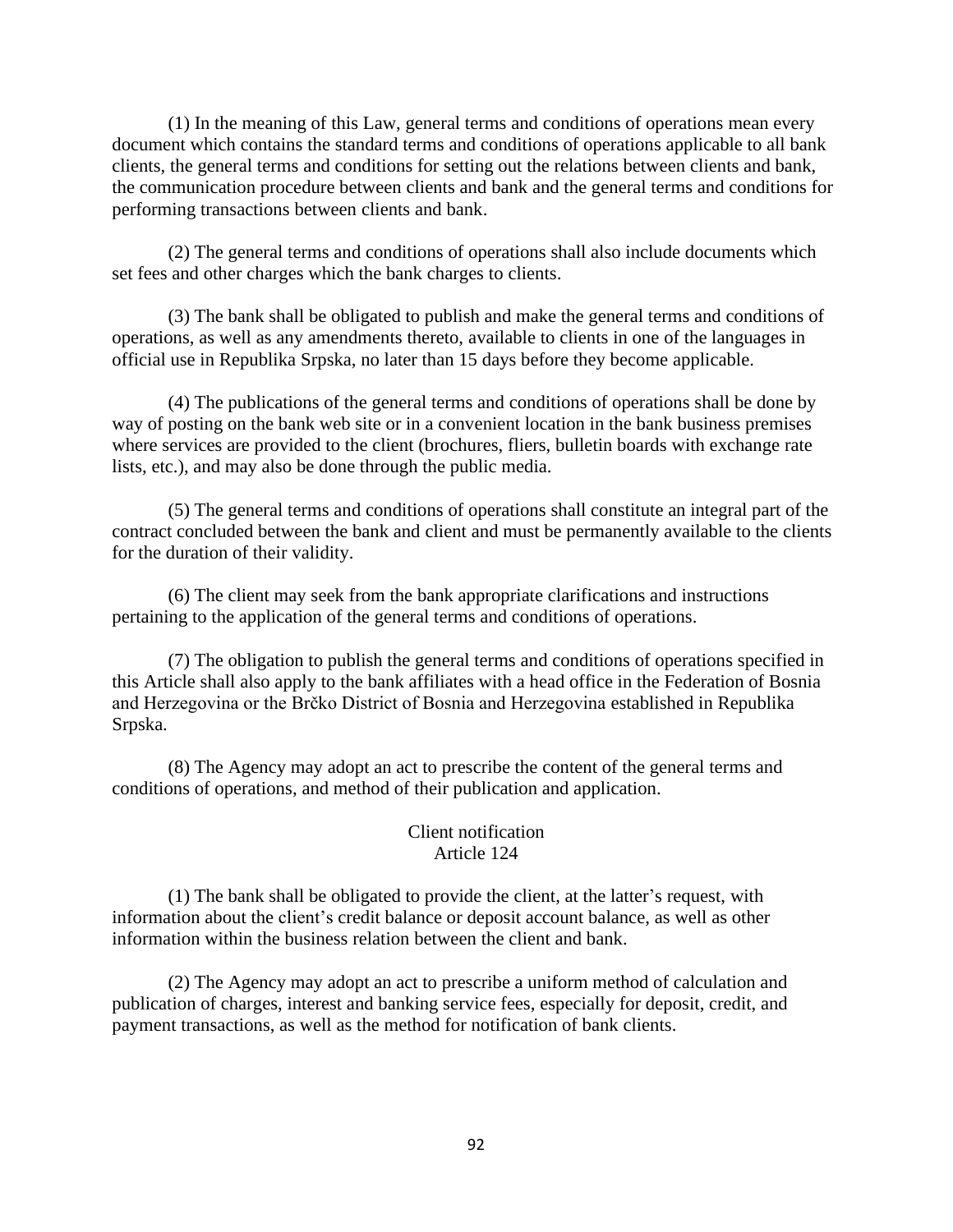### Client Complaint Article 125

(1) If a client is of the opinion that the bank does not comply with its contractual obligations, the client may send a complaint to the bank in the manner set out in the bank general terms and conditions of operations.

(2) The bank shall be obligated to respond to the complaint submitter specified in paragraph 1 of this Article within 30 days from the date of complaint submission.

(3) The Agency shall have the power to check whether the bank adheres to the good business practices, published general terms and conditions of operations and provisions of the contracts with the clients.

(4) The Agency shall adopt an act to elaborate the conditions and method for protection of client rights, and conditions and manner of handling client complaints by the bank.

## **6. Banking secrecy**

# Concept of banking secrecy Article 126

(1) A banking secret is data, fact or finding which has become known to members of the bank bodies and committees, shareholders, and bank employees in the performance of operations and discharge of the duties within their competence, as well as persons of the company conducting an external audit of the bank and other persons which, due to the nature of their work, have access to this data, and whose disclosure to an unauthorized person would or could cause harmful consequences for the bank and its clients (hereinafter: confidential information).

(2) The term banking secrecy as specified in paragraph 1 of this Article shall apply especially to the following:

1) data known to the bank and pertaining to personal data, financial status and transactions as well as to the property or business relations of natural and legal persons which are clients of that or another bank,

2) data about the balance and activity on individual accounts of natural and legal persons opened in the bank.

(3) The term banking secrecy shall not apply to:

1) public information and information available to interested parties with legitimate interest from other sources,

2) aggregate data based on which it is not possible to identify personal or business data about individual persons to which this data pertains,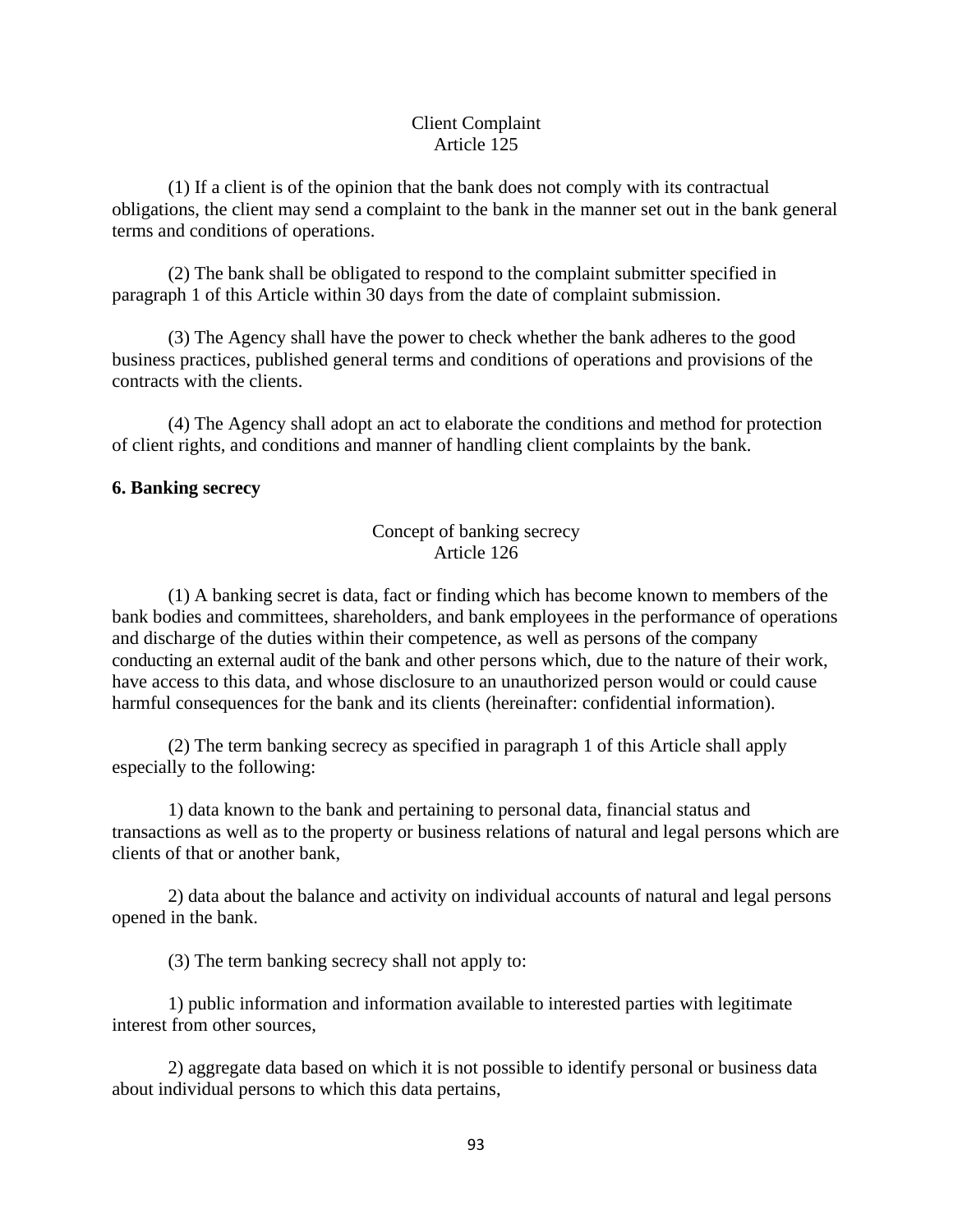3) information about bank shareholders, the level of their interest in the shareholders capital of the bank, as well as information about other persons, regardless whether they are clients of the bank, and

4) public information from the unified register of accounts.

(4) A banking secrecy is a business secret.

(5) All organizational units of banks with a head office in the Federation of Bosnia and Herzegovina or the Brčko District of Bosnia and Herzegovina established in Republika Srpska shall be subject to the provisions of this Law governing banking secrecy.

### Obligation to keep bank secrecy Article 127

(1) Persons specified in Article 126, paragraph 1 of this Article who have confidential information available obtained in the performance of tasks and duties within their competences must be kept by these persons, in accordance with this Law, regulations passed on the basis thereof and other regulations governing the keeping of confidential information and may not be used by these persons for their personal needs nor may they be exchanged by these persons with third parties.

(2) Persons specified in paragraph 1 of this Article shall be obligated to keep confidential information even after the end of their employment in the bank, the end of their involvement with the bank or the end of the status on the basis of which they have had access to this information.

(3) The bank shall be obligated to adopt an internal document which identifies data considered to be confidential information, the way to access, use, exchange, keep and protect such information, as well as the procedure for terminating the secrecy of information.

> Exceptions to bank secrecy Article 128

(1) Persons from Article 126 paragraph 1 of this Law are not obliged to keep the bank secrecy if the information is disclosed:

1) to a third party with written consent of the client to which the information pertains,

2) for the purpose of exercising the interests of bank in the sale of placements of clients,

3) to a competent court, prosecutor's office or persons acting under their orders, pursuant to a decision or request of the competent court or prosecutor's office, if such information is necessary for proceedings conducted by them within their competences, and in accordance with regulations governing their work,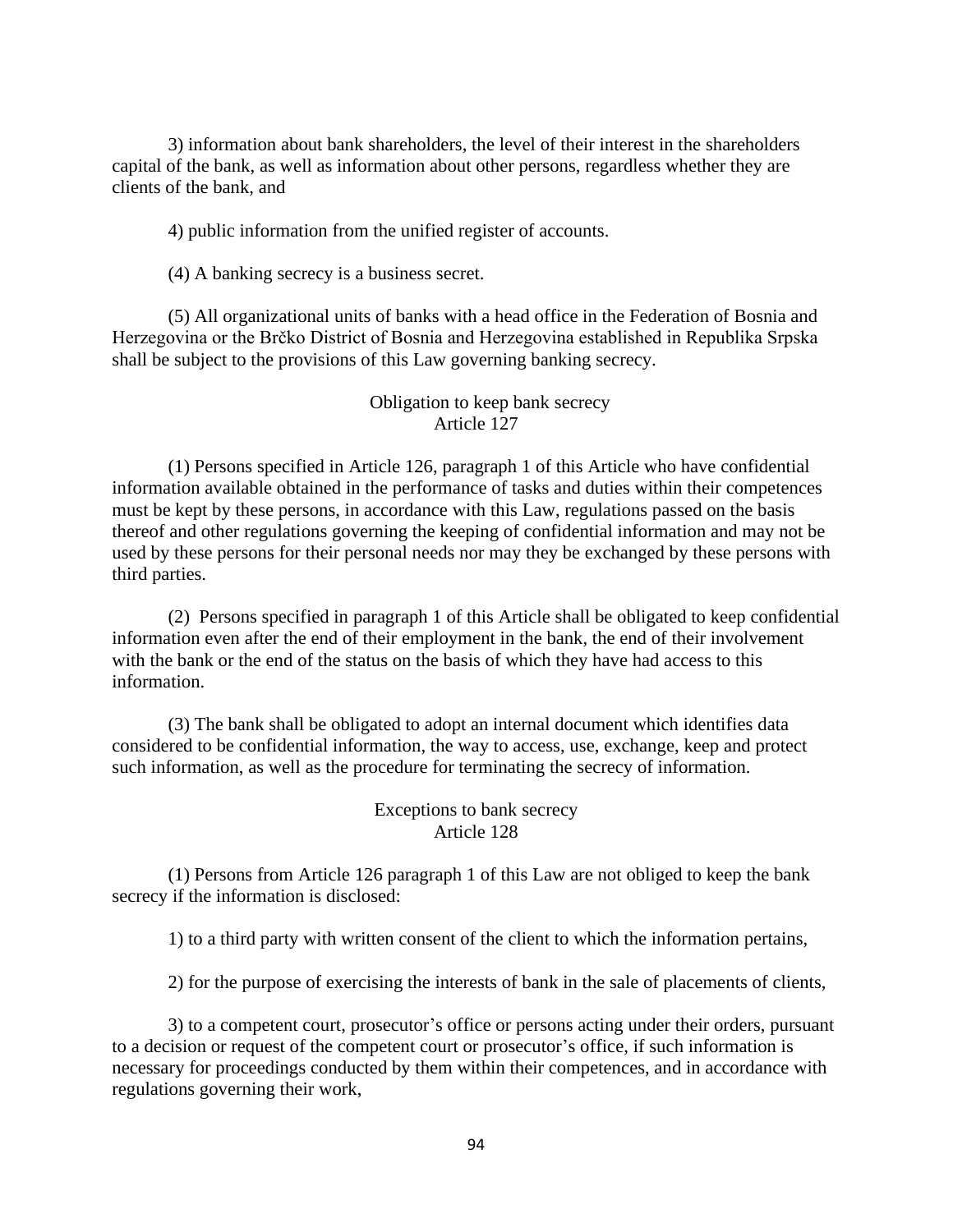4) to the competent court or administrative authority in relation to the enforcement or court or bankruptcy administrator related to bankruptcy against the assets of bank client,

5) to the Agency and other competent regulatory authorities for the purpose of performing tasks within their competence,

6) to the Ombudsman for the banking system, if the interests or obligations of the bank or banking service users require disclosure of confidential information in proceedings for the resolution of disputed issues between the bank and banking service users or other arbitration or mediation proceedings,

7) upon written request of tax authorities, inspection and other control authorities in accordance with regulations governing their work,

8) to the Deposit Insurance Agency of Bosnia and Herzegovina, in accordance with the regulations on the insurance of bank deposits,

9) to insurance companies in the process of insurance of bank receivables, which are related to those receivables,

10) in the conclusion of legal transactions which result in securing bank receivables, such as credit derivatives, bank guaranty and other similar operations,

11) in the event where a bank which provides services of keeping and administration of financial instruments on behalf of clients delivers to a bank which is an issuer of dematerialized securities, at the latter's request, information about the holders of such securities,

12) upon written request of a social work center for the purpose of taking measures within their jurisdiction,

13) upon written request of a person which has unduly paid funds onto the account of a bank client, i.e. only information that is necessary in order to initiate court proceedings for the return of unduly paid funds,

14) to the competent authority for resolution, liquidation or bankruptcy of the bank, if confidential information is necessary for the settlement of creditor claims, and other applications pertaining to proceedings of resolution, liquidation or bankruptcy of the bank, except information pertaining to other entities which are involved and have a legal interest in these proceedings,

15) to the Central Bank of Bosnia and Herzegovina or another competent authority in accordance with regulations governing supervision of payment systems or payments, within their jurisdiction,

16) to a foreign competent regulatory authority which is authorized to give and revoke operating licenses to persons in the financial sector or exercises control and supervision of these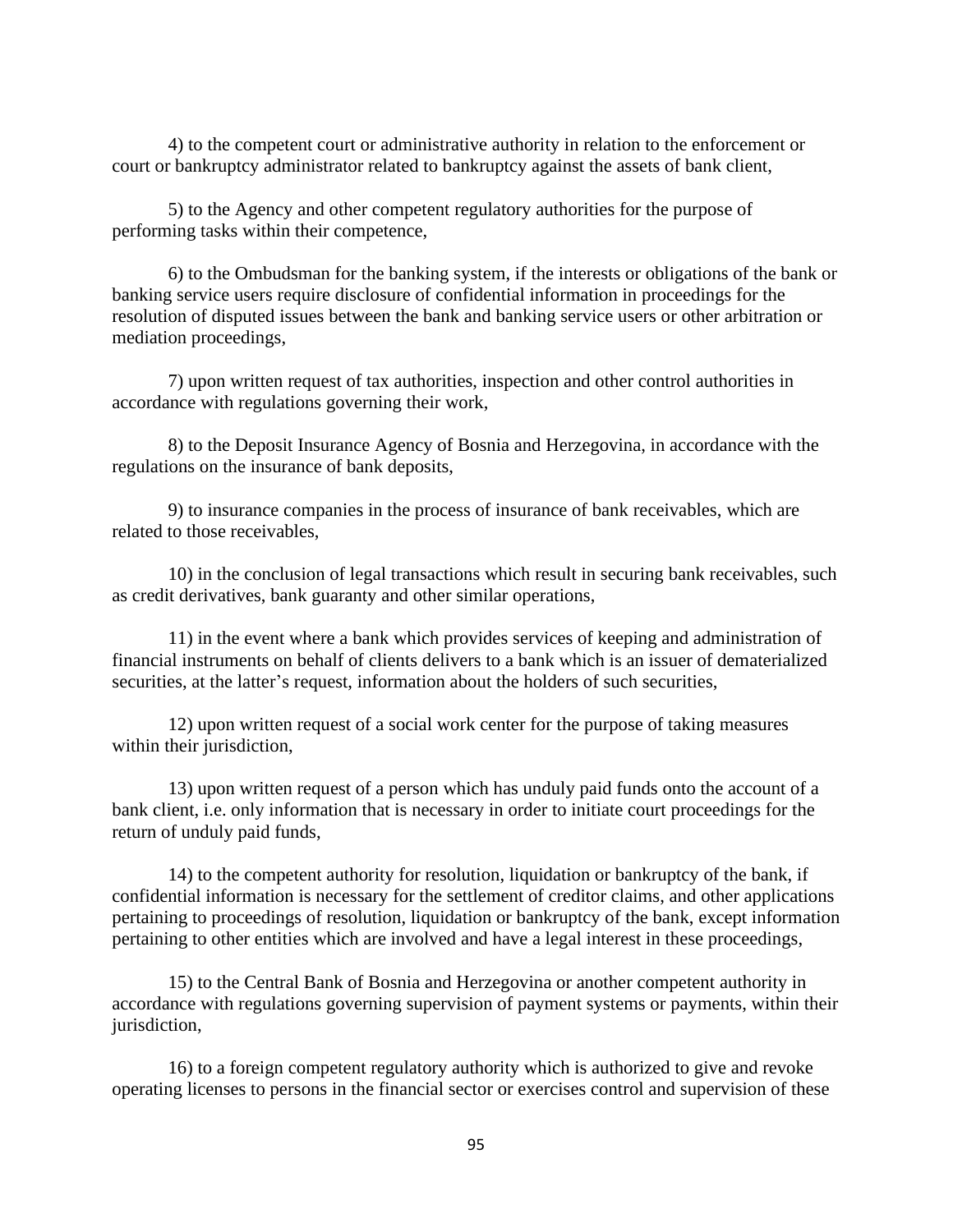persons, only for the purposes of control and supervision within their jurisdiction, which shall also apply to emergency situations, under the conditions provided for in the cooperation agreement signed between that authority and the Agency,

17) to the Ministry of internal affairs and anti-organized crime and anti-corruption authority in accordance with regulations,

18) to the competent authorities in accordance with regulations governing the area of prevention of money laundering and financing of terrorist activities,

19) to the person established for the purpose of collecting data on the amount, type and timeliness of fulfillment of obligations of natural and legal persons using banking services and exchange of this information between banks and between banks and persons in the financial sector (credit bureau), in accordance with a special law or under the conditions provided for in the cooperation agreement signed between the banks and that person,

20) within a banking group for the purposes of risk management,

21) to a co-borrower, pledgor, guarantor or other participant in a credit relationship, but only information about that credit relationship,

22) to an outsourcing service provider, when disclosure of information is necessary for the implementation of bank activities subject to outsourcing,

23) to foreign authorities and other bodies, if provided for in international treaties,

24) to other authorities exercising equal powers, in accordance with a special law,

25) to the audit company for the purpose of conducting an external audit of bank reports, and

26) pursuant to other laws.

(2) The bank shall be obligated to ensure that each individual contract on the provision of banking services contains a provision that the client gives the consent specified in paragraph 1, Item 1) of this Article in a separate document.

(3) The bank may request written consent in a separate document specified in paragraph 2 of this Article only for an individually identified third party.

(4) When the exchange of confidential information is done on the basis of client's written consent specified in paragraph 1, Item 1) of this Article or the information is provided in accordance with paragraph 1, Item 19) of this Article, the bank shall be obligated to meet the following conditions:

1) ensure that the information provided is accurate, complete and up-to-date,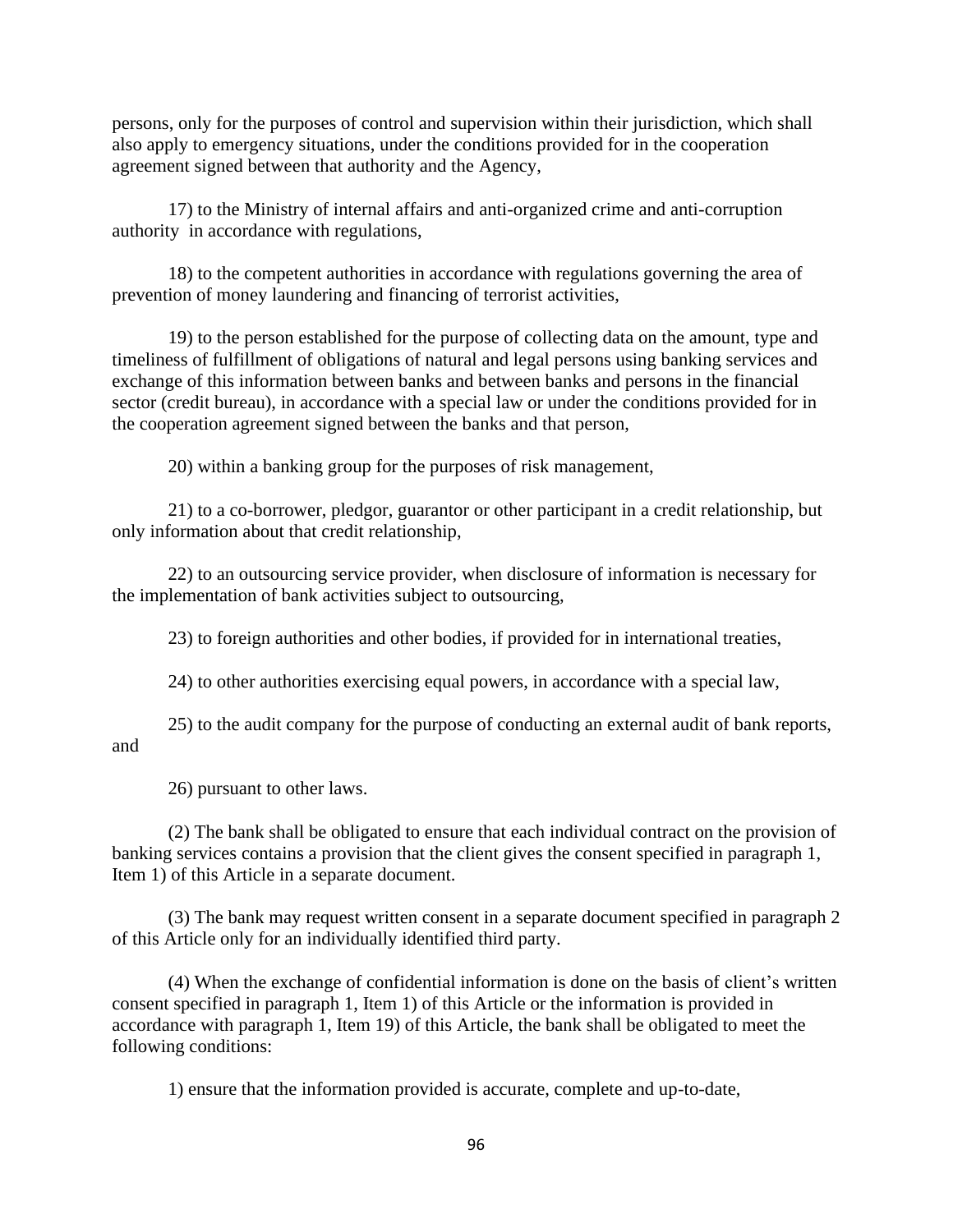2) ensure that the client, at the latter's request, has access to client information to be provided by the bank,

3) ensure that the information exchanged in this manner is not on a greater scale than necessary for the purposes of the exchange, and

4) keep the received information until the deadline necessary for the purpose for which the information is provided.

(5) The Agency may adopt an act to elaborate the conditions of exchange of confidential information from paragraph 4 of this Article.

### Handling of confidential information Article 129

Persons specified in Article 128, paragraph 1 of this Law may use confidential information which has become known to them in accordance with this Law solely for the purpose of which it has been obtained and may not disclose it to third parties, nor may they facilitate such parties in finding out and using this information, except in cases prescribed by this Law.

# **7. Other bank obligations**

Prevention of money laundering and financing of terrorist activities Article 130

(1) It is forbidden for a bank to acquire, carry out conversions or transfers, or act as an agent in the acquisition, conversion or transfer of money or other assets which the bank knows or can reasonably expect to be the proceeds of a criminal offense.

(2) It is forbidden for the bank to perform a transaction which, according to regulations governing the area of prevention of money laundering and financing of terrorist activities, the bank knows or can reasonably expect to be intended for money laundering and financing of terrorist activities.

(3) It is forbidden for the bank to carry out conversions or transfers, or act as an agent in the acquisition, conversion or transfer of money or other assets which the bank knows or can reasonably expect that could be used for terrorist activities, in accordance with regulations governing the prevention of money laundering and financing of terrorist activities, regulations governing the introduction and implementation of certain interim measures for the purpose of effective implementation of international restrictive measures and resolutions if the United Nations Security Council.

(4) It is forbidden for the bank to carry out conversions or transfers, or act as an agent in the acquisition, conversion or transfer of money or other assets, which the bank knows or can reasonably expect that could be used by individuals or legal persons or authorities which obstruct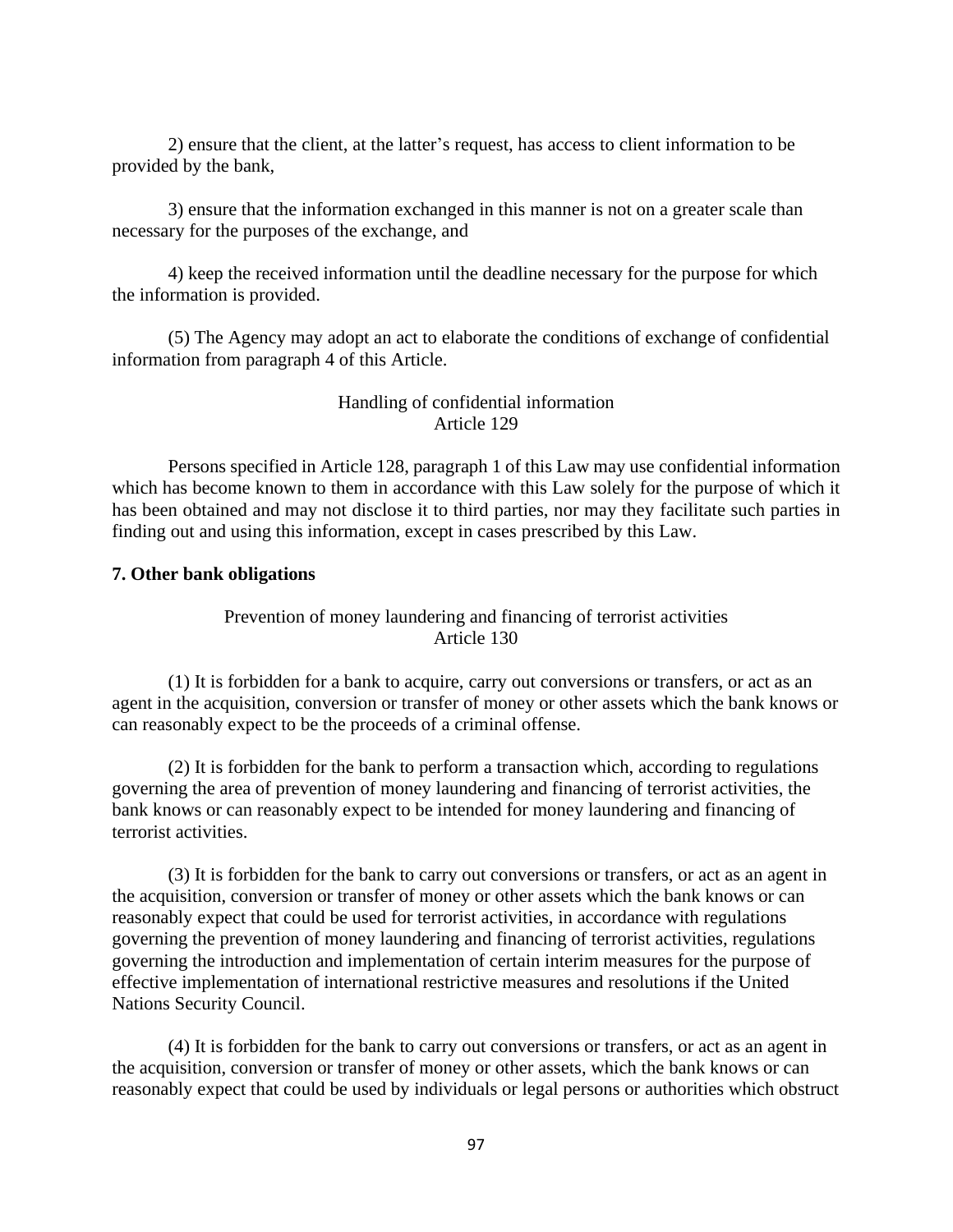or threaten obstruction or pose a significant risk of actively obstructing the implementation of peace process, in accordance with regulations governing the introduction and implementation of certain interim measures for the purpose of effective implementation of international restrictive measures.

(5) The bank shall be obligated to ensure a system of internal controls, as well as to adopt policies and procedures to detect and prevent transactions involving criminal activities, money laundering, financing of terrorist activities and activities that obstruct the introduction and implementation of international restrictive measures.

(6) The bank shall be obligated to develop a risk assessment, which determines the degree of risk of groups of clients or an individual client, business relationship, transaction or product in connection with the possibility of abuse for the purpose of money laundering or financing of terrorist activities, in accordance with the regulations in this area.

(7) In its operation, the bank shall be obligated to perform obligations and tasks, and to take measures and actions defined by regulations governing the prevention of money laundering and financing of terrorist activities.

(8) The bank shall be obligated to submit the Agency, in the form prescribed by the Agency, a monthly statistical report on transactions specified in paragraph 2 to 4 of this Article, of which it has notified the competent authority for the receipt and analysis of the reports.

> Bank reserve requirements Article 131

The bank shall be obligated to keep and maintain required reserve funds in accordance with regulations passed by the Central Bank of Bosnia and Herzegovina, as well as to implement other provisions of the law that regulates the Central Bank of Bosnia and Herzegovina.

> Retention of documentation Article 132

(1) A bank and the organizational units of banks with a head office in the Federation of Bosnia and Herzegovina and the Brčko District of Bosnia and Herzegovina established in Republika Srpska shall be obligated to retain documentation, data and records of their operations in physical or electronic form, in accordance with regulations governing archival activity, prevention of money laundering and financing of terrorist activities, accounting and auditing, other laws, as well as the Agency's regulations.

(2) Banks are required to keep payment orders and other documents on opened accounts and executed payment transactions at least 10 years from the date of opening the account and the date of execution of the payment transaction.

### CHAPTER VI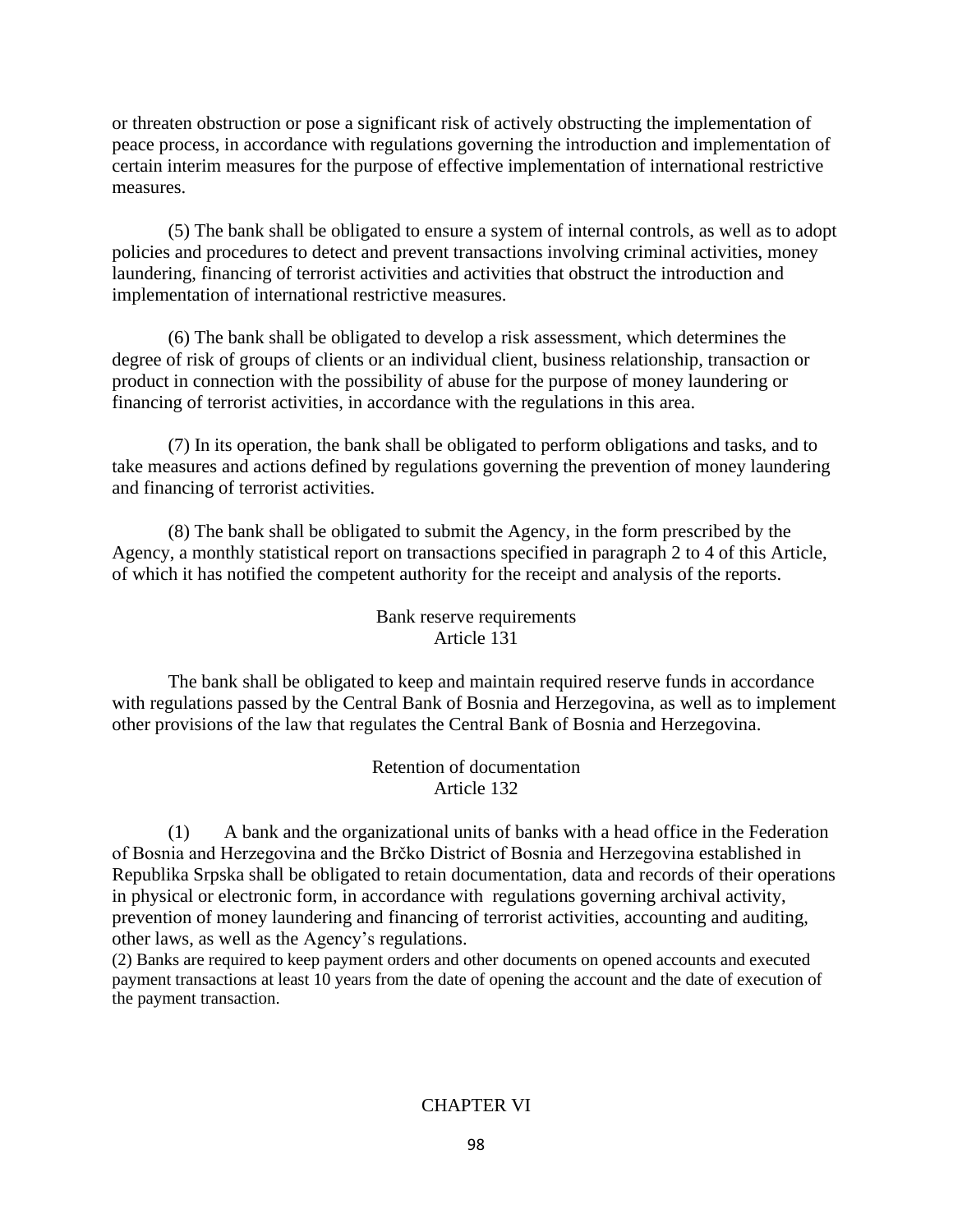### PROTECTION OF RIGHTS AND INTERESTS OF BANKING SERVICE USERS

#### **1. Basic provisions on user protection**

User protection Article 133

(1) When carrying out activities and providing services in accordance with this Law and other laws, a bank shall be obligated to ensure protection of rights and interests of the users of banking and other services arising from them.

(2) A user, in the meaning of this Law, is a natural person which enters into a relationship with the bank in order to use services for purposes other than its intended business or other commercial activity (hereinafter: user).

(3) Banking services are services provided by the bank to users in operations of loan approval, receiving deposits and savings deposits, account opening and management, approval of account overdraft, issuance and use of payment cards, as well as other operations arising from them and which the bank performs in accordance with the law (hereinafter: services).

(4) With respect to user protection under a loan contract, the user shall have equal rights under loans granted by banks, microcredits granted by microcredit organizations and financial leasing granted by banks and leasing providers, unless otherwise regulated by a special law.

(5) When providing services, the organizational units of a bank with a head office in the Federation of Bosnia and Herzegovina or the Brčko District of Bosnia and Herzegovina operating in Republika Srpska shall be obligated to apply the provisions of this Law governing the protection of rights and interests of banking service users.

> Basic principles of user protection Article 134

(1) The bank shall ensure protection of user rights and interests through the adoption and consistent application of general terms and conditions of operations and other internal documents, which must be harmonized with the regulations and based on good business practices and fair treatment of the user.

(2) The basic principles of user protection, in the meaning of this Law, shall include:

1) the principle of conscientiousness and honesty,

2) the principle of acting with due professional care in the performance of one's obligations,

3) the principle of equal relationship of the user with the bank,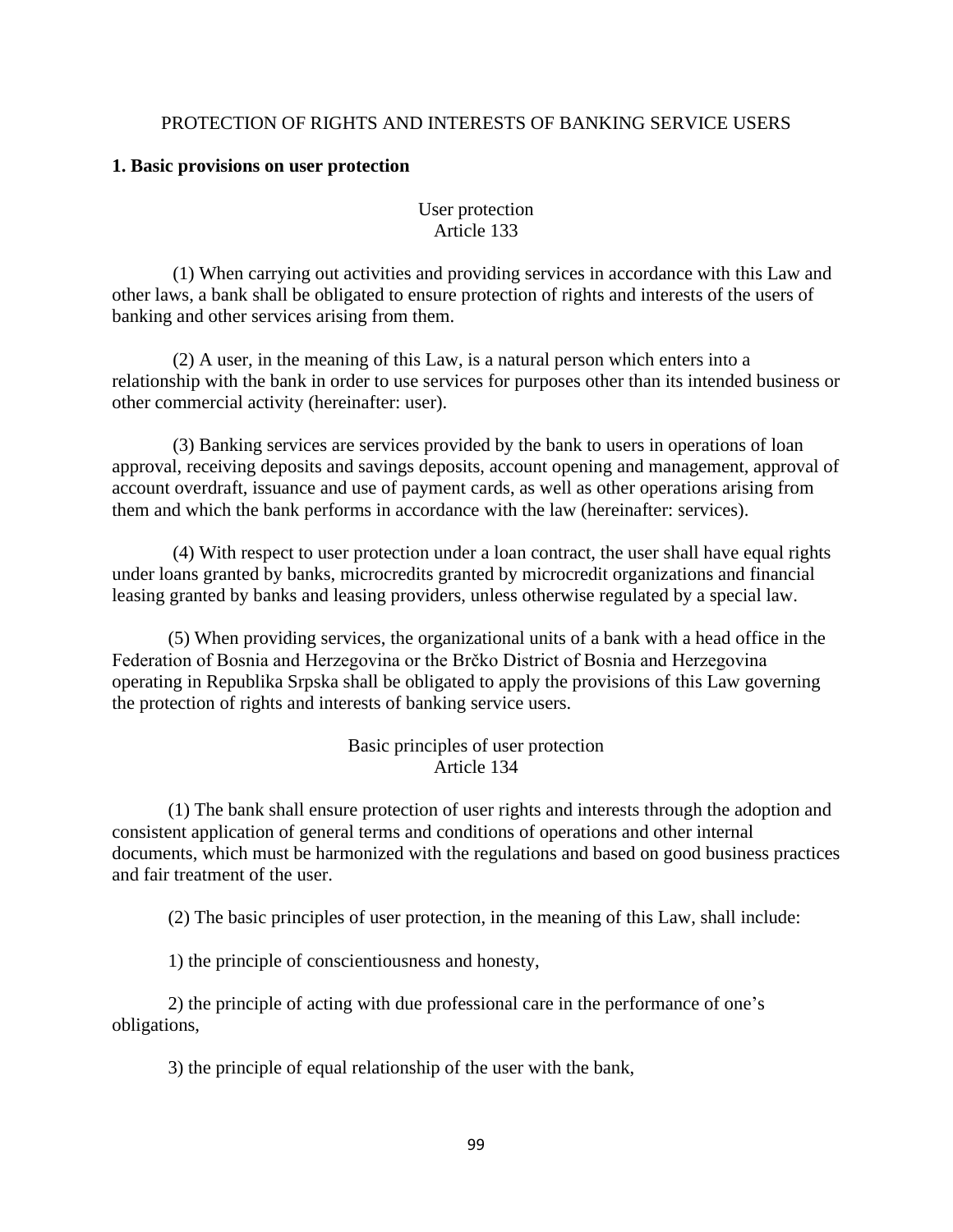4) the principle of protection against discrimination,

5) the principle of transparent operation and disclosure,

6) the principle of negotiating determined or determinable obligations, and

7) the user's right to complaint and redress.

(3) The bank shall be obligated to adhere to the principles specified in paragraph 2 of this Article in all phases of the establishment and duration of a relationship with the client (advertising, negotiation phase and handover of a draft agreement, signing of an agreement, use of the service and duration of the contractual relationship).

## **2. General terms and conditions of operations of a bank**

Application of the general terms and conditions of operations of a bank

## Article 135

(1) During the performance of tasks and obligations within its activity, the bank shall be obligated to apply the general terms and conditions of operations and to act with professional care in relation to the user.

(2) Professional care is increased attention and skill reasonably expected from the bank in legal transactions in its dealings with the user, in accordance with rules of profession, good business practices and the principle of conscientiousness and honesty.

(3) The general terms and conditions of operations prescribe the standard conditions of the bank operations applicable to users, the conditions for establishing a relationship and the communication procedure between the user and the bank, as well as the conditions for performing transactions in the operations of loan approval, receiving deposits, opening, maintaining and closing an account, issuance and use of payment cards, as well as other operations which the bank performs in accordance with the law.

> Announcement of the general terms and conditions of operations of a bank Article 136

The bank shall be obligated to make the general terms and conditions of operations in accordance with Article 123 of this Law in a clear and understandable manner, providing accurate, complete, unambiguous and standard information presented with a representative example, which are necessary for the average user in order to make an appropriate decision on the use of service and on the establishment of a relationship with the bank.

> Prohibitions in advertising Article 137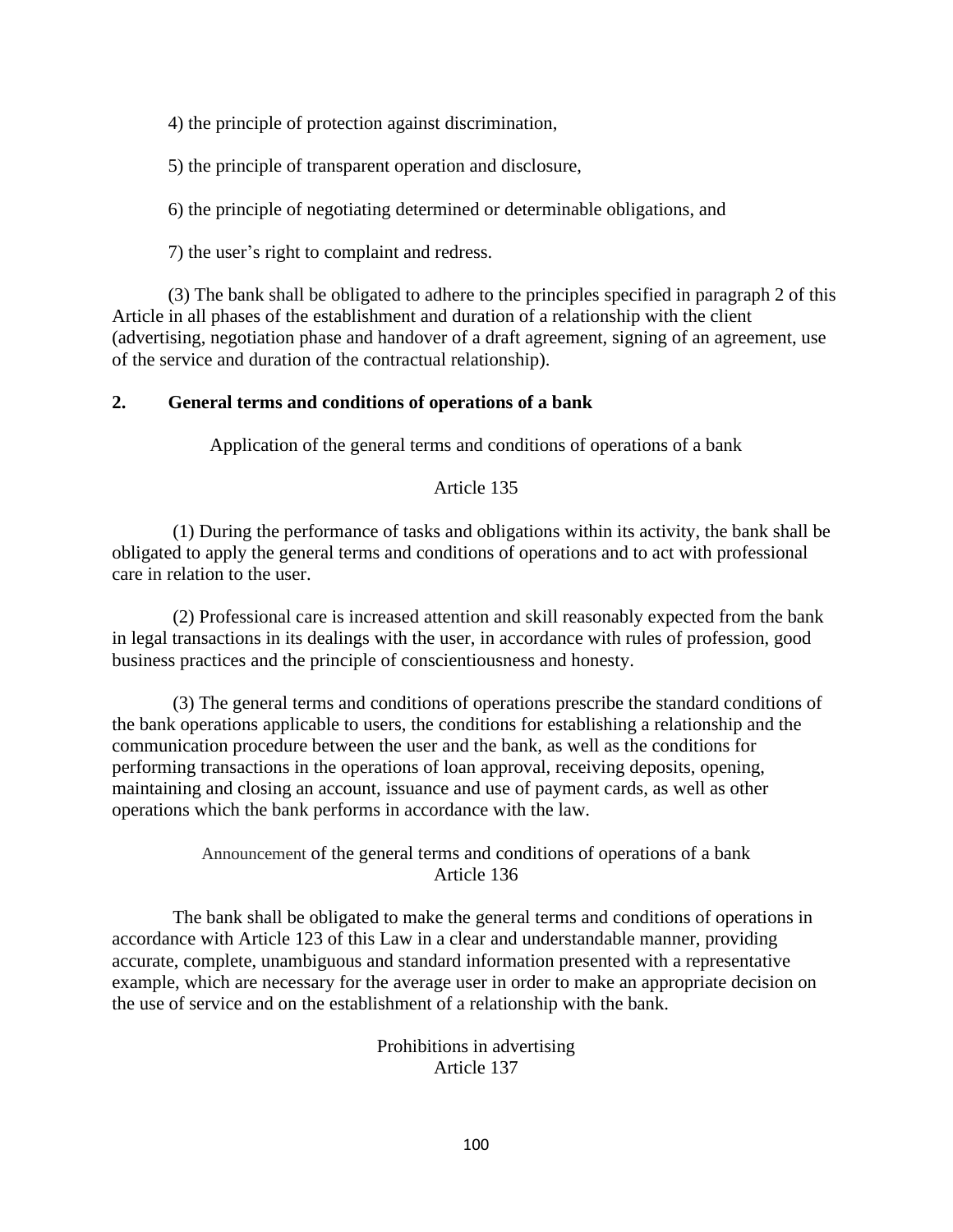(1) It is forbidden for a bank to use inaccurate and untrue information in advertising, as well as data and information which may mislead the average user or can create a misleading picture of the terms of service and lead the user to making a decision which the user would not make under different circumstances, and to use data that cause damage or is likely to cause damage to a competitor financial organization of the banking system.

(2) In advertising, the bank shall be prohibited to use expressions describing the service as free or similar expressions, if the approval for use of that service is contingent on the conclusion of another contract or is contingent on anything that constitutes an expense or creates another obligation for the user.

#### **3. Disclosure of information to a user during the negotiation phase**

Standard information sheet Article 138

(1) During the negotiation phase, the bank shall be obligated to inform the user about the terms and conditions and all essential characteristics of the service offered in the form of a standard information sheet which shall be presented to the user as a representative example of the service, in written or electronic form, which must contain:

1) type of service,

2) name and address of bank head office,

3) the amount of service, currency designation and terms of use,

4) contract duration,

5) the amount and variability of nominal interest rate and elements based on which the contractual variable nominal interest rate is determined, their amount at the time of contract conclusion, periods in which they will vary and how they will vary, as well as the fixed element if agreed,

6) the effective interest rate and the total amount which the user must pay or which must be paid to the user, shown through a representative example indicating all of the elements used in the calculation of these rates,

7) the amount and number of loan annuities and the periods in which they mature (monthly, quarterly, etc.),

8) the costs of managing one or more accounts to be used to record transactions, except if that opening of an account is not only an offered option, along with the cost of using a specific means of repayment, both for payment transactions, and for withdrawal of funds, and any other fees and costs arising from the contract, specifying whether they are fixed or variable and the conditions under which they may vary,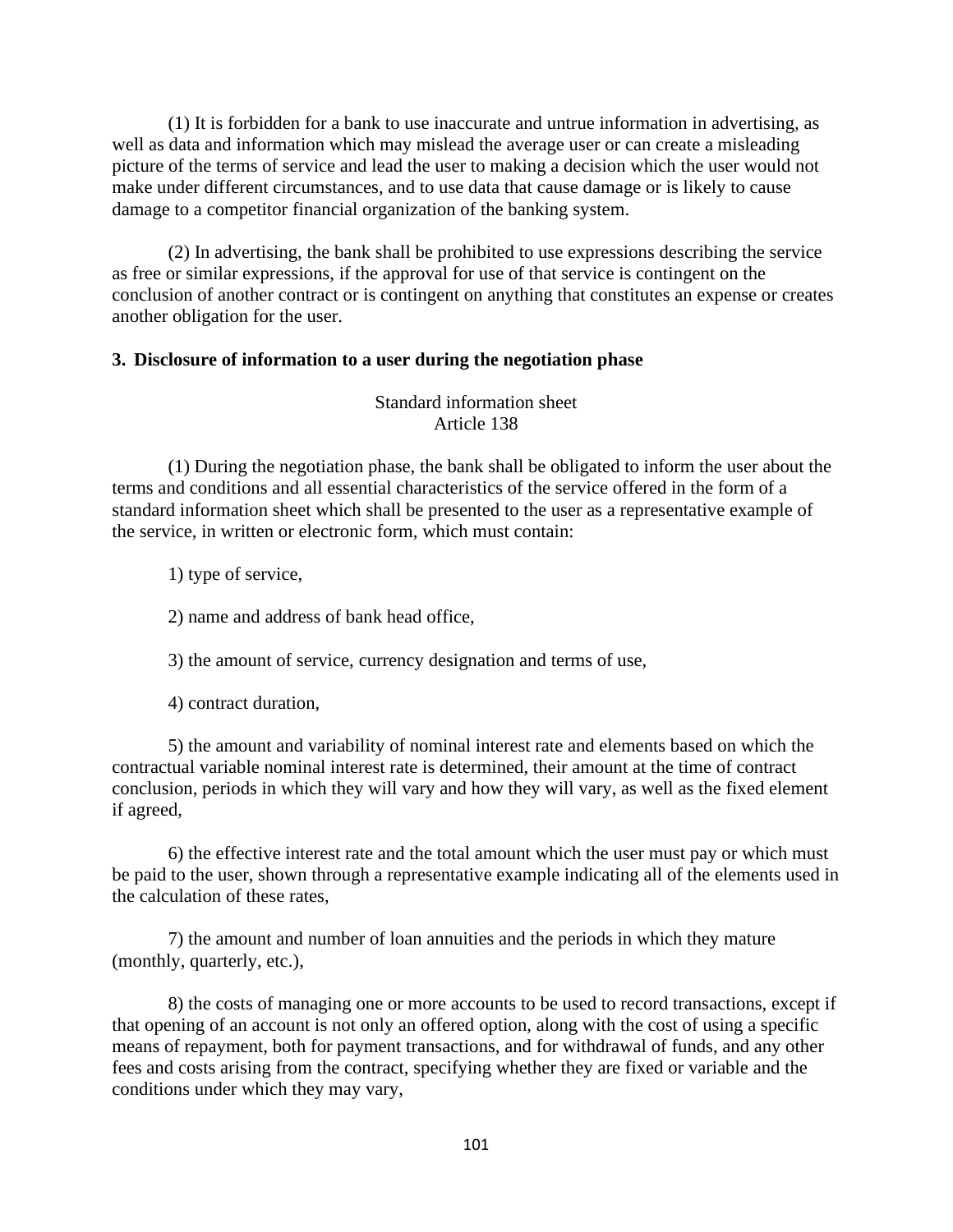9) information on the obligation to use notary services when signing a contract,

10) information on the obligation to sign an ancillary service contract related to the primary contract, especially when the signing of such contract is mandatory in order to obtain service according to the terms of advertisement,

11) the interest rate applicable in case of delays in the settlement of obligations and the rules for its adjustment, as well as other fees paid in the event of default,

12) a warning in relation to the consequences of a failure to meet one's obligations,

13) as necessary, instruments for securing the fulfillment of obligations with information about the order and manner of settling obligations from the security instruments,

14) the user's right to withdraw from the contract, the terms and conditions and manner of withdrawal, as well as the costs associated with that,

15) the user's right for early repayment of loans and bank's right to a fee, as well as the amount of that fee,

16) the user's right during the assessment of user's creditworthiness, to receive, free of charge, a notice on the results of the database examination,

17) the user's right to receive a free copy of the contract draft, except if, at the time of filing of the user's application, the bank assesses that it does not want to establish a relationship with the user in the specific legal transaction,

18) the period which binds the bank according to information provided in the information sheet, and

19) the terms and conditions for making a cash deposit with the bank, if it is a prerequisite for granting a loan, as well as the possibility and terms and conditions for offsetting loans and deposits.

(2) All data and information pertaining to a service offered by the bank must be written in the same font size and equally visible in the standard information sheet.

(3) The Agency may adopt an act to also prescribe additional elements of the standard information sheet, depending on the type of service offered to the clients.

### Disclosure of information to the user and contract draft Article 139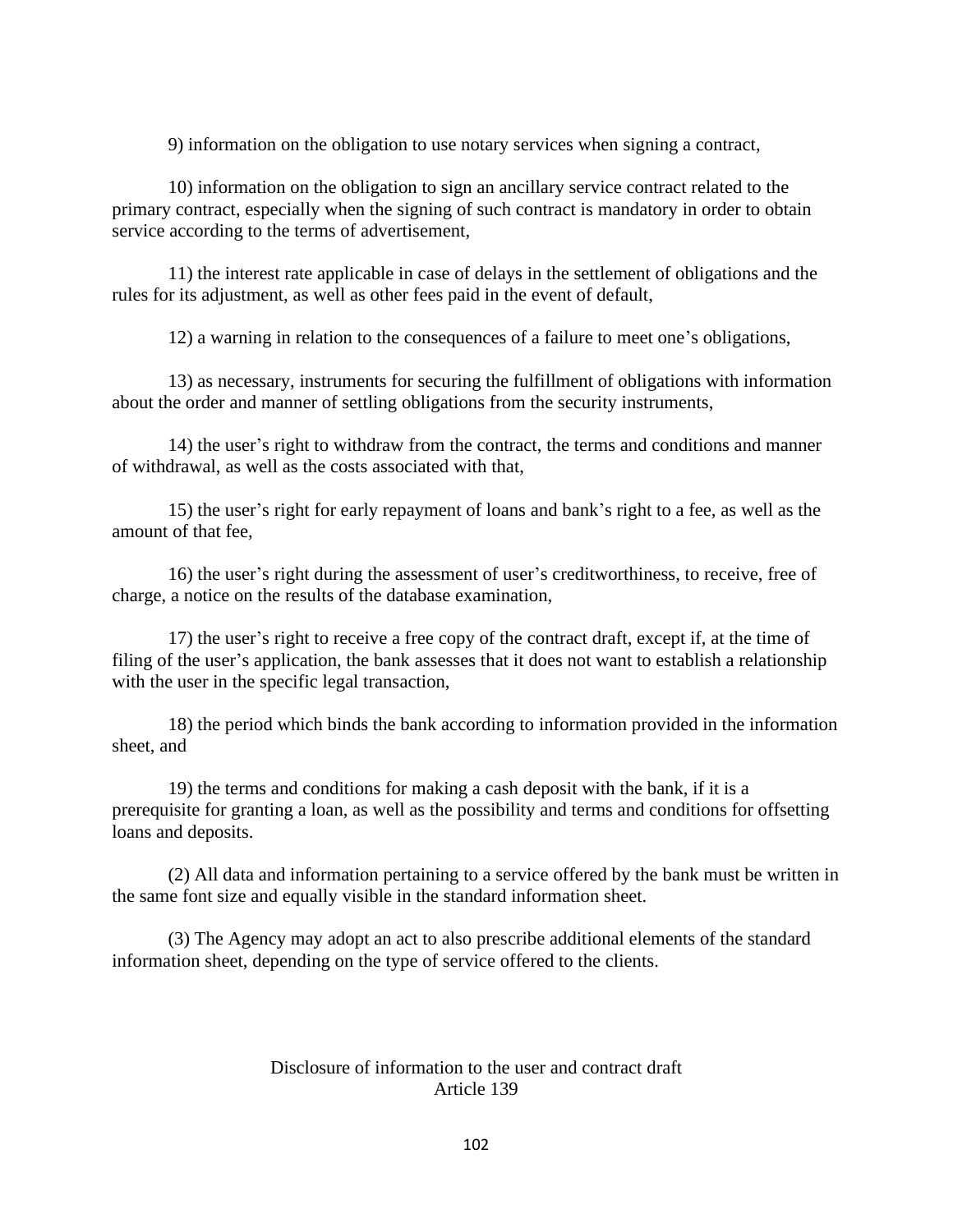(1) At the user's request, the bank shall be obligated to clarify data, provide information and give adequate explanations in relation to the service offered, in a way that enables the user to compare offers from different service providers, to identify advantages, disadvantages and specific risks that the service may cause to the user's economic position and to assess whether the service suits the user's needs and financial situation, the purpose of making an informed decision about the service use.

(2) Before the signing of a contract, the bank shall be obligated to provide the user with all information about the service or make available all essential terms and conditions and elements of the contract from which the rights and obligations of the contracting parties are clearly evident, and at the user's request, free of charge, hand over the contract draft for consideration outside bank premises, within a period defined in the standard information sheet.

(3) If the service is being negotiated in foreign currency equivalent or in foreign currency according to the regulations on foreign exchange operations, the bank shall be obligated to bring to the user's attention the foreign exchange and other risks undertaken by the user in this case.

### Professional competence of bank employees Article 140

(1) The bank shall be obligated to ensure that employees engaged in the sale of services or in providing advice to users have appropriate qualifications, knowledge and experience, professional and personal qualities, are familiar with the rules of profession and act in accordance with good business practices and business ethics, respect the personality and personal integrity of the user, and to inform the user, at the latter's request, fully and accurately about the terms of service use.

(2) The bank shall be obligated to conduct ongoing training and improvement of employees in sales of services or provision of advice to users, in accordance with the market needs and requirements.

#### **4. General provisions on service provision contracts**

#### Rules of negotiation Article 141

(1) The bank shall be obligated to prepare the service contracts concluded with a user in writing and provide a copy of the contract to each contracting party.

(2) The monetary contractual obligation must be determined or determinable.

(3) The monetary contractual obligation is determinable in amount if the contract contains data through which its level can be determined or if it depends on negotiated variable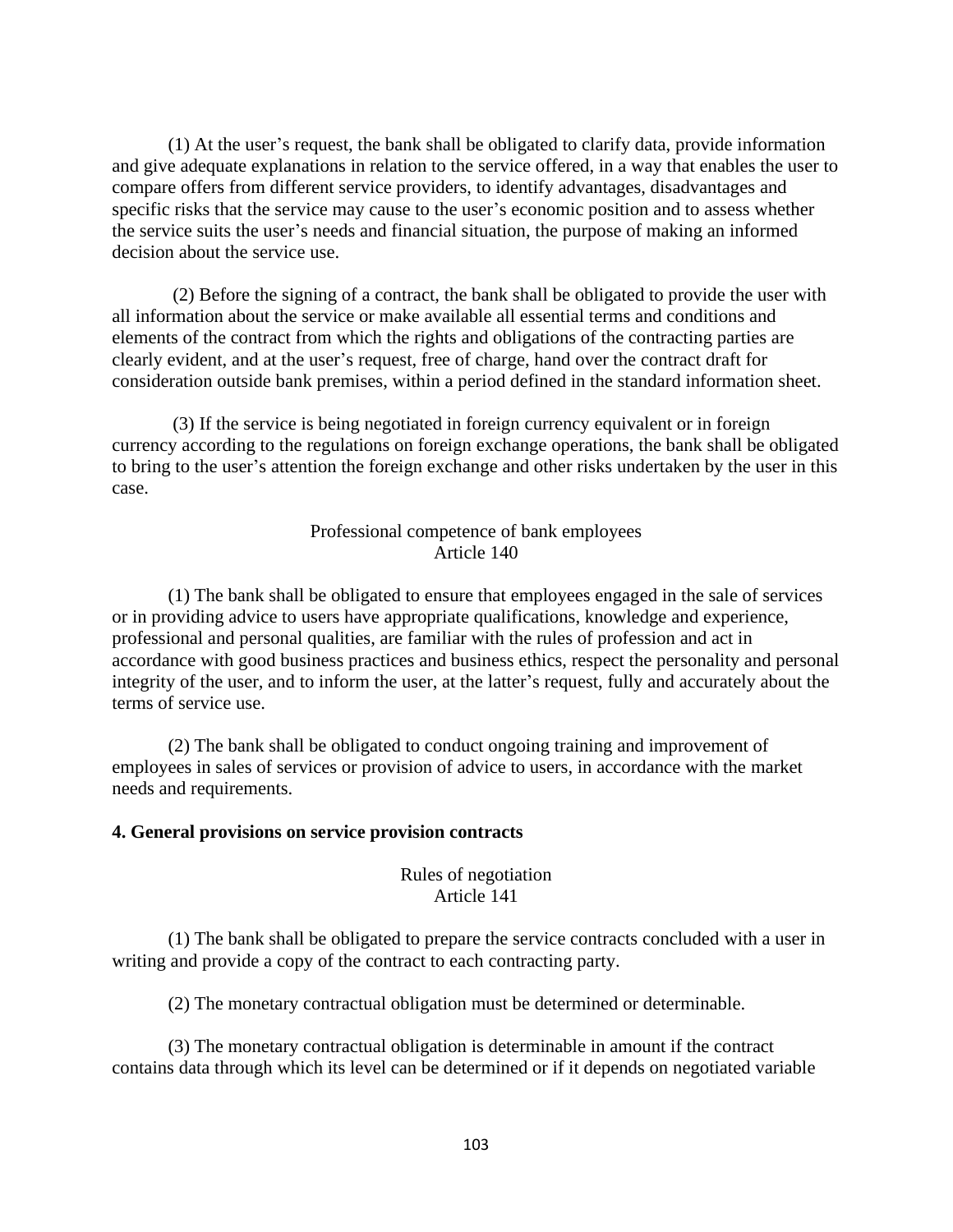elements or variable and fixed elements, where the variable elements are those which are officially published (reference interest rate, consumer price index, etc.).

(4) The monetary obligation is determinable in time if its maturity can be determined based on the negotiated elements.

(5) The elements specified in paragraph 3 and 4 of this Article must be of such nature that they are not affected by unilateral will of either of the contracting parties.

(6) The bank contracts may not contain general guiding standards on business policy when it comes to mandatory elements of the contract provided for in this Law.

(7) The bank shall be obligated to set the monetary contractual obligation in the manner defined in the provisions of this Article.

(8) When the monetary contractual obligation is undetermined or undeterminable with respect to the terms of conditions for providing and using the service, the contract shall be deemed null and void.

(9) If the contracting parties have regulated their relations in the presence of a defect of consent or under threat, gross misrepresentation or fraud, the other party, which is aware of the defect, may seek annulment of the contract and compensation for damages, in accordance with the law governing contractual relations.

#### Mandatory contract elements Article 142

The mandatory contract elements of loan, time deposit, savings deposit, account opening and management, and authorized account overdraft are as follows:

1) type of service,

2) name and address of the contracting parties,

3) amount, currency designation and terms of service use,

4) period for which the service is negotiated,

5) amount of nominal interest rate, specifying whether it is fixed or variable, and, if variable, the elements based on which it is determined (reference interest rate, consumer price index, etc.), their level at the time of contract conclusion, periods in which it will vary, as well as fixed element if agreed,

6) effective interest rate and total amount which the user must pay or which must be paid to the user, calculated as of the date of contract conclusion,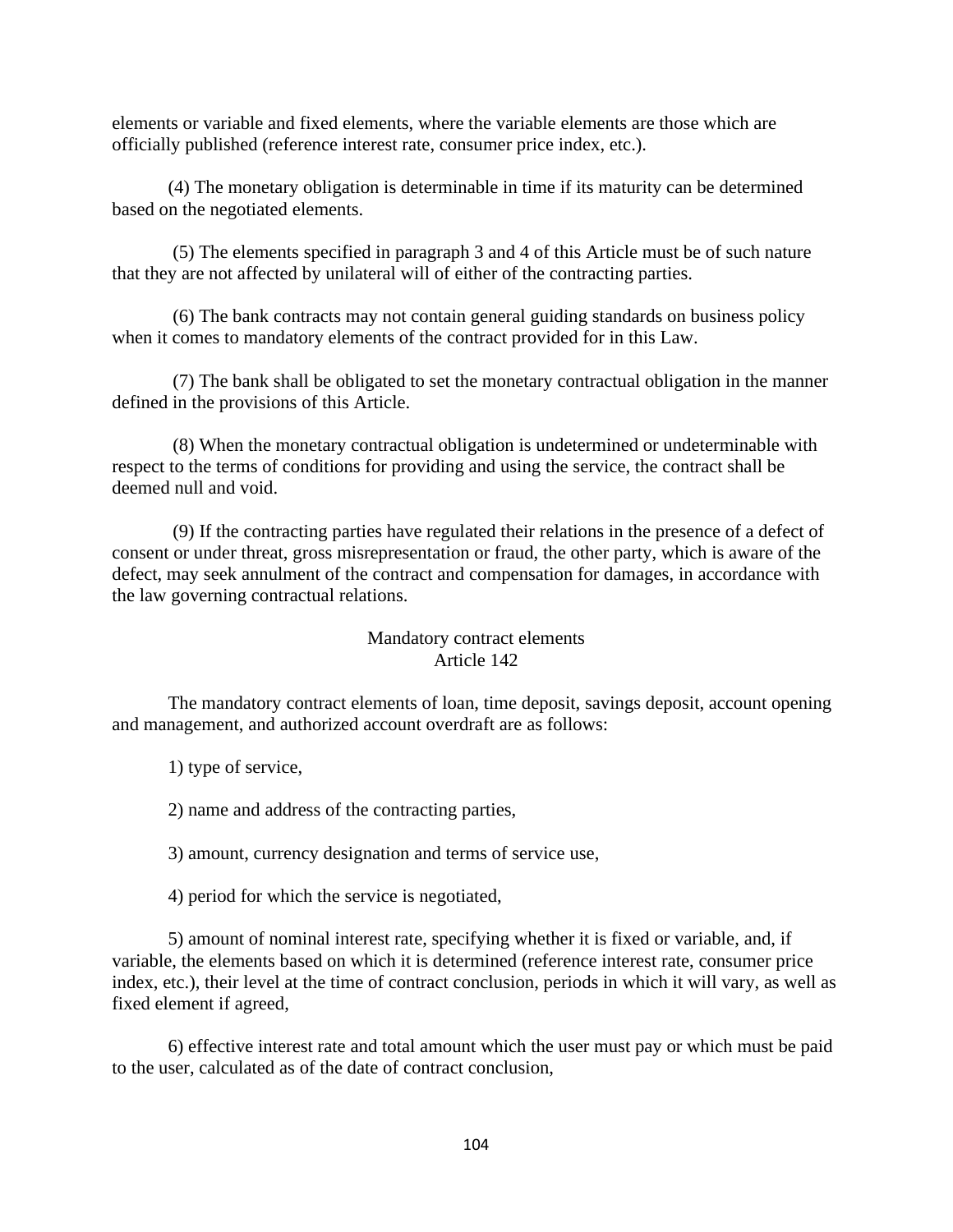7) method to be applied when calculating interest rate (conformal, proportional, etc.),

8) costs of managing one or more accounts to be used to record deposit and withdrawal transactions, except if opening of an account is not only an offered option, along with the cost of using a specific means of repayment, both for payment transactions, and for withdrawals of funds, and any other fees and costs arising from the contract, specifying whether they are fixed or variable and conditions under which they may vary,

9) penalty interest rate applicable in case of delays in the settlement of obligations and rules for its adjustment, as well as other fees paid in the event of default,

10) warning in relation to the consequences of a failure to meet one's obligations, and

11) procedure for the protection of user rights, use of extrajudicial complaint and address of institution to which it is filed.

## Amendments of contract elements Article 143

(1) If a bank intends to amend any of the mandatory elements of a contract concluded with a user, it shall be obligated to provide user's written consent before the application of that amendment, except for changes of a variable interest rate, agreed upon in accordance with the provisions of this Law and, in the case an automatic extension of the contract has been agreed upon, provided that the bank has notified the user in accordance with this Law.

(2) If the user does not agree with the changes of mandatory elements of the contract, the bank may not unilaterally change the terms and conditions set out in the contract, or terminate or cancel the contract unilaterally, except under the reasons provided for in the regulations governing contractual relations.

(3) Notwithstanding paragraph 1 and 2 of this Article, if the bank proposes amendments to the contract provisions of an account opening and management, it shall be obligated to provide the user with a written proposal of these amendments, no later than two months before the proposed date of commencement of their application, during which time frame the user may agree to the proposed amendments.

(4) If, within the time frame specified in paragraph 3 of this Article, the user does not notify the bank that the user does not agree with the proposed contract amendments of the account opening and management, it shall be deemed that the user has agreed to the proposed amendments, only if such an assumption has been agreed upon.

(5) The proposal for amendments of contract provisions on the account opening and management must also include a notification of the bank of the existence of contractual assumption specified in paragraph 4 of this Article and a notification about the user's right to terminate the contract within the time frame specified in paragraph 3 of this Article, if the user does not agree with that proposal.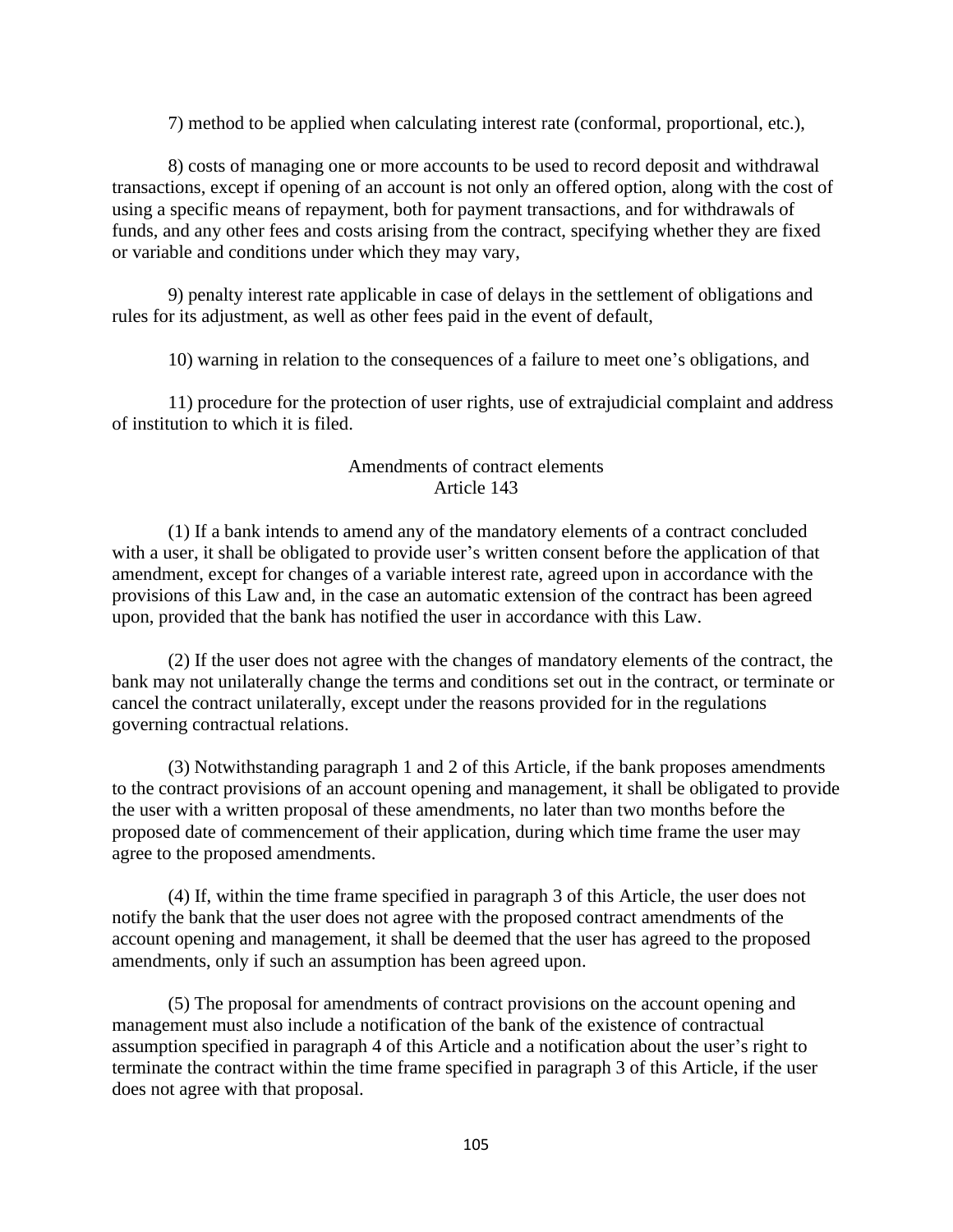(6) The user may terminate contract on account opening and management at any time, without paying compensation and without notice, unless a notice period, which may not be longer than 30 days has been agreed upon.

(7) The bank may terminate contract on account opening and management concluded for an indefinite period of time, if so agreed, and with a notice period which may not be shorter than two months, and for reasons provided for in the regulations governing contractual relations or another law.

(8) The bank shall be obligated to have a statement of termination delivered to the user in writing.

(9) If the user or the bank terminates contract on account opening and management, the user shall be obligated to pay a fee only for the services rendered up to the date of termination, and if such fee has been paid in advance, the bank shall be obligated to return the proportional part of the fee paid.

(10) The bank shall be obligated to notify the user, within time frame and in the manner determined by the contract, of changes in data which are not mandatory elements of the contract.

(11) The user shall be obligated to notify the bank immediately of changes in all data essential for the exercise of rights and obligations from a legal transaction with the bank; otherwise the bank shall not be responsible for inability to notify the user.

#### Interest rate Article 144

(1) Interest rate is fixed if the bank and the user have agreed to a uniformed interest rate for the entire duration of the contract or several interest rates for certain periods using only a certain fixed percentage.

(2) If the contract does not set out all interest rates, the interest rate shall be considered fixed only for those periods for which, at the time of contract signing, the rate was set only by a certain fixed percentage agreed upon at the time of contract signing.

(3) The interest rate is variable if its level depends on negotiated variable elements or variable and fixed elements, where the variable elements are those which are officially published (reference interest rate, consumer price index, etc.), which elements may not be affected by the unilateral will of either of the contracting parties.

(4) The bank shall be obligated to determine the variable interest rate in the manner defined by this Law.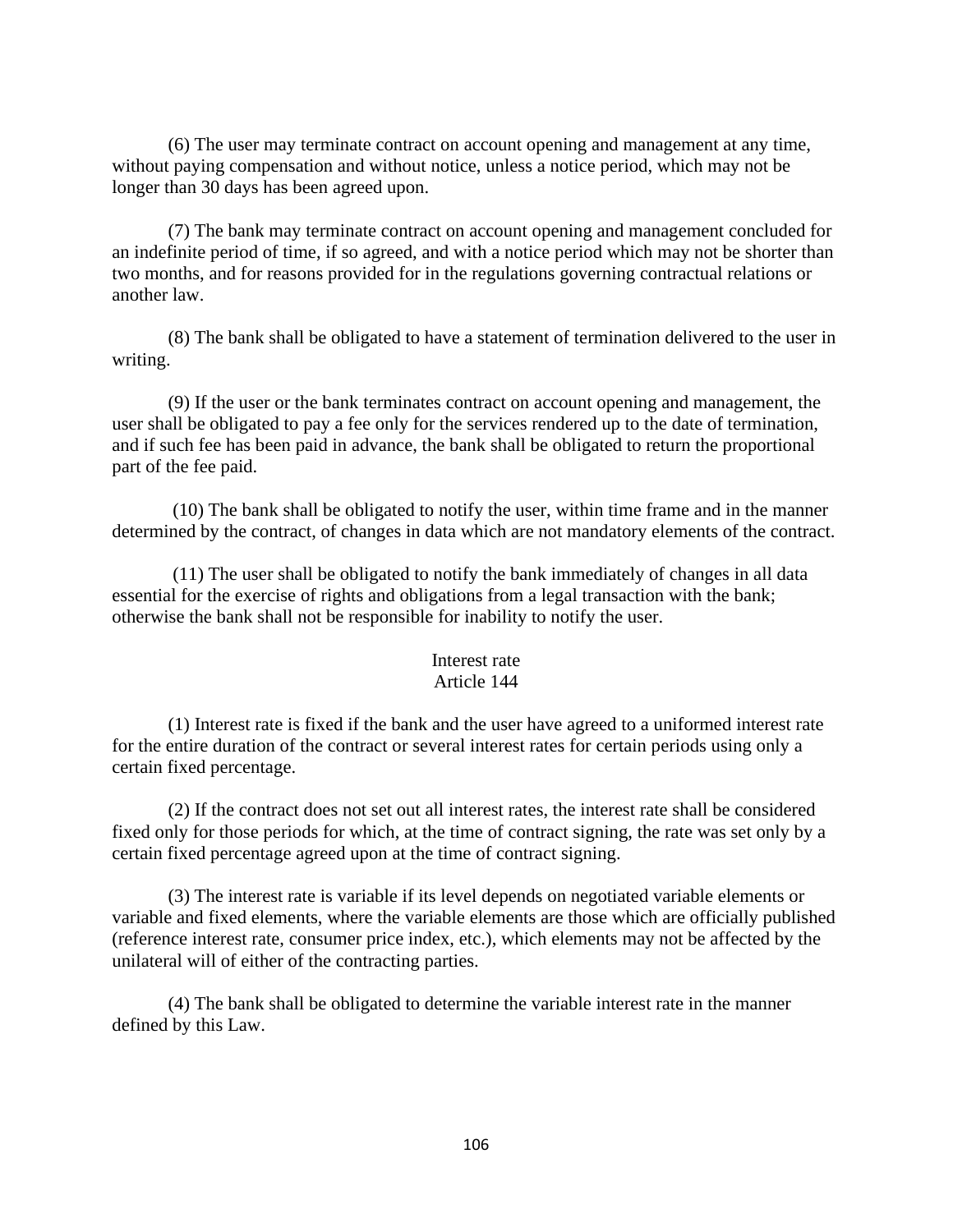(5) If the variable interest rate has been negotiated, the bank shall be obligated to make public and available to the user, in an appropriate location in its business premises, data on the trend of the value of agreed variable elements specified in paragraph 3 of this Article.

(6) The effective interest rate indicates total costs of service paid for or received by the user of that service, where these costs are expressed as a percentage of the total amount of the service on an annual level, determined according to the methodology prescribed by the Agency.

(7) The bank shall be obligated to calculate and present the effective interest rate in a uniform, prescribed manner and make it available to the public and users for the purpose of comparing contemporaneous offers of different banking service providers, in accordance with the provisions of this Law and the Agency's regulations.

### Ancillary service contract Article 145

(1) The bank may not restrict the user by the selection of a provider of an ancillary service necessary for the conclusion and implementation of a contract with the user.

(2) If the conclusion and implementation of a contract with the user contingent on the signing of an ancillary service contract, where the price of the ancillary service may not be set in advance, the conditions for signing such contract must be given in a clear, concise and evident manner, along with the effective interest rate.

(3) The ancillary services shall not include services for opening and managing of one or more accounts to be used solely for the purpose of recording deposit, payment and withdrawal transactions, as well as other transactions arising from the use of agreed service.

(4) The costs of opening, managing and recording transactions on accounts as specified in paragraph 3 of this Article shall be presented to the user during the negotiation phase and shall be included in the calculation of the total costs of the service expressed through the effective interest rate.

## **4.1. Loan contract**

#### Assessment of creditworthiness Article 146

(1) Before signing of a loan contract, a bank shall be obligated to assess the creditworthiness of a user, guarantor or any other person who personally guarantees the fulfillment of the user's obligations, based on appropriate documentation and information obtained from the user, by examination of credit registers, with written consent of the person to which the data from the register pertain, as well as public registers and databases.

(2) Before signing of a loan contract, the bank shall be obligated, with a prior written consent of the user, guarantor or any other person who personally guarantees the fulfillment of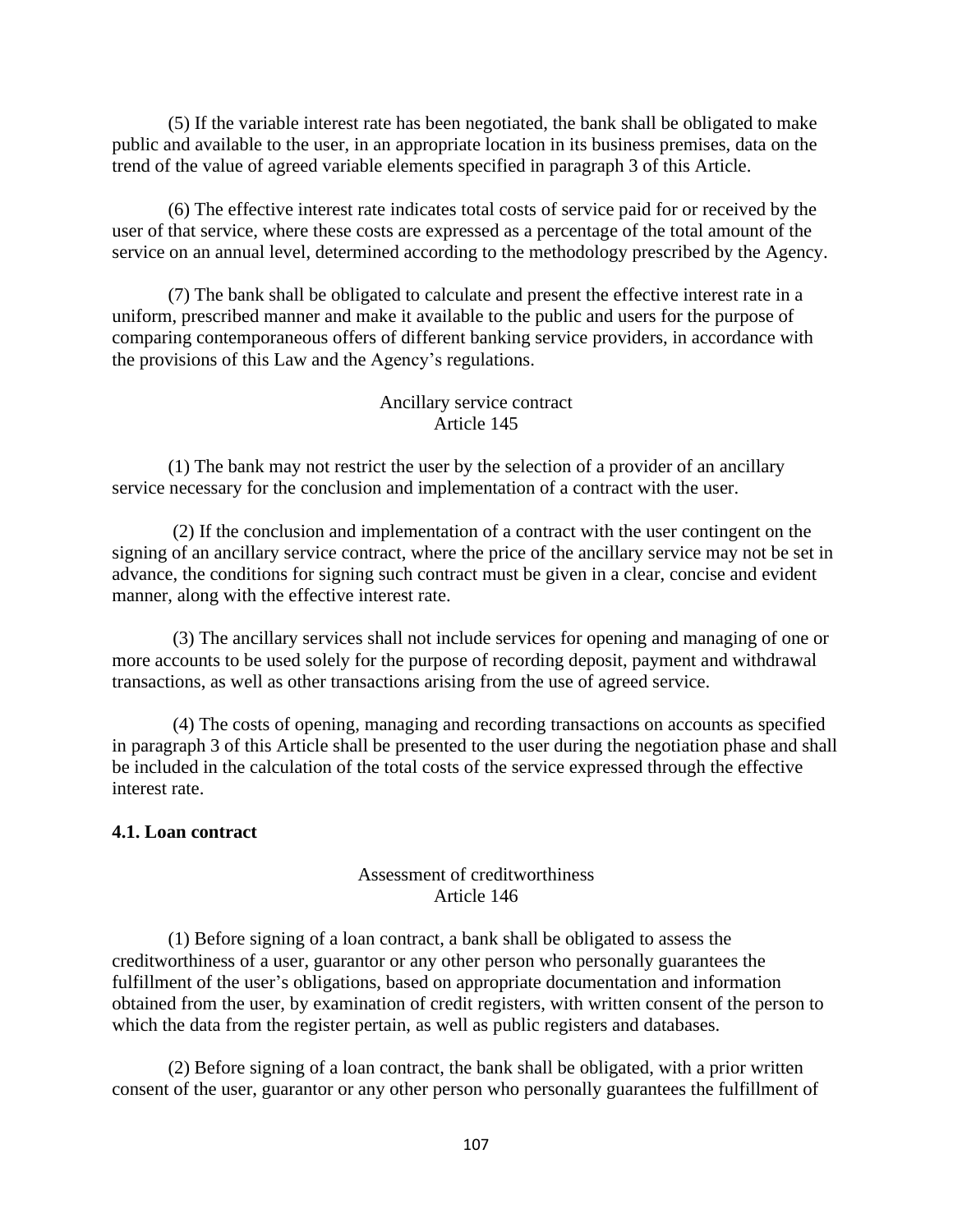the user's obligations, to inform them mutually and present them with documentation and information obtained in the process of assessing creditworthiness.

(3) If a person does not agree to have obtained information and documentation for assessment of that person's creditworthiness disclosed to other persons, the bank shall be obligated to make this fact known to other persons.

(4) The provisions of this Article shall not apply in cases where such disclosure of information is expressly prohibited by separate compulsory regulations.

(5) If contracting parties agree to an increase of the credit liability of the user as a debtor, the bank shall be obligated to reassess the creditworthiness of the user, guarantor or any other person who personally guarantees the fulfillment of the user's obligations, before any significant increase in the total credit amount.

### Provision of collateral Article 147

(1) If a bank secures the fulfillment of the user's obligations under loan approval by means of collateral provision, it shall be obligated during the negotiation phase to acquaint the guarantor with the subject of the collateral, the form of collateral required by the contract, the scope of the guarantor's responsibility which the guarantor undertakes giving a surety statement, and to present to the guarantor all information or make available all essential elements of the contract clearly showing the rights and obligations of the contracting parties, and at the guarantor's request, free of charge, hand over the contract draft for consideration outside of bank premises.

(2) The bank shall be obligated, before the signing of a surety contract, to provide a copy of the surety contract, concluded in writing between the user and the guarantors, for the content of which the bank shall not be responsible.

(3) The bank and the user may not alter the mandatory elements of the contract increasing the scope of the guarantor's liability, without the guarantor's prior written consent.

### Mandatory elements of a loan contract Article 148

(1) In addition to the mandatory elements specified in Article 142 of this Law, a loan contract shall also include the following mandatory elements:

1) for loans indexed in foreign currency – the currency in which the bank indexes the loan, the type of exchange rate applied in approval and repayment of loan (buying or selling exchange rate of the Central bank of Bosnia and Herzegovina, or the official average exchange rate, or buying or selling exchange rate of the bank), as well as the accounting date,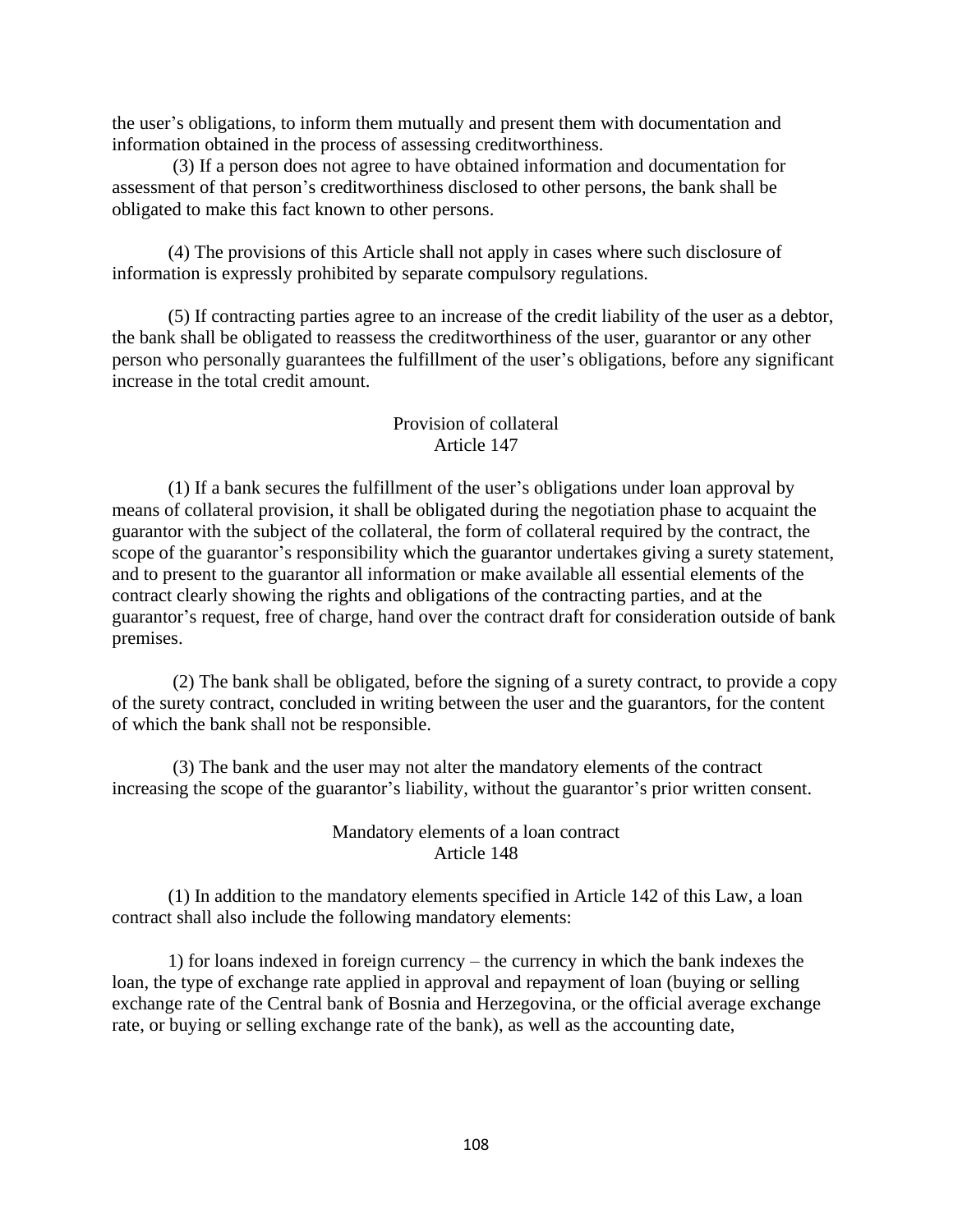2) user's right to receive from the bank in agreed manner, at least once a year, free of charge, a written statement on the balance of the user's loan indebtedness, including data about the amount of repaid principle and interest, as well as the amount of remaining debt,

3) total loan costs,

4) total amount which the user must pay,

5) if necessary, a provision on the obligation to use and pay for the costs of notary services,

6) instruments for securing the fulfillment of obligations with information about the order and manner of settling obligations from the security instruments,

7) user's right to withdraw from the contract, the conditions and manner of exercising that right, and

8) terms and manner for early loan repayment and the amount of bank charges on this basis.

(2) Total loan costs for the user include interest, fees, taxes and all other fees and expenses that are directly related to the approval and use of loan and are included in the calculation and presentation of the effective interest rate.

(3) The total amount which the user must pay represents the sum of loan amount and the total loan costs borne by the user.

(4) When signing a loan contract, along with the contract, the bank shall provide the user with a copy of the loan repayment plan which is considered an integral part of the contract, and the bank shall retain the second copy for its records.

#### Changes of loan contract elements Article 149

(1) If interest, fees and other costs of loan contract are variable, the bank must base changes in their value on the elements agreed upon in accordance with the provisions of this Law, which are made public.

(2) The bank may not change a variable interest rate in time frames other than those agreed upon, and shall be obligated to adjust the amount of variable interest rate according to the set variable element to which the interest is adjusted according to the contract, and which is made public and is valid as of the deadline for adjustment of the interest rate.

(3) If the bank approves a loan which is indexed in foreign currency, the user shall have the right to repay the loan according to the same type of exchange rate as the one used in the loan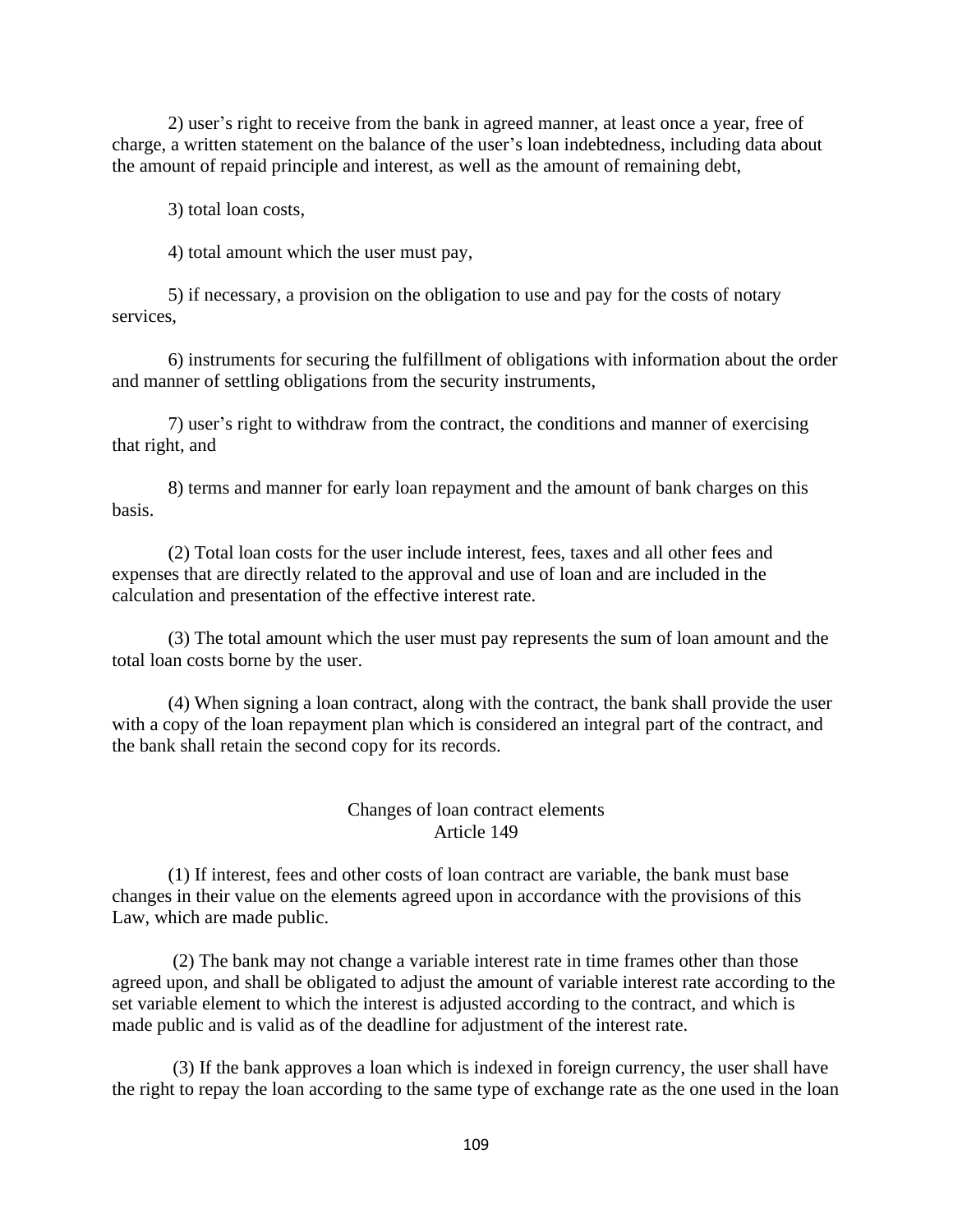disbursement (buying or selling exchange rate of the Central bank of Bosnia and Herzegovina, or the official average exchange rate, or buying or selling exchange rate of the bank), and the bank shall be obligated to allow the user to exercise such right.

(4) If, in order to obtain loan, the user has the obligation to make a special purpose deposit with an agreed interest rate with the bank, the bank shall be obligated to apply the same method of calculating interest on deposit as the one applied to the calculation of interest on the approved loan.

### Right of withdrawal Article 150

(1) A bank may not make loan funds available to the user before the expiration of 14 days from the date of contract signing, except at the user's explicit request.

(2) The user shall have the right to withdraw from a concluded loan contract, without providing any reasons for the withdrawal, within 14 days from the date of contract signing, i.e. within the shorter time frame agreed for making loan funds available at the user's explicit request, provided that the user has not started using loan funds.

(3) The user shall be obligated to notify the bank in writing about the user's intent to withdraw from the contract, whereby the date of receipt of the notice shall be considered as the date of withdrawal from the contract.

(4) In case of the user's withdrawal from a concluded loan contract, the bank shall have the right to charge accrued fee for the processing of loan application which may not be greater than the fee if the user had not withdrawn from the loan.

(5) The bank shall be prohibited from negotiating and charging the user a fee as penalty in case of the user's withdrawal of loan contract.

(6) In case of the user's withdrawal of loan contract secured by mortgage, as well as a contract the subject of which is the purchase or financing the purchase of real estate, the bank shall have the right to reimbursement only of the actual costs incurred by the conclusion of the contract, which the bank shall be obligated to bring to the user's attention before the contract signing.

(7) If the bank or a third party pursuant to the loan contract provides ancillary services related to that contract, the user shall no longer be bound by ancillary service contract if the user exercises the right to withdraw from the contract, in accordance with this Article.

(8) The provisions of this Article shall also apply to an authorized account overdraft contract and a credit card contract.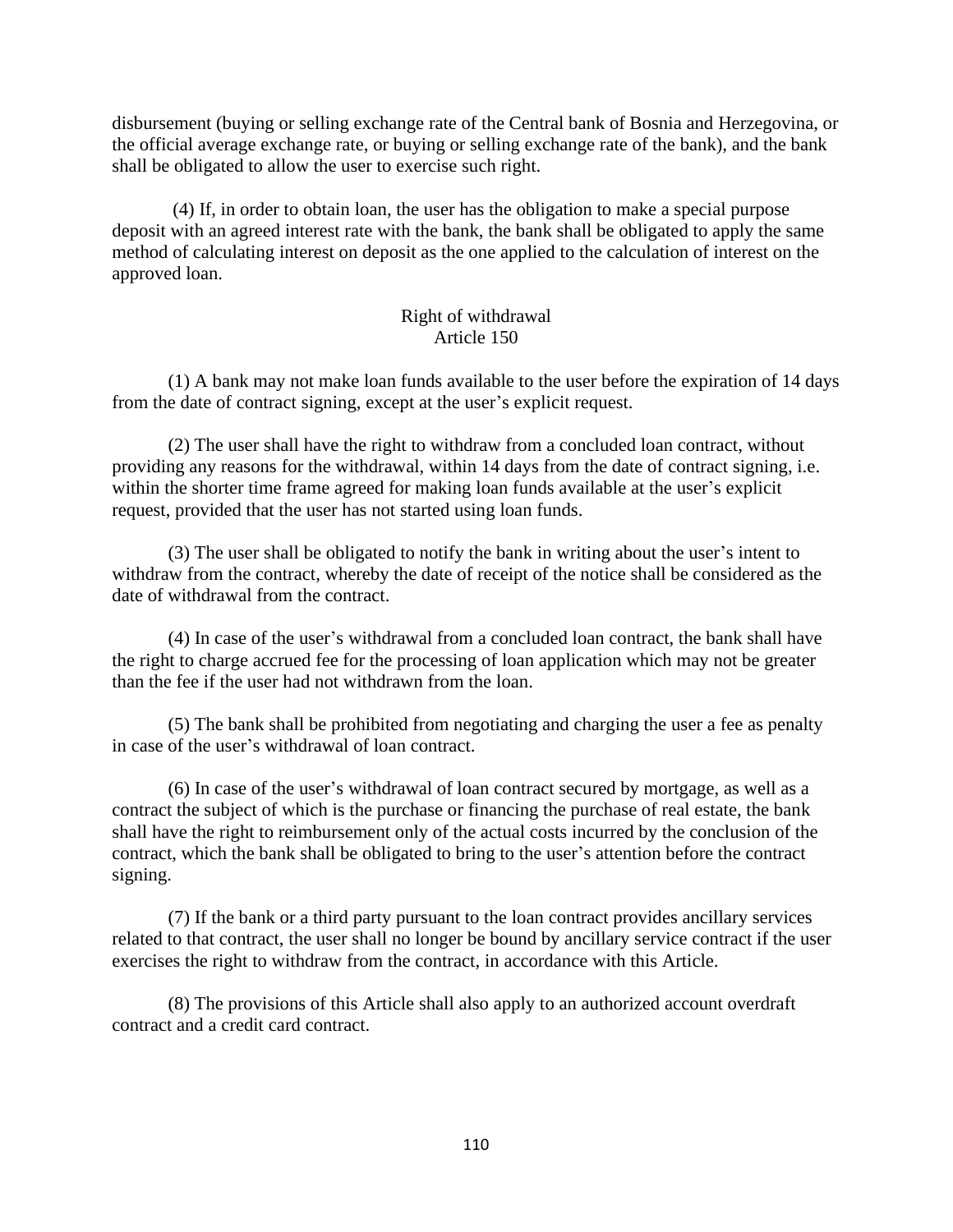#### Early loan repayment Article 151

(1) The user may repay a loan, in full or partially, prior to the set repayment term, whereby the user shall have the right to a reduction of total costs of the loan by the amount of interest and costs for the remaining period of the contract (early repayment), but shall be obligated to notify the bank in advance about the intent of early loan repayment, in writing, within the agreed time frame.

(2) In case of early loan repayment, the bank shall have the right on objectively justified and agreed compensation of costs directly related to the early loan repayment, provided that the early repayment is done during a period when a fixed interest rate applies and if the amount of early loan repayment in a period of one year is greater than the limit values set by the Agency.

(3) The bank may not request compensation for early repayment:

1) if the repayment was done pursuant to a concluded insurance contract whose purpose was to secure repayment,

2) if the repayment is done during a period for which a variable nominal interest rate had been agreed, and

3) in case of an authorized overdraft.

(4) The fee for early loan repayment may never be greater than the amount of interest which the user would have paid during the time from the date of loan repayment to the date when the loan should have been repaid under the contract.

(5) The Agency shall prescribe additional terms and conditions for early loan repayment.

User delays in the settlement of obligations Article 152

(1) In case the user is late in the settlement of obligations, the bank shall apply to the outstanding obligation the rules regarding interest applicable in case of a delay on the part of a debtor to settle obligations, in accordance with the regulations governing contractual relations.

(2) If, within the duration of contractual relationship, circumstances should occur leaving the user in a difficult financial situation or other relevant circumstances that that are out of the user's control, at the user's request, the bank may declare a hold on repayment (moratorium) for a certain period of time, and during that period the bank shall not calculate default interest on outstanding receivables.

(3) In its general documents on operations, the bank may prescribe criteria for declaring a hold on repayment.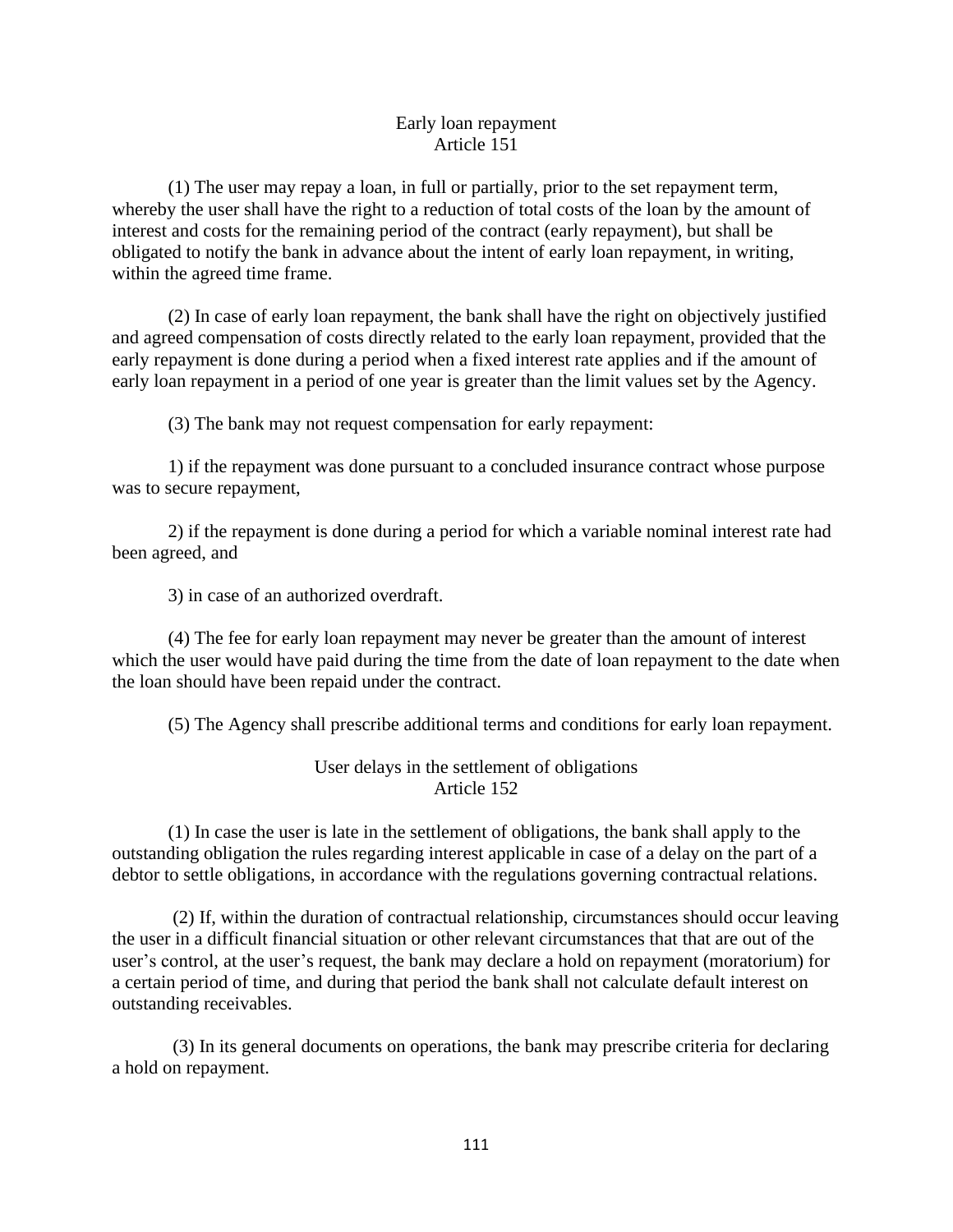## Written warning to a user Article 153

A bank may calculate and charge the user an agreed compensation for the costs of a written warning in case of non-fulfillment of obligations only if it is able to prove that the warning was delivered to the user being warned, i.e. that the written warning was returned to the bank due to the impossibility to deliver.

#### Notification right Article 154

(1) A bank shall be obligated to provide the user, in an agreed manner, and at least once a year, free of charge, with a written statement on the balance of the user's credit indebtedness, including data on the amount of paid off principle and interest, as well as the amount of remaining debt.

(2) In case of agreed variable interest rate, the bank shall be obligated to notify the user of any change in that rate, in writing or in any other agreed manner, before the changed interest rate begins to apply and to indicate in the notice the date as of which the changed rate is to apply.

(3) Along with the notice specified in paragraph 2 of this Article, the bank shall be obligated to provide the user, free of charge, with the modified loan repayment plan after applying the new interest rate.

## Assignment of receivables under a loan contract Article 155

(1) If a bank assigns a receivable under a loan contract to another bank or financial organization licensed by the Agency – a successor, the user shall have the same rights toward the successor as the rights that the user had toward the bank, and the user may also lodge to the second successor, apart from the complaints that the user has against the successor, those complaints that the user had against the bank under the loan contract, and the successor may not put the user into a less favorable position than the position which the user would have had if the receivable had not been transferred and, for this reason, the user may not be subjected to additional expenses.

(2) The bank shall be obligated to notify the user of the transfer of the right specified in paragraph 1 of this Article.

(3) The bank shall be prohibited from limiting, by negotiating and making its prior consent contingent, the transfer of rights under the loan contract with all related rights and guarantees to the guarantor or any other person who personally guarantees the fulfillment of the user's obligations and which has satisfied the bank's claim in full or partially.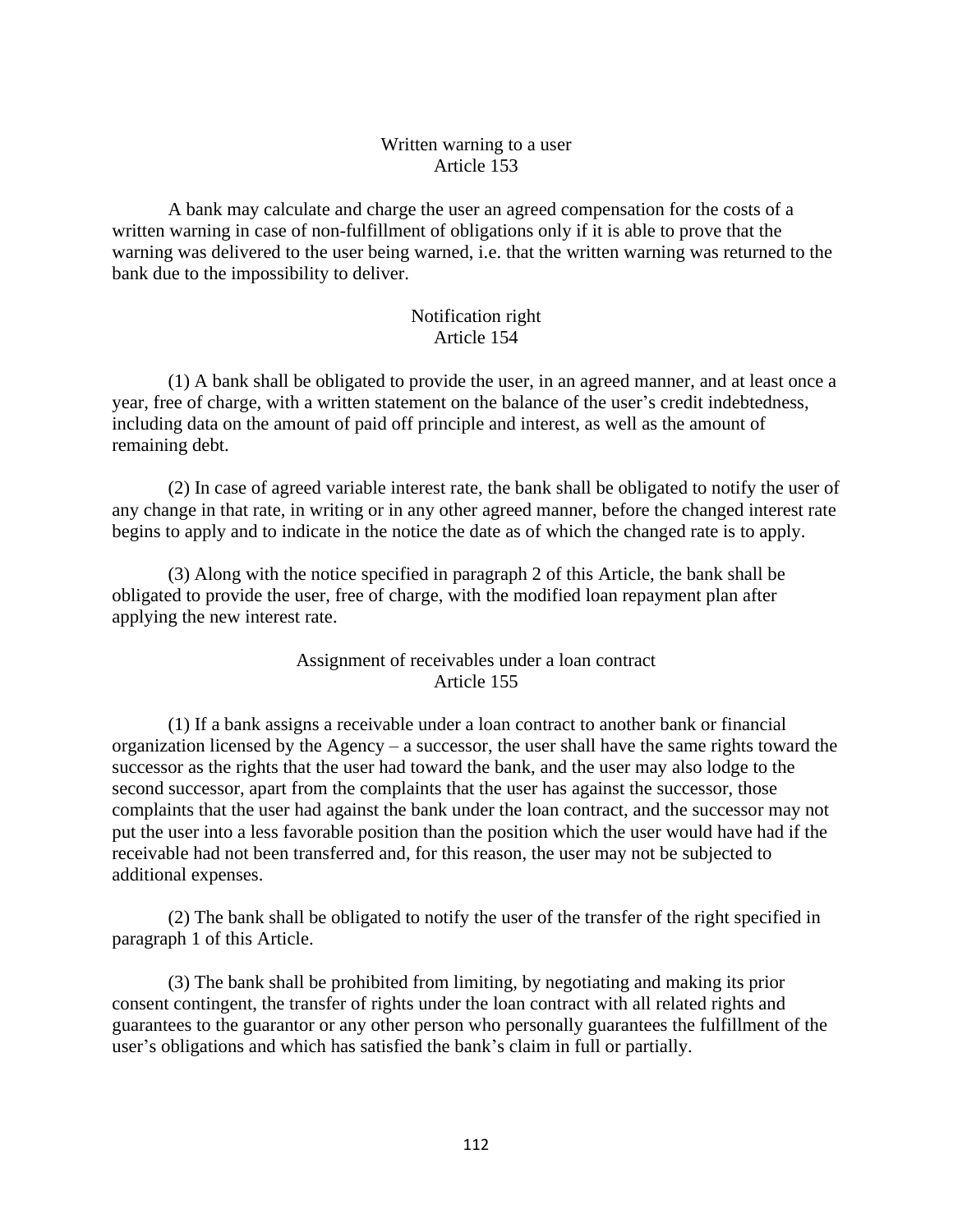#### Area of application Article 156

The provisions of this Law pertaining to user protection in loan approval operations shall not apply to:

1) loan contracts less than KM 400 and more than KM 150,000,

2) leasing contracts not stipulating the possibility for the lessee to acquire an ownership right over the subject of the lease,

3) loan contracts through a current account (authorized overdraft) with the obligation of repayment within 30 days,

4) loan contracts concluded in settlement proceedings before a court or before any other authority defined by law,

5) contracts to postpone the payment of existing debt under a loan, without paying a fee,

6) loan contracts where there is no obligation to pay any costs and contracts under which the loan must be paid off within three months, with payment of only negligible loan costs, and

7) loan contracts secured by a lien on movables, if the user's liability is strictly limited to the value of the pledged thing.

## **4.2. Other contracts**

## Time deposit and savings contracts Article 157

(1) In addition to the elements specified in Article 142 of this Law, time deposit and savings contracts also contain the following mandatory elements:

1) unconditional benefits which the bank offers in relation to the funds on the account,

2) plan for payment of funds from the account*,*

3) manner and terms of disbursement from the account within the limits of available funds,

4) terms and manner for automatic extension of time deposits, and

5) amount of insured deposit.

(2) In a time deposit contract, fees and other costs, if variable, must depend on the agreed elements which are officially published (reference interest rate, consumer price index, etc.) and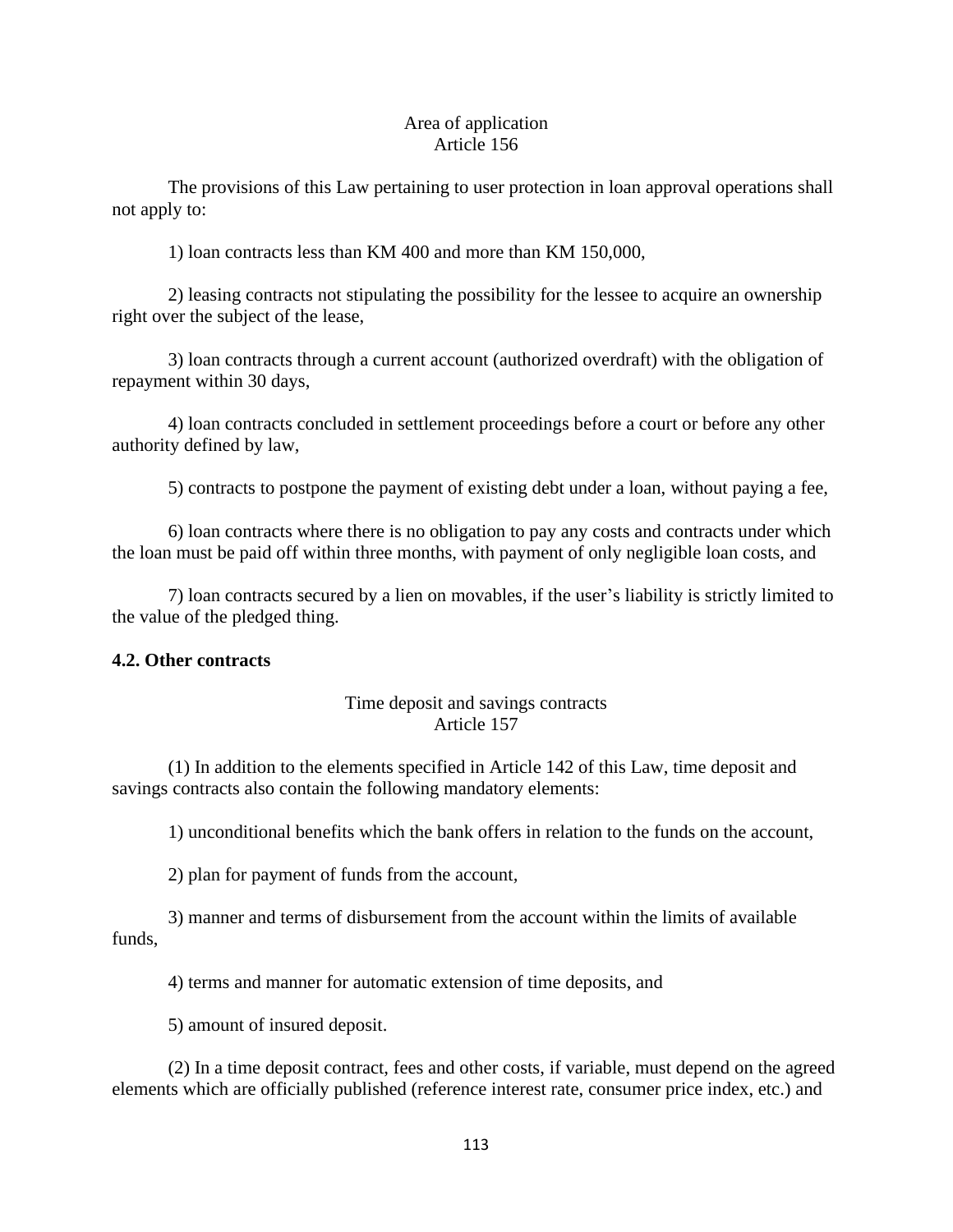whose nature is such that their value cannot be affected by the unilateral will of either of the contracting parties.

(3) When signing a time deposit contract, the bank shall be obligated to provide the user with one copy of the deposit payment schedule which is considered an integral part of the contract, and the bank shall retain the second copy for its records.

(4) In case of agreeing to automatic extension of time deposits, the bank shall be obligated to notify the user, no later than seven days before maturity, about the term for which the time deposit contract is extended and the new interest rate, and the user may terminate the contract no later than within 15 days from the date of receipt of that notice, free of charge and with the interest agreed to the expired time period.

#### Revolving loan contract Article 158

(1) A revolving loan contract is a loan contract which allows the user to draw the once approved loan amount several times and under the same conditions, over a certain period of time, provided that the unused part of the loan increases by the amount of repayment of the loan.

(2) The user shall have the right to terminate a revolving loan contract in the usual manner, at any time and free of charge, except if a notice period which may not be longer than one month has been agreed upon.

(3) The bank may cancel the revolving loan contract, if so agreed, with the obligation to notify the user in writing at least 30 days in advance.

(4) The bank may, for valid reasons (unauthorized loan use specified in paragraph 1 of this Article, significant deterioration of the user's creditworthiness, etc.) and, if so agreed, temporarily or permanently deny the user the right to withdraw funds, whereby the bank shall be obligated to notify the user in writing or by electronic means of the reasons for the denial, if possible, immediately or within the next three days, except when such notification is prohibited by other regulations.

#### Authorized account overdraft contract Article 159

(1) If a current account contract stipulates loan through an account (authorized account overdraft), the bank shall be obligated, in an agreed manner, at least at the end of each month, to notify the user with a separate statement of the opening balance, changes in the balance of the account per loans, debits, charges and payments, and the commissions and fees charged by the bank for services provided, as well as on the closing balance of the account for the reporting period.

(2) In addition to providing account balance statements, the bank shall be obligated to notify the user about the interest rates applied during the reporting period, as well as about any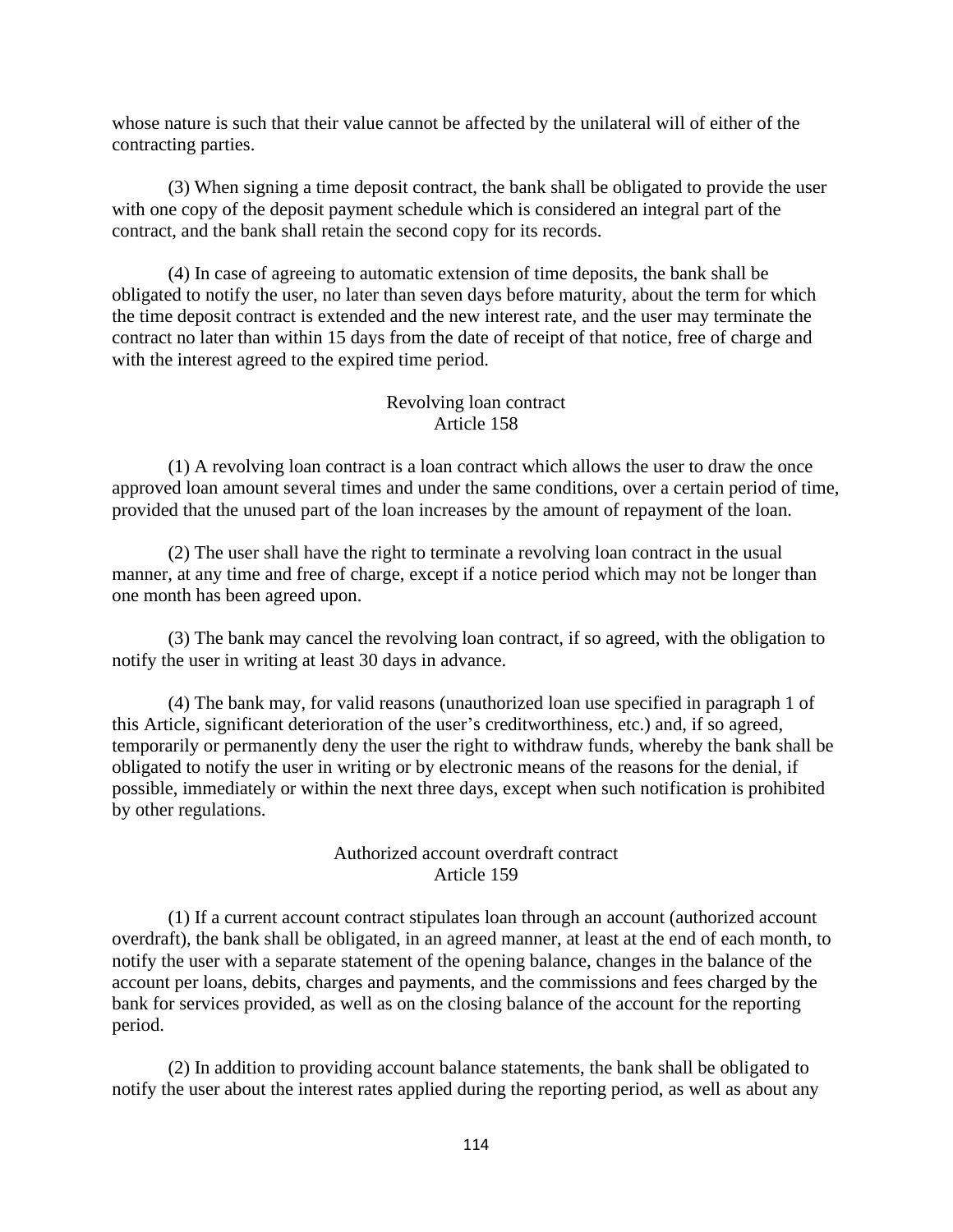intended changes in interest rates, fees and costs before they are applied, within the time frame and in the manner set out by this Law.

(3) The account user may, without being charged a special fee, to withdraw funds from the user's account opened with the bank, to the level of the funds available on the account.

(4) The account user shall have the right to close the account free of charge.

## Payment card contract Article 160

(1) If a time deposit contract or a current account contract stipulates the issue and use of a payment card, the contract shall also include the following mandatory elements:

1) currency in which the card debt is calculated,

2) notification that there is a fee for withdrawing cash from an ATM of another bank, as well as the amount of the fee in case of withdrawing cash from an ATM of the issuing bank,

3) notification of the amount of fee for using payment card abroad, notification of the currency in which a transaction performed abroad is recorded, as well as notification of the exchange rate applicable in the conversion of the amounts of transactions occurring abroad in the currency of the user's liability, including any commission charged for the conversion,

4) rights and obligations, and steps to be taken by the user in case of identified unauthorized use of data from the card or if the card is damaged, stolen or lost,

5) rights and obligations, and steps to be taken by the user and the bank in case the card is frozen, and

6) responsibility of the user and of the card issuing bank in case the card is stolen or lost or in case of unauthorized use of data from the card.

(2) The bank shall be obligated to ensure that only the use has access to the personal identification number prior to the card delivery.

(3) The bank issuing the payment card shall bear the risk pertaining to the delivery of the payment card and personal identification number to the user.

(4) The user shall be obligated to notify the bank, without delay, if the payment card is lost or stolen and to request from the bank to block card's further use and the bank shall be obligated to enable this at any time.

(5) If the bank issuing the payment card fails to allow the user to report, at any time, the loss or theft of the payment card or a transaction performed through the unauthorized use of the payment card or data from the payment card or if the user is not allowed to request blockage of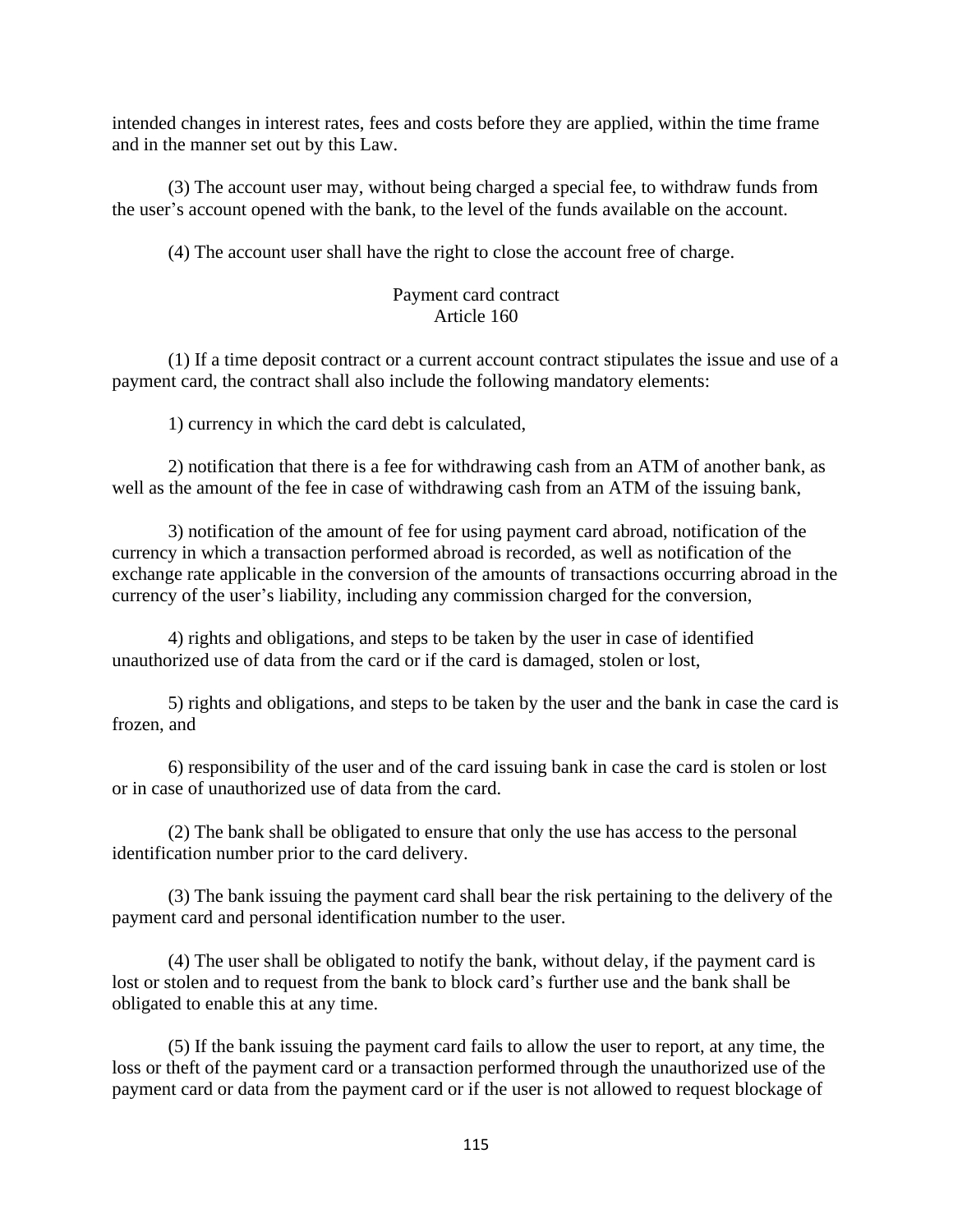its further use, the user shall not bear the consequences of the unauthorized use, except if he/she personally have perpetrated the abuse.

(6) The user shall have the right to close the payment card free of charge.

## Contracts for other services Article 161

(1) Guaranty, surety, letters of credit, and safe deposit box contracts, as well as other contracts for operations performed by the bank in accordance with the law must include the type and amount of all fees and other costs to be borne by the user.

(2) The Agency may adopt an act to prescribe the mandatory elements of contract for other services.

## **5. User complaint**

### Right to a complaint Article 162

(1) A user, guarantor or any other person who personally guarantees the fulfillment of the user's obligations shall have the right to a complaint, if such person believes that the bank does not adhere to the provisions of the law, general terms and conditions of operations, good business practice and obligations under a contract.

(2) The bank shall be obligated to organize tasks for the resolution of complaint, to adopt processes and procedures in written form, respond to the submitter of the complaint no later than within 30 days from the date of submission of the complaint, and to keep regular registry of received and resolved complaints, and to report that to the Agency.

(3) The bank may not charge the user a fee, or any other expenses for the complaint submission and proceedings regarding the complaint.

(4) If the bank does not respond within the time frame specified in paragraph 2 of this Article or the submitter of the complaint is not satisfied with the response, the submitter of the complaint shall have the right to notify in writing and submit a complaint to the Ombudsman for the banking system (hereinafter: Ombudsman), which has been established within the Agency, within six months from the date of receipt of bank response or the expiration of the time frame specified in paragraph 2 of this Article, whichever occurs first.

(5) Upon receipt of the user's written notification or complaint, if he/she deems that the complaint is admissible and justified, the Ombudsman shall require from the bank to make a statement on the allegations stated in the notification or complaint, within 15 days.

(6) If the bank fails to make a statement within the specified time frame or if it does make a statement and the Ombudsman assesses that the provisions of this Law governing user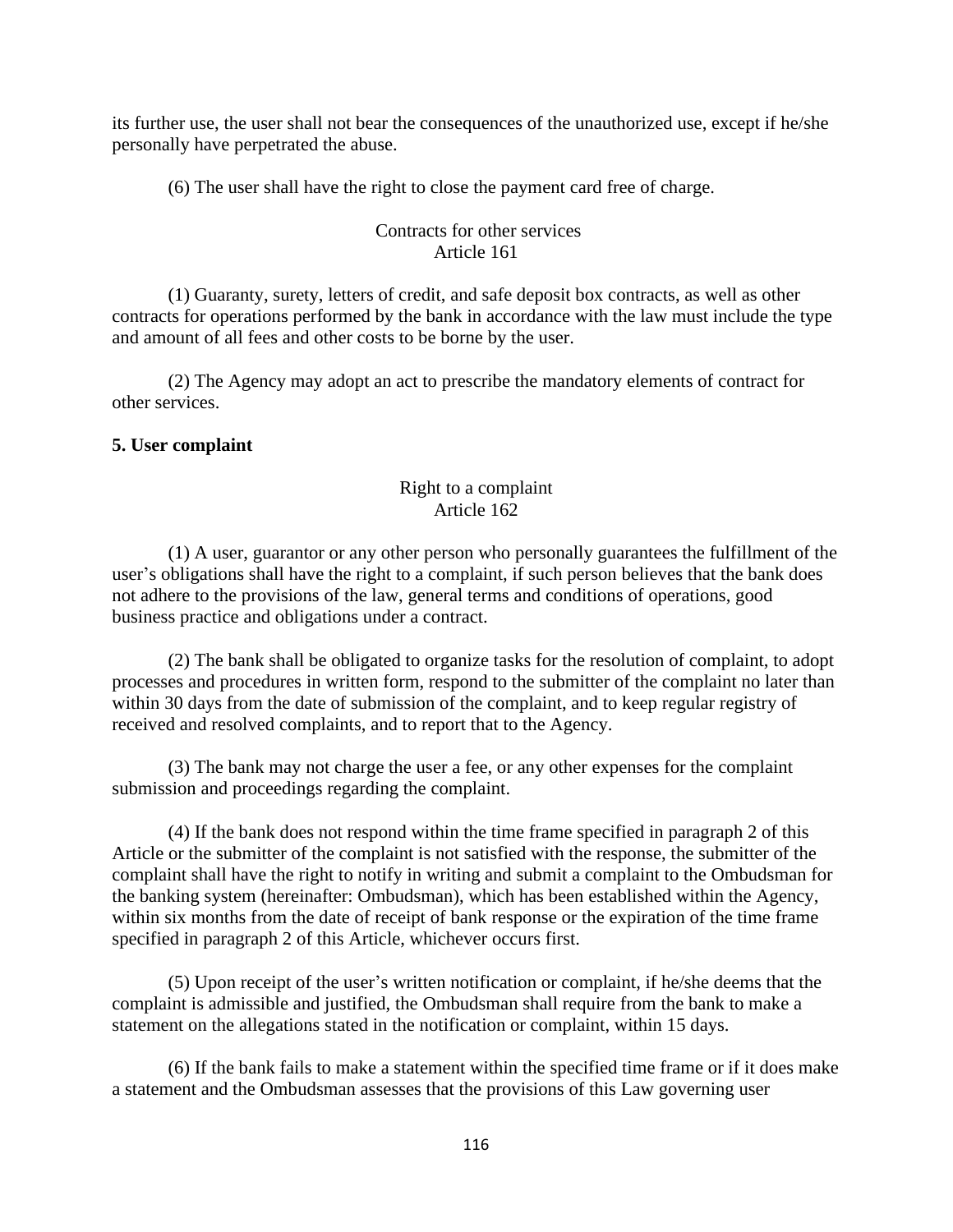protection, for which certain penalties have been set out, have not been violated, the Ombudsman, the user or the bank may propose the initiation of proceedings for amicable settlement of dispute.

(7) If, based on the facts from written notification or user's complaint, and after the bank's statement on these facts, the Ombudsman finds that the provisions of this Law governing user protection, for which certain penalties have been set out, have been violated, the Ombudsman shall refer the matter to the competent organizational unit of the Agency for further action.

(8) The bank shall be obligated to cooperate with the Ombudsman, for the purpose of fair and prompt resolution and overcoming of any disagreements and disputes regarding complaints.

(9) The Agency shall adopt an act to prescribe the manner for filing complaints specified in paragraph 1 of this Article, the actions of the bank concerning the complaint and reporting to the Agency, as well as the actions to be taken by the Agency in relation to the receipt of notifications and complaints specified in paragraph 4 of this Article.

## Relation with other regulations Article 163

(1) Issues within the area of protection of user rights and interests not regulated by this Law shall be subject to the provisions of regulations governing consumer protection, contractual relations and payment transactions.

(2) Issues of protection of a user who is a natural person lessee not regulated by the Law on Leasing shall be subject to the provisions of this Law on the protection of the rights and interests of users of banking services.

## CHAPTER VII ACCOUNTING, AUDIT AND REPORTING

#### **1. Accounting**

## Keeping business books and financial statements Article 164

(1) A bank shall be obligated to keep business books in an orderly, updated and continuous manner and prepare accounting documents, assess the value of assets and liabilities, prepare and present its financial statements and other reports in line with the law governing accounting and audit, this Law and regulations adopted in pursuance thereof.

(2) The business books and financial statements of the bank must be kept in a way that truthfully and objectively reflect its business and financial standing, and make it possible, at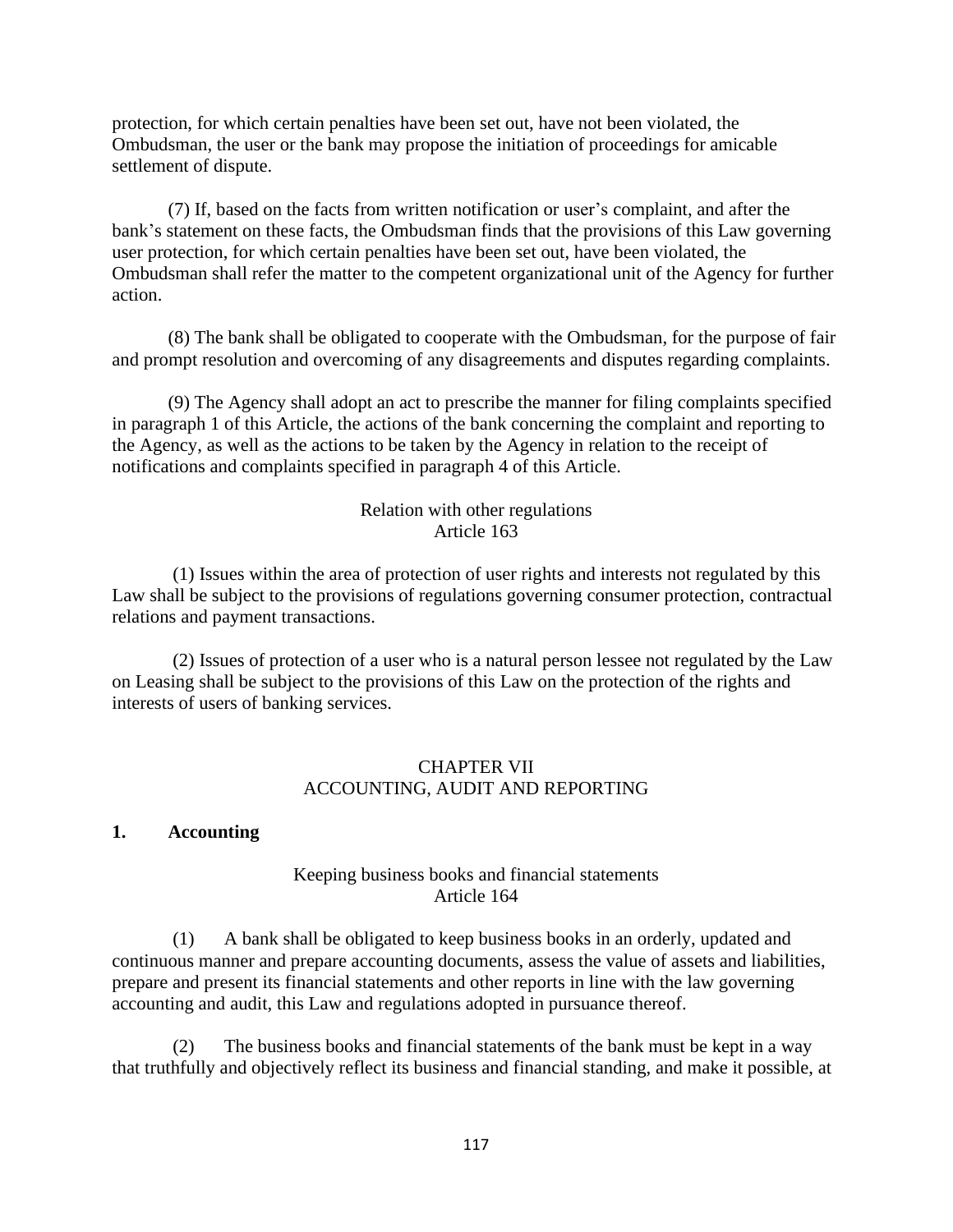all times, to verify whether the bank operates in line with the applicable laws and professional standards.

### Consolidated financial statements Article 165

(1) Annual financial statements of a banking group shall be prepared on consolidated basis.

(2) Consolidated financial statements for a banking group having a superior bank shall be prepared by the superior bank.

(3) Consolidated financial statements for banking group having a superior holding, i.e., ultimate parent company, shall be submitted by the bank which is controlled by such holding or company with a head office in Republika Srpska.

(4) Members of the banking groups shall timely provide the entities producing the consolidated reports referred to in paragraphs 2 and 3 with all data necessary for the consolidation.

(5) The Agency shall adopt an act to define the scope and frequency of reporting referred to in paragraph 1 of this Article, including the content of such statements.

#### Exclusion from consolidation Article 166

(1) Consolidated financial statements of a banking group shall not include the subordinate members whose balance sheet equals less than 1 percent of the balance sheet of the superior member of the group.

(2) Notwithstanding, in case several subordinate members of a banking group meet the requirement from paragraph 1 of this Article, the Agency may order for such members of the banking group to be included in the consolidated financial statements if it assesses that the aggregation of their balance sheets is significant for determining the financial condition of the banking group.

(3) The entities responsible for reporting on a consolidated basis, with a prior approval of the Agency, may exclude from consolidated financial statements the data on a subordinate member of the banking group:

1) that is headquartered in a country that has legal impediments with regard to the exchange of data and information necessary for preparation of consolidated financial statements,

2) whose inclusion in consolidated financial statements is not relevant for determining the financial condition of the banking group,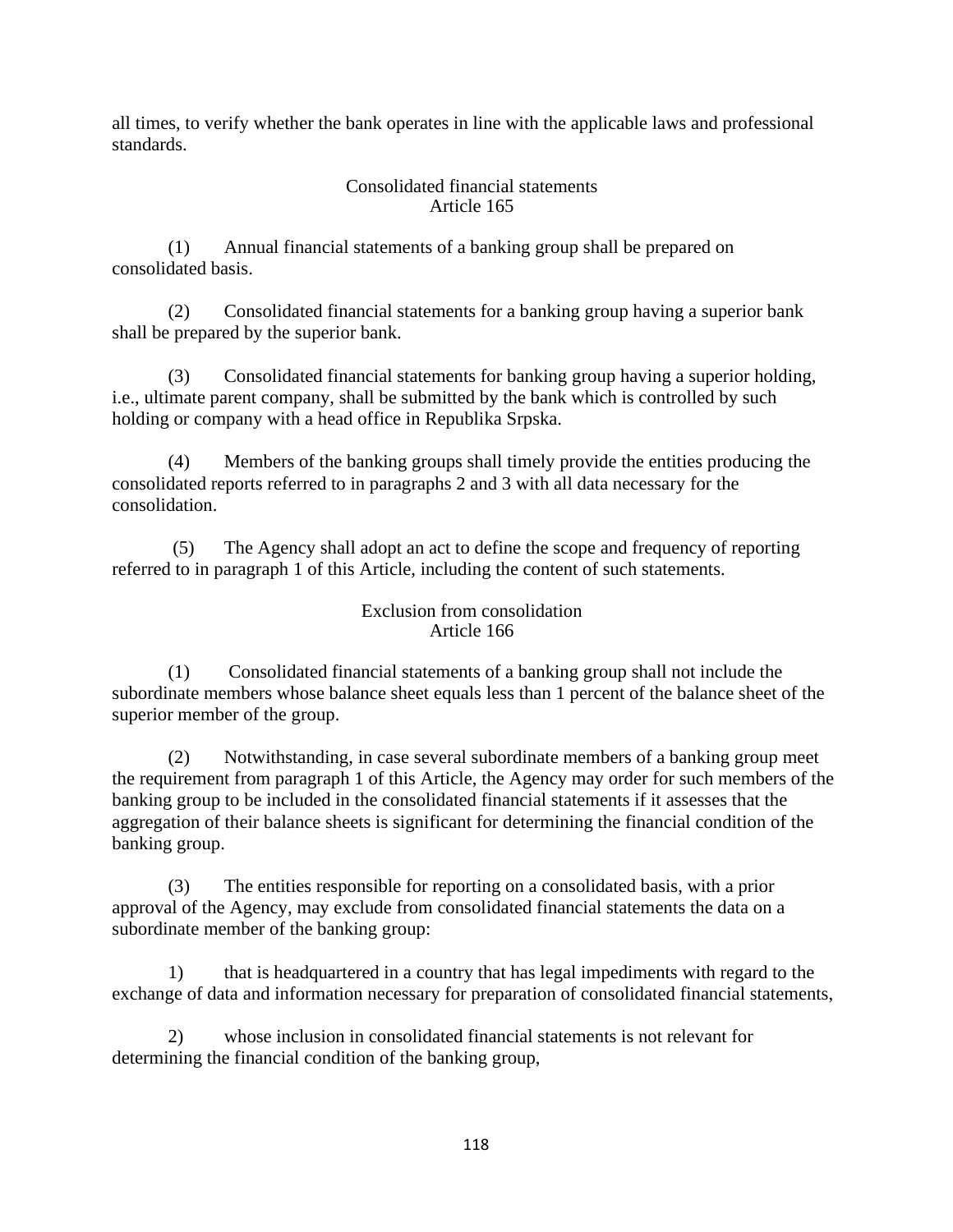3) whose inclusion in consolidated financial statements would be misleading as to the financial condition of the banking group, and

4) in other cases if specified in accounting and audit regulations.

(4) The application for approval referred to in paragraph 3 of this Article, with a rationale, shall be submitted to the Agency by the entities responsible for reporting on a consolidated basis no later than 30 days prior to the expiration of the period for which the statements are prepared.

## Consolidation in other cases Article 167

(1) The Agency may order a bank which, in a group of entities, is superior to the entities that do not perform financial operations, to include in their consolidated financial statements certain activities and group of activities, or carry out full consolidation of the financial condition and business operations of such entities, irrespective of their business activity, if it is necessary in order to have a full and objective presentation of the financial condition and operations of the bank.

(2) The entities referred to in paragraph 1 of this Article shall timely report to the bank all data required for the preparation of consolidated financial statements.

# **2. External audit**

# External audit activities Article 168

(1) The annual financial statements of banks and consolidated financial statements of banking groups, i.e. groups of entities whose statements are consolidated in line with Article 167 of this Law shall be subject to a compulsory external audit.

(2) For the purpose of annual audit of the financial statements referred to in paragraph 1 herein, the bank and the entities responsible for reporting on a consolidated basis under Article 165, paragraphs 2 and 3 of this Law shall hire an audit firm.

(3) The Agency shall give prior consent for appointing an audit firm to carry out audit of the financial statements.

(4) The audit referred to in paragraph 1 of this Article shall be carried out in accordance with the accounting and auditing regulations, this Law and regulations of the Agency.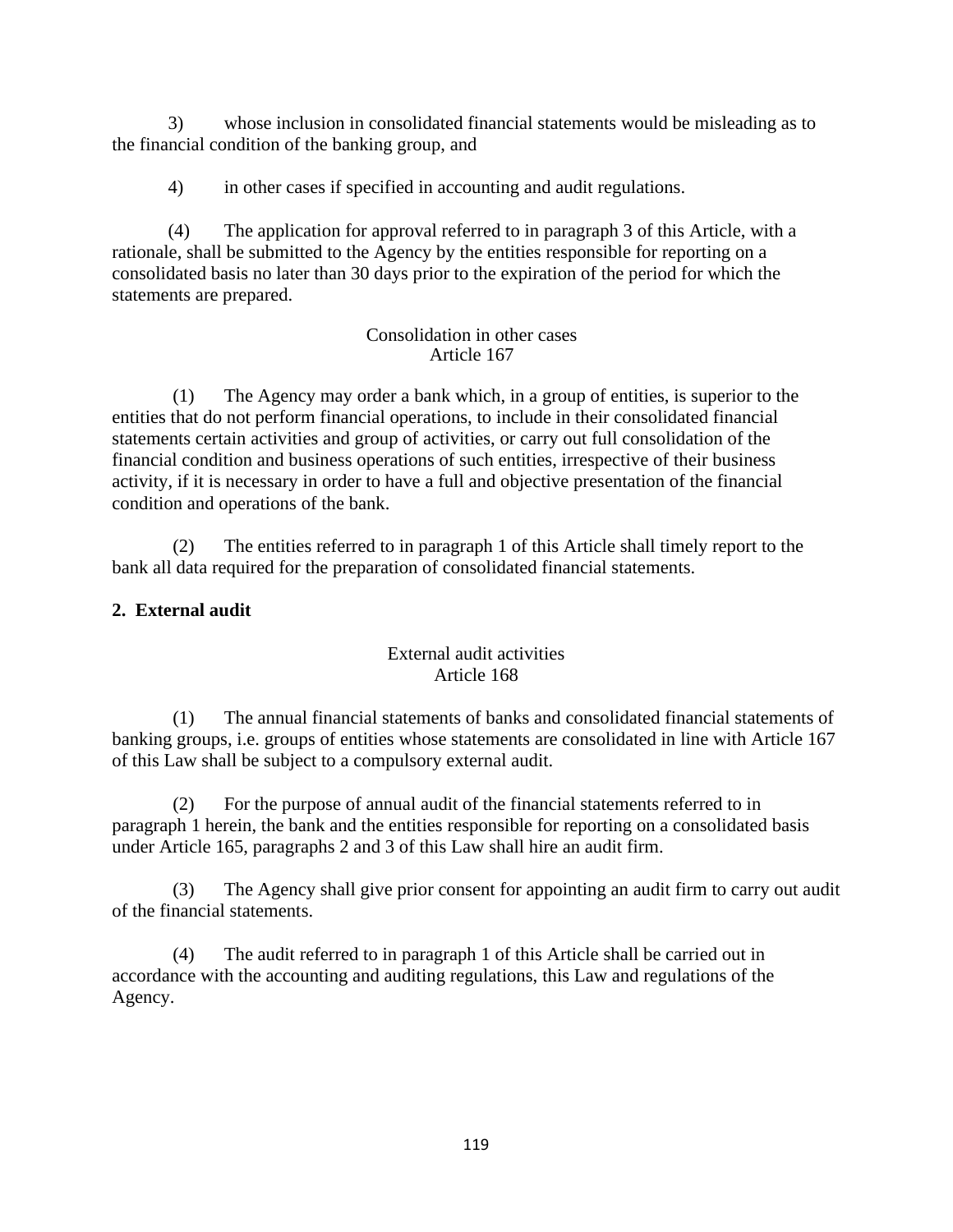### Appointment of an audit firm Article 169

(1) The bank's general assembly, with the Agency's prior consent, shall appoint an audit firm, no later than September 30 of the current year, to audit the financial statements for that year.

(2) The bank shall submit the decision for appointment of the audit firm to the Agency within eight days as of the date of the decision issuance.

(3) If the bank fails to act in line with paragraphs 1 and 2 of this Article, the Agency shall appoint an audit firm within a period of 30 days from the expiration of the deadline from paragraph 1 of this Article.

(4) The contract on auditing financial statements shall be concluded between the bank and the audit firm in writing and the bank shall submit it to the Agency within eight days from the day of its conclusion.

(5) For each bank with which it concluded an audit contract, the audit firm shall furnish the Agency with the audit plan for the business year within 30 days from the day of contract signing, which shall show the business areas that are subject to audit, a description of the content of the planned audit by area, as well as the duration of the audit activities.

(6) In case of termination of the contract on auditing financial statements, the bank, i.e. the audit firm shall submit an explanation of the reasons for termination, in writing, to the Agency.

## Restrictions in external audit performance Article 170

(1) A bank may not appoint an audit firm if the same audit firm earned more than half of its income in the past year by auditing that bank or the banking group the bank belongs to.

(2) The audit firm and the certified auditor auditing the bank may not be an entity who is:

1) in the situation of conflict of interest and performs conflicting activities as provided for by the legislation governing accounting and audit, as well as a related entity that performs such activities,

2) related to the bank or a member of the banking group,

3) a representative or agent of the bank and has a financial interest in the bank or a member of the banking group, which arises from the business relationship with the bank or the member of the banking group, so that there is an objective doubt in their independence and objectivity,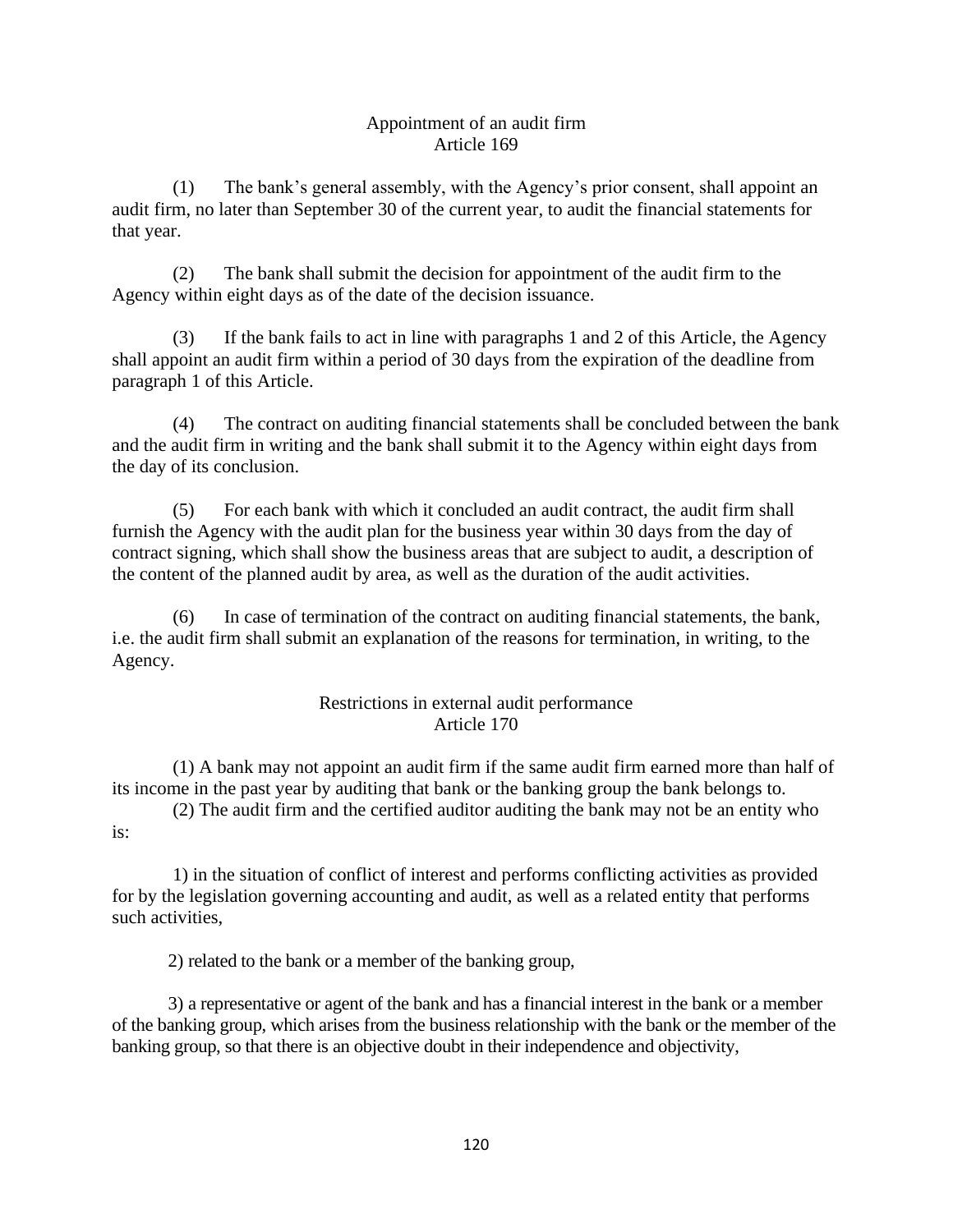4) an audit firm whose audit report on the financial statements for the previous business year was not accepted by the Agency.

(3) The bank must be audited by the same audit firm for a period of at least 3 consecutive years, and no longer than the period specified in the legislation governing accounting and audit.

(4) Notwithstanding paragraph 3 of this Article, a bank does not have to be audited by the same audit firm for 3 consecutive years when the Agency, in line with this Law, rejects the annual audit report for the previous year or when the bank explains to the Agency, in writing, that there are justified reasons to change the audit firm.

(5) The Agency shall adopt an act to prescribe criteria that an audit firm must meet in order to obtain prior consent for audit of financial statements of banks and banking groups.

#### Obligations of audit firms Article 171

(1) An audit firm shall:

1) prepare reports and give an opinion on whether annual financial statements have been prepared in line with the international financial reporting standards and international accounting standards, laws governing accounting and audit and the Agency's regulations, and whether they reflect, truthfully and objectively, regarding all materially significant issues, the financial condition, business results and cash flows of the bank,

2) prepare a letter of recommendations and submit it to the Agency,

3) inform, in writing, the supervisory board, board of directors, audit committee and the Agency about any violation of regulations and other circumstances stipulated in this Law,

4) prepare extended audit report for the needs of the Agency.

(2) The audit firm shall furnish the Agency, as requested and in writing, necessary explanations concerning the audit reports and other data the Agency needs for performing bank supervision in line with this Law.

## Compulsory notification by the audit firm Article 172

(1) An audit firm shall notify the supervisory board, board of directors, audit committee and the Agency, in writing, and immediately on learning of any fact that constitutes:

1) violation of laws or other regulations that may in any way undermine the bank's further operations and result in the revocation of the bank's operating license,

2) circumstances that may be conducive to material losses for the bank or a member of a banking group or undermine their business continuity,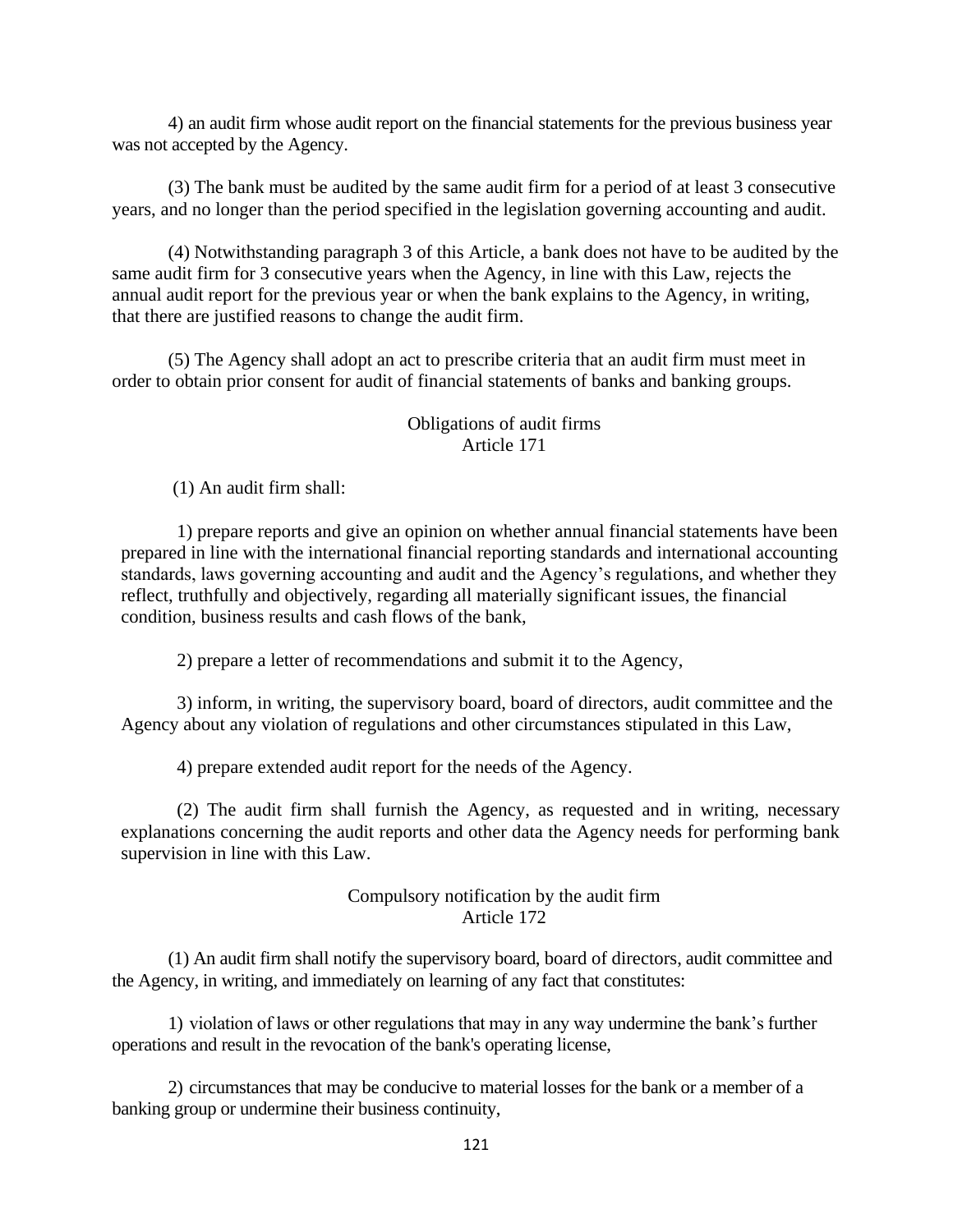3) materially significant difference in the assessment of risks observed in the bank's operations and the valuation of items in the financial statements of the bank,

4) significant weaknesses in the setting up of the internal control system or deficiencies in the implementation of internal control system,

5) serious violation of internal procedures and documents of the bank or banking group that may, in any way, undermine the bank's further operations, and

6) the likelihood of having a reserved opinion, negative opinion or disclaimer with regard to the financial statements.

(2) The Agency may adopt an act to prescribe the method of audit firm notifying referred to in this Article.

#### Rejection of reports prepared by the audit firm Article 173

If the Agency finds that the audit firm has failed to audit the financial statements of the bank and banking group in line with the provisions of this Law and other laws, bylaws adopted based on such laws, auditing regulations and regulations on the professional practice of auditing or if based on bank supervision or otherwise the Agency determines that the opinion on the financial statements of the bank is not based on truthful and objective facts, it may reject such audit report and demand from the bank that a different audit firm repeat the audit at the cost of the bank, or, where it finds it necessary, it shall directly appoint an audit firm at the cost of the bank.

#### Obligations of banks based on the audit report Article 174

(1) If the audit report states irregularities in the operations of the bank, the bank shall eliminate such irregularities and inform the Agency thereof.

(2) If the bank fails to eliminate thee irregularities from paragraph 1 of this Article, the Agency may undertake measures against that bank, which are stipulated in this Law and in other laws.

## Audit content for the purposes of the Agency Article 175

(1) For the Agency to carry out its supervisory function, the audit firm, at the Agency' request, shall also submit other data and information and give assessment about the following:

1) compliance with the risk management rules,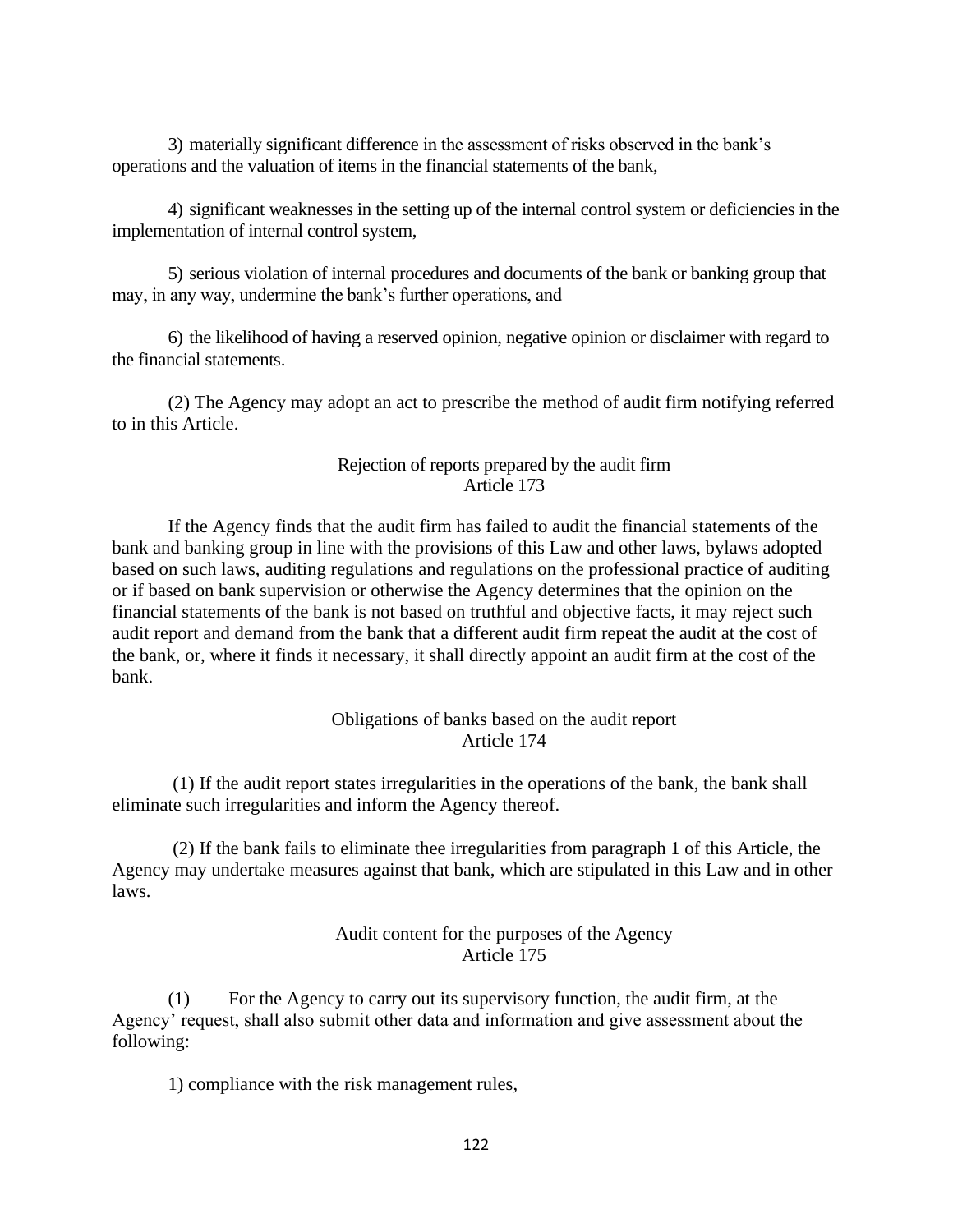2) the performance of the risk control function, compliance function and internal audit function.

3) the condition of the IT system and adequacy of the IT system management, and

4) accuracy, regularity and completeness of the statements submitted to the Agency.

(2) The Agency may request from the audit firm to submit additional information with regard to the audit completed.

(3) Where the Agency finds that the audit firm did not furnish data and information and did not give assessment in line with paragraph 1 of this Article, the legislation governing accounting and audit, regulations adopted in pursuance of such legislation and professional rules, or where the Agency finds, through supervision of the bank or otherwise, that the information is not based on true and objective facts, it may request from:

1) the audit firm to update or amend information, or

2) the bank that another audit firm submits the information or to directly appoint another audit firm, at the cost of the bank.

(4) The rejection of the information in the meaning of paragraph 3 herein shall not result in the rejection of the audit report on the bank's financial statements for the given year if the report is accepted by the Agency.

(5) Submission of data and information to the Agency in line with this Article and reporting by the audit firm in line with Article 172, paragraph 1 of this Law shall not constitute breach of bank secret in terms of this Law and breach of keeping confidential information in terms of the legislation governing accounting and auditing, and the audit firm shall not bear responsibility for this type of reporting.

(6) The Agency shall adopt an act to prescribe the audit content for the purposes of the Agency, as well as the reasons for rejecting the data and information in terms of paragraph 3 of this Article.

#### Special audit Article 176

(1) If the Agency finds that for the purpose of carrying out the supervision under this Law it is necessary to gather, analyze and process certain data related to bank operations that are not covered with the report on audit of annual financial statements of banks, it may order a bank to hire an audit firm to perform special audit of financial statements of the bank and of the member of a banking group, or of certain portions thereof, and to perform other types of audit, i.e. examinations of separate business processes and data related to the business operations of these entities (hereinafter: special audit).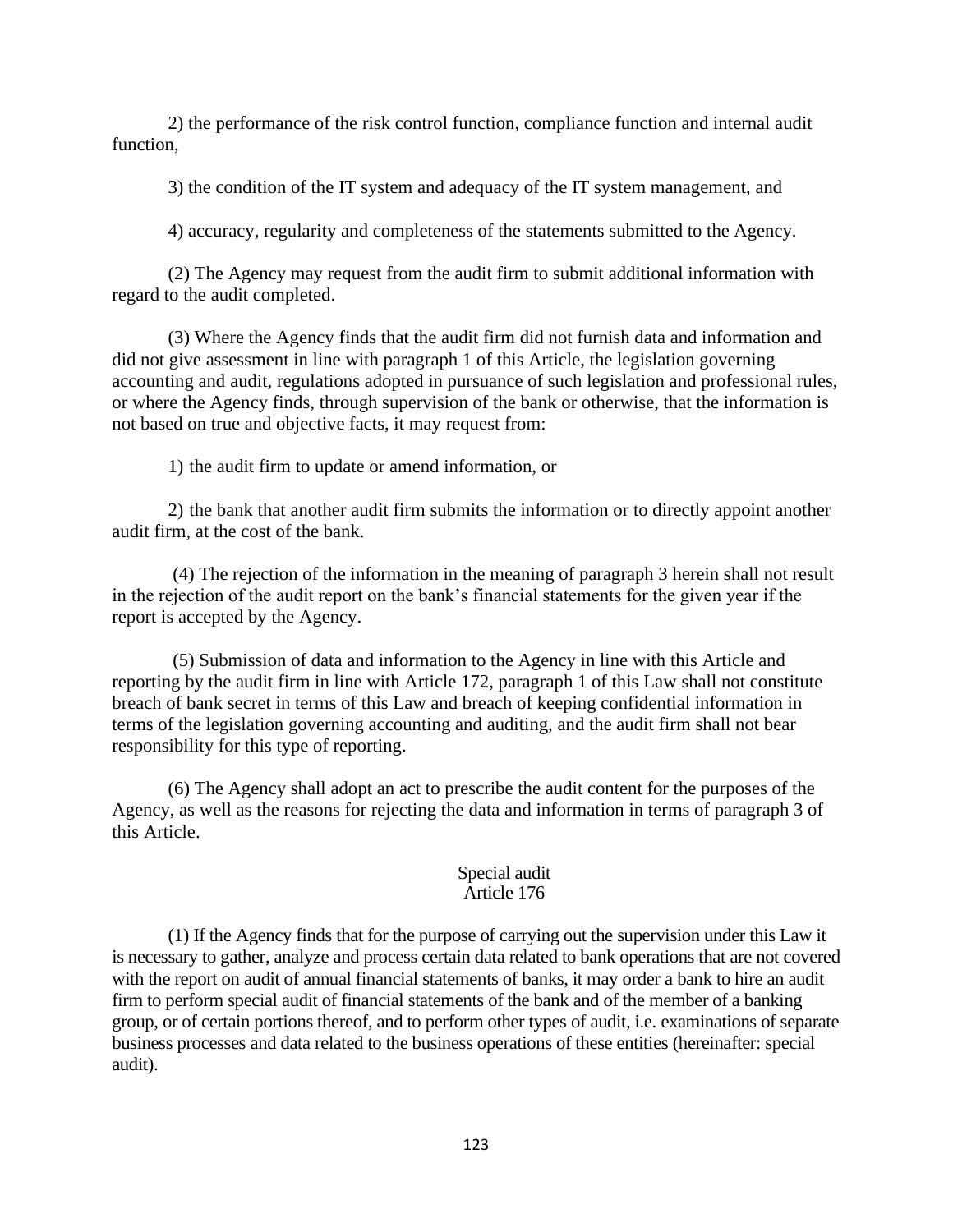(2) The bank or the member of banking group shall furnish the audit firm, without any undue delay or restrictions, with all data and documents necessary for the special audit and provide all necessary assistance in line with this Law.

(3) The costs of special audit shall be covered by the bank.

(4) The Agency may adopt an act to prescribe the requirements and method of special audit.

### Audit in the event of the bank's status change Article 177

(1) In the event of the bank's status change, the bank founded by merger or the bank that acquired another bank, i.e. banks that are created by way of splitting or spinning-off, shall be required to hire an audit firm to audit their financial statements with the data as of the day of the status change.

(2) The bank referred to in paragraph 1 herein shall submit to the Agency, within 60 days of the day on which the status change has been entered in the registry of business entities, the audit firm's report on the truthfulness and objectivity of the opening balance sheet as of the day of status change.

(3) The Agency may adopt an act to prescribe the procedure and method of audit in the event of the bank's status change.

#### **3. Reporting on financial statements**

## Submission and publication of financial statements Article 178

(1) A bank and the entities responsible for reporting on a consolidated basis from Article 165, paragraphs 2 and 3 of this Law shall provide to the Agency annual financial statements and consolidated financial statements no later than the last day of February of the current year for the previous year, and the audit report shall be submitted within four months from the end of the year to which the report pertains.

(2) The bank and the entities responsible for reporting on a consolidated basis from Article 165, paragraphs 2 and 3 of this Law shall publish a summary of the audit report within 15 days of its receipt in one or several daily newspapers circulated in the entire territory of Bosnia and Herzegovina and post it on their website, and immediately inform the Agency thereof along with sending copies of the publication.

(3) Along with its annual performance report and the audit report, the bank shall publish audited annual financial statements on its website and make them available to the public no later than six months from the end of the business year to which the statements pertain.

(4) Entities responsible for reporting on a consolidated basis from Article 165, paragraphs 2 and 3 of this Law shall publish the audit report on consolidated basis, audited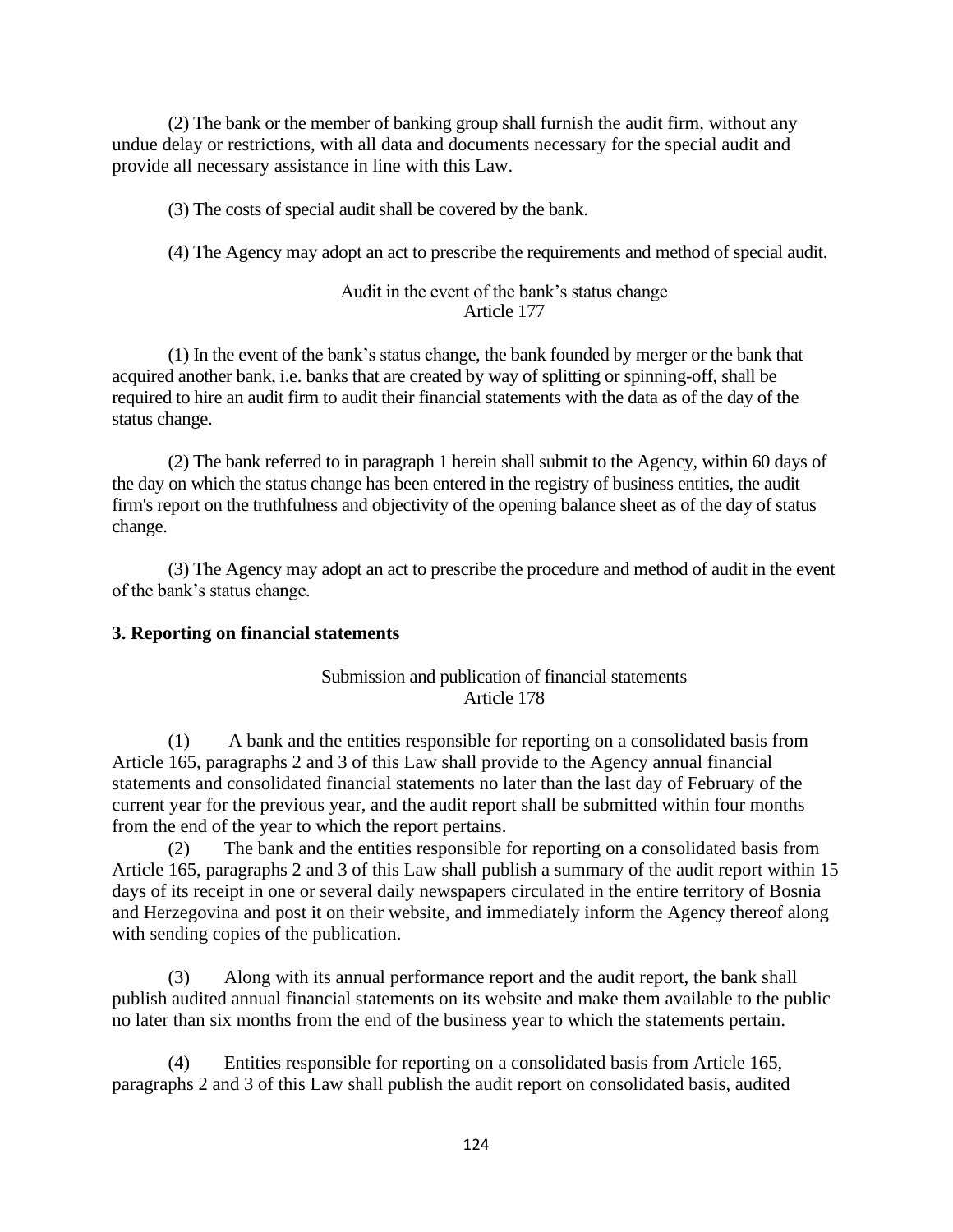consolidated annual financial statements and consolidated annual performance report for the banking group in the manner and within the deadline referred to in paragraph 3 of this Article.

(5) In addition to publishing the annual audit report, the bank shall publish on its website, within 30 days from the end of the first half of the year, an semi-annual statement, as well as the names of the members of the bank governing bodies and all shareholders having 5 percent or more shares with voting rights.

(6) The bank shall publish a summary of the semi-annual statement referred to in paragraph 5 of this Article in one or several daily newspapers circulated in the entire territory of Bosnia and Herzegovina.

(7) The Agency shall adopt an act to stipulate the elements and content of summary reports prepared by the audit firm that are publicly disclosed.

## Additional reporting to the Agency Article 179

(1) A bank shall prepare and timely submit to the Agency reports and data on its financial condition and operations, including risk exposure, large exposures, assets quality, loan loss provisioning, business operations with persons related the bank, liquidity, solvency and profitability, as well as projected business activities of the bank and its subsidiaries in line with this Law and the Agency's regulations.

(2) In addition to the reports from paragraph 1 of this Article, the bank shall also submit the following, at request of the Agency:

1) information about its financial condition, operations and risk exposure on consolidated basis, and

2) information about a member of the banking group, which are necessary for assessment of the financial condition and risk exposure of the bank or the banking group.

(3) Organizational units of a bank headquartered in the FBiH or Brcko District of BiH, which operate in RS shall prepare and timely submit to the Agency reports and data on its operations, in the manner prescribed in Article 21, paragraph 3 of this Law and the Agency's regulations.

(4) The Agency shall adopt an act to prescribe the content and form of the reports referred to in this Article, including the method and deadlines for their submission, and may also request that such reports be certified.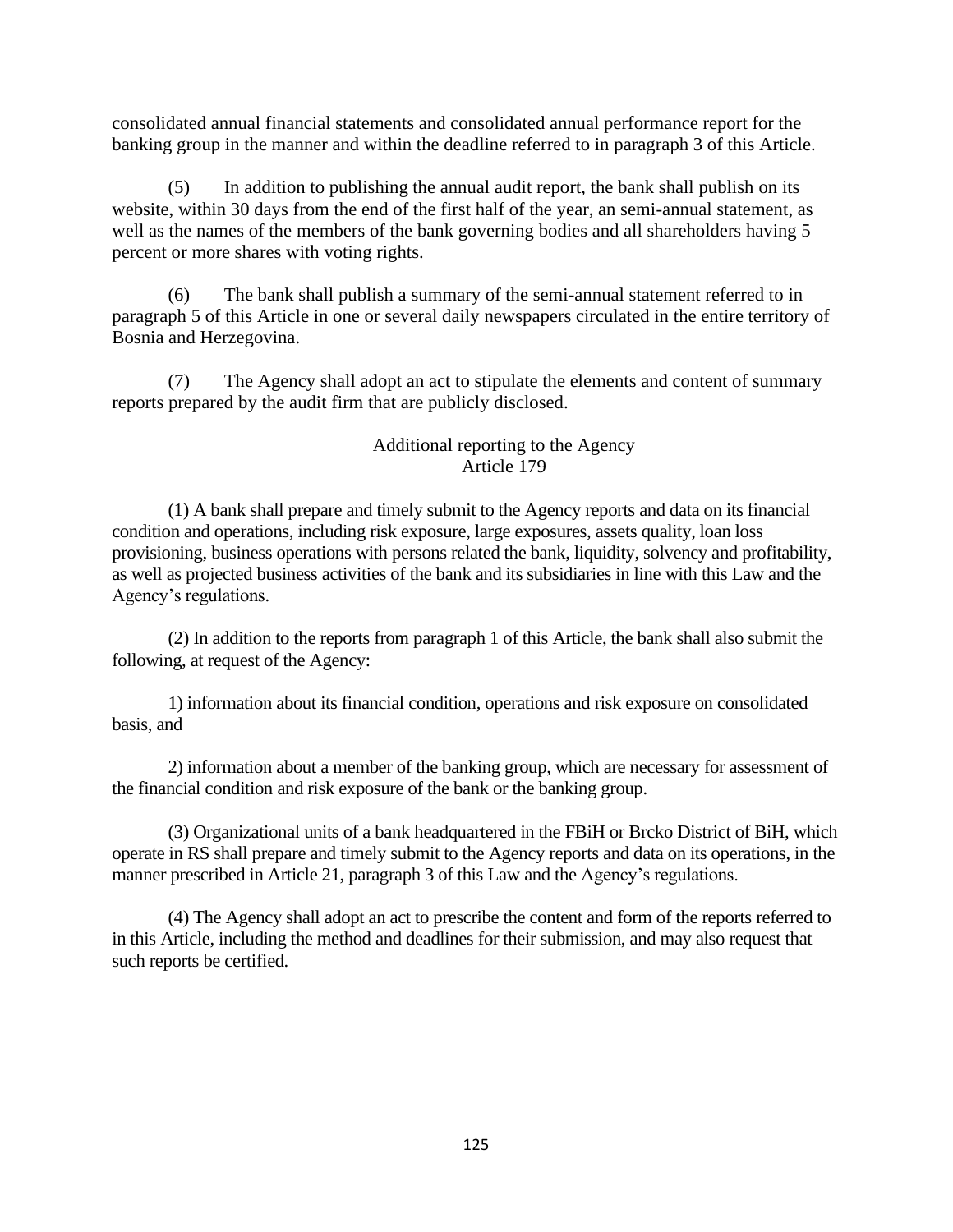### Disclosure of data on bank operations Article 180

(1) A bank shall publicly disclose quantitative and qualitative data on bank operations that are relevant for informing the public about its financial condition and operations and, as a minimum, the information on the following:

1) the bank's risk management strategies and policies,

2) the bank's capital and capital adequacy ratio,

3) the bank's ownership structure and the members of the bank's governing bodies, and

4) other facts, in line with the Agency's regulations.

(2) The bank shall not be required to disclose data and information that are not materially significant or data or information the disclosure of which might be detrimental to the bank's competitive position at the market, as well as data and information which represent a bank secret in accordance with this law.

(3) The Agency shall adopt an act to prescribe the content of the data and information referred to in this Article, as well as the conditions, manner and deadlines for their disclosure.

## CHAPTER VIII SUPERVISION OF BANKS

## **1. The Agency's supervisory function**

## The Agency's powers Article 181

(1) The Agency shall supervise all operations that banks perform within and outside of the RS territory, in line with this Law, the legislation governing the status, competence and authority of the Agency, other laws and regulations adopted in pursuance of this Law and other laws, risk management rules and professional standards and rules.

(2) In line with this Law and with other laws and regulations adopted in pursuance of this Law, the Agency shall supervise the operations of the organizational units of the banks headquartered in the FBiH and Brcko District of BiH and of the representative offices of banks headquartered outside Republika Srpska, opened in the RS.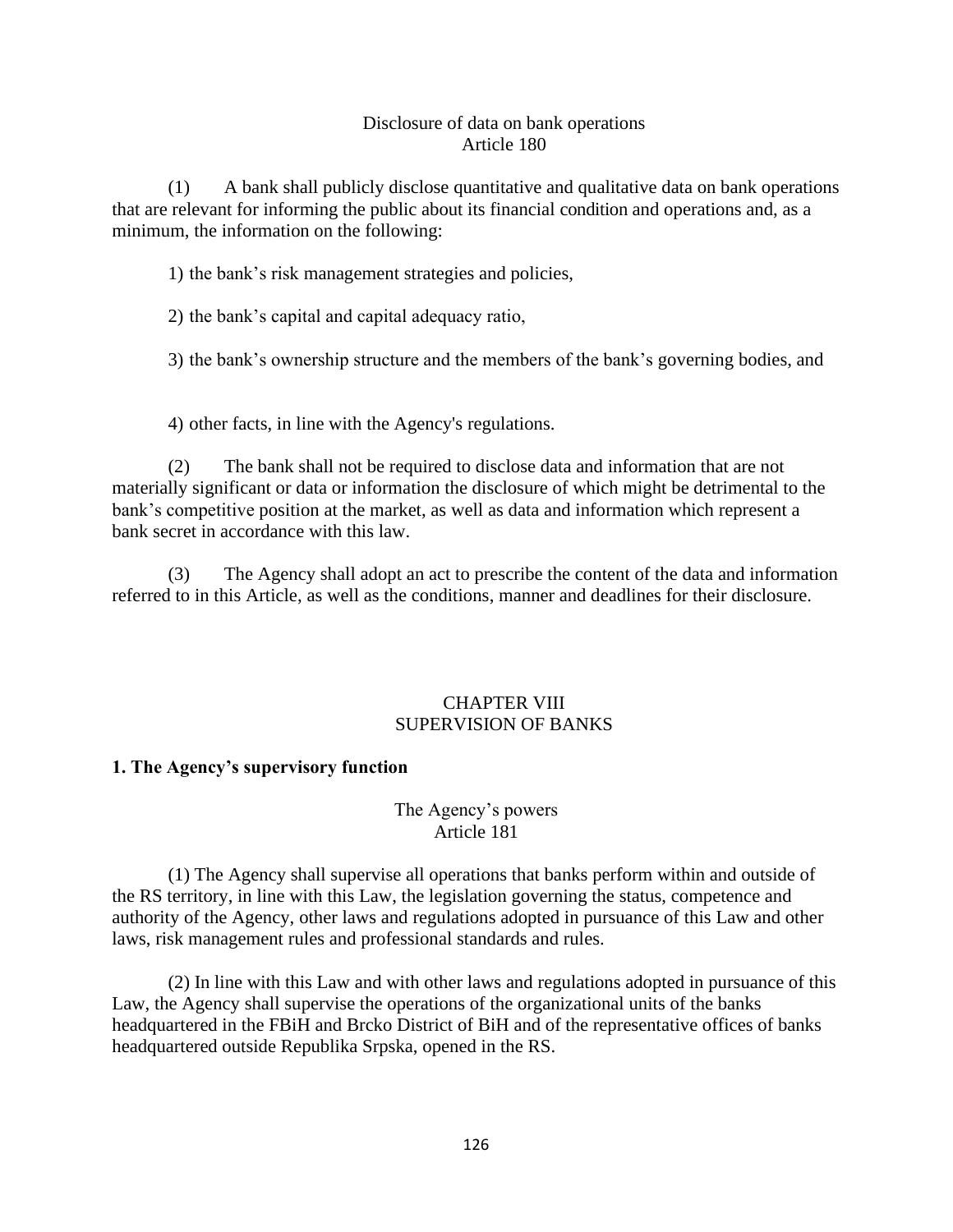(3) In line with this Law and with other laws and regulations adopted in pursuance of this Law, the Agency shall supervise banking groups on consolidated basis and it may inspect any member of a banking group under this Law.

(4) In its supervisory function over banks, the Agency shall be entitled to review business books and other documentation, and request other information from persons that are related to the bank in property and managerial terms, persons to whom the bank has transferred a significant portion of its business processes, and the owners of qualifying holding in the bank.

(5) Where the supervision of the persons referred to in paragraph 4 herein fall within the purview of another authority, the Agency shall cooperate with that authority and directly supervise such entities, in line with this Law.

(6) The Agency shall cooperate with the Banking Agency of the FBiH in its supervisory activities over operations that banks perform through their organizational units opened in the FBiH and Brcko District of BiH and supervisory activities over operations of organizational units of banks headquartered in the FBiH and Brcko District of BiH, established in the RS.

#### Goals of supervision Article 182

(1) The main goal of the supervision carried out by the Agency shall be to preserve the confidence in the RS banking system and to ensure its stability, security and depositor protection.

(2) The Agency shall supervise persons referred to in Article 181, paragraphs 1 and 2 for the purpose of verifying that they act in line with this Law, other laws and regulations issued in pursuance thereof, risk management rules, and professional standards and rules.

## Conducting supervision Article 183

(1) The Agency shall perform its supervisory function through:

1) on-site inspection,

2) off-site inspection,

3) issuing adequate acts in line with its authority, and

4) imposing supervisory measures.

(2) The Agency shall adopt an act to prescribe the procedure and methods of supervision, imposition of supervisory measures and obligations of banks and persons referred to in Article 181 of this Law during and after the Agency's supervision process, as well as the method and procedure for consolidated supervision of banking groups.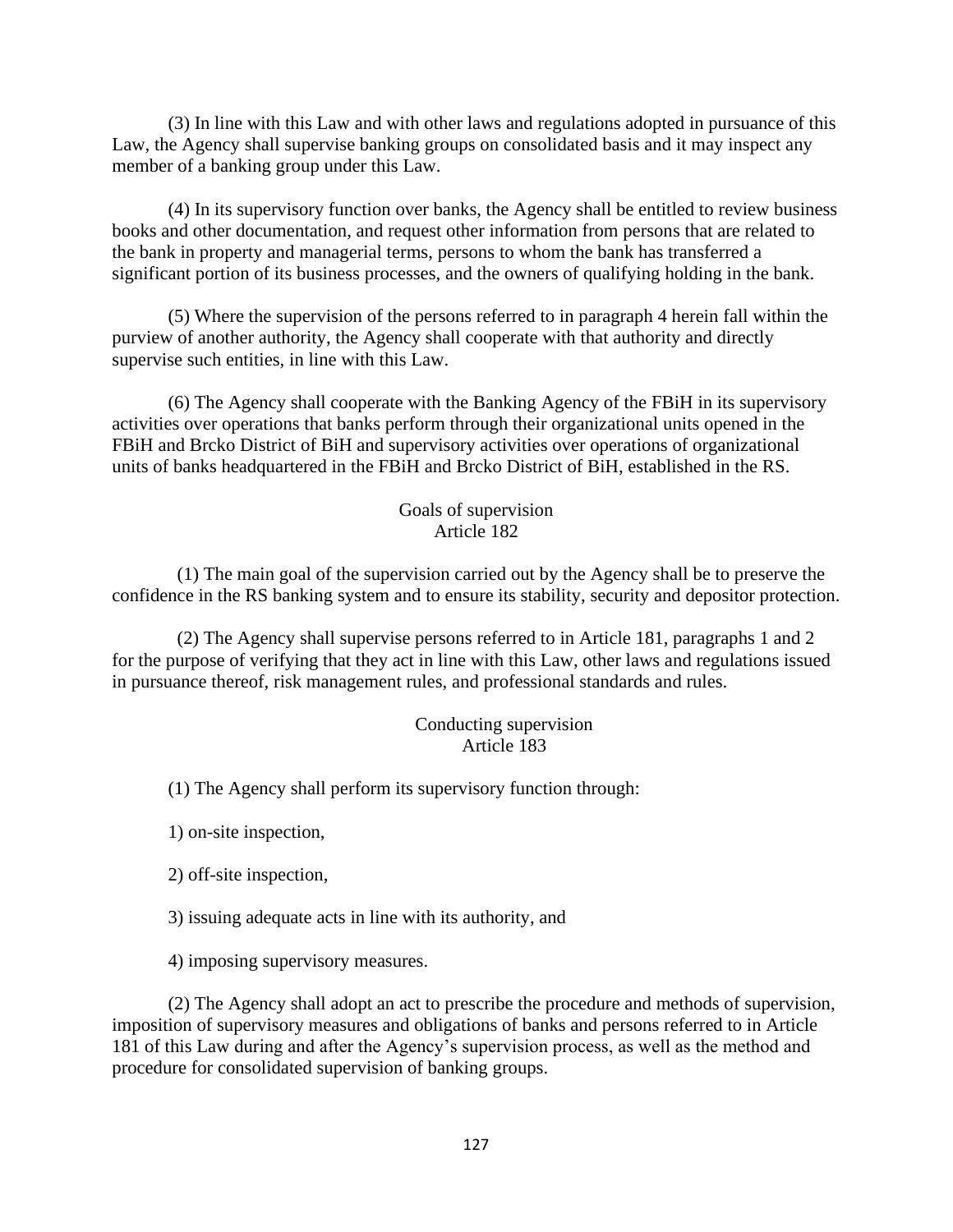#### Supervision scope and frequency Article 184

(1) The supervision carried out by the Agency shall include examination of legality of the bank's operations, including its organization, strategies, policies, processes and procedures the bank implements for the purpose of complying with regulations while performing its operations, and the Agency assesses the bank's financial standing and risks as follows:

1) risks to which the bank is or might be exposed,

2) the influence of bank's risk on the banking system, and

3) risks identified through stress testing of the bank, having regard to the nature, volume and complexity of the bank's operations.

(2) Based on the findings of the supervision referred to in paragraph 1 of this Article, the Agency shall determine whether the organization, strategies, policies, processes and procedures the bank has established, including the bank's capital and liquidity, ensure proper governance and coverage of all risks to which the bank is exposed or might be exposed to in its operations.

(3) Where the Agency finds that the bank requires enhanced supervision, it shall conduct it as follows:

1) increases the frequency of on-site inspections of the bank,

2) appoints a consultant in line with the provisions of this Law,

3) requests additional or more frequent reporting to the Agency,

4) performs targeted inspection of certain segments of bank operations which it assessed to be or might be exposed to significant risks, and

5) performs additional reviews of the bank's operational, strategic and business plans.

(4) The Agency shall decide on the frequency and volume of the inspection having regard to the bank's size, financial condition, bank systemic importance for the financial sector, volume and complexity of the bank's operations, risk profile, and persons with significant holdings in the bank, applying the principle of proportionality.

#### Supervisory tasks Article 185

In the course of supervision, the Agency shall monitor and assess the following:

1) the bank's financial condition, including solvency, asset quality, liquidity and financial result,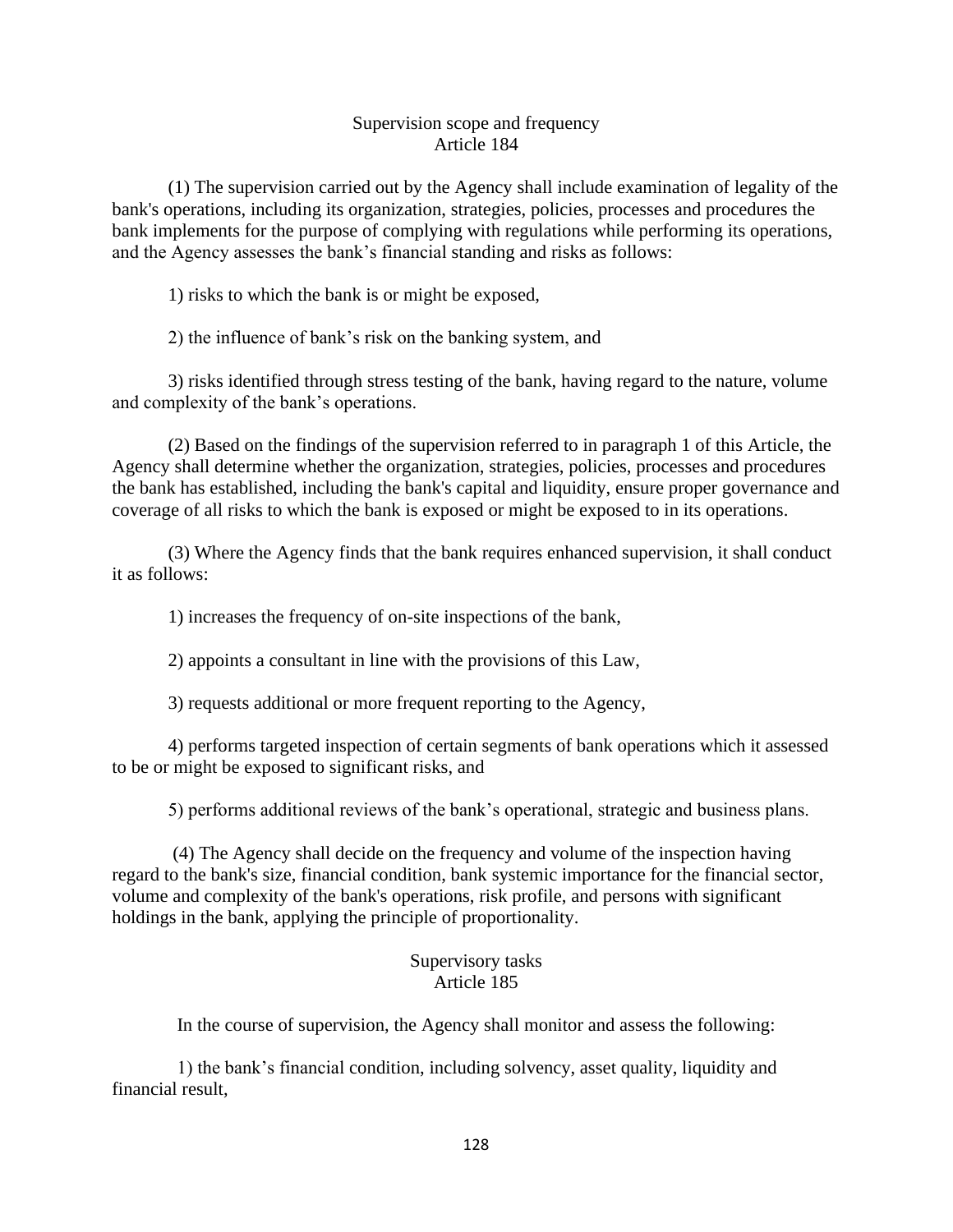2) the quality of the bank's management systems, in particular risk management and internal control systems,

3) loans granted, advance payments, letters of credit, guarantees and securities issued by the bank, with regard to compliance with applicable regulations,

4) collaterals and sureties received for the loans extended and timeliness of payments made by the debtors,

5) compliance with the exposure limits and the process of identifying, monitoring and control of exposure limits, including large exposure,

6) implementation of standards for permissible risks as specified by the Agency, risk management in bank operations, including the tailoring of processes for risk identification and monitoring, and risk reporting,

7) assessment, maintenance and analysis of the bank's capital, and

8) other important indicators affecting the bank's operations, and application of the laws and the Agency's regulations.

## Supervision plan Article 186

(1) The Agency shall design a plan for inspection of banks, at least once a year, which shall include the following:

1) the manner in which the Agency performs its tasks and uses its resources,

2) identification of banks to be subject to enhanced supervision, and

3) determining the locations where inspection will take place.

(2) The supervision plan must include:

1) banks whose stress test results or inspection findings and evaluation under Article 184 indicate significant risks in respect of maintaining their financial position and stability, or indicate breaches of the legislation in their operations,

2) systemically important banks, and

3) all other banks that the Agency finds necessary to include in on-site inspection.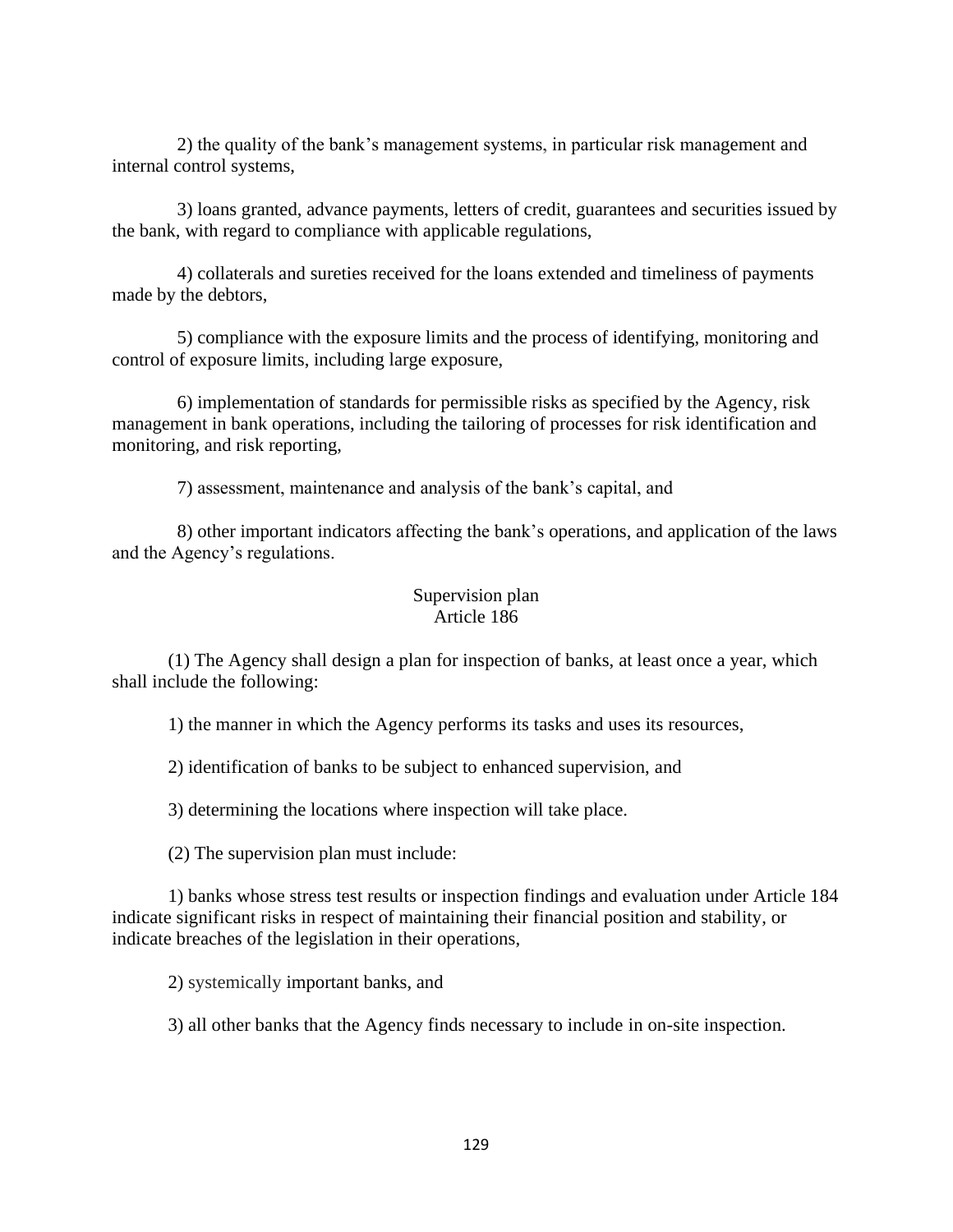#### Systemically important bank and stress testing Article 187

(1) The Agency shall establish a list of systemically important banks in the RS, in accordance with the methodology which has been previously harmonized jointly with the Banking Agency of FBiH, the Central Bank of Bosnia and Herzegovina and with the Deposit Insurance Agency of Bosnia and Herzegovina, and the Agency shall publish the Methodology.

(2) The methodology shall particularly take into account the bank's size, its interconnectedness with other participants in the financial sector and its replaceability in that sector, as well as the complexity of bank operations.

(3) The Agency shall update the list of systemically important banks in the RS annually and shall deliver it to the Banking Agency of FBiH, the Central Bank of Bosnia and Herzegovina, and the Deposit Insurance Agency of Bosnia and Herzegovina.

(4) The Agency may establish special regulatory requirements for the systemically important banks in terms of capital, risk exposure, liquidity and other business performance indicators in line with this Law, as well as special reporting requirements.

(5) The Agency shall for supervision purposes, perform stress testing of banks in order to monitor their performance, assess risks and timely undertake relevant supervisory measures.

(6) In addition to the stress testing referred to in paragraph 5 of this Article, the Agency shall cooperate with the Central Bank of Bosnia and Herzegovina in performing macro-financial stress testing of the banking sector in Bosnia and Herzegovina for the purpose of assessing its stability.

(7) The Agency shall adopt an act to prescribe the methodology for stress testing of banks from paragraph 5 of this article.

## Persons authorized to perform supervision Article 188

(1) On-site and off-site inspection of bank operations shall be carried out by the employees of the Agency, which are authorized by the Agency to perform on-site inspection.

(2) Notwithstanding paragraph 1 herein, for certain on-site inspection tasks, the Agency may hire a certified auditor, audit firm or any other authorized professional to perform an on-site inspection of the bank.

(3) The persons referred to in paragraph 2 herein shall be vested with equal authorization and responsibility as the Agency's authorized persons while performing the tasks related to the on-site inspection of banks, for which they are authorized by the Agency.

(4) In the procedure of on-site inspection of a bank, the authorized persons of a foreign competent regulatory authority may be involved, which are authorized to inspect, i.e. supervise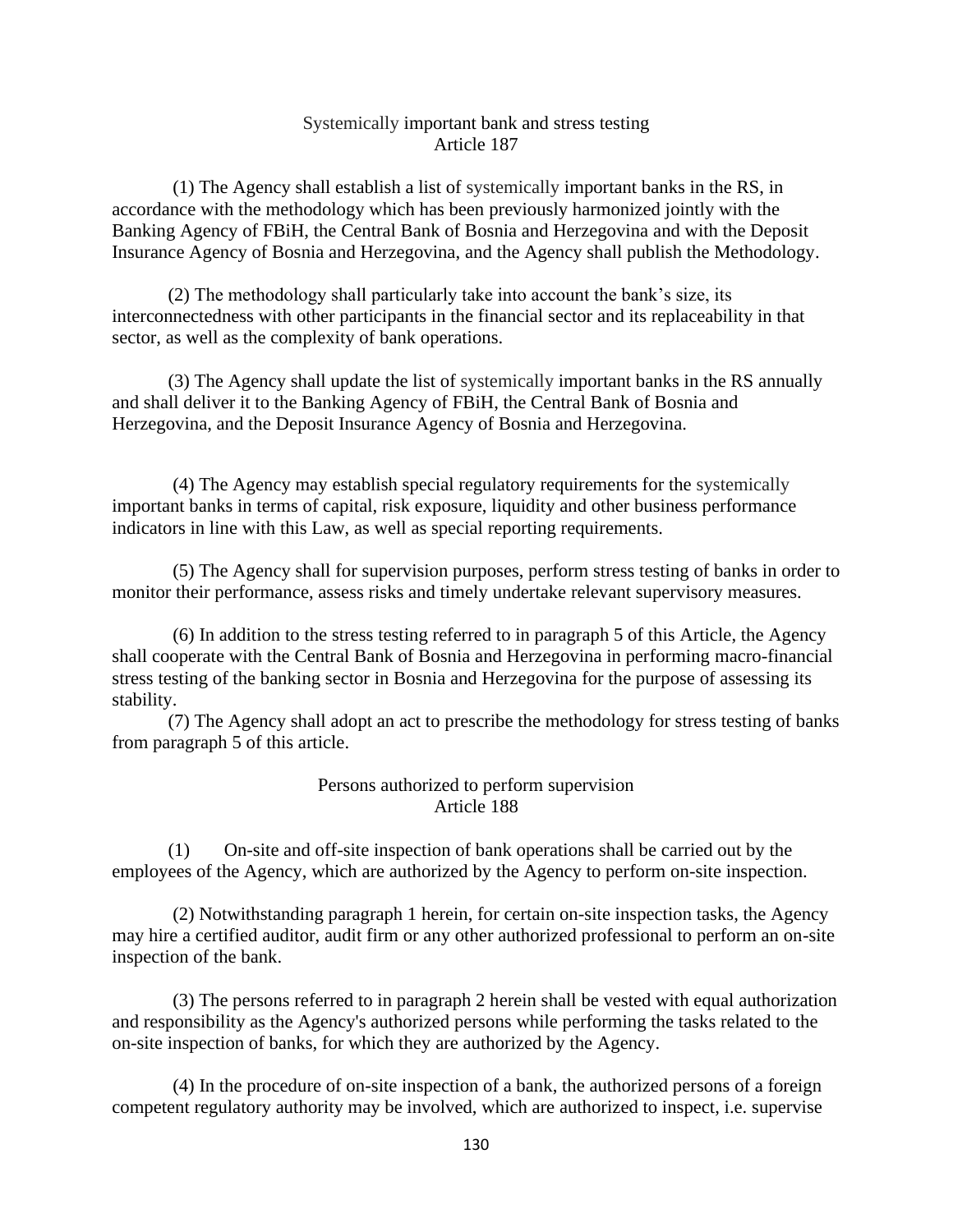the operations of the members of the banking group the bank belongs to, in line with the cooperation memorandum signed between the Agency and such regulatory authority.

#### Off-site inspection of operations Article 189

The Agency shall perform off-site inspection of operations by gathering and analysis of reports and other documentation, as well as by continuous monitoring and review of other information on operations of the banks and other entities which, pursuant to the provisions of this Law, other laws and regulations adopted in pursuance of this Law and other laws, are obligated to report to the Agency.

#### On-site inspection of operations Article 190

(1) The Agency shall carry out on-site inspection by reviewing the bank's operations in or outside of the bank's headquarters where the bank, or any other person authorized by the bank, performs operations that are subject to supervision, as well as in other locations in the cases specified in this Law.

(2) The bank shall enable authorized staff of the Agency to carry out the supervision of its operations at its headquarters and all of its organizational units.

(3) The bank shall enable authorized staff to carry out compliance inspection of its business books and other documentation, as well as to carry out information technology inspection.

(4) The bank shall make all business books and documentation available to the authorized staff, at their request, in writing or in electronic format and, for the purpose of inspecting the software, ensure them access to the database system it uses.

(5) On-site inspection shall be carried out by the authorized staff on working days and during business hours and, when required due to the volume and nature of the inspection, outside the business hours as well.

(6) During the inspection procedure, when so requested by the authorized staff of the Agency, the bank shall ensure the following:

1) access to all organizational units and premises of the bank, provided its security procedures are observed,

2) a separate office for the performance of inspection tasks,

3) copies of documents related to the scope of the inspection, and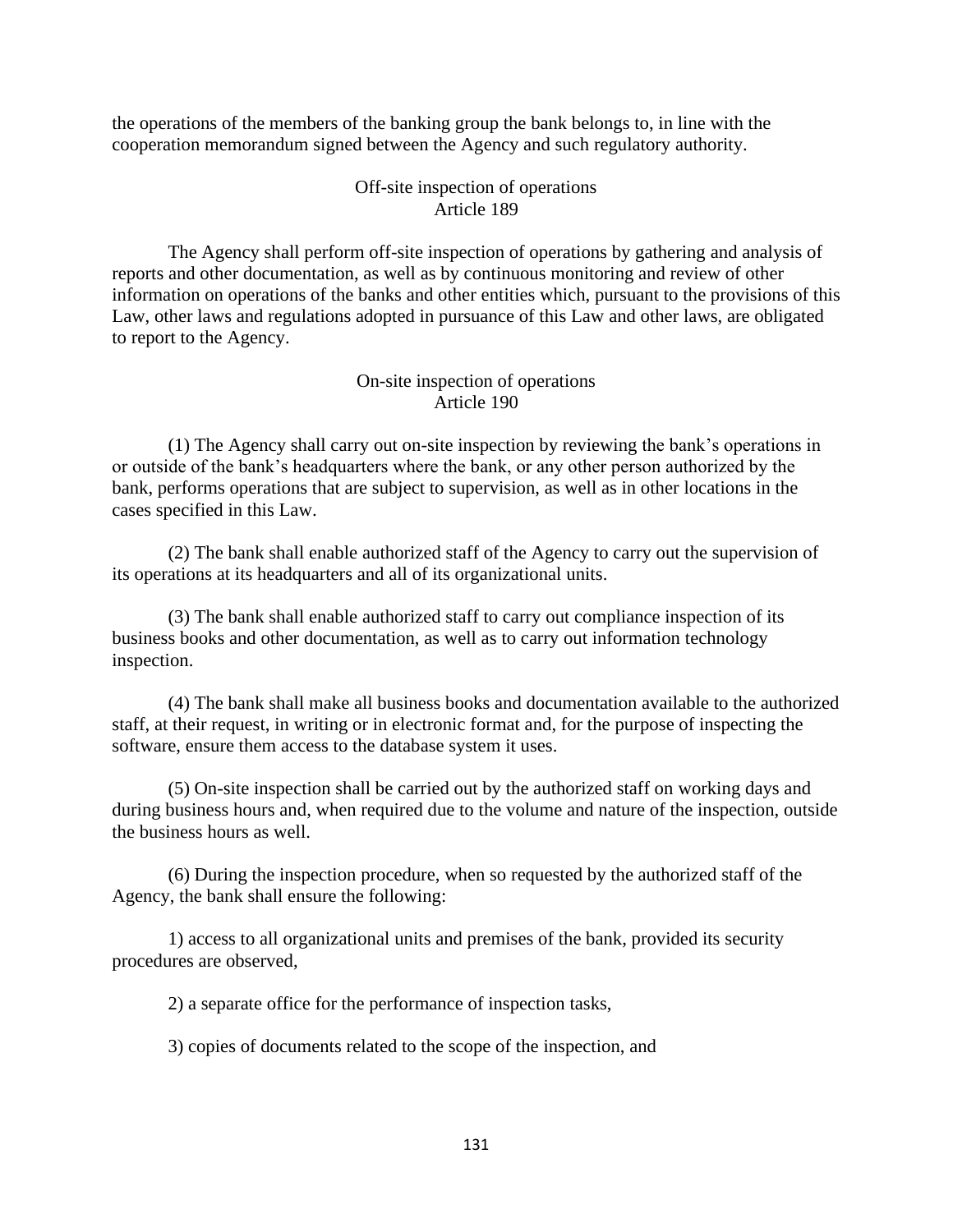4) direct communication with the bank's managers and staff for the purpose of acquiring necessary clarifications.

(7) The bank that processes data or keeps its business books and other documentation in an electronic format shall offer the necessary technical support to the authorized staff inspecting such books and documentation at their request.

(8) The bank shall appoint its representative who shall offer all necessary support to the authorized staff and ensure unimpeded performance of the on-site inspection.

(9) The provisions of this Article shall apply also in the event of supervision of the entities from Article 181, paragraphs 2 and 3 of this Law, as well as to persons who are authorized outsourcers.

## Notification about on-site inspection Article 191

(1) The Agency shall send a notification about on-site inspection no later than 15 days prior to the inspection.

(2) Notwithstanding paragraph 1 herein, the Agency may serve the notification about onsite inspection immediately prior to the beginning of the on-site inspection if the supervisory purpose would not be attained otherwise.

## Suspension of inspection Article 192

(1) If irregularities are not identified in a certain procedure for on-site inspection, the Agency shall adopt a conclusion to suspend such procedure.

(2) The conclusion referred to in paragraph 1 herein shall be provided to the bank and to other entities subject to supervision and inspection.

# Inspection report Article 193

(1) The authorized staff of the Agency shall prepare a report on the completed inspection.

(2) Report on completed inspection shall also be prepared in the cases when irregularities and weaknesses in the bank's operations are identified during off-site inspection, except in the cases when the bank has informed the Agency about such irregularities.

(3) The Agency shall send the inspection report to the bank.

(4) The bank may file a complaint against the report within 15 days from the date of receipt.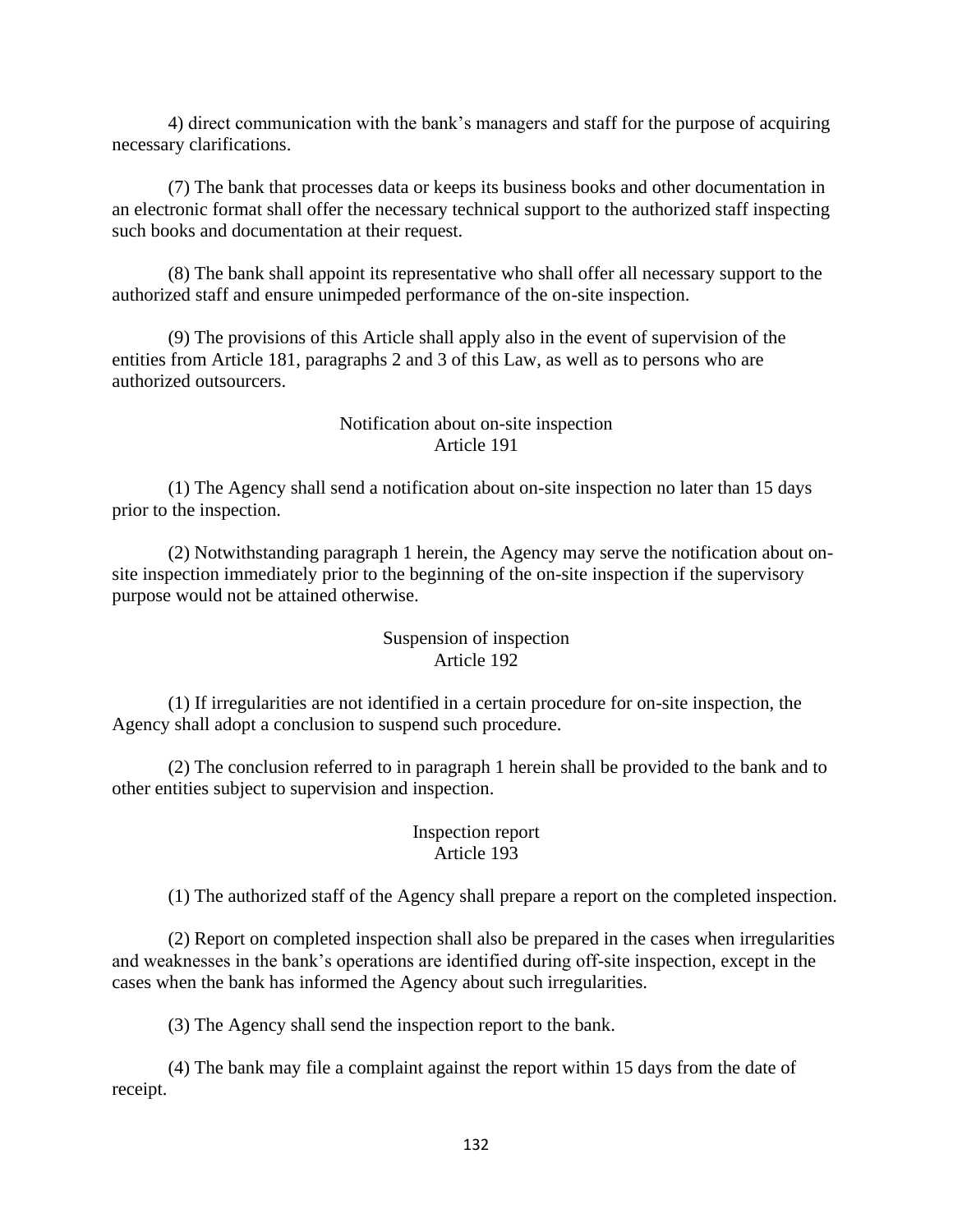(5) Notwithstanding paragraph 4 of this Article, the Agency may, at the bank's request, extend the deadline for submitting objections to the report, but only when findings from the report are related to the competence of the bank supervisory board.

(6) Where the bank fails to file a complaint against the report or fails to challenge, through a well-founded complaint, the findings from the report, which refer to the irregularities or weaknesses in its business operations, the Agency shall impose on the bank a relevant measure prescribed by this Law.

## Amendments to the inspection report Article 194

(1) Where it is established that the complaint is justified by considering the bank's complaint against the report, the Agency shall amend the inspection report.

(2) The amendments to the report shall be submitted to the bank within 15 days from the day it filed the complaint.

## Supervision fee Article 195

The banks and persons referred to in Article 181, paragraph 2 of this Law shall pay a fee to the Agency for performing supervision, in line with this Law, the law that regulates the establishment and operations of the Agency and the regulations of the Agency.

## **1. Imposition of supervision measures**

## Supervision measures Article 196

(1) If the Agency determines that the bank acted contrary to the provisions of this Law, the regulations of the Agency, other regulations or standards of prudent banking operations, or it acted in a manner that undermines the bank's operations, it shall impose one or several supervision measures against that bank, as follows:

- 1) issue a letter of warning,
- 2) order that deficiencies and irregularities in the bank's operations be eliminated,
- 3) limit the rights of shareholders with qualifying holding,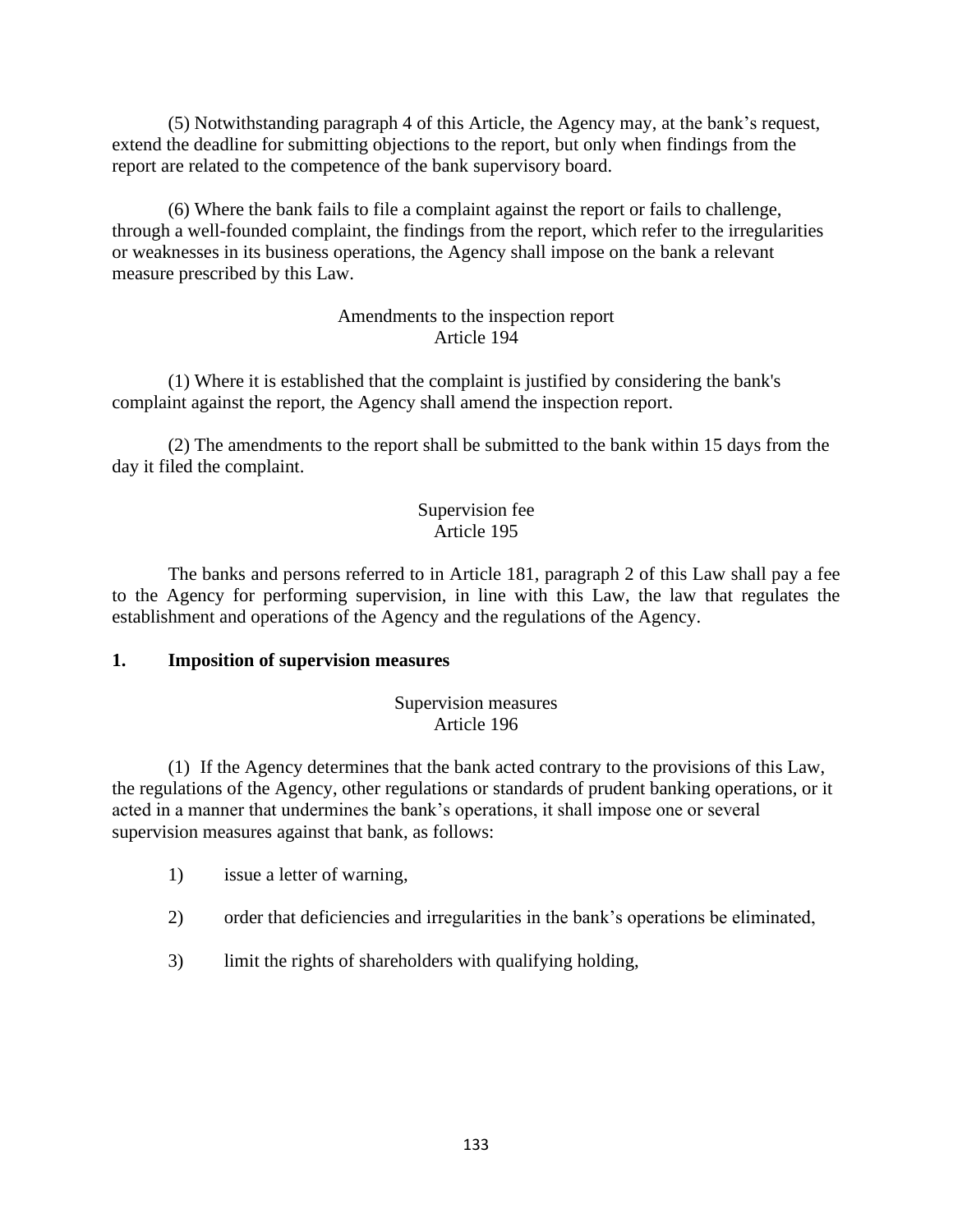- 4) undertake early intervention measures,
- 5) revoke the operational license, initiate the procedure of enforced liquidation or issue a decision to petition bankruptcy proceedings, and

6) initiate the procedure of assessment of fulfillment of conditions for the initiation of the resolution procedure, when it asserts that the condition of the bank is such that it cannot or it is likely that it cannot continue operations.

(2) During its inspection, the Agency may order the bank to implement one or more measures to eliminate irregularities and illegalities where it observes a serious breach of the rules or business principles that undermine or may undermine the bank's financial standing or liquidity or its depositors' interests, which requires undertaking urgent measures.

(3) The obligation for disclosing an acquisition offer, which is stipulated in the law governing acquisition of shareholding companies, shall not apply if the acquirer acquires shares of the bank through increase of core capital:

1) by implementation of measures for elimination of irregularities and illegalities in operations and early intervention measures by the Agency, or

2) by conversion of capital instruments of the bank, which the bank may take into account in calculation of capital and which are converted also in shares when the requirements are met in line with this Law.

(4) The right of exemption from paragraph 3 may be used by the acquirer of bank shares only with a prior approval of the Agency, only if it assesses that the exercise of exemption right would be used for the objective of safeguarding financial stability, of which the Agency shall notify the Securities Commission of Republika Srpska.

(5) If an organizational unit of a bank headquartered in the FBiH and Brčko District of BiH acts contrary to the provisions of this Law and the Agency's regulation during carrying out its operations at the territory of the Republika Srpska, the Agency shall impose adequate supervision measures to such organizational unit.

## Discretionary right of the Agency Article 197

(1) The Agency shall base its decision on measures to be imposed on a bank on the following discretionary assessments:

1) gravity of identified irregularities and illegalities,

2) the willingness and capability of the bank's bodies to eliminate identified irregularities and illegalities and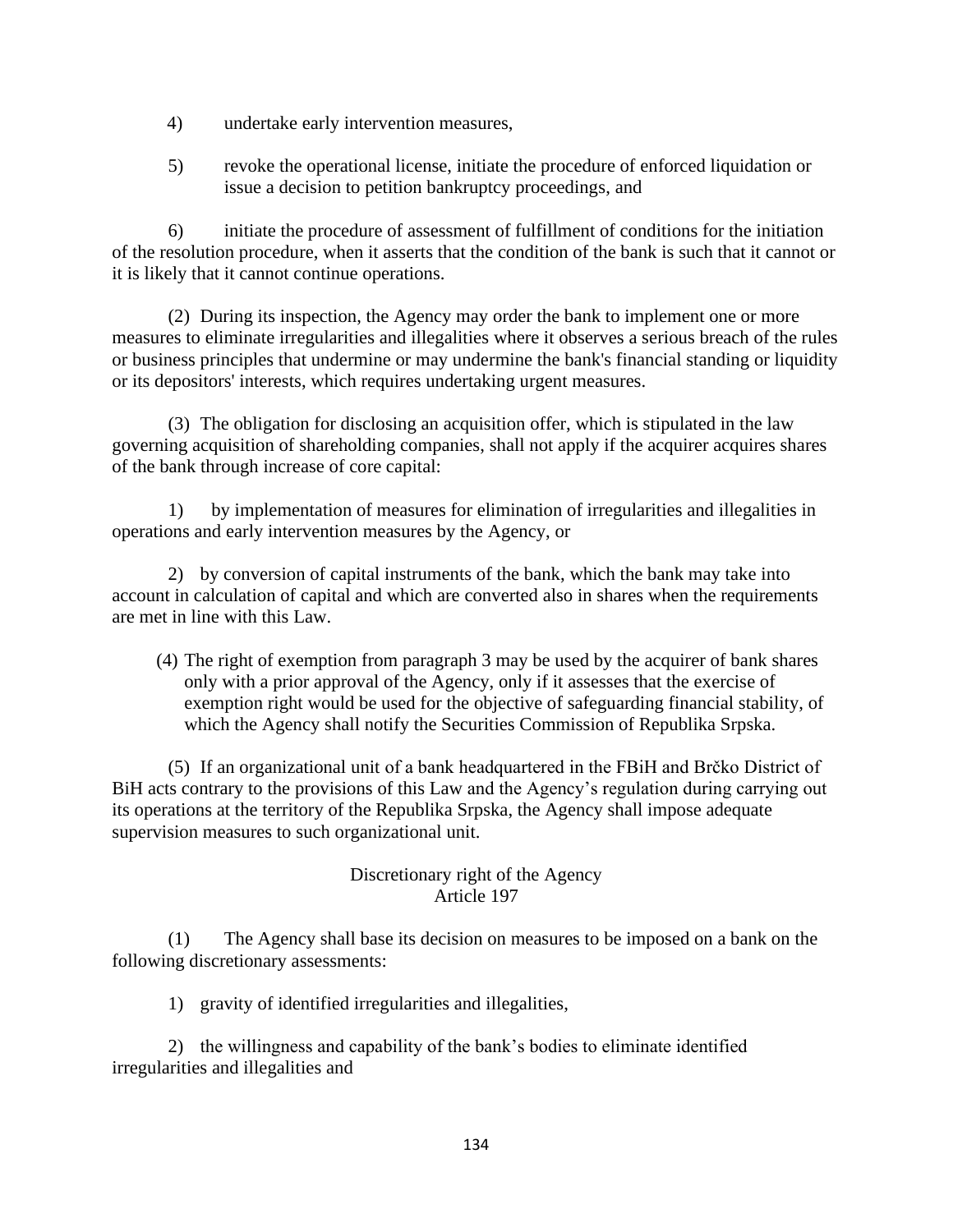3) the level to which the bank undermines the financial discipline and the smooth functioning of the banking system.

(2) The following are particularly taken into account when evaluating the gravity of irregularities and illegalities identified in bank's operations:

1) financial standing of the bank,

2) capital adequacy ratio in relation to assumed risks,

3) the impact of identified irregularities and illegalities on the bank's future financial standing,

4) the number of such irregularities and illegalities and their interrelation,

5) the duration and frequency of identified irregularities and illegalities and

6) the legality of bank's operations.

(3) The following are particularly taken into account when evaluating the willingness and capability of the bank's bodies to eliminate identified irregularities and illegalities:

1) the capability of the executive management and senior management to identify, evaluate and monitor operational risks and to manage such risks,

2) the effectiveness of the internal control system in the bank, particularly the internal audit function,

3) the efficiency of eliminating earlier identified irregularities and illegalities, particularly the implementation of measures imposed earlier,

4) the level of cooperation of governing bodies, senior management, and other employees of the bank with the authorized staff during the course of inspection.

(4) The assessment of the level to which the bank undermines the financial discipline and smooth functioning of the banking system shall take into consideration the importance of the bank in the financial sector.

## Letter of warning to the bank Article 198

(1) Where, during an inspection, the Agency observes weaknesses or deficiencies in the bank's operations that do not constitute a breach of regulations nor have any significant impact on the bank's financial standing, but they might have such impact if not eliminated, the Agency may send a letter of warning to the bank demanding that it should take action and procedures to improve its operations.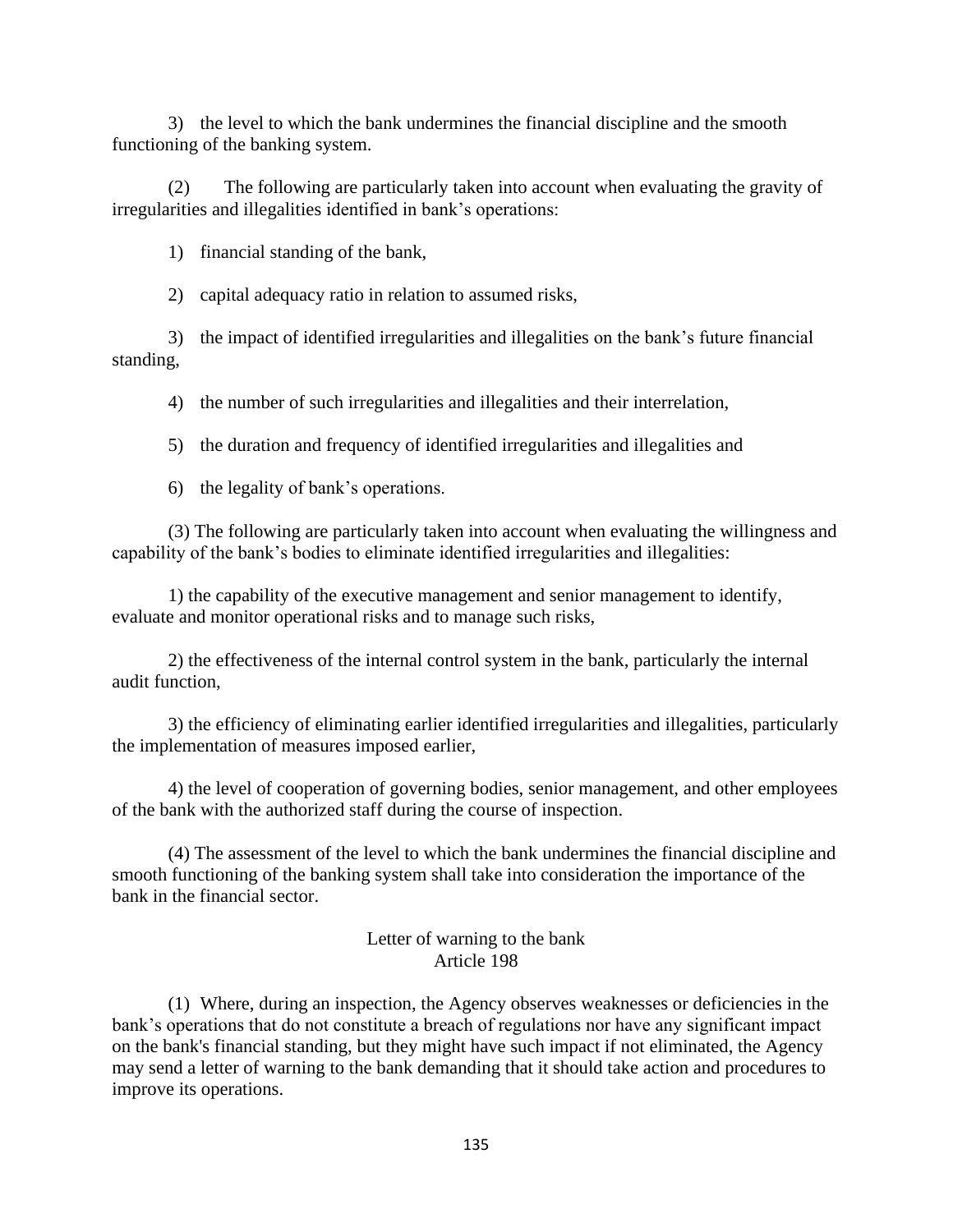(2) To the bank, the letter of warning:

1) points to the observed weaknesses, deficiencies or inconsistencies in its operations,

2) sets the deadline and actions the bank should take to eliminate the weaknesses or deficiencies in its operation, and

3) sets the deadline and the dynamics according to which the bank shall report to the Agency on the implementation of the obligations from the letter of warning.

(3) Where the bank fails to fulfill the obligations from the letter of warning within the deadline and in the manner specified therein, the Agency may impose a new measure.

### Letter of warning to a member of the board of directors Article 199

(1) The Agency shall issue a letter of warning to the responsible member of the board of directors:

1) if the bank fails to implement imposed measures in the manner and within the deadlines set by the Agency's decision, and

2) in other cases when the requirements for revocation of consent for performing the function of a member of the board of directors are not fulfilled.

(2) The written warning referred to in paragraph 1 of this Article shall be issued to the responsible member of the board of directors regardless whether that person is still a member of the bank's board of directors at the moment of issuing the warning, at latest within two years from the day of the emergence of circumstances for which the written warning is issued.

## Measures to eliminate irregularities and illegalities Article 200

(1) Where the Agency observes any irregularities or illegalities in the bank's operations, or where the bank will breach regulations within the following 12 months, it shall undertake one or several of the following measures:

1) order the bank to ensure a higher capital adequacy ratio than required, i.e., higher capital than required under this Law and the Agency's regulations, if the bank's capital is insufficient to cover all risks the bank is or might be exposed to,

2) order adoption and implementation of a plan of measures for fulfilling capital requirements prescribed by the law and the Agency's regulations,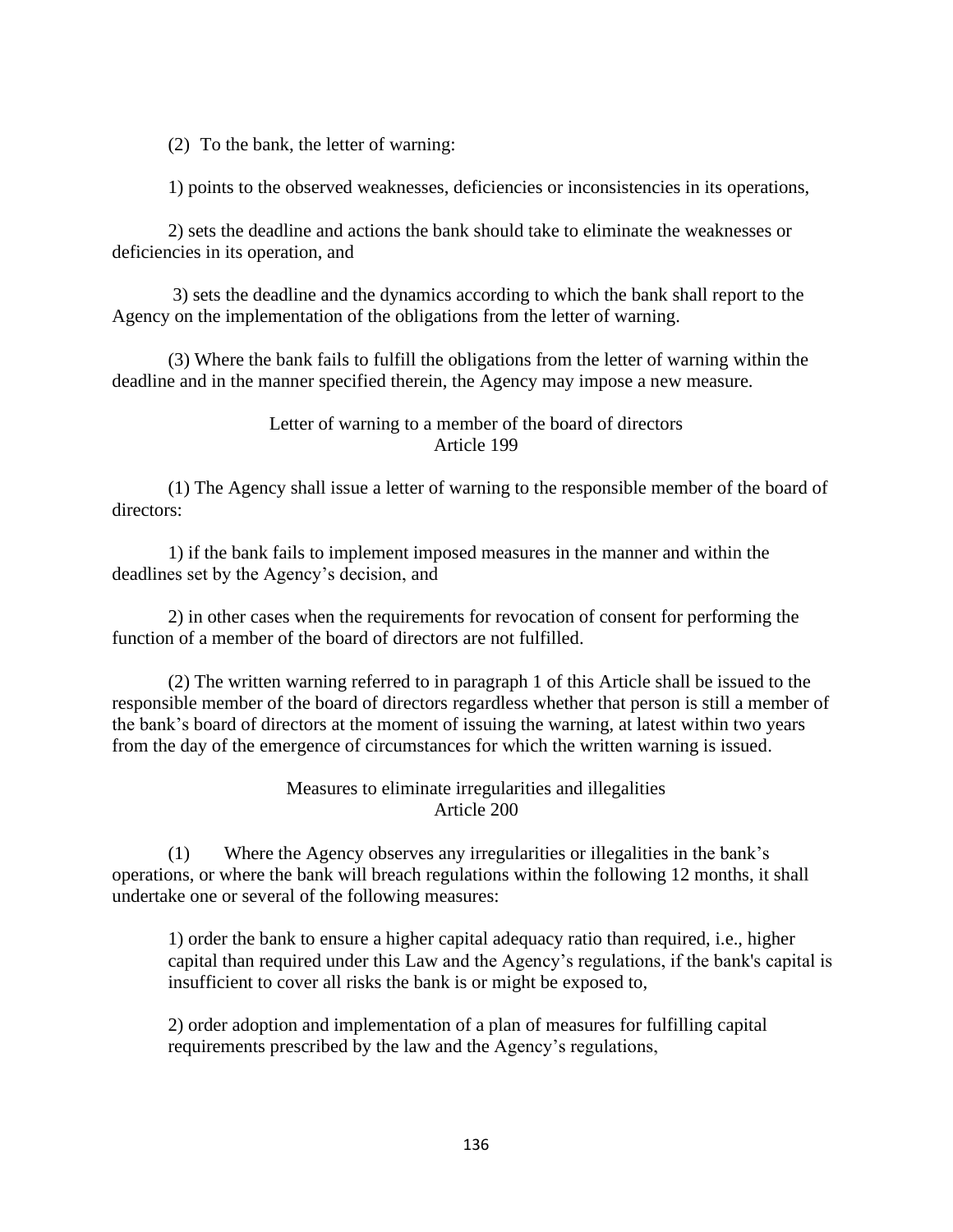3) request the bank to improve its risk management system and process, internal control system and, in particular, the internal audit function, accounting and IT system and compensation policies,

4) order the bank to develop and implement an action plan for bringing its operations in line with the regulations and set the deadline for the implementation thereof,

5) request the bank to increase the amount of special reserves for coverage of potential losses, i.e. to adopt and implement a special policy of assessment of assets, off-balance sheet items and special loss provisioning policy,

6) order the bank to adopt and implement measures for:

1) reducing or limiting its exposures,

2) improving the procedure for collection of due receivables,

3) adequate valuation of balance and off-balance sheet items,

7) restrict one or more activities that the Agency finds to have caused losses or are contrary to good banking practices and standards of banking due diligence,

8) order the bank to discontinue, on a temporary basis, some or all banking operations,

9) order the bank to close one or more organizational units, i.e. discontinue expanding its organizational network or introducing new products,

10) request the bank to mitigate the risks arising from the bank's business activities, services and system,

11) reduce its operating costs,

12) reduce or limit the compensation amounts that depend on the achievement level of business goals, which are payable to the governing bodies or the staff,

13) order the bank to use net profit to increase the bank's capital,

14) ban or restrict, on a temporary basis, the payout of dividend or any other form of profit payout,

15) ban or restrict, on a temporary basis, the payout of dividend, interest or other distribution to the holders of the bank's additional capital elements,

16) order the bank to report, either more frequently or additionally, on individual indicators of its operations;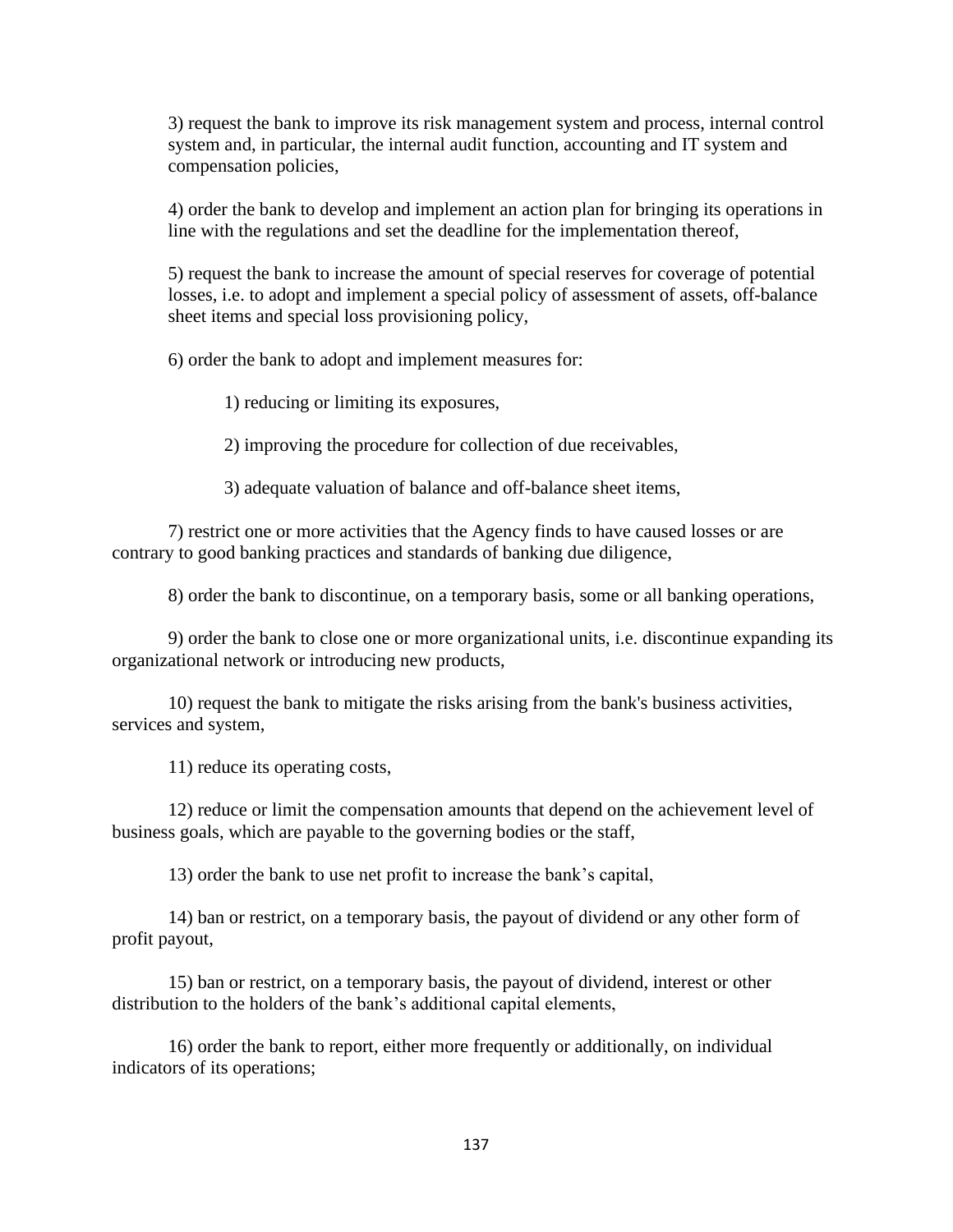17) order the bank to meet the special requirements pertaining to liquidity, including the restrictions of maturity mismatch between the assets and liabilities;

18) request the bank to publish additional data and information and

19) order the bank to implement other measures necessary for the improvement of its operations.

(2) In its measures referred to in paragraph 1 herein, the Agency shall specify the deadline and manner in which the bank is to act to eliminate identified irregularities and illegalities, as well as the deadline for submitting a report to the Agency on the activities implemented, along with relevant proof that the irregularities and illegalities have been eliminated.

(3) In addition to the report on implemented measures referred to in paragraph 2 herein, the Agency may order the bank to provide an opinion of the audit firm on the elimination of irregularities and illegalities.

(4) If the bank fails to act in line with the measures imposed for elimination of irregularities and illegalities or if the imposed measures were not efficient for elimination of the existing irregularities and illegalities, the Agency may impose a new measure on the bank.

#### Prohibition to enter into a contract with client Article 201

The Agency may prohibit the bank to enter into service contract with a client until the deficiencies are eliminated, if it determines that:

1) the contract has not been concluded in line with the contracting rules stipulated in this Law,

2) the contract does not contain all elements stipulated in this Law and the Agency's regulations,

3) the bank calculates the effective interest rate or the total process for services contrary to the provisions of this Law and the Agency's regulations,

4) the contract contains provisions which are contrary to the provisions of this Law and detrimental for the client,

5) publication of services does not contain all data and information stipulated in Article 123. 136, and 138 of this Law, and

6) the bank approves loans, receives deposits, opens and maintains accounts or issues payment cards contrary to the provisions of this Law.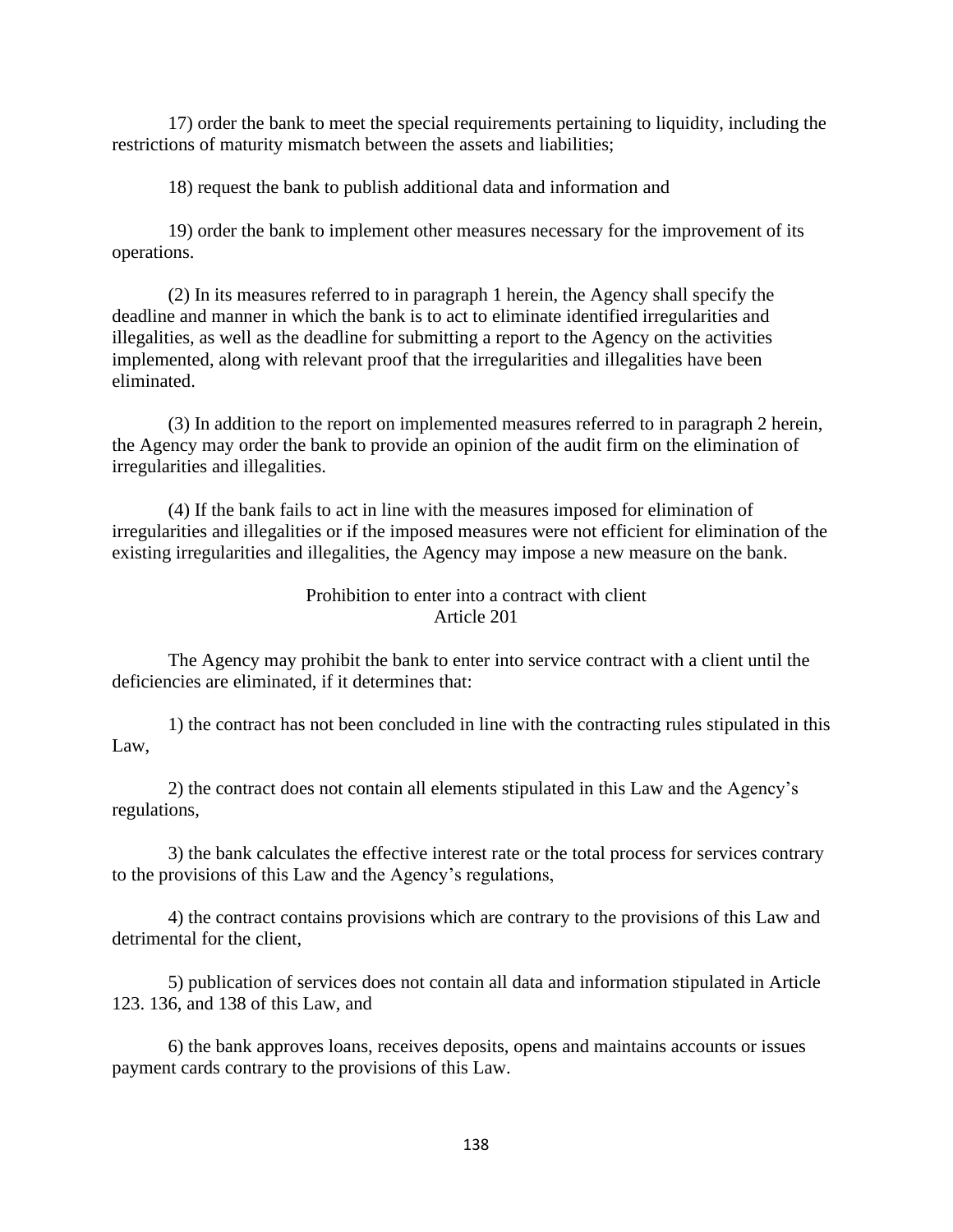#### **2.1. Early intervention measures**

### Types of early intervention measures Article 202

(1) Where the Agency finds, during an inspection, that the bank acts contrary to this Law, the Agency's regulations or other regulations, or that, due to the deterioration of the bank's financial standing and liquidity, increase in indebtedness level, NPLs or concentrated exposure, the bank is likely to breach the provisions of this Law, the Agency's regulations or other regulations in the near future, the Agency may, irrespective of the measures imposed for the purpose of eliminating the irregularities and illegalities referred to in Article 200 of this Law, impose one or several of the following measures:

1) order the bank's governing bodies to implement one or several measures specified in its recovery plan, or, where the circumstances leading to early intervention are different from the assumption from the original plan, to update the plan and within the specified deadline implement one or several measures from the updated plan,

2) request the bank's governing bodies to analyze the situation in the bank, design measures to eliminate the observed issues, develop an action plan for dealing with such issues and specify the implementation deadlines,

3) order the bank's supervisory board to convene, or convene itself, the bank's general meeting where the supervisory board fails to act per the order, and, in both cases, specify the agenda of the general meeting and demand that the shareholders discuss and issue relevant decisions,

4) order the bank's relevant body to dismiss one or more members of the bank governing bodies or senior management, if it finds that these persons are unable to perform their duties, and appoint new persons in line with the law,

5) appoint a consultant or introduce provisional administration in the bank,

6) demand from the bank's governing bodies to develop a plan for negotiating the restructuring of debt with individual or all creditors in line with the recovery plan,

7) demand from the bank to change its business strategy,

8) demand from the bank to change its organizational structure and

9) obtain, through off-site or on-site inspection, information necessary for the updating of the resolution plan, assessment of the level of assets and liabilities, and prepare for a potential resolution procedure.

(2) By virtue of its procedural decision imposing the measures, the Agency shall specify the deadline for each of the imposed measures referred to in paragraph 1 of this Article,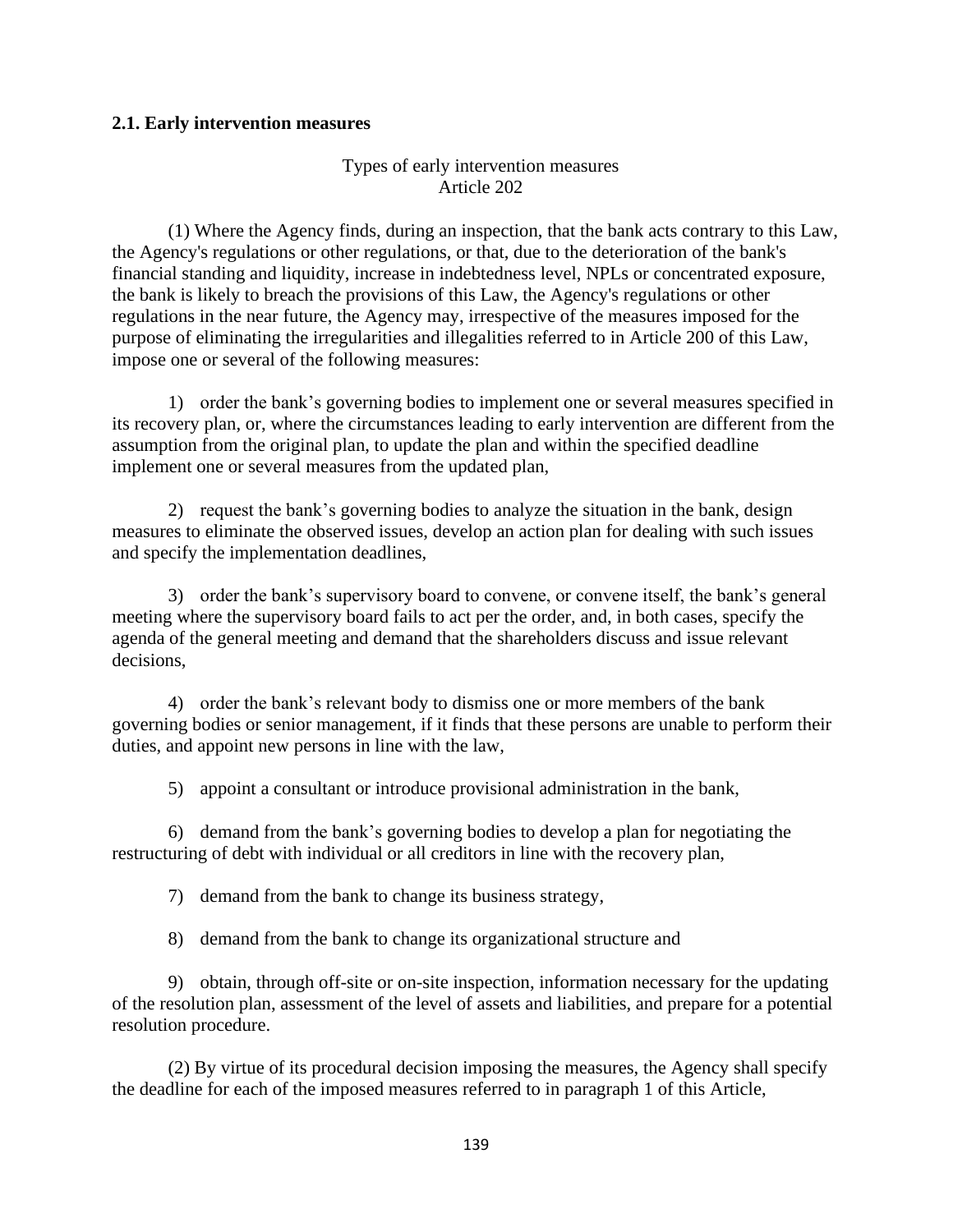including the deadline for submitting a report and documentary evidence on the implementation of the imposed measures.

(3) The Agency shall adopt an act to elaborate the conditions for implementation of the early intervention measures referred to in paragraph 1 of this Article.

## Convening the bank general assembly Article 203

(1) If the bank failed to implement the measure imposed by the Agency referred to in Article 202, paragraph 1, item 3 of this Law in the manner and within the deadline set by the Agency's decision, the Agency may convene the general assembly of the bank and set its agenda for the purpose of passing the required decisions.

(2) For the purpose of the general assembly, and based on the inspection carried out, the Agency shall produce a report on the bank's performance and make it available to the shareholders.

(3) The general assembly shall be convened by the Agency at least 30 days prior to its session, exclusive of the day on which the invitation for general assembly is publicized.

(4) The shareholders may not offer a counter-proposal nor amend the agenda proposed by the Agency.

## Dismissal of a governing body Article 204

(1) Where the bank's financial standing deteriorates to a significant extent, or in case of a grave breach of the law, the Agency's regulations or the bank's internal documents, and where other early intervention measures undertaken under Article 202 are not sufficient to improve the situation, the Agency may revoke the approval granted to all or individual members of the bank's governing bodies and demand that they be dismissed.

(2) In addition to the measures referred to in paragraph 1 herein, the Agency may for all or individual members of bank governing body:

1) ban or restrict performing of that function or any of the bank's activity,

2) ban or restrict the direct or indirect exercise of their voting rights in the bank,

3) demand that they sell the direct or indirect ownership in the bank, within the deadline the Agency specifies and

4) ban performing any function in any bank or a member of a banking group, or participating in any activity in a bank or banking group without the Agency's approval.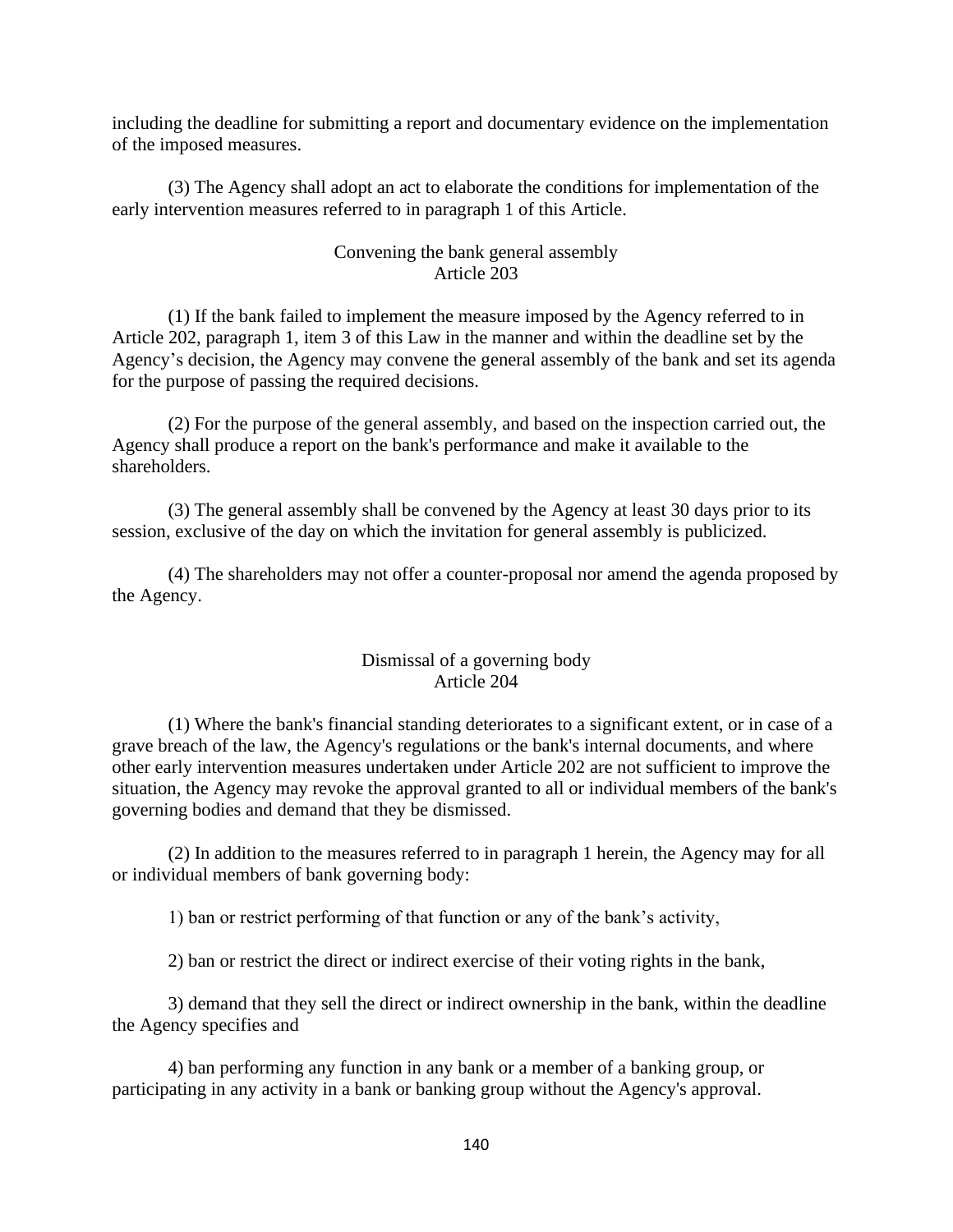(3) New members of the governing bodies shall be appointed in line with the provisions of this Law governing appointment of members of supervisory board and board of directors.

### **2.1.1. Consultant**

## Appointment of a consultant Article 205

(1) The Agency may appoint one or several consultants to work temporarily with the bank's governing bodies, when it determines that the bank significantly violates the provisions of the law and other regulations, or if there are significant deficiencies in the bank's operations and when it determines that more detailed assessment and monitoring of the financial standing of the bank are necessary.

(2) A bank consultant may exclusively be a person who is independent from the bank and who meets the nomination requirements applying to members of the bank board of directors.

(3) The Agency shall specify the term, powers and responsibilities of the consultant, and define the issues about which the governing bodies of the bank should consult with the consultant, as well as the documents and legal actions for which a consultant's opinion or consent is needed.

(4) The Agency shall appoint the consultant for a term up to one year with a possibility for extension for another year if the Agency finds it is necessary for the purpose of finalizing the initiated activities.

(5) The term of office of the bank consultant may be concluded before the expiry of the term as referred to in paragraph 4 herein, if the Agency or the consultant determine that the appointment of a consultant did not improve or will not improve the bank's financial standing or if the bank's financial standing has improved to an extent that the consultant is no longer necessary.

(6) The Agency may decide that the consultant is required to obtain the Agency's consent prior to undertaking certain legal actions.

(7) During the term of office, the Agency may dismiss the consultant when he/she fails to perform his/her duties in a satisfactory manner, as well as for other justifiable reasons, and appoint a new consultant whose term shall expire when the term of the previous consultant expires.

(8) The Agency shall adopt an act to elaborate the conditions for appointing a consultant in a bank and the manner of performing his/her duties.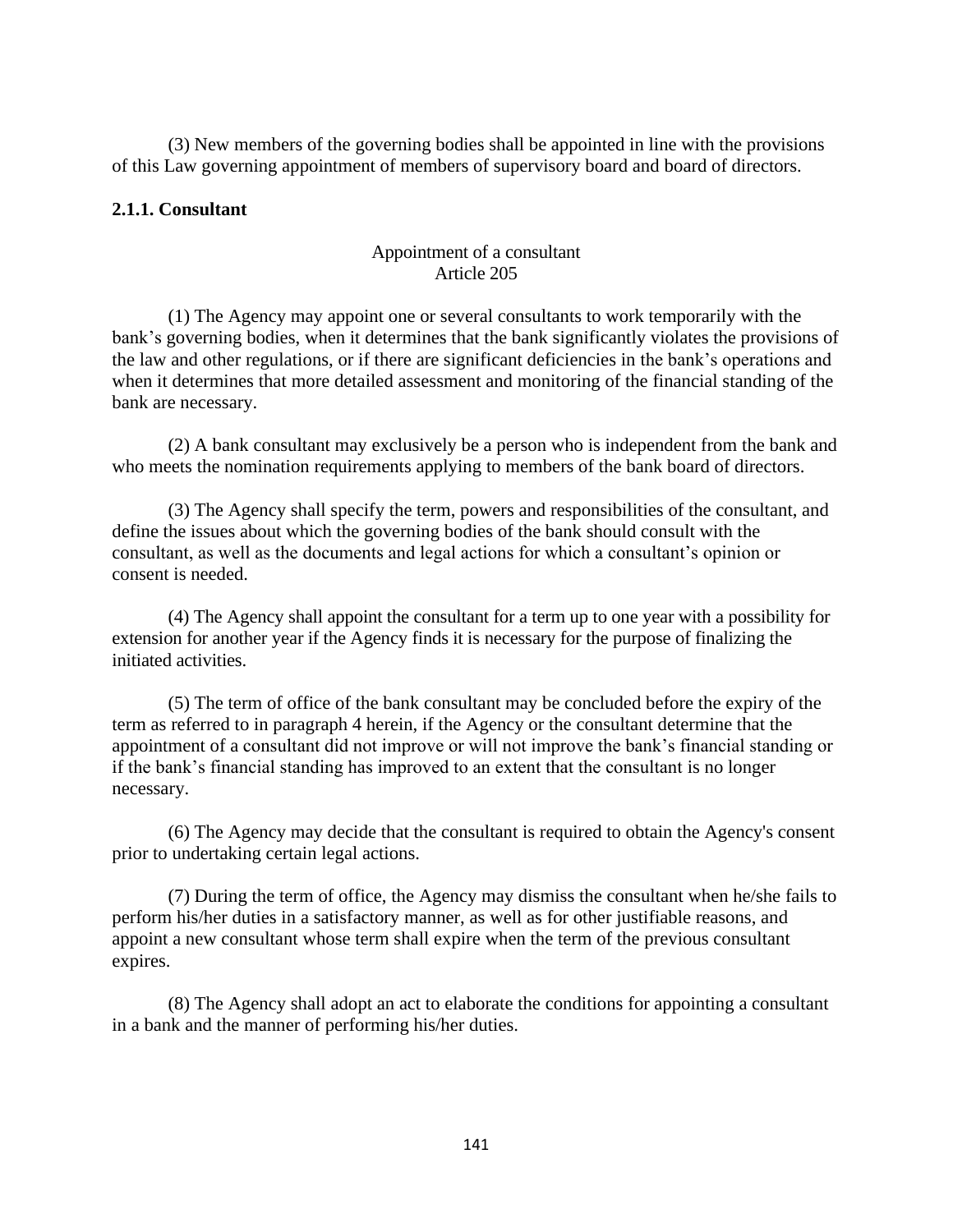#### Powers and responsibilities of a consultant Article 206

(1) Within 60 days from the day of appointment, the consultant shall prepare a report on the financial standing and status of operations of the bank, along with an assessment of its financial stability and possibilities for its further operations (hereinafter: report on financial standing) and submit it to the Agency.

(2) The Agency shall furnish the report on financial standing referred to in paragraph 1 herein to the bank.

(3) The consultant shall have the powers to review the bank's business books and documentation, and to request data, information and explanations from the members of the governing bodies, as well as the bank's staff in order to determine and monitor the status of operations in the bank and its financial standing, and to give consent to the governing bodies to pass decisions on issues that may not be passed without his/her prior consent, as specified in the decision appointing such consultant.

(4) The consultant shall be authorized to attend the sessions of the governing bodies and their boards and take part in their work, without voting rights.

(5) The consultant shall regularly report to the Agency and, as a minimum, on a monthly basis or more frequently if requested by the Agency, on the bank's performance and its financial standing, including the actions s/he has undertaken while carrying out his/her duties.

(6) The consultant shall without delay inform the Agency about any circumstances which, in his/her opinion, may result into non-implementation of the measures imposed for elimination of irregularities and illegalities referred to in Article 200 of this Law, as well as about any circumstances which, in his/her opinion, may deteriorate the financial standing of the bank or may have effect on the fulfillment of requirements for undertaking early intervention measures by the Agency.

(7) The consultant shall answer for his/her work to the Agency and may not transfer his/her authority to any other persons.

(8) The consultant shall be entitled to compensation for his/her work, which shall be paid by the Agency.

# Obligations of the bank's governing bodies in respect of the consultant Article 207

(1) The bank's governing bodies shall furnish the consultant, without any delay, with all required information, as well as consult with him/her and obtain his/her consent for passing specific decisions related to the issues that may not be passed without the consultant's prior consent, which is specified in the decision on the appointment of the consultant.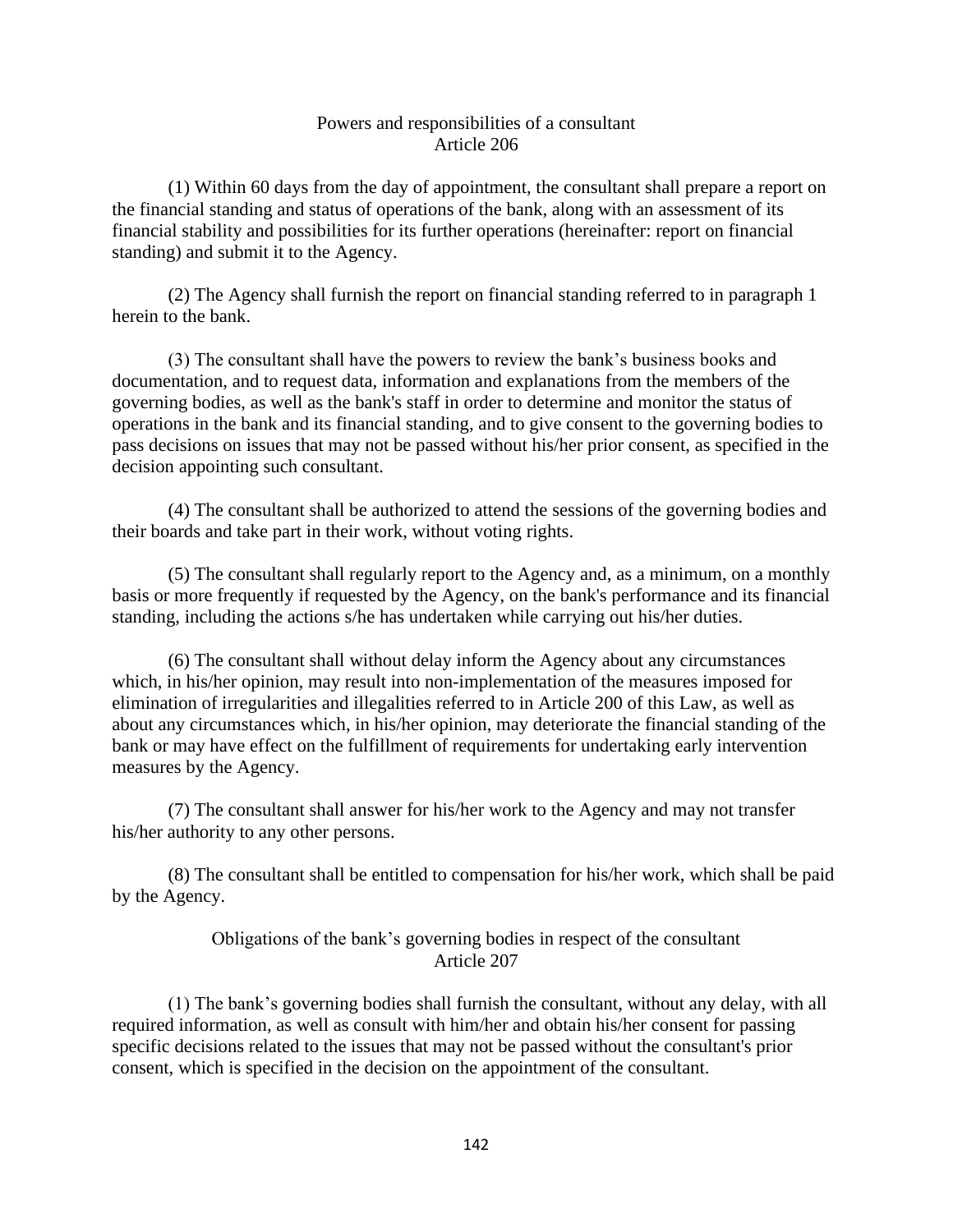(2) The bank's governing bodies shall invite the consultant to attend their sessions and the sessions of their boards, and timely furnish him/her with the documentation required for such sessions.

### Actions following the consultant's report Article 208

Based on the reports submitted by the consultant, the Agency may impose on the bank one or several supervision measures as stipulated in this Law.

> Termination of the consultant's term Article 209

The consultant's authority shall expire on the day of:

- 1) expiration of the term for which he/she was appointed,
- 2) dismissal from duty,
- 3) appointment of provisional administrator,
- 4) appointment of special administrator,
- 5) appointment of liquidation administrator, and
- 6) initiation of bankruptcy proceedings.

#### **2.1.2. Provisional administration**

## Introduction of provisional administration Article 210

(1) The Agency may introduce provisional administration by nominating one or several provisional administrators who will replace the governing bodies, when it finds that the banks is in serious breach of the provisions of laws and other regulations or if there are significant deficiencies in the bank's operations and when the appointment of new members of the governing bodies is not sufficient for improving the bank's operations and management.

(2) Through the introduction of provisional administration, the Agency shall specify the objectives and tasks of the provisional administration, which include understanding of the actual financial standing of the bank, management of the overall or certain operations of the bank, in order to preserve or ensure the requisite financial standing of the bank and its stable and safe operations.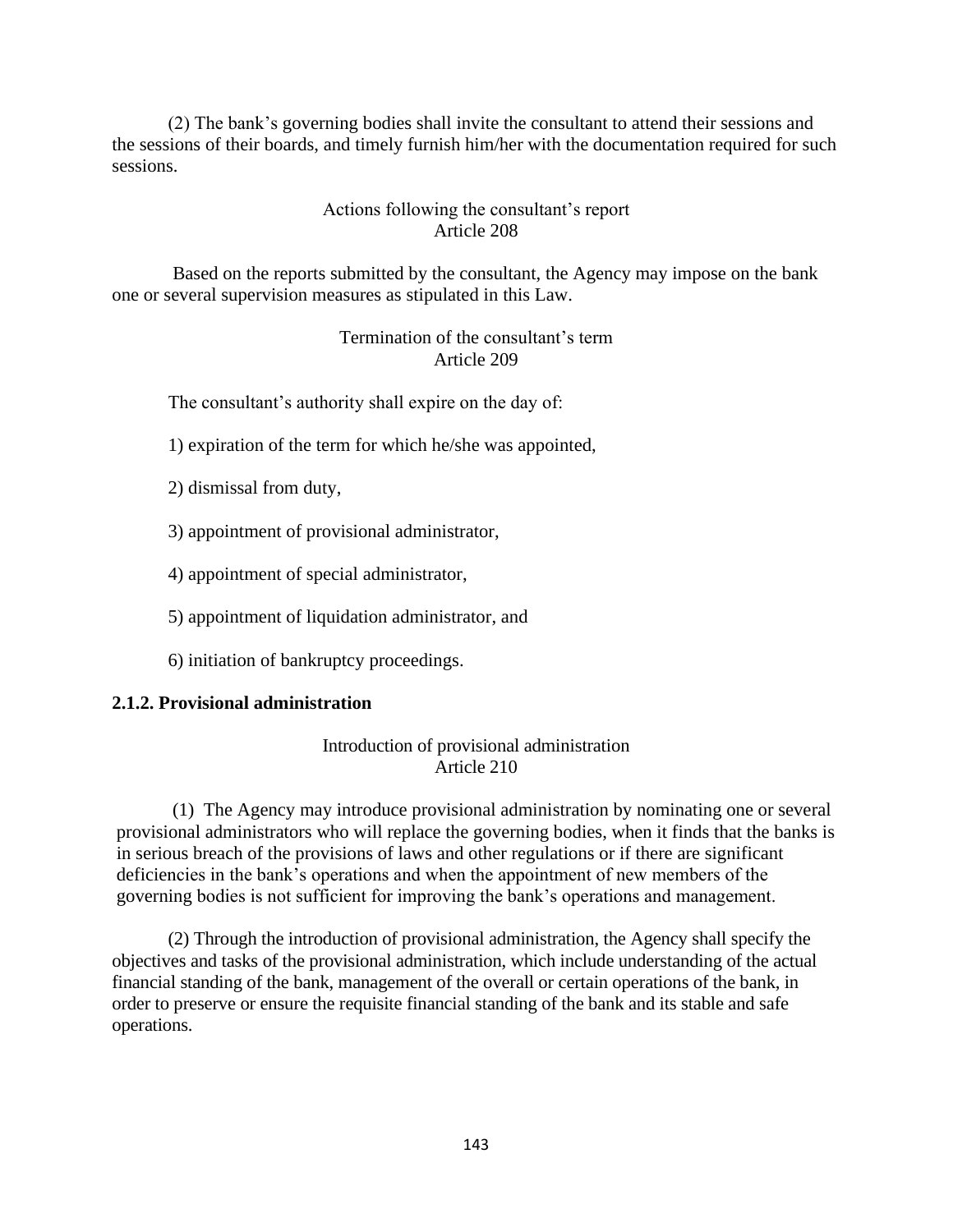(3) The provisional administration procedure may not exceed a period of one year with a possibility of extension for another year where the Agency finds it is necessary for the purpose of finalizing the activities initiated or attaining the goals of the provisional administration procedure.

(4) The provisional administration procedure may be concluded before the expiry of the deadline as referred to in paragraph 3 herein, if the Agency or the provisional administrator determines that the provisional administration procedure failed to improve or will not improve the bank's financial standing or that the bank's financial standing has improved to an extent that the provisional administration procedure is no longer necessary.

(5) The Agency may decide that the provisional administrator is required to obtain the Agency's consent prior to undertaking certain legal actions.

(6) The Agency shall specify the term, powers and responsibilities of the provisional administrator.

(7) During the provisional administration procedure, the Agency may dismiss the provisional administrators if they fail to perform their duties in a satisfactory manner, as well as for other justifiable reasons, and appoint a new provisional administrator, whose term shall expire when the term of the previous provisional administrator expires.

(8) A provisional administrator may exclusively be a person who is independent from the bank and meets the nomination requirements applying to members of the bank board of directors.

(9) The Agency shall adopt an act to elaborate the conditions of introducing and implementing the provisional administration.

#### Powers and responsibilities of a provisional administrator Article 211

(1) The provisional administrator shall be authorized to have unlimited access to all bank business premises, control financial assets, accounting and other records, as well as other assets of the bank and its subsidiaries.

(2) Any decision on the appointment, dismissal from duty or term extension of the provisional administrator of the bank shall, without delay, be submitted to the provisional administrator and to the bank where he/she was appointed, as well as to the competent registration court, the Central Bank of Bosnia and Herzegovina, the Deposit Insurance Agency of Bosnia and Herzegovina, the regulatory authority of FBiH and Brčko District of Bosnia and Herzegovina, the regulatory authority for securities market, the legal entity authorized for maintaining the single registry of securities and to other authorities in line with the legislation.

(3) The Decision referred to in paragraph 2 of this Article shall be published in the "Official Gazette of Republika Srpska," and on the Agency's and bank's website, and it shall be recorded in the registry of banks referred to in Article 27 of this Law.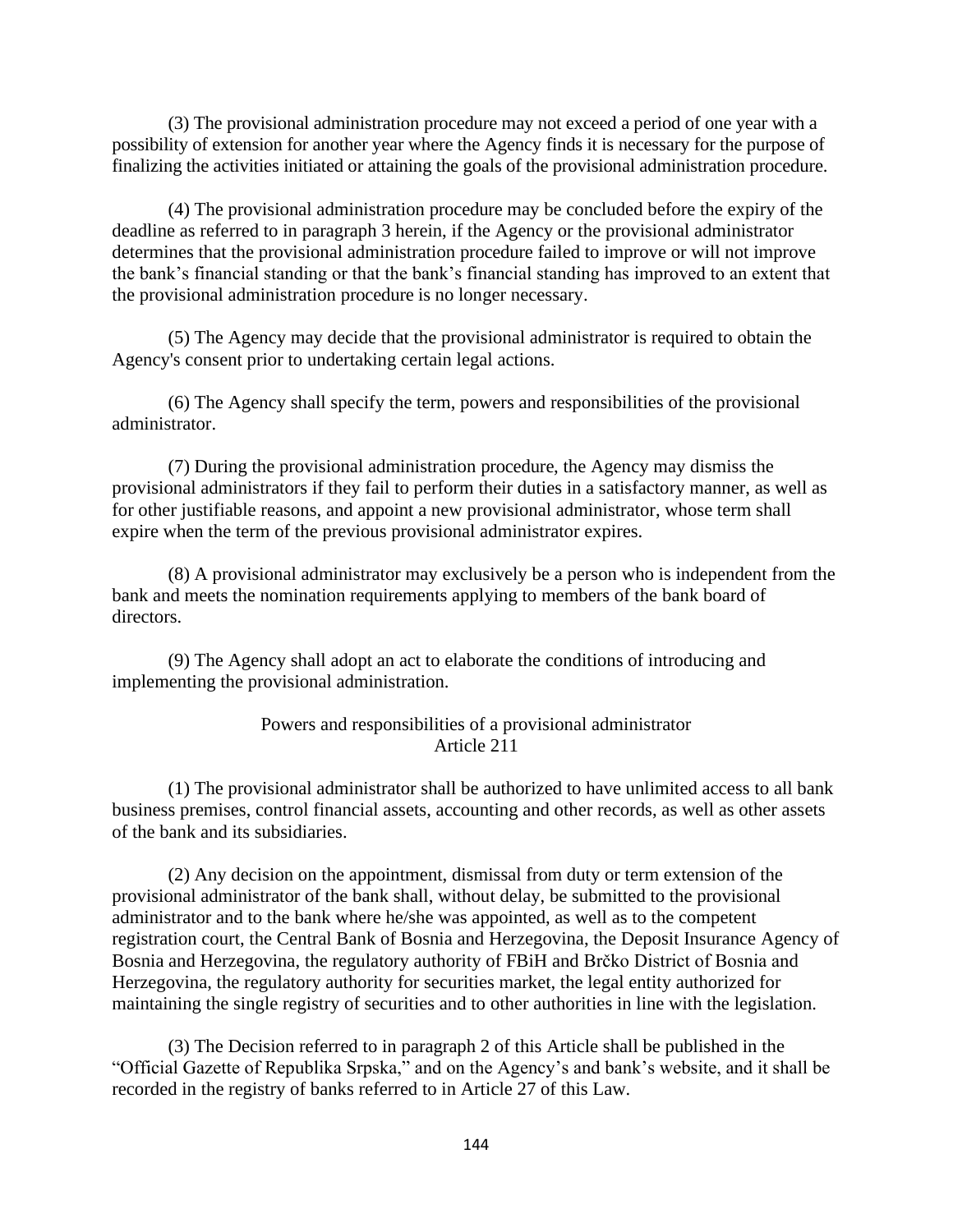(4) Immediately upon receiving the letter of appointment, the provisional administrator shall undertake actions so as to protect and prevent any misappropriation or misuse of the assets and documents of the bank and its subsidiaries, and shall undertake all necessary measures and activities for the continuation of bank's operations and protection of its assets, including the following:

1) elimination of identified irregularities in the bank's operations,

2) collection of bank's receivables, in particular NPLs,

3) restricting the growth of the bank's assets and off-balance-sheet liabilities, and

4) reducing the bank's operating costs.

(5) The provisional administrator shall carry out bank's operations, represent the bank; he/she shall be authorized to protect the bank's assets and to prevent any misappropriation or misuse of the documents and assets of the bank and its subsidiaries.

(6) The Agency may order the provisional administrator to convene the bank's shareholders' meeting, set its agenda and propose draft decisions.

(7) The provisional administrator shall convene the shareholders' meeting no later than eight days from the day he/she received the order by the Agency referred to in paragraph 6 of this Article.

(8) The former members of the board of directors and persons with special powers and responsibilities in the bank shall ensure that the provisional administrator has access to all documents of the bank, and shall provide all clarifications or additional information on bank's operations.

(9) All employees of the bank shall cooperate with the provisional administrator.

(10) In the course of taking measures under their powers, the Agency and the provisional administration shall have the right to ask for assistance from the authorities for internal affairs and other competent bodies.

(11) The provisional administrator shall be compensated for his/her work by the bank, and the amount of compensation shall be specified by the Agency.

#### Termination of the provisional administrator's powers Article 212

(1) As of the date of the procedural decision appointing the provisional administrator, all powers of the governing bodies shall be terminated, save for the powers to file a complaint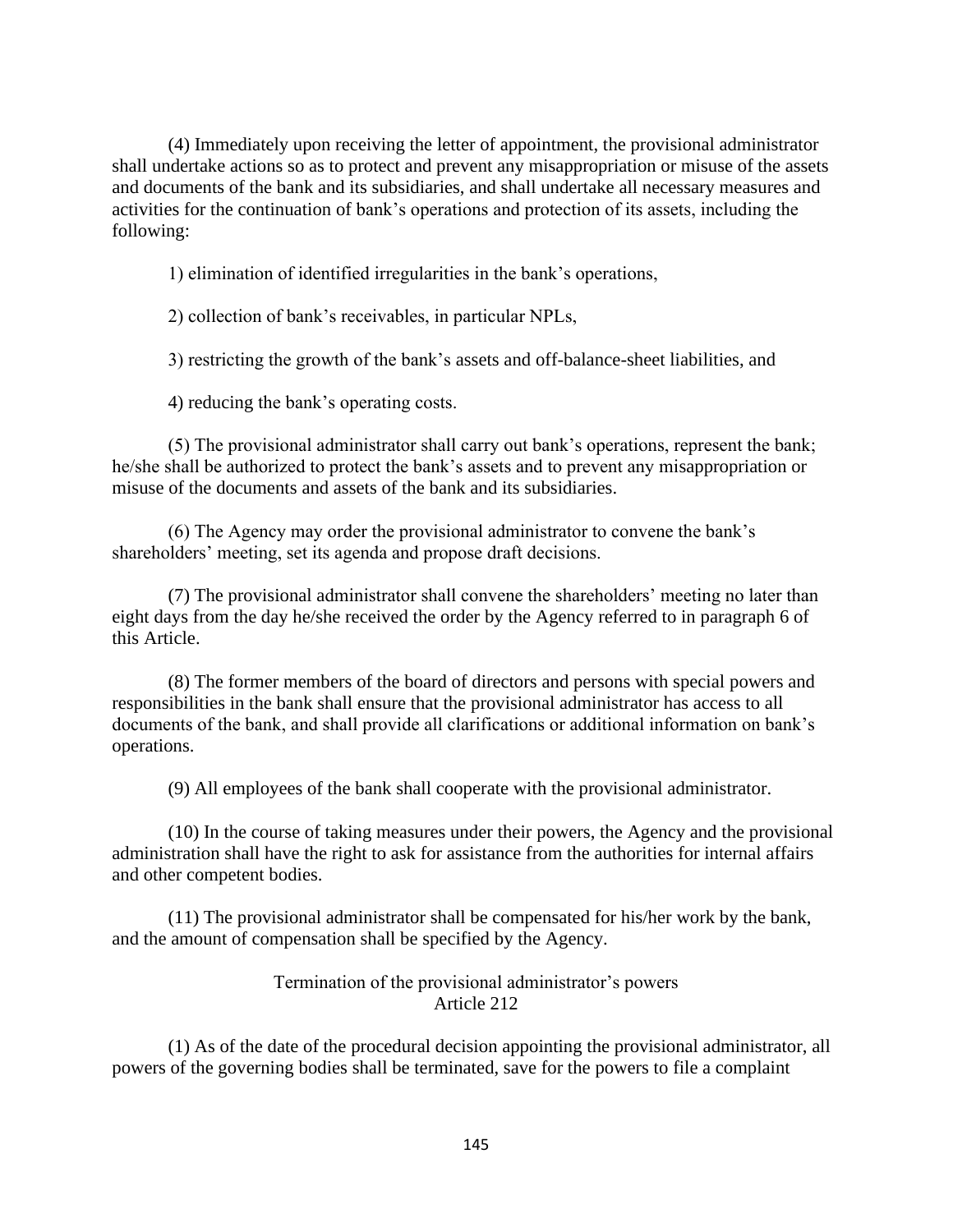against the Agency's decision in line with Article 8 of this Law, and the powers of the board of directors and the supervisory board shall be taken over by the provisional administrator.

(2) As of the date of the procedural decision appointing the provisional administrator, all contracts based on which the former members of the governing bodies were employed in that bank shall be terminated.

(3) In the case referred to in paragraph 2 herein, the former members of the governing bodies shall not be entitled to severance pay or variable allowances, regardless of whether such entitlements were agreed with the bank under their contracts or derived from other documents of the bank.

# Report of a provisional administrator Article 213

(1) Within the deadline set in the Agency's procedural decision and no later than 60 days after the date of appointment, the provisional administrator shall draft and submit to the Agency a report containing the following:

1) data on the bank's assets as per the inventory,

2) the bank's balance sheet and income statement as of the day of the provisional administrator's appointment,

3) an overview of all receivables and liabilities of the bank by debtor and by creditor,

4) the prospects of the continuation of bank's operations, including documented assumptions based on which the projection was developed, including the assessment of the bank's capacities and willingness of its shareholders to recapitalize the bank; and

5) the action plan of the provisional administration procedure including proposed actions to resolve the bank's situation.

(2) In the report referred to in paragraph 1 herein, the provisional administrator shall recommend one or more of the following measures:

1) recapitalization to the level specified in this Law and the Agency's regulations,

2) sale of a portion or all of the bank's assets,

3) concurrent sale of a portion or all of the bank's assets and liabilities to a bank or any other legal entity authorized to perform these activities,

4) sale or merger with another bank,

5) initiating the bank's resolution procedure,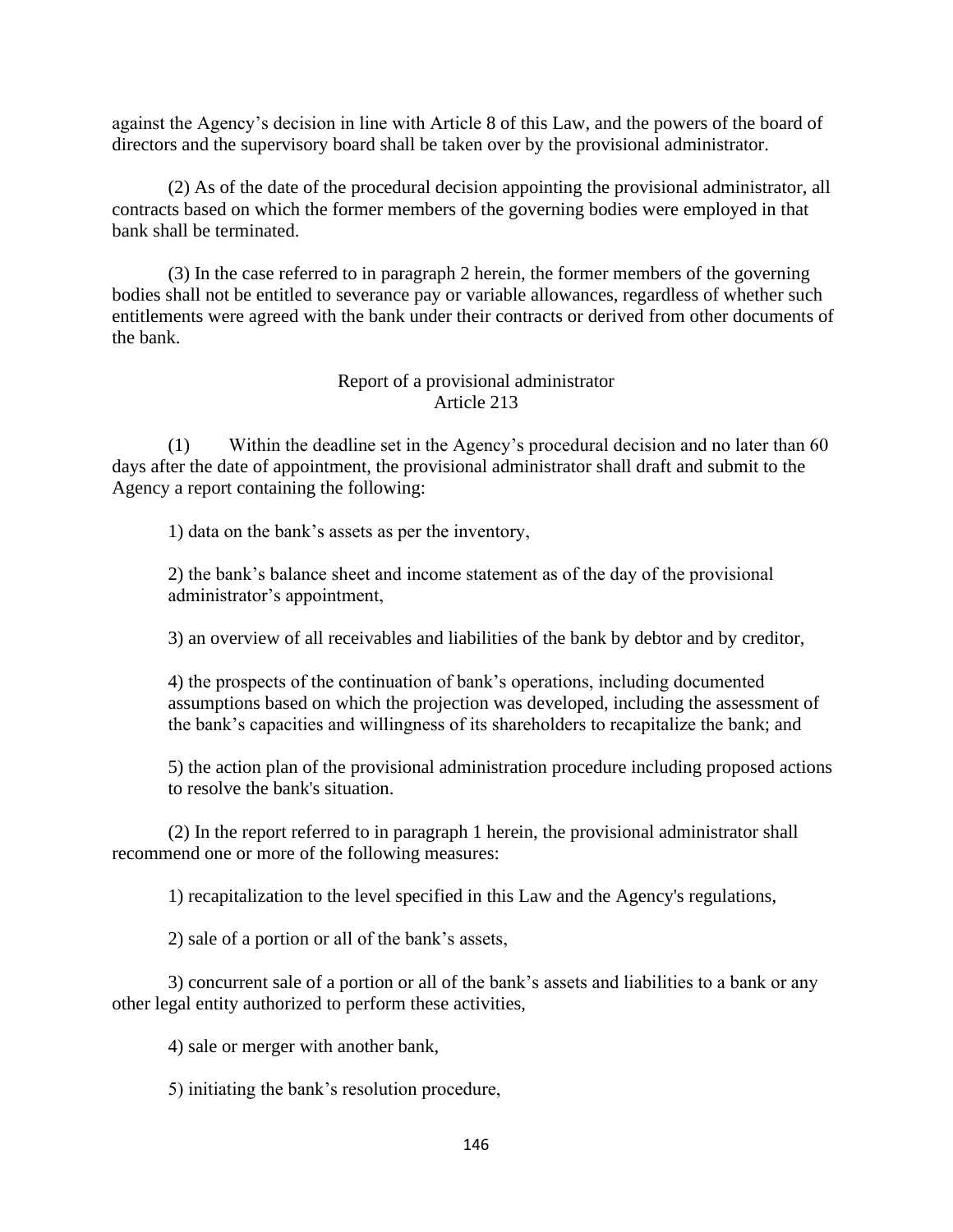6) revocation of the bank's operating license and liquidation, including the valuation of the bank's assets to be generated in the bank's liquidation,

7) revocation of the operating license and petitioning bankruptcy proceedings, if the requirements for initiating and administering liquidation procedure have not been met, and

8) other measures.

(3) In addition to the report referred to in paragraph 1 herein, the provisional administrator shall submit to the Agency an action plan, which the bank's shareholders are required to draft and submit to the provisional administrator within a deadline set by the provisional administrator.

(4) The action plan referred to in paragraph 3 herein shall contain proposed actions required for the bank to eliminate the irregularities and illegalities in the bank's operations, and to improve its financial standing, including the implementation deadlines.

(5) While deciding on the plan of actions proposed in the provisional administrator's report, the Agency shall asses the need to protect the interests of the depositors and other creditors of the bank, and establish realistic assumptions for the successful implementation of the proposed plan under the provisional administration procedure.

(6) The Agency may while deciding on the plan or in the course of its implementation amend or change the plan proposed by the provisional administrator.

(7) The provisional administrator shall report to the Agency, on a regular basis, at least once a month, and at the Agency's request even more often, on the bank's operations under the provisional administration procedure, its financial standing and the implementation of the provisional administrator's plan, i.e., he/she shall inform the Agency, without delay, of any circumstances that may contribute to deterioration of the bank's financial standing.

(8) Upon expiry of his/her term, the provisional administrator shall draft and submit to the Agency the final report on the progress of the provisional administration procedure and its completion, including a description of the measures undertaken under the provisional administration procedure.

> Expiration of the provisional administrator powers Article 214

The powers of the provisional administrator shall expire on the day of:

1) expiration of the term for which he/she was appointed,

2) dismissal from duty and appointment of a new provisional administrator,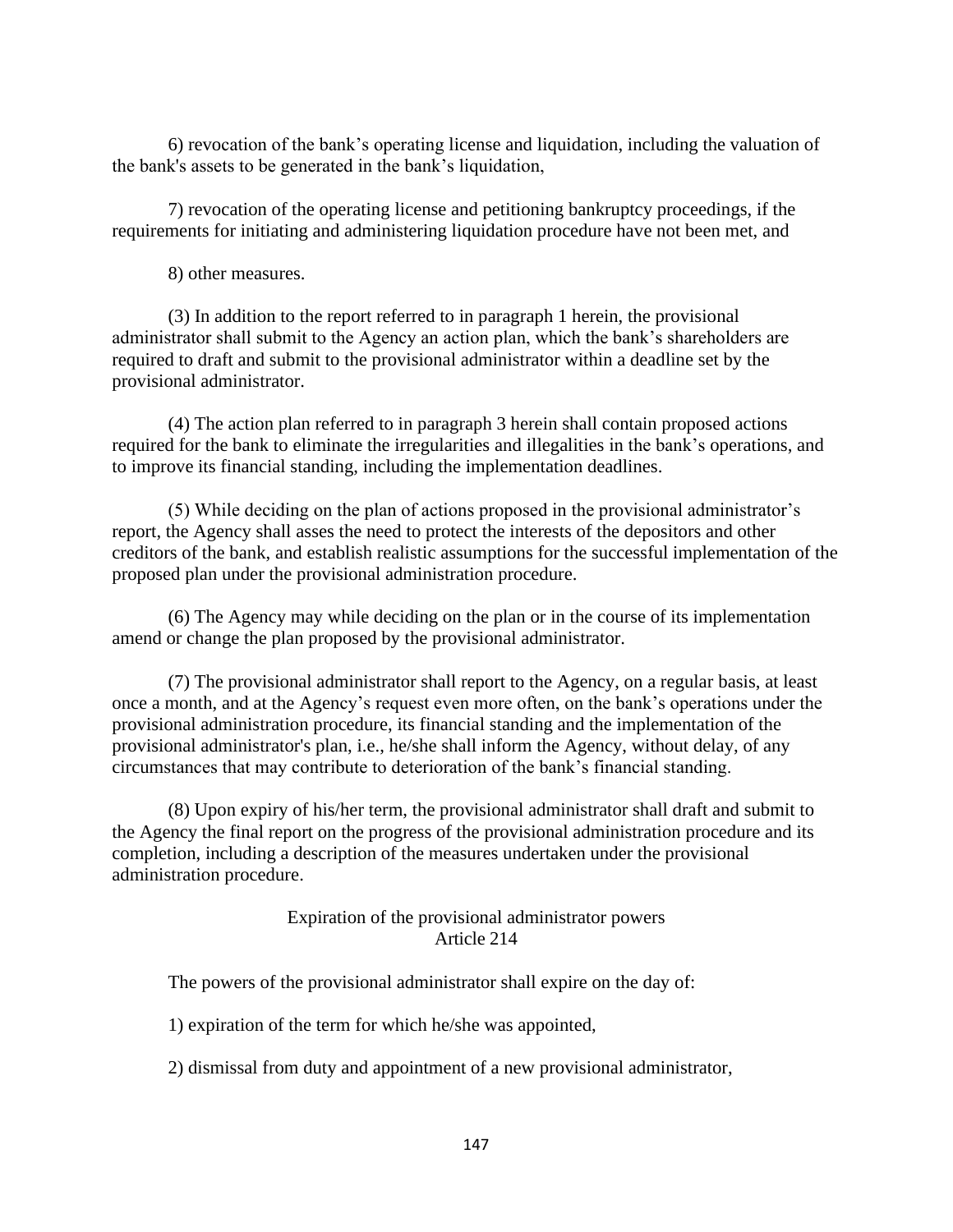3) appointment of special administration in the course of bank's resolution procedure,

4) adoption of Agency's decision for appointing a liquidator,

5) adoption of a decision by the competent court for appointing a bankruptcy administrator.

## **3. Consolidated supervision of a banking group**

## Consolidated supervision Article 215

(1) The Agency shall supervise banking group in which a bank headquartered in Republika Srpska has the capacity of an ultimate parent company or capacity of a daughter company on a consolidated basis:

(2) The supervision referred to in paragraph 1 of this Article shall be performed by the Agency as follows:

1) by analyzing consolidated financial statements of the banking group,

2) by direct, that is on-site inspection of the banking group, i.e. its members, for the purpose of verifying the accuracy of data contained in consolidated financial statements, as well as the risks to which the bank is exposed as a member of the banking group and the risks to which the banking group as a whole is exposed, and

3) by assessing the condition of the banking group.

(3) The Agency shall be authorized to perform direct, that is onsite inspection of the member of the banking group or its organizational unit abroad, which is subject to consolidated supervision, and to cooperate with foreign competent regulatory authorities.

(4) In the course of supervision referred to in paragraph 1 of this Article, the Agency shall have the power to oversee:

1) the adequacy of oversight of the bank's foreign operations by the management of the parent bank or holding company;

2) the possibility for parent bank to access information on its branches and subsidiaries in the host country;

3) the expertise of the local management; and

4) the effectiveness of supervision in the host country.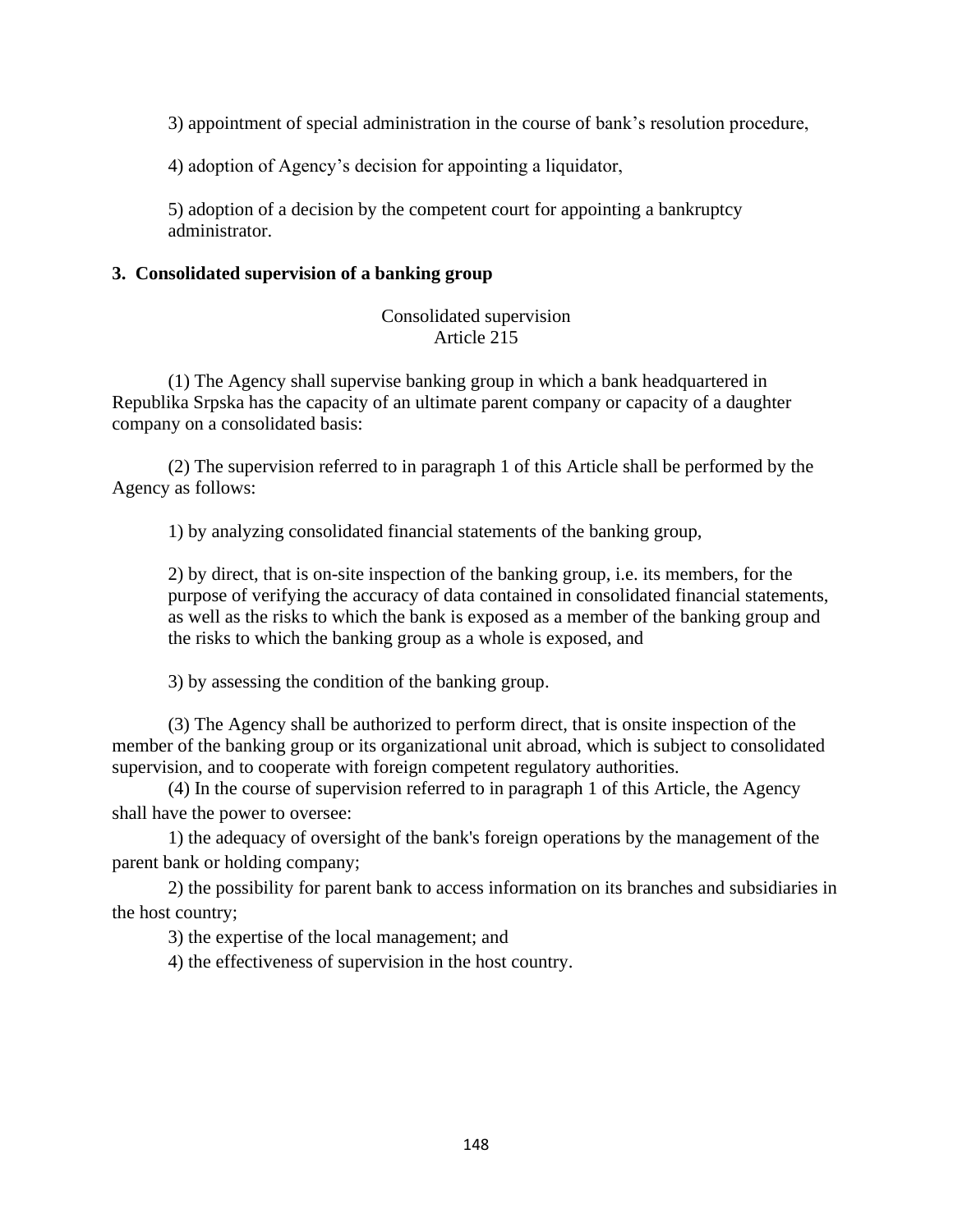#### Transparency of a banking group structure Article 216

(1) The structure of a banking group must be transparent to the extent that it enables the Agency to establish the following:

1) the ultimate parent entity of the banking group and persons having control or significant holdings in such entity;

2) the location and types of business operations performed within the banking group;

3) the financial condition and business results of the banking group and its members;

4) types and levels of risks to which the banking group and its members are exposed to;

5) the manner in which risk management is organized and implemented at the banking group level, and

6) business, financial and other relations among the members of the banking group.

(2) The structure of the banking group must be organized in a way that allows for adequate internal and external audit and unimpeded performance of the Agency's supervision function.

## Subordinated company of a bank Article 217

(1) A bank may acquire ownership in a subordinated company only with the Agency's approval.

(2) The Agency shall adopt an act prescribing the manner and procedure of issuing the approval referred to in paragraph 1 of this Article.

## Subordinated company of a holding Article 218

(1) A holding may not set up or acquire, directly or indirectly, any ownership in a subordinated company, where such acquisition may have detrimental effects on the operations of the bank in which such holding has control share.

(2) The holding shall notify the Agency of the acquisition of either direct or indirect ownership in a subordinated company within 15 days as of the date of the acquisition.

(3) In case the Agency establishes that the acquisition of direct or indirect ownership in a subordinated company may have detrimental effects on the bank referred to in paragraph 1 of this Article, it shall undertake measures in line with this Law.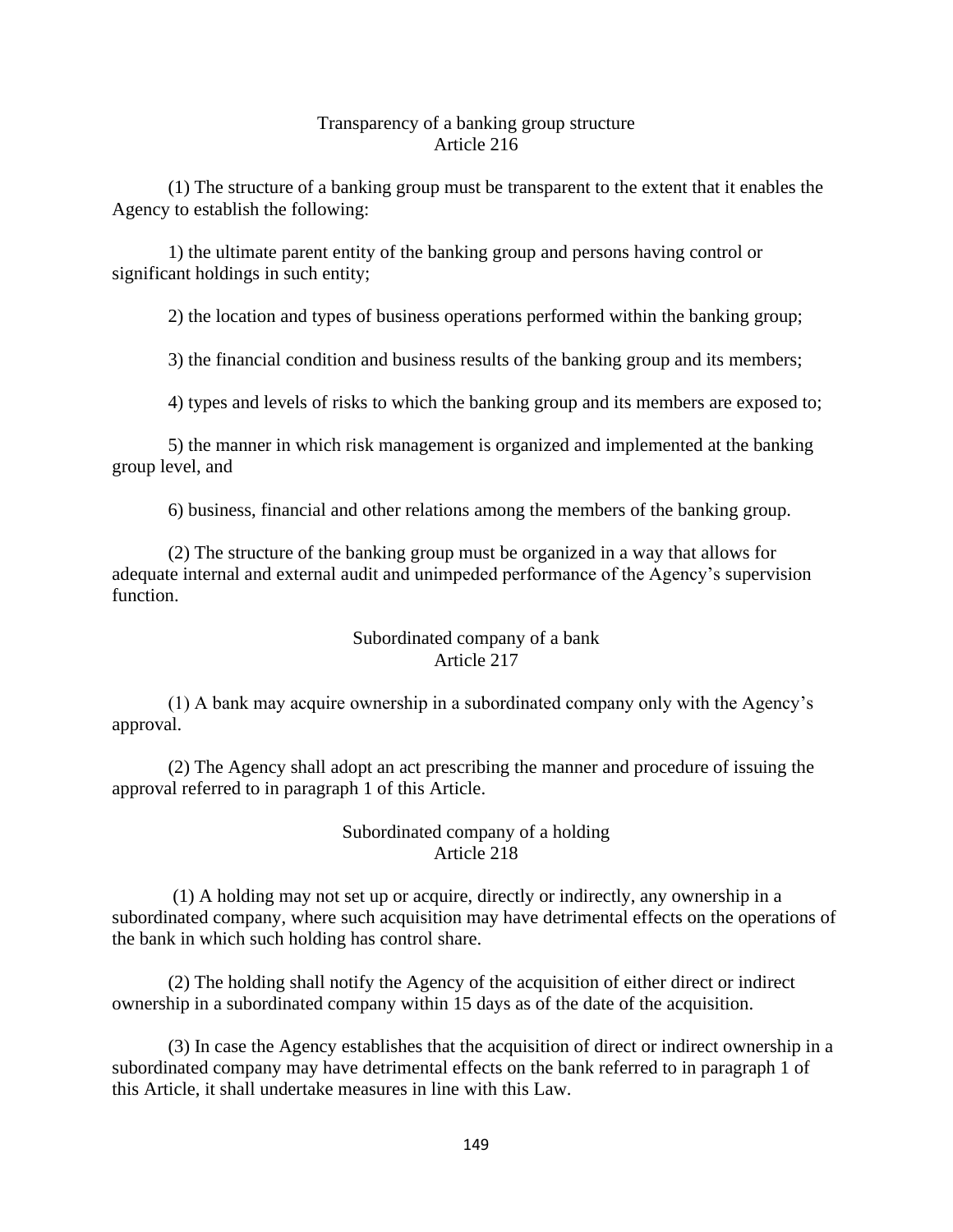### Risk management at the banking group level Article 219

(1) The following indicators shall be established for a banking group on a consolidated basis:

- 1) capital adequacy ratio,
- 2) large exposures,
- 3) exposures to related persons,
- 4) investments in other legal entities and fixed assets,
- 5) lending activity limits within the group,
- 6) net open foreign exchange position,
- 7) banking group liquidity, and
- 8) banking group structure.

(2) In case the Agency, based on the indicators referred to in paragraph 1 of this Article, i.e. consolidated financial statements of the banking group, assesses that the level of the banking group capital jeopardizes the stable bank operations, it may request from the bank to secure additional capital and determine a higher capital adequacy ratio for that bank from the one specified in this Law, as well as impose other supervisory measures related to group-level risks.

(3) The banking group shall develop and adopt procedures for the implementation of internal controls, audit and risk management, which shall be appropriate to the activities of the group, as well as monitor and update such procedures on a regular basis.

(4) The bank and its ultimate parent entity shall be responsible for determining and reporting the indicators referred to in paragraph 1 of this Article to the Agency.

(5) The Agency shall adopt an act stipulating a method for determining and reporting the indicators referred to in paragraph 1 of this Article, as well as the manner of risk management at the banking group level.

### Measures against the banking group members Article 220

(1) In case the Agency determines that any member of the banking group, except the bank itself, has violated the provisions of this Law or the Agency's by-laws, or that the activities or financial condition of any member is detrimental to the bank's financial stability, or may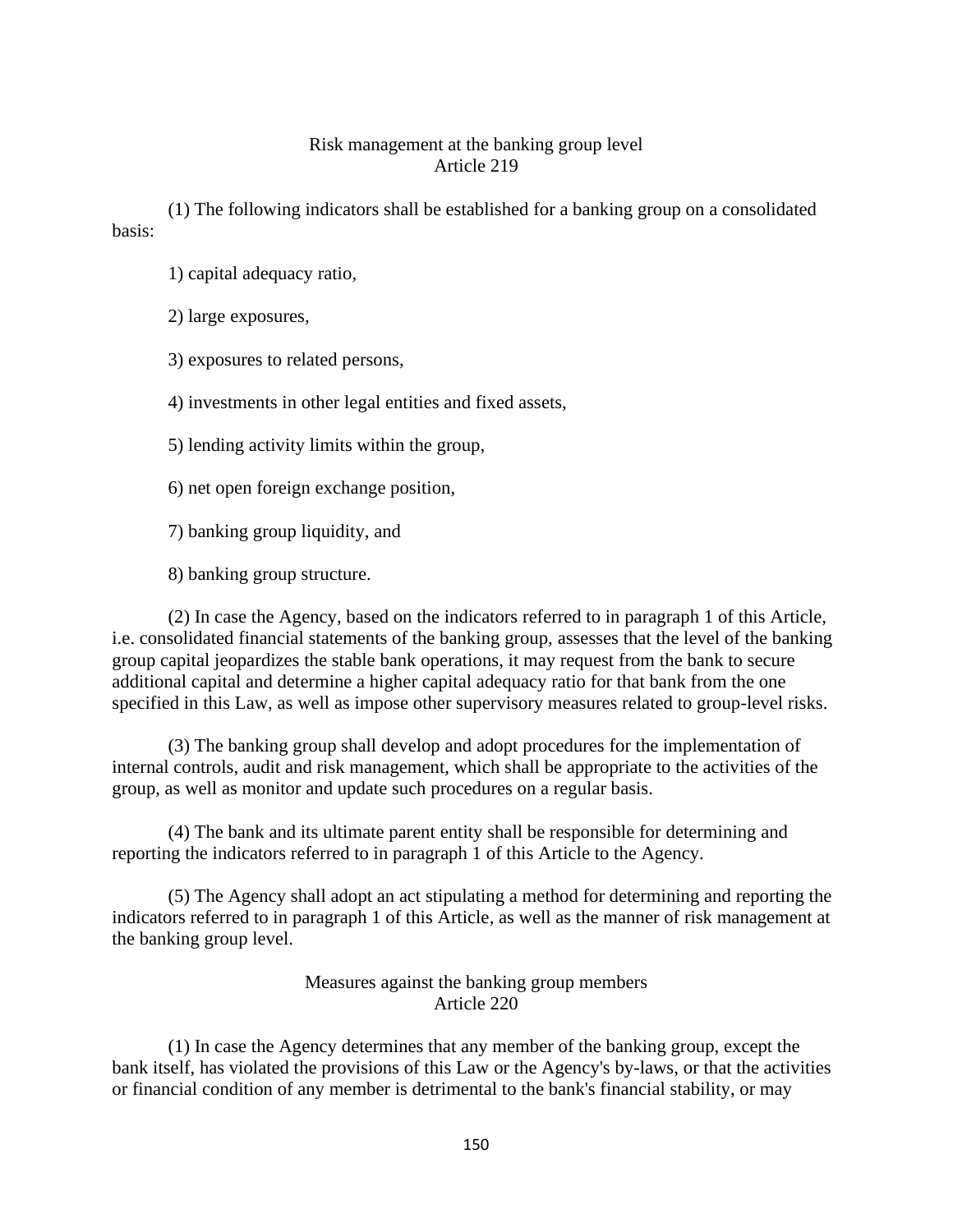undermine the interests of the bank's depositors, it shall order to such member to eliminate the observed irregularities within the timeframe specified by the Agency.

(2) If the irregularities referred to in paragraph 1 of this Article are not eliminated within the specified timeframe, the Agency may impose the following measures:

1) order the bank to temporarily suspend investments in its subordinated company,

2) order the holding to temporarily suspend exercising its rights and benefits arising from the control holdings it has in the bank, including direct or indirect exercise of its voting rights,

3) order the holding to recapitalize the bank,

4) order the banking group member to temporarily suspend all direct or indirect business activities between the bank and such member, and

5) order the legal entity in which another legal entity has control holdings and which has holdings in the bank to temporarily suspend exercising its rights and benefits arising from the holdings of that entity in the bank, including direct or indirect exercise of its voting rights, i.e. order to temporarily suspend all direct or indirect business activities between the bank and such entity.

(3) If the irregularities referred to in paragraph 1 of this Article are not eliminated once the measures referred to in paragraph 2 of this Article have been undertaken, the Agency may also impose the following measures:

1) request from the bank to reduce investments in the subordinated company to such an extent that it no longer has the capacity of a subordinated company of the bank,

2) revoke the approval to the holding for acquiring control holdings in the bank,

3) request from the holding to sell its significant or control holdings in its subordinated company, and

4) revoke the approval for acquisition of holdings in the bank granted to the person having holdings in the bank, in which another person has control holdings.

(4) Where circumstances command urgent action, the Agency may undertake the measures referred to in this Article before the deadline specified in paragraph 1 of this Article.

(5) The Agency may limit the activities of a consolidated banking group and the location for carrying out the activities, if:

1) the bank or banking group is exposed to excessive risk or it is not managed adequately,

2) the supervision in the host country is inadequate, or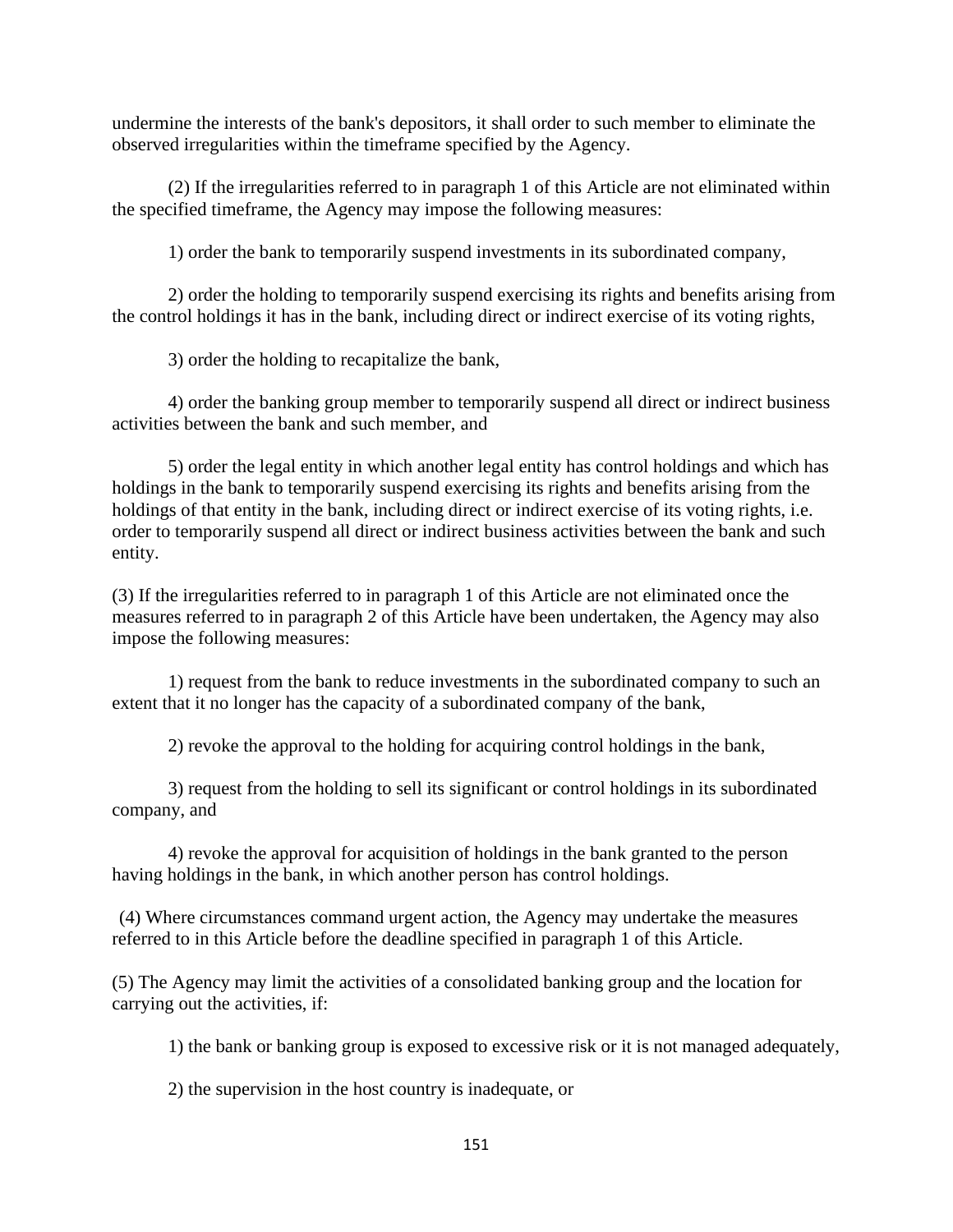3) certain obstacles arise during the consolidated supervision process.

(6) In case a member of the banking group referred to in paragraph 1 of this Article is a person supervised by another regulatory authority in RS and FBiH, the Agency shall notify such regulatory authority of the measures taken.

## CHAPTER IX BANK RESOLUTION

#### **1. Basic provisions**

## Resolution Unit Article 221

(1) The tasks and responsibilities of bank resolution shall be vested with the Agency, for which purpose it shall establish a special internal organizational unit – Resolution Unit.

(2) The Agency shall set up a relevant internal organization and ensure its operational and functional autonomy, and prevent any conflict of interests while carrying out the Agency's tasks and powers related to the resolution of banks, on the one hand, and performing the supervision tasks and responsibilities in line with the provisions of this Law governing the banking supervision, on the other.

(3) The autonomy referred to in paragraph 2 of this Article is ensured by establishment of special lines of reporting and proposing decision to the Agency.

(4) The persons responsible for bank resolution must have relevant qualifications, professional knowledge, skills and experience required for the performance of resolution tasks and attainment of the bank resolution goals.

# Resolution objectives Article 222

(1) Bank resolution shall be implemented to achieve the following objectives:

1) to ensure continuity of the bank's critical functions,

2) to avoid bigger adverse effect on the financial system, in particular by preventing contagion, including to market infrastructures, and by maintaining market discipline,

3) to protect budgetary and other public funds, by minimizing reliance on extraordinary public financial support

4) to protect insured depositors and,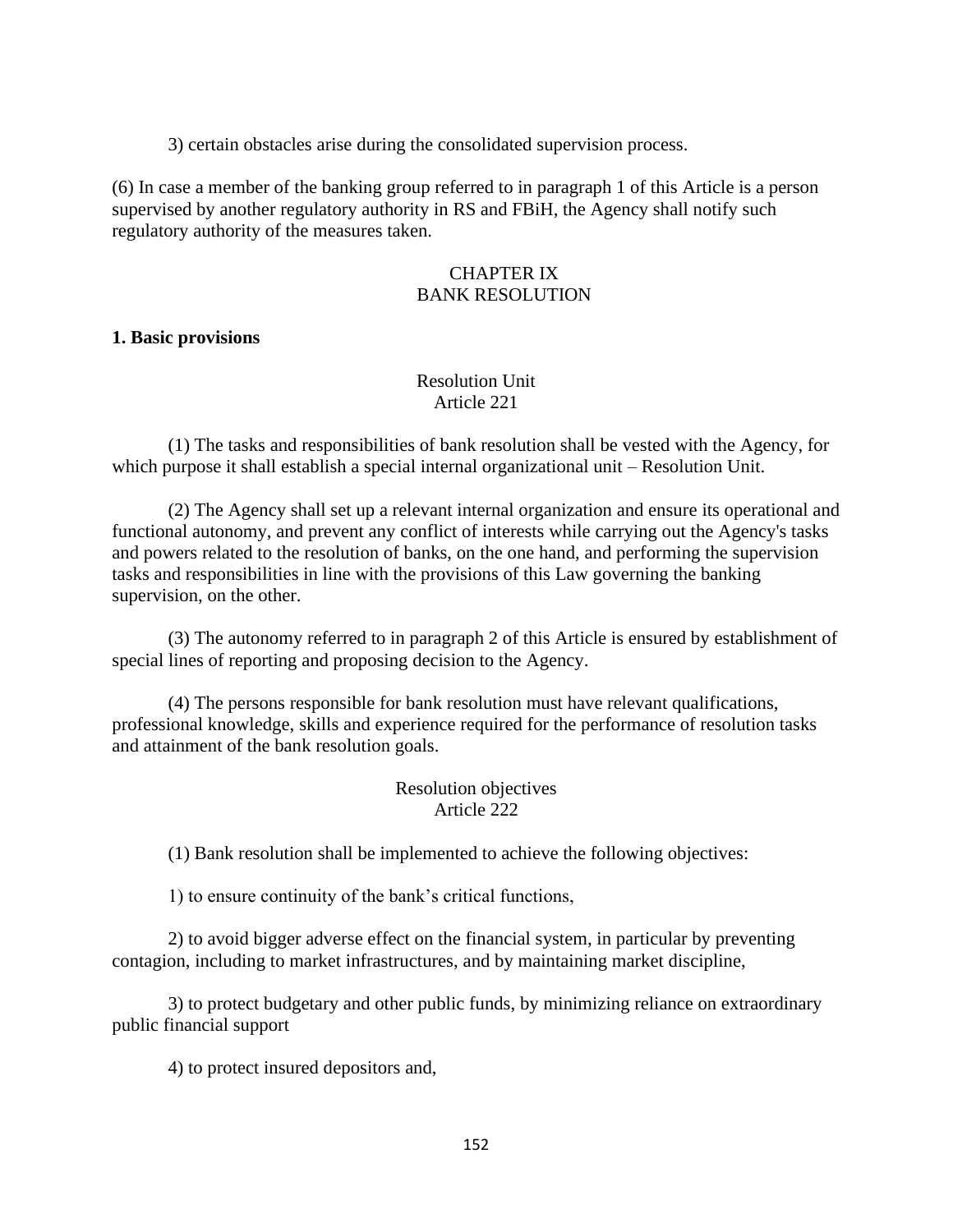5) to protect client funds and client assets.

(2) The resolution objectives referred to in paragraph 1 herein are of equal significance, and the Agency, in the resolution process, shall balance them as appropriate to the circumstances of each individual case.

(3) When pursuing the above resolution objectives, the Agency shall seek to reduce the costs of resolution to a minimum extent possible and avoid reduction of bank assets value unless such is necessary to achieve the resolution objectives.

## General principles governing resolution Article 223

(1) The resolution process shall be implemented in accordance with the following principles:

1) the bank's shareholders are first to bear losses,

2) creditors of the bank bear losses after the shareholders by ensuring equal treatment of the creditors whose claims are in the same order of priority under normal liquidation and bankruptcy proceedings, in line with this Law,

3) the governing bodies and, as needed, the senior management of the bank are dismissed, except when, as appropriate to the circumstances, the retention of the governing bodies and senior management, in whole or in part, is considered to be necessary for achievement of the resolution objectives,

4) the governing bodies and senior management of the bank shall provide all necessary assistance for the achievement of the resolution objectives,

5) no creditor shall incur greater losses than losses that would have been incurred in case of bank bankruptcy proceedings in line with the safeguards envisaged in this law,

6) insured deposits are fully protected to the level specified in the legislation governing the insurance of deposits in banks,

7) members of the governing bodies, shareholders and other persons who have contributed to the situation in which the bank is unable or is unlikely to continue its operations, are made liable, under law, for the negligence in their work and damage they caused, and

8) safeguards shall apply in line with this Law.

(2) If the bank is a group member, the Agency shall apply resolution tools and exercise resolution powers to minimize the negative impact on other group members and on the group as a whole, and on the financial sector stability.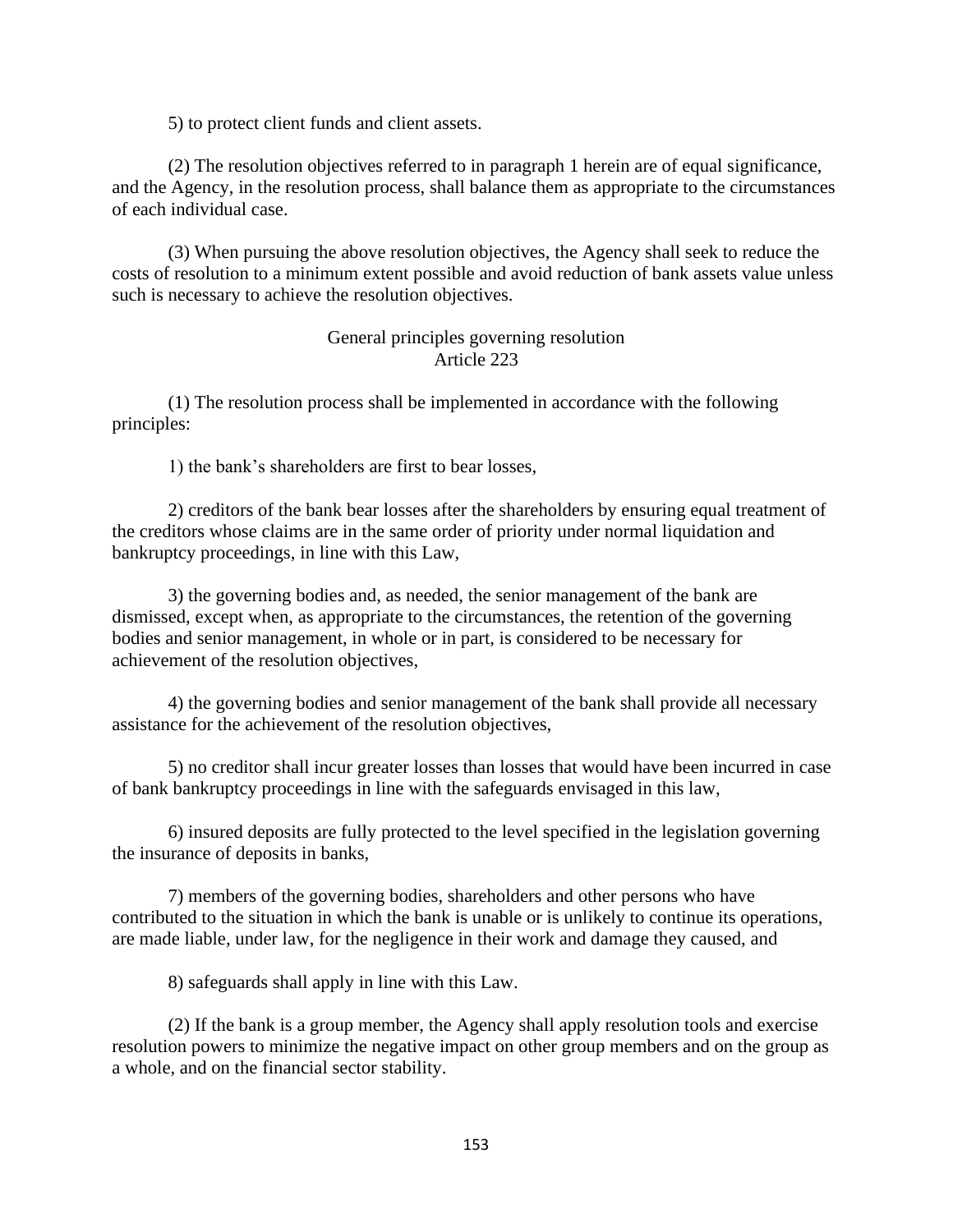(3) When applying the resolution tools and exercising the resolution powers, the Agency shall, as needed, inform employees of the bank under resolution and their representatives.

(4) In the bank resolution process, the provisions of this Law regulating the sale and purchase of placements shall not be applied, except for Article 119 of this Law which governs the protection of debtors and users of banking services.

#### **2. Resolution planning**

## Bank resolution plan Article 224

(1) The Agency shall draw up a resolution plan for each bank which is not a member of a group subject to consolidated supervision, which shall envisage the application of relevant resolution tools and measures, as well as the powers once a decision for initiation of resolution process has been made, provided that the conditions for bank resolution have been met in line with this Law.

(2) When deciding on the bank's resolution, i.e. the application of relevant resolution tools, where the circumstances require so, the Agency may apply resolution tools that are not specified in the resolution plan for that bank.

(3) The resolution plan shall include, at least, the following:

1) a summary of the core elements of the resolution plan,

2) a summary of the material changes to the bank that have occurred after the latest change to the resolution plan,

3) a demonstration of how critical functions and core business lines could be separated, to the extent necessary, from other functions so as to ensure business continuity in the event of fulfillment of the resolution requirements,

4) the timeframe for executing each significant portion of the resolution plan,

5) a detailed description of the assessment of resolvability and a description of any measures required to remove impediments to resolvability,

6) a description of the processes for determining the value and marketability of the critical functions, core business lines and assets of the bank,

7) a detailed description of the procedures for ensuring uninterrupted supply of updated information and data from the bank,

8) an explanation how the resolution options and tools stipulated in the resolution plan could be financed without the assumption of any extraordinary public financial support,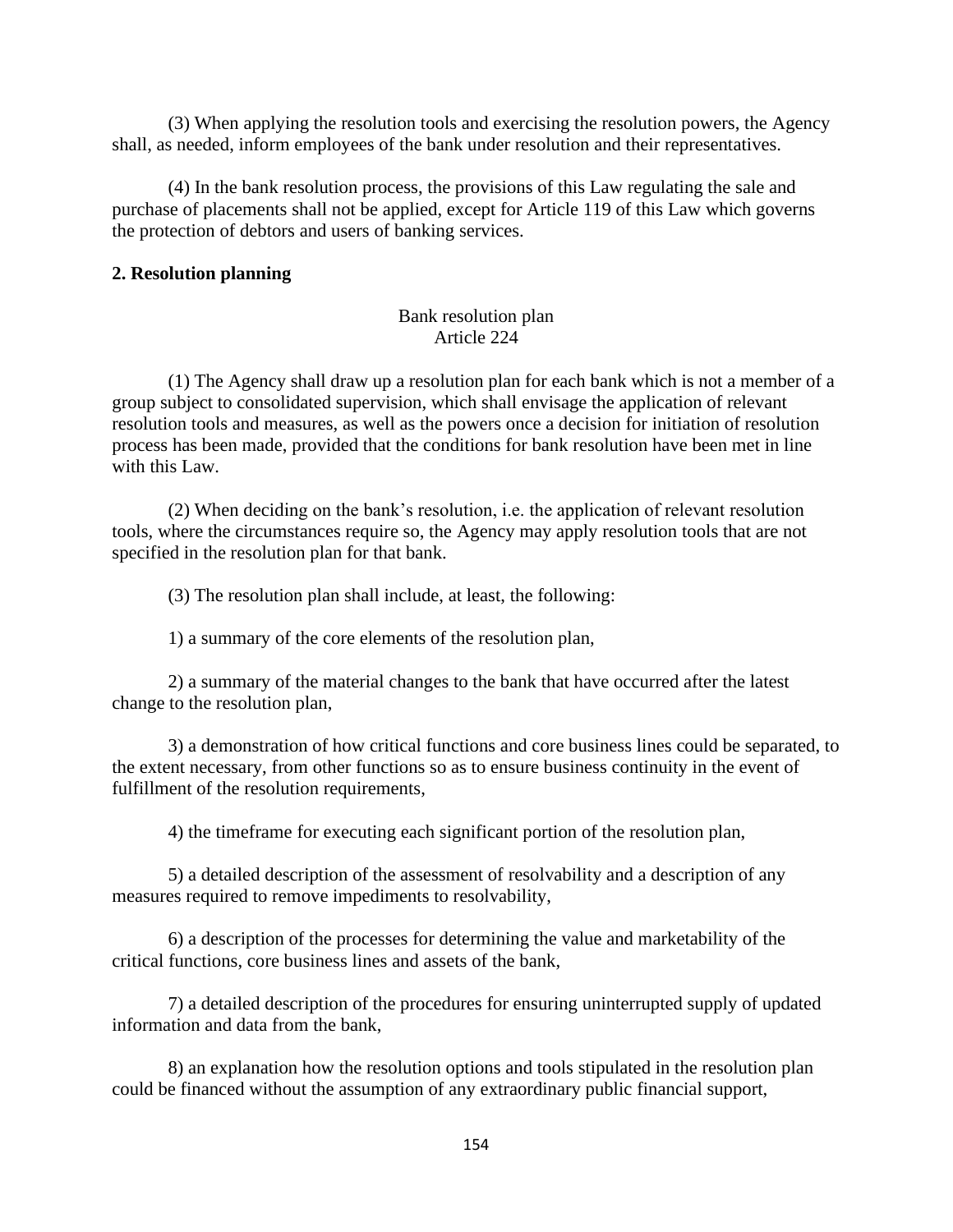9) a detailed description of the different options for the use of resolution tools and the applicable timeframes for their implementation, based on different possible scenarios with serious macro-economic and financial volatilities affecting the bank's operations,

10) a description of a potential systemic impact of the bank's resolution,

11) a description of options for preserving access to payments and clearing services and an assessment of the portability of client positions,

12) an analysis of the impact of the resolution plan on the employees, including an analysis of any associated costs that might occur,

13) a plan for communicating with the media and the public with regard to the bank's resolution,

14) the minimum requirements for capital and eligible liabilities and a deadline for the bank to reach that level,

15) a description of activities and systems in the bank essential for maintaining the continuous functioning of the bank's operational processes, and

16) where necessary, any opinion expressed by the bank in relation to the resolution plan.

(4) Upon drafting of the resolution plan, the Agency shall furnish the bank with a summary of the key aspects of the resolution plan.

(5) The Agency shall update the resolution plan:

1) at least once a year,

2) upon a change in the bank's legal or organizational structure, business model or financial standing, when these changes may significantly affect the implementation of the resolution plan, and

3) following other changes that affect the content of the resolution plan and its feasibility.

### Information for the purpose of resolution plans Article 225

(1) At the request of the Agency, the bank shall provide it with any required assistance and all information necessary to draw up and update the resolution plan, and it shall, without delay, inform the Agency about any change in the information.

(2) The Agency shall, for the purpose of drafting the resolution plan, request from the Deposit Insurance Agency of Bosnia and Herzegovina an opinion on the assessment of the costs and possibility of payout of insured deposits for the purpose of assessing the possibility of the implementation of liquidation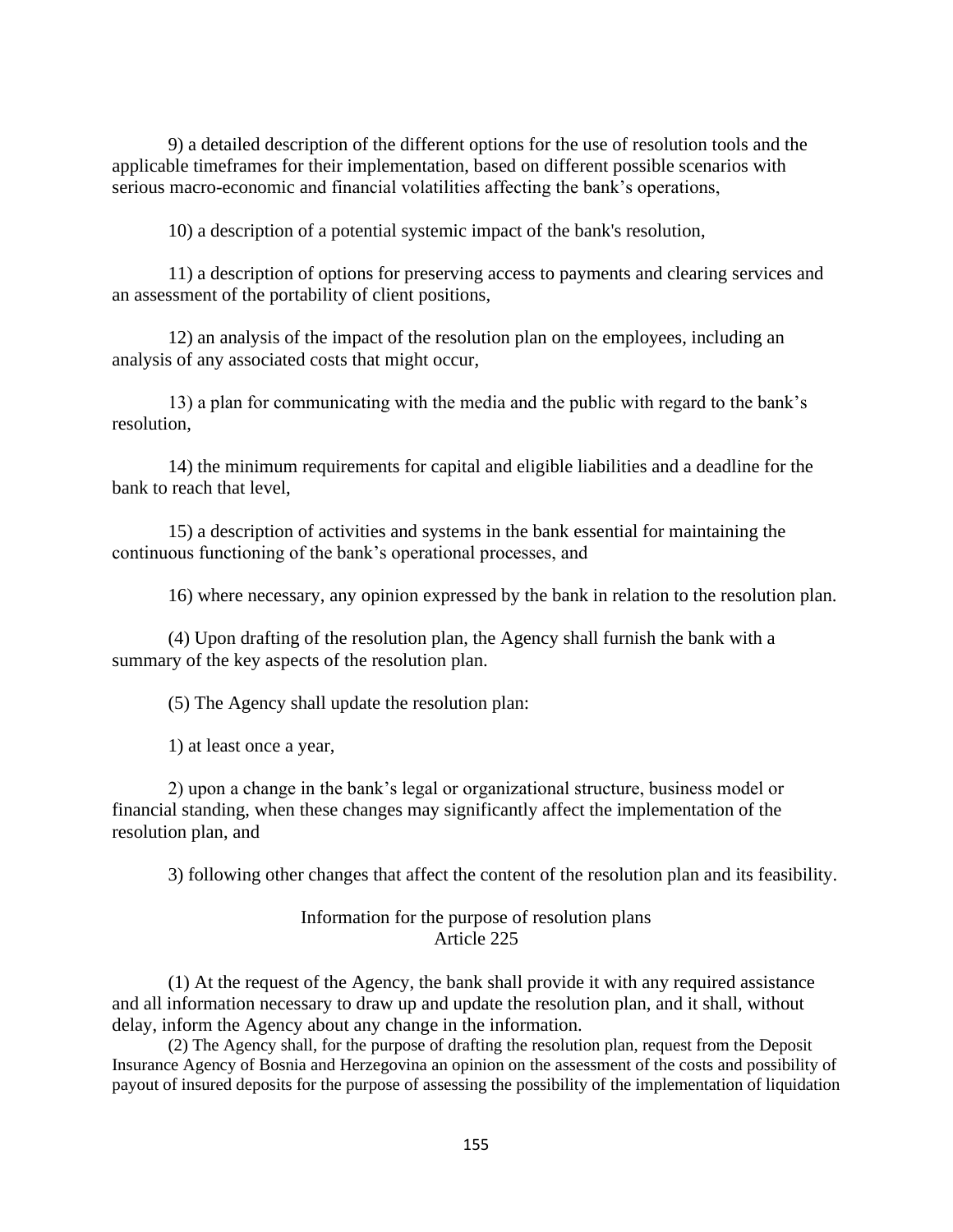or bankruptcy of the bank, and the assessment of the potential scope of resolution financing from the Deposit Insurance Fund.

(3) The Agency shall adopt an act to specify data and information to be submitted for the purpose of drawing up and updating of the resolution plan of the bank and banking group, as well as the method of their provision and deadlines.

## Banking group resolution plan Article 226

(1) The Agency shall draw up a resolution plan for a banking group, which is subject to the Agency's consolidated supervision, which shall include resolution of the group as a whole or any member within the group, in line with the provisions of this Law.

(2) Drawing up and updating of the banking group resolution plan shall be subject to Article 224 paragraphs 1, 2, 4 and 5 item 1 of this Law.

(3) The banking group resolution plan must include:

1) a description of resolution actions and measures to be taken in relation to the banking group members,

2) a detailed description of the different options for the use of resolution tools for the banking group based on the review of different possible scenarios with serious macro-economic and financial volatilities affecting the banking group's operations,

3) an explanation how the resolution options and tools for the banking group, stipulated in this plan, could be financed without the assumption of any extraordinary public financial support,

4) assessment of the extent to which the resolution tools and powers could be applied and exercised in a coordinated way to the group members, where the Agency is not the sole authority responsible for their supervision, including measures to facilitate the purchase by a third party of the group as a whole, or separate pivotal business lines or activities that are delivered by particular group members, and identification of any potential impediments to a coordinated resolution by different authorities,

5) when the members of the banking group are headquartered outside of the RS, identification of appropriate arrangements for cooperation and coordination with the relevant regulatory and resolution authorities,

6) a description of measures for separation of particular functions or business lines, that are necessary to eliminate the impediments to smooth resolution of the banking group, and

7) a description of any other measures and activities to be undertaken to resolve the banking group, which are not expressly stipulated in this Law.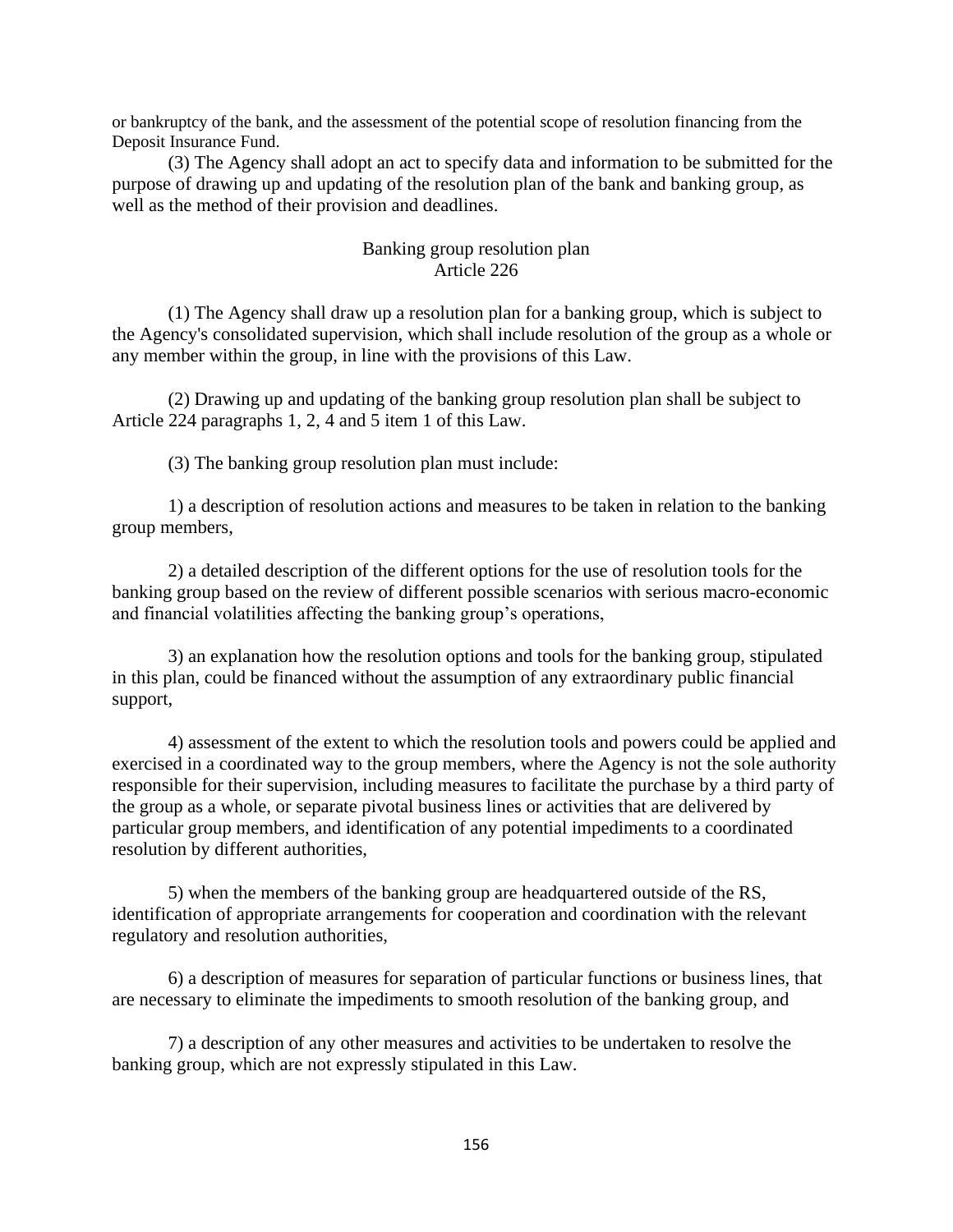(4) Provisions of Article 225 of this Law shall apply to the group parent company and members of the banking group when the Agency draws up a group resolution plan.

## Bank resolvability Article 227

(1) While drawing up and updating the resolution plan, the Agency, after receiving the opinion of the Deposit Insurance Agency of Bosnia and Herzegovina from Article 225 paragraph 2 of this law, shall assess the resolvability of the bank which is not a member of a banking group, identify and analyze any impediments to resolution and identify measures for overcoming such impediments, without assuming extraordinary public financial support.

(2) A bank shall be deemed to be resolvable if the following conditions are cumulatively met:

1) It is feasible to implement liquidation proceedings, or bankruptcy proceedings or resolution procedure,

2) implementation of any of these procedures, to the extent possible, would not lead to significant negative effects on the financial sector stability,

3) implementation of any of these procedures is likely to ensure continuity of the critical functions carried out by the bank, and

4) implementation of resolution procedure is possible without using extraordinary public financial support, but resolution financing may be used for this purpose in accordance with this law and regulation which governs the purpose and manner of use of resolution financing.

(3) While assessing the resolvability of a bank, the Agency shall examine, in particular, the following:

1) the attainability of resolution objectives by applying the available resolution tools,

2) the effects of the bank's resolution on the stability of the financial sector, economy and confidence of the public in the banking system, as well as whether the use of the resolution tools will prevent any contagion of the consequences from bank's failure to perform its operations throughout the banking system,

3) the effects of the bank's resolution on its creditors, depositors, contractual parties and employees,

4) the effects of the bank's resolution on the unimpeded functioning of the payment system and securities settlements systems,

5) the ability of the bank to ensure continuity of its critical functions and core business lines,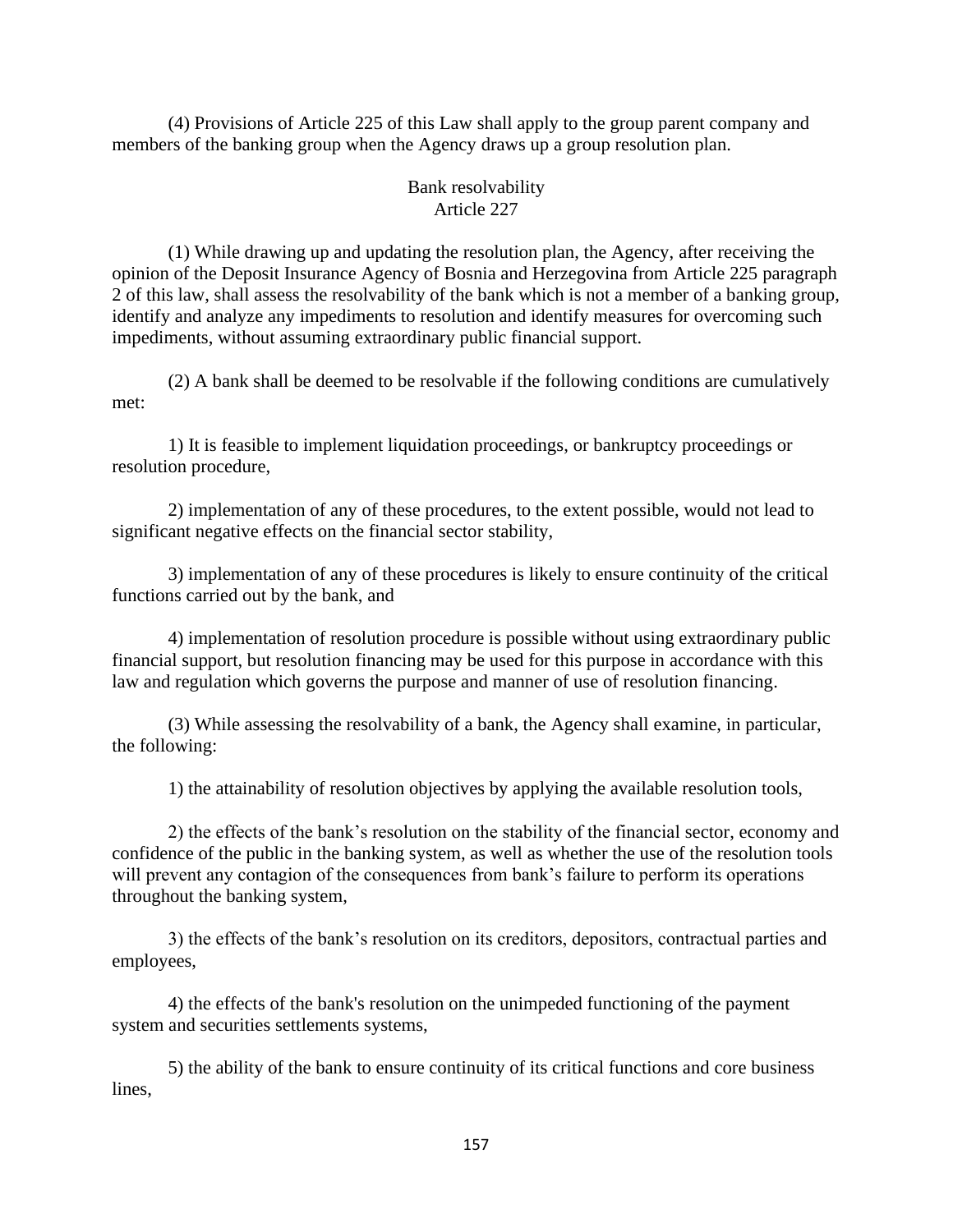6) the level to which legal and organizational structures are aligned with core business lines and critical functions that are performed in the bank,

7) the ability of the bank to provide for essential staff and infrastructure capacity, as well as funding, liquidity and capital to support and maintain critical functions and core business lines, in line with the existing contracted arrangements,

8) segregation of core business lines from other activities in the banks,

9) applicability of risk management procedures and measures,

10) the amount and type of eligible liabilities which can be written down or converted when applying the bail-in tool,

11) the adequacy of managing IT risks with regard to securing access to the information and data necessary for the implementation of the resolution process,

(4) While drawing up and updating a resolution plan for a banking group, the Agency shall assess the resolvability of the group in accordance with paragraph 1 to 3 of this Article.

(5) The Agency shall adopt an act to stipulate the elements to be considered during the assessment of resolvability of a bank or a banking group.

# Removing impediments to resolvability Article 228

(1) If the Agency finds that there are substantive impediments to the bank's resolution, it shall order the bank to propose measures for elimination of such impediments within a period of up to four months from the date of receipt of the request.

(2) Within the given time frame, the bank shall furnish the Agency with the proposal of possible measures for elimination of the significant resolution impediments.

(3) Where the Agency finds that the measures proposed by the bank cannot effectively reduce or remove the resolution impediments, it shall order the bank to undertake other measures for elimination of resolution impediments and it shall specify the time frame for the implementation of such measures.

(4) In the event referred to in paragraph 3 herein, the Agency may order the bank to do the following:

1) to revise any intra-group financing agreements or reexamine the need for concluding such agreements, or draw up service agreements, whether intra-group or with third parties,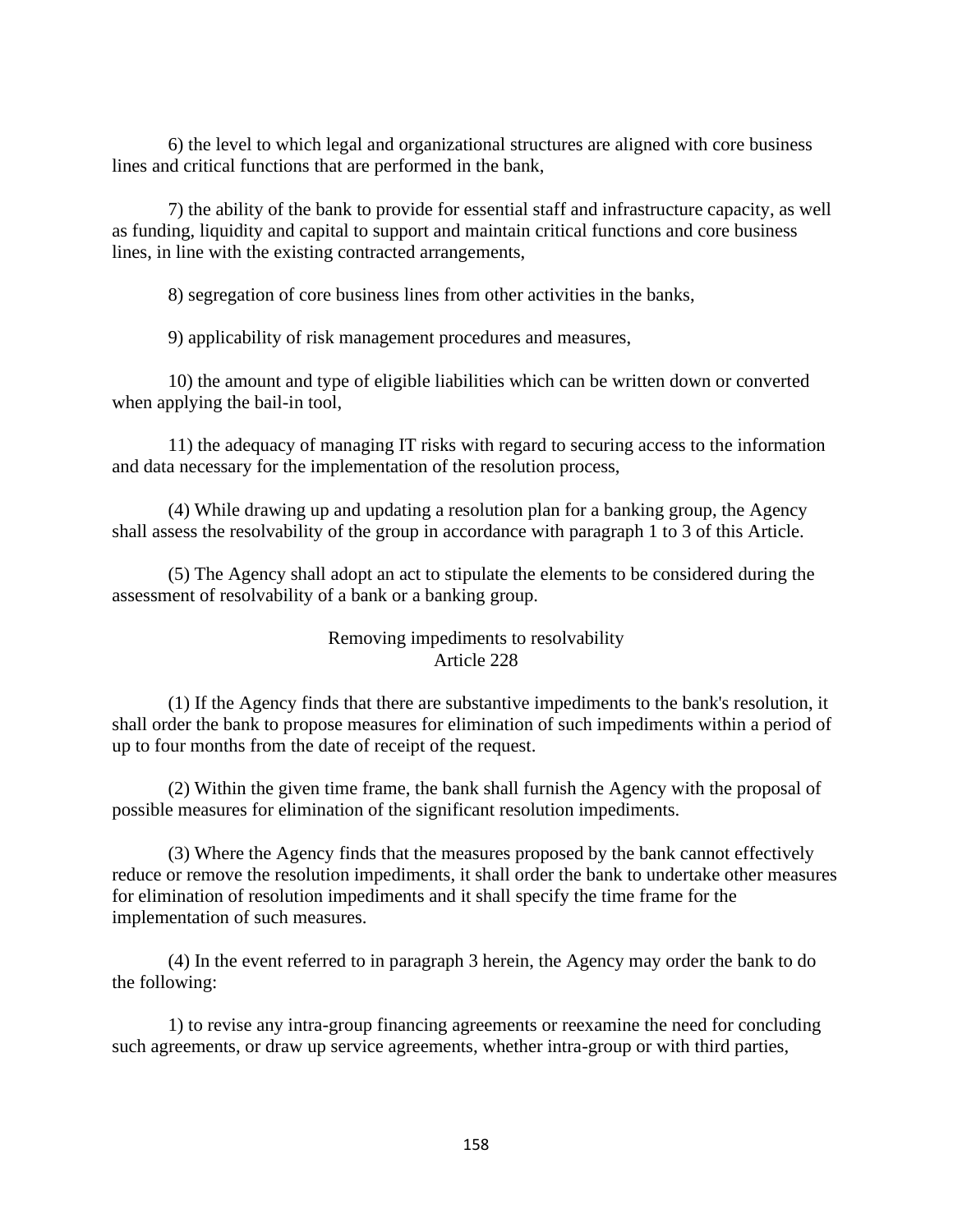2) to limit its maximum individual and aggregate exposures referred to in Article 106 and 107 of this Law,

3) to regularly submit additional information and data relevant for bank resolution purposes or to provide specific information and data relevant for resolution in individual cases,

4) to divest specific assets,

5) to introduce or to ensure adequate changes to legal and organizational structures of the bank or any member of the banking group where the bank belongs, so as to reduce the complexity of that bank and banking group and to facilitate separation of the critical functions from other functions performed by the bank during the resolution procedure,

6) to ensure that financial functions may be legally separated from non-financial functions at the level of the banking group where it belongs,

7) to limit, terminate or stop developing specific existing or proposed activities or to refrain from beginning new activities or further developing of activities,

8) to issue eligible liabilities to cover the losses and meet the requirements prescribed by the provisions of this Law which regulate the scope of bail-in, minimum capital requirements, and eligible liabilities and assessment of the amount of bail-in,

9) take measures to meet the minimum capital requirements and eligible liabilities referred to in item 8 of this paragraph and

10) take any other measures determined by the Agency.

(5) When imposing the measures referred to in paragraph 4 herein, the Agency shall assess the potential effects of those measures on the operations and stability of the bank and on the financial sector stability and the bank shall furnish, within one month, a plan for harmonization with the imposed measures.

(6) Elimination of impediments to banking group resolution shall be subject to paragraphs 1 to 5 of this Article.

(7) Where the bank under resolution performs operations requiring the approval of a different competent regulatory authority, the Agency shall notify that authority of the measures imposed that may affect the performance of such operations.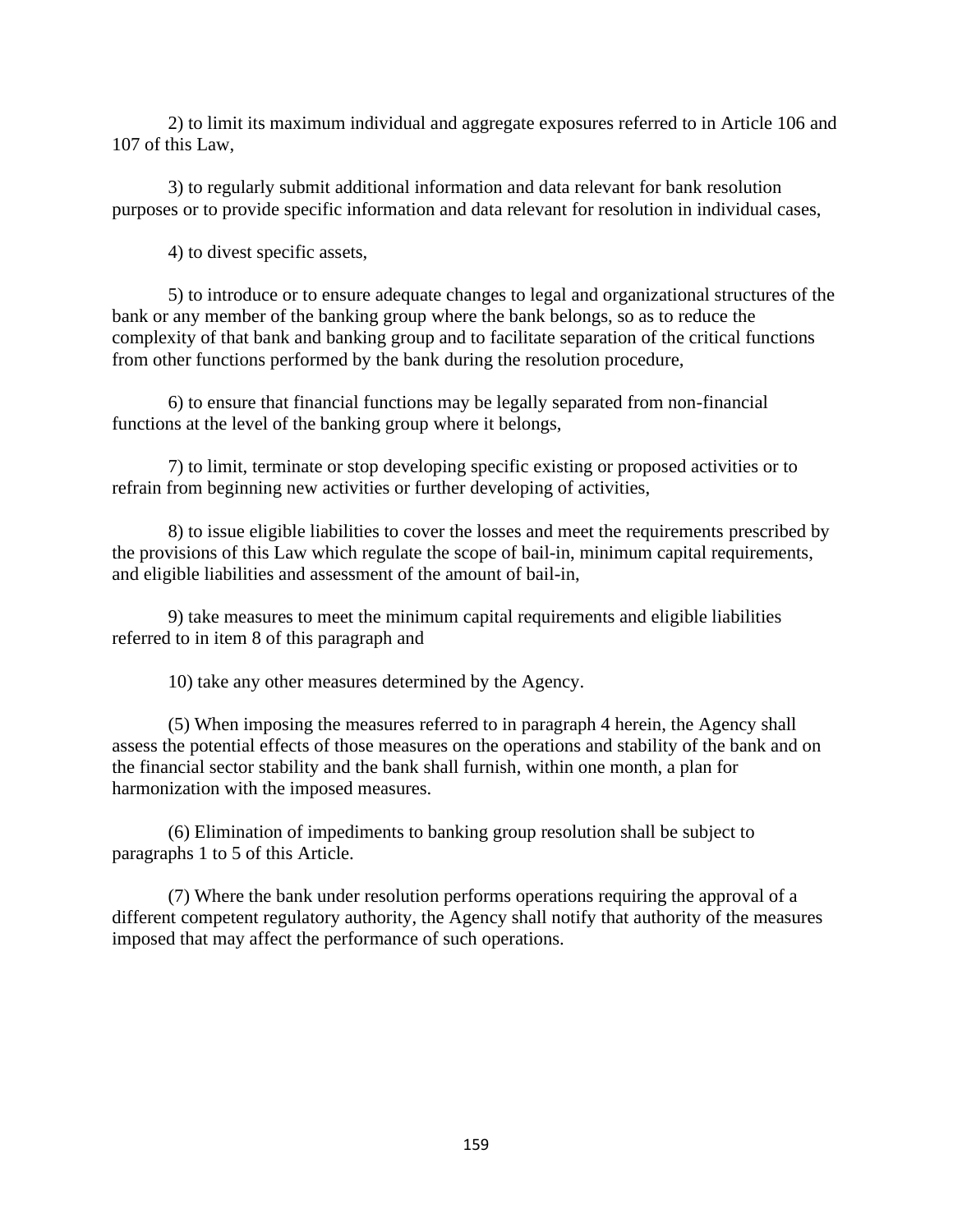## **3. Write-down or conversion of capital instruments**

## Requirements for write-down or conversion of capital instruments Article 229

(1) Write-down or conversion of relevant capital instruments into shares or into other instruments of ownership of the bank may be carried out:

1) independently of the resolution measures, or

2) in combination with the resolution measures, if the requirements for bank resolution are met.

(2) The Agency may write down or convert relevant capital instruments into shares or into other instruments of ownership prior to the initiation of resolution procedure, and if the resolution procedure is initiated, the write-down or conversion of capital shall be done prior to the implementation of the adequate resolution tool.

(3) Without delay, the Agency shall write down or convert capital instruments of the bank when at least one of the following conditions is fulfilled:

1) conditions for resolution procedure initiation are met, as stipulated in this Law, prior to implementing any resolution measure,

2) The Agency determines that the bank is unlikely to continue its operations within the meaning of this Law unless write-down or conversion is exercised, and it is unlikely that any other measure of the bank or private sector party, nor any measure taken under the supervisory regime in line with this Law, except for write-down or conversion, would timely remove the impediments for continuity of the bank's operations, considering all circumstances in each individual case,

3) the bank has requested extraordinary public financial support, unless the bank is liquid and the financial support is requested for addressing the capital shortfall determined through stress testing and assessment of bank assets quality.

(4) The write-down and conversion shall be exercised without an approval of the bank's shareholders, depositors and other bank creditors or any third party.

(5) Before performing write-down or conversion of capital instruments, the Agency shall ensure that an independent valuation of assets and liabilities of the bank has been conducted in accordance with this Law, which shall form the basis of the calculation of the level of writedown or conversion to be applied to the relevant capital instruments in order to absorb losses and/or recapitalize the bank.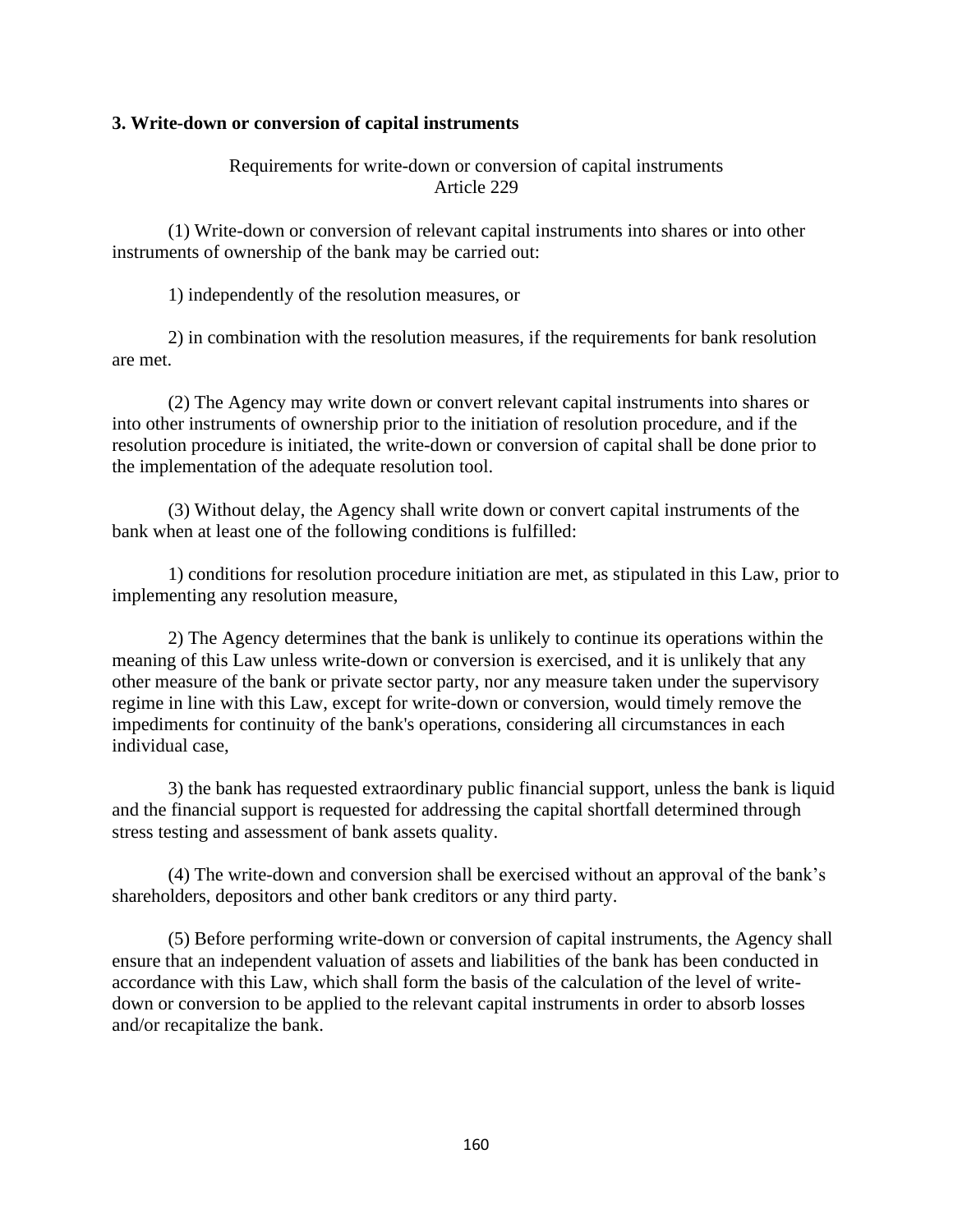### Implementation of write-down or conversion of capital instruments Article 230

(1) Write-down or conversion of capital instruments shall be conducted according to the following priority:

1) Common Equity Tier 1 items are reduced in proportion to the losses and to the extent of the capacity of such capital instruments, and the Agency shall take one or both of the measures stipulated in this Law for use of bail-in tool,

2) Additional Tier 1 capital instruments are written down or converted into Common Equity instruments to the extent required to achieve the resolution objectives or to the extent of the capacity of the relevant capital instruments, whichever is lower and

3) instruments of additional capital are written down or converted into Common Equity instruments to the extent required to achieve the resolution objectives or to the extent of the capacity of the relevant capital instruments, whichever is lower.

(2) When the relevant capital elements are written down, the holder of the relevant capital element shall no longer be liable for the written-down amount of the element, except for any liability already accrued, and no compensation based on this write-down shall be paid to the holder.

(3) In order to effect the conversion referred to in paragraph 1 Item 2 herein, the Agency may order the bank to issue shares to the holders of the relevant capital elements, which may be included in the common equity of the bank.

(4) Where a conversion of the bank's capital instruments may result in acquisition or increase of the holdings exceeding the percentage referred to in Article 41 of this Law, the Agency shall timely assess whether the requirements for issuing approval for acquisition of such qualifying holdings have been met, so that the assessment does not delay this conversion.

(5) It shall be deemed that a banking group is unlikely to continue its operations within the meaning of Article 229 paragraph 3 item 2 of this Law when it does not comply or it is unlikely to comply with the provisions of this Law stipulating the indicators pertaining to group risk management, due to which the Agency may impose a measure specified in this Law, in particular when it has suffered or it is likely to suffer losses to the extent equaling its entire capital or a significant portion thereof.

(6) The write-down and conversion of capital instruments of a non-banking member of a banking group, which is under the supervision of the Agency, shall be subject to Article 229 of this Law and paragraph 1 to 5 of this Article.

(7) With regard to a member of a banking group headquartered in RS that is not subject to the supervision of the Agency, the Agency shall perform the write-down and conversion of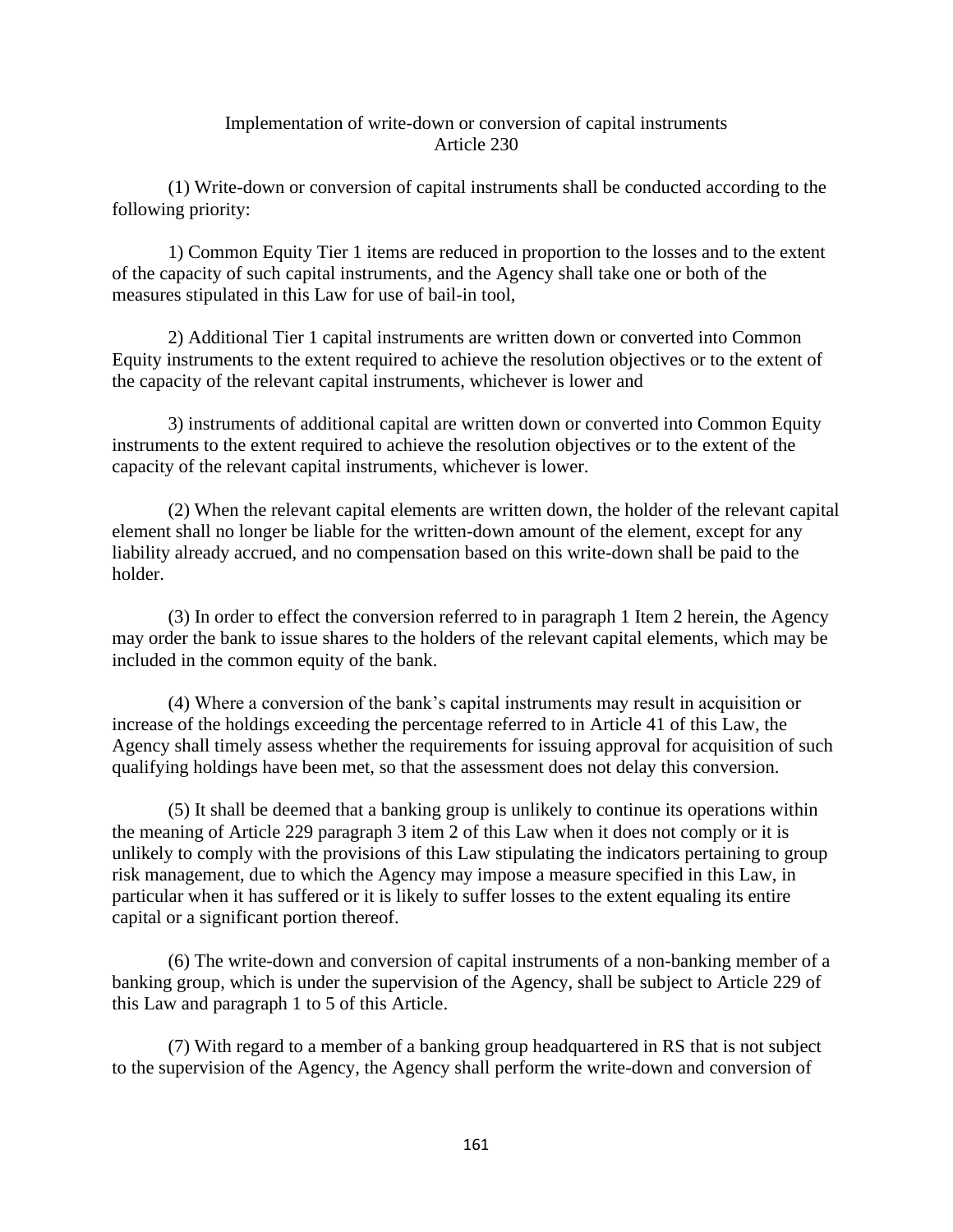capital after obtaining an opinion of the relevant regulatory authority responsible for supervising the operations of that member.

(8) The Agency shall adopt an act to regulate the manner and procedure of conversion of capital elements referred to in paragraph 3 of this Article.

## **4. Resolution procedure**

# Conditions for initiating resolution procedure Article 231

(1) The Agency shall adopt decision for initiating a resolution procedure of a bank when it finds that the following conditions are met:

1) that the bank is failing or is likely to fail,

2) there is no reasonable prospect that any other measure, including private sector measures, supervisory measures, including early intervention measures or the write-down or conversion of relevant capital instruments would prevent the failure of the bank within a reasonable timeframe, taking into account all circumstances of each individual case, and

3) that resolution of the bank is in the public interest.

(2) Previous implementation of the early intervention measures or other supervision measures of the Agency is not a condition for undertaking resolution procedure.

(3) For the purpose of this Law, a bank shall be deemed to be failing or likely to fail if one or more of the following circumstances have arisen:

1) reasons for revoking the operating license referred to in Article 30 of this Law have occurred or are likely to occur, in particular where the bank has incurred or is likely to incur losses that will deplete the entire or a significant amount of its capital,

2) bank's assets are or are likely to be lower than its liabilities in the near future,

3) the bank is or is likely to be non-liquid in the near future, unless short-term public financial support has already been granted for that purpose,

4) the bank requested extraordinary public financial support, except in exceptional cases when such support is provided to a solvent bank to remedy a serious disturbance in the economy and preserve financial sector stability, as a temporary and proportionate measure which takes any of the following forms:

1. the state guarantee by Republika Srpska and loans and guarantees by its public institutions for new bank liabilities, or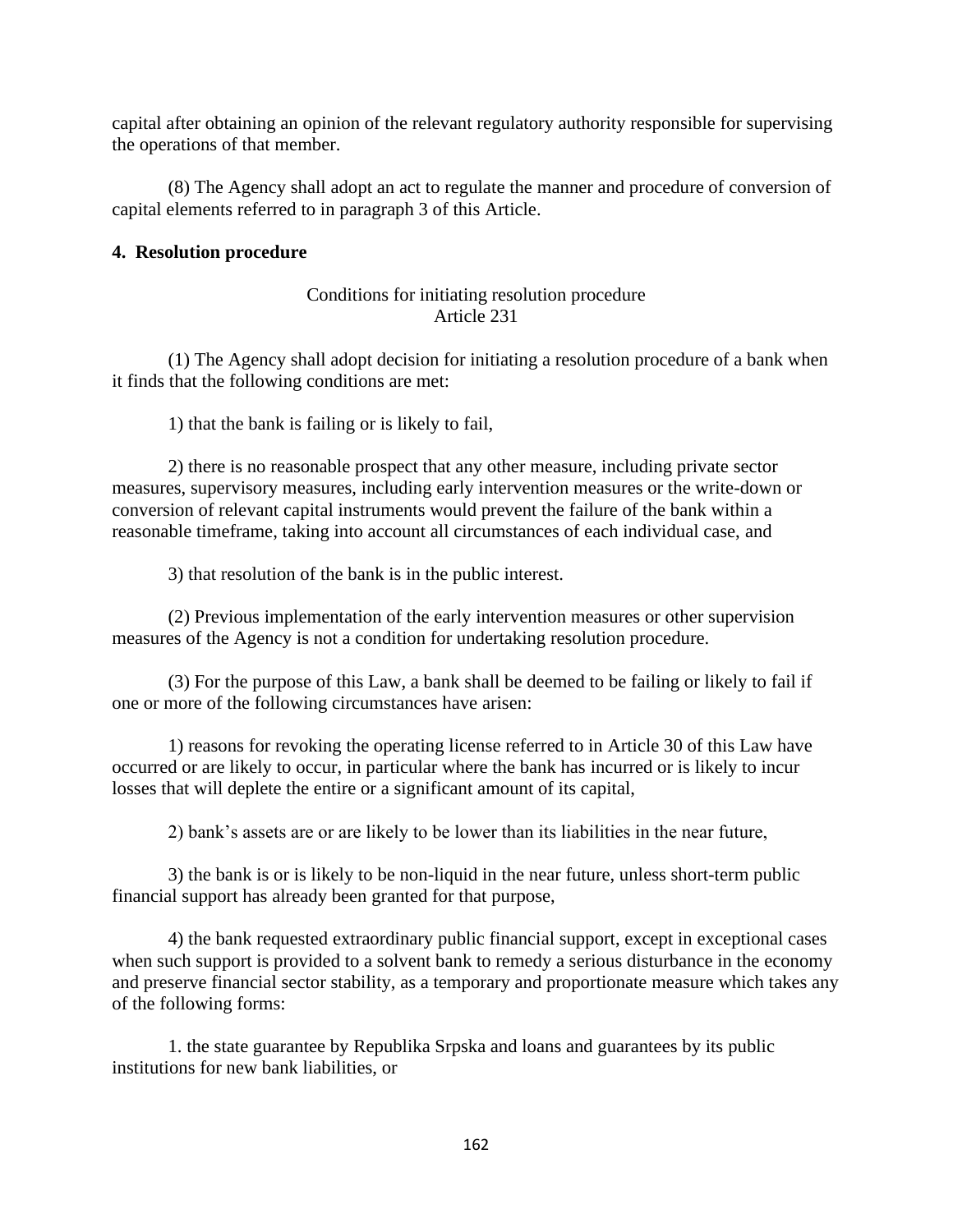2. recapitalization or purchase of ownership instruments under terms that do not confer an advantage upon the bank on the market, to the extent needed to address a capital shortfall, under terms specified by the Agency, only if at the moment of providing this support the conditions from item 1) to 3) of this paragraph are not met, nor the conditions for write-down and conversion of capital referred to in Articles 229 and 230 of this Law.

(4) It shall be deemed that a resolution procedure is of public interest if it is necessary for preserving financial stability, as well as in cases when a resolution procedure can in an adequate manner attain one or more resolution objectives that could not be attained to the same extent by liquidation or bankruptcy proceedings.

(5) The initiation of resolution procedure for a banking group and holding company shall be subject to the provisions of this Article as appropriate.

# Independent valuation of bank's assets and liabilities Article 232

(1) Before initiating a resolution procedure, the Agency shall ensure fair, prudent, and realistic valuation of the bank's assets and liabilities.

(2) The valuation must contain information and data necessary for the Agency to determine whether the conditions for bank resolution have been met, i.e. to select the adequate resolution tools or measures where the conditions have been met, as well as to ensure that all losses are fully recognized in the bank's business books and financial statements on the day of the resolution implementation.

(3) The valuation shall be carried out by an audit firm or another entity in line with the regulations of the Agency, which shall be independent from the Agency and from any public body or institution vested with public authority, and independent from the bank under the valuation or the banking group to which the bank belongs (hereinafter: independent appraiser).

(4) The Agency shall select an independent appraiser who shall carry out the valuation and shall be compensated by the bank.

(5) The valuation shall be based on prudent assumptions, including severity of losses caused by default by debtors, and it shall not assume any potential future provision of extraordinary public financial support, loans to maintain liquidity levels or any liquidity loans provided under non-standard collateralization, tenor and interest rate.

(6) The valuation shall take into account any potential claims of the Agency and parties that would participate in the financing of the bank resolution to cover the costs incurred during the resolution procedure, as well as the costs of interest and fees arising from the potential utilization of loans, guarantees and other acceptable forms of bank support and other third parties provided to the bank for resolution financing.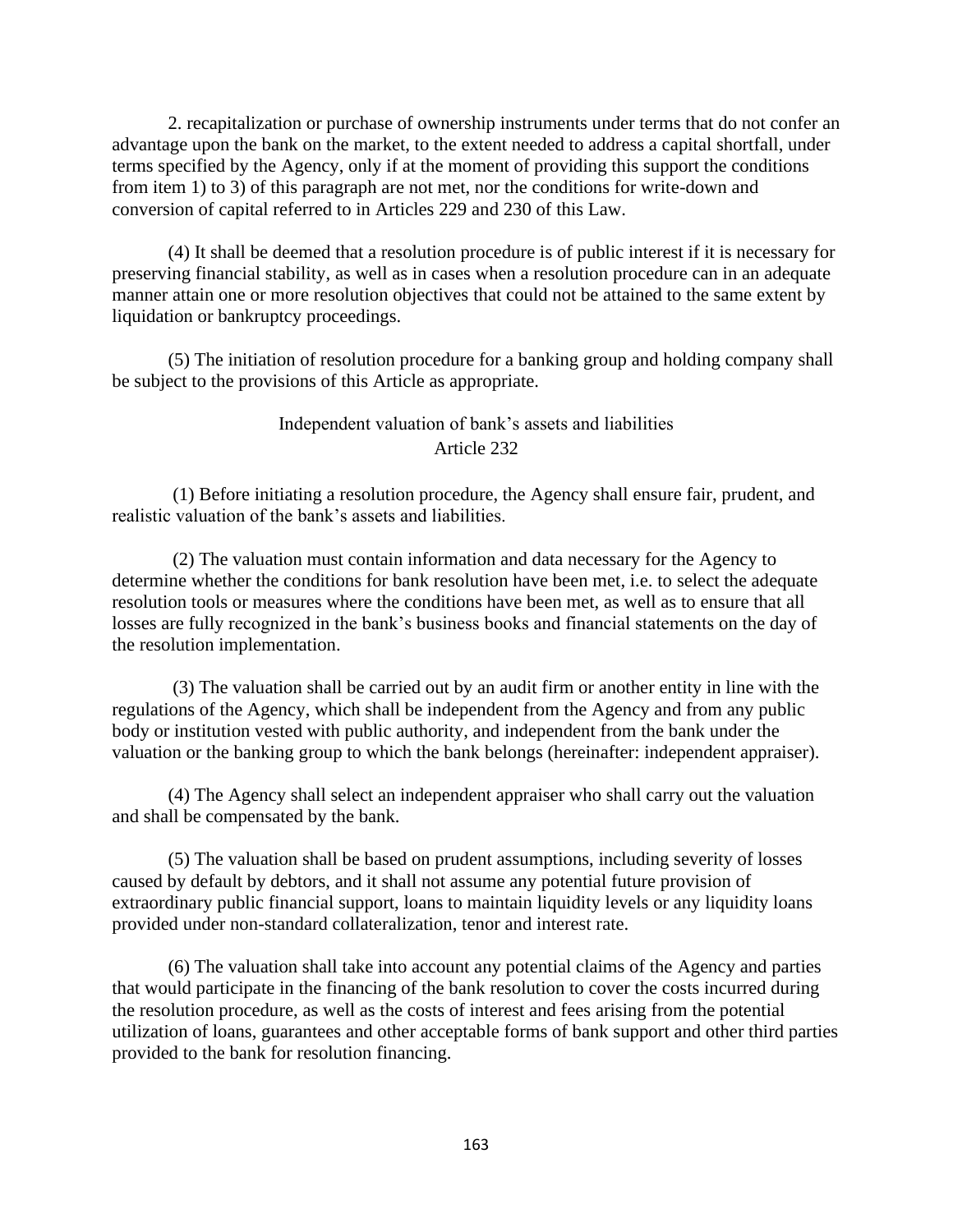(7) The valuation shall be accompanied with updated bank's financial statements, an analysis and an estimate of the accounting value of assets, as well as the list of outstanding balance sheet and off balance sheet liabilities shown in the books and records of the bank, with an indication of the respective priority payout levels of liabilities for liquidation and bankruptcy proceedings, in line with the provisions of this Law.

(8) For the purpose of passing the decision on resolution tools as provided in this Law, the Agency may request from the independent appraiser to supplement the analysis and estimate of the accounting value of the assets with an analysis and estimate of the market value of the assets and liabilities of the bank subject to resolution.

(9) The valuation shall indicate an estimation of the total amount that would go to each priority payout level of the creditors in the event of bankruptcy procedure, but it shall not exclude the obligation of independent and special valuation in relation to protection of shareholders and creditors stipulated in this Law.

(10) If due to the urgency it is not possible to carry out the valuation in line with paragraphs 7, 8 and 9 of this Article, the independent appraiser shall carry out a provisional valuation, which shall be used in the resolution procedure until the final valuation of the bank's assets and liabilities is carried out.

(11) In exceptional cases, where it is not possible to ensure the independent valuation referred to in paragraph 1 herein before the resolution procedure, the Agency may carry out a provisional valuation of the bank's assets and liabilities on its own, which shall be used in the resolution procedure until the independent appraiser carries out the final valuation.

(12) The provisional valuation referred to in paragraphs 10 and 11 herein shall include reserves for additional losses, which shall be separately explained.

(13) The resolution procedure referred to in Article 231 of this Law may be initiated and resolution tools and measures may be applied on the basis of the provisional valuation referred to in paragraph 10 and 11 of this Article.

(14) In the events specified in paragraph 10 and 11 herein, as well as in other events where the valuation has not been carried out before the resolution action in line with the requirements of this Article, the independent appraiser shall carry out the final valuation as soon as the relevant conditions are fulfilled.

(15) If the value of the bank's assets and liabilities as established in the final valuation exceeds the value established in the provisional valuation, the Agency may increase the claims of the creditors or shareholders that were or will be written off through the bail-in tool, or order the bridge bank or the asset management company to make additional payments to the bank or to shareholders on account of the transfer of the shares, assets or liabilities.

(16) The Agency shall deliver the independent valuation from paragraph 1 of this Article to the Deposit Insurance Agency of Bosnia and Herzegovina for the purpose of assessing the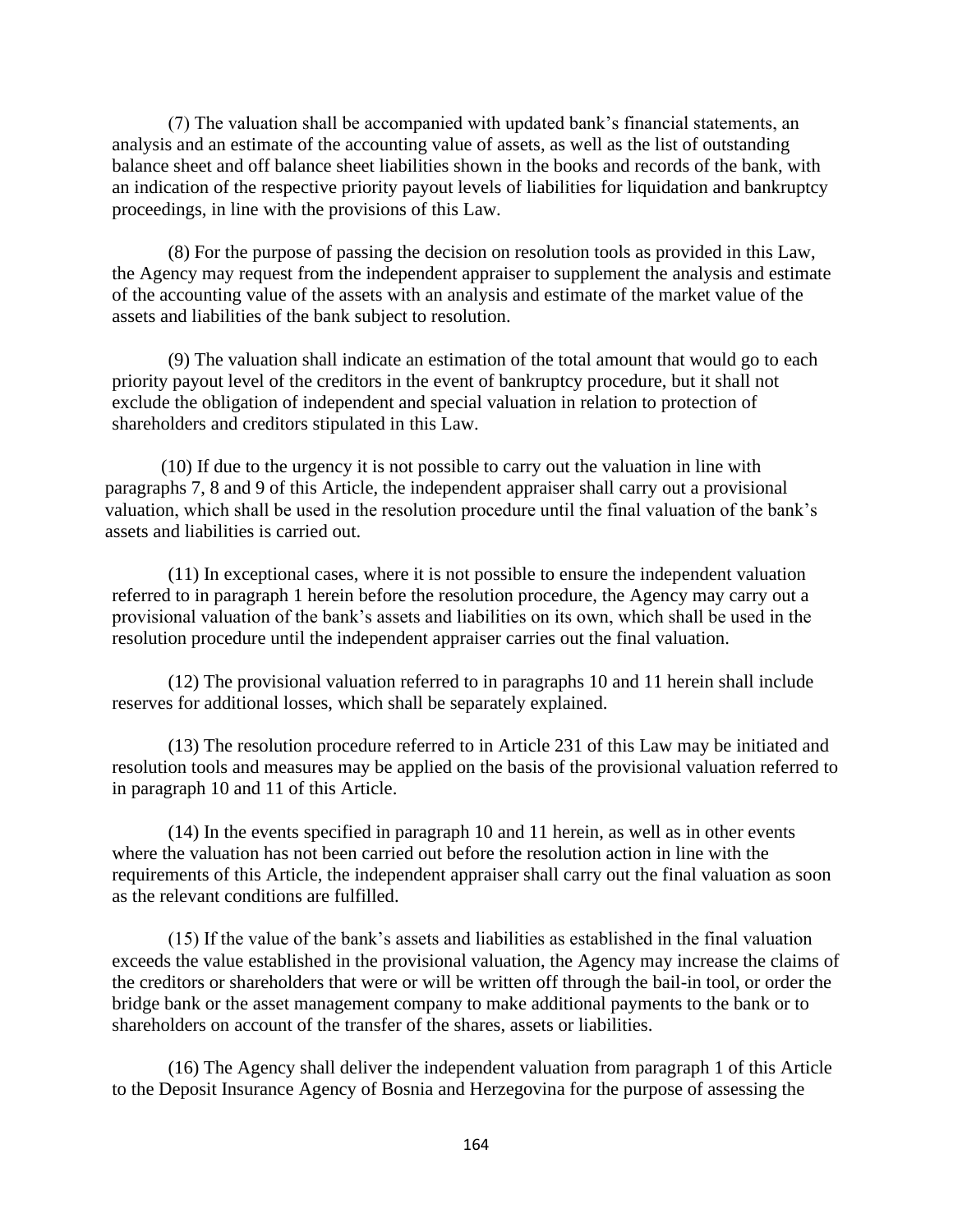hypothetical loss in liquidation and obtaining information necessary for the calculation of the estimated hypothetical loss absorption amount, which the Deposit Insurance Agency of Bosnia and Herzegovina shall deliver within 24 hours.

(17) The Agency adopt an act to prescribe method of independent valuation of the bank's assets and liabilities, as well as the conditions and criteria an independent appraiser should fulfill to carry out the valuation.

## Notification on a resolution procedure initiation Article 233

The Agency shall submit the decision for initiating a resolution procedure in a bank to the following:

1) the bank to which the decision pertains,

2) the competent regulatory body and the resolution authority,

3) as needed, to the competent regulatory body and the authority for resolution of the banking group where the bank belongs,

4) the Central Bank of Bosnia and Herzegovina,

5) the Deposit Insurance Agency of Bosnia and Herzegovina,

6) the Ministry of Finance of RS,

7) the RS Committee for Coordinated Supervision of the Financial Sector, and

8) the competent registration court.

# Publication of a resolution procedure initiation Article 234

(1) The Agency shall publish the decision on resolution procedure initiation in the "Official Gazette of Republika Srpska", in one or more daily newspapers circulating across the BiH and on its website, along with a summary of all subsequent decisions for implementation of the resolution procedure and explanation of consequences of the actions, and, as necessary, the conditions and timeframe of any temporary suspension of certain liabilities of the bank.

(2) The bank shall post on its website the decision on resolution procedure initiation and a summary of all subsequent decisions for implementation of the resolution procedure.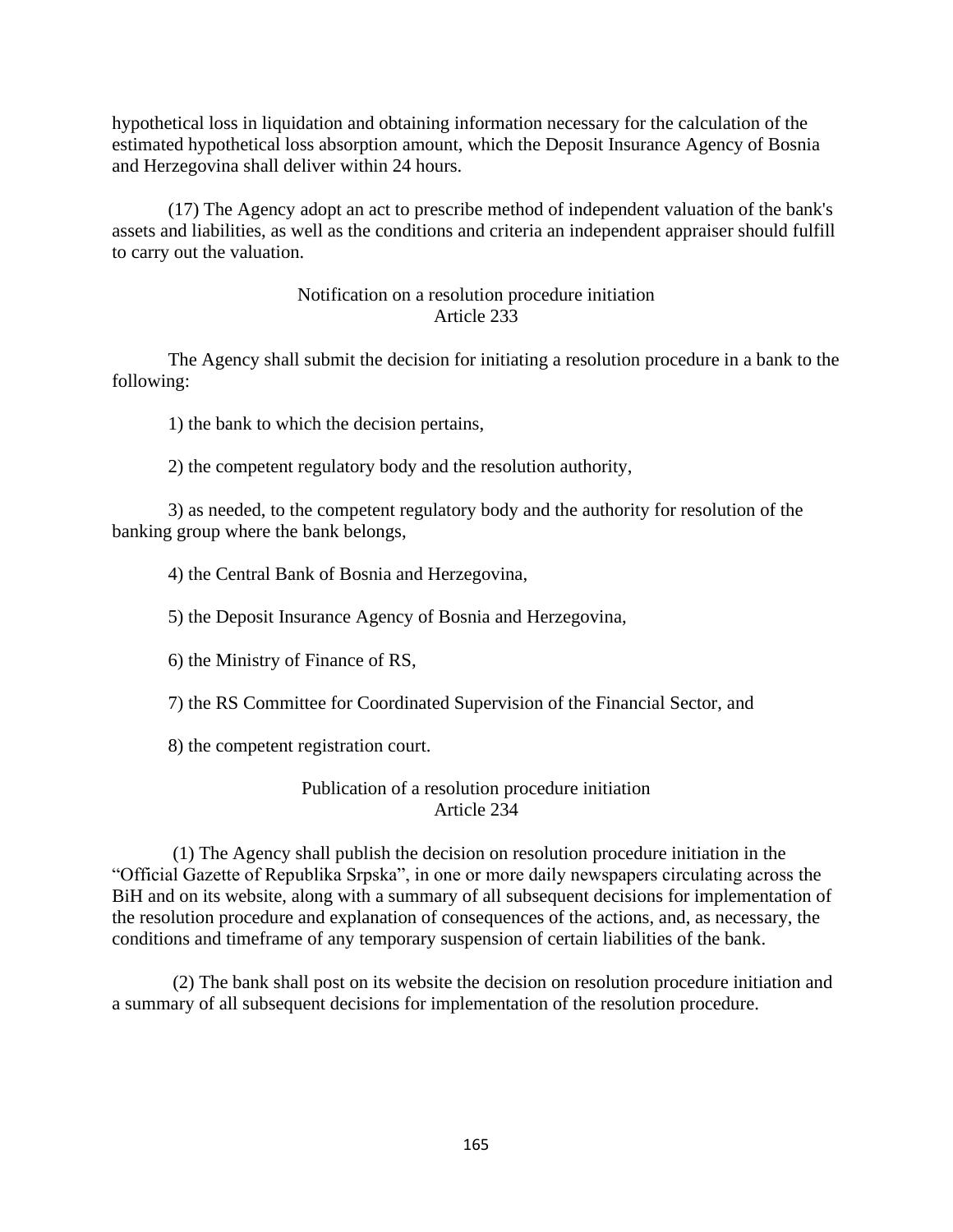#### **5. Powers in the resolution procedure**

### General powers Article 235

(1) For the purpose of taking resolution actions, the Agency shall have the following powers:

1) to require from any person to provide any information necessary for deciding and preparing bank resolution measures, including updates and supplements of information contained in the resolution plan, as well as to request for information to be obtained through on-site inspections,

2) to dismiss the governing bodies and, as necessary, senior management of the bank under resolution,

3) to overtake all powers of shareholders and governing bodies of the bank under resolution and transfer such powers to the special management,

4) to transfer the shares and other ownership instruments issued by the bank under resolution,

5) to transfer to another entity, with the consent of that entity, rights, assets or liabilities of the bank under resolution,

6) to reduce, fully or partially, the principal amount of debt or outstanding debt of eligible liabilities of the bank under resolution,

7) to convert eligible liabilities of the bank under resolution into ordinary shares or other instruments of ownership of that bank, its parent company or bridge bank to which the assets and liabilities are transferred,

8) to cancel debt instruments issued by the bank under resolution, except for the eligible liabilities referred,

9) to reduce, including to reduce to zero, the nominal value of shares or other instruments of ownership of the bank under resolution and to cancel such shares or other instruments of ownership,

10) to require the bank under resolution or its parent company to issue new shares, other instruments of ownership or other capital instruments, including preference shares and contingent convertible instruments,

11) to close out and terminate financial contracts or financial derivatives contracts for the purposes of actions regarding financial derivatives in line with this Law,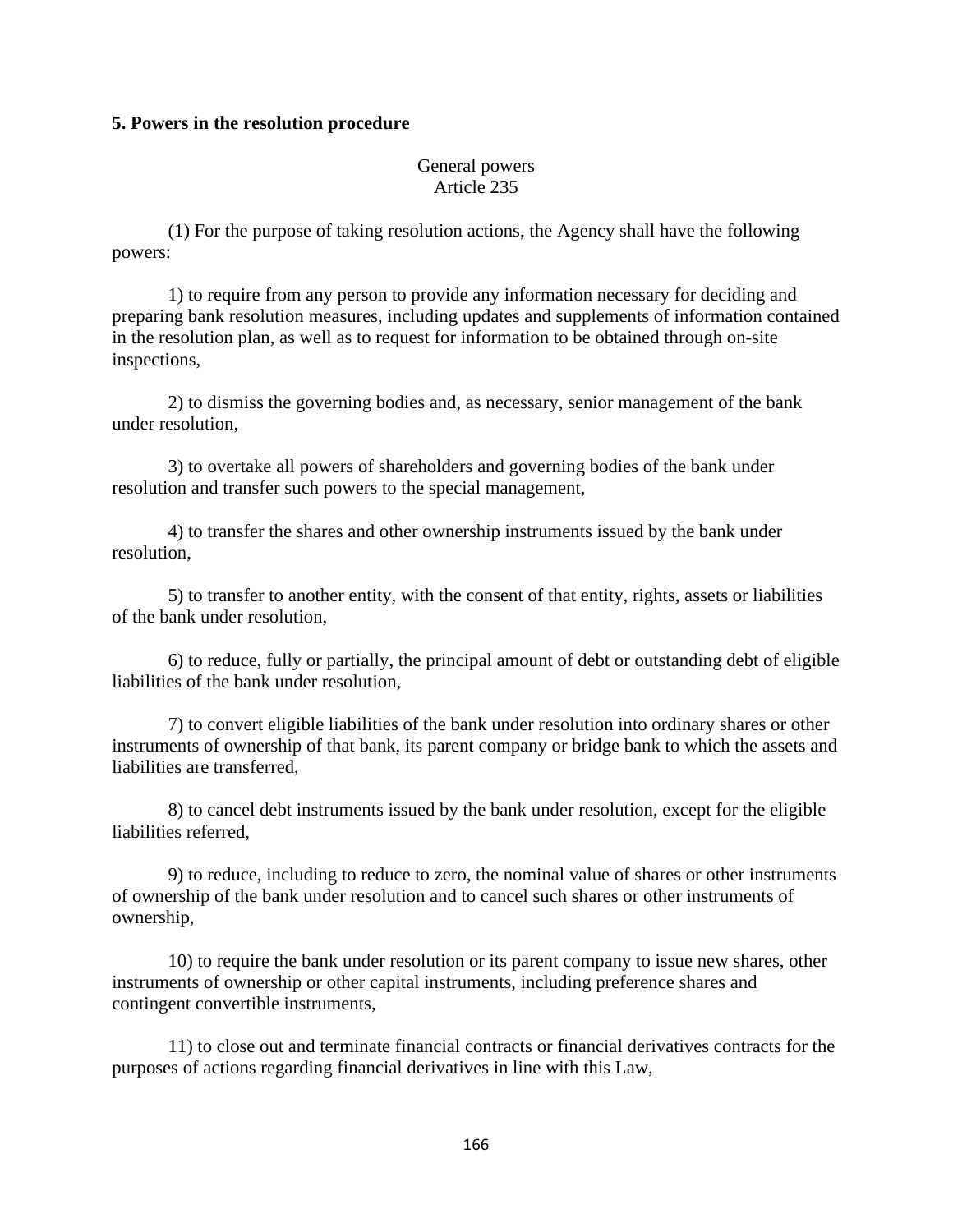12) to amend the maturity date of debt instruments or other eligible liabilities, the amount of interest payable under such instruments and liabilities or the dates on which interest becomes payable, including temporary suspension of payments, except for the liabilities whose fulfillment is secured by lien, financial collateral or other related rights, including repurchase agreements, covered bonds or liabilities in the form of financial instruments used for hedging purposes and which form an integral part of the cover pool and which are secured in a way similar to covered bonds

13) to assess the buyer of a qualifying holding without the obligation to apply the deadlines set for such assessment, and

14) to seek other sources of funding the resolution procedure, including extraordinary public financial support in line with this Law and other laws.

(2) While discharging its powers, the Agency shall not be required to obtain approvals or consent of any public authority or organization, the shareholders or creditors of the bank under resolution, which should be ensured in the bank's normal operations.

(3) During the resolution action, the Agency may request the competent court to impose an injunction in relation to the assets of the bank under resolution or to cancel all court or administrative procedures against the bank.

## Ancillary powers Article 236

(1) For the purpose of efficient implementation of resolution measures, in addition to the general powers referred to in Article 235 of this Law, the Agency shall have the following powers:

1) to provide for a transfer to take effect free from any additional rights or liability affecting the transferred financial instruments, assets or liabilities, for which purpose, any right of compensation or settlement in accordance with this Law shall not be considered to be an additional right or liability,

2) to remove rights to acquire further shares or other instruments of ownership,

3) to require from the relevant authority to suspend trading on and exclusion from the stock exchange or other regulated market or the official listing of financial instruments, in line with the regulations governing trading in securities,

4) to provide for the recipient to be treated, in terms of any rights, obligations or actions taken by the bank under resolution, as if it were the bank under resolution, including pursuant to the articles of this Law that regulate the conditions for sale and transfer to the bridge bank, any rights and obligations relating to participation in the market,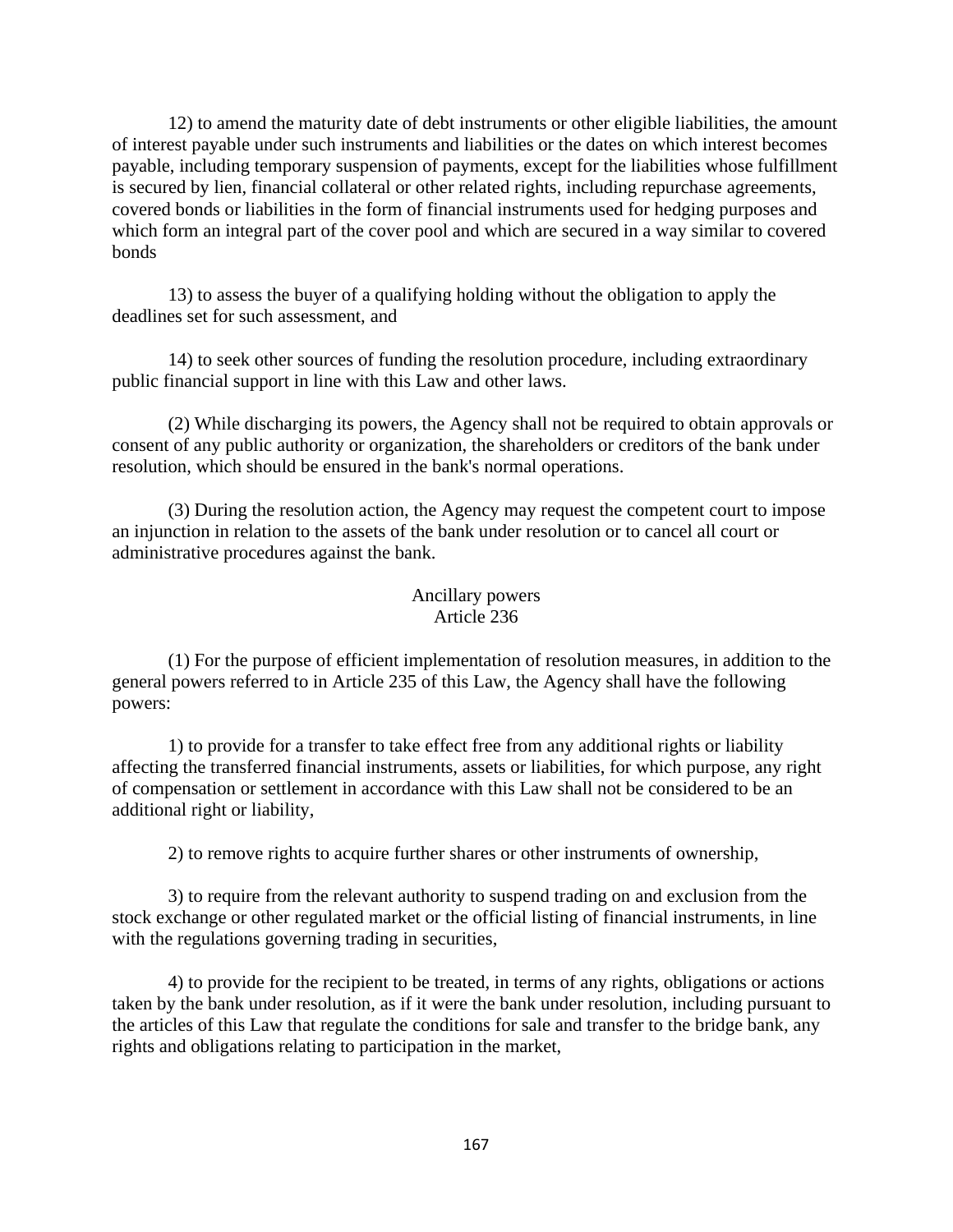5) to require from the bank under resolution or the recipient to provide the other with information and assistance, and

6) to cancel or modify the terms of contracts in which the bank under resolution is a party and to ensure that the recipient substitutes the bank under resolution as a party.

(2) During the resolution action, the Agency shall have the power to provide to the recipient any continuity arrangements necessary to ensure that the resolution action is effective, in particular:

1) continuity of contracts concluded by the bank under resolution, so that the recipient assumes the rights and liabilities of the bank under resolution relating to any financial instruments, assets or liabilities that have been transferred and substitutes the bank under resolution as a party in all relevant contractual documents,

2) the recipient substitutes the bank under resolution as a party in any legal proceedings relating to any transferred financial instruments, assets or liabilities, irrespective of the consent of the other party.

(3) The powers of the Agency referred to in paragraph 1 item 4 and paragraph 2 item 2 herein shall not affect the following:

1) the rights of the employees of the bank under resolution to terminate a contract of employment, and

2) any right of a contractual party, including the right to terminate the contract in accordance with the article of this Law that prescribes powers for temporary suspension of relevant liabilities, where entitled to do so in accordance with the terms of the contract by virtue of an act or omission by the bank under resolution prior to the relevant transfer, or by virtue of an act or omission of the recipient after the relevant transfer.

# Power to ensure the provision of services and facilities Article 237

(1) The Agency shall have the power to require a bank under resolution, or any of its subsidiaries, to provide any services or facilities, which shall not include any form of financial support, that are necessary to enable the recipient to operate effectively the business transferred to it.

(2) The services and facilities referred to in paragraph 1 herein shall be provided on the following terms:

1) under the terms of an agreement for providing services or for use of facilities which was applicable immediately before the resolution action was taken and for the duration of that agreement, or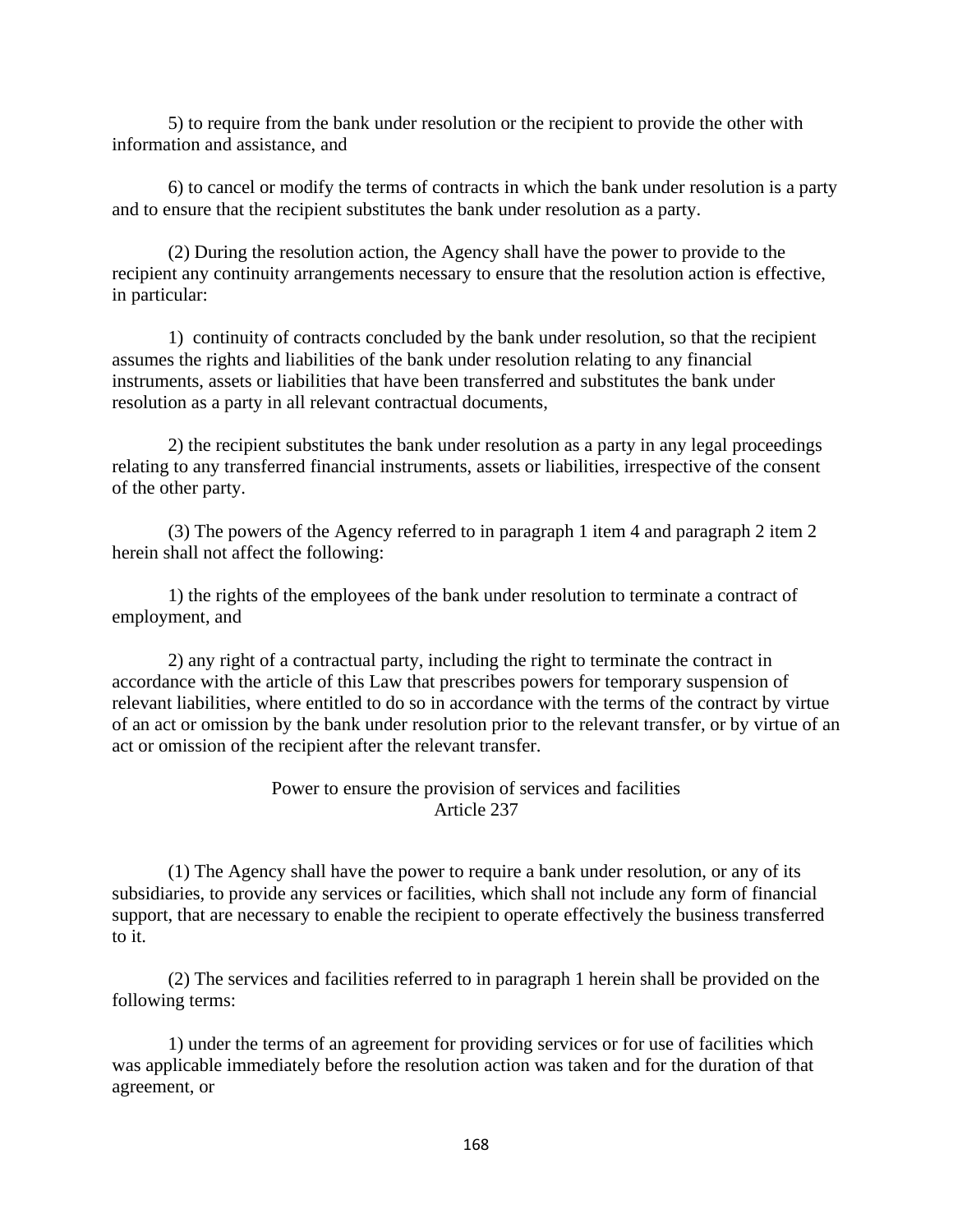2) where there is no agreement for providing services or for use of facilities or where the agreement expired before or during the resolution action, under reasonable terms.

### Power to suspend certain obligations Article 238

(1) The Agency shall have the power to temporarily suspend any payment or fulfillment of obligations pursuant to any contract in which the bank under resolution is a party for a period of 48 hours from the publication of the notice on the temporary suspension.

(2) When a payment or delivery obligation falls due during the suspension period, the payment or delivery obligation shall be due on the following business day upon expiry of the suspension period.

(3) If the payment or delivery obligations of the bank under resolution are temporarily suspended under paragraph 1 herein, the payment or delivery obligations of the bank under resolution's counterparties under that contract shall be suspended for the same period of time.

(4) Notwithstanding paragraph 1 of this Article, the suspension shall not apply to:

1) insured deposits, in line with the legislation governing deposit insurance in banks of Bosnia and Herzegovina,

2) obligations owed to payment systems and securities settlement systems, which under the law are specified as important systems, i.e., towards system operators and participants, which have occurred based on participation in such systems, and

3) public revenue accounts to which public revenue payments are made to the benefit of Republika Srpska, the Federation of Bosnia and Herzegovina, Brcko District of Bosnia and Herzegovina, cities, municipalities, and funds and accounts from which distribution of funds are made to the accounts of beneficiaries of public revenues, up to the completion of the distribution transaction in accordance with regulation governing treasury operations and other regulations.

(5) The Agency may temporarily suspend any enforced collection of lien by secured creditors of the bank under resolution for a period of 48 hours from the publication of the notice on the temporary suspension.

(6) The Agency may temporarily suspend the right to terminate contract of all parties in contractual relation with the bank under resolution for a period of 48 hours from the publication of the notice on the temporary suspension, provided that the payment and delivery obligations and the provision of collateral continue to be performed.

(7) Upon expiry of the temporary suspension period referred to in paragraph 6 herein and where the rights and obligations under the contract have been transferred to the recipient, the other contracting party may terminate a contract only if the conditions for contract termination relating to the recipient have been met after the moment of transfer.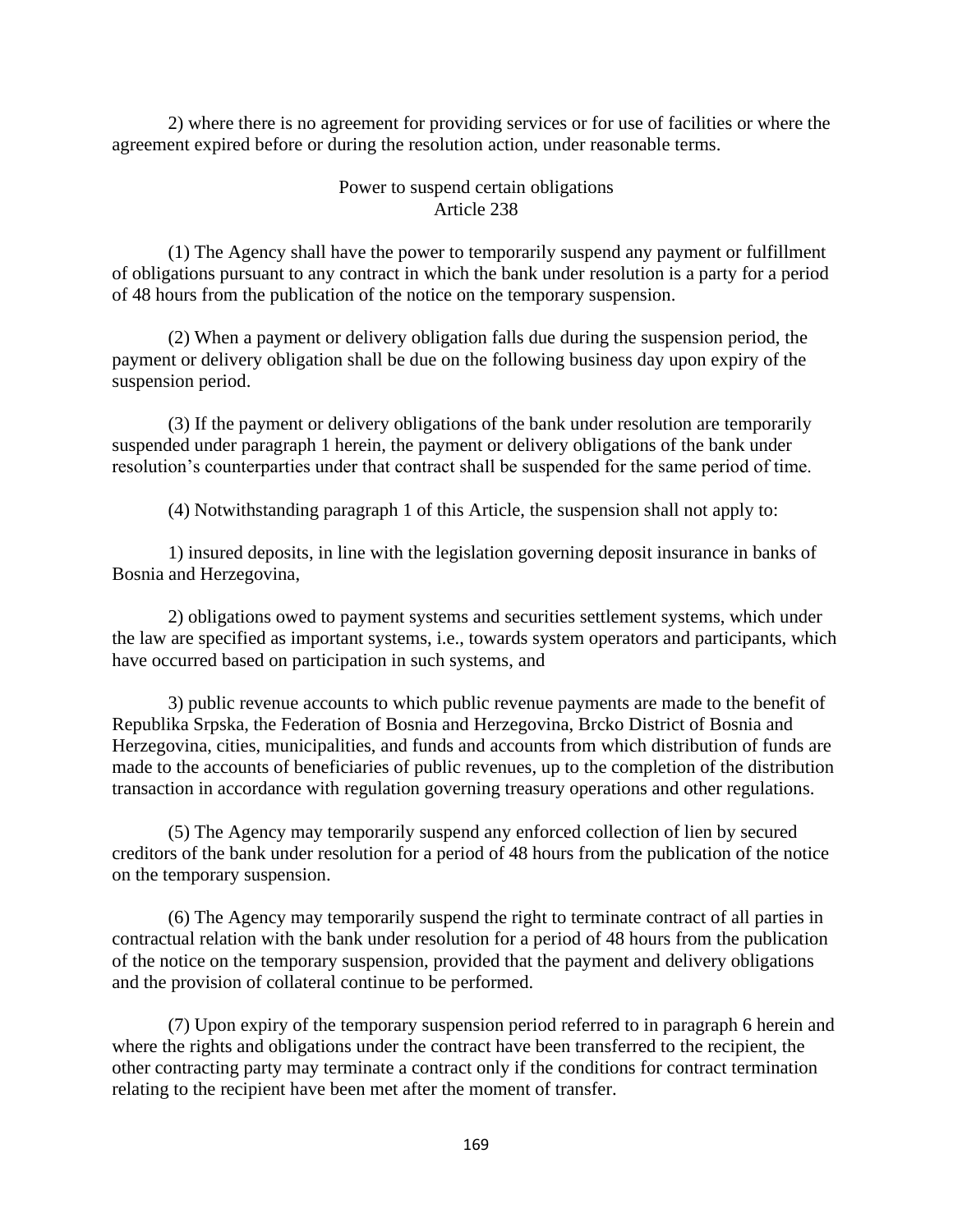(8) When exercising a power under this Article, the Agency shall consider the impact that the exercise of that power might have on the orderly functioning of the financial market.

## Introducing special administration Article 239

(1) The Agency shall introduce the special administration by appointing one or several special administrators where it deems that a change in the method of bank governance and management would contribute to the attainment of resolution objectives.

(2) The Agency may issue a decision introducing a special administration at any time of the resolution procedure.

(3) The appointment of a special administrator shall not last more than one year, and the appointment may be renewed for another year where the Agency deems it necessary for the purpose of finalizing the initiated activities and attaining the resolution objectives, i.e., provided that the conditions of paragraph 1 herein have been met.

(4) As of the date of the decision for introducing special administration, all powers conferred upon the board of directors, supervisory board and the general meeting of the bank shall be assumed by the special administrator;

(5) The former members of the board of directors and other persons with special powers and responsibilities in the bank, as well as employees, shall cooperate with the special administrator and ensure access to all documents of the bank, and shall provide all clarifications or additional information on bank's operations.

(6) With the decision referred to in paragraph 2 herein, the Agency shall specify the level of compensation payable to the special administrator, which shall be borne by the bank.

(7) During the special administrator's appointment, the Agency may issue a decision dismissing the special administrator and appointing a new one.

(8) The special administrator must be a person who is independent from the bank and meets the requirements for appointing members of the board of directors.

(9) The special administrator shall undertake all measures necessary for attainment of the resolution objectives and apply all resolution tools and measures in line with the Agency's decision to initiate a bank resolution procedure.

(10) Carrying out special administrator's responsibilities referred to in paragraph 9 herein, shall have priority over all other responsibilities of the governing bodies arising from the bank's internal documents or other regulations.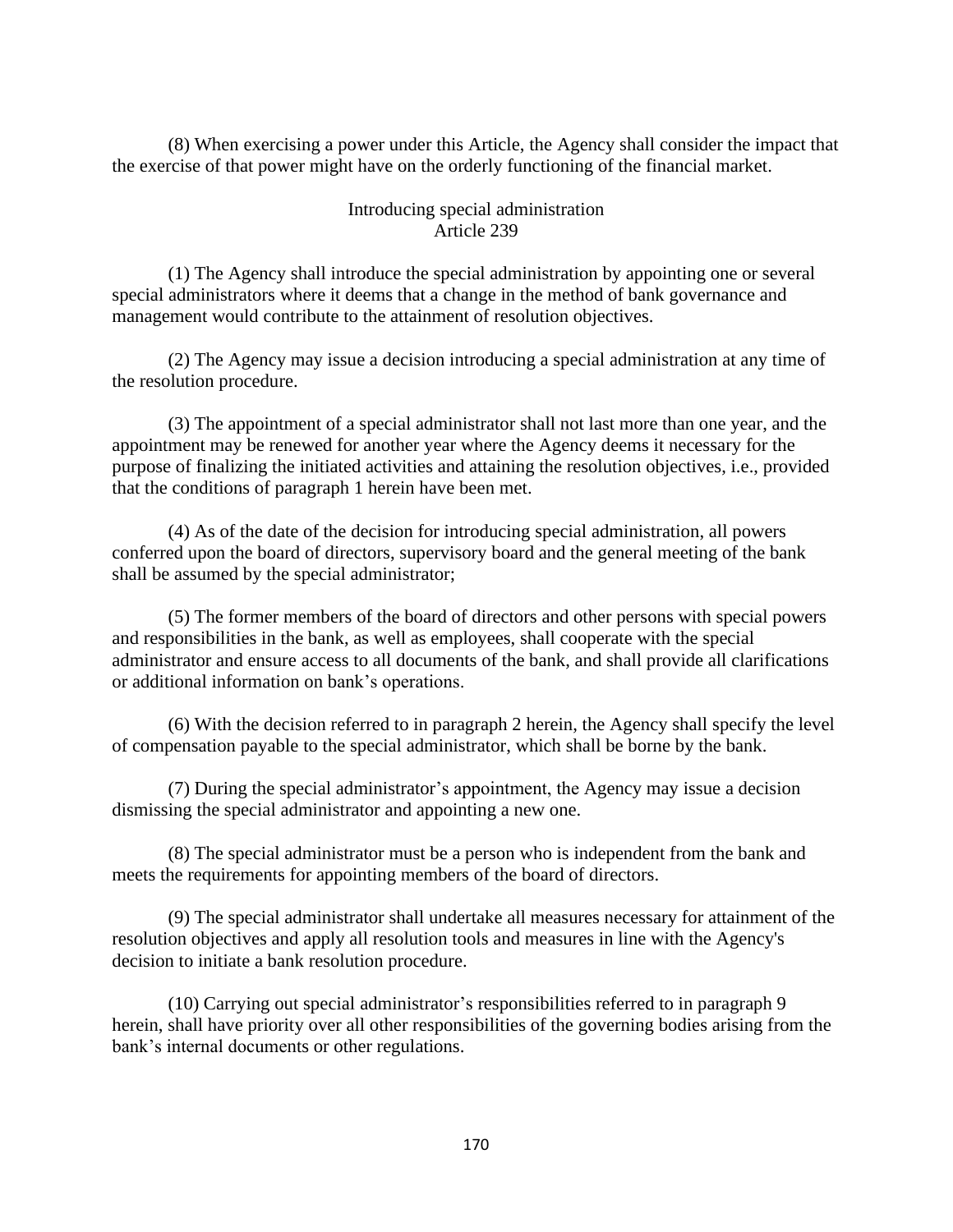(11) The special administrator may hire, at the cost of the bank, independent experts from the banking and financial sector, accounting or any other relevant profession, under the conditions approved by the Agency.

(12) The special administrator shall submit to the Agency a report on the bank's performance and its financial standing, including the actions taken to carry out his or her duties, at least once in three months or more often if requested by the Agency.

(13) The special administrator shall submit his or her report to the Agency at the beginning and at the end of his/her mandate.

(14) The Agency shall control the special administrator's performance of his/her functions and powers.

(15) The decision on introducing special administration may set out certain restrictions of the special administrator's functions and powers, as well as a requirement that certain actions of the special administrator should be subject to a prior consent of the Agency.

(16) The Agency shall immediately deliver the decision appointing, dismissing or renewing the special administrator's mandate to the special administrator and the bank under resolution, and publish it in the "Official Gazette of Republika Srpska" and in one or more daily newspapers circulated on the entire territory of BiH, as well as on the web site of the Agency.

(17) The introduction of special administration, appointment and dismissal of the special administrator, as well as termination of the special administrator shall be entered into the registry of business entities at the competent court register and registry of banks in accordance with Article 27 of this Law.

(18) Where a different competent resolution authority intends to appoint a special administrator for another member of the banking group, the Agency shall consider, conjointly with the other competent resolution authority, the option of having the same special administrator for those members of the banking group for the purpose of facilitating the resolution measures.

### **6. Resolution tools**

### Types of resolution tools Article 240

- (1) The Agency may apply the following bank resolution tools:
- 1) the sale of shares, i.e., assets, rights and liabilities;
- 2) the transfer to a bridge bank;
- 3) the asset separation; and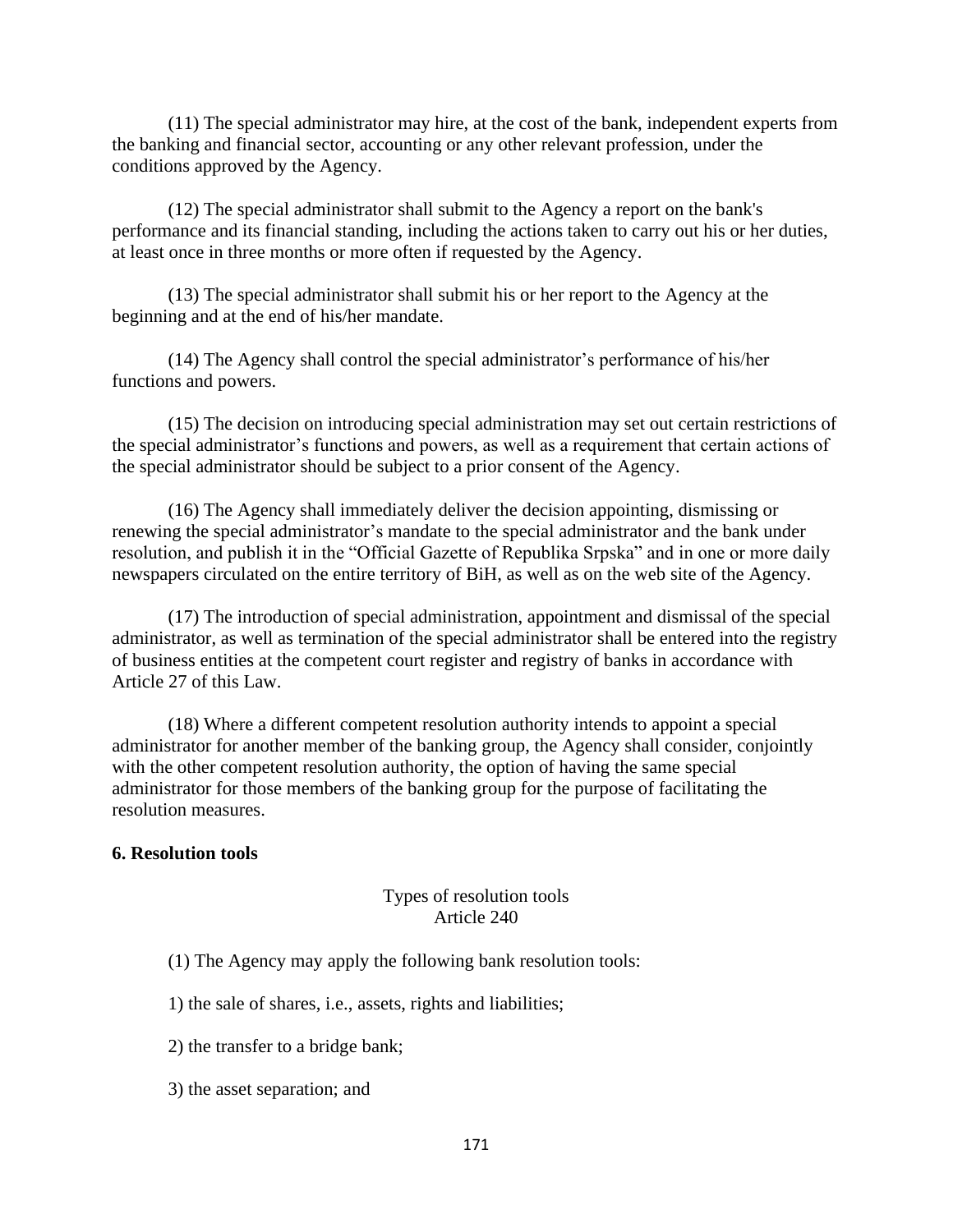4) the bail-in tool.

(2) The Agency may apply individually or in any combination one or several of the resolution tools referred to in paragraph 1 herein, depending on the case in question, save for the asset separation tool that may be applied only in combination with another resolution tool.

(3) In deciding on which resolution tool to apply, the Agency shall assess the costs involved in each option and shall weigh such costs against the effectiveness of each tool in achieving the objectives of resolution.

(4) Where the resolution tools referred to in paragraph 1 items 1 and 2 herein are used for resolution of a bank, the residual assets, rights or liabilities of a bank under resolution shall be wound up under bankruptcy proceedings petitioned by the Agency.

(5) The sale and transfer of shares, i.e., assets, rights and liabilities of the bank under resolution by way of using the tools referred to in paragraph 1 Items 1) to 3) herein, and the issuance of decisions and the implementation of bail-in activities shall take place without obtaining the consent of the shareholders, depositors or any other creditor of the bank under resolution, or any third party other than the acquirer.

(6) The Agency and other entities participating in the financing of the bank resolution are entitled to recover any reasonable and actual expenses incurred in relation to the use of resolution tools, resolution powers or extraordinary public financial support in one or more of the following ways:

1) as a deduction from any consideration paid by a recipient to the bank under resolution or to the shareholders of the bank under resolution;

2) from the bank under resolution, as preferred creditors; and

3) from any proceeds generated as a result of the liquidation or bankruptcy of the bridge bank or the asset management company, as preferred creditors.

(7) The proceeds generated through the transfer of shares referred to in paragraph 4 herein from the shareholders to acquirer, netted by the amount used to finance the resolution procedure and the costs thereof, in accordance with paragraph 6 herein, shall belong to the shareholders, whereas the proceeds generated through the transfer of the entire assets or liabilities or any portions thereof from the bank under resolution or the bridge bank to the acquirer, netted by the amount used to finance the resolution procedure and the costs thereof, in accordance with paragraph 6 herein, shall belong to the transferring bank.

(8) Where the resolution tools referred to in paragraph 1 items 1) to 3) have been applied, the shareholders or creditors of the bank under resolution and other third parties whose shares or assets, rights or liabilities have not been sold or transferred to a bridge bank or asset management company shall have no rights with regard to the shares, assets, rights and liabilities as sold or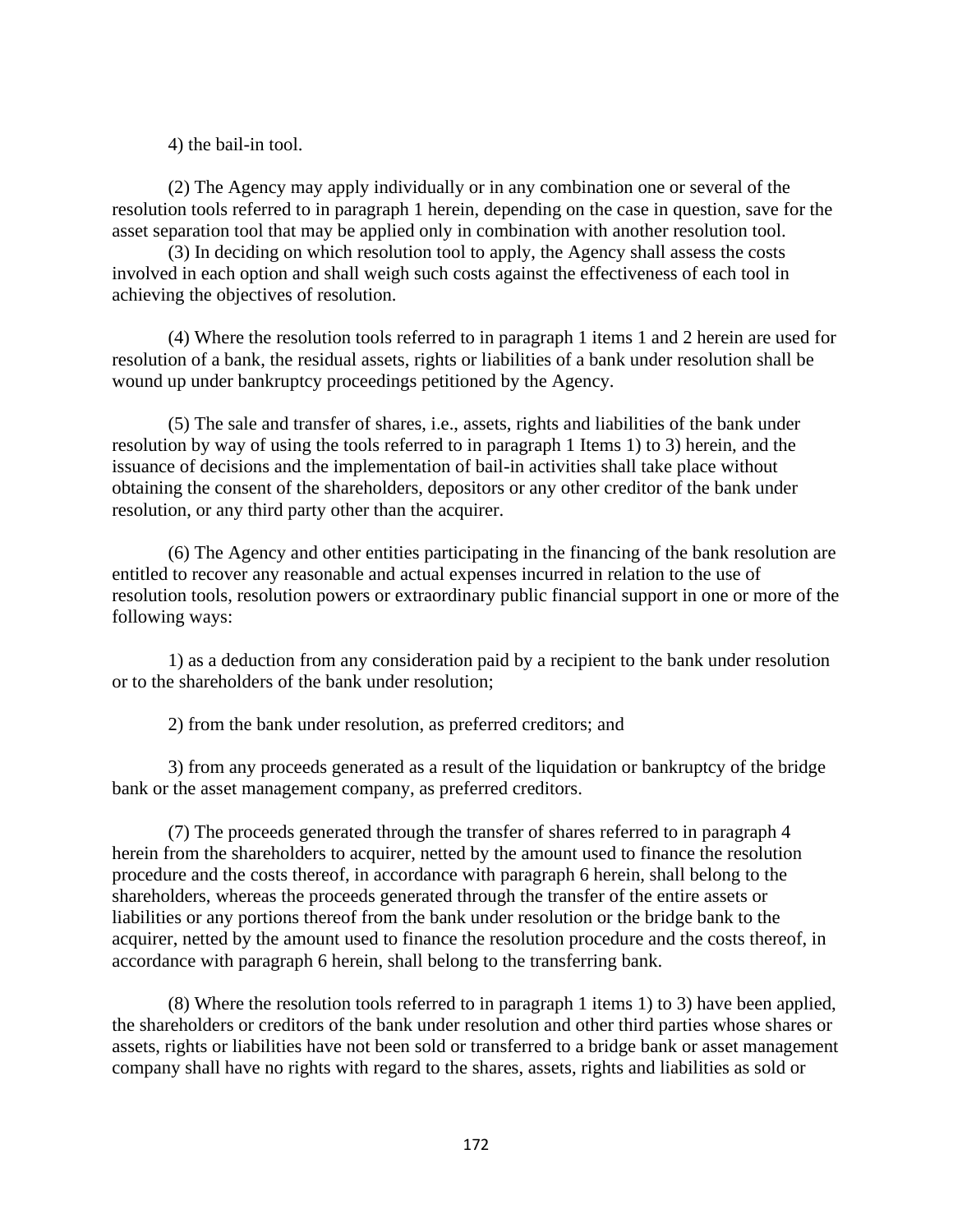transferred, nor with regard to the acquirer or its governing bodies save for the right to safeguards as stipulated by this Law.

(9) The Agency shall immediately inform the bank's depositors, creditors and debtors through one or more daily newspapers circulated in the entire territory of BiH, as well as through its web site.

### **6.1. Sale of shares, i.e. assets, rights and liabilities**

## Conditions of sale Article 241

(1) The Agency shall have the power to sell the following to one or several acquirers that are not a bridge bank:

1) shares or other ownership instruments issued by the bank under resolution;

2) all or part of the assets, rights or liabilities of the bank under resolution.

(2) When applying this tool, the Agency may exercise the transfer power more than once in order to carry out sale and transfer of shares or other ownership instruments issued by the bank under resolution or, as the case may be, assets, rights or liabilities of the bank under resolution.

(3) Following the sale, the Agency may pass a decision and enter into an agreement with the acquirer, under which the acquirer returns the transferred assets, rights or liabilities to the bank under resolution, or returns the shares or other ownership instruments back to their original owners, and the bank under resolution or the original owners shall be obliged to take back any such assets, rights and liabilities, shares or other ownership instruments.

(4) The acquirer must obtain the appropriate authorizations to carry out the business activities that fall into the scope of sale.

(5) At the time of the acquisition, the acquirer of qualifying holdings in the bank under resolution shall have a prior consent of the Agency with regard to the acquisition of qualifying holdings in the bank under resolution in accordance with Article 41 of this Law.

(6) The Agency shall decide on the acquirer's request to acquire qualifying holdings in the bank under resolution within the deadline such that the implementation of the sale of business tool is not delayed, and enables the accomplishment of resolution objectives.

(7) Notwithstanding paragraph 6 herein, the Agency may apply the sale tool before deciding on the request for acquisition of qualifying holding, upon which it will decide at a later time.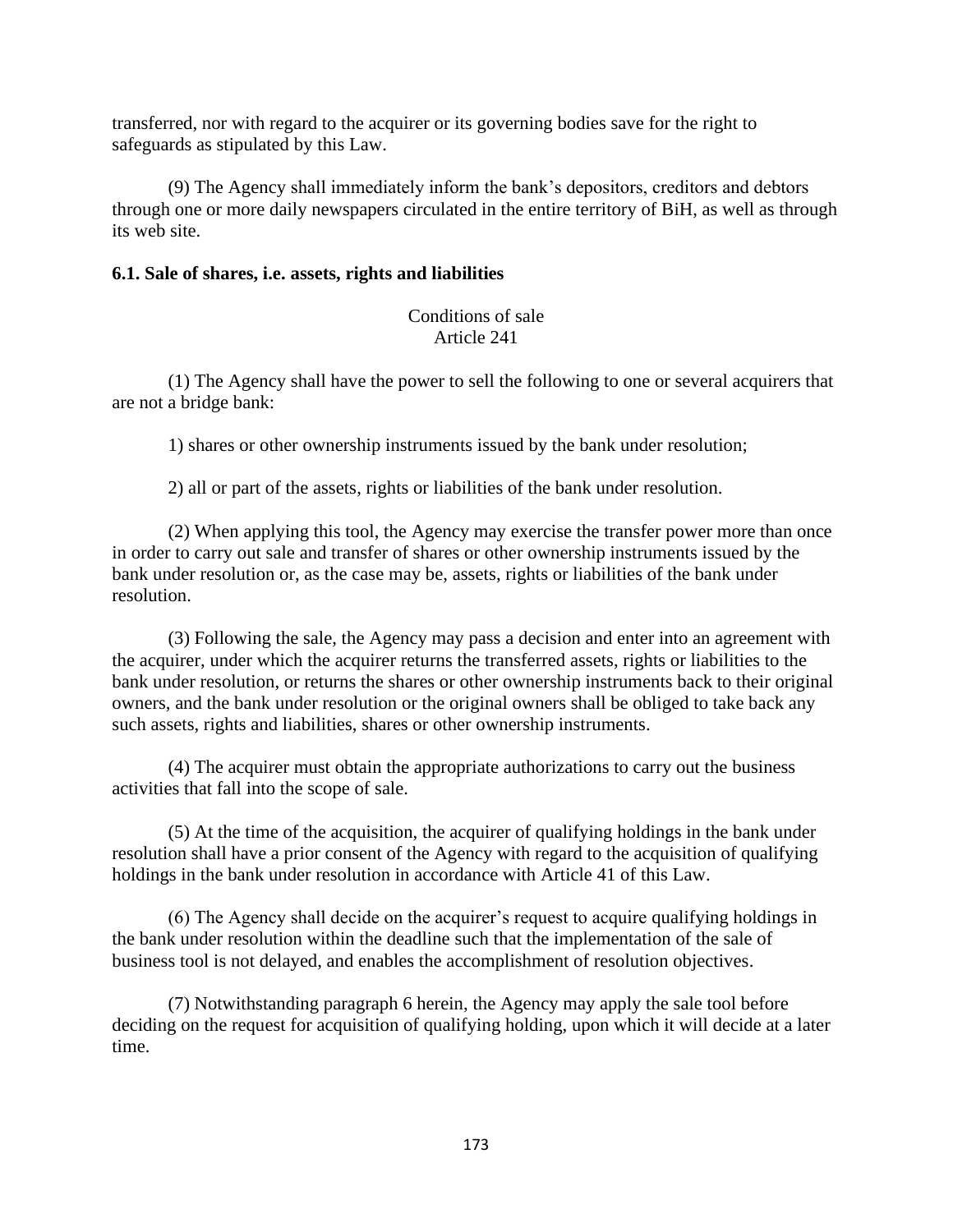(8) Where the acquirer has acquired qualifying holdings before the Agency decided on the request for acquisition of qualifying holdings, the sale contract shall have legal effect and the acquirer shall enjoy all property rights stemming out of the shares and other ownership instruments he/she acquired by purchase, and the Agency shall have all voting and other rights arising from the shares or other instruments of ownership the acquirer has acquired.

(9) Where the Agency rejects the request for acquisition of qualifying holdings in the bank, it may order the acquirer to sell the shares or other ownership instruments for which he/she has not been granted consent or sell such ownership instruments.

(10) Where the acquirer, within the time frame specified by the Agency, fails to sell the shares or other ownership instruments, the Agency shall impose measures pertaining to acquisition of qualifying holding without the consent required by Article 46 of this Law.

(11) The acquirer shall be considered to be a legal successor of the bank under resolution in respect of the transferred assets, rights or liabilities, and shall take place of the bank under resolution in all actions the bank participated in respect of the transferred assets, rights or liabilities, irrespective of the counterparty's consent.

(12) The acquirer may continue to exercise the rights of membership and access to payment, clearing and settlement systems, stock exchanges and deposit guarantee schemes of the bank under resolution, if it meets the membership and participation criteria for participation in such systems.

(13) The Agency shall adopt an act to prescribe the procedure of sale of shares, i.e. assets, rights and liabilities of the bank under resolution.

#### Application of the sale tool Article 242

(1) Having regard to the circumstances of the case, the Agency shall undertake all reasonable measures to effectuate the sale on commercial conditions, starting from an independent valuation of the assets, rights or liabilities of the bank pursuant to Article 232 of this Law.

(2) The sale tool shall be applied in accordance with the following principles:

1) it shall be transparent and correctly present the assets, rights, liabilities, shares or other ownership instruments of the bank under resolution, having regard to the need to maintain financial stability;

2) it shall not unduly favor or discriminate between potential acquirers;

3) it shall be free from any conflict of interest;

4) it shall take account of the need to effectuate a rapid resolution procedure; and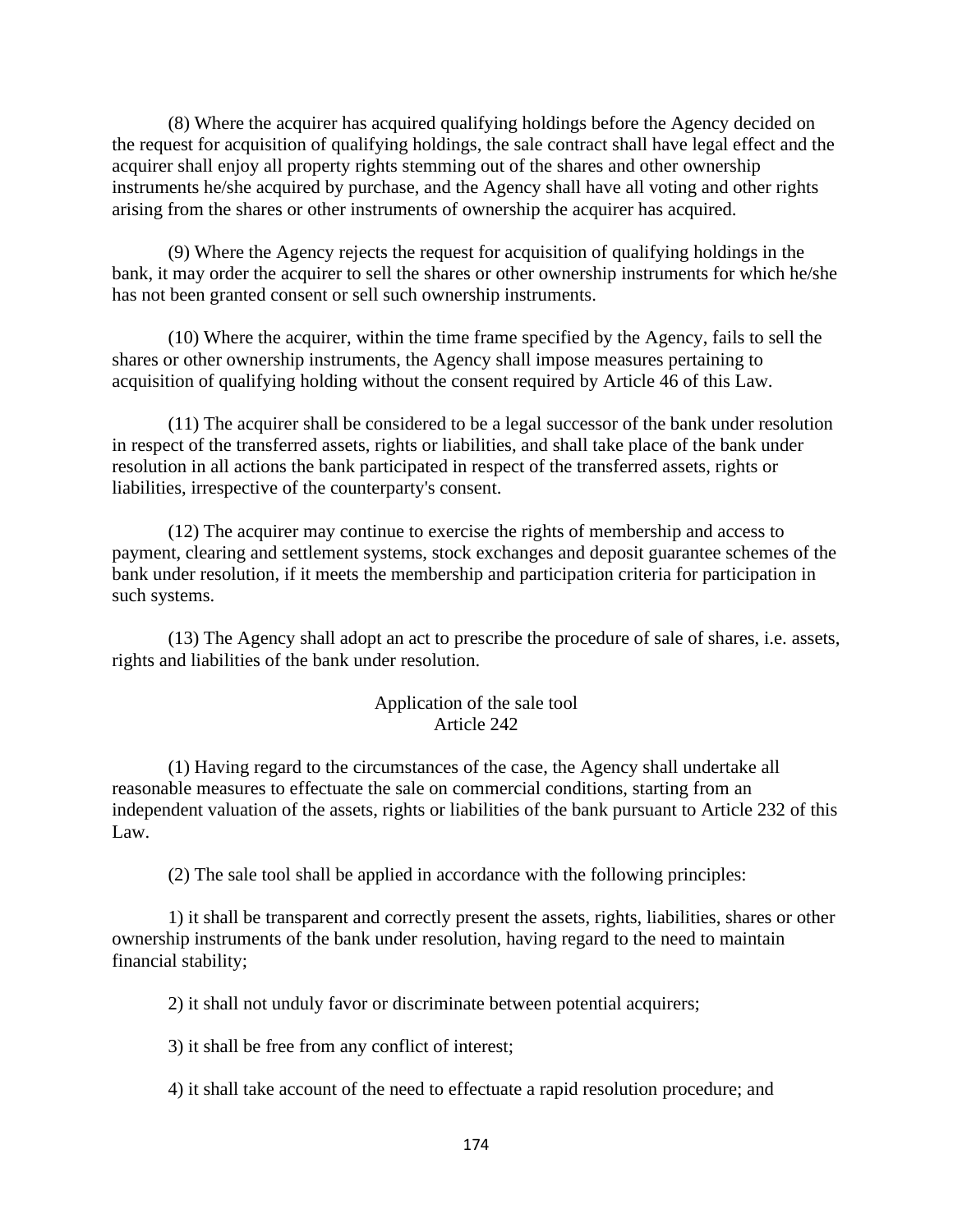5) it shall reflect the due diligence requirements.

(3) Observing the principles referred to in paragraph 2 herein, the Agency shall publish a notice inviting the potential acquirers to submit their bids.

(4) The Agency shall immediately ensure to potential acquirers immediate access to relevant information on the bank's financial standing for the purpose of the valuation of the assets, rights or liabilities subject to the sale.

(5) Notwithstanding paragraph 3 herein, the Agency may apply the sale tool without the public notice where it determines that such notice would likely undermine or complicate one or more of the resolution objectives and in particular if the following conditions are met:

1) it considers that there is a material threat to financial stability arising from likely failure of the bank under resolution; and

2) if it deems that the public notice would likely undermine the effectiveness of the sale of business tool or achieving the resolution objective.

(6) For the purpose of achieving the objectives of resolution, the Agency may favor the sale to a certain category of acquirers or negotiate a direct sale to an acquirer, which shall not undermine the principle of equality of potential acquirers.

(7) Where it finds that the acceptance of any of the bids submitted would not attain the resolution objectives, the Agency may determine not to apply the sale of business tool and apply a different resolution tool.

### **6.2. Bridge bank**

#### Establishing a bridge bank Article 243

(1) The bridge bank shall be a legal entity established by Republika Srpska or one or more entities or institutions in full or partial ownership of Republika Srpska, for the purpose of receiving shares, some or all of the assets, rights and liabilities of one or more banks under resolution with the aim of maintaining the critical functions and further sale of the transferred shares, assets, rights and liabilities.

(2) The operational license for the bridge bank shall be issued by the Agency upon the founder's application accompanied by the following:

1) the bank's founding act and statute, as approved by the Agency;

2) proof of payment of the minimum founding capital; and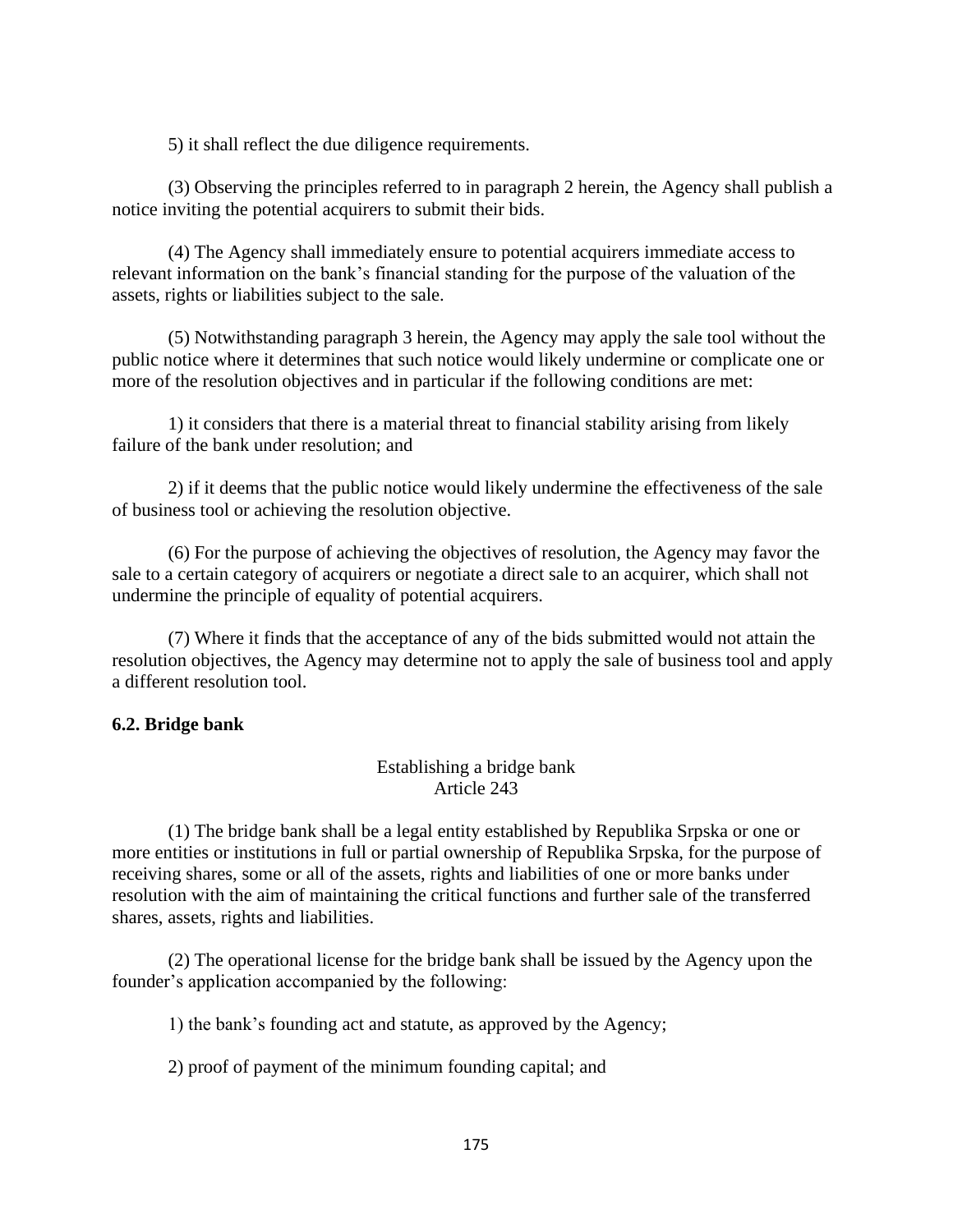3) the names of the proposed members of the bank's supervisory board and board of directors, including their qualifications, expertise, business reputation and image.

(3) The Agency shall decide on the application referred to in paragraph 2 herein within two business days as of receipt of the orderly application, and shall publish the decision granting the operational license in the "Official Gazette of Republika Srpska" and in one or more daily newspapers circulated in the entire territory of BiH, as well as on its web site.

(4) The operational license for the bridge bank shall be issued for a period of up to two years as of the date of the last transfer of shares, assets, rights or liabilities, with a possibility to renew it for one or several one-year periods where such renewal is deemed necessary to maintain the key functions of the bridge bank and ensure the conditions for termination of its operations.

(5) The bridge bank's founder shall file an application for entry in the register of business entities no later than the following business day as of the date of issuance of the operational license.

(6) The establishment, operations and supervision of the bridge bank shall be subject to this Law.

(7) Notwithstanding paragraph 6 herein, the bridge bank can be established even if the establishment conditions stipulated in this Law have not been met, where it is due to urgency necessary for achieving the resolution objectives.

(8) In case the operational license referred to in paragraph 7 herein has been issued, the Agency shall specify the time frame in which the bridge bank shall harmonize its operations with the provisions of this Law pertaining to its capital and performance indicators, which may not be longer than six months from the day of issuance of the license, and which may be extended at the request of the bridge bank to the Agency.

(9) The members of the bank's governing bodies shall be appointed by the founder referred to in paragraph 1 herein with a prior consent of the Agency.

(10) The bridge bank, its governing bodies or senior management shall have no liability for damages to the shareholders or creditors of the bank under resolution for acts and omissions in the discharge of their duties unless the act or omission implies gross negligence or serious misconduct.

(11) The Agency shall give its consent as to the compensation payable to the members of the governing bodies and a document specifying their duties; it shall approve the strategy and other documents, including the risk profile of the bridge bank.

(12) The establishment of the bridge bank is exempted from the application of provisions of the legislation on the market of securities, which would negatively impact the achievement of the objectives of bank establishment, and the competent authorities shall issue the documents for establishment of such bank and implement urgent actions set out in the law.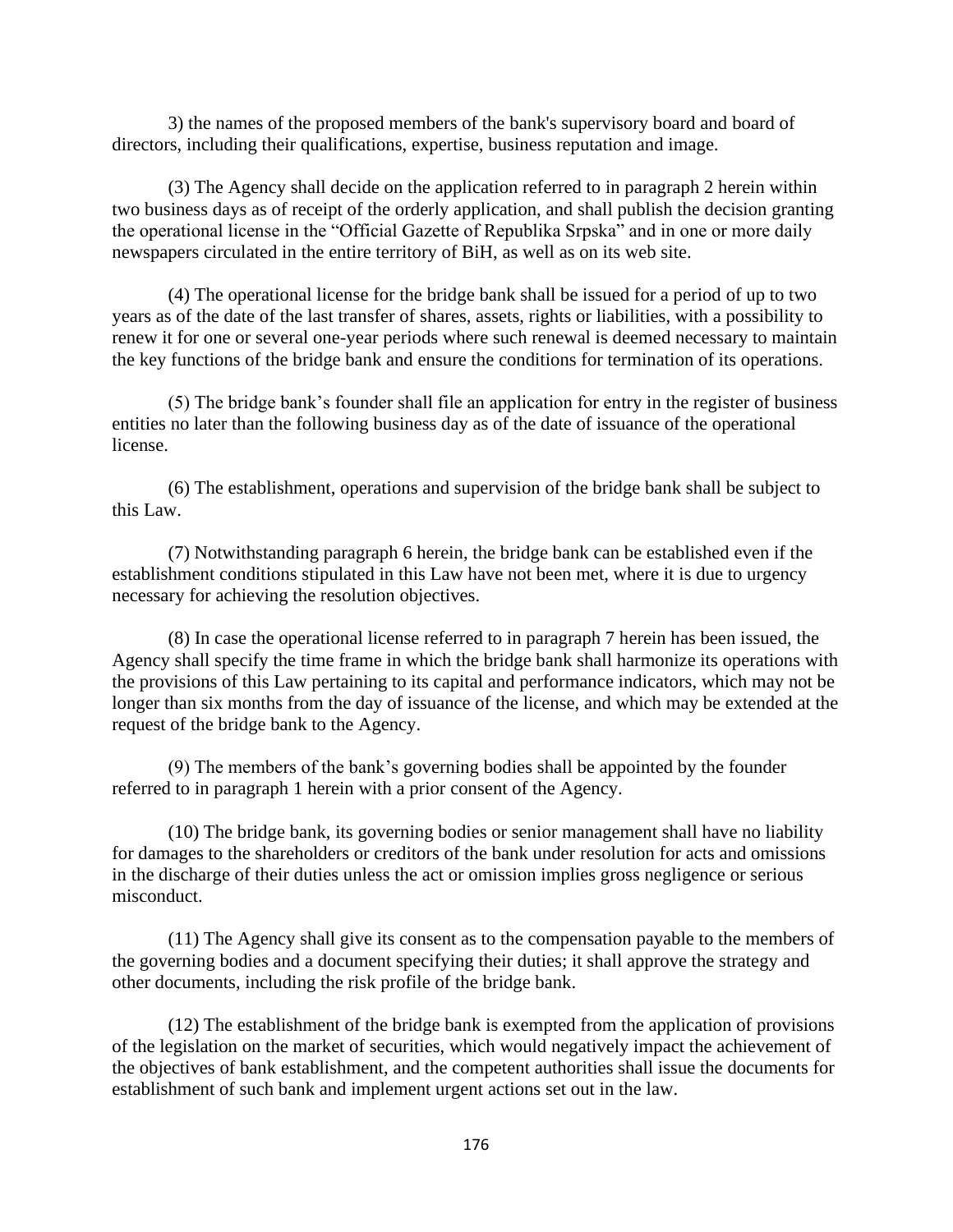(13) The Agency shall adopt an act to stipulate the content of the documentation and documentary evidence to be submitted at the time of the bridge bank's establishment.

## Transfer to a bridge bank Article 244

(1) The Agency shall have the power to decide to transfer the following to a bridge bank:

1) shares or other ownership instruments issued by one or more banks under resolution; and

2) all or part of the assets, rights or liabilities of one or more banks under resolution.

(2) The Agency may carry out the transfer referred to in paragraph 1 herein, to the bridge bank multiple times.

(3) The total value of liabilities transferred to the bridge bank cannot exceed the total value of the rights and assets transferred from the bank under resolution to the bridge bank or that are provided by other sources.

(4) The members of the governing body shall govern the bridge bank in order to ensure continuity of access to critical functions and sale of shares, assets, rights or liabilities of the bridge bank to one or more acquirers, whereby they are obliged to respect all guidelines and recommendations of the Agency and make decisions that provide a low level of risk.

(5) For the purposes of exercising its rights of membership and access to payment, clearing and settlement systems, stock exchanges and deposit guarantee schemes of the bank under resolution, the bridge bank shall be considered to be a legal successor of the bank under resolution, if the criteria for the membership in such systems are met within six months, with the possibility of extension after obtaining the approval of the Agency.

## Additional powers regarding transfer Article 245

(1) Once the bridge bank has been established, the Agency may:

1) transfer rights, assets or liabilities back from the bridge bank to the bank under resolution, or the shares or other ownership instruments back to their original owners (shareholders), and the bank under resolution or original owners shall be obliged to take back any such assets, rights or liabilities, or shares or other ownership instruments, provided that such transfer was expressly stated in the tool used for the transfer or the transferred assets, rights, liabilities, shares or other ownership instruments no longer meet the transfer conditions.

2) transfer shares or other ownership instruments, assets, rights or liabilities from the bridge bank to a third party;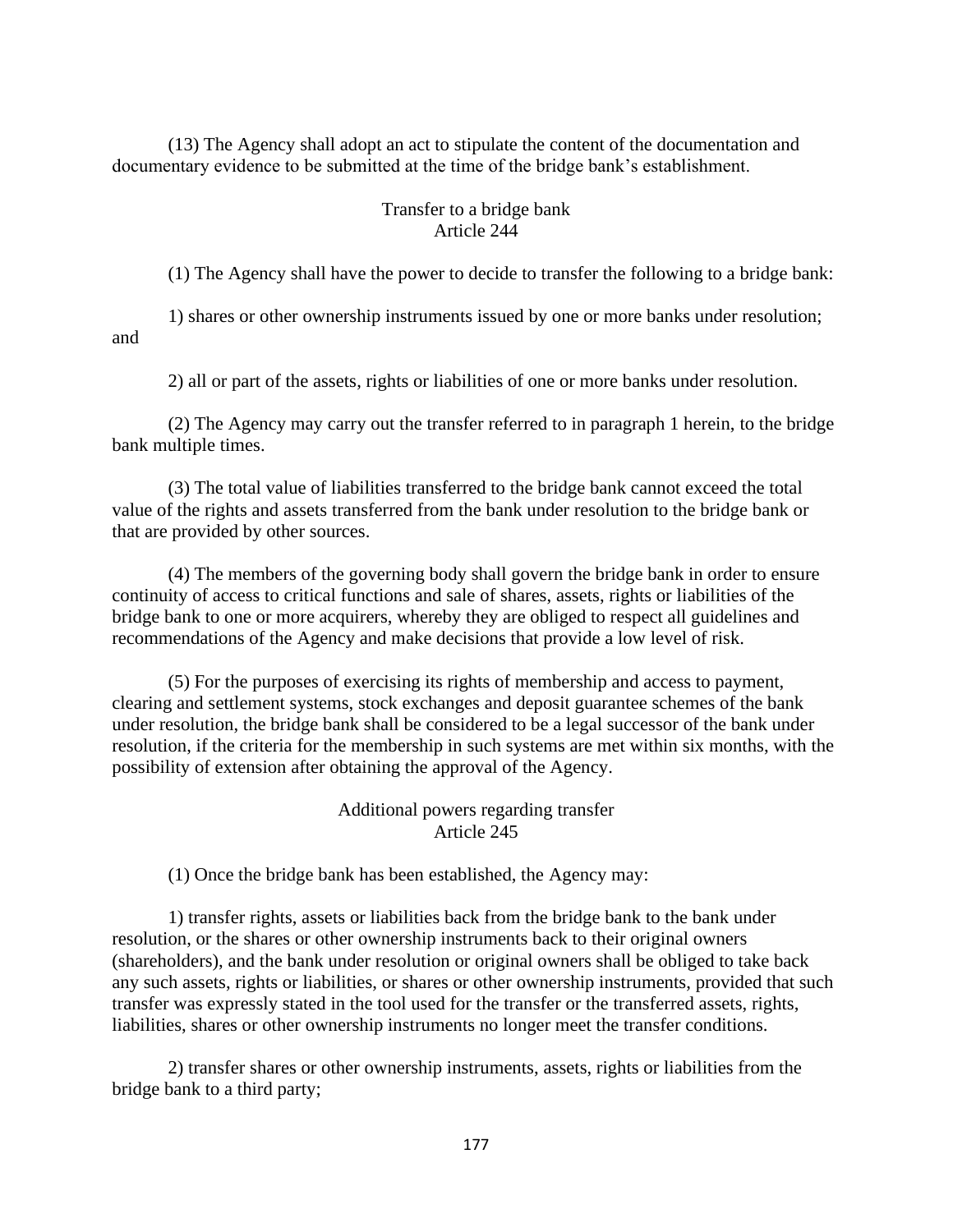(2) The transfer referred to in paragraph 1 herein may be performed within any time frame as specified in the decision of the Agency concerning the transfer to a bridge bank, provided that the condition stipulated in the decision have been met.

(3) The Agency shall adopt an act to prescribe the manner and procedure of the transfer of shares, assets, rights or liabilities of the bank under resolution to the bridge bank, as well as the options of transferring the bridge bank's shares, assets, rights or liabilities to the bank under resolution; it may also specify the terms and method of selling the bridge bank's shares, assets, rights and liabilities, including the announcement thereof.

### Termination of a bridge bank Article 246

(1) When selling a bridge bank or its assets or liabilities, the Agency shall ensure that the bank or its respective assets or liabilities are marketed under the same conditions, and that the sale does not lead to misrepresentation or favoring certain potential acquirers, or to their discrimination.

(2) Each sale referred to in paragraph 1 of this Article shall be carried out under market conditions.

(3) The Agency shall revoke the operational license issued to the bridge bank where:

1) the bridge bank merges or affiliates with another bank, in line with this Law;

2) the bridge bank no longer meets the criteria specified in Article 243 paragraph 1 of this Law;

3) all or substantial part of the bridge bank's assets, rights or liabilities have been sold to a third party;

4) the period referred to in Article 243 paragraph 4 of this Law expires, and

5) the bridge bank's assets are completely wound down and its liabilities are completely discharged.

(4) In the events referred to in paragraph 3 items 3 and 4 herein, the Agency shall initiate the liquidation procedure or file a proposal for bankruptcy proceedings to the competent court for the bridge bank.

(5) The proceeds from the bridge bank's liquidation or bankruptcy, netted by the amount pursuant to Article 240 Paragraph 6 of this Law, shall be paid to:

1) the shareholders of the bank under resolution, where the bridge bank has been established by transferring their shares; and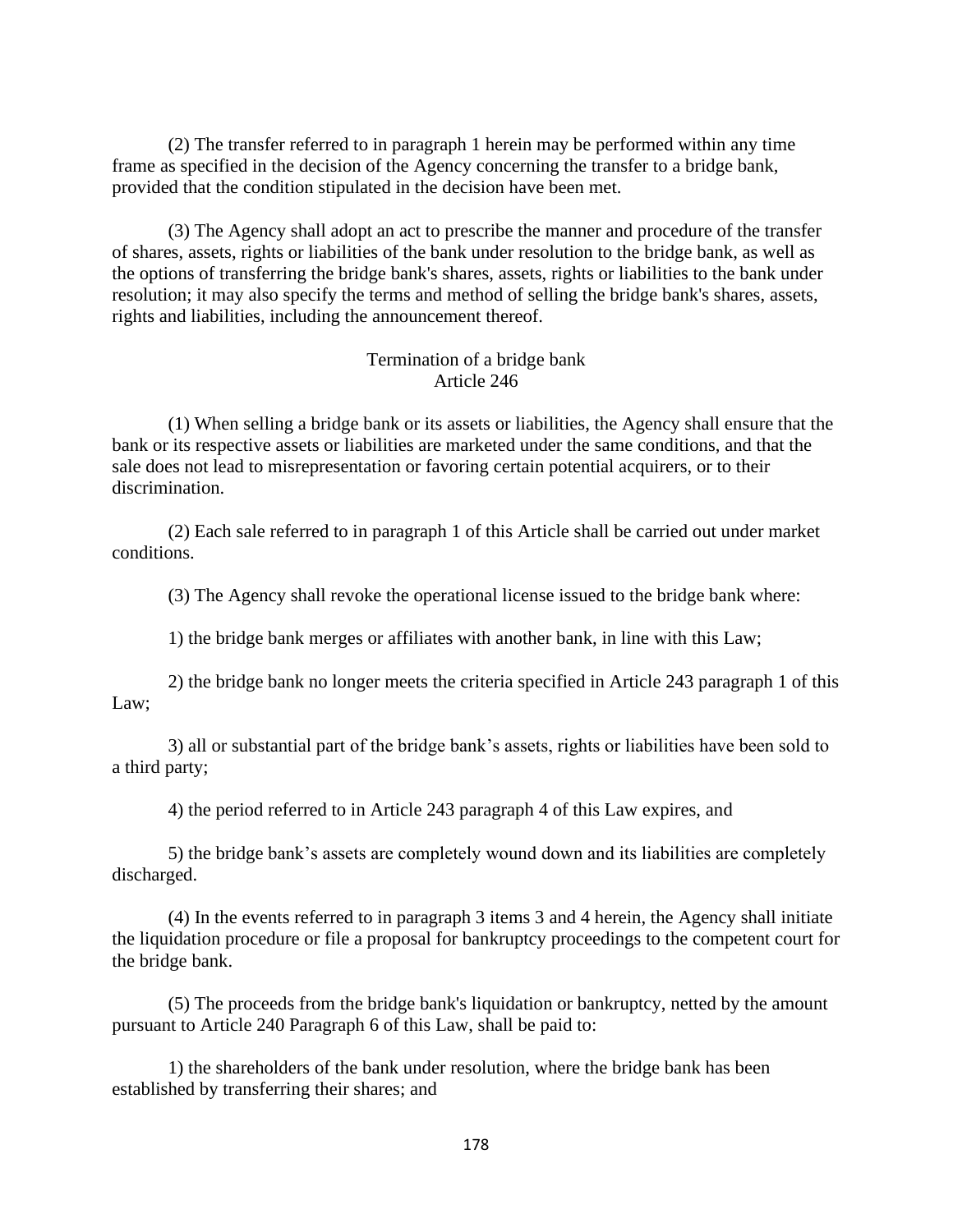2) the bank under resolution, where the bridge bank has been established by transferring some or all of the assets, rights or liabilities of the bank under resolution.

(6) Where the bridge bank is established for the purpose of transferring the assets and liabilities of more than one bank under resolution, the payment requirement referred to in paragraph 5 herein shall pertain to the assets and liabilities transferred from each of the banks under resolution.

### **6.3. The asset separation tool**

## Asset separation and transfer conditions Article 247

(1) The Agency shall have the power to make a single or several separations and transfers of part or all of the assets, rights or liabilities of one or more banks under resolution or a bridge bank to one or more asset management companies, where the following conditions are met:

1) the situation in the particular market is of such a nature that the sale of such assets under liquidation or bankruptcy could have an adverse effect on the financial market;

2) such a transfer is necessary to ensure the proper functioning of the bank under resolution whose assets or liabilities have been transferred; and

3) such a transfer is necessary to maximize sale proceeds and minimize the sale costs.

(2) The separation and transfer referred to in paragraph 1 herein shall be exercised without an approval of the bank under resolution's shareholders, depositors or other creditors or any third party, save the bridge bank.

(3) An asset management company shall be a legal entity established by Republika Srpska or one or more entities or institutions in full or partial ownership of Republika Srpska that has been created for the purpose of receiving some or all of the assets, rights and liabilities of one or more banks under resolution or a bridge bank, and shall operate under the control of the Agency.

(4) The asset management company shall manage the assets transferred to it for the purpose of maximizing the value of the assets through a sale or cashing it in any other way.

(5) To the asset management company, the Agency shall:

1) approve the founding acts;

2) provide a prior approval for the appointment of the members of the company's governing bodies;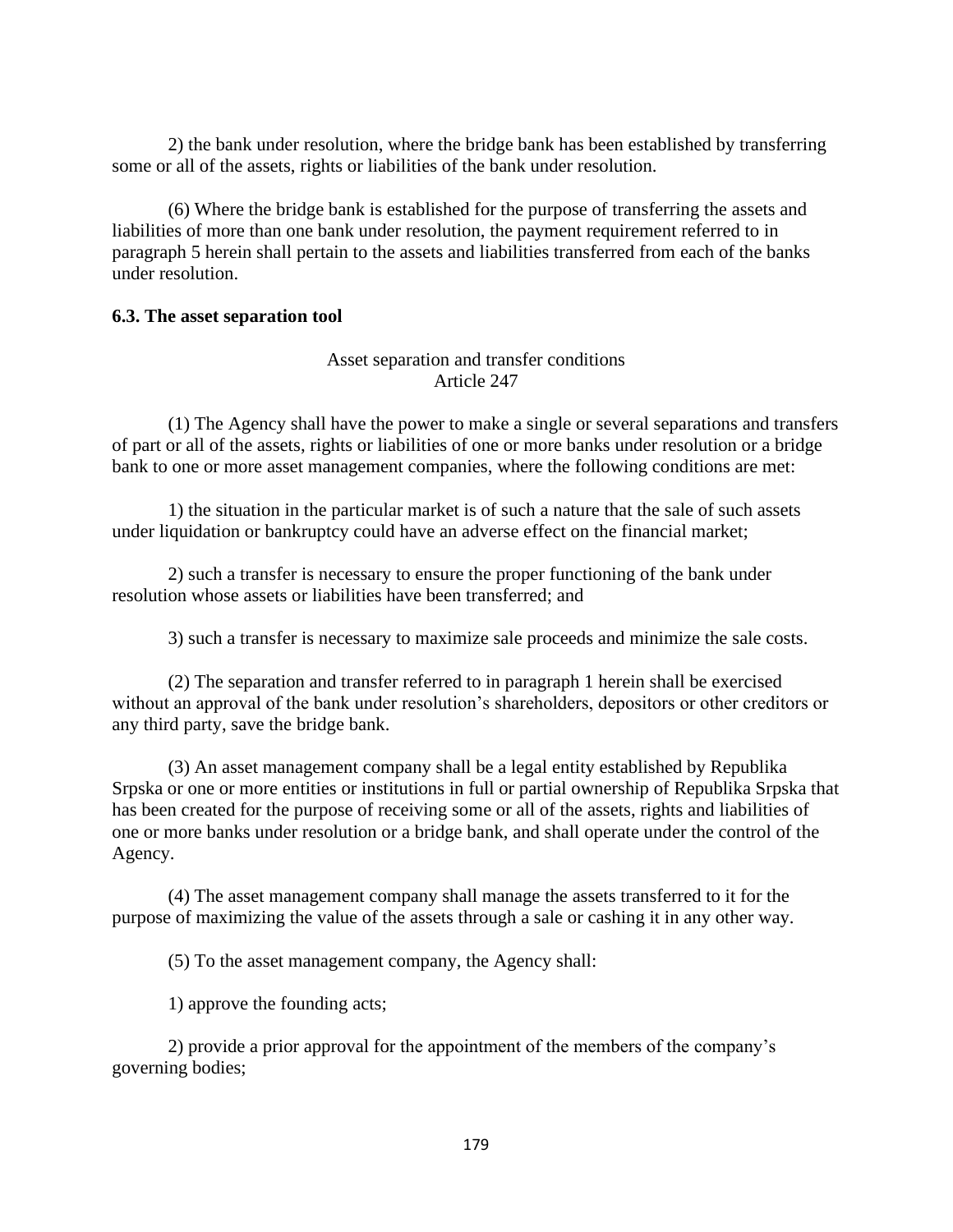3) approve the remuneration payable to the members of the company's governing bodies, including a document specifying their duties, rights and obligations; and

4) approve the company's strategy and risk profile.

(6) When applying the asset separation tool, the Agency shall determine the consideration for which assets, rights and liabilities are transferred to the asset management company, which can also have a negative value.

(7) The consideration referred to in paragraph 6 may be paid in the form of debt securities issued by the asset management company with a prior consent of the relevant authority, in accordance with regulations.

(8) Any consideration paid by the asset management company to the Agency in respect of the assets and liabilities acquired directly from the bank under resolution, following the reduction of costs arisen from the usage of this tool in accordance with Article 240 paragraph 6 of this Law, shall benefit the bank under resolution.

(9) The Agency may transfer assets and liabilities transferred to the asset management company back to the bank under resolution, where such possibility is expressly stipulated in the decision concerning the application of the asset separation tool, i.e. where certain assets or liabilities, given their nature, do not belong to the category of the assets or liabilities stipulated for the application of this tool, or do not meet the transfer requirements of that decision.

(10) In the events referred to in paragraph 9 herein, the back transfer of the assets and liabilities may be performed within any time frame as specified in the decision concerning the application of the asset separation tool, in accordance with the conditions specified in the decision.

(11) The asset management company shall effect the operations pertaining to the transferred assets and liabilities referred to in paragraph 1 herein with due diligence and inform the Agency thereof.

(12) The asset management company, its governing bodies or senior management shall have no liability for damage to shareholders or creditors of the bank under resolution due to their action or omission in the course of discharging their duties unless that act or omission implies gross negligence or serious misconduct.

(13) The Agency, shall adopt an act to prescribe the manner and procedure of giving the consent and approval referred to in paragraph 5 herein.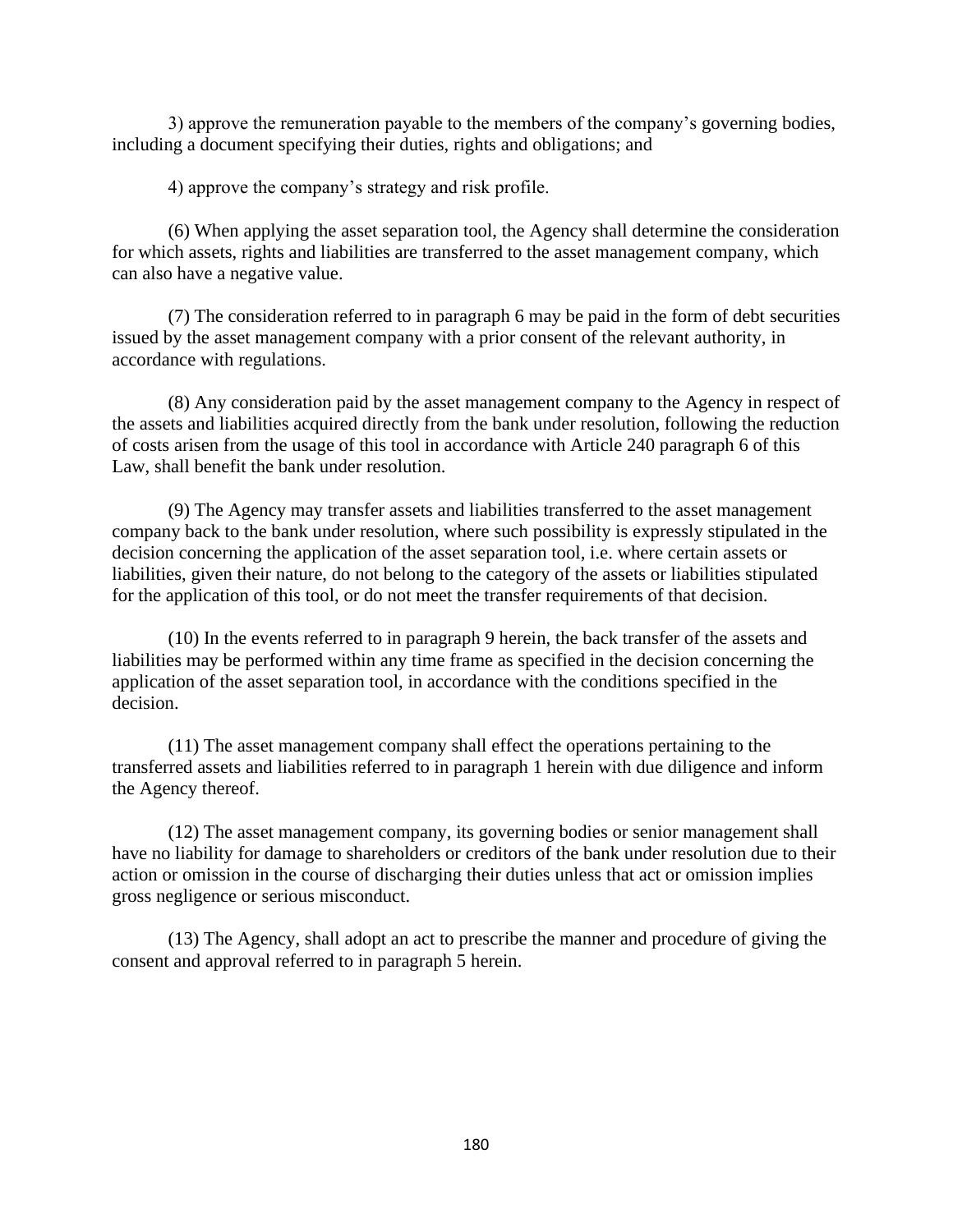#### **6.4. The bail-in tool**

## Objectives of the bail-in tool Article 248

(1) The Agency may apply the bail-in tool for the following purposes:

1) to recapitalize the bank under resolution to the extent necessary to continue to carry out its business activities in accordance with this Law and to sustain sufficient financial market confidence in the bank, and

2) to convert to equity or write-down (reduce) the principal amount of claims or debt instruments that are transferred to a bridge bank with a view to provide capital for that bridge bank, or are transferred within the framework of the tool of share sale, i.e. assets, rights and liabilities or separation tool of the bank under resolution.

(2) The Agency may apply the bail-in tool for the purpose of re-capitalization of the bank under resolution only if there is a reasonable prospect that the application of that tool, together with other relevant measures including measures implemented in accordance with the business reorganization plan of the bank under resolution, in addition to achieving relevant resolution objectives, will restore the bank in question to financial soundness and long-term viability.

> Application scope of the bail-in tool Article 249

(1) The liabilities of a bank under resolution to which a conversion or write down of capital referred to in Article 248 paragraph 1 item 2 of this Law may be applied (hereinafter: eligible liabilities) include all liabilities of the bank, except for:

1) covered deposits, up to the amount in accordance with the legislation governing deposit insurance in banks of Bosnia and Herzegovina;

2) liabilities secured by lien, financial collateral or other related rights, including repurchase agreements, covered bonds or liabilities in the form of financial instruments used for hedging purposes and which form an integral part of the cover pool and which are secured in a way similar to covered bonds;

3) any liability that arises by virtue of the holding by the bank under resolution of clients' assets or clients' money including clients' assets or clients' money held on behalf of investment and pension insurance funds, segregated by virtue of special laws from the liquidation or bankruptcy estate;

4) liabilities to banks in Bosnia and Herzegovina and foreign banks and investment institutions, excluding entities that are part of the same group, with an original maturity of less than seven days;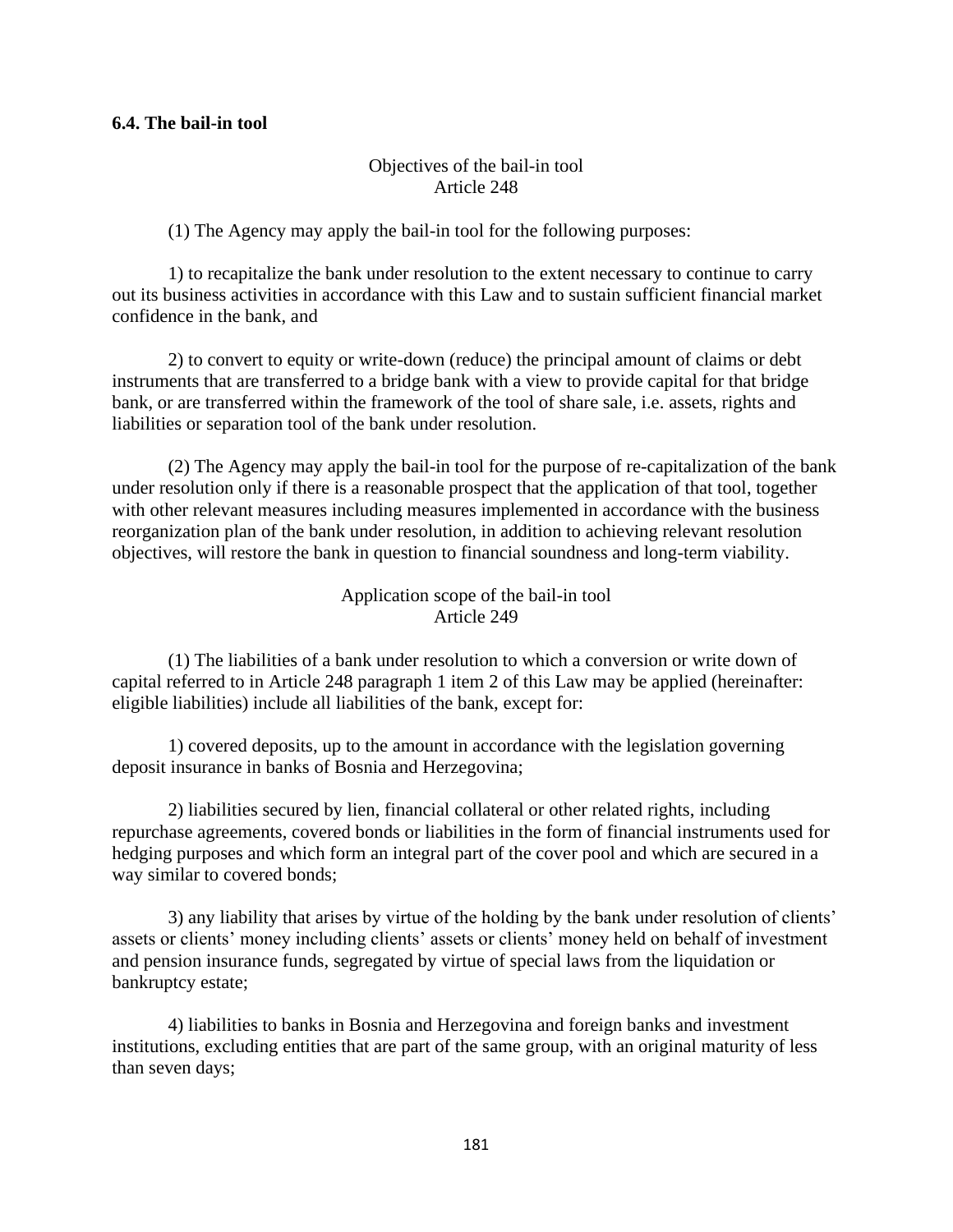5) liabilities with a remaining maturity of less than seven days, owed to payment and clearing systems or operators of those systems and participants in the systems, and arising from the participation in such systems;

6) a liability to the employees, in relation to accrued unpaid salary, contributions for obligatory pension and health insurance or other fixed remuneration, except for the variable component of remuneration that is not regulated by law or a collective bargaining agreement;

7) a liability to a commercial or trade creditor arising from the provision to the bank under resolution of goods or services that are critical to the daily functioning of its operations, including IT services, utilities and the rental, servicing and maintenance of premises;

8) liabilities to tax and social security authorities, provided that those liabilities have priority in payment under this and other laws; and

9) a liability to the BiH Deposit Insurance Agency arising from deposit insurance premiums.

(2) The initiation of resolution procedure and performance of bail-in tool shall not affect the assets secured by covered bonds, which shall remain secured, separated and with a specified level.

(3) The Agency may, in addition to provisions of paragraph 1 item 2 and paragraph 2 herein, exercise the bail-in powers in relation to any amount of the liabilities exceeding the value of the assets, pledge, lien or any other collateral securing the liabilities.

(4) Notwithstanding paragraph 1 herein, the Agency may fully or partially exclude certain eligible liabilities from the application of the write-down or conversion referred to in Article 248 paragraph 1 of this Law, where at least one of the following conditions is met:

1) it is not possible to write-off or convert that liability within a reasonable time notwithstanding the necessary activities undertaken by the Agency in order to apply the tool in a timely and efficient manner;

2) the exclusion is necessary and proportionate to achieve the continuity of critical functions and core business lines of the bank under resolution;

3) the exclusion is necessary and proportionate to avoid giving rise to widespread contagion of financial disturbances in the market, in particular as regards the deposits held by natural persons, entrepreneurs and micro, small and medium sized enterprises, which would disrupt the stability of the financial sector in a way that it could cause severe disruptions in the economy;

4) the application of write down or conversion to those liabilities would cause a destruction in value such that the losses borne by other creditors would be higher than if those liabilities were excluded from write down or conversion.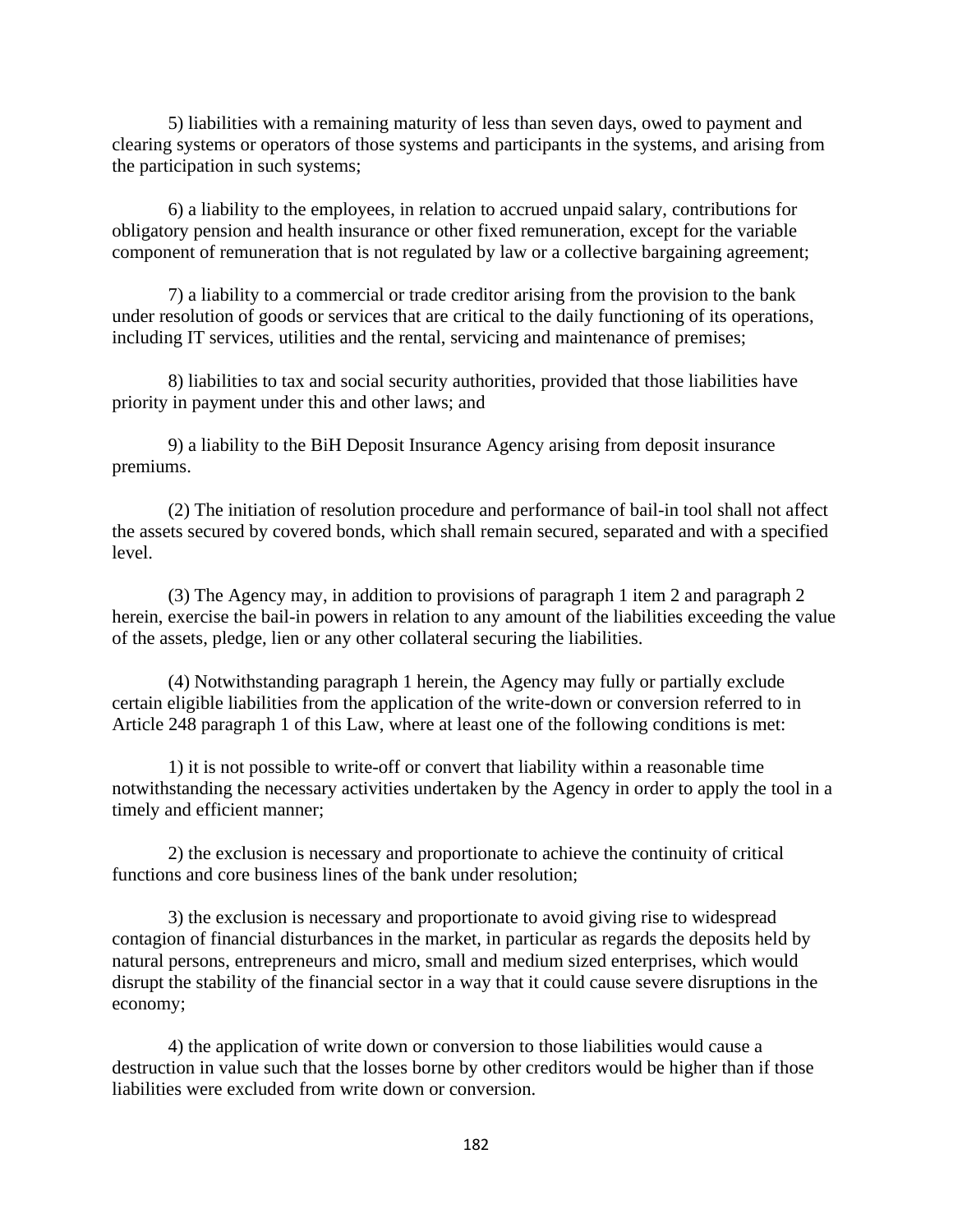(5) Where an eligible liability or class of eligible liabilities is excluded or partially excluded, the level of write down or conversion applied to other eligible liabilities may be increased to take account of such exclusions, provided that the level of write down and conversion applied to other eligible liabilities complies with the principle "no creditor worse off".

(6) While applying this tool, the Agency may use other sources of resolution financing if a contribution to loss absorption and recapitalization has been made by the shareholders and other creditors through write down, conversion or otherwise equal to no less than:

- 1) 4 percent starting from January 1 2017,
- 2) 5 percent starting from January 1 2018,
- 3) 6 percent starting from January 1 2019,
- 4) 7 percent starting from January 1 2020
- 5) 8 percent starting from January 1 2021,

of the total liabilities including regulatory capital of the bank under resolution, measured at the time of resolution action in accordance with the independent valuation provided for in Article 232 of this Law ,

(7) When deciding as referred to in paragraph 4 herein, the Agency shall give due consideration to:

1) the principle that losses should be borne first by shareholders and next by creditors of the bank under resolution in order of preference in bankruptcy proceedings under this Law;

2) the level of loss absorbing capacity that would remain in the bank under resolution if the liabilities were excluded; and

3) the need to maintain adequate resources for resolution financing.

(8) Exclusions of eligible liabilities under paragraph 4 herein may be applied either to complete exclusion of liabilities from write down or limitation of the extent of the write down applied to that liability.

(9) The Agency shall adopt an act to prescribe the procedure and manner of write down and conversion of the liabilities of the bank under resolution, including the conditions to use the funds intended for bank resolution financing for the purposes referred to in paragraph 6 herein.

#### Minimum requirements for capital and eligible liabilities Article 250

(1) The bank shall meet, at all times, minimum requirements for capital and eligible liabilities.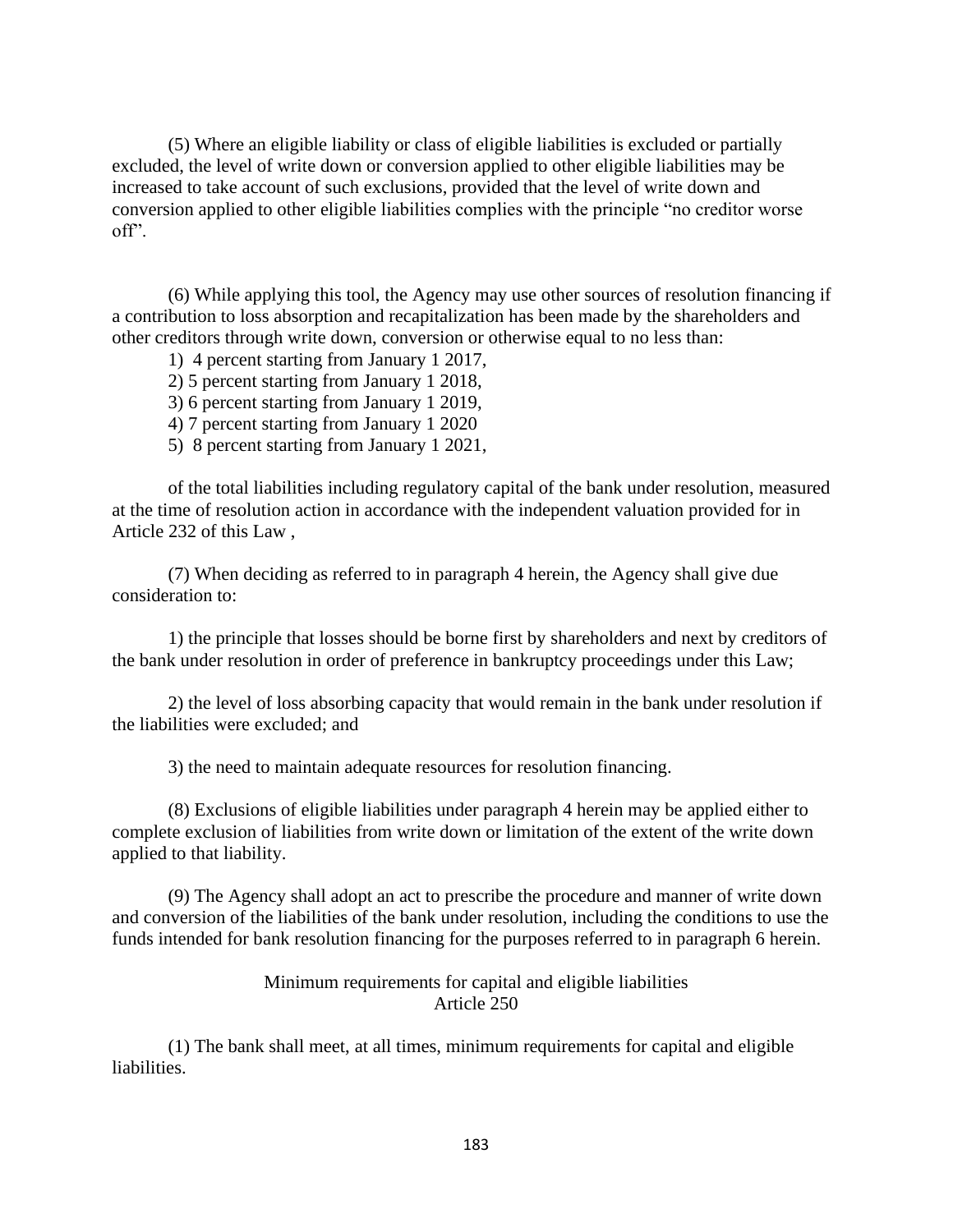(2) The minimum requirements referred to in paragraph 1 herein shall be calculated as a percentage expressed as ratio of the sum of capital and eligible liabilities to the sum of capital and total liabilities of the bank.

(3) The Agency shall set, for each individual bank, the minimum requirements referred to in paragraph 1 herein in accordance with the following criteria:

1) the need to ensure that the bank can be resolved by the application of the resolution tools including the bail-in tool, in a way that meets the resolution objectives;

2) the need to ensure that the bank has sufficient eligible liabilities to ensure that, if the bail-in tool were to be applied, losses could be absorbed and the capital adequacy ratio of the institution could be restored to a level necessary to enable it to continue its business activities and maintain the financial market confidence in the bank.

3) the need to ensure that, if the resolution plan anticipates that certain classes of eligible liabilities might be excluded from the bail-in under Article 249 paragraph 4 of this Law or that certain classes of eligible liabilities might be transferred to a recipient in full under a partial transfer, the bank has sufficient other eligible liabilities to ensure that losses could be absorbed and the capital adequacy ratio of the bank could be restored to a level necessary to enable it to continue to carry out its business activities;

4) the size, the business model, the funding model and the risk profile of the bank;

5) the assessment of the extent to which the Deposit Insurance Fund managed by the Deposit Insurance Agency of Bosnia and Herzegovina could contribute to the financing of resolution in accordance with the legislation governing deposit insurance in banks of Bosnia and Herzegovina; and

6) the assessment of the extent to which the failure of the bank would have adverse effects on financial system stability, including spreading of financial difficulties to other banks due to its interconnectedness with other banks or with the rest of the financial sector.

(4) Parent undertakings or banking groups shall also comply with the minimum requirements laid down in this Article on a consolidated basis.

(5) The Agency, shall adopt an act to specify a timeframe in which banks are required to meet the requirements of paragraph 1 herein, elaborate the conditions under which eligible liabilities are included in the amount of capital and eligible liabilities, as well as to prescribe additional criteria by which minimum requirements referred to in paragraph 1 herein shall be determined.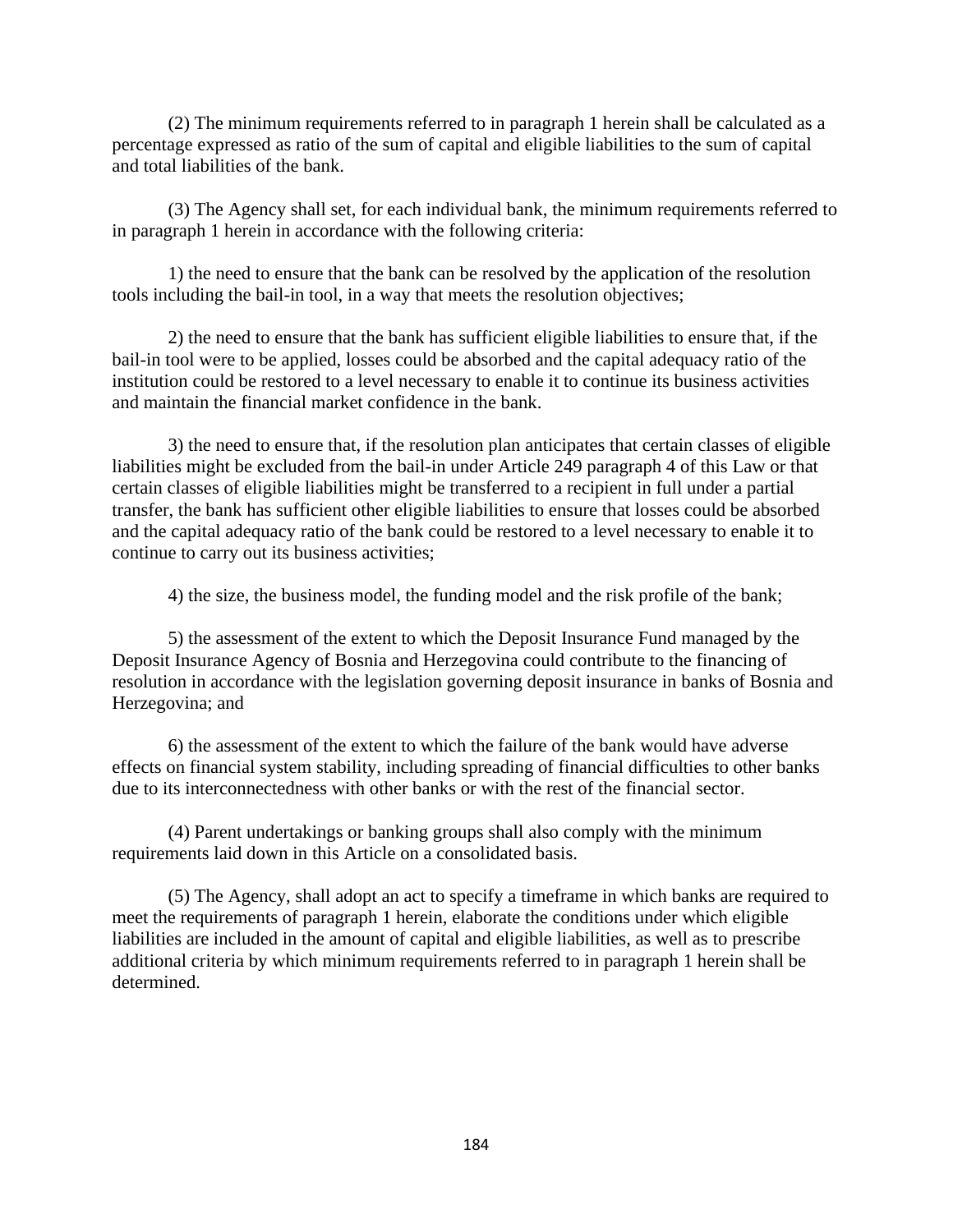#### Assessment of the bail-in amount Article 251

(1) When applying the bail-in tool, the Agency shall assess, on the basis of the independent valuation referred to in Article 232, the aggregate of:

1) the amount by which eligible liabilities must be written down in order to ensure that the asset value of the bank under resolution is equal to the value of its liabilities; and

2) the amount by which eligible liabilities must be converted into capital in order to restore the regulatory capital adequacy ratio of the bank under resolution or the bridge bank.

(2) While determining the amount referred to in paragraph 1 herein, the Agency shall take into account the need to sustain the financial market confidence in the bank under resolution or the bridge bank, and enable it to continue, for at least one year, to carry out its business activities.

(3) Where the Agency intends to use the asset separation tool, in addition to the bail-in tool, a prudent estimate of the capital needs of the asset management company should be taken into account when determining the amount by which eligible liabilities need to be written down.

# Treatment of shareholders Article 252

(1) When applying the bail-in tool or the write down or conversion of capital instruments, the Agency shall take the following actions in respect of shareholders:

1) cancel shares or transfer them to bailed-in creditors; and

2) severely dilute the nominal value of shares and other relevant rights of shareholders of the bank, as a result of the conversion into shares of capital instruments and eligible liabilities issued by the bank under resolution, provided that the independent valuation referred to in Article 232 of this Law shows that the assets of the bank under resolution is higher than its liabilities.

(2) The conversion referred to in paragraph 1 item 2 herein shall be conducted at a rate of conversion that severely dilutes nominal value of existing shares or other instruments of ownership.

(3) The measures referred to in paragraph 1 herein shall also pertain to shareholders and holders of other instruments of ownership where the shares or other instruments of ownership in question were issued or conferred based on conversion of:

1) debt instruments to shares or other instruments of ownership in accordance with contractual terms of the original debt instruments on the occurrence of an event that preceded or occurred at the same time as the decision to initiate a resolution procedure; and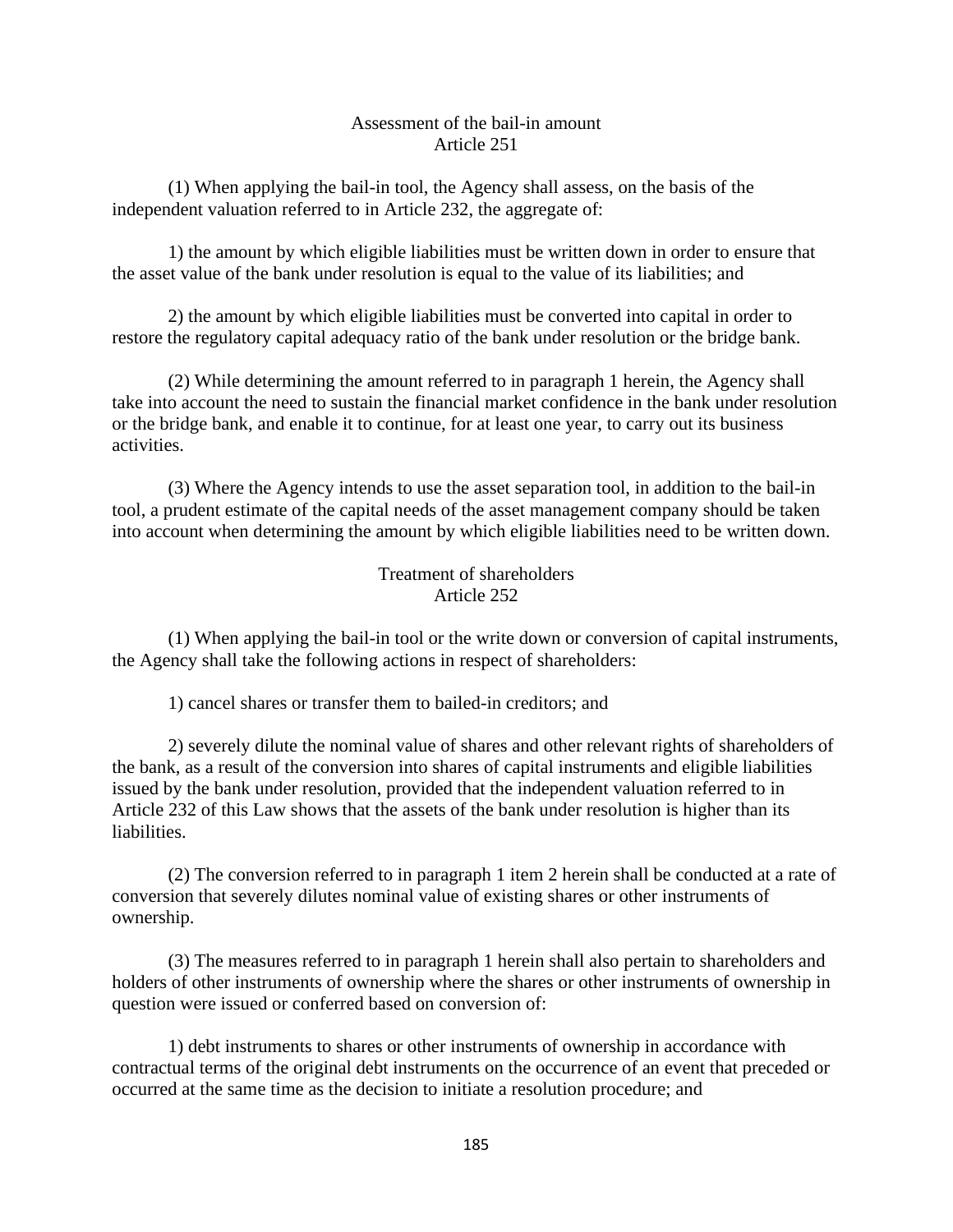2) relevant capital instruments to the Common Equity Tier 1 elements pursuant to Article 230 of this Law.

(4) When deciding on measures under paragraph 1 herein, the Agency shall give due consideration to:

1) the results of independent valuation of assets and liabilities of the bank carried out in accordance with Article 232 of this Law;

2) the amount by which according to the assessment Common Equity Tier 1 items must be reduced and relevant capital instruments must be written down or converted pursuant to Article 230 paragraph 1 of this Law; and

3) the aggregate bail-in amount assessed by the Agency pursuant to Article 251 of this Law.

#### Sequence of write-down and conversion in the bail-in tool Article 253

(1) When applying the bail-in tool, the Agency shall exercise the write down and conversion powers, in accordance with Article 249 paragraphs 1 and 4 of this Law, according to the following sequence of action:

1) Common Equity Tier 1 items are reduced in accordance with Article 230 paragraph 1 item 1 of this Law, to the extent possible and necessary;

2) if the total reduction pursuant to item 1 herein is less than the sum of the amounts referred to in Article 252 paragraph 4 items 2 and 3 of this Law, the principal amount of Additional Tier 1 instruments shall be reduced to the extent required and to the extent of their capacity;

3) if the total reduction pursuant to items 1 and 2 herein is less than the sum of the amounts referred to in Article 252 paragraph 4 items 2 and 3 of this Law, the principal amount of Tier 2 instruments shall be reduced to the extent required and to the extent of their capacity;

4) if the total reduction pursuant to items 1, 2 and 3 herein is less than the sum of the amounts referred to in Article 252 paragraph 4 items 2 and 3 of this Law, the principal amount of subordinated debt which is not included in Additional Tier 1 or Tier 2 capital shall be reduced to the extent possible and required in accordance with the hierarchy of claims in bankruptcy proceedings, and in conjunction with the write down pursuant to items 1, 2 and 3 herein to produce the sum of the amounts referred to in Article 252 paragraph 4 items 2 and 3 of this Law, and

5) if the total reduction pursuant to items 1, 2, 3 and 4 herein is less than the sum of the amounts referred to in Article 252 paragraph 4 items 2 and 3 of this Law, the principal or the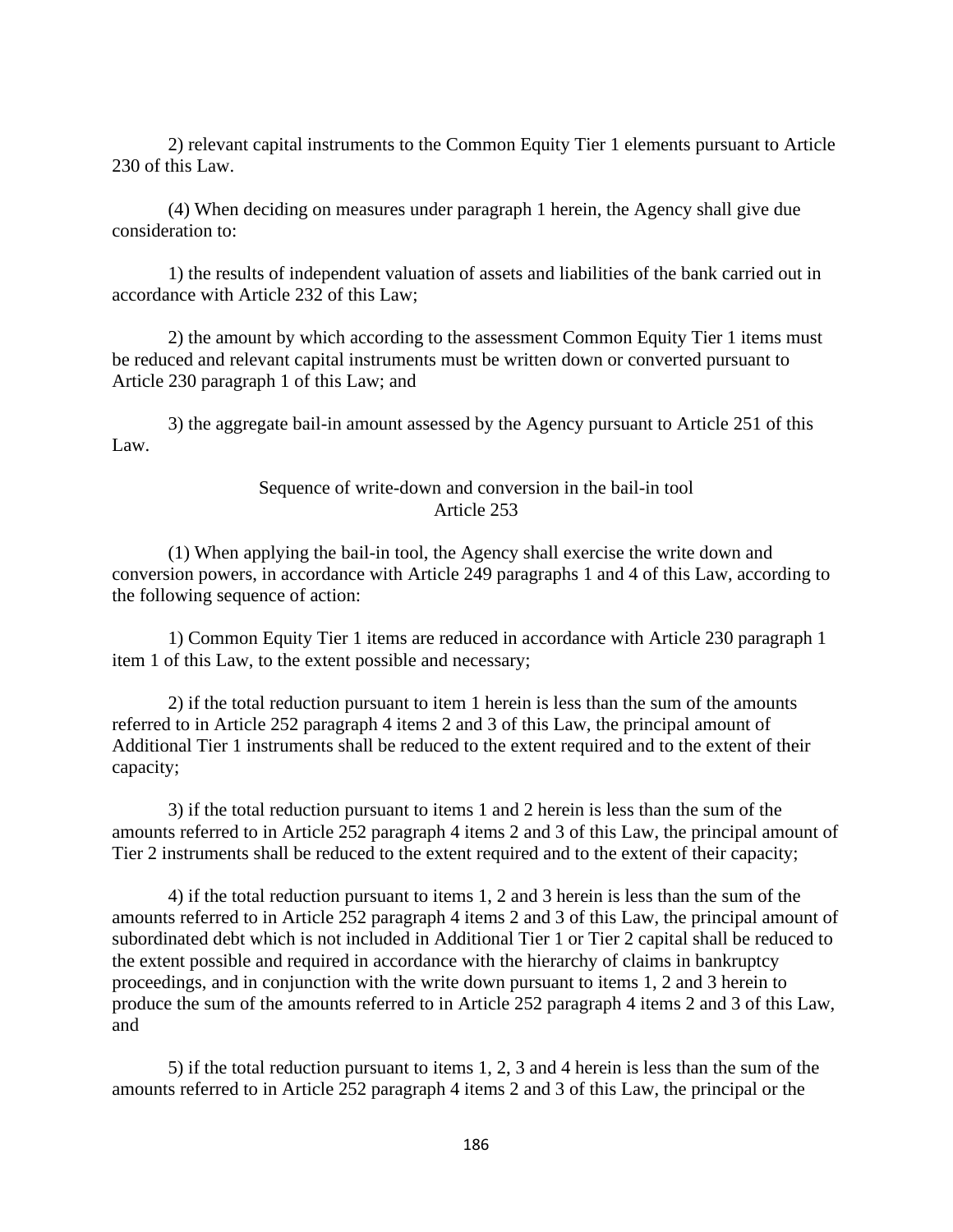remaining amount of eligible liabilities shall be reduced to the extent possible and required in accordance with the hierarchy of claims in bankruptcy proceedings in accordance with this Law, and in conjunction with the write down pursuant to items 1, 2, 3 and 4 herein to produce the sum of the amounts referred to in Article 252 paragraph 4 items 2 and 3 of this Law.

(2) The Agency shall allocate the losses equally between shareholders and creditors pursuant to paragraph 1 herein by reducing the amount of Common Equity Tier 1, Additional Tier 1, Tier 2, subordinated debt and other eligible liabilities to the same extent pro rata to their value except where the Agency has excluded, in full or partially, certain liabilities from the write down or conversion under Article 249 paragraph 4 of this Law.

(3) While exercising its conversion powers as referred to in paragraph 1 herein, the Agency may apply different conversion rates for different categories of the shareholders and creditors referred to in that paragraph, taking into consideration that the same rate is applied to all creditors from the same rank, in accordance with the provisions of this Law governing bankruptcy, and that a more favorable conversion rate is applied to higher priority ranks.

#### Plan for operation reorganization in the bail-in Article 254

(1) When the Agency applies the bail-in tool to recapitalize the bank under resolution, which is necessary for the bank to continue to carry out its business activities, the bank under resolution's governing bodies or the special administration, shall ensure that an operation reorganization plan is drawn up and submitted to the Agency within a period of one month as of the date of the application of that tool.

(2) In exceptional circumstances, the Agency may extend the period referred to in paragraph 1 herein up to a maximum of one month if necessary for achieving the resolution objectives.

(3) When the bail-in tool is applied to two or more group members subject to the consolidated supervision conducted by the Agency, the operation reorganization plan, which covers all members of the banking group, shall be prepared by the parent institution and submitted to the Agency.

(4) The operation reorganization plan shall contain measures aiming to restore the longterm viability of the bank or parts of its business within a reasonable timescale, which shall be based on realistic assumptions as to the relevant market conditions.

(5) The operational reorganization plan shall take account, inter alia, the current state and future prospects of the financial markets, reflecting best-case and worst-case assumptions, including a combination of events allowing the identification of the main vulnerabilities of the bank under resolution, and the assumptions shall be compared with appropriate sector-wide benchmarks.

(6) The operational reorganization plan must include the following elements: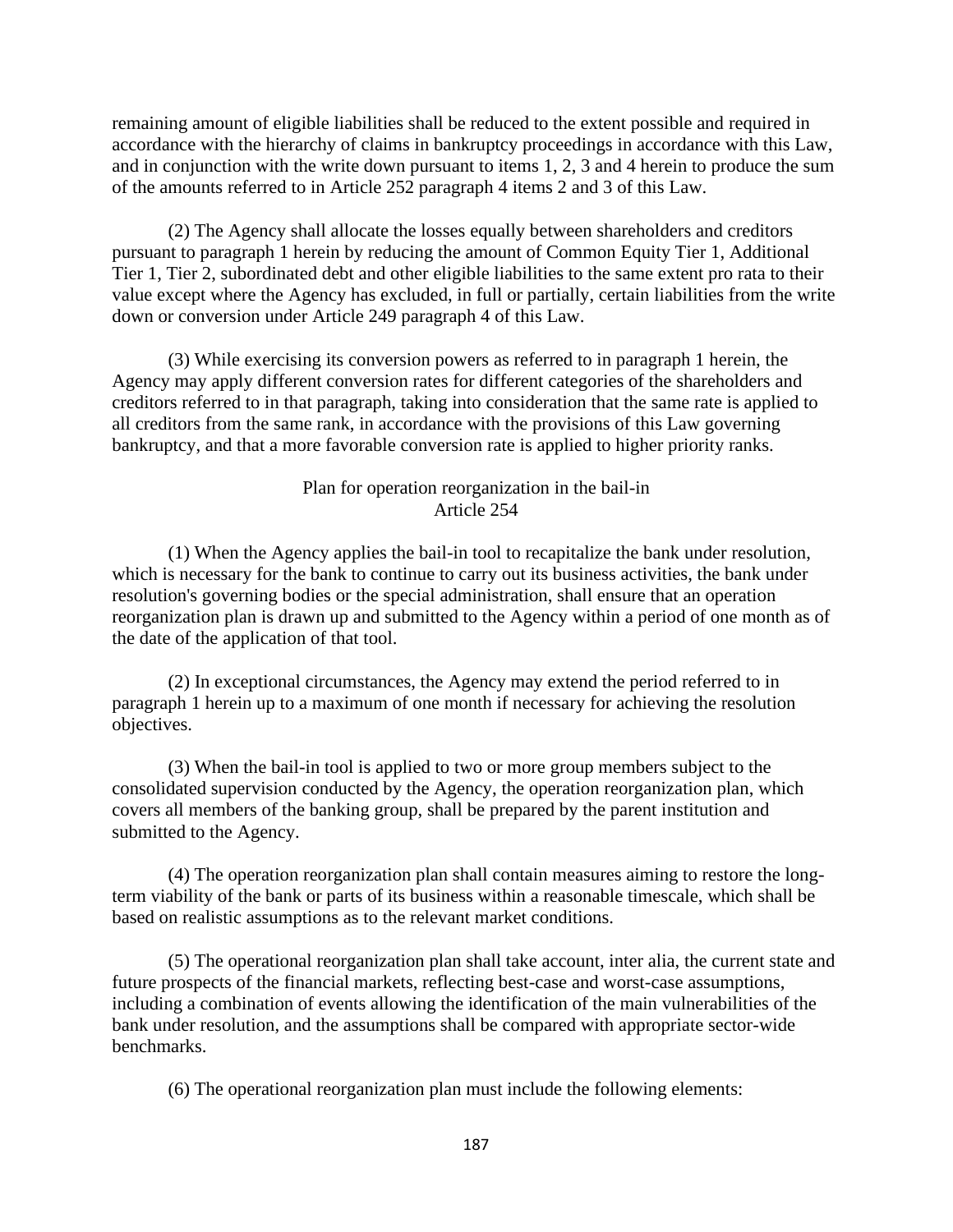1) a detailed diagnosis of the circumstances, factors and problems that caused the bank to fail or to be likely to fail; and

2) a description of the measures aiming to restore the long-term viability of the bank and the deadlines for their implementation.

(7) Measures aiming to restore the long-term viability of the bank may include:

1) reorganization of the activities of the bank under resolution to restore its competitiveness;

2) changes to the bank's governing system, risk management system, internal control system, IT system and other systems, as well as to its infrastructure;

3) withdrawal from loss-making activities; and

4) sale of the bank's assets or of certain business lines.

(8) Within one month of the date of submission of the operational reorganization plan, the Agency shall assess the likelihood that the plan, if implemented, will restore the long-term viability of the bank.

(9) If the Agency assesses that the reorganization plan would achieve long term viability of the bank, the Agency shall approve the operational reorganization plan.

(10) If the Agency is not satisfied that the plan would achieve the long-term viability of the bank, the Agency shall notify the governing bodies of the bank under resolution, i.e. the special administration of the bank of its concerns and shall require for the plan to be amended in a way that addresses those concerns and submitted within 14 days.

(11) The bank's governing bodies, i.e. the special administration shall submit an amended plan to the Agency for approval within the time frame specified in paragraph 10 herein, and then the Agency shall assess, within seven days as of the date of receipt of that plan, whether the raised concerns are eliminated or whether further amendment to the plan is required, and shall notify the governing body, i.e. the special administration thereof.

(12) The governing bodies of the bank, i.e. the special administration shall implement the reorganization plan as approved by the Agency, and shall submit a report to the Agency at least every six months on progress in the implementation of the plan.

(13) The governing bodies of the bank, i.e. the special administration shall revise the plan if, in the opinion of the Agency, it is necessary to achieve the aim of long-term viability, and shall submit any such revision to the Agency for approval.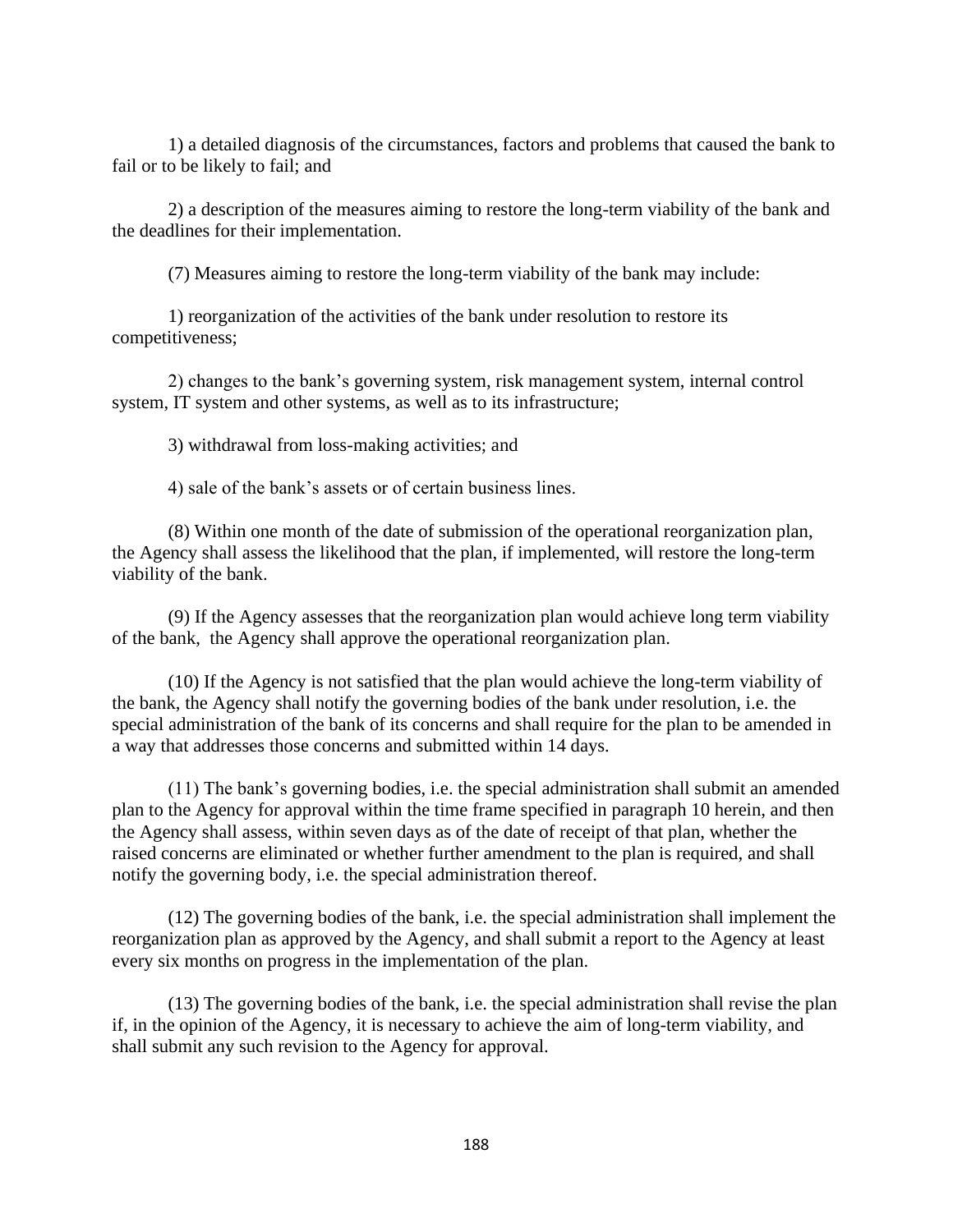(14) The Agency, shall adopt an act to prescribe the content and criteria for approving the operation reorganization plan.

# Effects of the bail-in tool Article 255

(1) Where the Agency exercises the write-down or capital conversion powers or the bailin powers, the measure i.e., the tool shall immediately have a legal effect on the bank under resolution, shareholders and creditors of that bank to which such tool, i.e. measure pertains.

(2) The Agency shall have the power to implement necessary activities or require the implementation of relevant documents and enforcement of all necessary tasks conducted by other competent authorities and persons required for the measure to be exercised, i.e., the tool referred to in paragraph 1 herein, and in particular:

1) entry or amendment of relevant data in the registers and records kept by competent authorities and organizations;

2) delisting or removal from trading of shares or other instruments of ownership or debt instruments;

3) listing or admission to trading of new shares or other instruments of ownership;

4) relisting or readmission of any debt instruments which have been written down, without the requirement for issuing of a prospectus.

(3) Where the Agency in fully writes-down certain liabilities, such liabilities and any obligations and claims arising in relation to them that are not accrued at the time when the power is exercised shall be treated as discharged for all purposes, and shall not be provable in any subsequent proceedings in relation to the bank under resolution or its legal successor.

(4) Where the Agency partially writes-down (reduces) the principal or an outstanding amount of a liability:

1) the liability shall be discharged to the extent of the amount reduced;

2) the relevant instrument or agreement that created the original liability shall continue to apply in relation to the residual principal amount or outstanding amount of liability after the reduction of the same, in accordance with any modifications of the amount of interests payable that reflect the reduction of the principal amount, and any further modification of the terms and deadlines that the Agency might make unilaterally.

(5) While exercising its resolution powers, where necessary for the purpose of achieving the resolution objectives, the Agency may unilaterally modify the maturity terms in relation to debt instruments or other eligible liabilities, the amount of the interest chargeable on account of these instruments and liabilities, or the maturity date for the interest, including the suspension of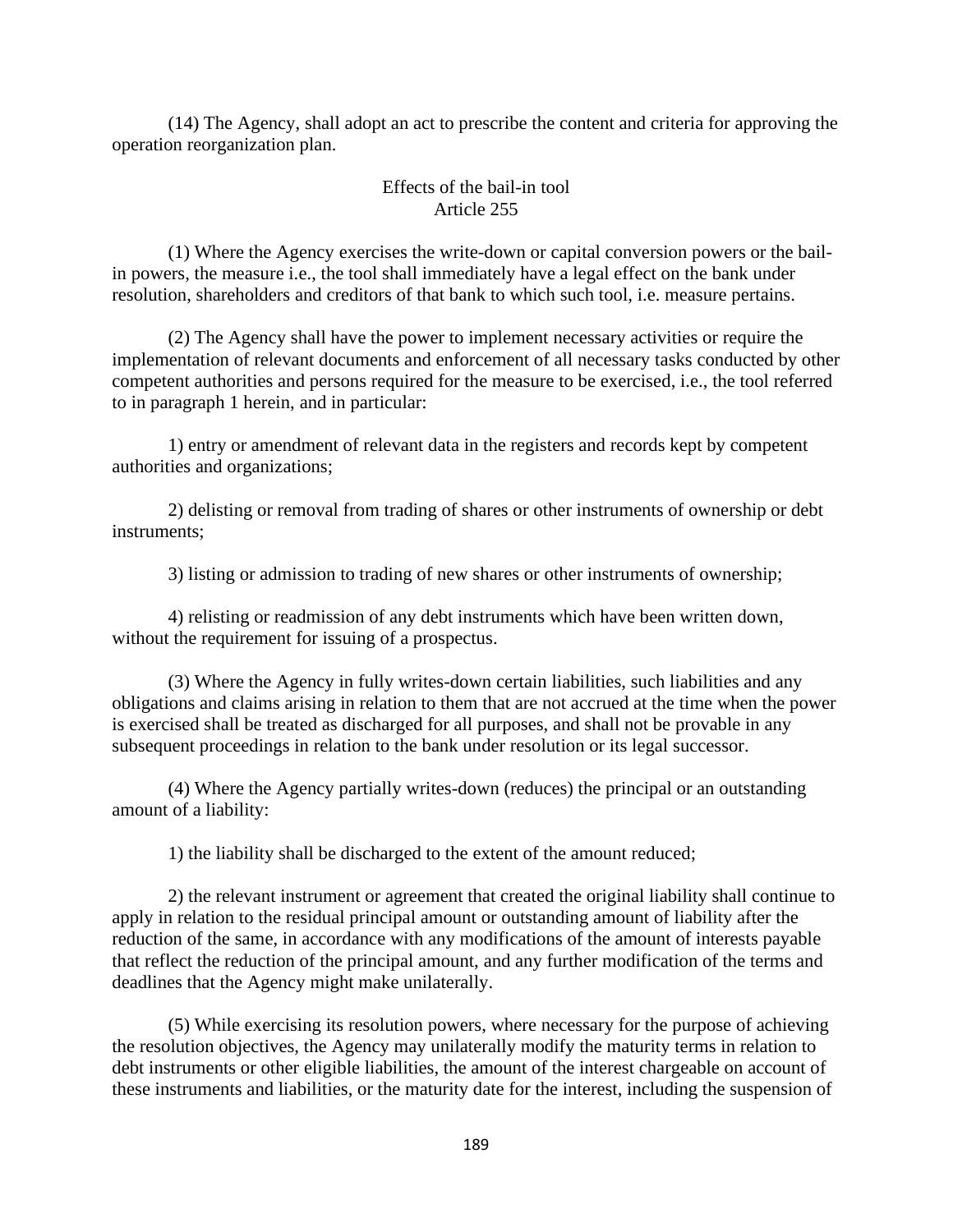any payments within a certain period of time, save in relation to the liabilities referred to in Article 249 paragraph 1 item 2 of this Law.

(6) The Agency may request from the bank to maintain the approved level of shares necessary to efficiently convert the eligible liabilities into such shares, while having regard to the possibility of applying this tool in line with the resolution plan.

## Contractual recognition of the bail-in tool Article 256

(1) The bank shall ensure that the contracts, based on which liabilities are created, contain a provision that the liability arising from that contractual relationship may be subject to writedown or conversion, and that the creditor or the counterparty agree to all reductions, conversion or write down of the principal or the outstanding amount, in the case the Agency undertakes measures in accordance with this Law, provided that the law of another state applies to those liabilities, and that these liabilities are not excluded on the basis of Article 249 paragraph 1 of this Law nor that those liabilities are based on covered deposits.

(2) Irrespective of whether the provision of paragraph 1 herein is contained in the terms and conditions of issuing or acquiring the eligible liabilities for the purposes of resolution, the Agency shall be authorized to exercise the write down or conversion powers in relation to those liabilities.

#### **7. Safeguards**

## Safeguard for shareholders and creditors Article 257

(1) Where any shareholder or creditor of a bank, i.e. the BiH Deposit Insurance Agency has incurred greater losses in the bank resolution procedure than it would have incurred in bankruptcy proceedings, the above mentioned may request the compensation payment of the difference from the resolution financing arrangements up to the level of what they would have received if the institution under resolution had been under bankruptcy.

(2) For the purposes of determining the compensation amount referred to in paragraph 1 herein, the Agency shall ensure, immediately upon initiating the resolution procedure or after the resolution tools have been applied, that an independent valuation is conducted to establish whether the persons referred to in paragraph 1 herein would have been in a more favorable situation had bankruptcy proceedings been petitioned instead of the resolution procedure.

(3) The valuation referred to in paragraph 2 herein shall establish:

1) the losses absorbed by the persons referred to in paragraph 1 during the resolution procedure;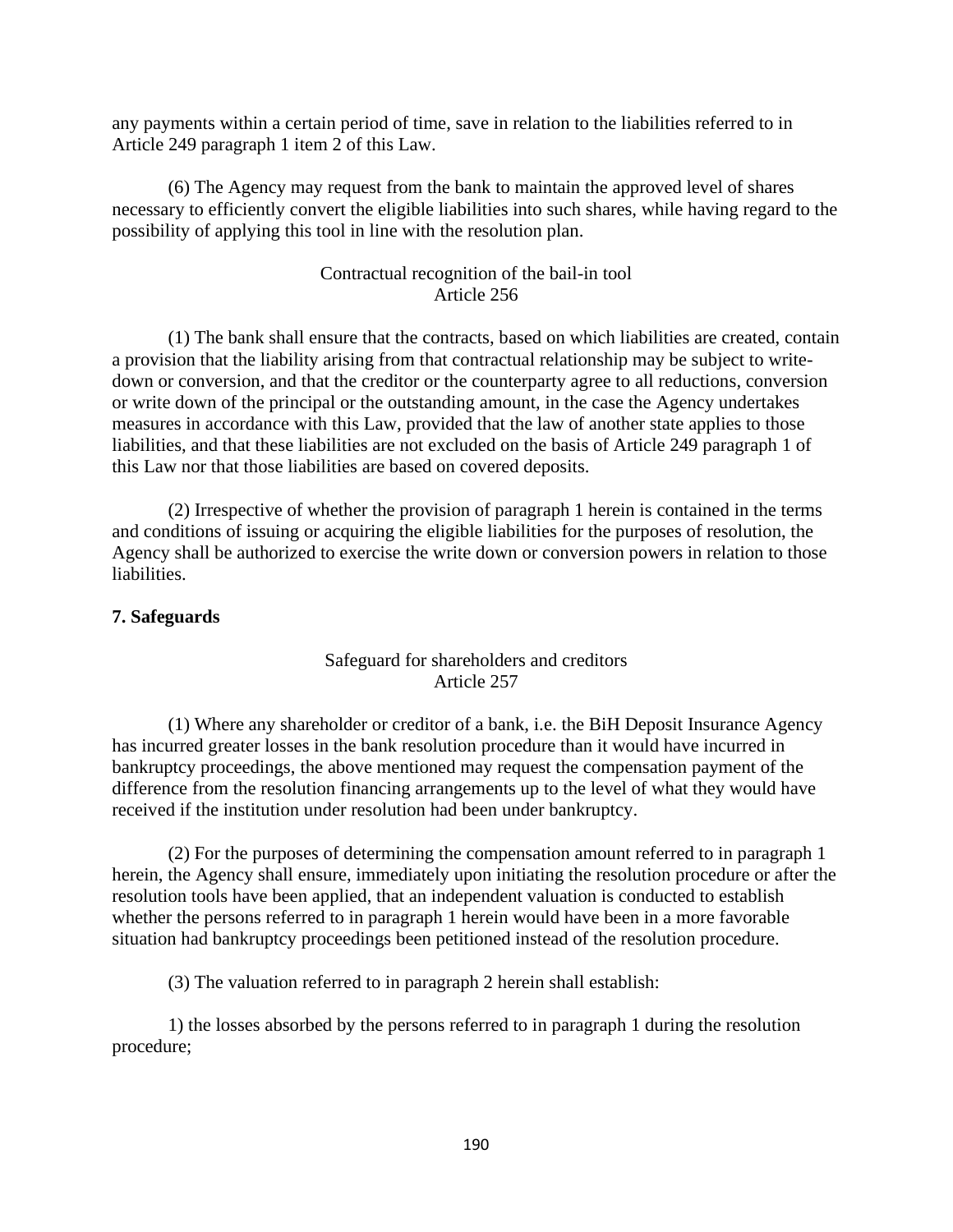2) the losses that the persons referred to in paragraph 1 would have absorbed if on the date of initiating the resolution procedure, bankruptcy proceedings over the bank were initiated instead; and

3) any difference between the levels of these losses and the amount thereof.

(4) The valuation referred to in paragraph 2 herein may be carried out only by an independent appraiser who meets the requirements of Article 232 paragraph 3 of this Law, and the costs thereof shall be borne by the bank under resolution.

(5) Where the valuation referred to in paragraph 2 is carried out by the same person who carried out the independent valuation of the bank's assets and liabilities referred to in Article 232 of this Law, these valuations must be separate.

(6) The independent appraiser shall conduct the valuation using the following assumptions:

1) that bankruptcy proceedings were petitioned at the time of the decision on initiation of resolution procedure;

2) that resolution measures were not implemented; and

3) no extraordinary public financial support was provided to the bank under resolution.

(7) The Agency shall adopt an act to prescribe the methodology for the valuation referred to in this Article, and a methodology for analyzing the way in which the shareholders and creditors would be treated had a bankruptcy proceeding been initiated for the bank under resolution at the time when the decision was made.

## Safeguard for counterparties Article 258

(1) Under the resolution procedure, part of rights and liabilities subject to set-off or netting through title transfer financial collateral arrangements and set-off and netting arrangements cannot be transferred to the acquirer, nor the exercise of the ancillary rights resulting from such action can be contingent on any modification or termination of contract provisions governing these rights and liabilities due to the resolution procedure or the transfer made in the course thereof.

(2) Under the resolution procedure, neither part of rights or liabilities subject to a structured financial agreement or covered bonds can be transferred to the acquirer, not the exercise of the ancillary rights resulting from such action can be contingent on any modification or termination of these rights and liabilities due to the resolution action or the transfer made in the course thereof.

(3) Under the resolution procedure: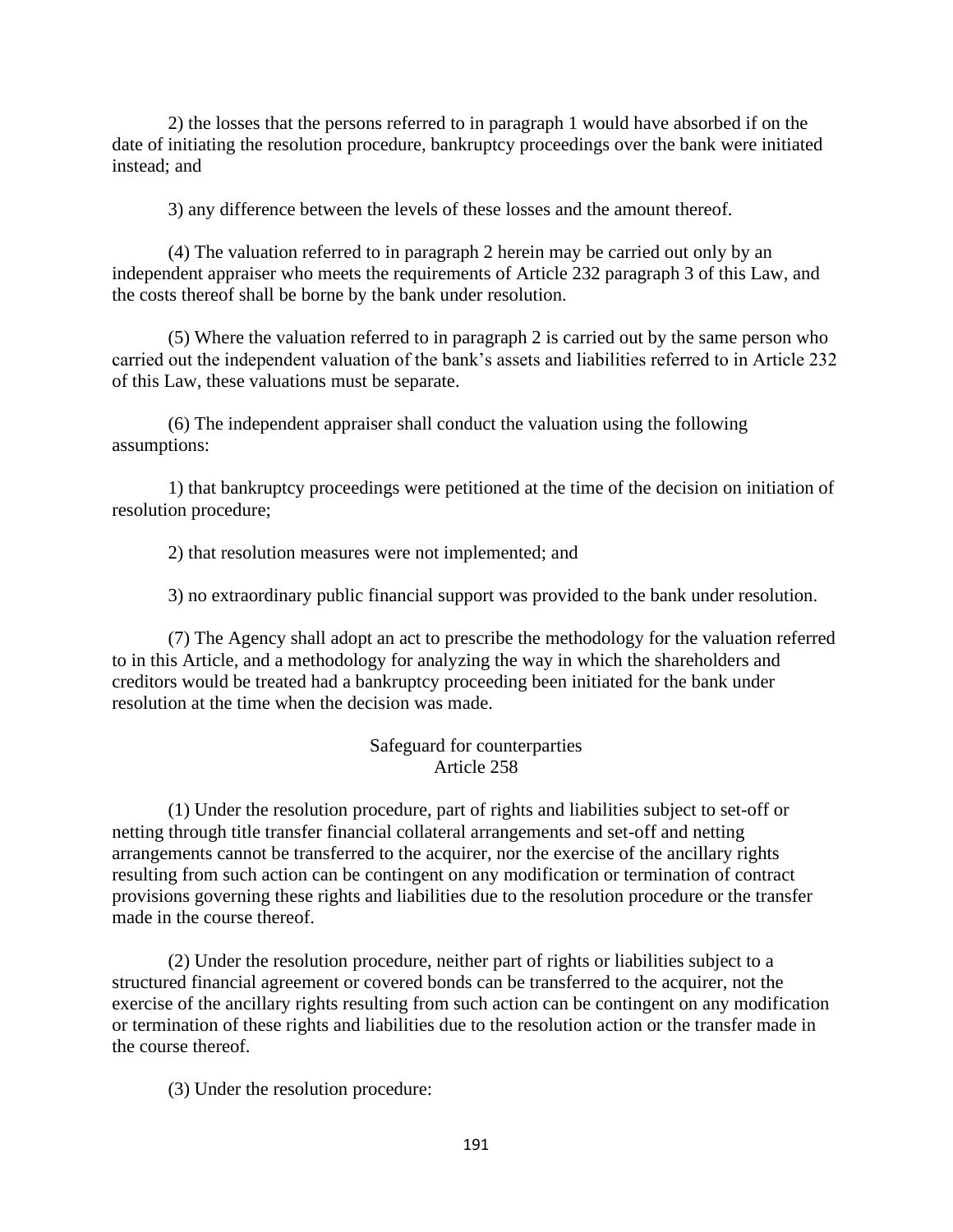1) No transfer to the acquirer shall be made including the property securing a liability where the acquirer has not undertaken the liability under the transfer and if the creditor has not retained all rights in respect of the acquirer he/she had in respect of the former debtor on the grounds of secured claims;

2) No transfer to the acquirer shall be made including the liability referred to in Article 249 paragraph 1 item 2 of this Law if the creditor has not retained all rights in respect of the acquirer that it had in respect of the former debtor and the entity providing a collateral on the grounds of secured claims;

3) No transfer to the entity providing a collateral referred to in Article 249 paragraph 1 item 2 of this Law shall be made without the transfer of the claims secured by the collateral; and

4) No modification or termination may be requested, on the grounds of the exercise, of the right arising from the transaction referred to herein if the claims arising from such transaction would no longer be secured.

(4) Notwithstanding paragraphs 1 to 3 herein, the Agency may transfer insured deposits subject to the contract referred to in these paragraphs without a concurrent transfer of other assets and liabilities subject to the same contract, and may transfer, modify or write down these assets and liabilities without a concurrent transfer of insured deposits provided that it is deemed to be necessary to ensure the full safeguard of these deposits.

(5) The application of the resolution tools and measures in the bank under resolution shall not affect the rights and liabilities of third parties as specified in regulations providing for the settlement finality in payment and securities settlement systems.

(6) A non-banking member of a banking group under resolution procedure shall also be subject to the provisions of paragraphs 1 to 5 herein.

(7) The Agency shall adopt an act to prescribe the type of contracts and financial instruments to which safeguarding measures of other counterparties herein apply.

#### **8. Bank resolution financing**

## Resolution financing funds Article 259

(1) Funds for bank resolution financing may be provided by the Deposit Insurance Fund in accordance with the safeguards determined in the law governing bank deposit insurance in Bosnia and Herzegovina.

(2) Where the funds referred to in paragraph 1 and 2 herein are not sufficient, the Agency may also ensure resolution financing from other sources, such as loans, credits and other acceptable forms of support from banks and other third parties..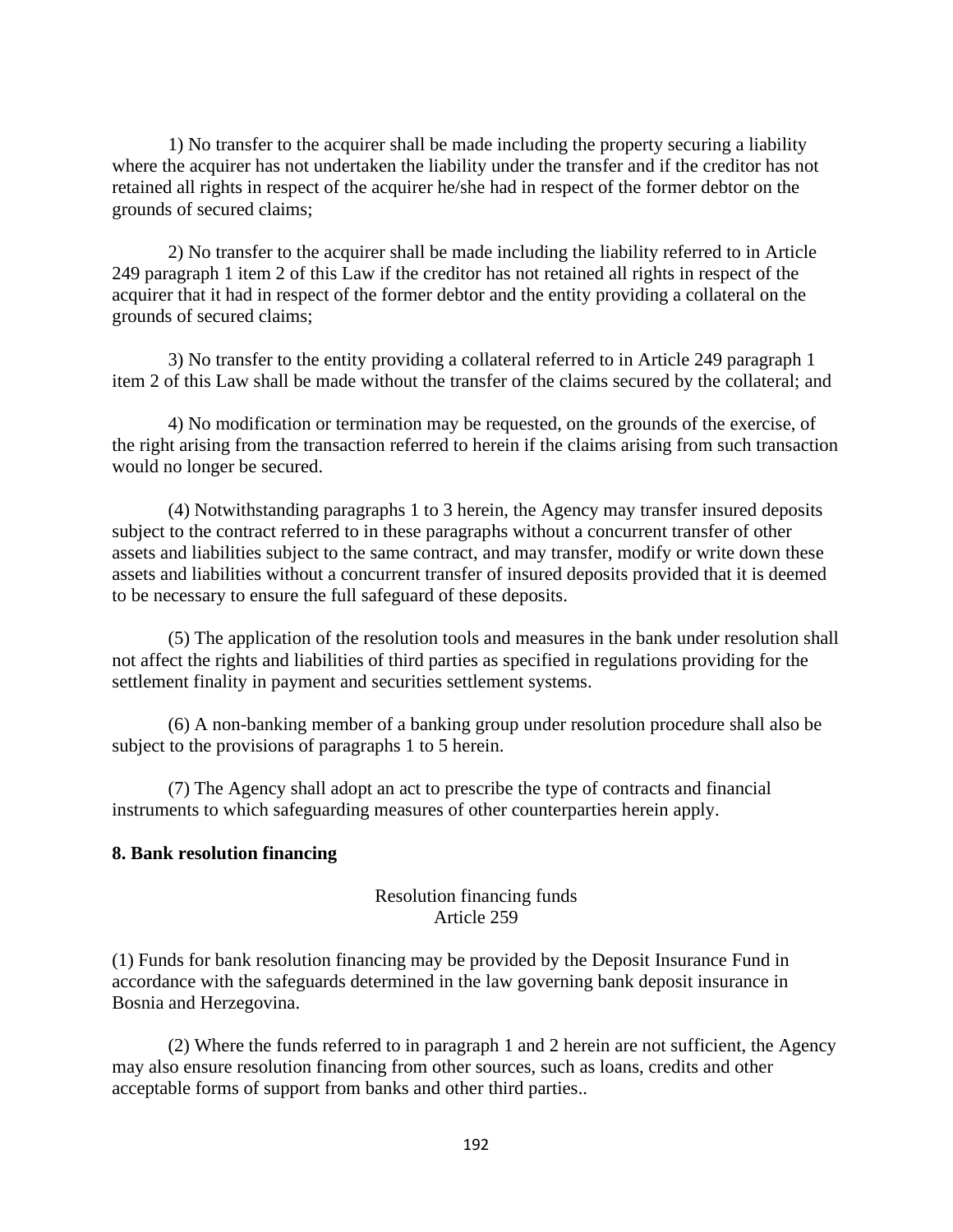(3) Funds from paragraphs 1 and 2 of this Article may be used for resolution financing only in the event that shareholders and other creditors contributed to loss absorption and recapitalization through write down, conversion or otherwise equal to an amount not less than:

- 1) 4 percent starting from January 1 2017,
- 2) 5 percent starting from January 1 2018,
- 3) 6 percent starting from January 1 2019,
- 4) 7 percent starting from January 1 2020, and
- 5) 8 percent starting from January 1 2021,

of total liabilities, including regulatory capital of the bank under resolution, measured at the time of resolution procedure in accordance with the independent valuation provided for in Article 232 of this Law,

4) Where the funds referred to in paragraph 1 and 2 herein are not sufficient or are not able to be provided in a timely manner to finance resolution, extraordinary public financial support provided by Republika Srpska may be used under the condition that the Government has approved the use of extraordinary public financial support funds and that conditions set out in Article 249 paragraph 6 of this law have been met.

(5) If extraordinary public financial support from paragraph 4 of this article is used, the Agency shall submit to the Ministry of Finance of Republika Srpska a request for no-objection to providing extraordinary financial support, with an overview of anticipated resolution tools and measures, including the explanation as well as the amounts, manner and deadline in which the financial support needs to be provided, bearing in mind the resolution procedure principles.

(6) Enclosed to the request referred to in paragraph 5 herein, the Agency shall submit the cost estimate of the payment of insured deposits of the BiH Deposit Insurance Agency referred to in Article 225 paragraph 2 of this law, as well as the independent valuation of bank's assets and liabilities referred to in Article 232 of this Law.

(7) Based on the no-objection of the Ministry of Finance of Republika Srpska and the Committee for Coordination of Financial Sector Supervision of Republika Srpska, the Agency shall submit to the Government a proposal on providing extraordinary public financial support, outlining the overview of planned bank resolution tools and measures, including the explanation as well as the amounts, manner and deadline in which the financial support needs to be provided, by enclosing documents referred to in paragraph 6 herein.

(8) Based on the proposal referred to in paragraph 7 of this Article, the Government shall enact a decision on providing extraordinary public financial support and submit it without delay to the Agency and BiH Deposit Insurance Agency.

(9) The conditions and manner of providing extraordinary public financial support referred to in this Article shall be laid down in the memorandum of cooperation signed between the Agency and the Ministry of Finance of Republika Srpska.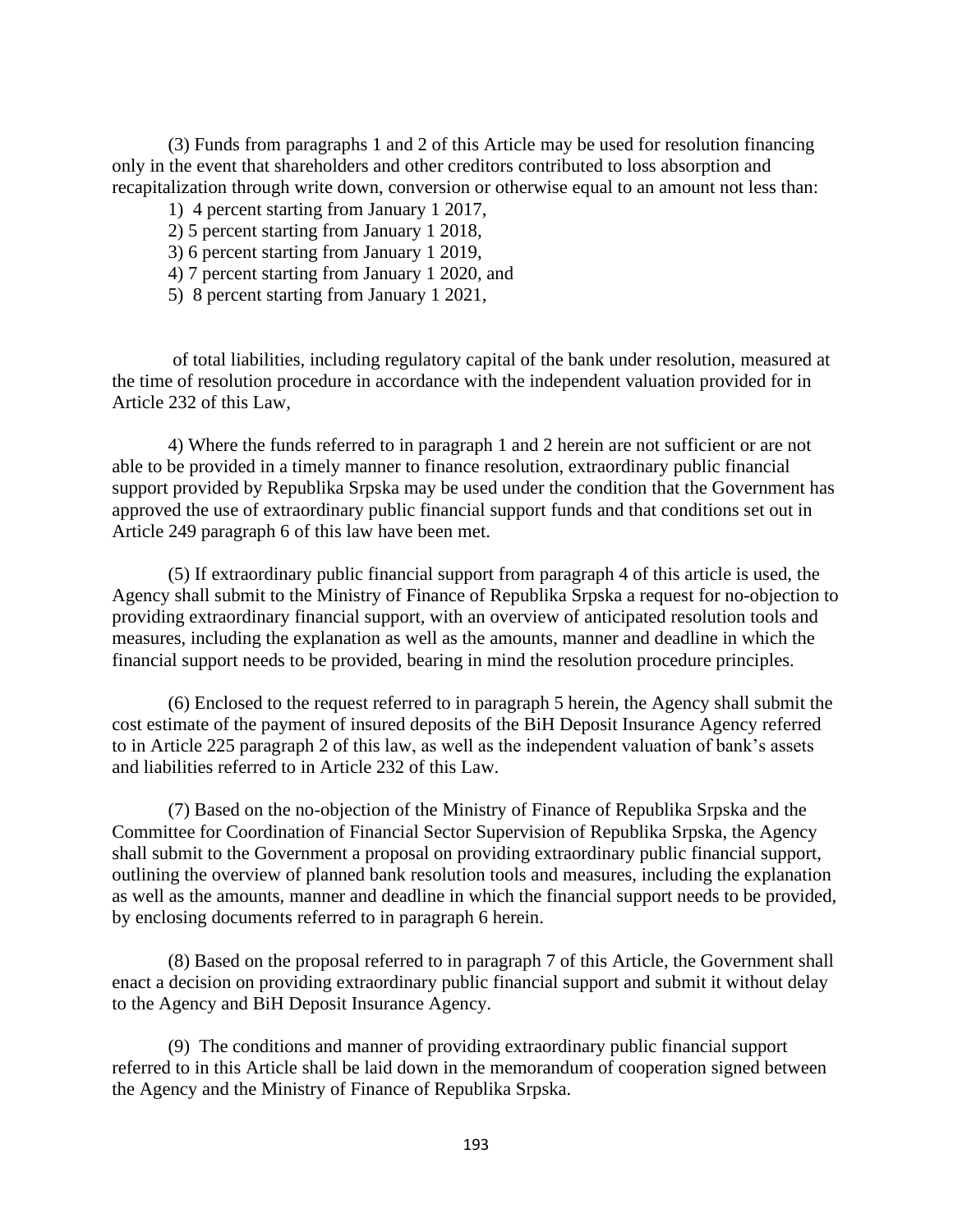## CHAPTER X BANK LIQUIDATION

## **1. Voluntary liquidation**

## Initiating voluntary liquidation procedure Article 260

(1) At their general meeting, the shareholders of the bank may vote to dissolve the bank (voluntary liquidation).

(2) Shareholders may decide to go into voluntary liquidation of the bank exclusively if the bank has sufficient funds to settle all its liabilities.

(3) A bank in voluntary liquidation may not alter its affairs in such a way that it discontinues banking services and continues operation, but it is obligated to complete the liquidation process and deletion from the register in line with the law that governs registration of business entities.

(4) The bank governing bodies shall seek opinion of the Agency before the decision on bank dissolution is made by the general meeting.

(5) Implementation of the voluntary liquidation may start only after obtaining approval by the Agency.

(6) The bank shall submit to the Agency a request for preliminary approval of voluntary liquidation, containing:

1) a proposed liquidation plan, deadlines and stages for preparation of bank dissolution,

2) evidence that the assets of the bank are sufficient for the bank to settle all its liabilities,

3) a proposal of persons for liquidators, and

4) other necessary information and data in accordance with regulations of the Agency.

(7) The issuance of Agency's approval for voluntary liquidation shall revoke the bank's operating license.

## Appointment of a liquidator Article 261

(1) The bank shall have one or more liquidators who are proposed in the request for granting a prior approval for implementation of voluntary liquidation, and approved by the Agency.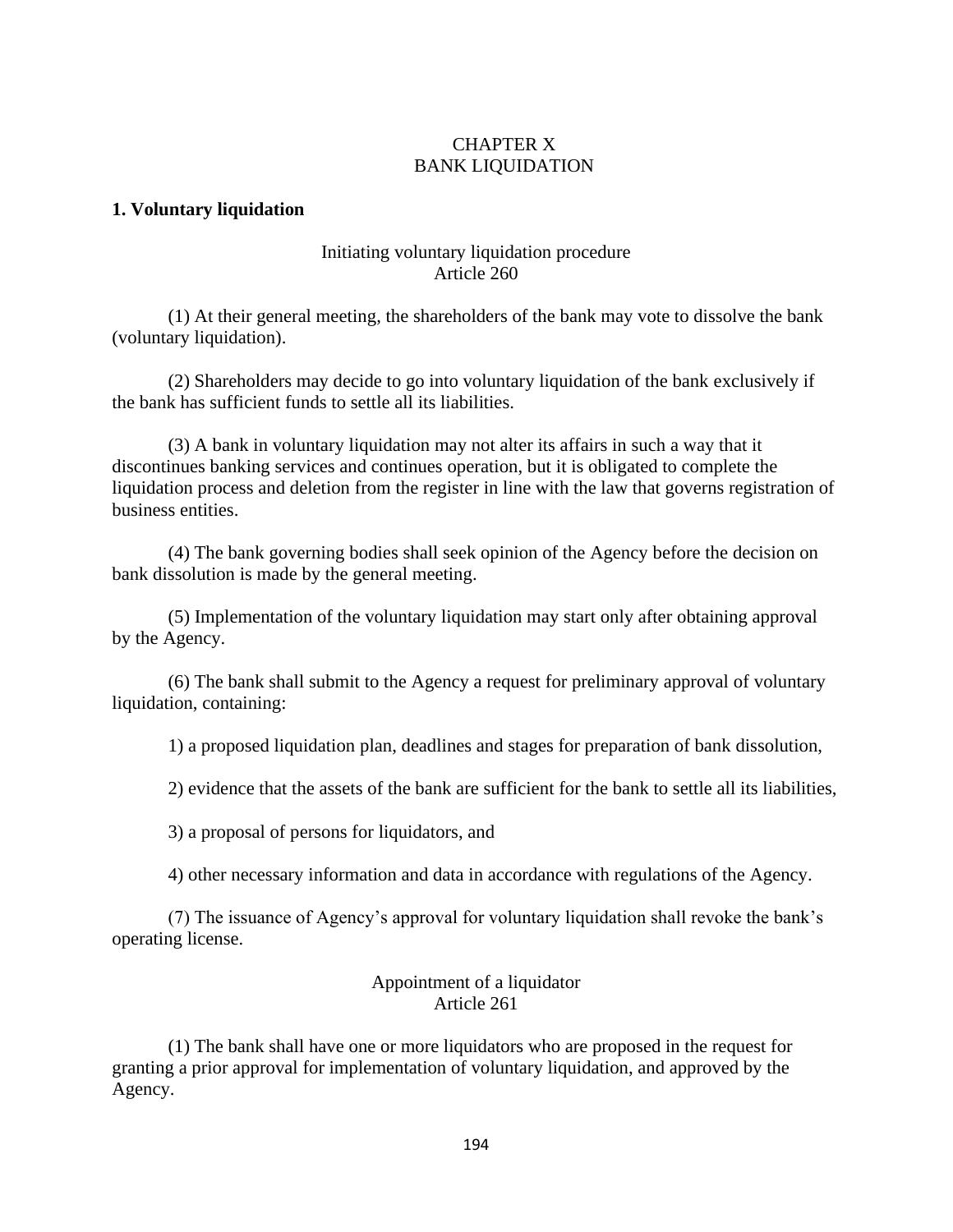(2) Only persons independent from the bank and who meet requirements to be appointed as members of bank board of directors may be appointed as liquidators.

## Announcement of decision on voluntary liquidation Article 262

(1) Liquidators shall communicate to the Agency the decision on voluntary liquidation on the first working day after the day it is made.

(2) The bank shall publish the decision on voluntary liquidation in the "Official Gazette of Republika Srpska", in one or more daily newspapers available in the entire territory of Bosnia and Herzegovina and on its webpage.

# Responsibilities of a liquidator in voluntary liquidation Article 263

(1) Liquidators shall finalize the ongoing operations, redeem outstanding claims, cash in the assets of the bank and settle liabilities to creditors.

(2) Liquidators may undertake new operations only to the extent required by the voluntary liquidation procedure.

(3) Notwithstanding paragraph 2 of this Article, liquidators may not accept new cash deposits or other repayable funds.

(4) Should liquidators establish that reasons exist for bankruptcy proceedings to be initiated in the bank under liquidation, they shall suspend the liquidation immediately and file a motion for bankruptcy proceedings to the Agency.

(5) The liquidator is obliged to report to the Agency on the implementation of the voluntary liquidation procedure in the manner and within the time limits established by the Agency.

## Application of other regulations in voluntary liquidation Article 264

(1) Voluntary liquidation procedure shall be governed by provisions of the laws that govern liquidation procedure, and provisions of the law that governs operations of business entities regarding the voluntary liquidation, provided that they are not inconsistent with this Law.

(2) Operations of the bank undergoing voluntary liquidation procedure shall be appropriately governed by provisions of this Law.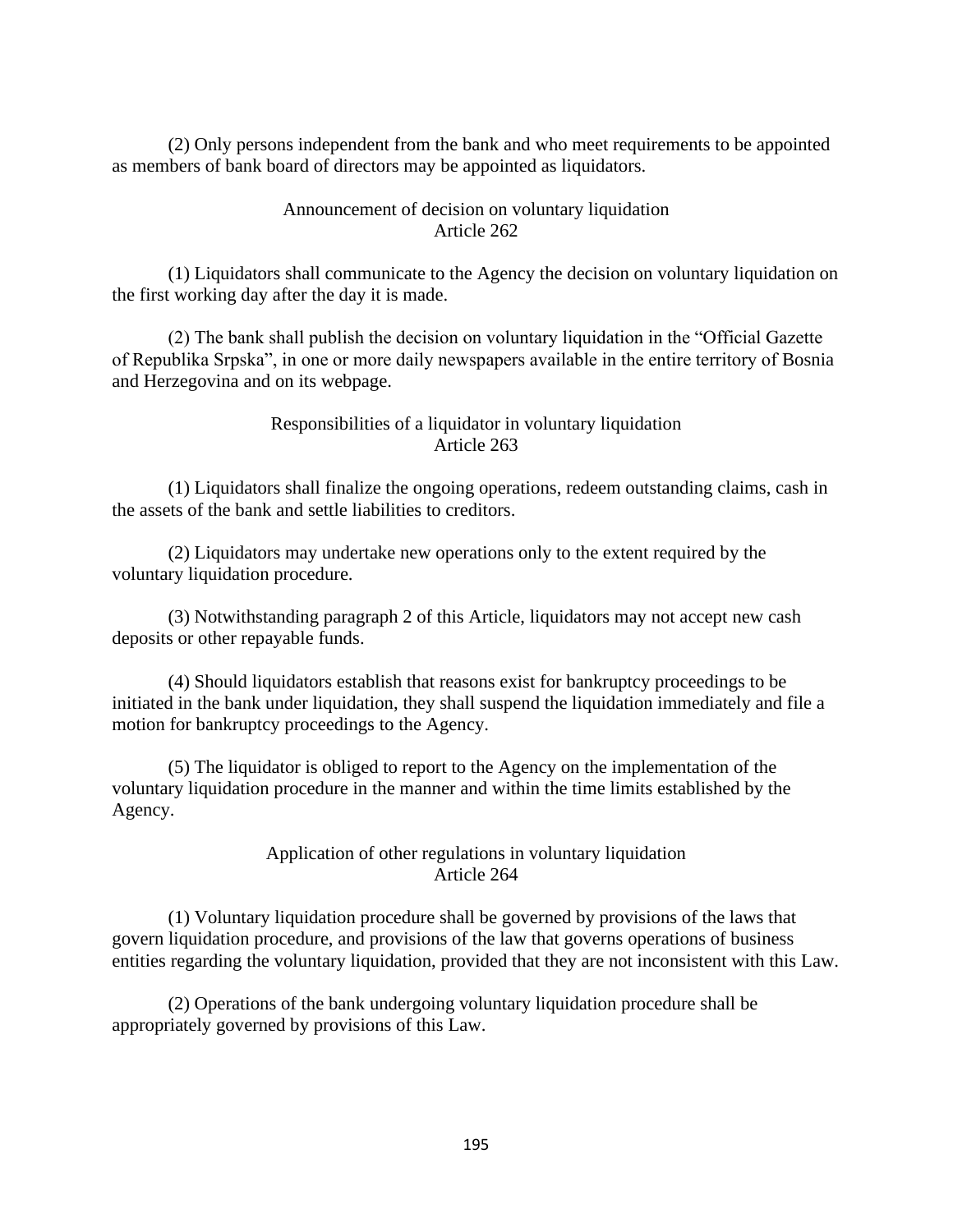## **2. Involuntary liquidation**

## Initiating involuntary liquidation procedure Article 265

(1) The Agency shall initiate involuntary liquidation of a bank in the following cases:

1) if it endorses the report of the provisional administrator proposing that the bank's operating license be revoked and involuntary liquidation procedure be initiated,

2) if the bank cannot or probably is not able to continue operations, and conditions are not met to institute bankruptcy proceedings, and

3) if the conditions for implementation of voluntary liquidation are not met.

(2) The Agency may also institute involuntary liquidation procedure in the following cases:

1) if it establishes that the shareholders of the bank which operates under provisional administration, have not developed an activity plan as referred to in Article 213 of this Law within the set deadline,

2) if the general meeting of shareholders convened upon the request of the provisional administrator refuses to enact a decision for the increase of bank capital, i.e. fails to vote for a merger or other similar decision,

3) if it has been established on the basis of the report of the provisional administrator that the provisional administration is unable to rectify irregularities and illegalities of bank's operations or to improve financial standing of the bank so as to enable that the bank can achieve and maintain the statutory amount of capital and capital adequacy rate stipulated by this Law and that conditions for initiating bankruptcy proceedings are not met,

4) if it has been established on the basis of the report of the provisional administrator that the financial standing has not improved in the course of the provisional administration, hence the bank does not meet the statutory amount of capital and capital adequacy rate stipulated by this Law and that there are no reasons for bankruptcy proceedings to be instituted.

(3) By instituting the procedure of involuntary liquidation, the Agency shall appoint a liquidator of the bank and shall determine remuneration for his work, which shall be on the expense of the bank.

(4) When instituting the involuntary liquidation and appointing a liquidator, the Agency simultaneously issues a decision to revoke the operating license of the bank.

(5) On the day of appointment of a liquidator, all powers, responsibilities and rights of the members of governing bodies and shareholders of the bank shall cease.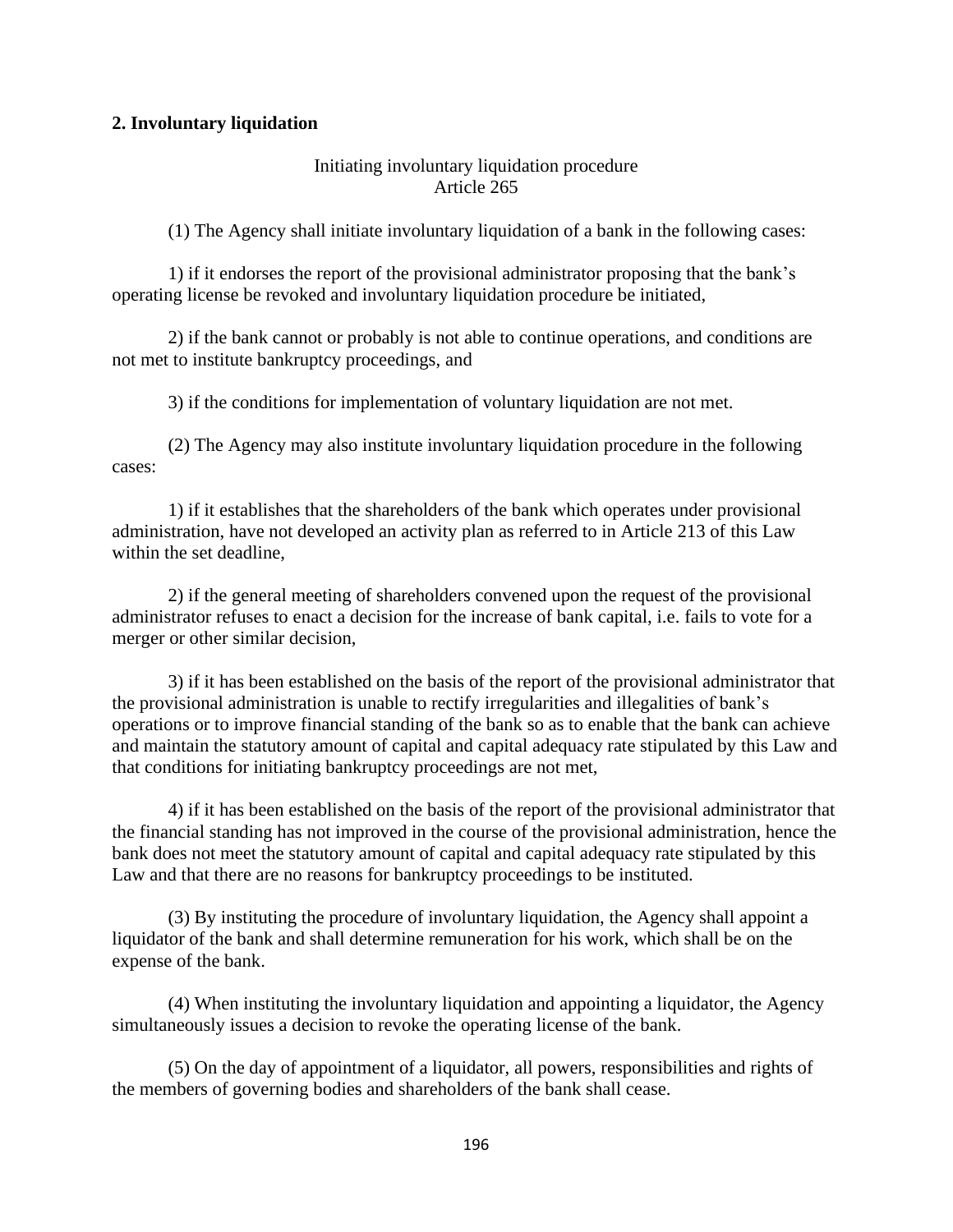(6) In the course of liquidation procedure, powers of the bank's board of directors, supervisory board and shareholders' meeting shall pass on to the liquidator.

(7) The person that acted as a provisional administrator in the bank may act as the liquidator in that bank, provided that he/she has passed the bankruptcy trustee exam.

## Notifications on involuntary liquidation procedure Article 266

(1) The decision on involuntary liquidation procedure and appointment, discharge or extension of mandate of a bank's liquidator shall be submitted without delay to the liquidator and the bank under liquidation, the regulatory body of the Federation of Bosnia and Herzegovina i.e., Brčko District of Bosnia and Herzegovina, the Central Bank of Bosnia and Herzegovina, Deposit Insurance Agency of Bosnia and Herzegovina, the securities market regulatory body, the legal entity authorized for conducting activities of unique recording of securities and other bodies in accordance with the regulations.

(2) The decision referred to in paragraph 1 herein shall be published in the "Official Gazette of Republika Srpska", in one or more daily newspapers available in the entire territory of Bosnia and Herzegovina, as well as on the web site of the Agency, and shall be entered in the record of banks referred to in Article 27 of this Law and the register of business entities.

(3) No later than seven days after the day of receiving the decision on appointment, the liquidator shall publish a notice in one or more daily newspapers accessible in the entire territory of Bosnia and Herzegovina, thereby notifying that all creditors should declare to the liquidator their claims against the bank no later than 60 days after the date of the publication of the first notice.

(4) No later than 30 days after the date of the first notice, the liquidator shall publish a second notice to the creditors in one or more daily newspapers accessible in the entire territory of Bosnia and Herzegovina.

(5) All creditors shall declare to the liquidator their claims against the bank no later than 60 days after the date of the first notice.

## Obligations and responsibilities of a liquidator Article 267

(1) A liquidator shall:

1) abide by the law, regulations and instruction of the Agency and shall be accountable for the performance of his/her duties and powers to the Agency,

2) stand for and represent the bank,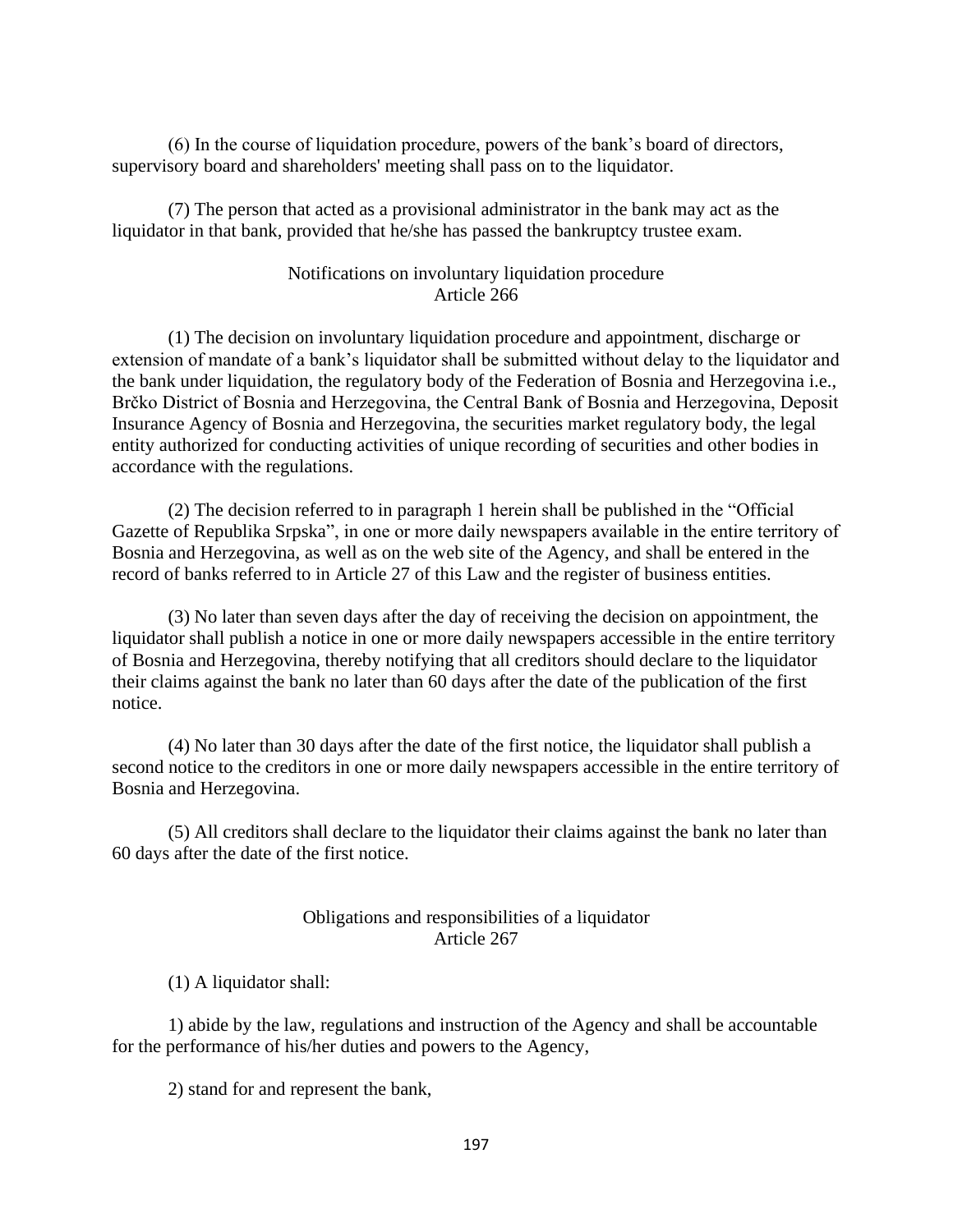3) report regularly, at least once in three months, and more frequently upon request of the Agency, on the liquidation progress, that is without delay inform the Agency about meeting the conditions for the instigation of bank bankruptcy proceedings,

4) upon expiry of his/her term, draft and submit to the Agency a final liquidation report and completion thereof, including an explanation of conducted liquidation measures.

(2) Apart from the powers of a provisional administrator referred to in Article 211 of this Law, the liquidator of the bank shall be authorized to:

1) sell part or the entire bank assets,

2) sell part or the entire assets and liabilities to a bank or another entity authorized to perform the relevant activities,

3) sell or have the bank merged under this Law,

4) liquidate the bank and in that process decide on justification and settlement of the creditors' claims towards the bank.

5) cancel or unilaterally amend the agreements the bank has signed, including the suspension of the calculation of interest and change in interest rates, fees and terms of maturity, and

6) perform payment of liabilities within the resources that are available and on a pro rata basis if applicable.

(3) Prior to selling a part or the entire assets and liabilities of the bank and prior to any sale or merger with another bank, the liquidator shall obtain the approval of the Agency.

(4) The sale and taking over of parts or the entire assets and liabilities of the bank shall be implemented without approval of bank's depositors, other creditors and debtors of the bank.

(5) Offsetting accounts receivable and accounts payable of the bank may be performed only by complying with the order of priority in the process of liquidation as laid down in this Law.

(6) In the course of implementation of the planned sale or merger with another bank, the liquidator shall submit to the Agency a report on the plan implementation at least once in three months.

(7) In the course of implementation of the planned sale or merger with another bank, the Agency may suspend the process based on the opinion of the liquidator and make a decision on continuation of the bank liquidation procedure and other relevant procedures in accordance with the provisions of this Law.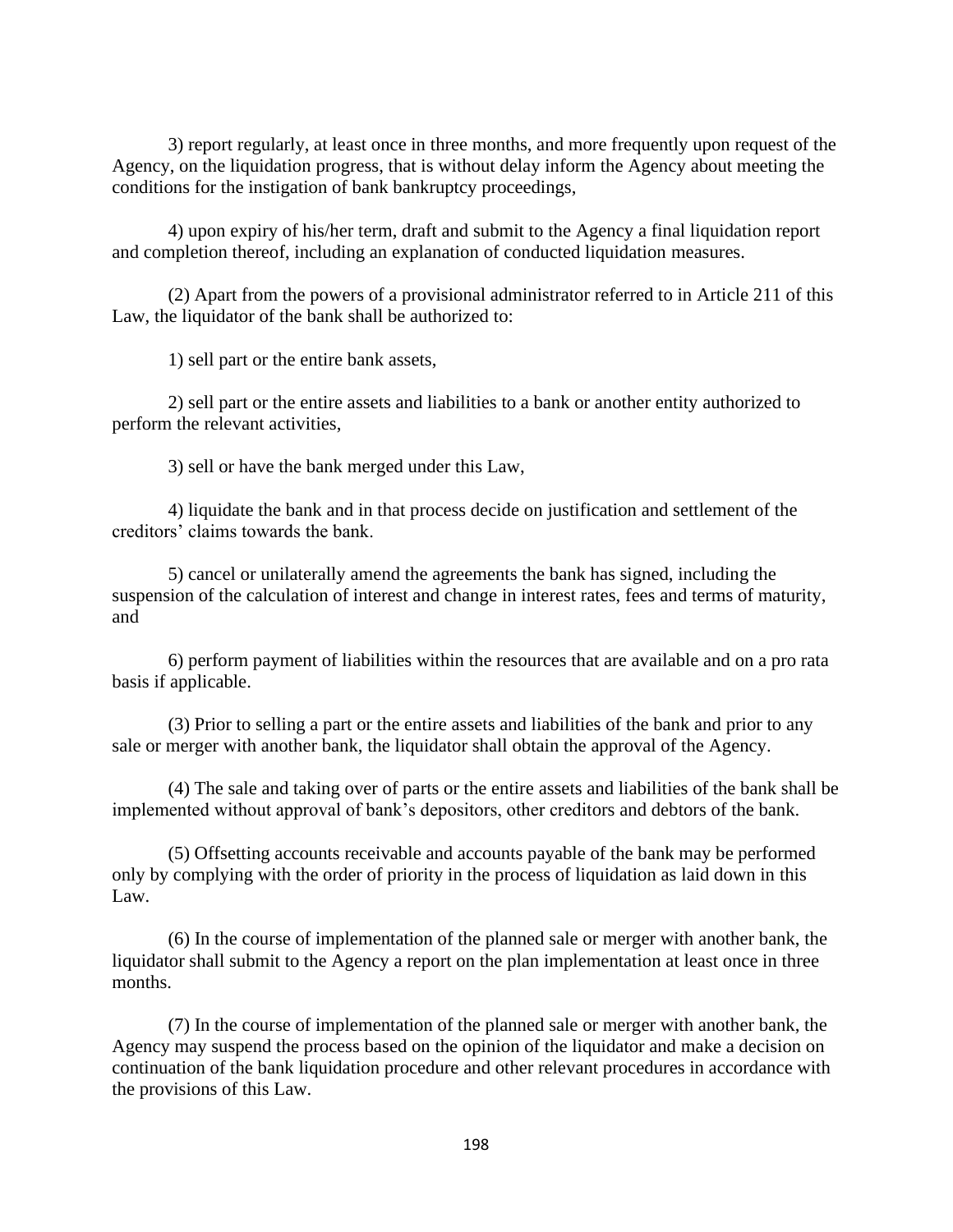(8) Upon making a decision on bank liquidation, all administrative and court proceedings to which the bank is requested to respond shall be discontinued until the liquidator makes a decision on offsetting, accepting or rejecting the claims of plaintiffs, whereas any execution proceedings against the bank shall be suspended.

(9) The Agency shall adopt an act to stipulate the procedure for determining claims and asset allocation, as well as establishing and executing the bank's liabilities during the liquidation procedure.

## Enforced collection in the liquidation procedure Article 268

(1) A liquidator shall have powers to issue decisions ordering enforced collection from all accounts of delinquent debtors of the bank under liquidation and/or guarantors of such debtors, which are open in other banks located in Bosnia and Herzegovina, as well as blocking of all their accounts until matured liabilities are fully settled, in accordance with the law governing domestic payment system, the law governing the execution procedure and other laws.

(2) The decision referred to in paragraph 1 herein has the power of executive document and enforced collection according to it is executed in the order of priority under the provisions of law on internal payment system that governs enforcement of payments and enforced collection from accounts, as well as provisions of the law on execution procedure which regulate the scope and sequence of collection of monetary claims.

## Priority of payments in the liquidation procedure Article 269

(1) In the liquidation procedure, the payment of liabilities shall be made in the following order of priorities:

1) Claims of insured creditors up to the amount of their insurance,

2) Debts of the bank incurred by loans to the bank or other liabilities of the bank created in the process of provisional administration, resolution procedure, liquidation or bankruptcy proceedings of the bank in accordance with this Law,

3) Claims of employees arising from employment relationship for the last 12 months to the date of initiating the liquidation procedure, but only up to the amount of the minimum monthly salary and accrued contributions stipulated by law as well as claims of employees arising from the employees' rights to damage compensation for injury at work, and of family members of an employee who lost his/her life at work, which is paid in full amount,

4) Claims of the Deposit Insurance Agency of Bosnia and Herzegovina relating to the compensation of paid deposits together with the costs incurred in the process of payout of such deposits, and claims of depositors for insured deposits which were not paid out by this Agency,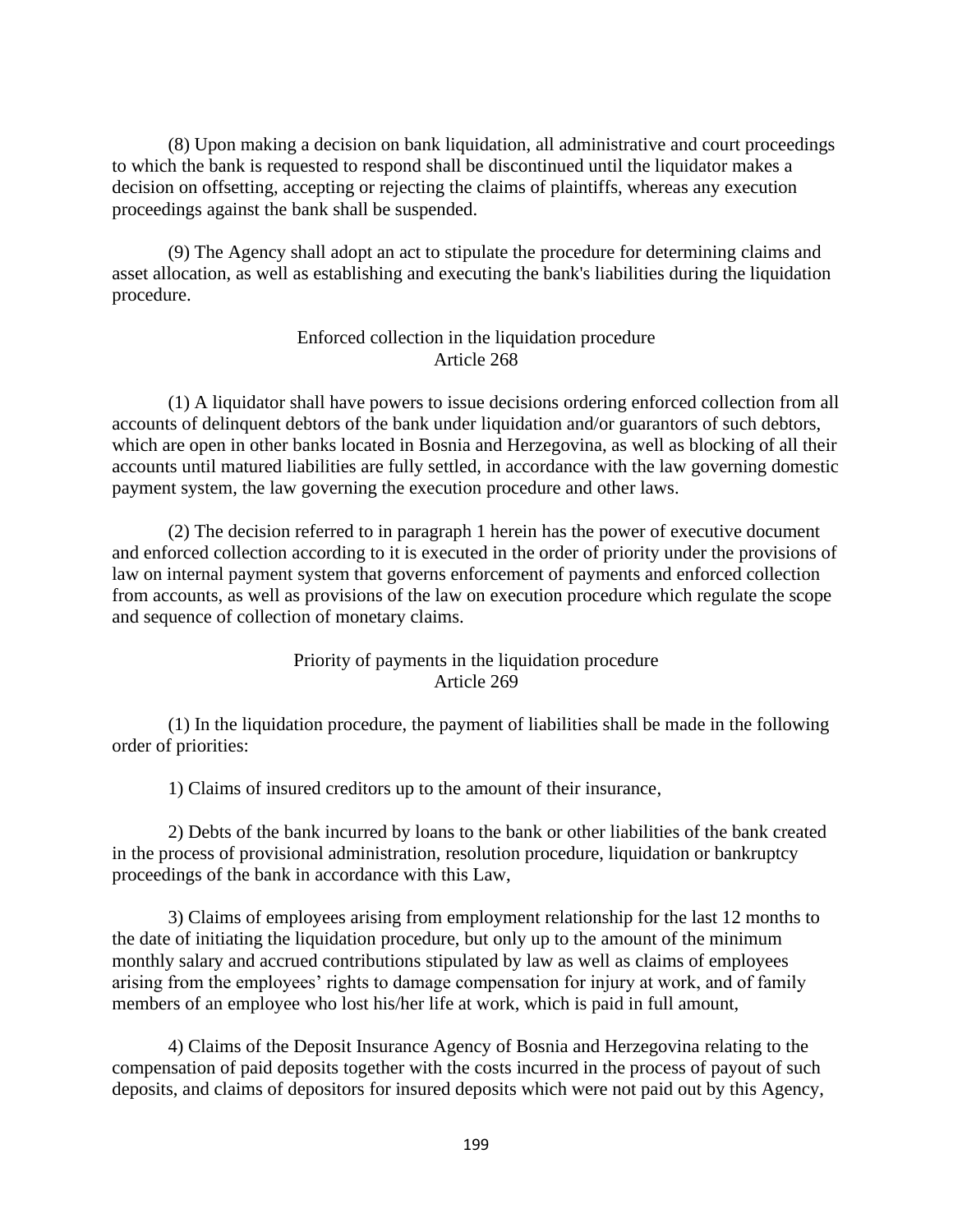not exceeding the amounts specified by regulations that govern bank deposit insurance of Bosnia and Herzegovina,

5) Other deposits and excluded deposits in accordance with regulation that governs deposit insurance in banks of Bosnia and Herzegovina,

6) Claims of creditors who are not shareholders of the bank,

7) Claims of owners of subordinated debt,

8) Claims of owners of priority shares and

9) Claims of owners of common shares.

(2) In the event of liquidation of a bank, the funds on the public revenue accounts where public revenues on behalf of Republika Srpska, the Federation of Bosnia and Herzegovina, Brcko District of Bosnia and Herzegovina, Bosnia and Herzegovina, municipalities, cities and funds are paid to, and from which allocation of funds to the accounts of public revenues users is made, are exempt from the liquidation estate and upon order by the Ministry of Finance of Republika Srpska transferred to another bank.

(3) In the procedure referred to in paragraph 1 herein, the payment of any liabilities of the bank to members of the bank governing bodies, audit committee, shareholders of the bank with at least 5 percent of voting rights or capital ownership, related persons and related banks shall be suspended until liabilities are fully paid to other creditors of the bank.

(4) The payment of bank's liabilities in the liquidation procedure shall be made in accordance with the liquidation plan that constitutes an integral part of the liquidation balance sheet and financial statement compiled by the liquidator and approved by the Agency.

(5) Third parties that act on behalf of natural and legal persons indicated in the paragraph 3 herein, as well as members of immediate family, relatives of persons referred to in the concerned paragraph by blood and law up to the third degree of relationship, shall also not be entitled to payment until all other creditors of the bank are paid out in full.

# Application of other regulations in involuntary liquidation procedure Article 270

(1) Provisions of regulations governing liquidation and bankruptcy proceedings shall be applied to a bank undergoing liquidation, unless specified otherwise by this Law.

(2) The Agency may adopt an act to regulate the involuntary liquidation procedure.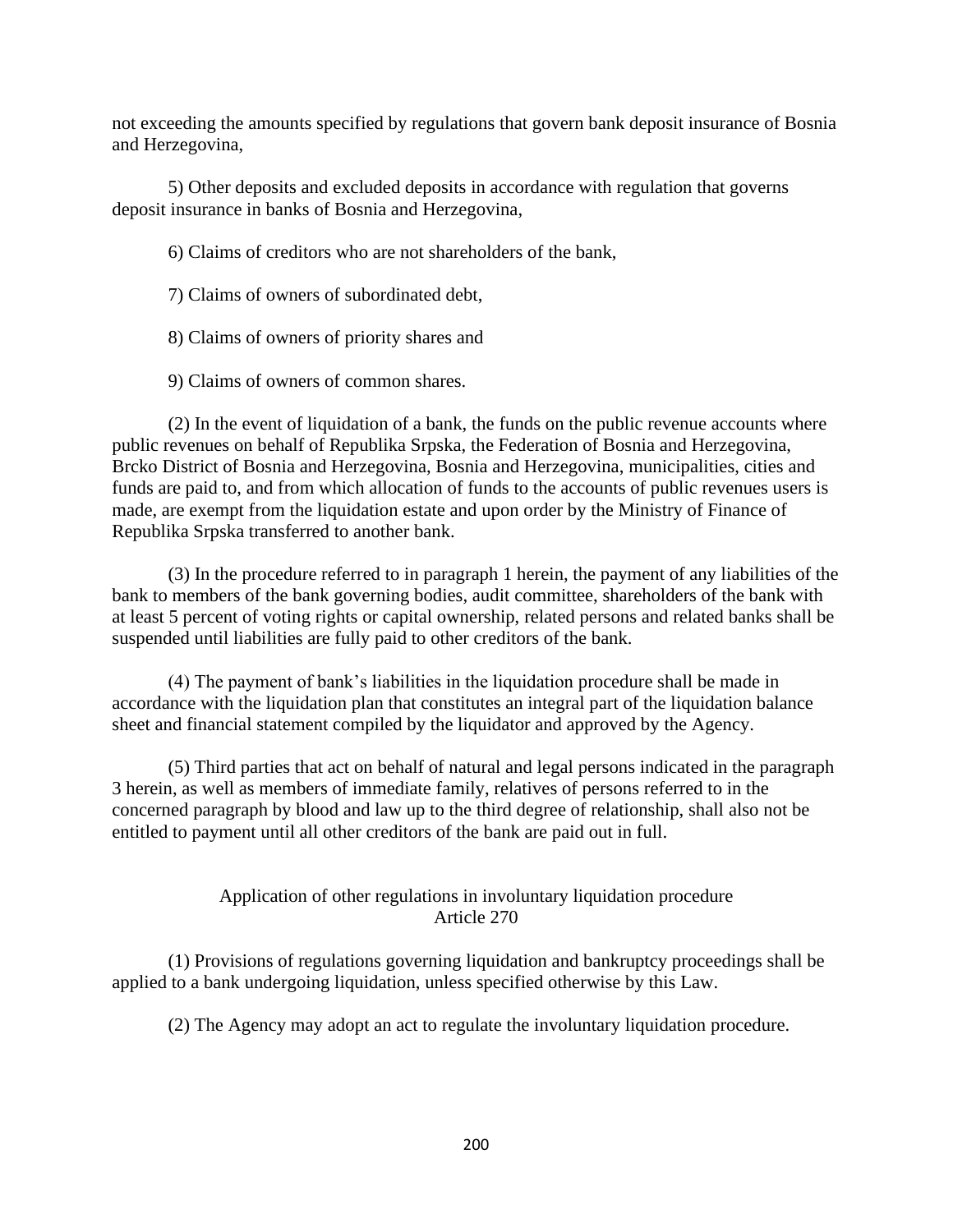## Obligations of a liquidator Article 271

The sale of part or entire assets, sale of part or entire assets and liabilities to a bank or another person authorized to perform the relevant activities, i.e., bank sale or merger in accordance with this Law, shall be performed by the liquidator in such a way so as to:

1) Ensure the maximum price by such sale or allocation, for the safeguard of depositors and other creditors of the bank,

2) Ensure equality for potential buyers or merger partners, and

3) Prevent any kind of discrimination during competition and evaluation of bids.

# CHAPTER XI BANKRUPTCY OF A BANK

## Filing a bankruptcy petition Article 272

(1) Only the Agency may file a bankruptcy petition over a bank.

(2) Simultaneously with filing a petition for instituting bankruptcy proceedings over a bank, the Agency shall revoke the operating license of a bank, provided that conditions for bank resolution are not met and any of the following reasons exist:

1) if the bank account has been blocked for more than two working days following creditor's order pursuant to the law governing the process of enforcement of monetary claims,

2) if the bank is insolvent or if there are objective circumstances based on which it can be established that it will become insolvent in the short term, or

3) if the Agency finds that the bank fails to meet requirements related to the capital pursuant to this Law notwithstanding supervisory measures imposed under this Law or measures enforced by the provisional administrator, and if it assesses that it will not be able to meet the liabilities due, whereby conditions for liquidation have not been met.

(3) Exceptionally from paragraph 2 of this article, if a bank has been put under resolution, the Agency shall file a bankruptcy petition in the following cases:

1) when the transfer of bank assets and liabilities was performed by applying the resolution tools and the Agency establishes that resolution objectives have been achieved through such transfer,

2) after establishing in the course of resolution that additional funds are needed to finance the resolution and such funds are not provided, and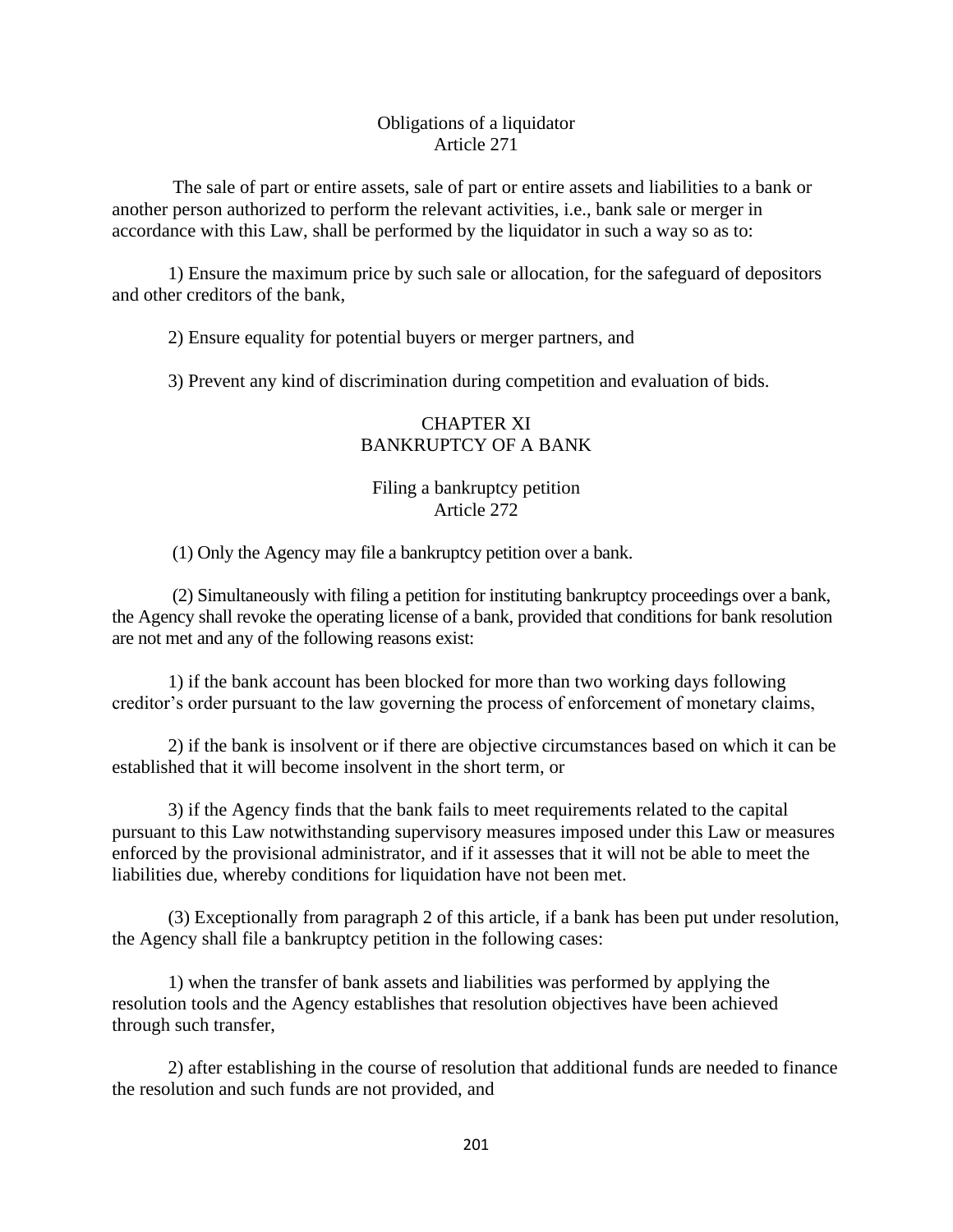3) when the Agency assesses that resolution objectives can no longer be achieved.

(4) A bank shall be considered insolvent once it has been established by the Agency, in line with the regulations it enacts, that the value of bank liabilities exceeds the value of assets.

(5) Within the framework of solvency assessment, the value of assets and liabilities of the bank shall be assessed in accordance with the standards and procedures laid down by Agency's regulations, where the future value of assets and liabilities of the bank shall include realistic projections of bank's revenues and expenditures for the given period.

## Application of other regulations in bankruptcy proceedings Article 273

Provisions of legislation governing bankruptcy proceedings shall be applied to a bank undergoing bankruptcy, unless specified otherwise by this Law.

## Consequences of the decision to file for bankruptcy proceedings Article 274

(1) The Decision of the Agency to file for bankruptcy proceedings against the bank shall bear as a consequence the following provisional bans:

1) provisional ban on enforcement of payment basis at the expense of the bank accounts and at the expense of client accounts under the law governing the process of enforcement of monetary claims,

2) provisional ban on the bank to make any payments from any of its accounts for its own needs,

3) provisional ban on the bank to make any payments and transfers from its clients' accounts,

4) provisional ban on the bank to render transaction services for its clients, and

5) provisional ban on all payments into the accounts of the bank and the accounts of its clients.

(2) Notwithstanding paragraph 1 of this Article:

1) with the Agency's consent, cash payments may be performed from cash funds of the bank only if such payments are necessary to preserve bank assets,

2) for the purpose of fulfillment of their obligations towards the bank, both the liquidator and provisional administrator, if appointed, may make the following payments: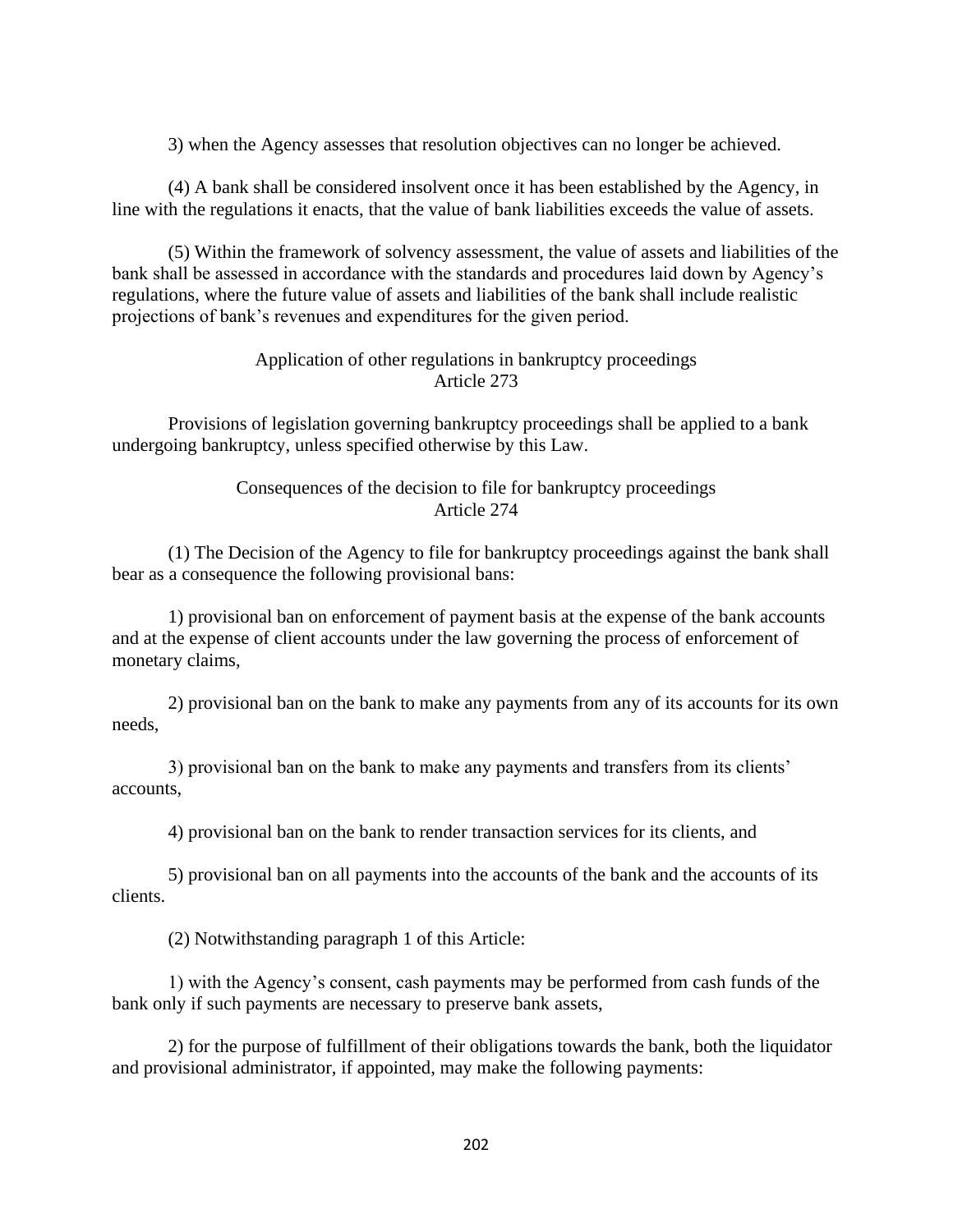1. cash payments to the bank,

2. payments to a special bank account opened for that purpose with another bank,

3) eligible payments include payments arising from liabilities of the bank as a party in the offsetting system in accordance with regulations governing the securities market, which shall be made by the bank under conditions set out by the law governing the securities market.

(3) The bankruptcy trustee of the bank on behalf of the bank and bankruptcy creditors shall be authorized to challenge all payments, transfers and payment transaction carried out contrary to the provisional bans as referred to in this Article, following the publishing of the decision on filing for bankruptcy proceedings against the bank.

## Notification on filing a proposal for bankruptcy proceedings Article 275

(1) The Agency shall without delay communicate, in writing or electronically, the Decision to file for bankruptcy proceedings against a bank, to the bank, the regulatory body of the Federation of Bosnia and Herzegovina i.e. Brčko District of Bosnia and Herzegovina, the Central Bank of Bosnia and Herzegovina, Deposit Insurance Agency of Bosnia and Herzegovina, the securities market regulatory body, the legal entity authorized for conducting activities of unique recording of securities and other bodies in accordance with the regulations, by stating the date, and hour of the decision issuance.

(2) The Agency shall publish the decision to file for bankruptcy proceedings on a bank in one or more daily newspapers accessible at the entire territory of Bosnia and Herzegovina and on its webpage, by stating consequences referred to in Article 274 paragraph 1 of this Law.

## Continuation of work of the provisional administrator or liquidator Article 276

(1) If the Agency made a decision to file for bankruptcy on a bank in which a provisional administrator or a liquidator has been appointed, after receiving notification he/she shall proceed with discharging his/her duties and responsibilities until appointment of a bankruptcy trustee.

(2) If a provisional administrator has not been appointed at the moment of making a decision to file for bankruptcy on a bank, the Agency shall simultaneously appoint a provisional administrator.

(3) After receiving the notification, persons referred to in paragraphs 1 and 2 herein shall:

1) protect and preserve the assets of the bank and

2) upon request of the bankruptcy judge examine whether the costs of the bankruptcy proceedings can be covered by the assets of the bank.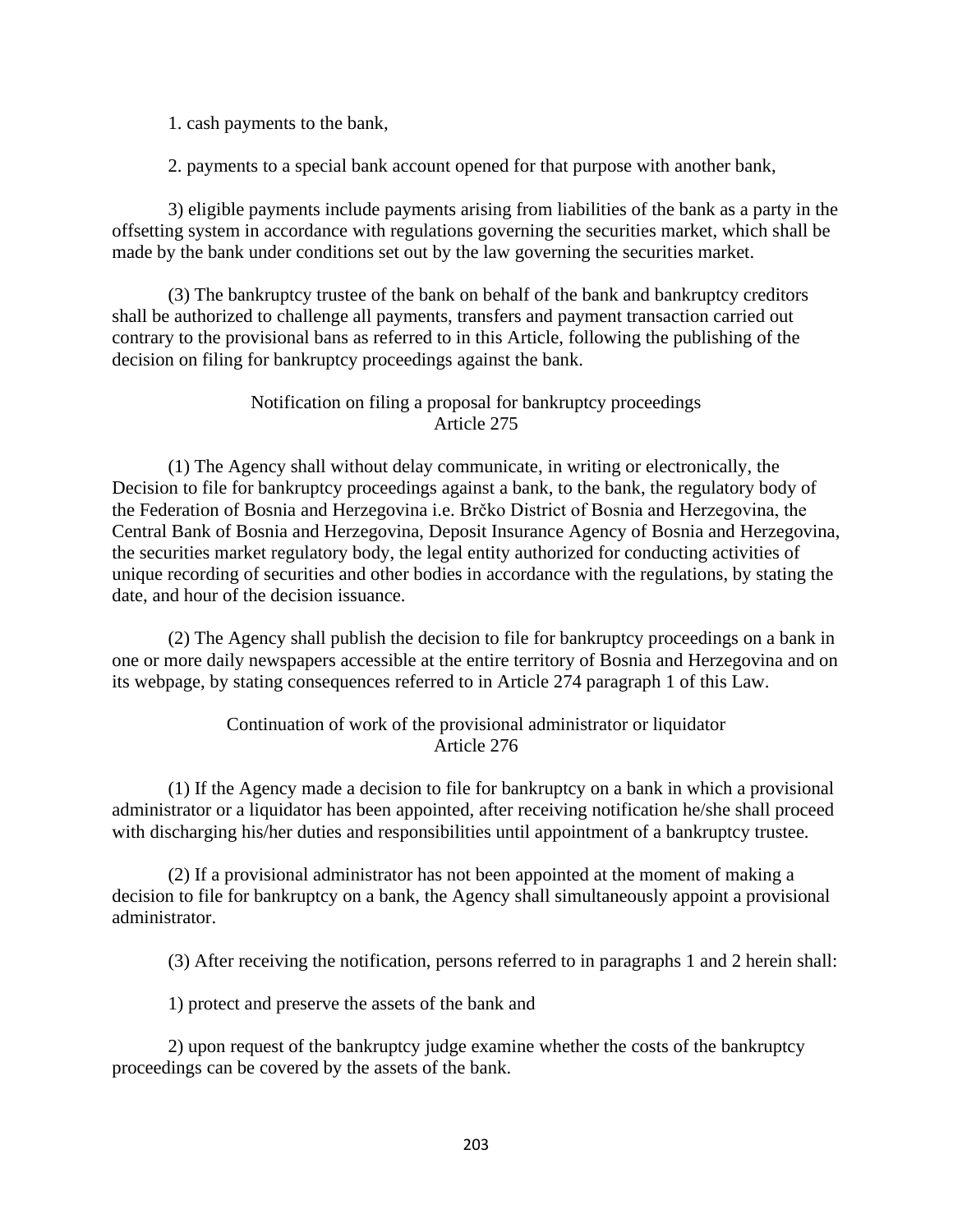## Filing petition for instituting bankruptcy proceedings Article 277

(1) The Agency shall file for bankruptcy proceedings with the competent court no later than the following working day after the issuance of Agency's decision to file for bankruptcy proceedings against the bank.

(2) The Agency shall specify in the petition for bankruptcy proceedings any facts and circumstances which give rise to one of the reasons for petition for bankruptcy proceedings as referred to in Article 272 of this Law.

(3) When the Agency files for bankruptcy proceedings there shall be no preliminary proceedings.

(4) The bankruptcy judge shall schedule a hearing within eight days of the receipt of the petition for bankruptcy proceedings for discussion of conditions for commencement of the bankruptcy proceedings.

(5) The bankruptcy judge shall issue a decision to open the bankruptcy proceedings within thirty days of the day when the petition for opening of bankruptcy proceedings has been filed, or to dismiss the petition for opening of bankruptcy proceedings.

## Appointment of a bankruptcy trustee Article 278

In addition to requirements set out by the law governing bankruptcy proceedings, a person appointed as bankruptcy trustee shall also have knowledge and experience in the field of banking operations.

# Payment priorities in bankruptcy proceedings Article 279

(1) In a bankruptcy procedure of a bank, the payment of bank's liabilities shall be carried out in order of priority and terms of payments in the liquidation process of the bank specified in Article 269 of this Law.

(2) At the hearing, the competent court shall establish a list of accepted claims, order of priorities and terms of payment, and shall enter them in a table of declared claims in accordance with this Article and Article 269 of this Law.

(3) The amount and rank of accepted claims, added to the table of declared claims, shall have the effect of a final and effective judgment.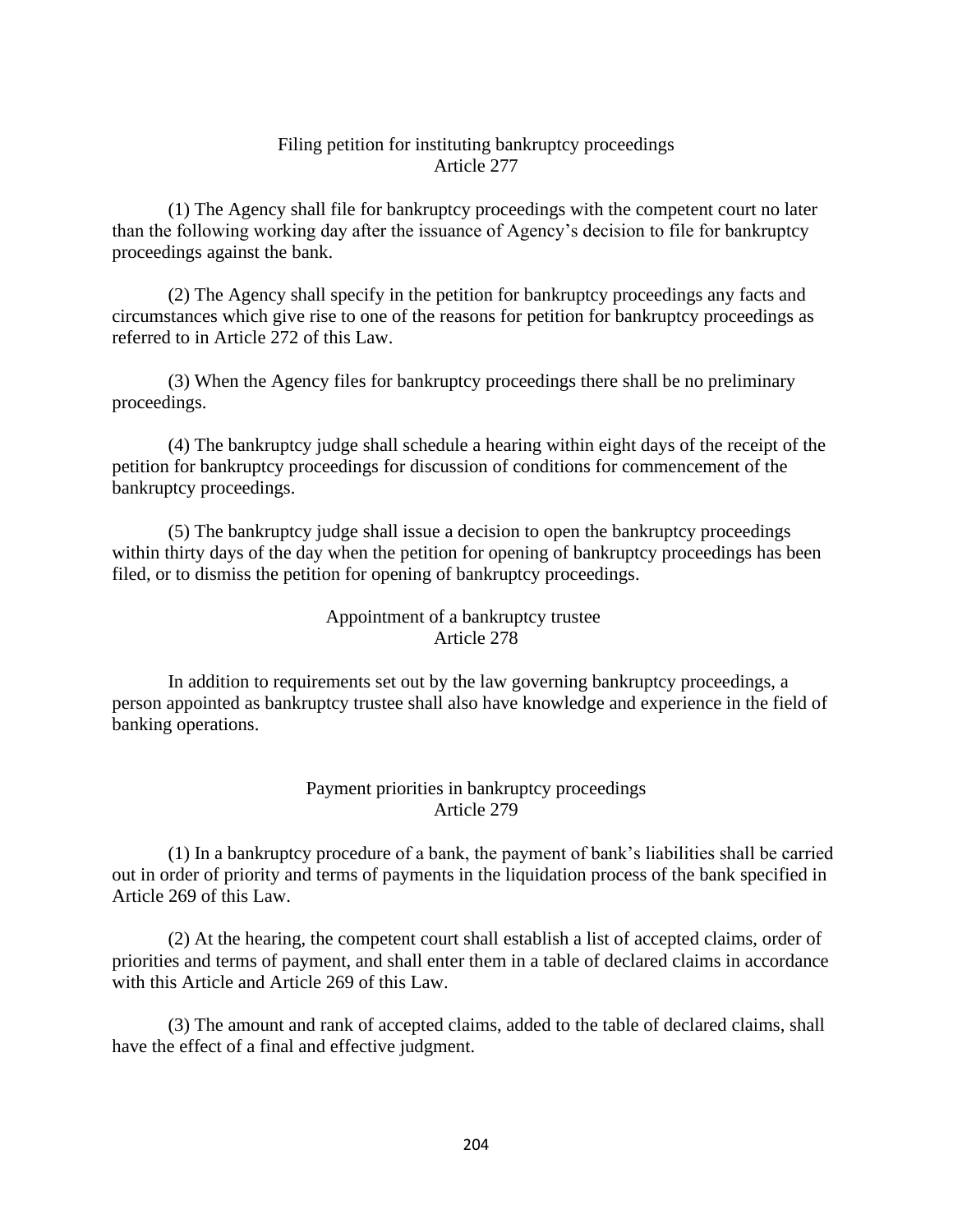## Petition for using reserve requirement funds Article 280

Upon opening of bankruptcy proceedings against a bank and after taking office, and no later than three days after opening of bankruptcy proceedings, the bankruptcy trustee shall submit to the Central Bank of BiH a petition for using the reserve requirement in accordance with regulations governing the reserve requirement of banks.

# Suspension and completion of bankruptcy proceedings Article 281

A bankruptcy judge shall submit to the Agency the decision on suspension and completion of the bankruptcy proceedings against the bank.

## CHAPTER XII OBLIGATIONS AND RESPONSIBLE PARTIES

## Responsibilities of a bank Article 282

(1) In legal proceedings before the court, the bank may be declared accountable, jointly and severally with other banks or legal entities for the liabilities of the bank or a legal entity that is insolvent or undergoing bankruptcy proceedings, provided there is evidence that such bank and legal entity are in the circumstances of conjoint management.

(2) Conjoint management may arise from an agreement signed by the bank and legal entities or their documents that imply the existence of circumstances of conjoint management, or where the supervisory boards comprise mainly of the same persons or persons in special relationship with the bank in accordance with Article 2 item 25 of this Law, or where the majority of the shares are owned by such persons.

## Accountability for liabilities Article 283

(1) A bank's shareholder shall be held accountable for the bank's liabilities up to the amount equal to his/her share.

(2) Notwithstanding paragraph 1 herein, where a bank is under resolution, liquidation or bankruptcy proceedings, the bank's shareholders, members of the bank governing bodies and other persons, if actually having either direct or indirect impact on the bank's operations or control over the bank, shall be held liable, jointly and severally, for the bank's liabilities with their entire property in the following cases:

1) where the bank has been used to attain objectives that are incompatible with the objectives of the bank, or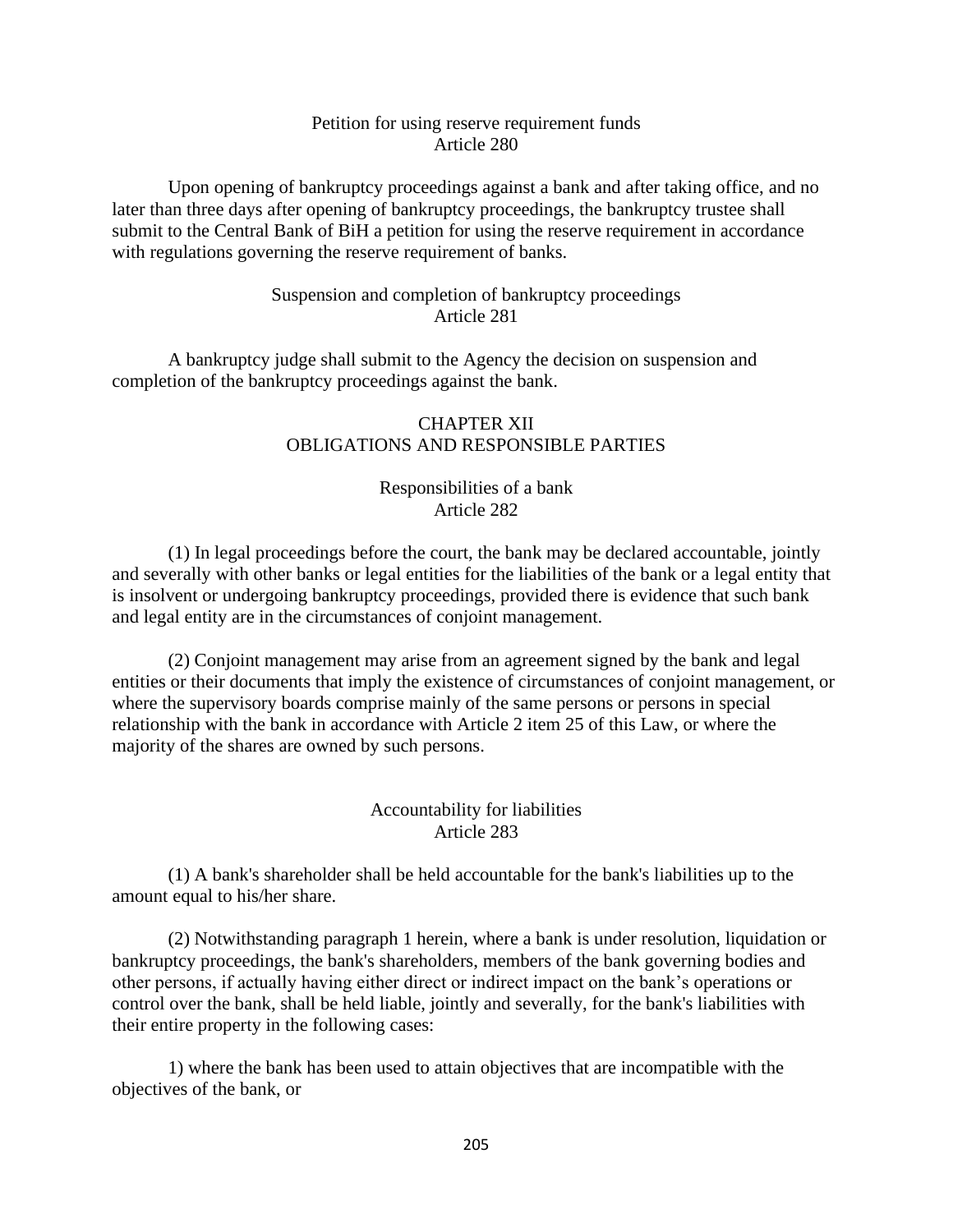2) where the bank's property and personal property of shareholders, members of governing bodies of the bank and other persons is not clearly articulated, or

3) where the bank has operated with the aim of deceiving its creditors or contrary to such creditors' interests, or

4) where the bank's resolution, liquidation or bankruptcy is intentionally caused by poor governance and management, or gross negligence.

#### CHAPTER XIII PENALTY PROVISIONS

## Misdemeanors committed by banks Article 284

(1) A bank shall be fined from KM 40,000 to KM 200,000 for a misdemeanor if:

1) it carries out activities not covered by the operating license (Article 17, paragraph 43),

2) after revoking the operating license, it continues to conduct activities contrary to the prohibition under Article 31, paragraph 4 herein,

3) it carries out status change without approval of the Agency (Article 32, paragraph 2),

4) it fails to maintain the capital in accordance with Article 37 paragraphs 1 and 2 of this Law,

5) it fails to maintain the regulatory capital adequacy rate in accordance with Article 37 paragraphs 4 and 5 of this Law,

6) it fails to maintain the capital buffers in a manner prescribed by Article 37, paragraph 6 of this Law,

7) if distributes the bank profit contrary to the provisions of Article 38 of this Law,

8) it acquires own shares contrary to the provisions of Article 39 of this Law,

9) it credits an acquisition of shares or holdings contrary to Article 40 of this Law,

10) it appoints members of the supervisory board without a prior approval of the Agency (Article 61, Paragraph 1),

11) it fails to comply with the provisions on large exposures, does not act and does not inform the Agency about exceeding restrictions (Articles 106, 107 and 109);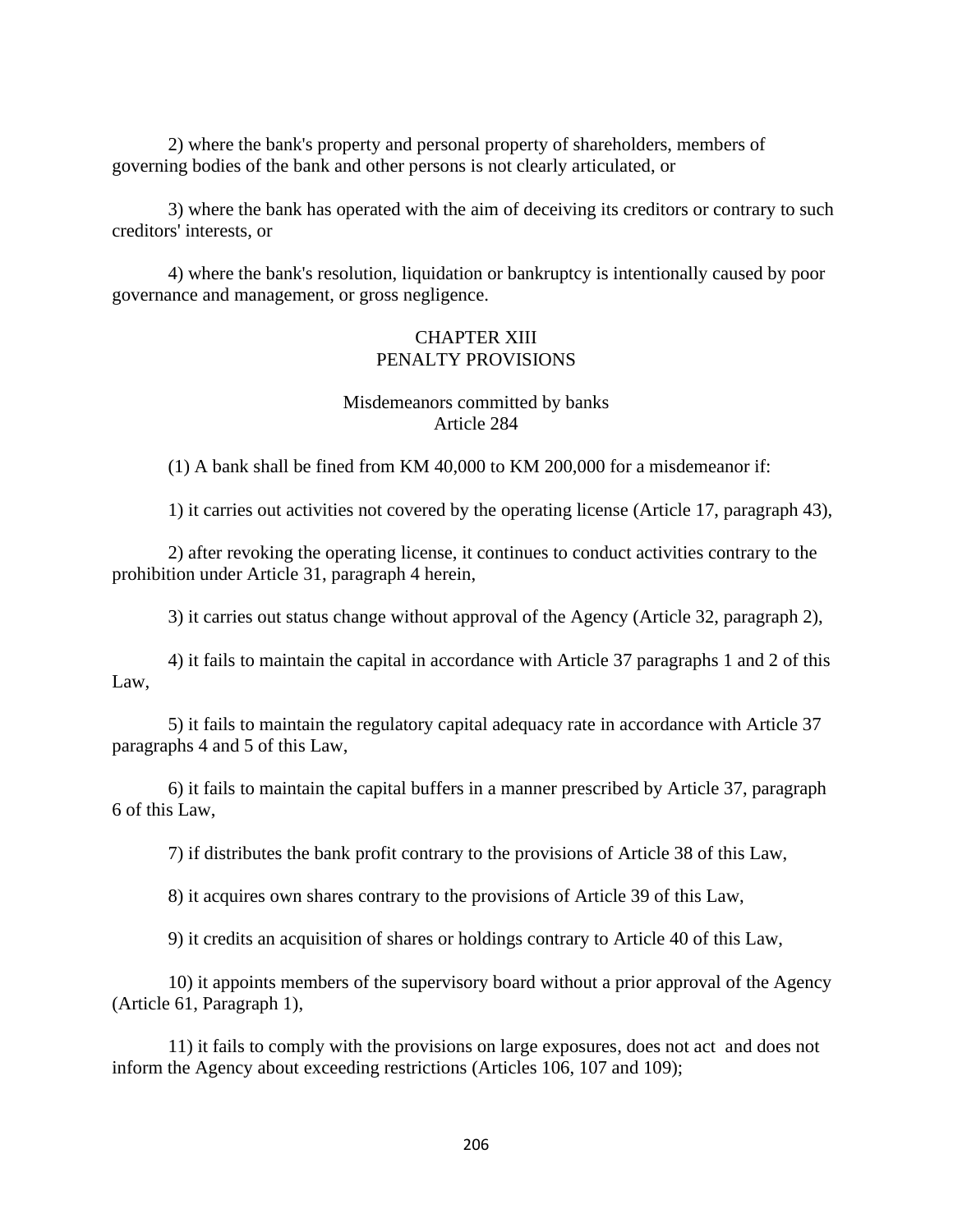12) it concludes a legal transaction without a prior consent of the supervisory board (Article 108),

13) it conducts business with a person in a special relationship with the bank contrary to Article 110 of this Law,

14) it acquires holding in other legal entities without a prior approval of the Agency (Article 111, Paragraph 1),

15) it acquires holding in other legal entities contrary to Article 111 paragraphs 2, 3 and 4 of this Law,

16) it fails to comply with restrictions on investment in fixed assets referred to in Article 112 of this Law,

17) it concludes a contract on purchase and sale of placements contrary to the provisions on the purchase and sale of placements (Articles 116, 117, 118, 119, 120 and 122),

18) it performs financing of purchase and sale of placements contrary to Article 121 of this Law,

19) it does not disclose general operation conditions, and in the relationship with clients does not act in accordance with Articles 123, 124 and 125 of this Law,

20) it fails to comply with the bank secrecy in accordance with the legal provisions (Articles 126, 127, 128 and 129),

21) it fails to ensure application of regulations, good business practices, and does not apply on users the principles laid down in the legal provisions of Article 134 of this law,

22) in a clear and understandable way and using representative sample, it does not provide the user with the standard data in the manner and within the period prescribed by the legal provisions of Article 136 of this law,

23) when advertising, it provides incorrect or false information that could mislead an average user and create a false picture as to the terms of the use of the services and lead the user to make a decision he/she would not have made under different circumstances (Article 137, paragraph 1),

24) when advertising, it uses terms referring to a service as free of charge or similar expressions, if the use of such service is conditioned by signing other agreements or conditioned by anything that may cause costs or create other obligations for the user (Article 137, paragraph 2),

25) in the negotiating stage, it fails to inform the clients of the conditions and all key features of the services it offers, through a standard information sheet in a hard or electronic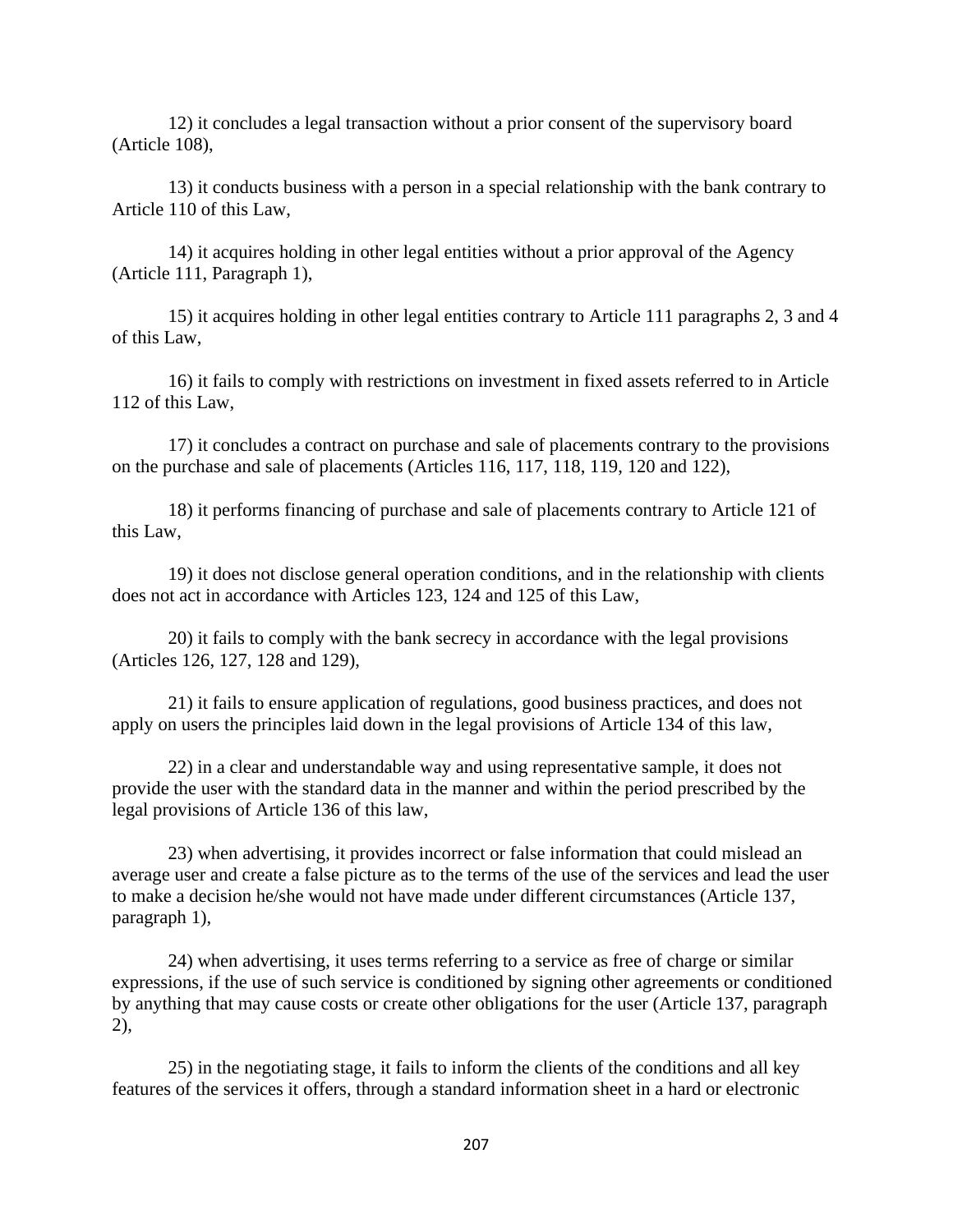copy, containing the elements stipulated in the legal provisions from Article 138, paragraph 1 of this law,

26) in the standard information sheet, it fails to display all data and information using the same font size and in equally visible manner (Article 138, paragraph 2),

27) prior to signing an agreement, it fails to provide all information pertaining to the service to the user, i.e., fails to make all relevant terms and elements of the agreement available and, as requested by the user, furnish him/her with a copy of the draft agreement to be considered outside the bank's offices in the period specified (Article 139, paragraph 2),

28) it fails to provide training to employees who are engaged in providing services or providing advice to users (Article 140),

29) it fails to prepare a contract in a written form, and does not deliver a copy of the contract to each contracting party (Article 141, paragraph 1),

30) it fails to put a public notice in an appropriate place on its premises and does not make available information on the changes in the value of contracted variable elements that affect the amount of variable interest rate (Article 144, paragraph 5),

31) it fails to calculate the effective interest rate and express it in a uniformed prescribed manner, and make it available to the public and users (Article 144, paragraph 7),

32) it fails to present the existence of obligations and conditions for signing of an agreement on ancillary services in a clear, concise and visible manner, together with the presentation of the effective interest rate, and sets as a condition that the user uses a selected provider for such ancillary services (Article 145, paragraph 2),

33) it fails to inform the user in the negotiating stage about the cost of opening, maintaining and recording transactions on accounts arising from the use of contracted services, and fails to include it in the calculation of the total cost of service through the effective interest rate (Article 145, paragraph 3),

34) prior to concluding a loan agreement, it fails to inform and acquaint the user, guarantor or any other person securing the user's liabilities with the documentation and information acquired in the procedure of creditworthiness assessment (Article 146, paragraph 2),

35) it fails to notify other persons about the fact that a person does not consent that the acquired information and documentation for the assessment of his/her creditworthiness be disclosed to another person (Article 146, paragraph 3),

36) in the negotiation stage, it fails to inform the guarantor about the subject of the surety, form of the surety required by the agreement, level of responsibility which he/she undertakes, and fails to acquaint him/her with all information and relevant agreement elements and, as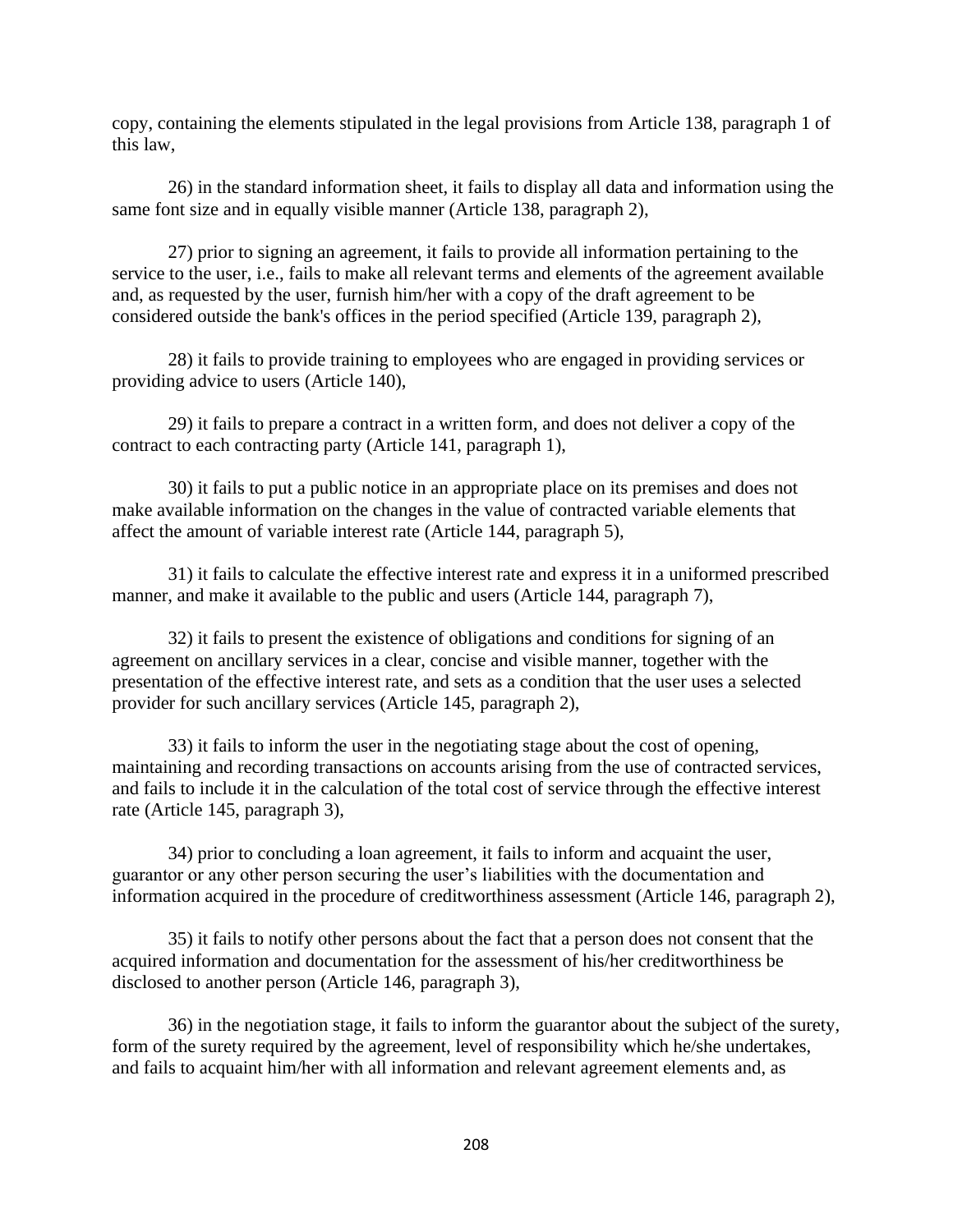requested and free of charge, hand over a copy of the draft agreement for consideration outside of the bank's offices (Article 147, paragraph 1),

37) it amends the compulsory elements of the agreement increasing the volume of the surety's responsibility without a prior consent of the guarantor given in writing (Article 147, paragraph 3),

38) аt the time of concluding a loan agreement, i.e. a cash deposit agreement, it fails to hand over to the user one copy of the loan repayment schedule, i.e. deposit repayment schedule, which is considered an integral part of the agreement (Article 148, paragraph 4 and Article 157, paragraph 3),

39) it enters into contracts and collects from the user a withdrawal fee where the user withdraws from the loan agreement (Article 150, paragraph 5),

40) with loan agreements secured by a mortgage or a loan intended for the acquisition or financing of real estate, it includes a contractual term and collects fees from the users much higher than the actual costs incurred by its having concluded the agreement (Article 150, paragraph 6),

41) for due and unpaid liabilities, it fails to apply the interest rules that apply where a debtor defaults, in accordance with the legislation governing contractual relations (Article 152, paragraph 1),

42) fails to deliver to the user, in the manner specified in contract and at least once a year, free of charge, a written statement on the balance of his/her loan debt and data prescribed by the legal provisions of Article 154, paragraph 1 of this law,

43) in case of automatic extension of the cash deposit term, it fails to inform the user about new the conditions within prescribed deadline and it does not act in accordance with Article 157, paragraph 4 of this law,

44) in case of a revolving loan, it fails to comply with Article 158 of this law,

45) it fails to enable the user to report, at all times, the loss, theft or transaction made by way of an unauthorized use of the payment card, or payment card data, or fails to make it possible for the user to request that any further use of the payment card be blocked (Article 160, paragraph 5),

46) does not perform external audit in accordance with Article 168 of this Law,

47) it fails to enable the performance of on-site inspection and does not cooperate with the authorized persons of the Agency in accordance with Article 190 of this Law,

48) it fails to implement the measures ordered by the Agency under Article 200, 201 and 202 of this Law,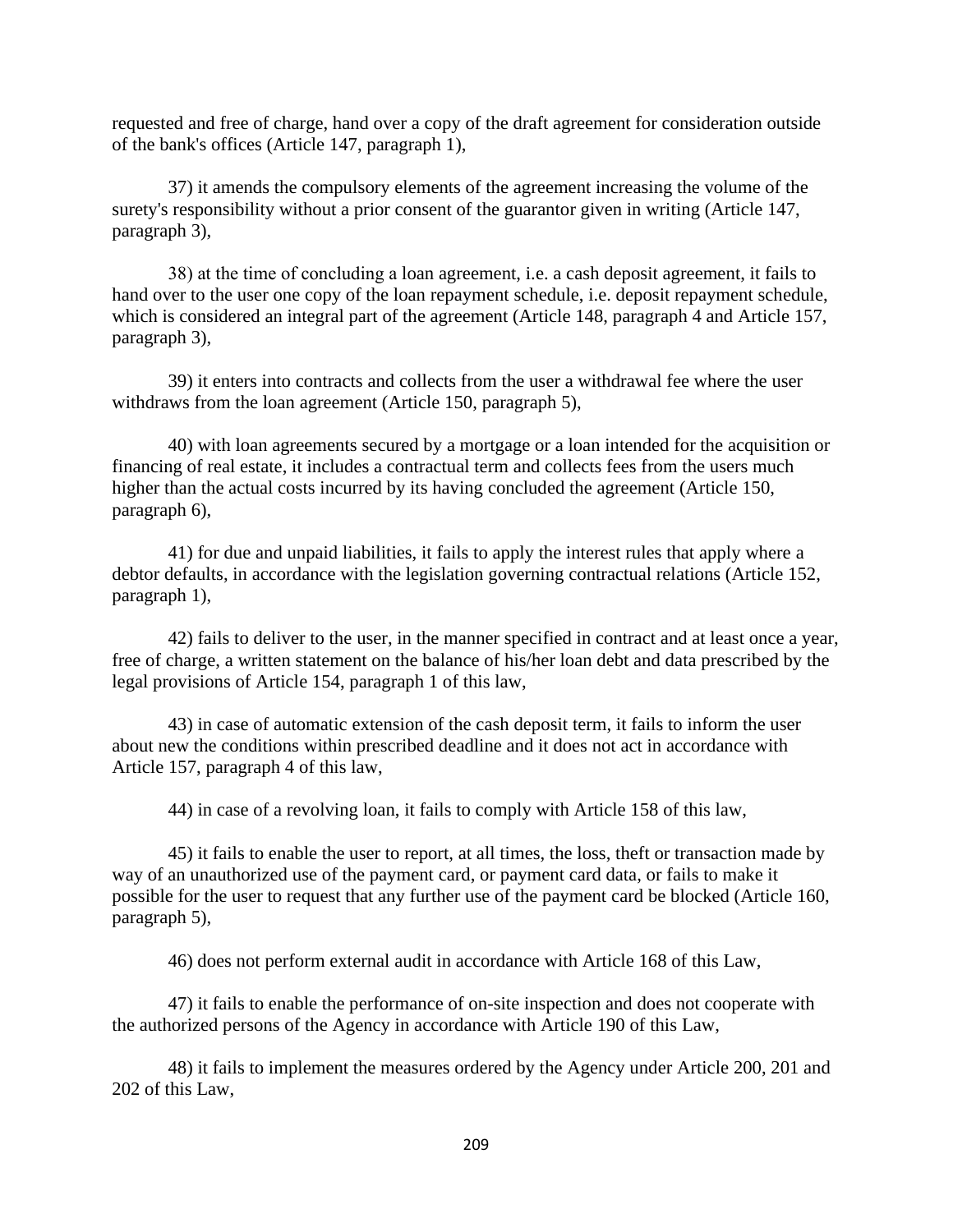49) it does not define and does not submit data for the banking group on a consolidated basis in accordance with Article 219, paragraph 4 of this Law, and

50) as member of the banking group, it does not comply with the measures of the Agency under Article 220 of this Law.

(2) For the misdemeanors referred to in paragraph 1 herein, the responsible person of the bank shall be also fined with KM 4,000 to KM 20,000.

(3) If the control procedures find that a misdemeanor is recommitted within two years, for such repeated misdemeanor the Agency may impose twice higher monetary fine referred to in paragraphs 1 and 2 herein.

## Misdemeanors committed by banks Article 285

(1) A bank shall be fined from KM 10,000 to KM 50,000 for a misdemeanor if:

1) in its business name it uses words contrary to Article 5, paragraph 2 of this Law,

2) it enters into explicit or tacit agreements, issues decisions or other documents and effects transactions the purpose of which is to significantly prevent, restrict or distort market competition (Article 6, paragraph 1),

3) it adopts a statute, i.e., changes and amends the statute contrary to Article 13 of this Law and fails to submit to the Agency the documentation provided for in this Article,

4) it establishes an organizational unit without the approval of the Agency (Article 19, paragraph 1),

5) it opens a representative office contrary to Article 24 and 25 of this law),

6) it converts individual capital items and increases capital from external sources without a prior approval of the Agency (Article 35, paragraph 3),

7) it acquires qualifying holdings in another legal entity contrary to the provisions of Article 43, paragraph 2 of this Law,

8) it fails to report to the Agency about the persons who have qualifying holdings in accordance with Article 48 of this Law,

9) when acquiring qualifying holdings without prior approval from the Agency, it fails to act in accordance with Article 49, paragraph 5 of this Law,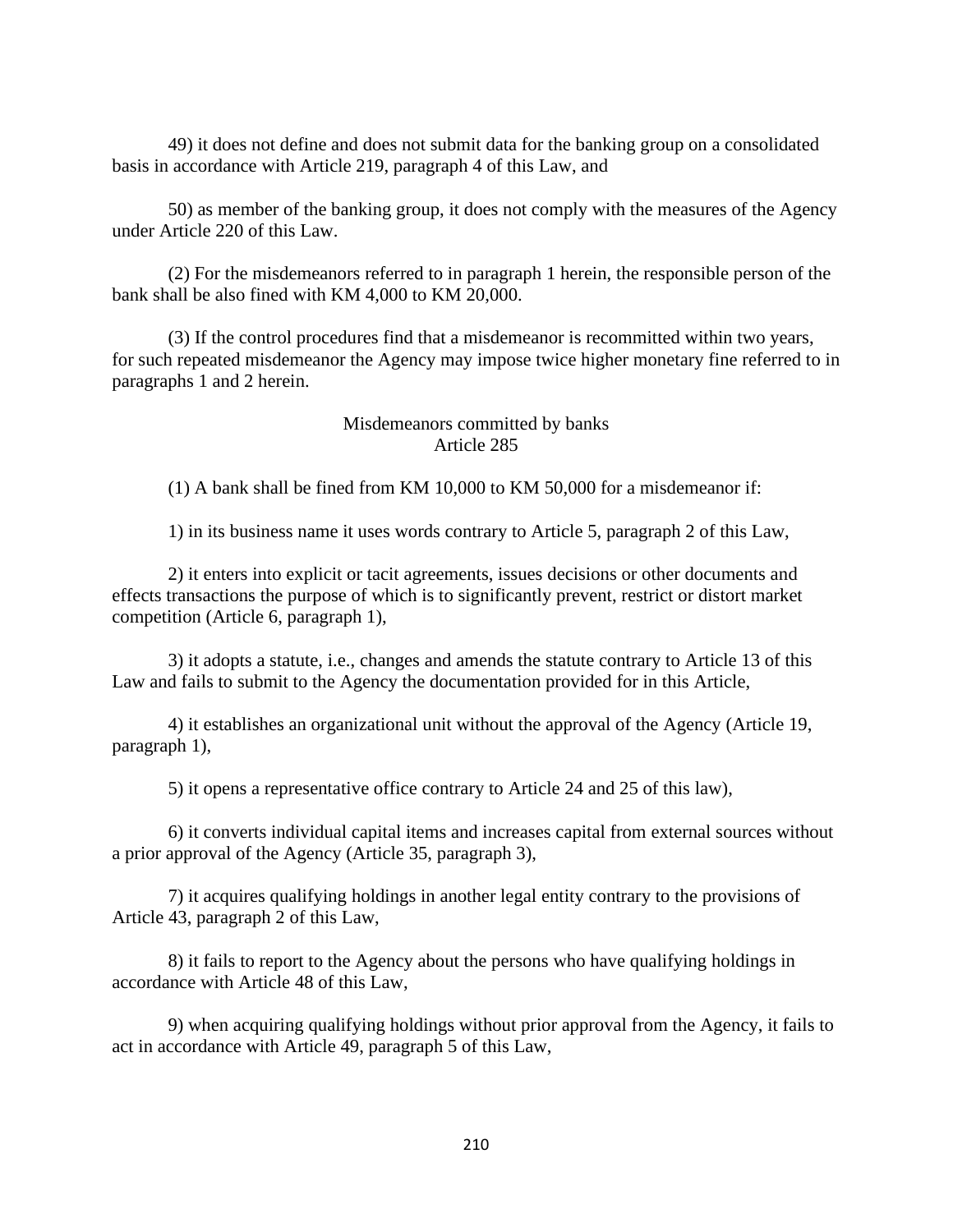10) it fails to inform the Agency about the bank's general meeting (Article 53, paragraph 4) and about the request for convening the general meeting of the bank submitted to the competent court (Article 54, paragraph 6),

11) the bank's general meeting transfers its responsibilities provided for by this Law to another body of the bank (Article 55, paragraph 2),

12) it fails to notify the Agency of the expiration of a supervisory board member's term in accordance with Article 59, paragraph 5 and Article 68, paragraph 7 of this Law,

- 13) it fails to submit a request to the Agency for a prior approval of supervisory board member within the period prescribed by Article 61, paragraph 9 of this Law,
- 14) it fails to submit a request to the Agency for a prior approval of board of directors board member within the period prescribed by Article 70, paragraph 4 of this Law
- 15) it fails to establish and organize the key functions of the bank in the manner prescribed in Article 76 of this Law,
- 16) it gives a proxy contrary to Article 85 of this Law,
- 17) it conducts its business activities contrary to the provisions of Article 86 of this Law,
- 18) it fails to establish an organizational structure and risk management system in accordance with Articles 88 and 89 of this Law,
- 19) it fails to organize control functions of risk management, operations compliance monitoring and internal audit in accordance with the provisions of Articles 92, 93, 94, 95 and 96 of this Law,
- 20) it fails to report on the implementation of the control functions in accordance with Article 98 of this Law,
- 21) it fails to establish and implement remuneration policies and practices in accordance with Article 99 of this Law,
- 22) it fails to establish internal assessment of capital adequacy and liquidity of the bank in accordance with Article 100 of this Law,
- 23) it fails to prepare, review and submit to the Agency a recovery plan of the bank in accordance with Article 101 of this Law,
- 24) the recovery plan does not contain the elements required by Article 102 of this Law,
- 25) when assessing and applying the recovery plan, it does not comply with Article 103 and 104 of this Law,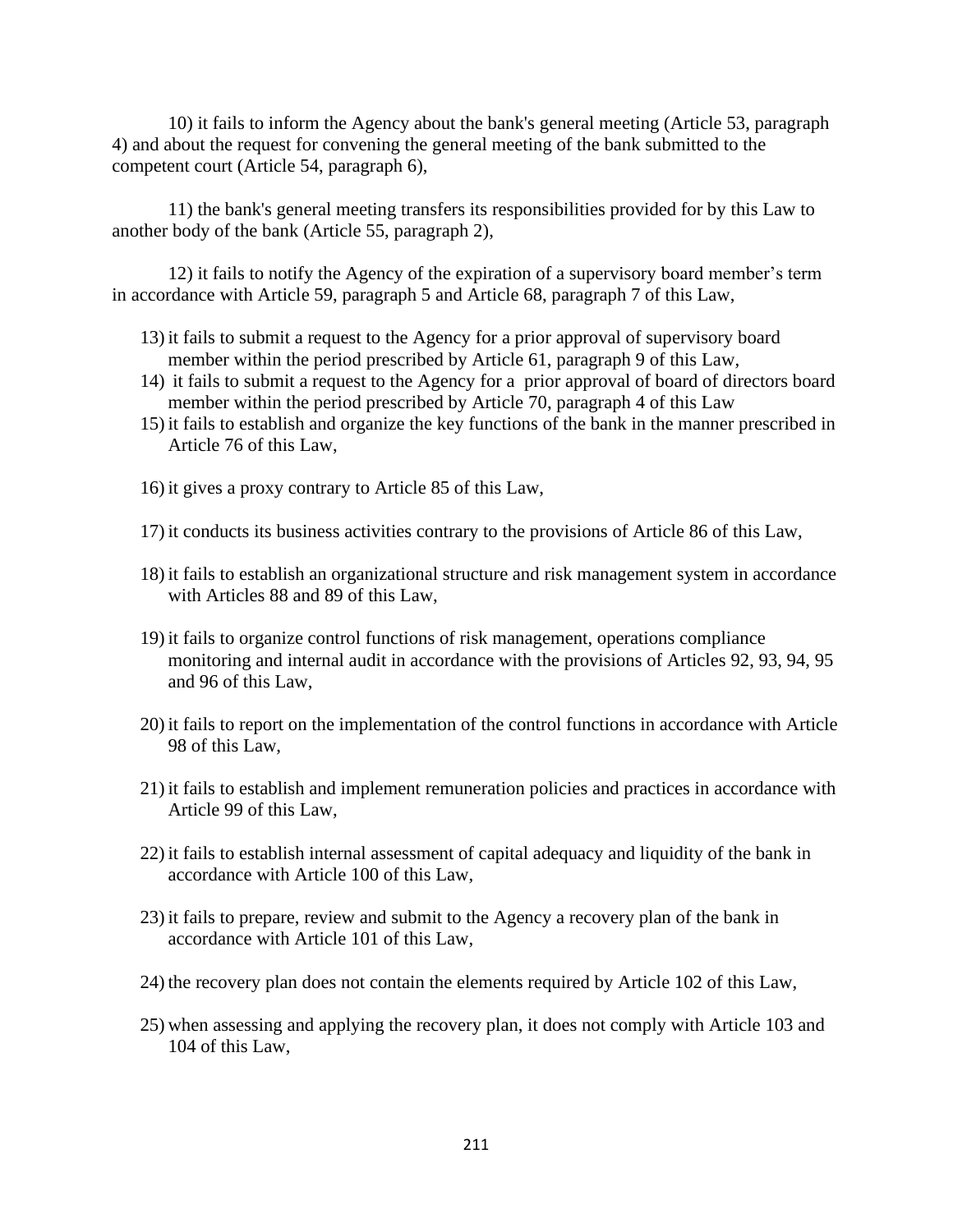- 26) it fails to make and submit a recovery plan of the banking group in accordance with Article 105 of this Law,
- 27) when outsourcing its business activities, it acts contrary to Articles 114 and 115 of this Law,
- 28) it fails to submit monthly statistical reports to the Agency in accordance with Article 130, paragraph 8 of this Law,
- 29) it fails to keep documentation, data and records of performed transactions in accordance with Article 132 of this Law,
- 30) the contracts include general norms referring to the business policy instead of the elements of an agreement stipulated by this Law as compulsory elements of an agreement (Article 141, paragraph 6),
- 31) it acts contrary to the obligation established by Article 141, paragraph 7 of this Law,
- 32) agreements on loan, cash deposits, savings, opening and maintaining accounts, allowed overdrafts and use of payment cards do not contain mandatory elements prescribed in the legal provisions (Articles 142, 148, paragraph 1, Article 157 paragraph 1 and Article 160, paragraph 1),
- 33) it fails to perform the obligations stipulated in the legal provisions (Article 143),\
- 34) it enters into contracts with variable interest rate contrary to the legal provisions (Article 144, paragraphs 3 and 4),
- 35) prior to signing a surety agreement, it fails to acquire a copy of the surety agreement signed in writing between the user and the guarantor (Article 147, paragraph 2),
- 36) where the loan agreement specifies variable interest, consideration and other costs, it fails to base such variability on the elements contracted in line with the provisions of this Law, which are publicized (Article 149, paragraph 1),
- 37) it makes changes to the variable interest rate in periods other than the contracted and in a manner contrary to the legal provisions (Article 149, paragraph 2),
- 38) it fails to allow the user to repay the loan according to the same exchange rate that was in effect at the time of loan disbursement (Article 149, paragraph 3),
- 39) it fails to apply the same method of interest calculation to the deposits that was used for interest calculation on the approved loan (Article 149, paragraph 4),
- 40) it makes the credit resources available to the user before the deadline defined in Article 150, paragraph 1 of this Law,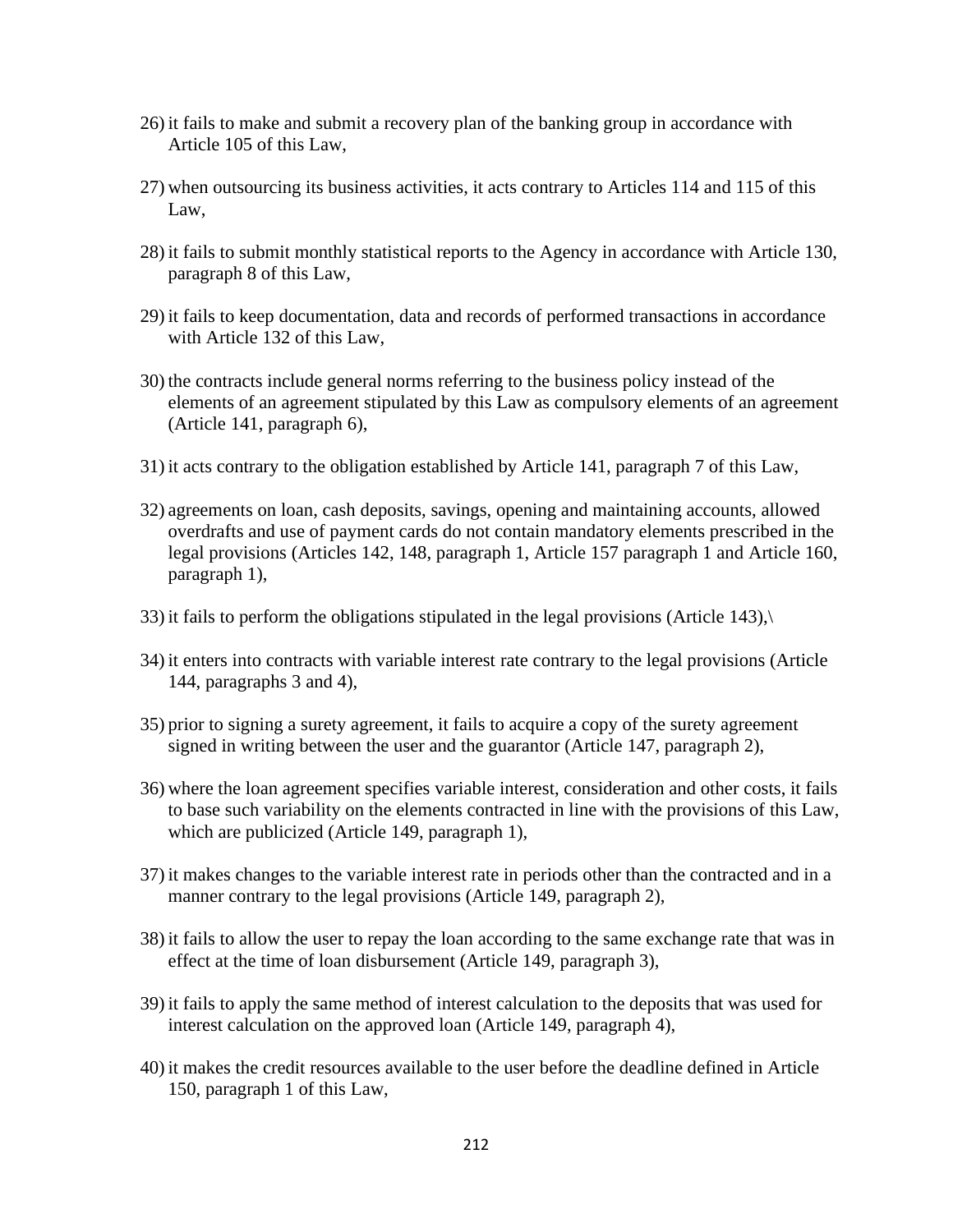- 41) in the event of early repayment of the loan by the user, who informed the bank in advance, it fails to deduct the total cost of loan by an amount prescribed by Article 151, paragraph 1 of this law,
- 42) it requests from the user a compensation for an early repayment in case of specified in Article 151, paragraph 3 of this Law,
- 43) it requests from the user a fee for early repayment of the loan higher than the fee prescribed in Article 151, paragraph 4 of this Law,
- 44) accrues and receives payment from the user as fee for written warning against Article 153 of this law,
- 45) it fails to inform the user about the changes in the contractual variable interest rate before the start of its application and fails to specify the date from which it applies (Article 154, paragraph 2),
- 46) it fails to deliver, along with the notification of the changes in the variable interest rate, a free of charge amended loan repayment schedule (Article 154, paragraph 3),
- 47) it transfers the receivables from a loan contract to another bank or financial institution licensed by the Agency – transferee, and puts the user in a less favorable position and exposes him/her to additional costs, and does not inform the user thereof (Article 155, paragraphs 1 and 2),
- 48) it restricts, by making it a condition or contracting its prior consent, the transfer of the rights referred to in the loan agreement to the surety or any other person (Article 155, paragraph 3),
- 49) by issuance and delivery of a statement to the user, it fails to inform him/her about the data and the current account balance used when contracting the loan, the applied interest rates and interest rate changes prior to their implementation, in accordance with the legal provisions (Article 159, paragraphs 1 and 2),
- 50) it fails to ensure that the user can withdraw the funds available in his/her account opened with the bank without a special fee (Article 159, paragraph 3),
- 51) it charges a fee from the user for closing an account (Article 159, paragraph 4),
- 52) it charges a fee from the user for closing a payment card (Article 160, paragraph 6),
- 53) the contracts for other services are not prepared in accordance with Article 161 of this Law,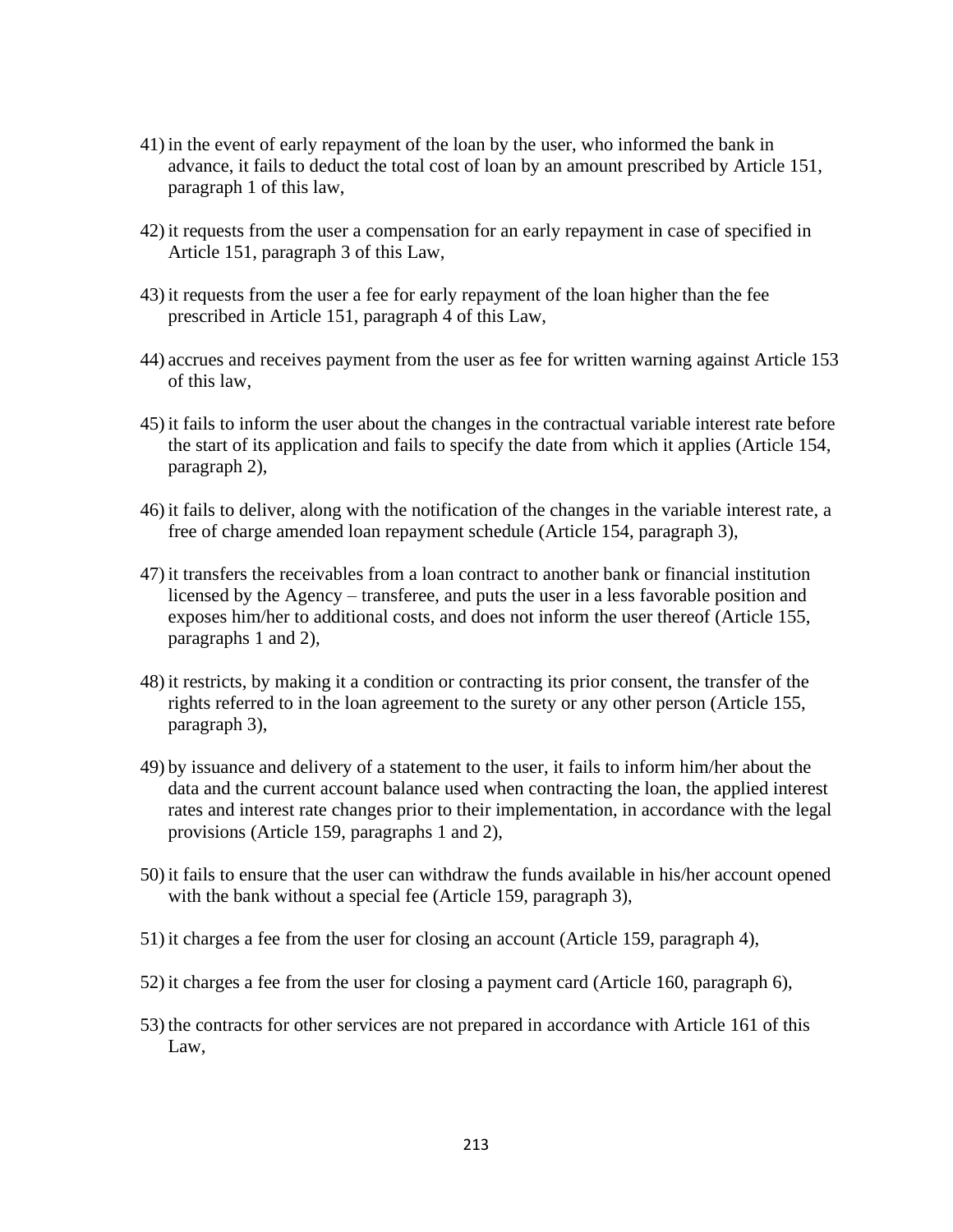- 54) it fails to act in accordance with Article 162 paragraphs 2 and 3, and charges from the user a fee or other costs for filing and handling of complaints,
- 55) it fails to keep books and prepare financial statements in accordance with Articles 164 and 165 of this Law,
- 56) it engages and appoints an audit firm contrary to Articles 169 and 170 of this Law,
- 57) it fails to comply with the report of the audit firm in accordance with Article 174 of this Law,
- 58) it fails to engage an audit firm to perform a special audit and an audit in case of status changes, and fails to act in accordance with Articles 176 and 177 of this Law,
- 59) it fails to disclose and submit financial statements, and fails to report additionally to the Agency in accordance with Articles 178 and 179 of this Law,
- 60) it fails to disclose data on the operations of the bank in accordance with Article 180 of this Law,
- 61) it acquires ownership in a subsidiary company without the approval of the Agency (Article 217),
- 62) it fails to render aid, fails to submit information and to notify about changes in data in connection with the bank resolution plan and the banking group resolution plan if it is the ultimate parent entity of the group (Article 225, paragraph 1 and Article 226, paragraph 4),
- 63) it fails to submit proposed actions and remove the obstacles to the resolution of the bank in accordance with Article 228 of this Law,
- 64) it fails to comply with the request of the Agency regarding the provision of services and facilities (Article 237, paragraph 1),
- 65) it fails to meet the minimum requirements for capital and eligible liabilities on an individual, sub-consolidated or consolidated basis (Article 250),
- 66) it fails to provide for contractual recognition of bail-in in accordance with Article 256, paragraph 1 of this Law.

(2) For the misdemeanors referred to in paragraph 1 herein, the responsible person of the bank shall also be fined with KM 2,000 to KM 10,000.

(3) If the control procedures find that a misdemeanor is recommitted within two years, for such repeated misdemeanor the Agency may impose monetary fine twice higher than referred to in paragraphs 1 and 2 herein.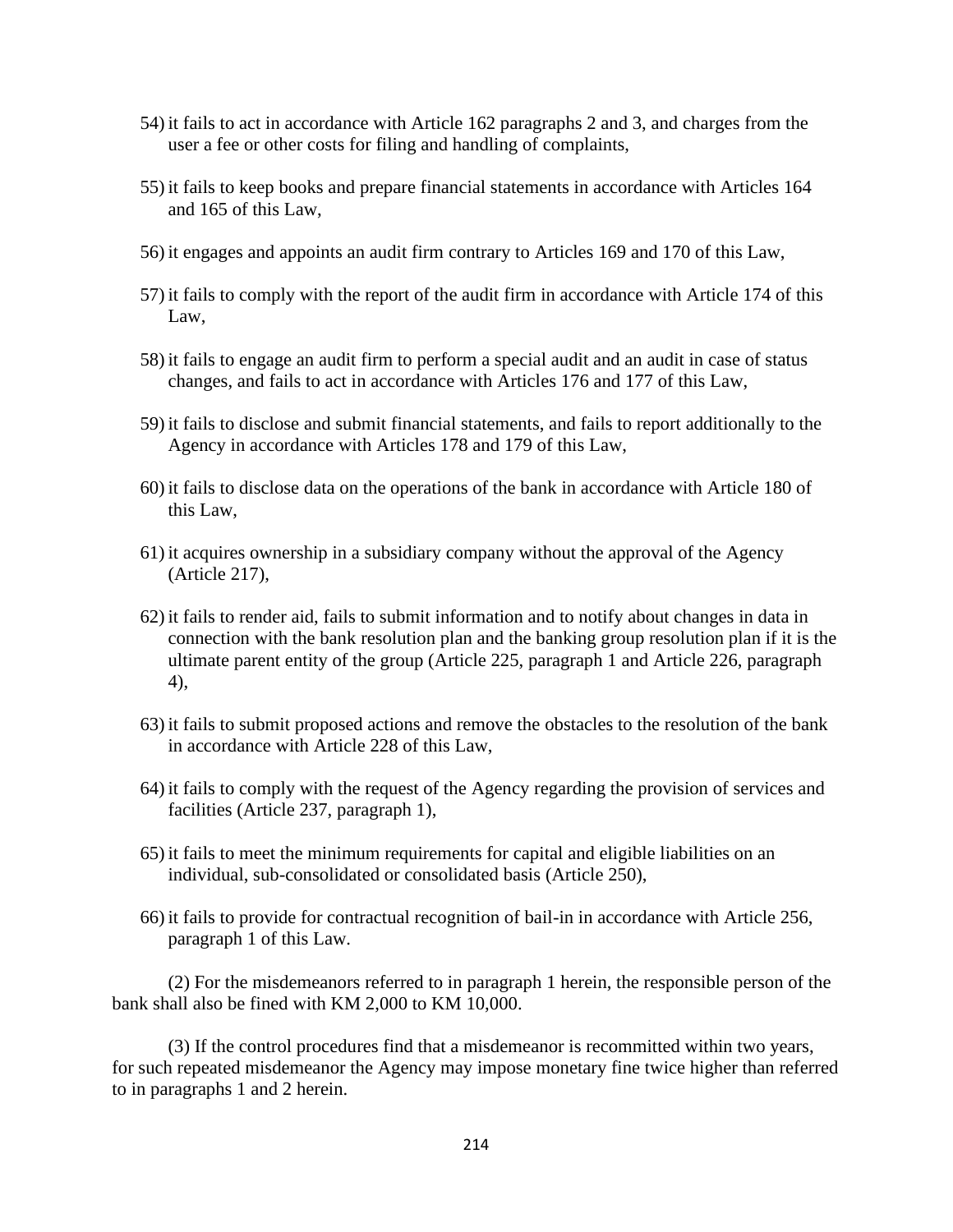## Misdemeanors committed by a bank located in the Federation of Bosnia and Herzegovina and the Brčko District of Bosnia and Herzegovina Article 286

(1) A fine of KM 10,000 to KM 50,000 shall be imposed on a bank located in the Federation of Bosnia and Herzegovina or the Brčko District of Bosnia and Herzegovina if:

1) it establishes an organizational unit in the Republika Srpska without the approval of the Agency (Article 19, aragraph 2),

2) without a prior approval of the Agency, it makes changes relating to branches and lower organizational units established in Republika Srpska (Article 22, paragraph 3),

3) it opens a representative office without the consent of the Agency in accordance with Article 24, paragraph 1of this law and does not act in accordance with Article 25 paragraph 5 of this law,

4) the organizational units fail to notify the Agency in accordance with Article 179, paragraph 3 of this Law,

5) the organizational unit fails to enable on-site inspection and fails to cooperate with the authorized persons of the Agency in accordance with Article 190 of this Law.

(2) For the misdemeanors referred to in paragraph 1 herein, the responsible person shall also be fined with KM 2,000 to KM 10,000.

(3) A bank located in the Federation of Bosnia and Herzegovina or the Brčko District of Bosnia and Herzegovina and the responsible person of that bank shall be fined if its branch or lower organizational unit commits the misdemeanors referred to in Article 284, paragraph 1, items 19 to 45 and Article 285, paragraph 1, items 29 to 54 of this Law, according to the provisions of these articles.

Other misdemeanors committed by the supervisory board, board of directors and audit committee Article 287

(1) A fine from KM 4,000 to KM 20,000 shall be imposed on a responsible member of the supervisory board if:

1) he/she fails to convene an extraordinary general meeting in the cases referred to in Article 54, paragraph 4 of this Law,

2) he/she gives false and misleading documents or presents false data which are essential for the performance of the duties of a member of the supervisory board, in accordance with Article 62, paragraph 1, Item 1 of this Law,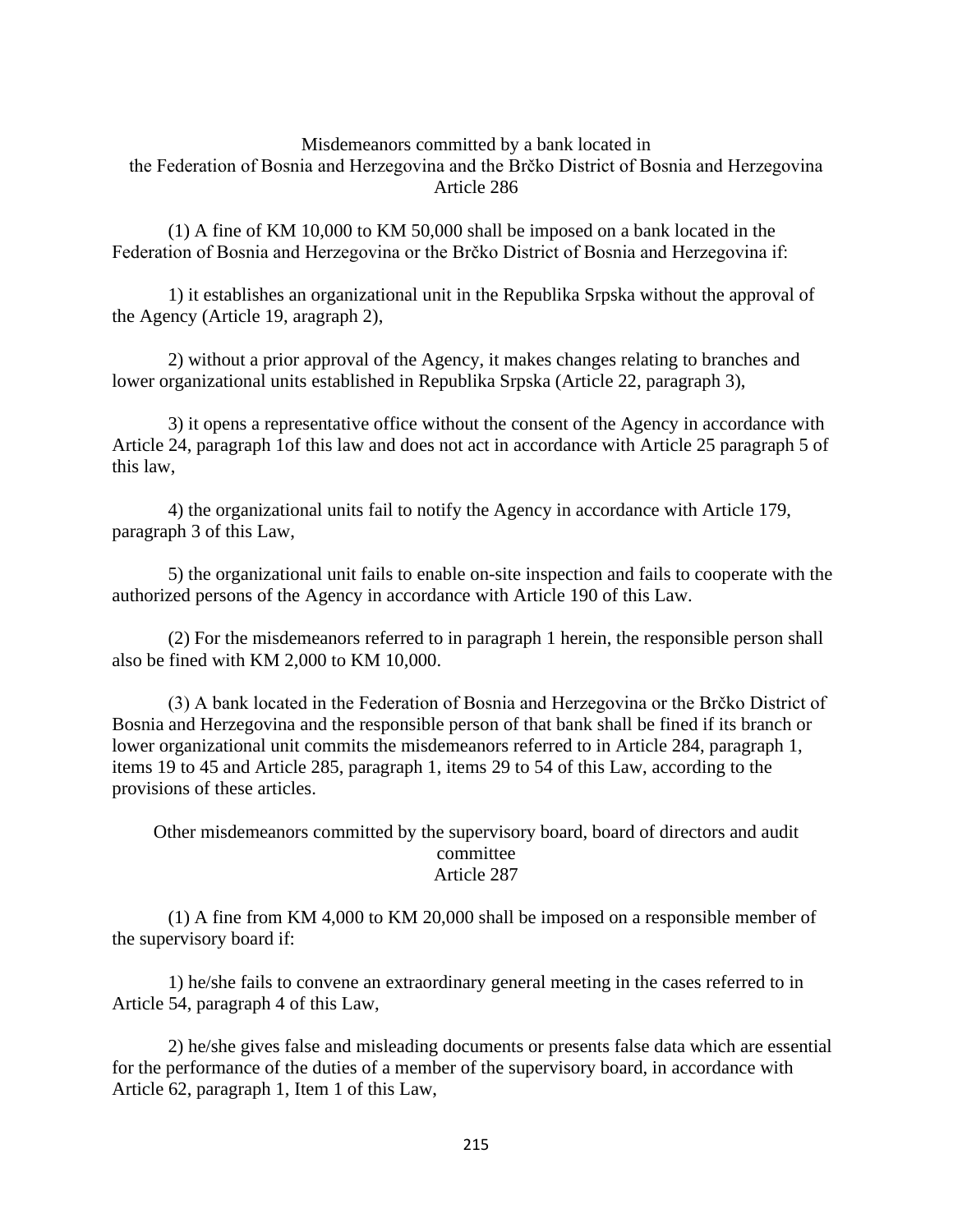3) he/she fails to hold an extraordinary meeting of the supervisory board, and fails to inform the Agency of the date of the meeting and the agenda of the extraordinary meeting (Article 64, paragraphs 2 and 4),

4) he/she does not immediately inform the Agency of the occurrence of circumstances referred to in Article 66, paragraph 1, item 28 and Article 67, paragraph 1, item 4 of this Law,

5) he/she fails to perform his/her duties in accordance with Article 67, paragraph 1, items 1, 2, 3, and 5 and paragraph 2 of this Law,

6) he/she appoints members of the board of directors without a prior approval of the Agency (Article 70, paragraph 3),

7) he/she fails to make decision on the dismissal of a member of the board of directors within the deadline set in Article 74, paragraph 3 of this Law,

8) he/she fails to submit a written statement of the financial situation and information in accordance with Article 75 of this Law,

9) he/she fails to form committees in accordance with Article 77 and 78n of this Law and if the committees do not act in accordance with Articles 80, 81 and 82 of this Law,

10) he/she fails to take measures following the recommendations of the internal audit in accordance with Article 97, paragraph 2 of this Law,

11) he/she participates in the consideration or approval of a legal transaction between him/her and the bank, or the bank and a person associated with him/her (Article 110, paragraph 5),

12) he/she fails to comply with the bank secrecy in accordance with the provisions of Articles 126, 127, 128 and 129 of this Law,

13) he/she fails to fulfill the obligations towards the consultant in accordance with Article 207 of this Law,

14) in connection with the business reorganization plan in the course of the resolution, he/she fails to act in accordance with Article 254 of this Law.

(2) A fine ranging from KM 4,000 to KM 20,000 shall also be imposed on a responsible member of the board of directors if:

1) he/she fails to exercise the powers in accordance with Article 71 of this Law,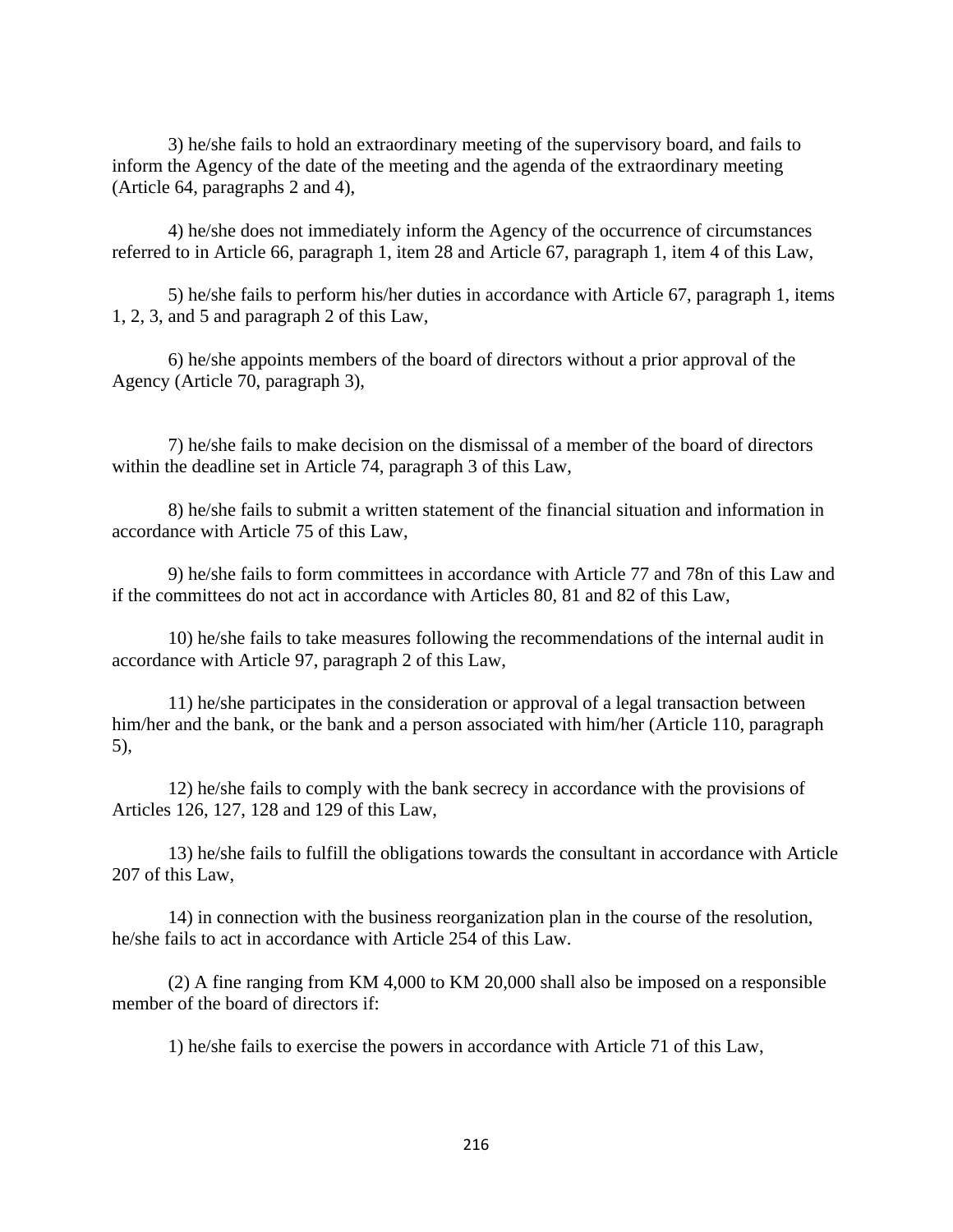2) he/she fails to inform the supervisory board without delay about the circumstances referred to in Article 73 of this Law,

3) he/she fails to submit a written statement of the financial situation and information in accordance with Article 75 of this Law,

4) he/she fails to ensure that measures are taken with respect to recommendations of internal audit in accordance with article 97, paragraph 2 of this law,

5) he/she participates in the consideration or approval of a legal transaction between him/her and the bank or the bank and persons associated with him/her (Article 110, paragraph 5),

6) he/she fails to fulfill the obligations towards the consultant in accordance with Article 207 of this Law,

7) as a previous member of the board of directors, he/she fails to cooperate with the provisional administrator in accordance with Article 211, paragraph 8 or the special administrator in accordance with Article 239, paragraph 5,

8) in connection with the business reorganization plan in the course of the resolution, he/she fails to act in accordance with Article 254 of this Law.

(3) A fine from KM 4,000 to KM 20,000 shall also be imposed on a responsible member of the audit committee, if he/she fails to act in accordance with Article 79 and 97, paragraph 2 of this Law.

## Misdemeanors committed by other legal entities Article 288

(1) A fine of KM 10,000 to KM 50,000 shall be imposed on any other legal entity if:

1) it carries out tasks that can be performed only by a bank (Article 4),

2) its business name includes the word bank, contrary to Article 5, paragraph 3 of this Law,

3) as custodian, it fails to disclose to the Agency identity of the clients for whose account the bank's shares are managed, in accordance with Article 35, paragraph 2 of this Law,

4) it acquires qualifying holdings in the bank contrary to Article 41 of this Law and fails to act in accordance with this Article,

5) it fails to comply with the restrictions on acquiring ownership by several persons in accordance with Article 43, paragraph 1 herein,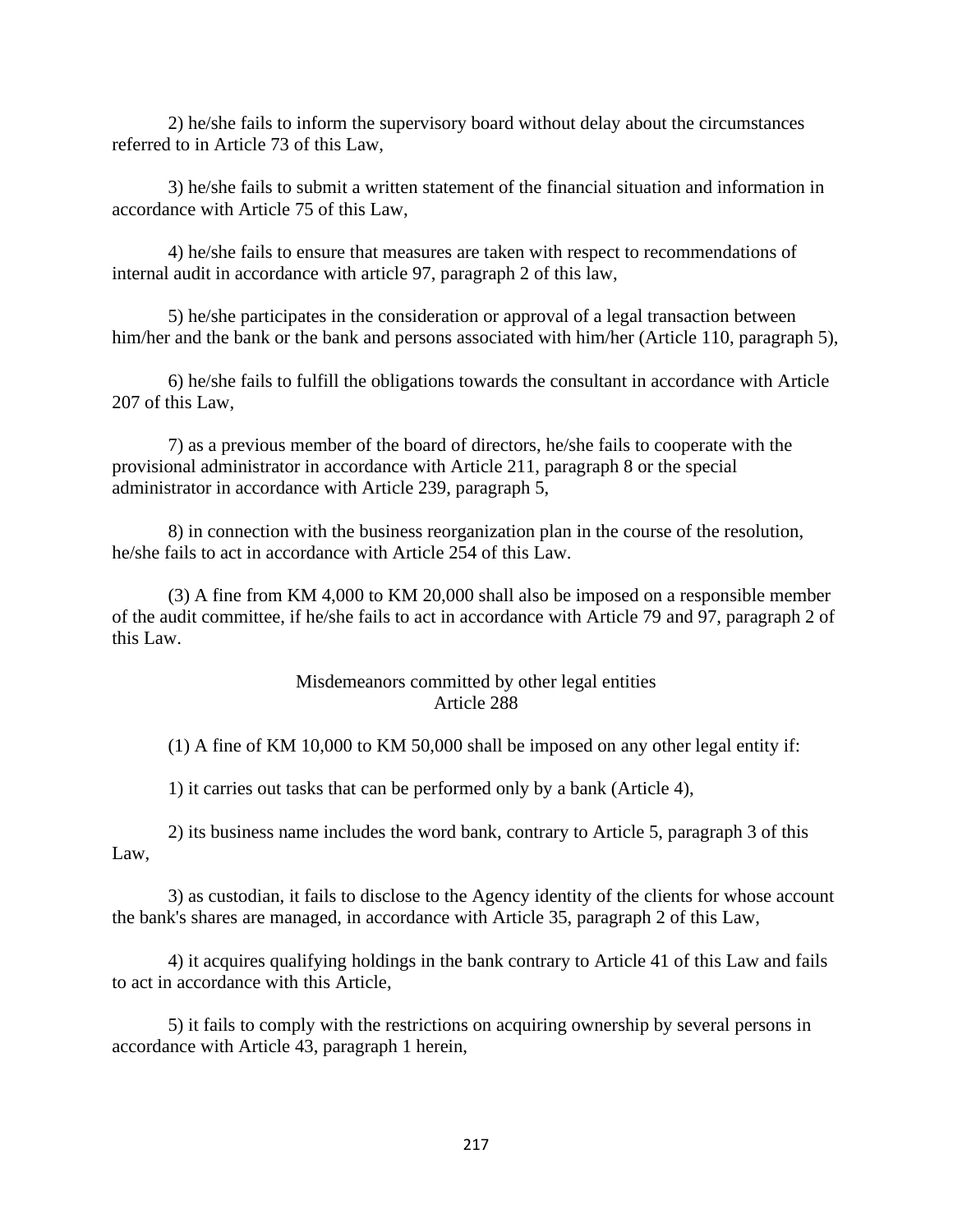6) as acquirer of qualifying holdings in the bank by inheritance, legal succession or other forms of acquisition independent of the will of the acquirer, it acts contrary to Article 46 paragraphs 2 and 3 of this Law,

7) it fails to sell shares upon order of the Agency under Article 49, paragraph 1 and Article 50, paragraph 2 of this Law,

8) the Agency revokes from that person the consent for acquiring qualifying holding due to reasons prescribed in Article 50, paragraph 1, items 1 and 2 of this Law,

9) as the acquirer of placements, it acts towards the debtor and the user of banking services contrary to Article 119 of this Law,

10) it fails to handle confidential information in accordance with the legal provisions (Articles 126, 127, 128 and 129),

11) as an audit firm, fails to act in accordance with Articles 169, 170, 171 and 172 of this Law,

12) as an audit firm, fails to perform the audit for the Agency's needs in accordance with Article 175 of this Law,

13) as a holding in acquiring ownership in a subordinated entity, it acts contrary to Article 218 of this Law,

14) as an ultimate parent company of a banking group, it fails to determine and to provide to the Agency the indicators stipulated in Article 219 of this Law,

15) as a member of a banking group, it fails to comply with the measures of the Agency specified in Article 220 of this Law,

16) as ultimate parent company and a member of a banking group, it fails to render aid, fails to submit information and notify about the change of data related to the resolution plan of the banking group (Article 226, paragraph 4), and

17) as an independent appraiser, it fails to assess the value of assets and liabilities in accordance with Article 232 of this Law, as well as the assessment in accordance with Article 257 of this Law.

(2) For the misdemeanors referred to in paragraph 1 herein, the responsible person from another legal entity shall be fined KM 2,000 to KM 10,000.

## Misdemeanors committed by natural persons Article 289

A fine in the amount of KM 1,000 to KM 5,000 shall be imposed on a natural person if: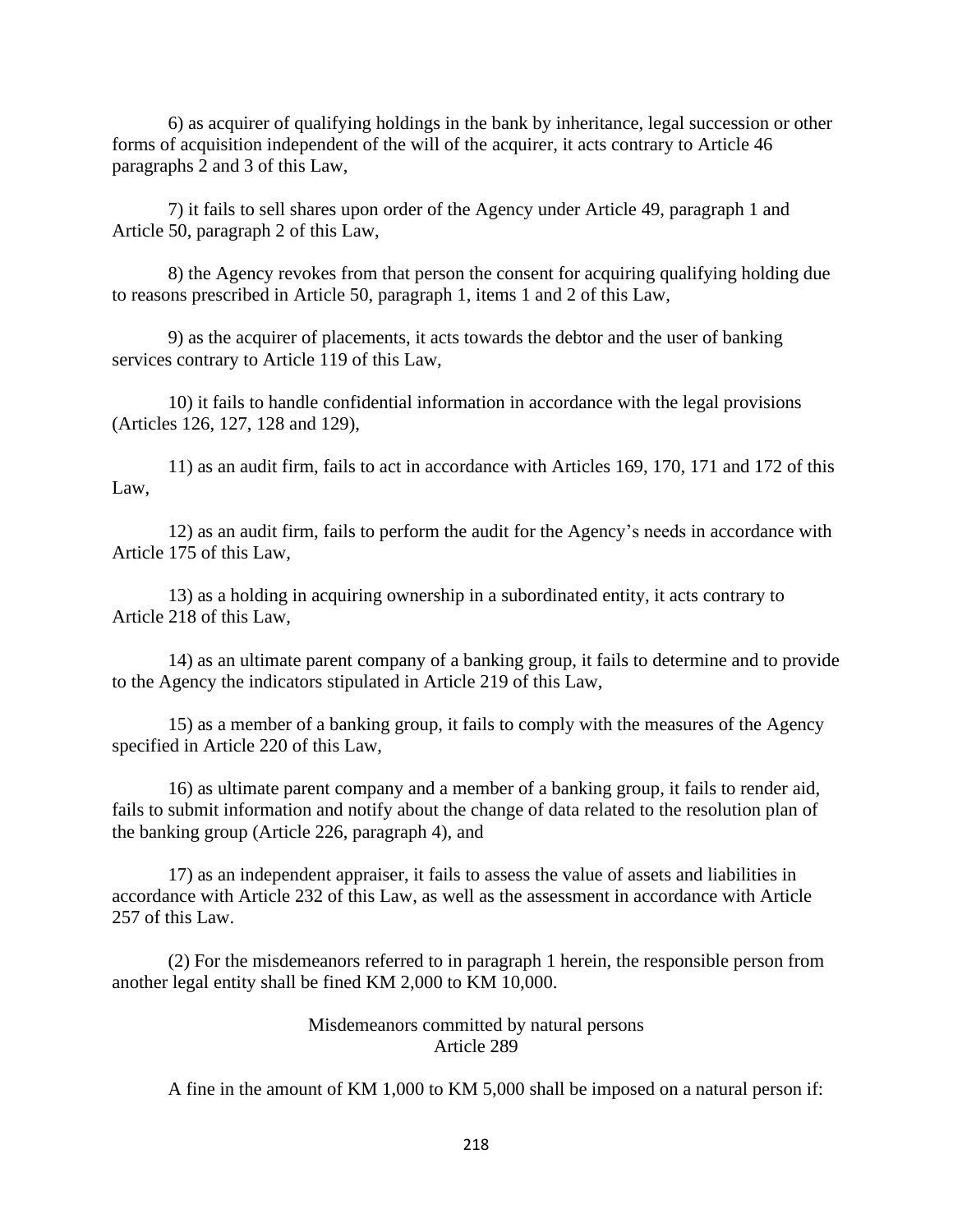1) he/she acquires qualifying holdings in the bank contrary to Article 41 of this Law, and fails to act in accordance with this Article,

2) as the acquirer of qualifying holdings in the bank by inheritance, legal succession or other forms of acquisition independent of the will of the acquirer, he/she acts contrary to Article 46, paragraphs 2 and 3 of this Law,

3) he/she fails to sell shares upon order of the Agency under Article 49, paragraph 1 and Article 50, paragraph 2 of this Law,

4) the Agency revokes from that person the consent for acquiring qualifying holdings due to reasons prescribed in Article 50, paragraph 1, items 1 and 2 of this Law,

5) he/she fails to comply with the bank secrecy in accordance with the legal provisions (Articles 126, 127, 128 and 129),

6) as a consultant, he/she fails to prepare a report and fails to inform the Agency in accordance with Article 206 of this Law,

7) as a provisional administrator, he/she fails to fulfill his/her obligations, fails to prepare a report and fails to inform the Agency in accordance with Articles 211 and 213 of this Law,

8) as a special administrator, he/she fails to undertake measures and fails to report to the Agency in accordance with Article 239, paragraphs 9 and 13 of this Law,

9) as a liquidation administrator, he/she fails to perform the duties and obligations in accordance with Articles 267 and 271 of this Law,

10) as a liquidation administrator, he/she disburses obligations contrary to the order of priority in accordance with Article 269 of this Law.

### Misdemeanor proceedings Article 290

(1) Misdemeanor procedure shall be initiated and conducted in accordance with the regulations governing the misdemeanor proceedings.

(1) Determining the responsibility and pronouncing actions in accordance with this Law, does not exclude determining the responsibility and pronouncing actions specified by other laws.

(3) If the bank in its operations does not fulfill its obligations and duties, as well as undertake measures and actions defined by the regulations governing the prevention of money laundering and financing of terrorist activities, the Agency shall take measures, issue misdemeanor orders or initiate legal proceedings in accordance with that law.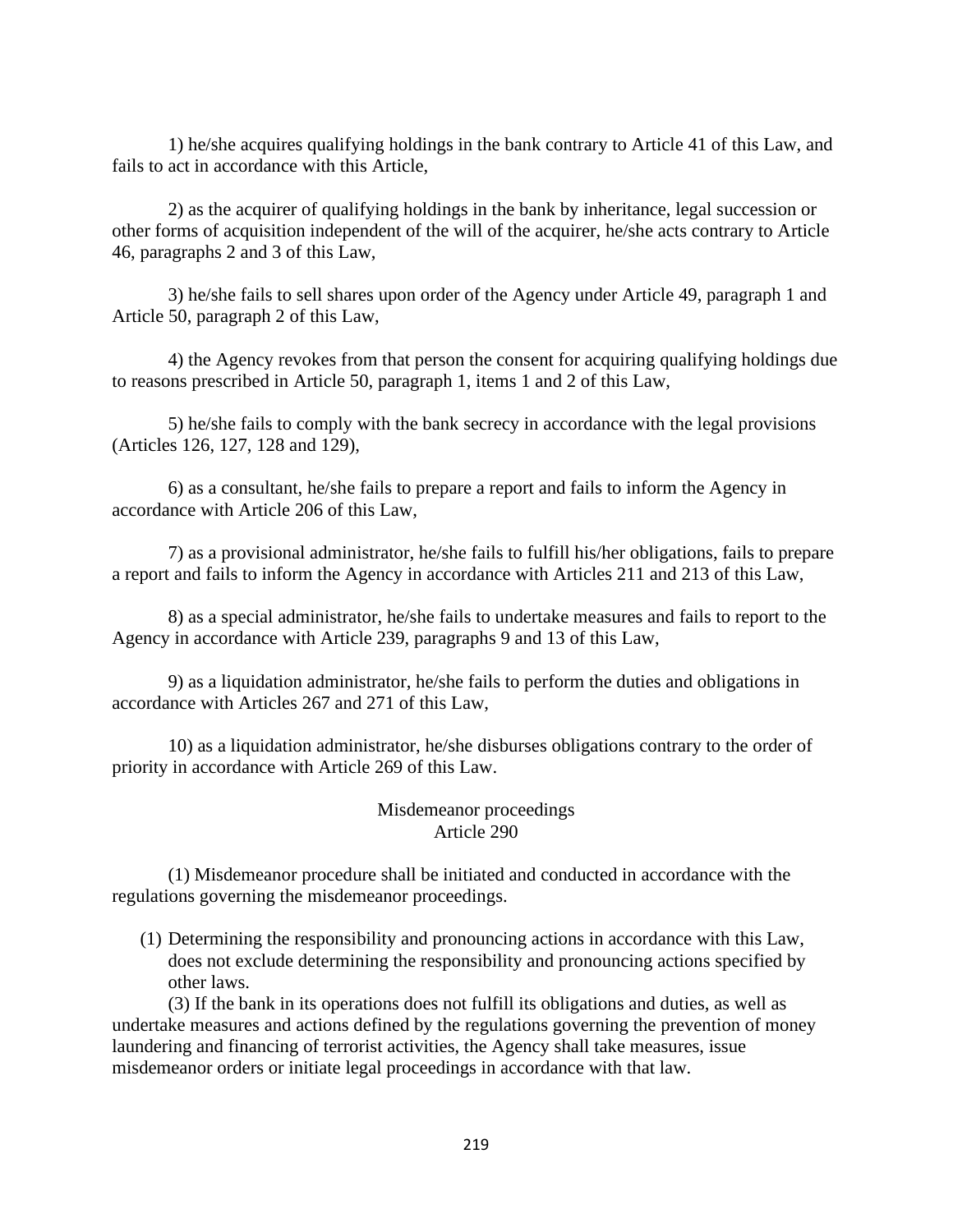### TITLE XIV TRANSITIONAL AND FINAL PROVISIONS

## Adoption of by-laws Article 291

(1) The Agency shall adopt by-laws provided for by this Law within six months from the day this Law enters into force, except for by-laws for articles 221 to 259 of this law, which shall be adopted within nine months from the day this Law enters into force.

(2) Until the adoption of regulations referred to in paragraph 1 herein, the by-laws that were in force on the date of entry into force of this Law, and which are not contrary to this Law, shall apply.

### Harmonization of bank operations Article 292

(1) The bank shall harmonize its operations, organization and general acts with the provisions of this Law and the regulations of the Agency within nine months from the day this Law enters into force, except the provisions of Article 36, paragraph 3 which regulates the ratio of supplementary and core capital, with which the banks shall comply within 18 months from the day this Law enters into force.

(2) The Bank shall submit to the Agency the recovery plans referred to in Articles 101 and 105 of this Law within six months from the date the by-laws of the Agency specified in Article 102, 104 and 105 of this Law enter into force, where such by-laws regulate the content of the recovery plan.

(3) A bank that failed to harmonize the contractual obligations from Article 129a of the Banking Law of Republika Srpska ("Official Gazette of Republika Srpska", number 44/03, 74/04, 116/11, 5/12, 59/13), shall be obliged to harmonize the contracts with the provisions of that article within two months from the day this Law enters into force.

# Preparation of resolution plans Article 293

(1) The Agency shall prepare, within no later than one year, the resolution plans referred to in Article 224 of this Law for the banks which on the day this Law enters into force have an operating license granted by the Agency, and the resolution plans for the banking groups referred to in Article 226 of this Law no later than 18 months from the day the Agency's by-law referred to in Article 225 of this Law enters into force, which prescribes the data and information delivered by the banks for the purpose of drafting a resolution plan.

(2) The Agency may initiate the resolution procedure and implement resolution tools in accordance with this law regardless of whether resolution plans referred to in paragraph 1 of this Article and recovery plans under Article 292 of this law were drafted.